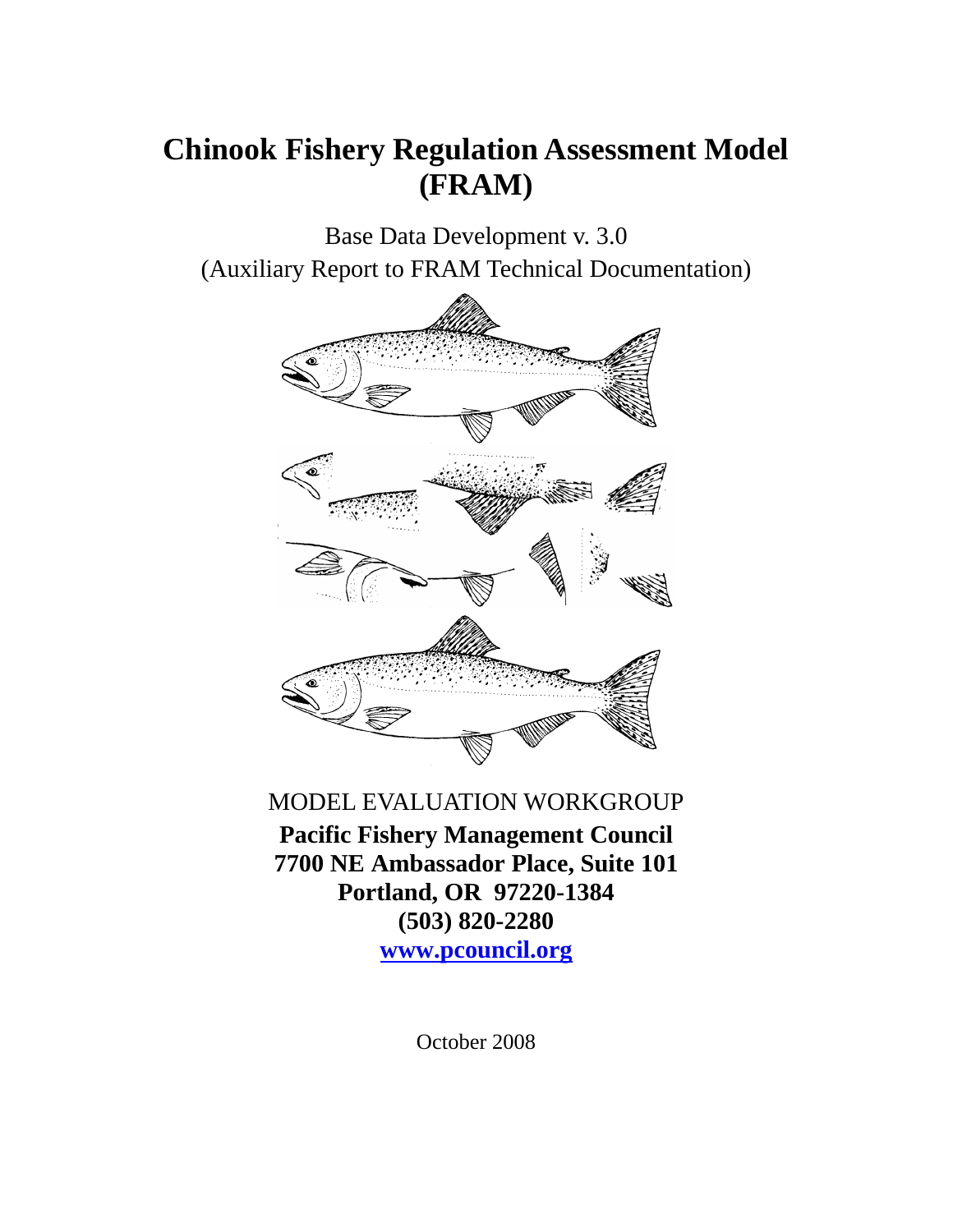# **ACKNOWLEDGMENTS**

# **MODEL EVALUATION WORKGROUP**

**MR. ANDY RANKIS, CHAIR** 

Northwest Indian Fisheries Commission, Olympia, Washington

**MR. LARRIE LAVOY, VICE CHAIR** 

Washington Department of Fish and Wildlife, Olympia, Washington

**MR. ETHAN CLEMMONS**  Oregon Department of Fish and Wildlife, Newport, Oregon

**MR. ROBERT CONRAD**  Northwest Indian Fisheries Commission, Olympia, Washington

**MR. ALLEN GROVER**  California Department of Fish and Game, Santa Rosa, California

**MR. JIM PACKER**  Washington Department of Fish and Wildlife, Olympia, Washington

**MR. RISHI SHARMA**  Columbia River Intertribal Fish Commission, Portland, Oregon

**MR. DELL SIMMONS**  National Marine Fisheries Service, Lacey, Washington

**MR. HENRY YUEN**  U.S. Fish and Wildlife Service, Vancouver, Washington

# **PACIFIC FISHERY MANAGEMENT COUNCIL STAFF**

#### **MR. CHUCK TRACY MS. RENEE DORVAL MS. CARRIE MONTGOMERY MS. KIM MERYDITH**

The MEW and the Council staff express their thanks for the expert assistance provided by Ms. Angelika Hagen-Breaux and Mr. Jeff Haymes, Washington Department of Fish and Wildlife, Ms. Carrie Tabor-Cook, U.S. Fish and Wildlife Service, and Mr. Curt Melcher, Oregon Department of Fish and Wildlife, in completing the FRAM documentation.

This document may be cited in the following manner:

Model Evaluation Workgroup (MEW). 2008. *Chinook Fisheries Regulation Assessment Model (FRAM) Base Data Development v. 3.0 (Auxiliary Report to FRAM Technical Documentation for Coho and Chinook).* (Document prepared for the Council and its advisory entities.) Pacific Fishery Management Council, 7700 NE Ambassador Place, Suite 101, Portland, Oregon 97220-1384.



A report of the Pacific Fishery Management Council pursuant to National Oceanic and Atmospheric Administration Award Number NA05NMF4410008.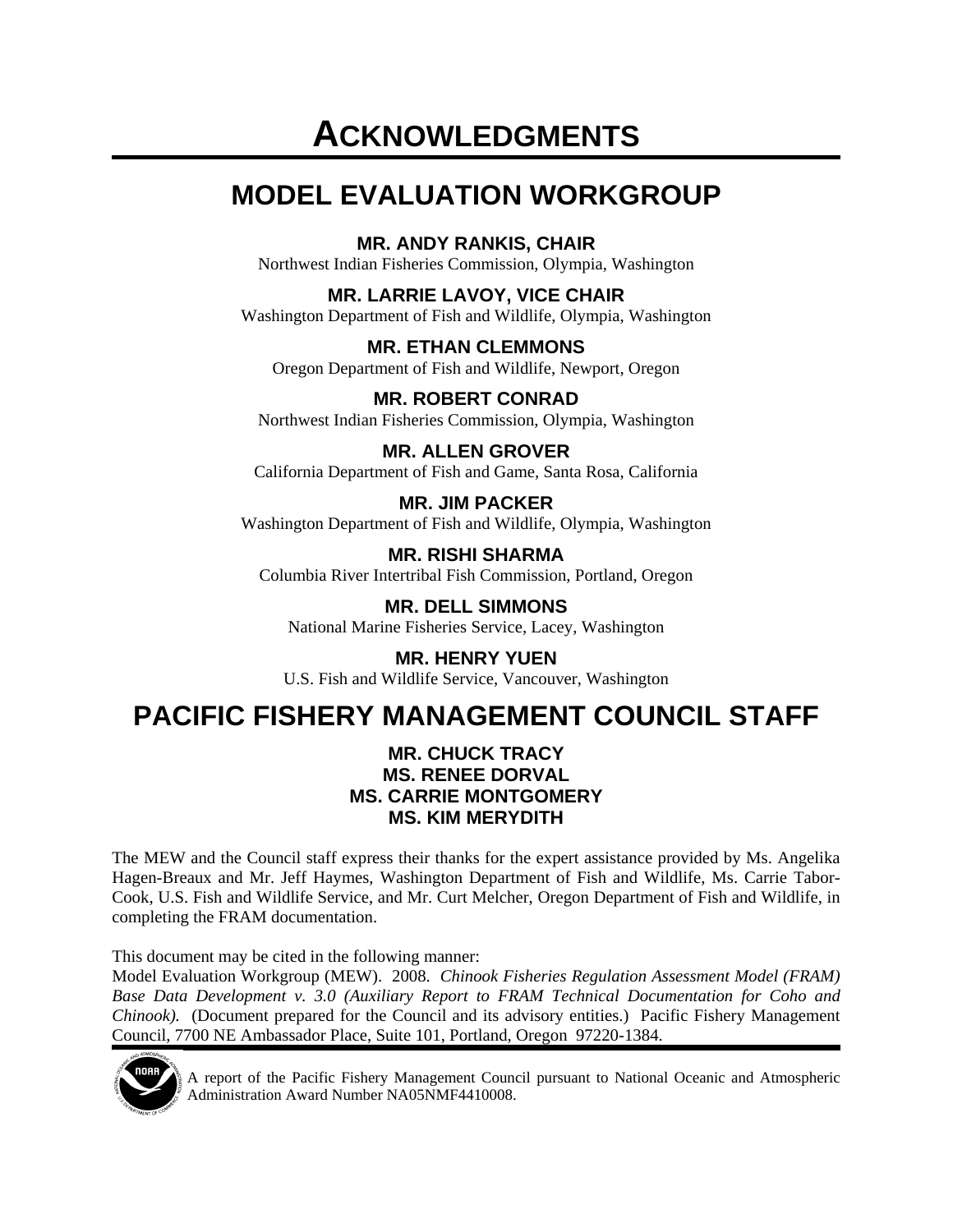# **TABLE OF CONTENTS**

|                                                                                         | Page |
|-----------------------------------------------------------------------------------------|------|
|                                                                                         |      |
|                                                                                         |      |
|                                                                                         |      |
|                                                                                         |      |
|                                                                                         |      |
|                                                                                         |      |
|                                                                                         |      |
|                                                                                         |      |
|                                                                                         |      |
|                                                                                         |      |
|                                                                                         |      |
|                                                                                         |      |
|                                                                                         |      |
|                                                                                         |      |
|                                                                                         |      |
|                                                                                         |      |
|                                                                                         |      |
|                                                                                         |      |
|                                                                                         |      |
|                                                                                         |      |
|                                                                                         |      |
| 3.4.3 CHCAL Input file description -". SCL" file (from FRAM validation runs for OOB) 22 |      |
|                                                                                         |      |
| 3.4.5 CHCAL "Backward" Cohort Analysis (Age 5 backward through Age 2) for               |      |
|                                                                                         |      |
| 3.4.6 CHCAL "Forward" Cohort Analysis (Age 2 forward through Age 5) for OOB             |      |
|                                                                                         |      |
|                                                                                         |      |
|                                                                                         |      |
| 3.4.9 CHCAL Output— FRAM base period ".out" file from All Stocks Run 32                 |      |
|                                                                                         |      |
|                                                                                         |      |
|                                                                                         |      |
|                                                                                         |      |
|                                                                                         |      |
|                                                                                         |      |
|                                                                                         |      |
|                                                                                         |      |
|                                                                                         |      |
| 4.8 Example of CHCAL Cohort Analysis Process (Section 3.4 Equations 1-26) 103           |      |
|                                                                                         |      |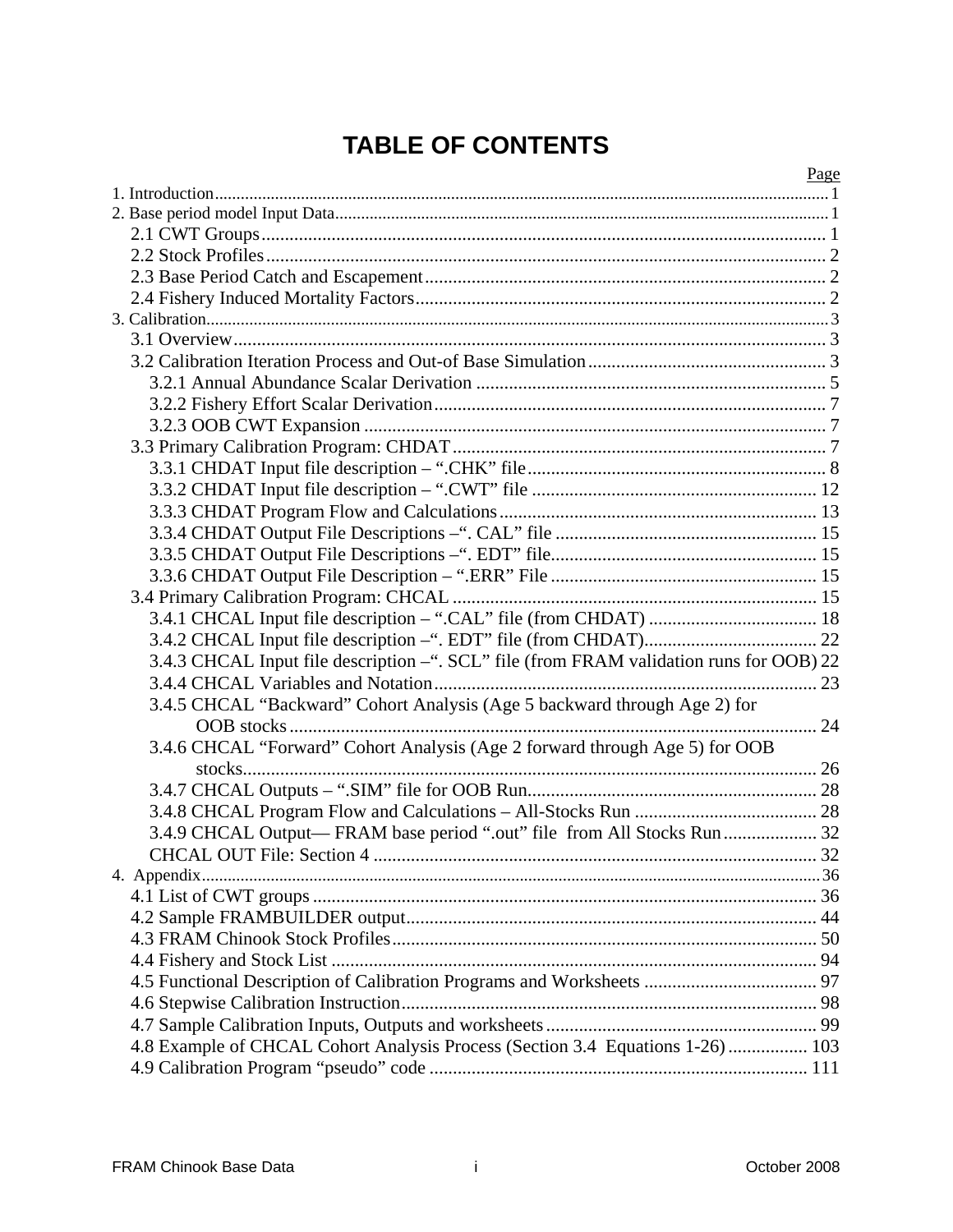# **LIST OF FIGURES**

| Page |
|------|
|      |
|      |
|      |
|      |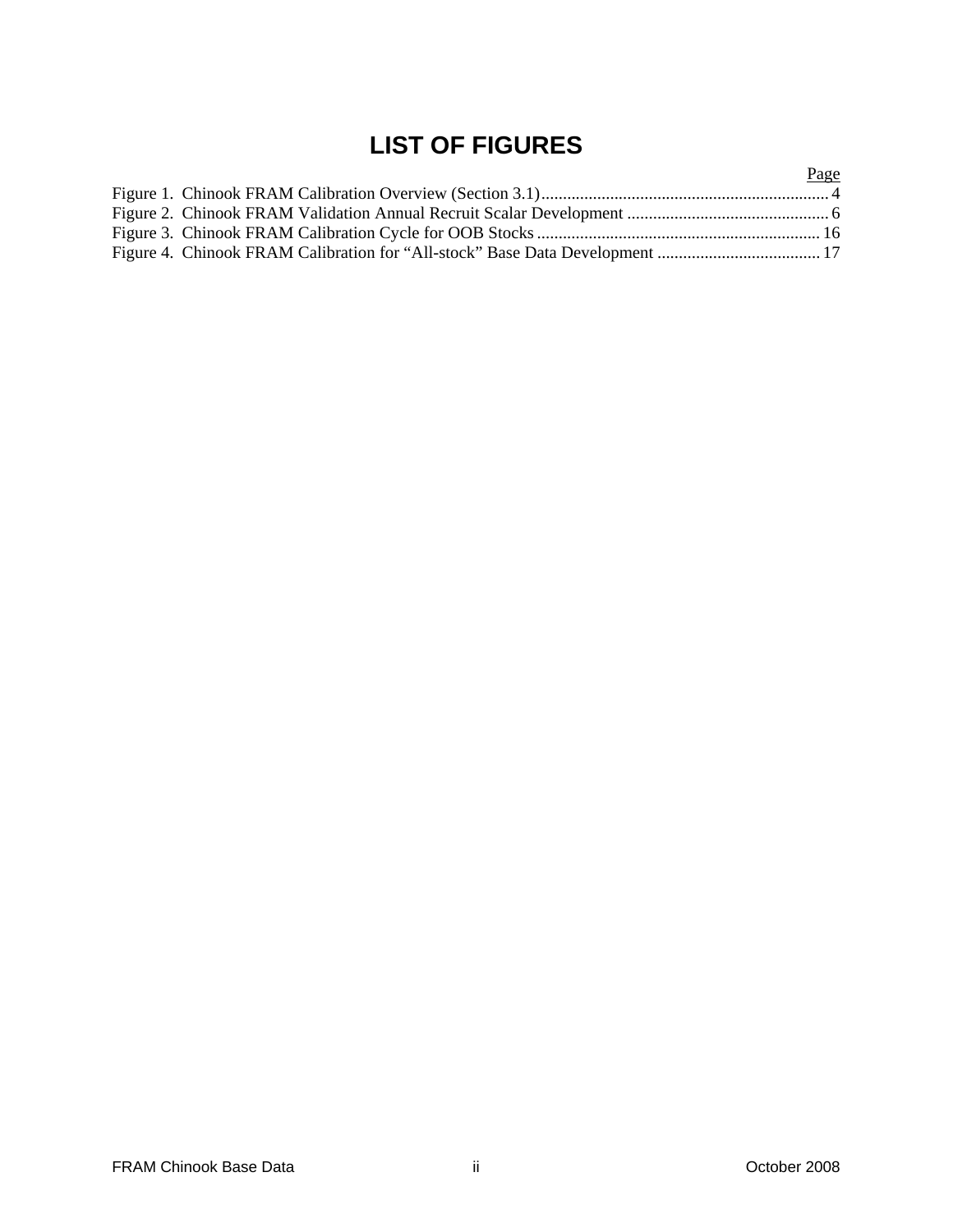# **1. INTRODUCTION**

This report describes the data types and process involved in developing the model "base" data inputs for Chinook salmon used in the Fishery Regulation Assessment Model (FRAM). The base data for Chinook FRAM covers the stock abundances and fishery impacts for production from 1974-79 brood years as estimated through coded-wire-tag (CWT) recovery analysis representing FRAM stocks. These base years are used because they covered a period of generally broad CWT tagging of stocks and nearly wide-open fisheries. By having a diverse set of stocks and fisheries covered by CWT analysis, FRAM is able to assess the impacts of likely fishery options proposed in current management forums. Chinook FRAM shares many of the same CWT tag groups that are used in the Chinook model used in fishery management by the Pacific Salmon Commission in accordance with the Pacific Salmon Treaty.

In addition to CWT recovery data representing FRAM stocks, other key data needed for development of the FRAM base period data set includes: 1) stock abundances/recruitment to fisheries and escapements, 2) life history information on maturation, age structure, natural mortality, and growth rates, 3) fishery landings or effort indices, and 4) fishery related mortality factors for fish released or fish encountering the gear.

The base period data is developed into the FRAM base input file through a process of cohort analysis using the CWT groups. Several FRAM stocks were not CWTed during the 1974-79 brood years. For these stocks, CWT groups from out-of-base (OOB) tagging years were used and were simulated back to the base period in a process of calibration. The OOB simulation performed through the calibration process is the most time consuming part of developing the base data input file for Chinook FRAM.

For a detailed discussion of model functions, specifications, and algorithms refer to the report "Fishery Regulation Assessment Model (FRAM) –Technical Documentation for Chinook and Coho" available from Pacific Fishery Management Council (PFMC). A more general discussion of FRAM is contained in a corresponding "Overview" report also available from PFMC.

# **2. BASE PERIOD MODEL INPUT DATA**

Development of the base data is done without regard to fin clip mark status of each FRAM stock group during the base period. This approach is used to ease the computations and is logical since mark status of a stock should not influence the catch during the base period where there were no mark selective fisheries. At the completion of the base data development process, each FRAM stock-age cohort is split in half into "unmarked" and "marked" components to allow for processing of mark-selective fisheries in "forwardprojection" runs of FRAM used in preseason fishery modeling (see Section 8 of FRAM Overview ).

# *2.1 CWT Groups*

CWT groups were identified representing each of the 33 FRAM stock units (Appendix 4.1). In most cases, CWT groups from hatcheries within a FRAM stock basin were used to represent both hatchery and naturally produced fish. Selected CWT groups were usually from "production" or "indicator" tag groups that were considered similar to the stock ancestry and freshwater and marine life history of the local natural stock. Estimated recoveries (observed expanded by sampling rates) from these tag groups were downloaded in July 2005 from the Regional Mark Information System of the Pacific States Marine Fisheries Commission website. For each of the FRAM stock CWT group aggregates, the "raw" recoveries were run through the program FRAMBUILDER which maps the estimated age-specific CWT recoveries to FRAM fishery and time strata. An example of the output is shown in Appendix 4.2.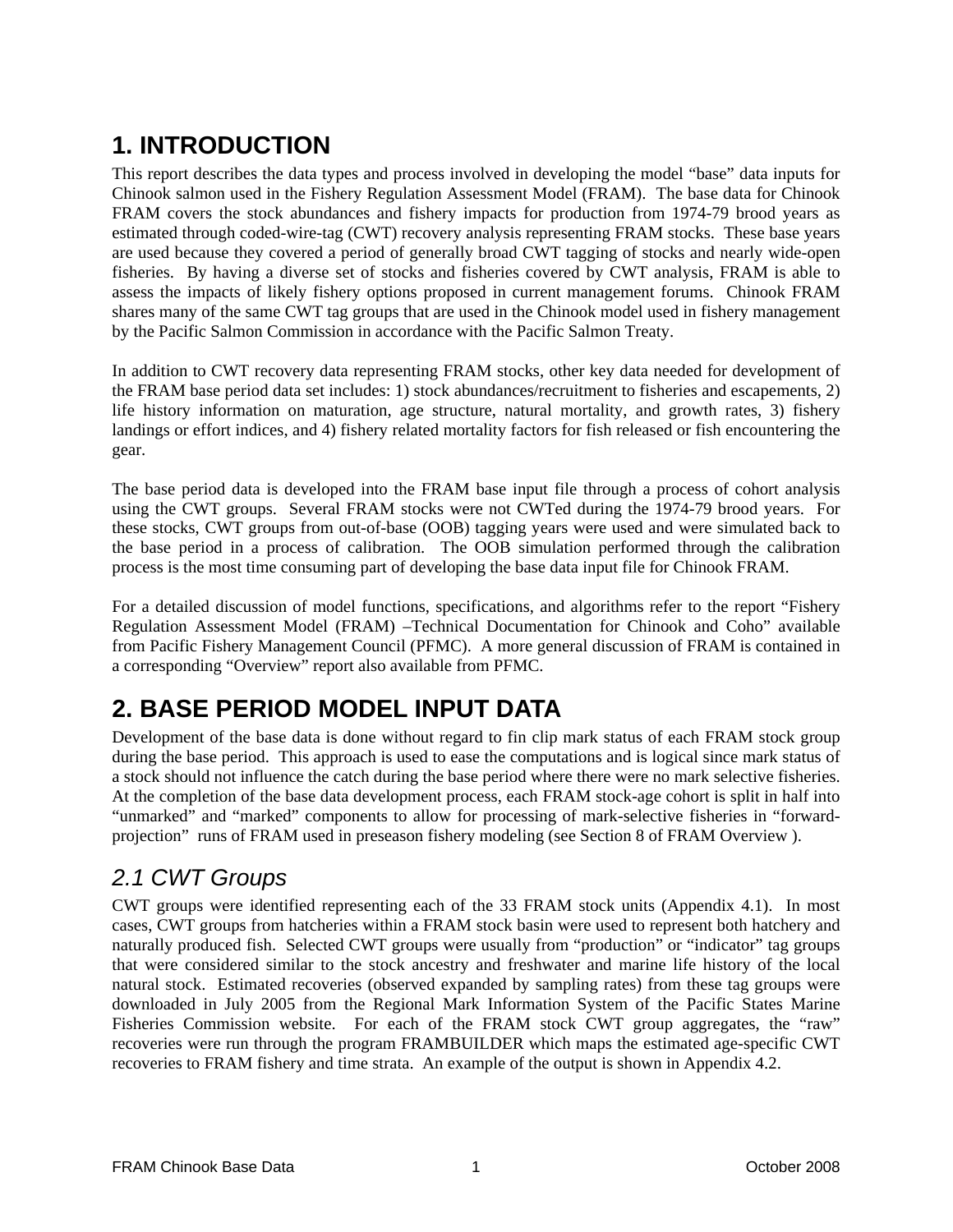## *2.2 Stock Profiles*

Summaries of data and sources used during model base data development were completed for each of the FRAM stocks (Appendix 4.3). Key components used in data development were, of course, CWT groups, abundance information based on terminal area run reconstruction, and length-at-age growth functions used to estimate proportion of the stock-age vulnerable to harvest. Two length-at-age growth functions were developed for each stock; one to be used to estimate proportion vulnerable in mixed maturity fisheries (preterminal) and one for fisheries assumed to be on mature fish only. The length-at-age growth functions were developed from CWT groups for Chinook with similar age of migration as juveniles into salt water (i.e., fingerling vs. yearling) and/or timing as adults into freshwater (spring, summer, summer/fall).

# *2.3 Base Period Catch and Escapement*

Annual catch for each of the FRAM fisheries and escapement for each of the FRAM stocks were compiled (Appendix 4.4). These base period catches and escapements weren't necessarily an average of the same set of recovery years for each fishery or stock, because CWT releases from the stocks never covered all of the brood years considered as base period (1974-79). Therefore, some weighting of fishery catch and stock escapements were made depending on which of the specific brood year CWT release groups were used. For those fisheries that did not occur during the base period or where there was no CWT sampling, stock composition from similar existing fisheries were used as surrogate. .

Base period catch and escapement estimates were key components of the calibration and out-of-base (OOB) CWT recovery simulation process described below. Base period catches were used, in part, to derive an estimate of the proportion of the catch explained by FRAM stocks. This "proportion modeled stocks" was calculated during the model calibration process for the base data and was used as a constant adjustment factor for any out-of- base year model runs including those for preseason modeling. Base period escapement for each stock was used to derive a production expansion factor (PEF) from the base escapement divided by CWT escapement.

# *2.4 Fishery Induced Mortality Factors*

Fishery related mortality factors include hook and release mortality, hook and line drop-off, and net dropout. Rates associated with these factors are used for the base period data development process and the associated cohort reconstruction. Hook and release mortality rates can vary by region (e.g. ocean vs. Puget Sound), fishery type (commercial troll vs. sport), and gear type (barbed hooks vs. barbless). Hook and release mortality rates assigned are usually based on an 'average' value from a variety of separate studies. The PFMC Salmon Technical Team (STT) last reviewed these studies on sport fishery hooking mortality in March 2000 and the Council adopted their recommendation to changed to 14% from 8% in Council managed fisheries. Because of the difficulty in designing experimental tests, few studies address 'hook and line drop-off' and 'net drop-out' These are mortality types caused by gear contact with fish that are not brought to the boat. Drop-off and drop-out mortality may also includes marine mammal predation on gear entangled fish and loss from noncompliance with regulations. In FRAM, drop-off and drop-out rates were based on primarily on agreed values rather than from specific studies. Hook and line drop-off mortality rates are calculated as 5% of landed catch. Net drop-out mortality rates vary between 0-3% of landed catch depending on whether gear is purse seine, gill net or reef net.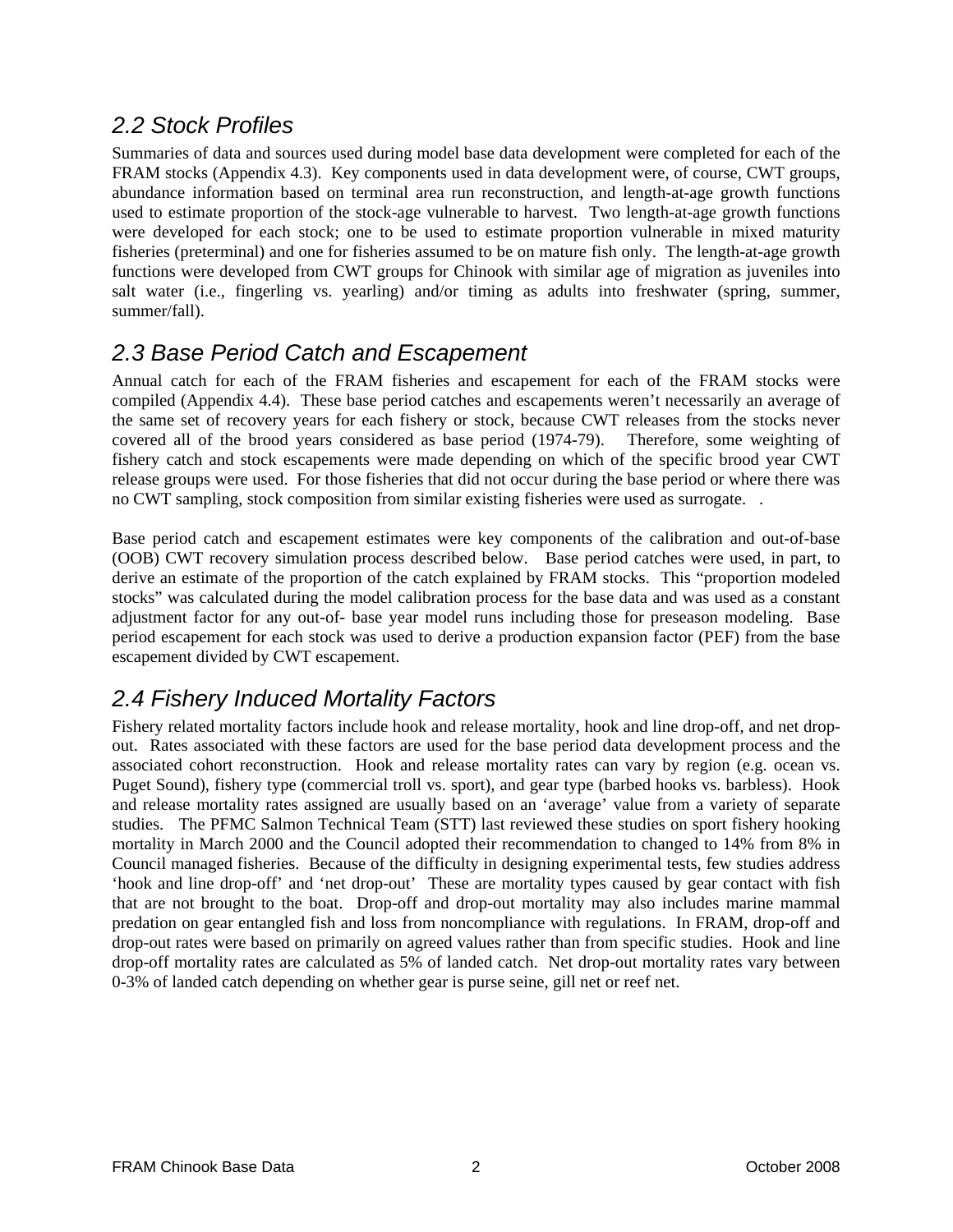# **3. CALIBRATION**

## *3.1 Overview*

The FRAM is one of many salmon fishery simulation models that rely on recoveries of CWTs to estimate stock specific catches, escapements, and exploitation rates. Stock-specific fishery harvests and exploitation rates are predicted using base period CWT recovery data from fishery and escapement sampling. The FRAM base period for Chinook salmon covers CWT recoveries for releases from brood years 1974-79. For stocks without representative CWT release groups during the base period, OOB CWT groups were used and their recoveries were simulated back into the base period in a process of calibration. Calibration involves iterative passes adjusting CWT recoveries for OOB tag groups back to the base period using FRAM derived fishery effort scalars from FRAM "validation" runs (Figure 1). FRAM validation runs are annual model runs which use best post-season estimates of fishery catches and stock abundances. Base period and OOB CWT recoveries by stock, age, and fishery are used to recalculate starting cohort sizes for all stocks during the base period. The final step in the calibration cycle is the development of a completed "base period" input file used by FRAM. This file contains stock abundances, time-age-fishery specific harvest rates, maturation rates, growth rates, and various fishery related parameters such as hooking mortality rates covering the base period considered roughly 1977- 1984 fishing years. Calibration is considered "done" usually after at least 3 passes when the difference in cohort sizes, terminal run sizes and fishery harvest rates between passes changes insignificantly. A new calibration of FRAM is warranted when there are changes to the input data and/or model structure. Examples include changes to stocks, fisheries, CWT groups, time structure, and growth, natural, and fishery related handling mortality rates. All of these elements influence the estimates of the cohort sizes calculated during cohort analysis and the corresponding estimates of exploitation rates.

### *3.2 Calibration Iteration Process and Out-of Base Simulation*

For FRAM, the primary purpose of a calibration pass is to create a CWT recovery data set that contains the number of CWT recoveries for stocks that were tagged in the base period with a simulated number of CWT recoveries for those stocks that were not tagged during the base period.

A calibration cycle involves producing annual FRAM "validation" runs for the fishing years that cover the associated brood years of the OOB stock groups. Validation runs are made with FRAM base period input file of stock/age specific cohort sizes, exploitation rates, growth functions, fishery related mortality parameters, etc and best estimates of yearly actual stock abundances and reported fishery catches and/or effort scalars. These validation runs could be considered as annual post season FRAM runs that contain best post-season estimates of annual stock abundance and reported fishery catches or effort by FRAM strata. Validation runs are used to derive fishery effort scalars relative to the FRAM base period for each of the FRAM fisheries. The annual fishery effort scalars are converted to age specific brood year fishery scalars (i.e. 1985 FRAM validation run provides fishery effort scalar for 1983 CWT brood year age-2 recoveries; 1982 CWT brood year age-3 recoveries etc). The brood year specific fishery scalars are applied to the corresponding OOB CWT recoveries in each fishery to yield an estimate of the number of CWTs that would have been recovered for that stock during the base period. The simulated CWT recoveries from the OOB stocks are combined with the base period stock CWT recoveries to create a "All-Stocks" CWT recovery data set. This "All-Stocks" CWT data set is then run through a datachecking program (CHDAT) and then a program (CHCAL) that conducts a cohort analysis for each stock and produces a final "outfile" of cohort sizes, exploitation rates, and other information that is required when running FRAM. (A detailed description of CHDAT and CHCAL presented below describes how the programs work in their two modes; OOB stock and "All-Stocks"). The outfile from the last calibration pass is run through the program SFMCHIN which splits the cohorts in half into marked and unmarked units for each stock. This is the base data file that is used in preseason FRAM runs.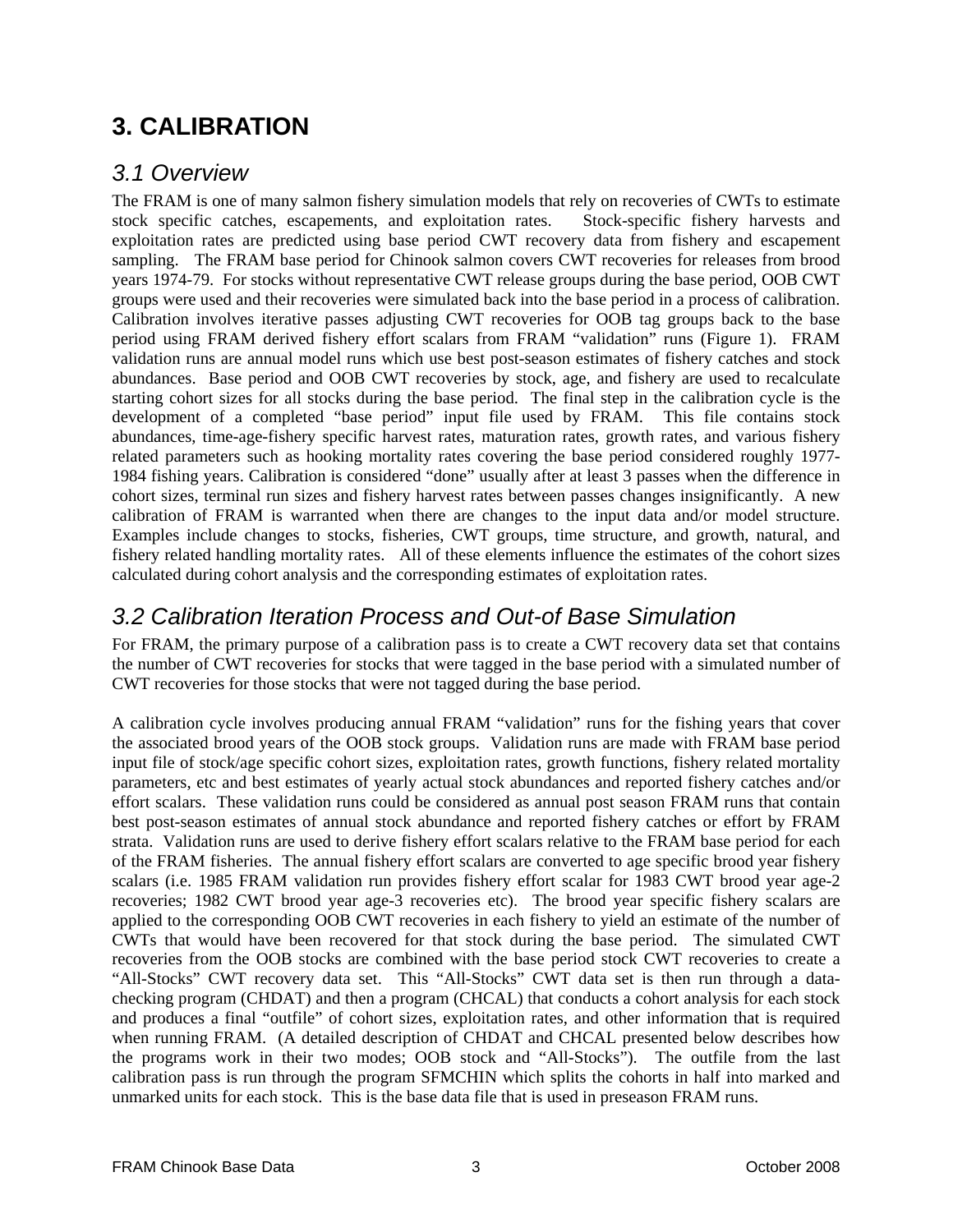A functional description of the programs and worksheets used during calibration is presented in Appendix 4.5. Stepwise instructions used during the 2005 calibration process are shown in Appendix 4.6.



Figure 1. Chinook FRAM Calibration Overview (Section 3.1)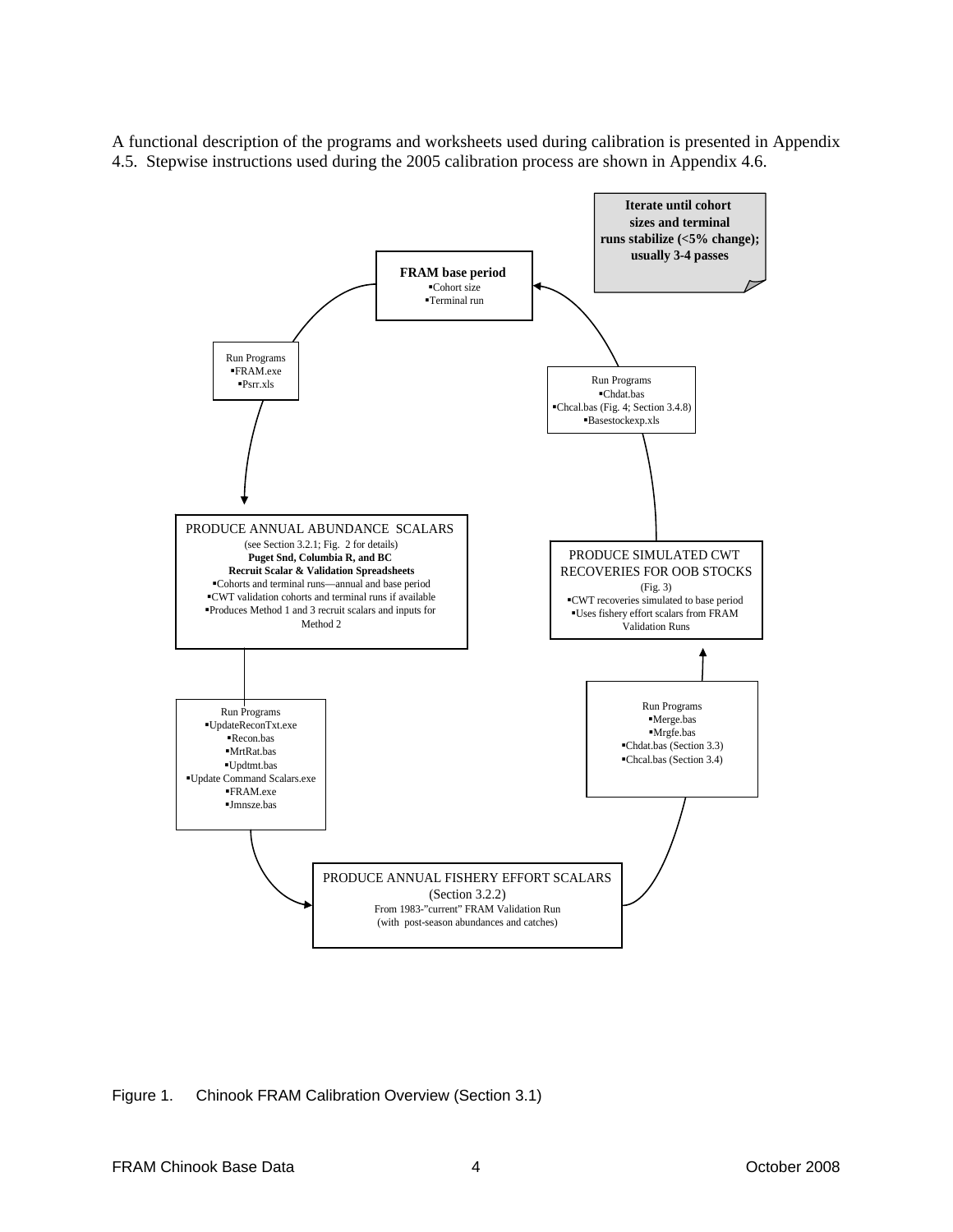## **3.2.1 Annual Abundance Scalar Derivation**

Annual abundance scalars are derived from reconstruction of the terminal run size using several methods to account for preterminal fishing impacts. Base period cohort and terminal run sizes from the most recent FRAM base period run are updated in three "validation" run abundance spreadsheets for Puget Sound, Columbia River, and Canadian stocks (Figure 2; Appendix 4.7 for example). Annual abundance scalars used in the FRAM validation runs are generated by comparing annual cohort abundances to the base period cohort abundances calculated in the most recent calibration iteration. Annual pre-fishing cohort abundances for model-run years outside the base period are derived via three methods:

#### **Method 1. Annual Cohort Estimated from CWT Cohort Analysis**

From a cohort analysis using on-going CWT tagging studies, an expansion factor was estimated by dividing the CWT terminal run by age by total CWT cohort size. The expansion factor was then multiplied by the terminal run by age of all hatchery and natural production to get total cohort size by age. This method provides the most direct, independent estimate of cohort size since stock specific CWT recoveries are used to expand the terminal run to initial cohort abundance.

#### **Method 2. Annual Cohort Estimated from Change in Preterminal Exploitation Rate**

If estimates of changes in the preterminal exploitation rates were available, the cohort was estimated by dividing the terminal run by the survival rate, maturation rate, and escapement rate. This method is similar to Method 1 except that changes in preterminal exploitation rates are estimated from data sources other than CWT recoveries such as fishing effort changes relative to the base period (such as angler-trips or vessel fishing days). For Puget Sound fall chinook stocks, the Quick Basic program RECON was used for this method.

#### **Method 3. Annual Cohort Estimated from Change in Terminal Run**

For this method, the annual abundance scalar is simply the ratio of the terminal run in the test year to the terminal run in the base period. This method assumes that preterminal exploitation rates have not changed from the base period of the model and is likely to produce overestimates of abundance, especially in recent years of reduced preterminal fishing.

Method 1 is the preferred method but is not always available for all years and all ages for many stocks. Abundance scalars for Puget Sound stocks were derived from Method 1 or Method 2; Columbia River primarily from Method 1, and Canadian stocks from Method 1 or Method 3.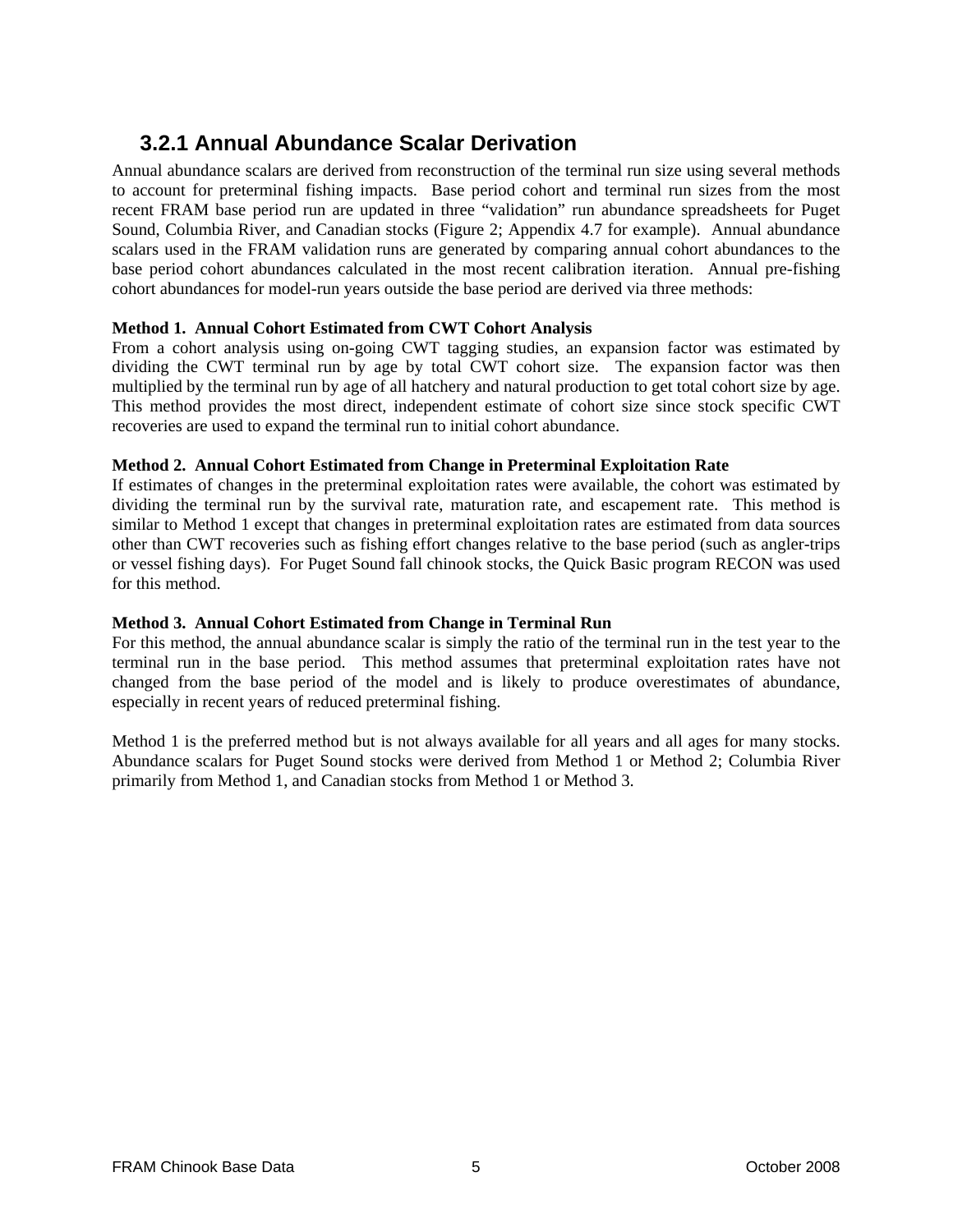

Figure 2 Chinook FRAM Validation Annual Recruit Scalar Development

There are several worksheet and file editing programs that are used during this process of updating year specific annual stock abundances and associated maturation rates including:

RECON.bas: Produces Method 2 abundance scalars.

UPDATERECONTXT.vbp: File editing utility for RECON input files.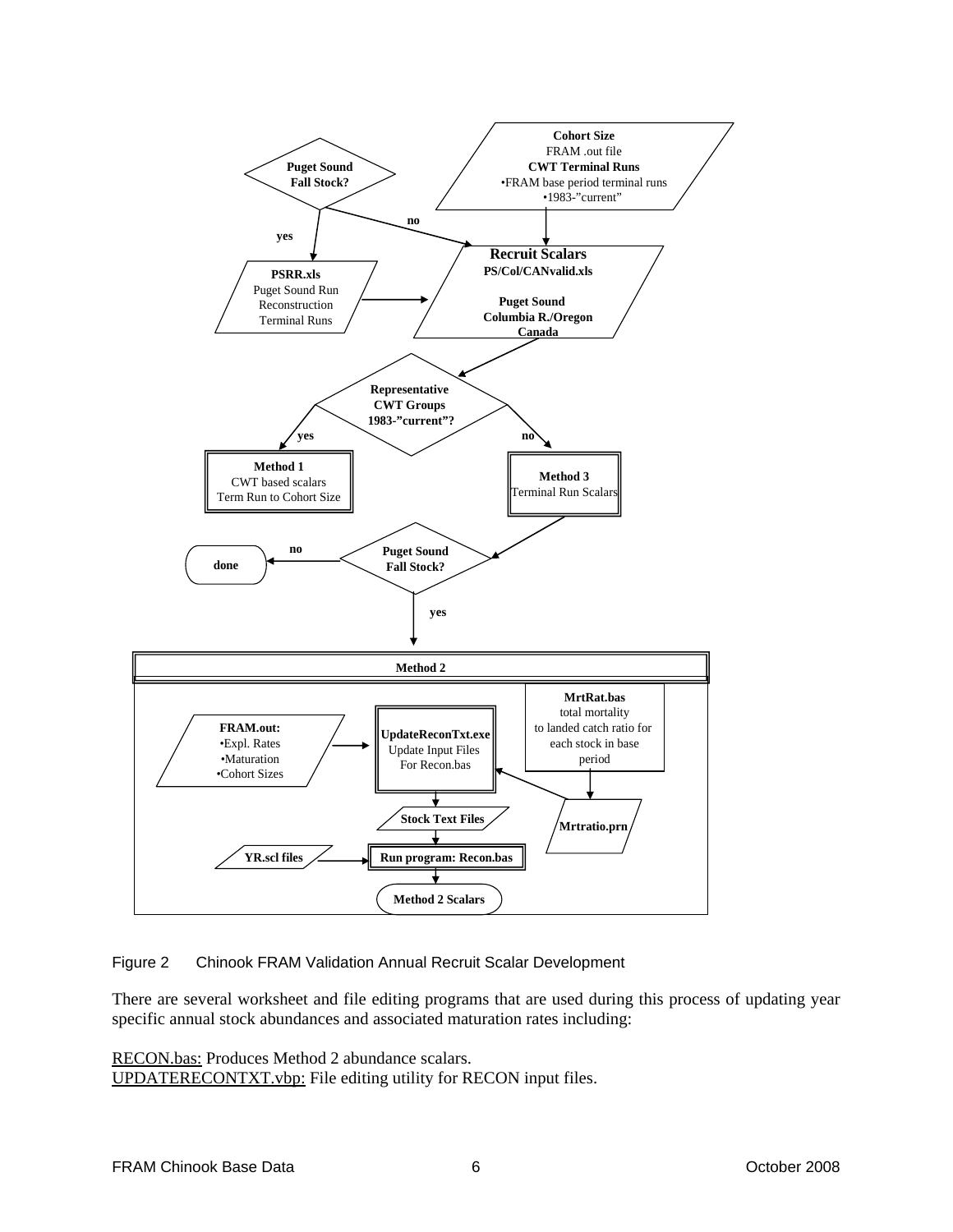MRTRAT.bas: Computes ratio of total mortality to landed catch from a FRAM base period model run; output is appended to RECON.bas input file.

UPDATE COMMAND SCALARS.exe: File editing utility that replaces abundance scalars in annual FRAM cmds with new Method 1, 2, or 3 abundance scalars from current calibration iteration.

UPDTMT.bas: File editing utility that replaces base period maturation rates in annual FRAM outfiles for eight Puget Sound fall stocks with year specific maturation rates derived from ongoing CWT programs.

### **3.2.2 Fishery Effort Scalar Derivation**

After the abundance scalars in the annual validation FRAM cmd files have been updated, then each fishery year is run through FRAM and a file containing FRAM derived fishery effort scalars is produced. The file utility program JMNSZE reformats four successive years of FRAM runs of annual fishery effort scalars into single brood year files of fishery effort scalars for separate ages 2-5.

### **3.2.3 OOB CWT Expansion**

After age specific brood year based fishery effort scalars have been derived, then OOB CWT recoveries for each fishery, age, and time step are expanded by corresponding scalars to yield an estimate of the number of CWTs that would have been recovered during the base period fishery. Two programs, CHDAT and CHCAL, are used to perform these expansions and are described in the next section. Simulated CWT recoveries from each brood year release are combined into a single data set using MERGE for OOB groups or MRGFE for stocks with both OOB groups and base period CWT groups (as in Fraser Early and Juan de Fuca). A final adjustment to the terminal area CWT recovery data set for some stocks is made by inserting certain adjusted CWT recoveries into another series of worksheets (see Appendix 4.7 for excerpt from PSbasestockexp.xls).

## *3.3 Primary Calibration Program: CHDAT*

#### **CHDAT**

The primary purpose of CHDAT is simple error checking of data and reformatting of calibration input data for use by other programs (Figure 3). Error checking includes flagging situations were CWT recoveries exist in fisheries where no legal size population should exist. Other program functions are to 'impute' CWT recoveries in fisheries with no sampling during the CWT recovery period. For example,

CHDAT is used for both OOB simulation (Figure 3) and "All-Stocks" base period data development (Figure 4). First, CHDAT is run separately for each OOB stock in FRAM. Each OOB stock requires a separate run through CHDAT to have the data reformatted for use in another program which estimates base cohort information for each OOB stock. The final run of CHDAT uses the input files (".chk", ".cwt") covering all modeled stocks to produce the corresponding input files (".cal", ".edt") for CHCAL.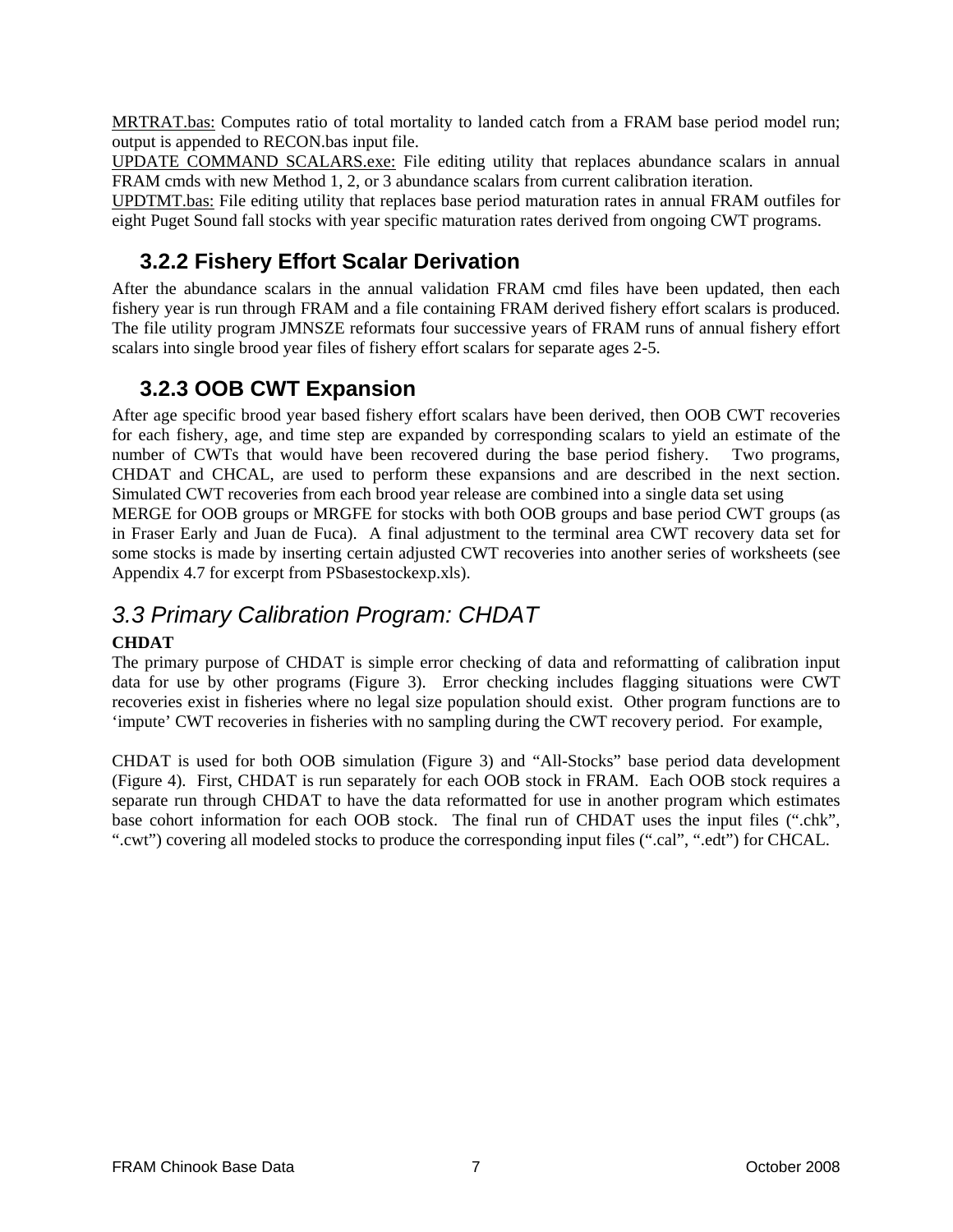# **3.3.1 CHDAT Input file description – ".CHK" file**

#### **CHK File Section 1: Input File Names and Global Model Constants**

The data in this section of the CHK file, with the exception of line 2 is not modified by CHDAT in any way, but is simply copied to the CAL output file for further processing. Line 2 is replaced with the name of a modified file of CWT recoveries (see below)

| TULALIP FALL FING 86 - RETURN TO | Title                                              |
|----------------------------------|----------------------------------------------------|
| <b>BASE FILE</b>                 |                                                    |
| <b>TUL8605.CWT</b>               | Name of CWT recovery file                          |
| Y                                | Adjust to base period                              |
| BROOD864.SCL                     | File with exploitation rate scale factors $-$ only |
|                                  | included if line above $= Y$                       |
| 10                               | Number of stocks in calibration if third line $=$  |
|                                  | N, Stock number if third line $= Y$                |
| 73                               | Number of fisheries in calibration                 |
| 3                                | Number of time steps per year                      |
| $\overline{\mathbf{5}}$          | Maximum age                                        |
| 4                                | Maximum age for encounter rate adjustment          |
| 0.01                             | Convergence tolerance                              |

CHK File Section 2: Stock Specific Growth Parameters

Von Bertalanffy growth functions are used to describe the growth of an individual fish. For each age, separate growth curves are assumed depending on whether the fish is maturing at that age or remains an 'immature' fish. While CHDAT uses this data to estimate vulnerable population size, the data is not modified in any way but is simply passed on to the CAL file for further processing. There are 14 lines per stock (see below); the total number of lines depends on the total number of stocks being processed.

| 982.1  | LMax, Stock 1; Maturity 0 NSF  |
|--------|--------------------------------|
| 2.83   | T0, Stock 1; Maturity 0        |
| 0.029  | K, Stock 1; Maturity 0         |
| 0.11   | CV, Stock 1; Maturity 0; Age 2 |
| 0.12   | CV, Stock 1; Maturity 0; Age 3 |
| 0.09   | CV, Stock 1; Maturity 0; Age 4 |
| 0.09   | CV, Stock 1; Maturity 0; Age 5 |
| 1085.2 | LMax, Stock 1; Maturity 1      |
| 1.59   | T0, Stock 1; Maturity 1        |
| 0.03   | K, Stock 1; Maturity 1         |
| 0.11   | CV, Stock 1; Maturity 1; Age 2 |
| 0.11   | CV, Stock 1; Maturity 1; Age 3 |
| 0.11   | CV, Stock 1; Maturity 1; Age 4 |
| 0.11   | CV, Stock 1; Maturity 1; Age 5 |
| 982.1  | LMax, Stock 2; Maturity 0 NNN  |
|        | $\ast$                         |
|        | $\ast$                         |
| 0.13   | CV, Stock n, Maturity 1; Age 5 |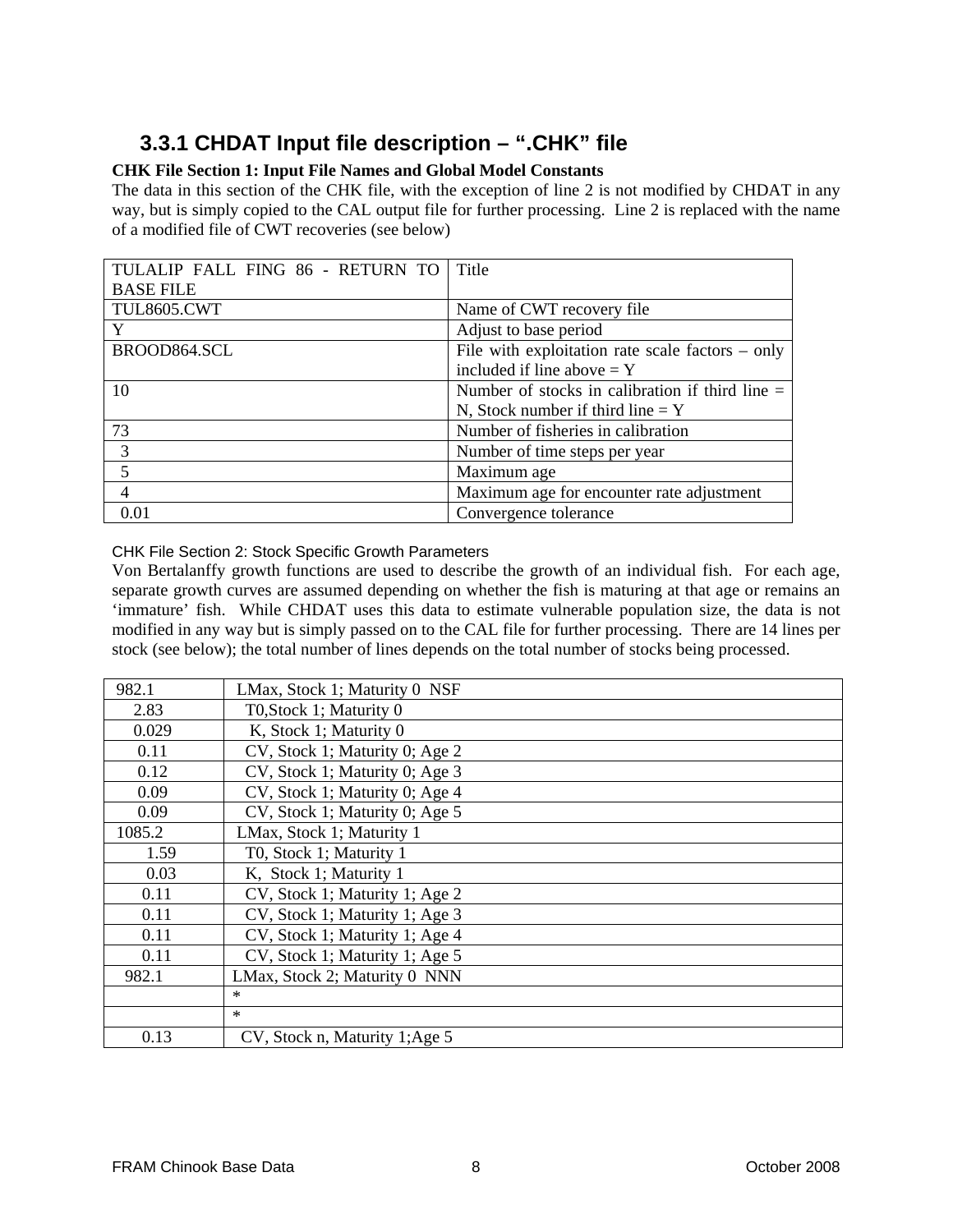#### **CHK File Section 3: Terminal Fishery Flags**

This section lists, by FRAM time step, fisheries which are deemed 'terminal' for the stock or stocks being analyzed. By definition, a fish caught in a terminal fishery is mature. The information in this section is not modified in any way by CHDAT, but is passed through to the CAL file for further processing. The data is used in CHDAT to determine which growth curve (mature or immature) should be associated with a fishery. The number of lines in this section is variable, depending upon the number of fisheries deemed terminal in each time step

| 3  | Step 1; Number of Terminal Fisheries; |
|----|---------------------------------------|
| 28 | Columbia River Net                    |
| 72 | <b>Freshwater Sport</b>               |
| 73 | <b>Freshwater Net</b>                 |
| 5  | Step 2; Number of Terminal Fisheries; |
| 28 | Columbia River Net                    |
| 46 | NT Skagit Net                         |
| 47 | T Skagit Net                          |
| 72 | <b>Freshwater Sport</b>               |
| 73 | <b>Freshwater Net</b>                 |
| 23 | Step 3; Number of Terminal Fisheries  |
|    | $\ast$                                |
|    | $\ast$                                |
|    | $\ast$                                |
|    |                                       |

#### **CHK File Section 4: Minimum Size Limits**

The section lists, by fishery, minimum size limits in millimeters, one line for each fishery. Size limits are for fork length, and can vary by time step. None of the data in this section is changed, but is simply passed to the CAL file. The data is used in CHDAT along with the growth curve information in Section 2 to estimate the proportions of each age class that are above and below the size limit.

| 670 | 670    | 670 | 670 | Fishery 1 (Alaska Troll)    |
|-----|--------|-----|-----|-----------------------------|
| 100 | 100    | 100 | 100 | Fishery 2 (Alaska Net)      |
| 670 | 670    | 670 | 670 | Fishery 3 (Alaska Sport)    |
| 100 | 100    | 100 | 100 | Fishery 4 (N/C BC Net)      |
|     | $\ast$ |     |     |                             |
|     | $\ast$ |     |     |                             |
|     | $\ast$ |     |     |                             |
| 100 | 100    | 100 | 100 | Fishery 73 (Freshwater Net) |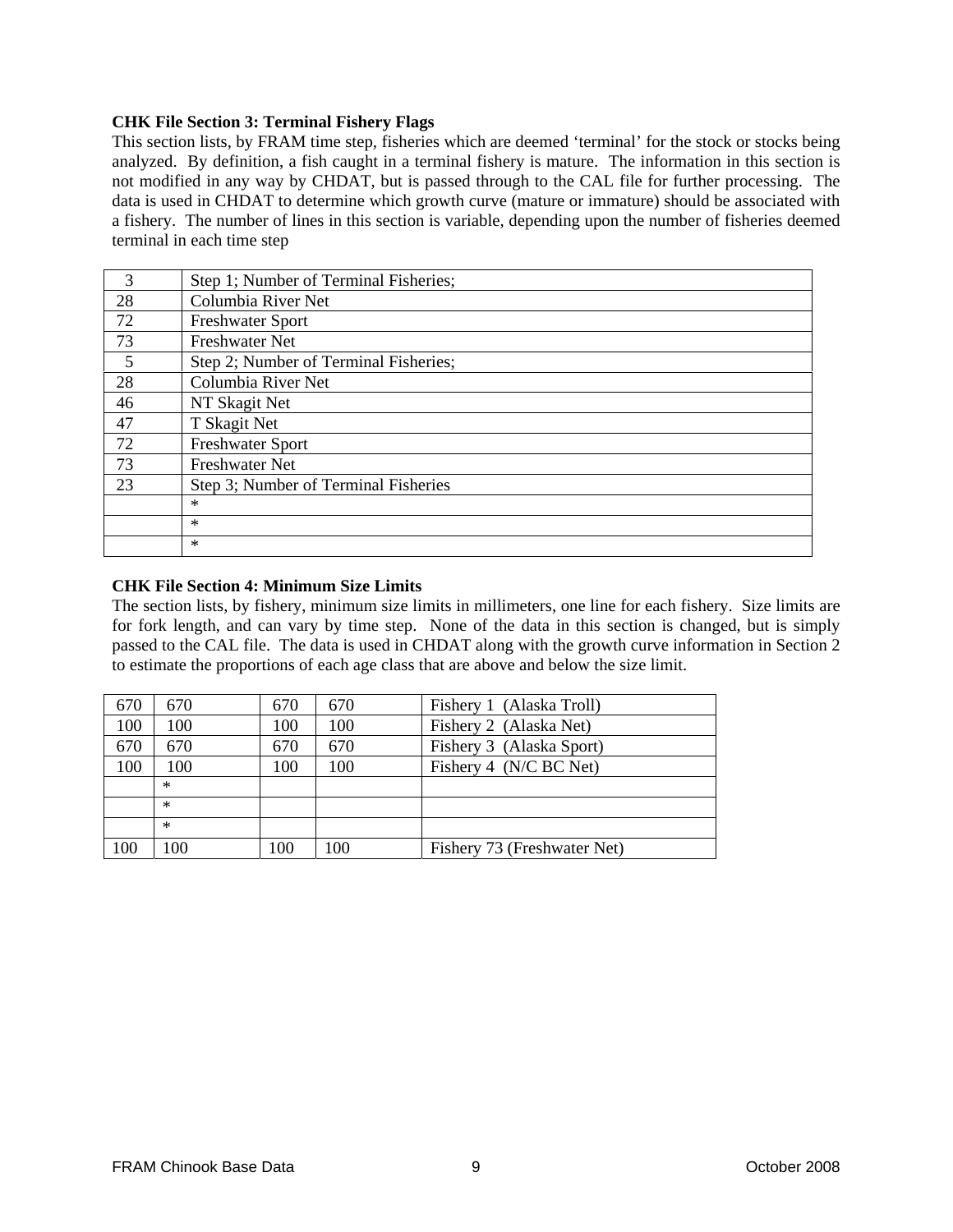#### **CHK File Section 5: Natural Mortality Rates**

Natural mortality rates by age and time step are listed. The rates are simply the fraction of the starting cohort that dies before fishing begins. The data is not modified in CHDAT but is simply copied to the CAL file for use in other calibration programs.

| 0.2577 | Step 1; Age 2 |
|--------|---------------|
| 0.1878 | Step 1; Age 3 |
| 0.1221 | Step 1; Age 4 |
| 0.0596 | Step 1; Age 5 |
| 0.0816 | Step 2; Age 2 |
| 0.0577 | Step 2; Age 3 |
| 0.0365 | Step 2; Age 4 |
| 0.0174 | Step 2; Age 5 |
| 0.1199 | Step 3; Age 2 |
| 0.0853 | Step 3; Age 3 |
| 0.0543 | Step 3; Age 4 |
| 0.0260 | Step 3; Age 5 |

#### **CHK File Section 6: Shaker Mortality Rates**

Shaker mortality rates by fishery are listed, one fishery per line. The information is not used in CHDAT but is simply copied to the CAL file for use in other calibration programs. The rate is simply the fraction of the sub-legal population which dies after encountering the gear as a direct result of the encounter.

| 0.255 | Fishery 1 (Alaska Troll TCCHINOOK (97)-1) |
|-------|-------------------------------------------|
| 0.3   | Fishery 2 (Alaska Net)                    |
| 0.123 | Fishery 3 (Alaska Sport TCCHINOOK (97)-1) |
| 0.3   | Fishery 4 (N/C BC Net)                    |
|       | ∗                                         |
|       | ∗                                         |
|       | $\ast$                                    |
| 0.3   | Fishery 73 (Freshwater Net)               |

#### **CHK File Section 7: 'Other' Mortality Rates**

Mortality rates by fishery are listed, one fishery per line. The information is not used in CHDAT but is simply copied to the CAL file for use in other calibration programs. The rate is simply the fraction of all encounters, including legal encounters, which die as a result of the encounter. Mortalities due to marine mammal predation are in this category.

| 0.008 | Fishery 1 (Alaska Troll TCCHINOOK (97)-1)   |
|-------|---------------------------------------------|
| 0.03  | Fishery 2 (Alaska Net)                      |
| 0.036 | Fishery 3 (Alaska Sport TCCHINOOK (97)-1)   |
| 0.03  | Fishery 4 (N/C BC Net)                      |
|       | ∗                                           |
|       | $\ast$                                      |
|       | $\ast$                                      |
| 0.02  | Fishery 73 (Freshwater Net WDFW and Tribes) |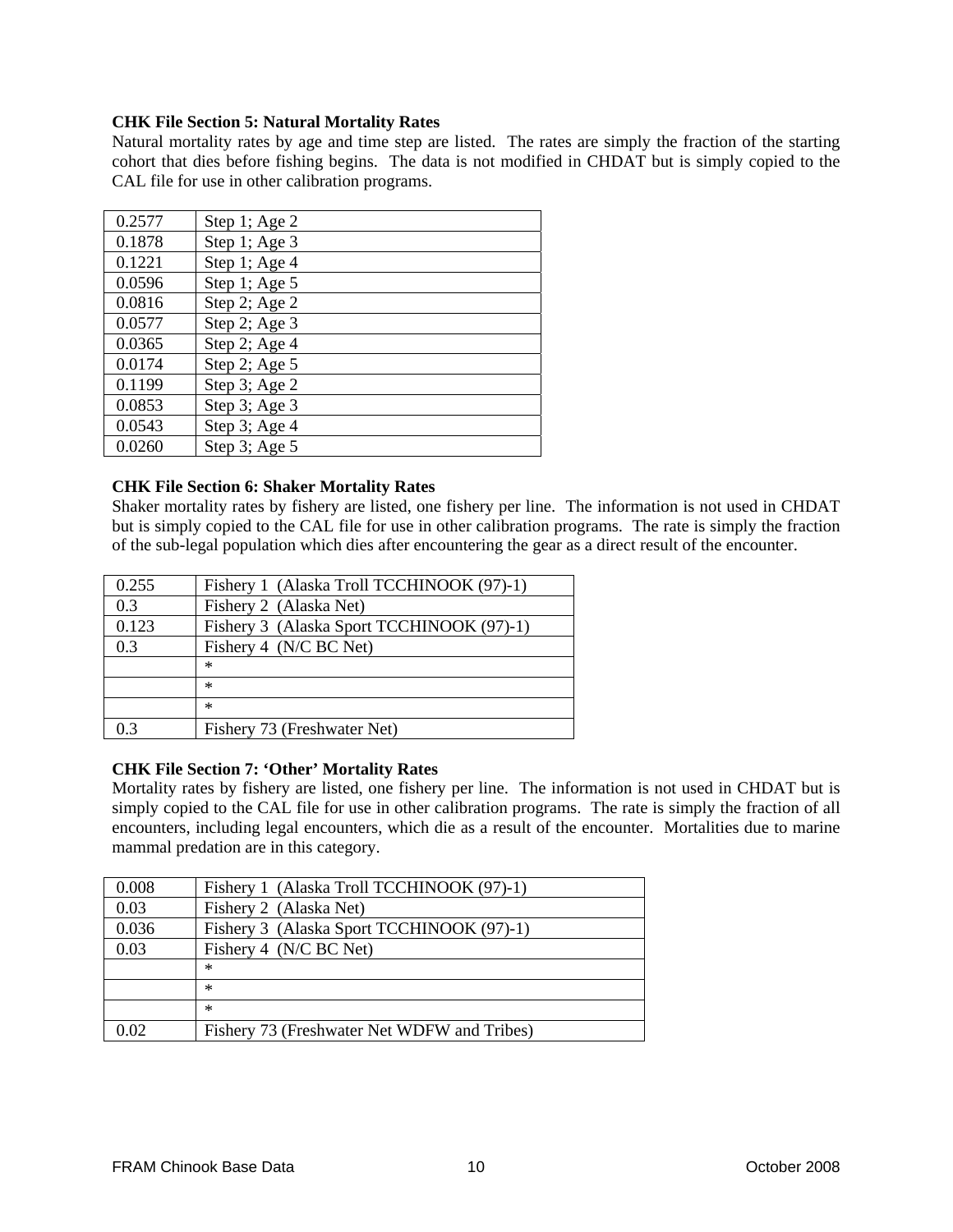#### **CHK File Section 8: Encounter Rate Adjustment Factors**

FRAM has the capability to adjust estimated total encounter rates to match independent estimates of Chinook encounters in a fishery by using externally computed adjustment factors. The factors are both fishery and time period specific. The adjustment factors are not used in any computations within CHDAT, but are simply written to the CAL file for possible use in other calibration programs.

| 1.0900    | Step 1; Fishery 1 (Alaska Troll)    |
|-----------|-------------------------------------|
| $-1.0000$ | Step 1; Fishery 2 (Alaska Net)      |
| 2.6200    | Step 1; Fishery 3 (Alaska Sport)    |
| $-1.0000$ | Step 1; Fishery 4 (N/C BC Net)      |
|           | $\ast$                              |
|           | $\ast$                              |
|           | $\ast$                              |
| $-1.0000$ | Step 3; Fishery 73 (Freshwater Net) |

#### **CHK File Section 9: Chinook Non-retention Data**

The section contains data, by time step, for Chinook non-retention (CNR) fisheries. The data includes the fishery number of the non-retention fishery, and a flag to indicate the method to use to estimate CNR mortalities. CHDAT uses this information for error checking, but the data are not changed in any way, and are simply written to the CAL file for use in other calibration programs. The number of lines of data depends on the number of CNR fisheries in each time step. In this example, there are no CNR fisheries in any time step.

| Step 1; Number of CNR fisheries |
|---------------------------------|
| Step 2; Number of CNR fisheries |
| Step 3; Number of CNR fisheries |

#### **CHK File Section 10: Base Period Catches**

This section contains data on the base period average annual catch in each FRAM fishery. A zero indicates that the base period average catch is not available. Also on each line is a flag signaling various options to adjust the estimated catch by stock to match the total catch in a fishery. Neither the catch information nor the option flag are used in CHDAT; both are simply passed to the CAL file for use in other programs.

| 283,260 |        | 1-Southeast Alaska Troll |
|---------|--------|--------------------------|
| 25,117  |        | 2-Southeast Alaska Net   |
| 20,472  |        | 3-Southeast Alaska Sport |
| 115,266 | 2      | 4-N/C BC Net             |
|         | $\ast$ |                          |
|         | $\ast$ |                          |
|         | $\ast$ |                          |
|         |        | 73-Freshwater Net        |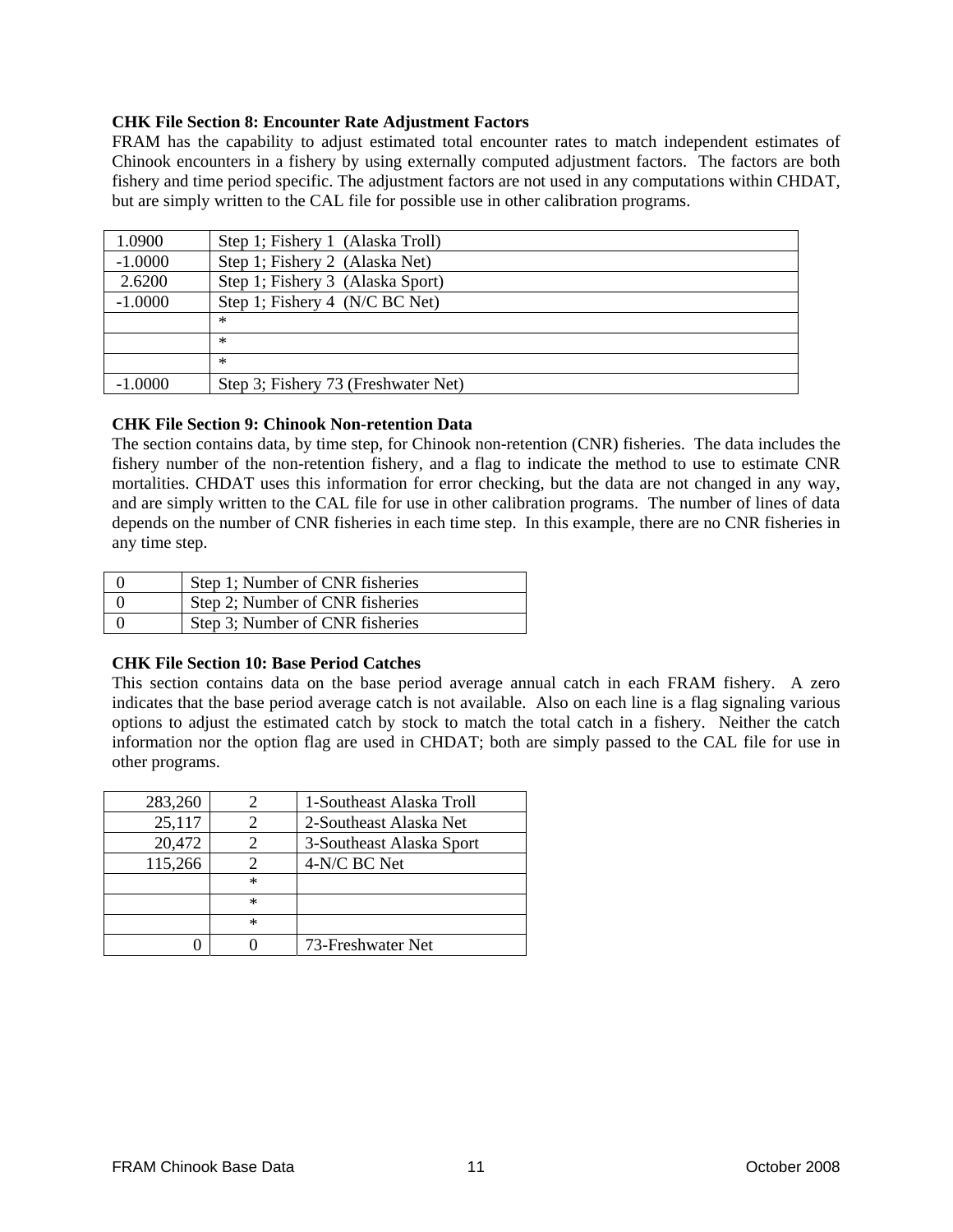#### **CHK File Section 11: Imputed Recoveries**

This section contains data and instructions to CHDAT necessary to 'impute' recoveries from a fishery with CWT sampling (e.g. WCVI troll) to a fishery without CWT sampling (WCVI Sport Imputed Fishery). The procedure is used to 'fill in' missing recovery data in the CWT recovery file. Data in this section is used only by the CHDAT program and is written to a file for use in other programs.

| 8   | Number of fisheries to impute recoveries |
|-----|------------------------------------------|
|     | Impute Group 1                           |
| 11  | <b>WCVI</b> Sport Imputed Fishery        |
| 10  | <b>WCVI</b> Troll                        |
|     | ∗                                        |
|     | ∗                                        |
|     | $\ast$                                   |
| 8   | Impute Group 8                           |
| 70  | NT Area 13A Net Imputed Fishery          |
| -71 | T Area 13A Net                           |

## **3.3.2 CHDAT Input file description – ".CWT" file**

The CWT file has two sections, one listing base period escapements by stock, the second section lists CWT recoveries by stock, age, fishery, and time period. If line 3 of the CHK file  $= Y$ , data for only one stock (OOB) is present in the file. If line 3 of the CHK file  $=N$ , data for all stocks are present.

#### **CWT File Section 1: Base Period Escapements**

Base period escapements for one or more stocks are input in this section. The data here are not used by the CHDAT program, but are simply echoed to the EDT output file.

| 20,224 | 1 Nooksack/Samish Fall   |
|--------|--------------------------|
| 500    | 2 NF Nooksack Spr        |
| 500    | 3 SF Nooksack Spr        |
|        | $\ast$                   |
|        | $\ast$                   |
|        | $\ast$                   |
| 100    | 33 White Spring Yearling |

#### **CWT File Section 2: CWT Expanded Recoveries**

CWT recoveries by stock, age, fishery, and time period are input from the remainder of the CWT file. The general form of the data is shown below. As a rule, CHDAT does not modify this data, but simply echoes it to the EDT file for use by other programs. Two exceptions to this occur, however. First, if a recovery exists where no legal size population is available, that recovery is rejected. Second, if a fishery recovery is to be imputed, one or more lines for the imputed fishery are inserted into the EDT file.

| <b>SP</b> | <b>ST</b> | AG  | <b>FSH</b> | TP | Catch  | Adj Esc |                                                 |                                 |  |
|-----------|-----------|-----|------------|----|--------|---------|-------------------------------------------------|---------------------------------|--|
|           |           |     |            |    | 8.44   |         | May-June                                        | West Coast Vancouver Island Net |  |
|           |           |     | 14         |    | 68.27  |         | May-June<br>South Georgia St. Sport             |                                 |  |
|           |           | 3   |            |    | 144.75 |         | North/Central British Columbia Net<br>July-Sept |                                 |  |
|           |           | 3   |            |    | 47.01  |         | July-Sept                                       | West Coast Vancouver Island Net |  |
|           |           |     |            |    | $\ast$ |         |                                                 |                                 |  |
|           |           |     |            |    | $\ast$ |         |                                                 |                                 |  |
|           |           |     |            |    | $\ast$ |         |                                                 |                                 |  |
|           | 33        | 12. | 74         |    | 3.21   | 3.21    | Jul-Sep                                         | Escapement                      |  |

a/ "AG" is index age see Appendix 4.7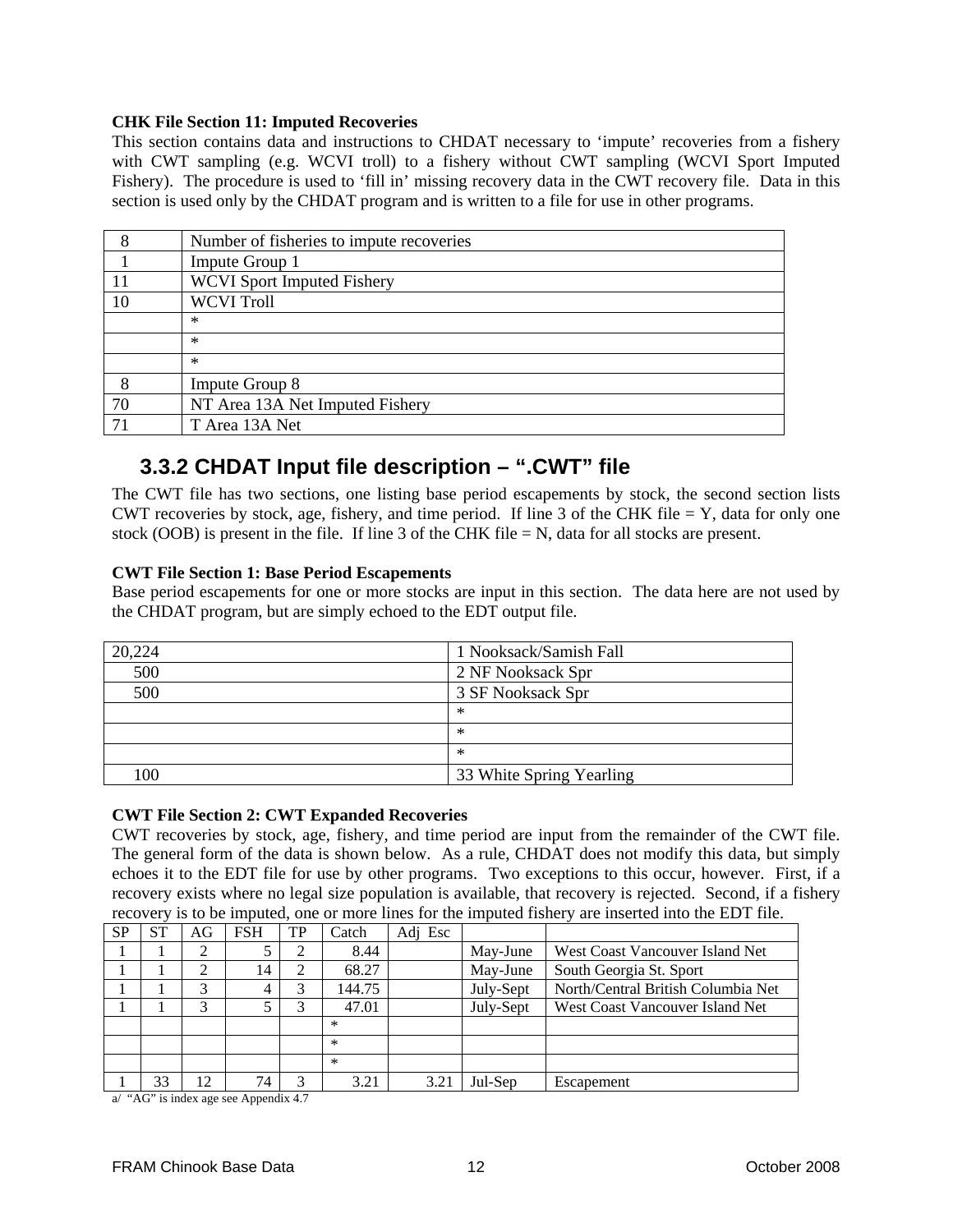### **3.3.3 CHDAT Program Flow and Calculations**

#### **Notation**

*AnnSRate<sub>a</sub>* Annual survival rate at age.

*a* Age in years (2 to 5) 'Birthday' is assumed to occur on October 1.

*CVs,a* Coefficient of variation in Length at age (input from section 2 of the CHK file)

*t* Time step – there are 3 time steps per 'year' Oct – Apr, May – June, and July – Sept.

*s* Stock number. There are currently 33 stocks in the model

*f* Fishery number. There are currently 74 fisheries in the model

*CWTCatchs,a,f,t* Observed CWT recoveries expanded for sampling fraction (input from section 2 of the CHK file.

*CWTs,4,f,t* Expanded CWT recoveries for age 4

*DFCohorts,a*Total number of CWT fish alive, before natural mortality.

*DFERs,f*Fraction of *DFCohorts,a* caught in a fishery.

*Ks* Parameter of the von Bertalanffy growth curve (input from section 2 of the CHK file)

*L*<sub>∞</sub> Parameter of the von Bertalanffy growth curve (input from section 2 of the CHK file)

*Means,a,t* Mean fork length.

*SDs,a* Standard Deviation

 $T_0$  Parameter of the von Bertalanffy growth curve (input from section 2 of the CHK file)

*TotCWTCatchs,a*Total catch of CWTed fish, expanded for sampling fraction, across all fisheries (terminal and preterminal).

Depending on options chosen or defined by the form of the input files, CHDAT performs the following functions.

1) Pass-through and rearrangement of data.

Data in the CHK file is rearranged and output to the CAL file. Data in the CWT file is rearranged and if it passes simple error checking outputs to the EDT file.

2) Simple error checking.

Two types of error checking occur. The first checks that a legal (above the size limit) population of a stock/age combination is available to a fishery if CWT recoveries for that stock exist in that fishery. If no legal population is estimated to exist, the recovery data is not written to the EDT file.

The 'legal proportion' is estimated by first computing the stock mean length at age using the input growth data and the von Bertalanffy growth function.

Mean<sub>s,a,t</sub> = 
$$
L_{\infty}
$$
<sup>\*</sup> $(1 - e^{-k_s(t - t_0)})$ 

The Standard Deviation at age of the mean length is computed as:

 $SD_{s,at} = Mean_{s,at} * CV_a$ 

Finally, if the size limit in the fishery is more than three standard deviations above the mean length at age of the stock, the population available to the fishery is assumed to be zero. In this case, an error message is generated and the CWT recovery information is not written to the EDT file for future use.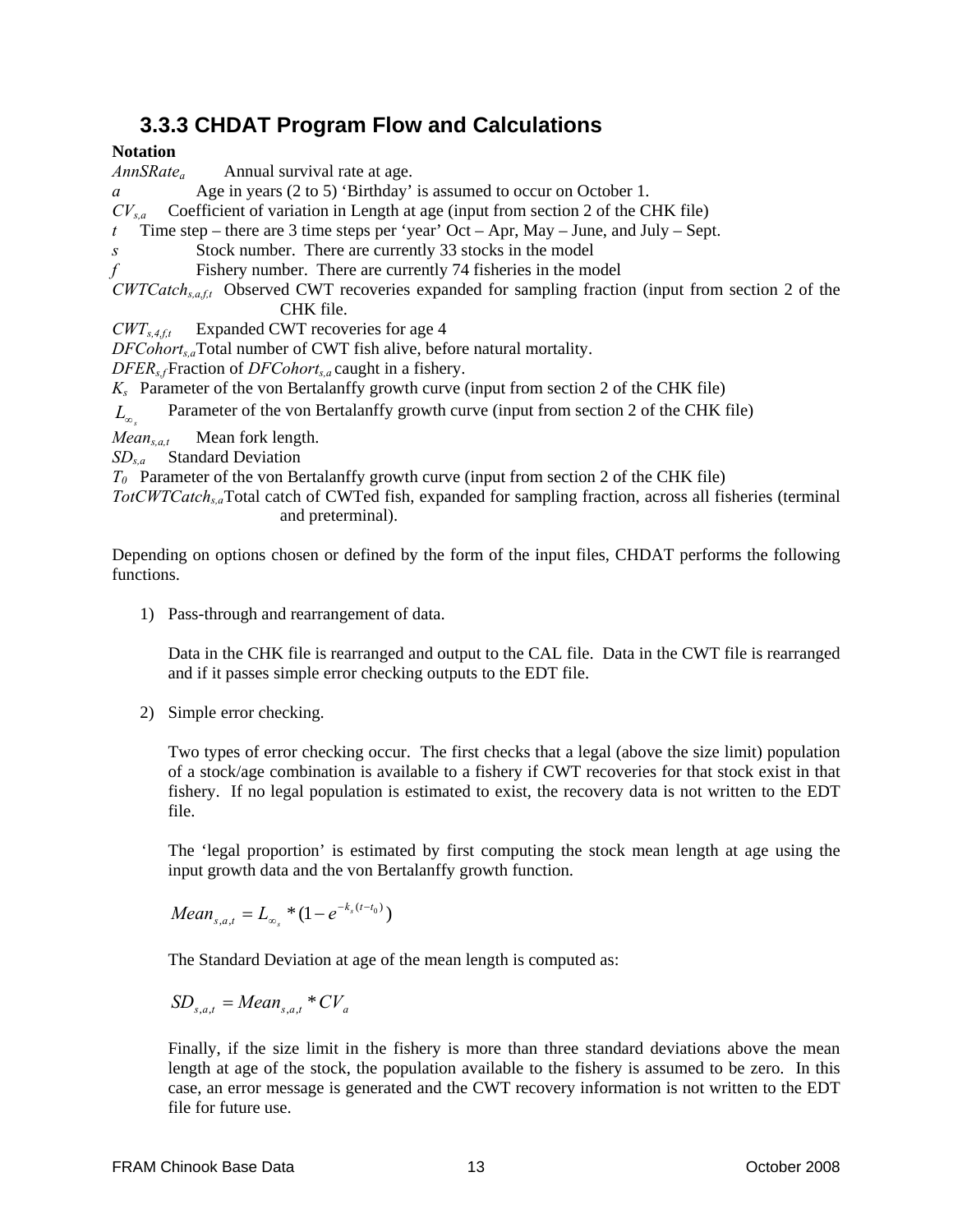3) 'Imputing of CWT recoveries in specified fisheries

On occasion, a fishery may not have been sampled for CWT recoveries, while a fishery 'near' it was. In those cases, it can be desirable to use the sampled fishery to represent the stock composition of the unsampled fishery. The imputed recoveries are computed as:

$$
CWTCatch_{s,a,f1,t} = \frac{CWTCatch_{s,a,f2,t}}{1000}
$$

The imputed catches are written to the EDT file.

4) Setting of Shaker Inclusion Flags (designates stock-fisheries where shaker mortality rates are calculated).

Shaker inclusions flags are set using the following procedure:

1) Sum CWT recoveries across all fisheries and time steps.

$$
TotCWTCatch_{s,a} = \sum_{f,t} CWTCatch_{s,a,f,t}
$$

2) Estimate the starting cohort size for the oldest age class.

$$
DFChorts_{s,5} = \frac{TotCWTCatch_{s,5}}{AnnSRate_5}
$$

3) Estimate the starting cohort for the younger age classes.

$$
DFColor_{s,a} = \frac{DFColor_{s,a+1} + TotCWTCatch_{s,a}}{AnnSRate_a}
$$

4) Assuming age 4 are fully vulnerable to legal size limits, estimate the age 4 exploitation rate by stock and fishery as:

$$
DFER_{s,f,4} = \frac{\sum_{t} CWT_{s,4,f,t}}{DFColor_{s,4}}
$$

Within a fishery, for the n stocks with non-zero age 4 exploitation rates, the  $.7\text{*}n$ stocks with the highest age 4 exploitation rates have their Shaker Inclusion flags set to true. The flags are then written to the bottom of the CAL file.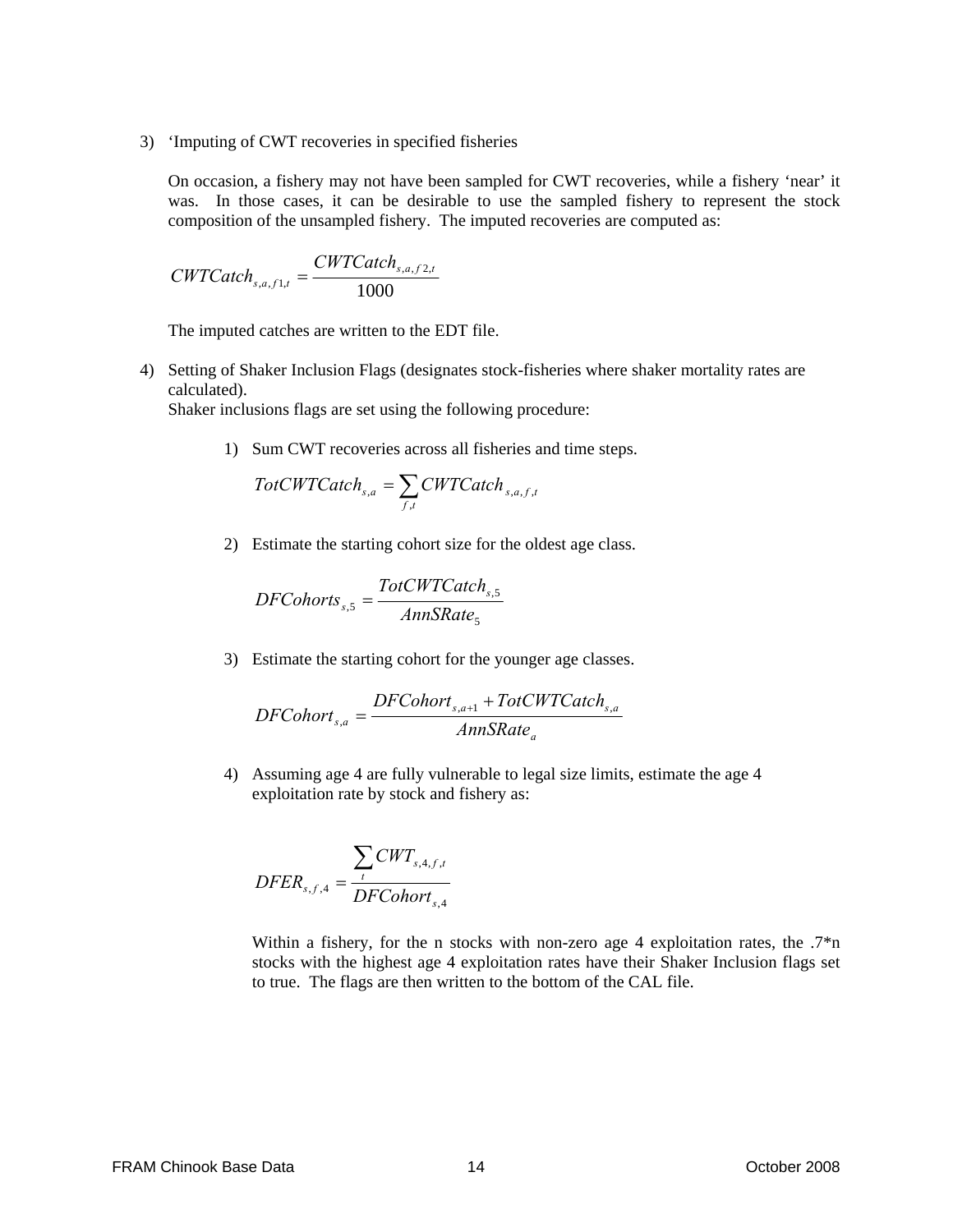# **3.3.4 CHDAT Output File Descriptions –". CAL" file**

The CAL file is identical to the input CHK file except that the last section (Section 11) of the CHK file, where instructions for imputing recoveries are replaced with Shaker Inclusion flags. There is one line for each stock/fishery combination.

| Stock 1; Fishery 1;  |
|----------------------|
| Stock 1; Fishery 2;  |
| Stock 1; Fishery 3;  |
| Stock 1; Fishery 4;  |
| $\ast$               |
| ∗                    |
| $\ast$               |
| Stock 33; Fishery 73 |

## **3.3.5 CHDAT Output File Descriptions –". EDT" file**

Like the CWT input file, the EDT file has two sections. The first section contains data on base period escapements, and is identical to the same section in the CWT file. The second section contains the CWT recovery information and is similar, but not identical to, the same section in the CWT file. The differences between the sections are: 1) All escapement recoveries have been moved to the top of the CWT recovery section of the file, 2) Recoveries from stock/age/fishery combinations where no vulnerable (above the size limit) population exists are removed, and 3) Imputed recoveries by stock, age, fishery, and time step are added. The form of the second section of the EDT file is shown below.

| <b>SP</b> | <b>STK</b> | AGE | <b>FSH</b> | <b>TIM</b> | <b>RECOVERIES</b> |
|-----------|------------|-----|------------|------------|-------------------|
|           |            |     |            |            | 71.3              |
|           |            |     |            |            | 0.0               |
|           |            |     |            | ◠          | 392.2             |
|           |            |     |            |            | $0.0\,$           |
|           |            |     | $\ast$     |            |                   |
|           |            |     | $\ast$     |            |                   |
|           |            |     | $\ast$     |            |                   |
|           | 33         |     |            | ◠          | 26.01             |

## **3.3.6 CHDAT Output File Description – ".ERR" File**

The ERR file lists details of any recoveries rejected because no vulnerable population existed for that stock/fishery/age combination, and flags situations where Chinook non-retention fisheries exist but no legal Chinook catch information is available in the same year. Currently, no procedure exists within FRAM to estimate CNR incidental mortalities without data from a directed fishery in that year.

# *3.4 Primary Calibration Program: CHCAL*

#### **CHCAL**

The primary purpose of the CHCAL program is to complete cohort analyses for each stock in the FRAM model and estimate 'base period' exploitation rates by stock, fishery, FRAM time period, and age. Secondary purposes include estimation of the proportion of the catch in each fishery accounted for by stocks in the model, and estimating CWT recoveries that would have occurred for OOB stocks during the model base period using "backward" and "forward" CWT cohort reconstruction simulation. A simple example of backward and forward cohort reconstruction calculations is shown in Appendix 4.8.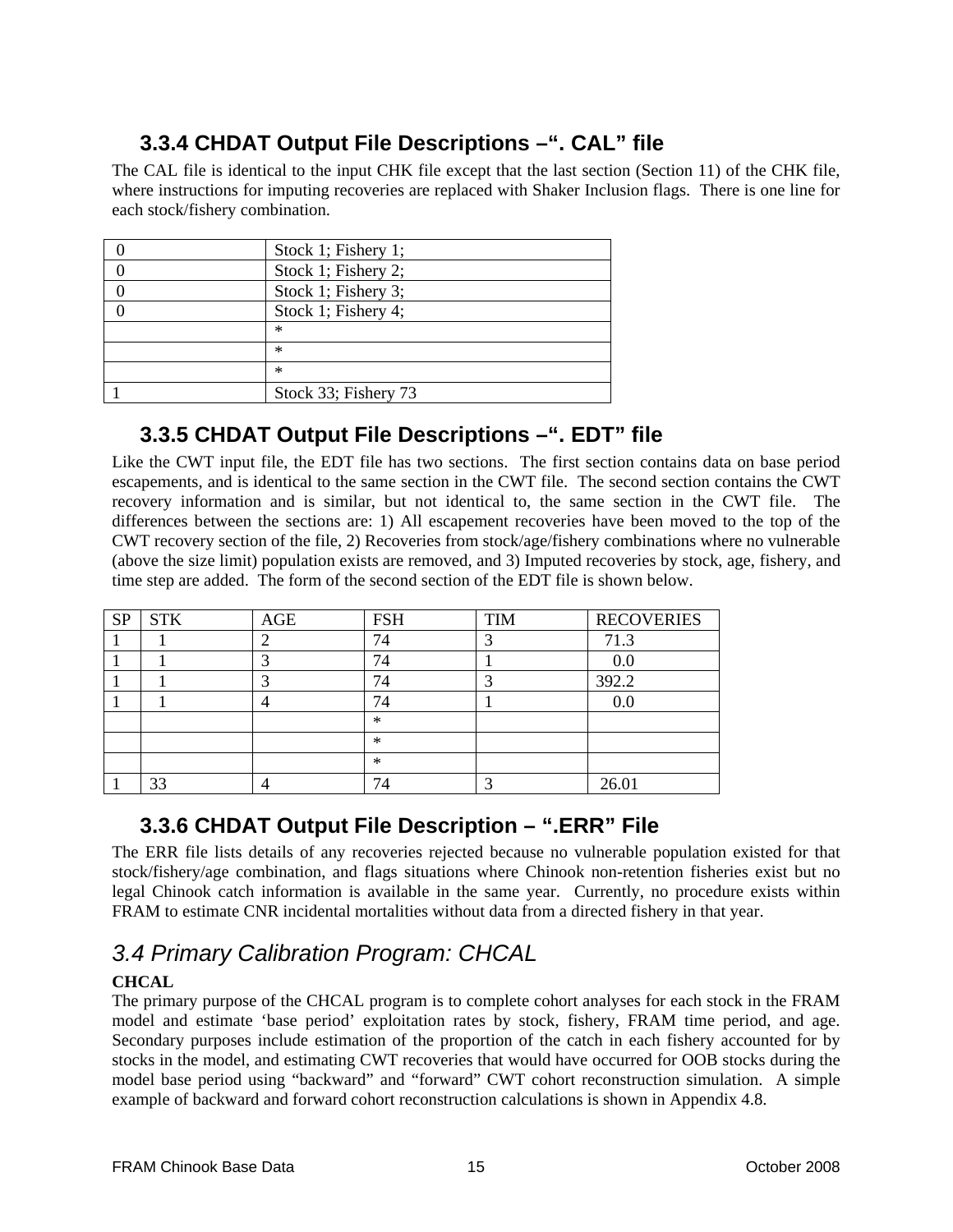CHCAL operates in two different modes depending on whether it is doing an OOB analysis on one stock (Figure 3, described in Sections 3.4.5-3.4.7) or it is completing a final cohort analysis during an "All-Stocks" run (Figure 4, described in Section 3.4.8-3.4.9). The number of input files used and the type of output generated is a function of the run type (OOB or "All-Stocks"), therefore each type of run will be described separately.



Figure 3. Chinook FRAM Calibration Cycle for OOB Stocks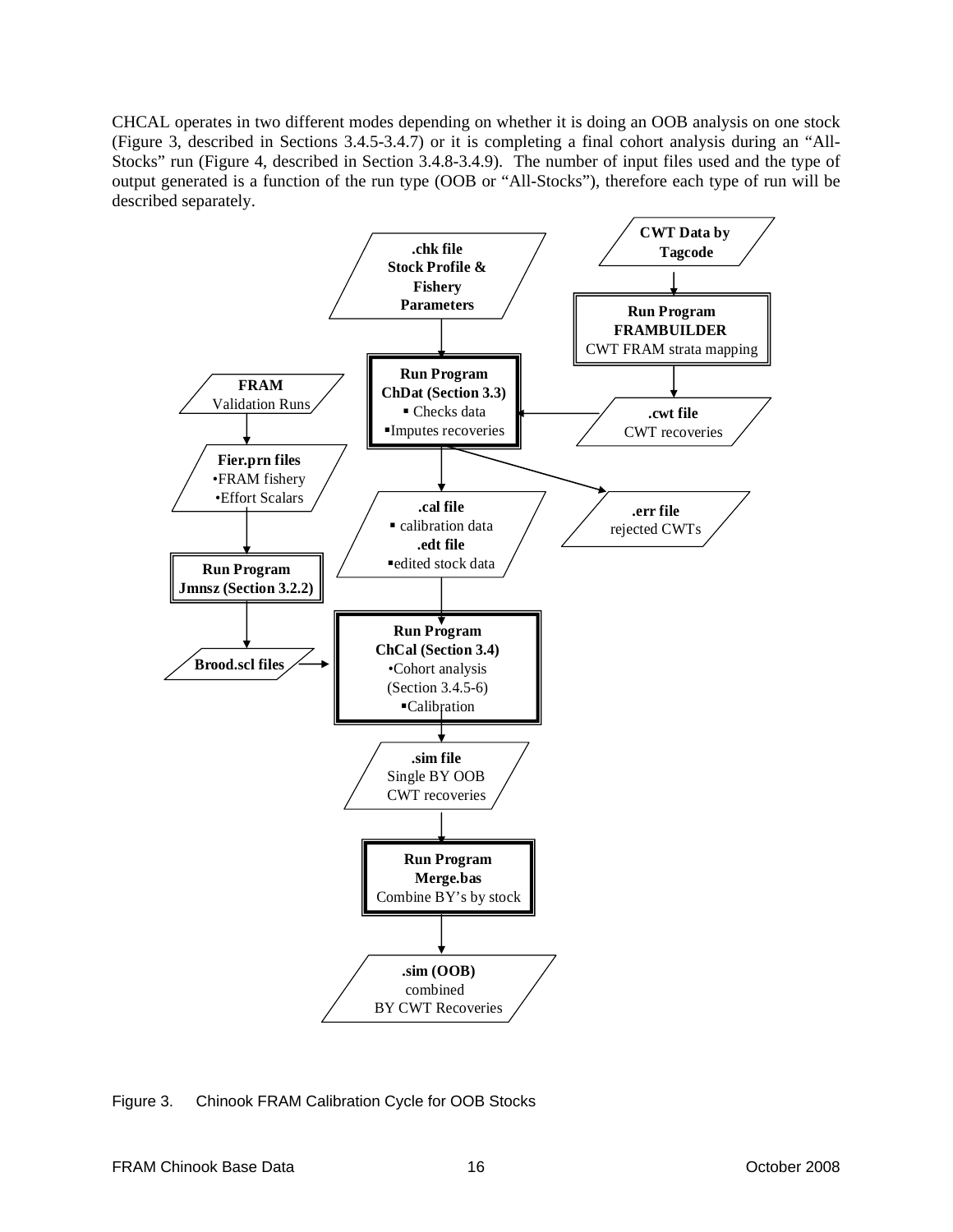

Figure 4. Chinook FRAM Calibration for "All-stock" Base Data Development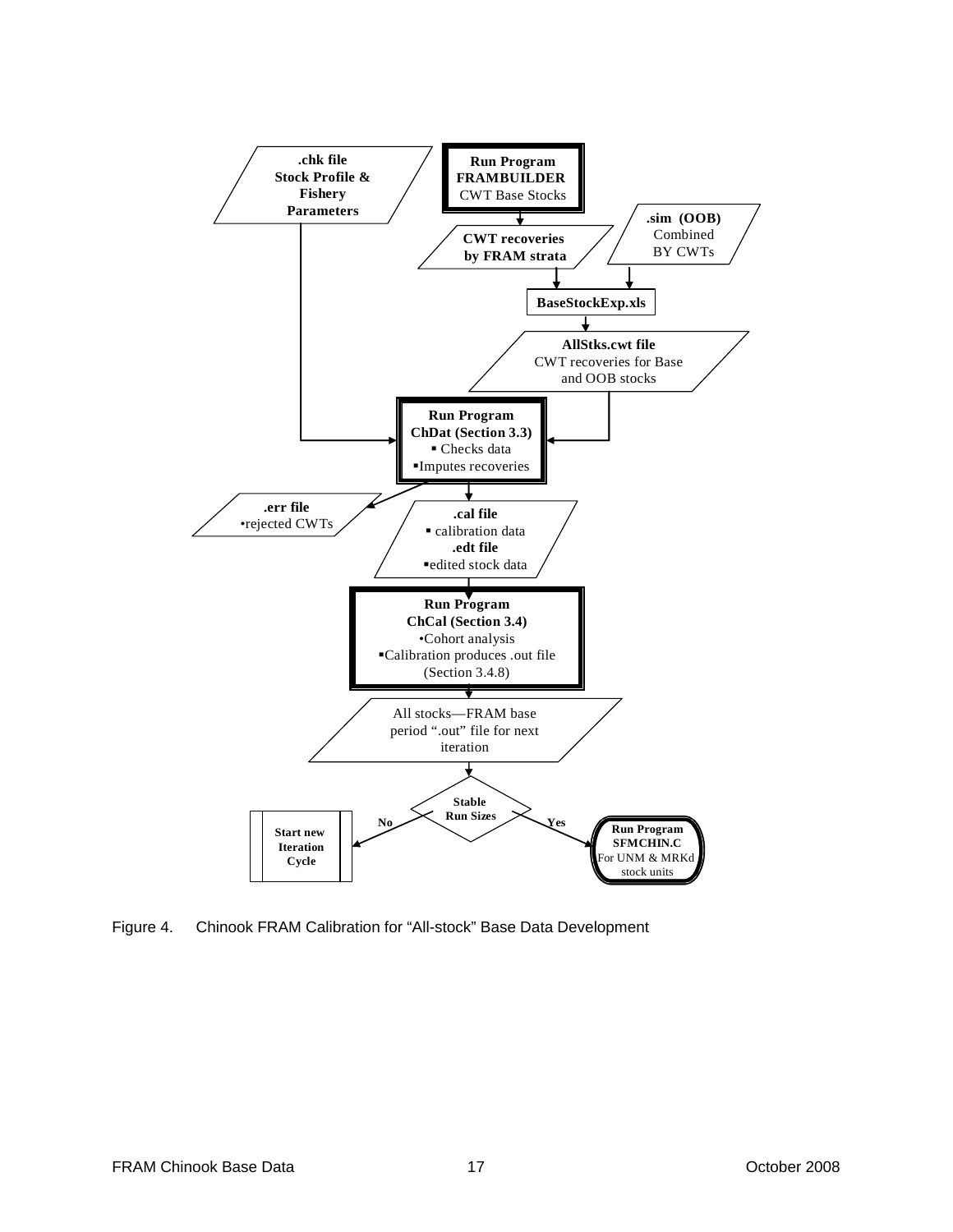# **3.4.1 CHCAL Input file description – ".CAL" file (from CHDAT)**

#### **CAL Section 1: Input File Names and Global Model Constants**

The data in this section of the CAL file contains global information such as the names of other input files, the 'type' of run, and a number of constants related to model setup. If the third line  $= Y'$ , the run is an 'OOB' run and the next line must contain the name of an input file containing exploitation rate scale factors. If the third line = 'N', the additional input file is not needed and the line below is omitted.

| TULALIP FALL FING 86 - RETURN TO | Title                                              |
|----------------------------------|----------------------------------------------------|
| <b>BASE FILE</b>                 |                                                    |
| <b>TUL8605.EDT</b>               | Name of CWT recovery file                          |
| Y                                | Adjust to base period                              |
| BROOD864.SCL                     | File with exploitation rate scale factors $-$ only |
|                                  | included if line about $= Y$                       |
| 10                               | Number of stocks in calibration if third line $=$  |
|                                  | N, Stock number if third line $= Y$                |
| 73                               | Number of fisheries in calibration                 |
| 3                                | Number of time steps per year                      |
| 5                                | Maximum age                                        |
| $\overline{4}$                   | Maximum age for encounter rate adjustment          |
| 0.01                             | Convergence tolerance                              |

#### **CAL Section 2: Stock Specific Growth Parameters**

Von Bertalanffy growth functions are used to describe the growth of an individual fish. For each age, separate growth curves are assumed depending on whether the fish is maturing at that age or remains an 'immature' fish. There are 14 lines per stock; the total number of lines depends on the total number of stocks being processed.

| 982.1   | LMax, Stock 1; Maturity 0 NSF  |
|---------|--------------------------------|
| 2.83    | T0, Stock 1; Maturity 0        |
| 0.029   | K, Stock 1; Maturity 0         |
| 0.11    | CV, Stock 1; Maturity 0; Age 2 |
| 0.12    | CV, Stock 1; Maturity 0; Age 3 |
| 0.09    | CV, Stock 1; Maturity 0; Age 4 |
| 0.09    | CV, Stock 1; Maturity 0; Age 5 |
| 1,085.2 | LMax, Stock 1; Maturity 1      |
| 1.59    | T0, Stock 1; Maturity 1        |
| 0.03    | K, Stock 1; Maturity 1         |
| 0.11    | CV, Stock 1; Maturity 1; Age 2 |
| 0.11    | CV, Stock 1; Maturity 1; Age 3 |
| 0.11    | CV, Stock 1; Maturity 1; Age 4 |
| 0.11    | CV, Stock 1; Maturity 1; Age 5 |
| 982.1   | LMax, Stock 2; Maturity 0 NNN  |
|         | $\ast$                         |
|         | $\ast$                         |
|         | $\ast$                         |
| 0.13    | CV, Stock n, Maturity 1; Age 5 |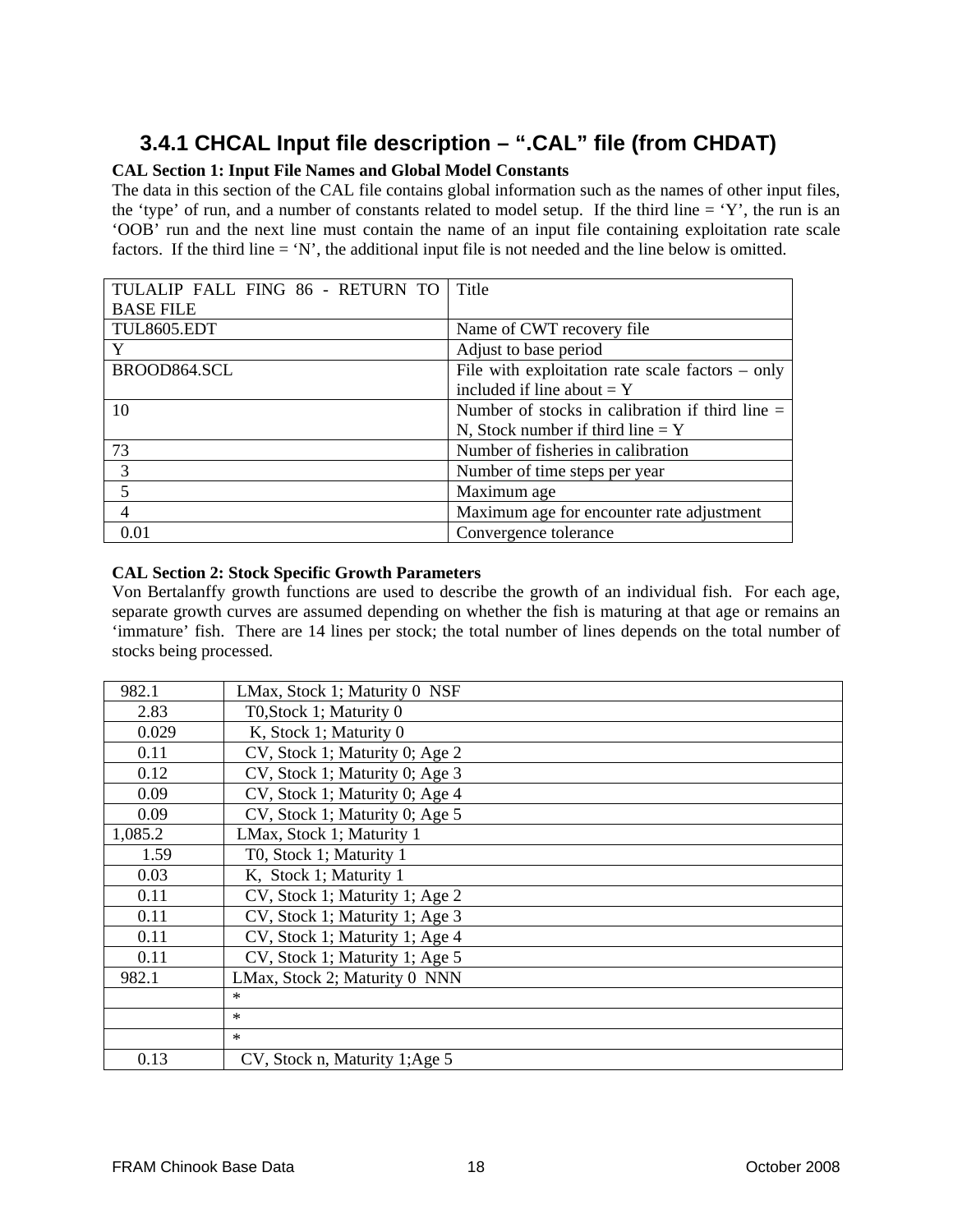#### **CAL Section 3: Terminal Fishery Flags**

This section lists, by FRAM time step, fisheries which are deemed 'terminal' for the stock or stocks being analyzed. By definition, a fish caught in a terminal fishery is mature. The data is used in CHCAL to determine which growth curve (mature or immature) should be associated with a fishery. The number of lines in this section is variable, depending upon the number of fisheries deemed terminal in each time step.

| 3  | Step 1; Number of Terminal Fisheries; |  |  |  |
|----|---------------------------------------|--|--|--|
| 28 | Columbia River Net                    |  |  |  |
| 72 | <b>Freshwater Sport</b>               |  |  |  |
| 73 | <b>Freshwater Net</b>                 |  |  |  |
| 5  | Step 2; Number of Terminal Fisheries; |  |  |  |
| 28 | Columbia River Net                    |  |  |  |
| 46 | NT Skagit Net                         |  |  |  |
| 47 | T Skagit Net                          |  |  |  |
| 72 | <b>Freshwater Sport</b>               |  |  |  |
| 73 | <b>Freshwater Net</b>                 |  |  |  |
| 23 | Step 3; Number of Terminal Fisheries  |  |  |  |
|    | *                                     |  |  |  |
|    | $\ast$                                |  |  |  |
|    | $\ast$                                |  |  |  |

#### **CAL Section 4: Minimum Size Limits**

The section lists, by fishery, minimum size limits in millimeters, one line for each fishery. Size limits are for fork length, and can vary by time step. The data is used in CHCAL along with the growth curve information in Section 2 to estimate the proportions of each age class that are above and below the size limit.

| 670 | 670    | 670 | 670    | Fishery 1 (Alaska Troll)    |
|-----|--------|-----|--------|-----------------------------|
| 100 | 100    | 100 | 100    | Fishery 2 (Alaska Net)      |
| 670 | 670    | 670 | 670    | Fishery 3 (Alaska Sport)    |
| 100 | 100    | 100 | 100    | Fishery 4 (N/C BC Net)      |
|     | $\ast$ |     | $\ast$ |                             |
|     | $\ast$ |     | $\ast$ |                             |
|     | $\ast$ |     | $\ast$ |                             |
| 100 | 100    | 100 | 100    | Fishery 73 (Freshwater Net) |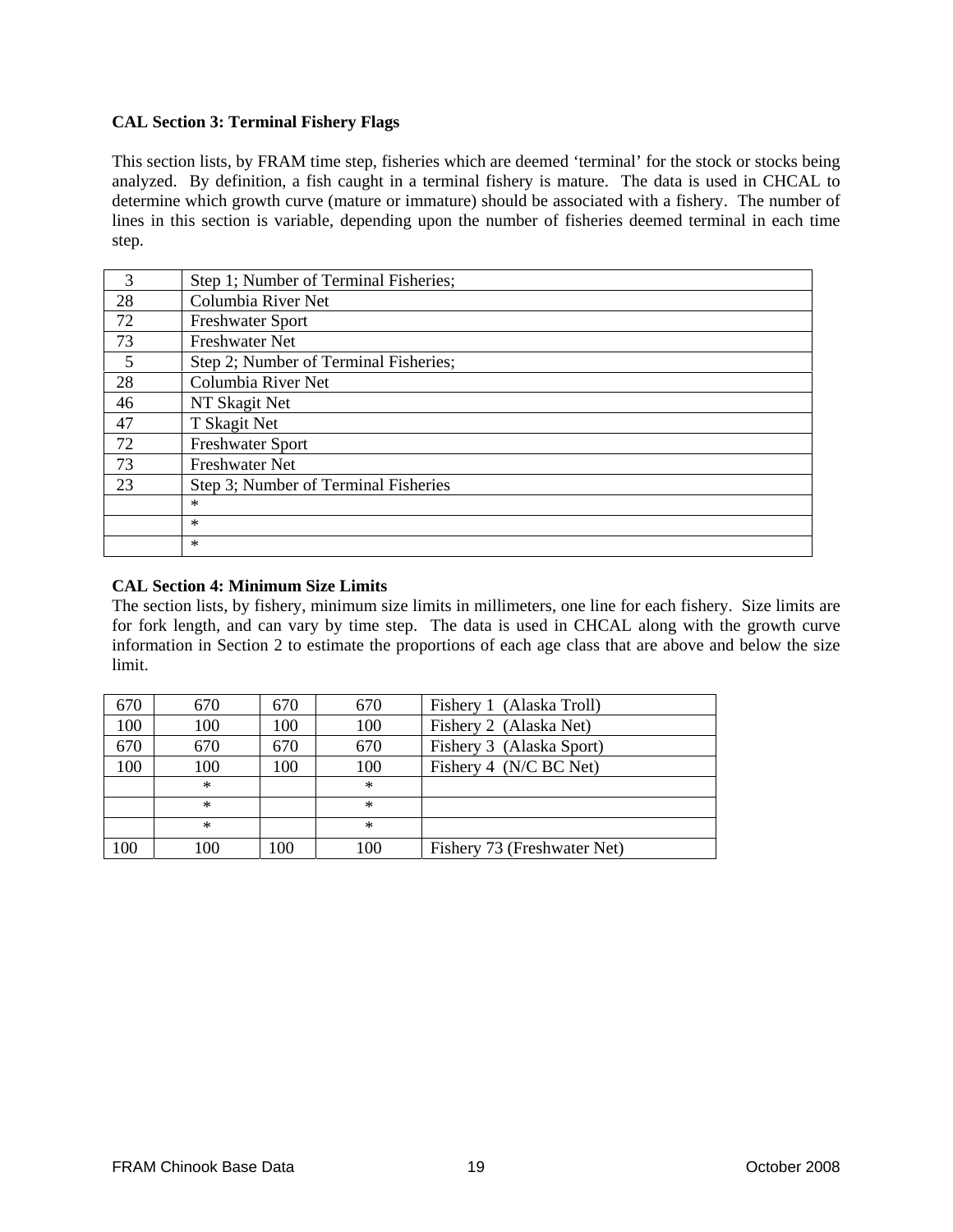#### **CAL Section 5: Natural Mortality Rates**

Natural mortality rates by age and time step are listed. The rates are simply the fraction of the starting cohort that dies before fishing begins.

| 0.2577 | Step 1; Age 2 |
|--------|---------------|
| 0.1878 | Step 1; Age 3 |
| 0.1221 | Step 1; Age 4 |
| 0.0596 | Step 1; Age 5 |
| 0.0816 | Step 2; Age 2 |
| 0.0577 | Step 2; Age 3 |
| 0.0365 | Step 2; Age 4 |
| 0.0174 | Step 2; Age 5 |
| 0.1199 | Step 3; Age 2 |
| 0.0853 | Step 3; Age 3 |
| 0.0543 | Step 3; Age 4 |
| 0.0260 | Step 3; Age 5 |

#### **CAL Section 6: Shaker Mortality Rates**

Shaker mortality rates by fishery are listed, one fishery per line. The rate is simply the fraction of the sublegal population which dies after encountering the gear as a direct result of the encounter.

| 0.255 | Fishery 1 (Alaska Troll TCCHINOOK (97)-1) |
|-------|-------------------------------------------|
| 0.3   | Fishery 2 (Alaska Net)                    |
| 0.123 | Fishery 3 (Alaska Sport TCCHINOOK (97)-1) |
| 0.3   | Fishery 4 (N/C BC Net)                    |
|       | ∗                                         |
|       | ∗                                         |
|       | ∗                                         |
| 0.3   | Fishery 73 (Freshwater Net)               |

#### **CAL Section 7: 'Other' Mortality Rates**

Mortality rates by fishery are listed, one fishery per line. The rate is simply the fraction of the all encounters, including legal encounters, which die as a result of the encounter. Mortalities due to marine mammal predation are in this category.

| 0.008 | Fishery 1 (Alaska Troll TCCHINOOK (97)-1)   |
|-------|---------------------------------------------|
| 0.03  | Fishery 2 (Alaska Net)                      |
| 0.036 | Fishery 3 (Alaska Sport TCCHINOOK (97)-1)   |
| 0.03  | Fishery 4 (N/C BC Net)                      |
|       | ∗                                           |
|       | $\ast$                                      |
|       | $\ast$                                      |
| 0.02  | Fishery 73 (Freshwater Net WDFW and Tribes) |

#### **CAL Section 8: Encounter Rate Adjustment Factors**

Encounter Rate Adjustment Factors are externally estimated as the ratio of Sublegal Encounters to Legal encounters in a fishery. They are used in the estimation of shaker mortalities. The factors are both fishery and time period specific.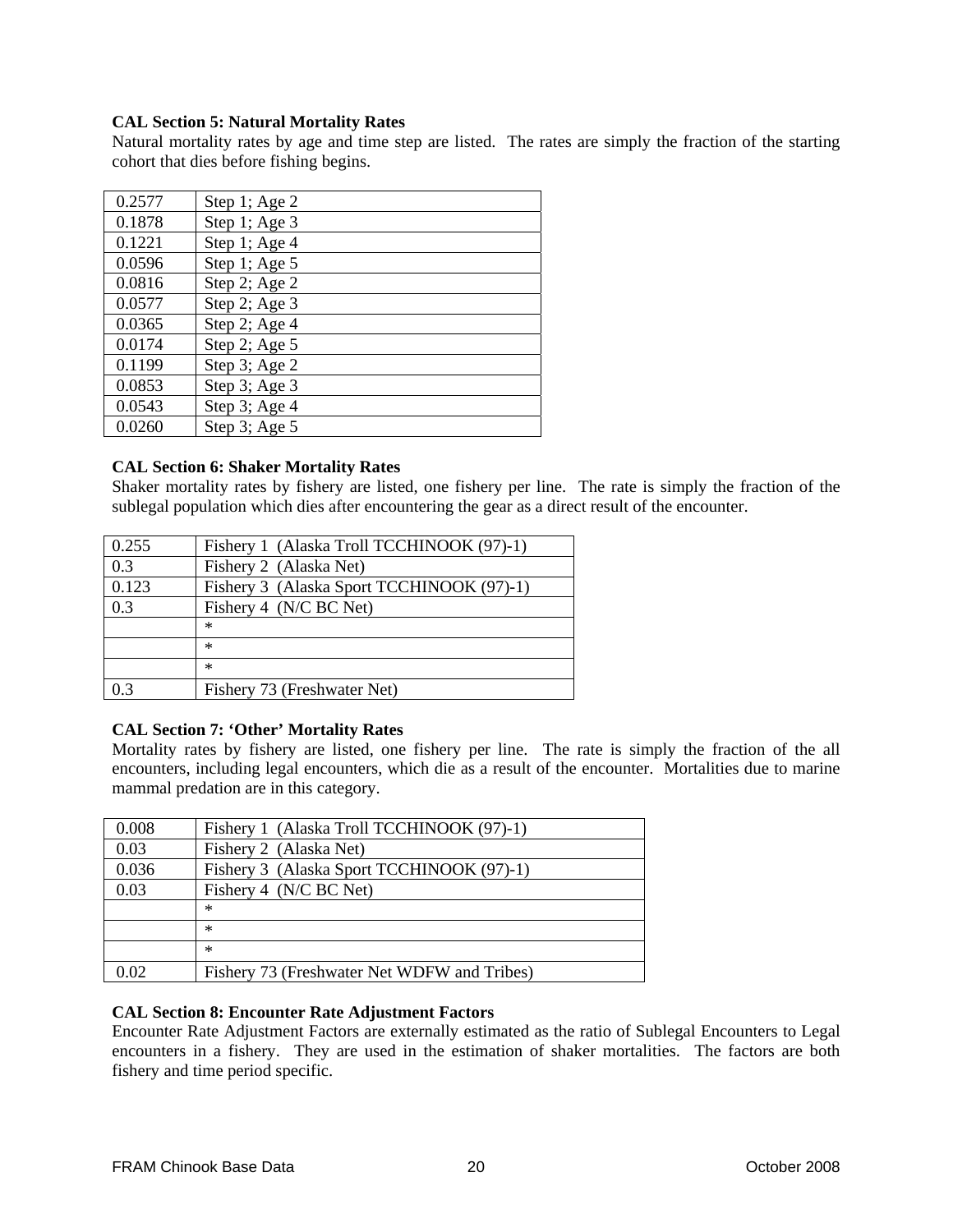| 1.0900    | Step 1; Fishery 1 (Alaska Troll)    |
|-----------|-------------------------------------|
| $-1.0000$ | Step 1; Fishery 2 (Alaska Net)      |
| 2.6200    | Step 1; Fishery 3 (Alaska Sport)    |
| $-1.0000$ | Step 1; Fishery 4 (N/C BC Net)      |
|           | $\ast$                              |
|           | $\ast$                              |
|           | $\ast$                              |
| $-1.0000$ | Step 3; Fishery 73 (Freshwater Net) |

#### **CAL Section 9: Chinook Non-retention Data**

The section contains data, by time step, on Chinook non-retention (CNR) fisheries. The data includes the fishery number of the non-retention fishery, and a flag to indicate the method to use to estimate CNR mortalities. The number of lines of data depends on the number of CNR fisheries in each time step. In this example, there are no CNR fisheries in any time step.

| Step 1; Number of CNR fisheries |
|---------------------------------|
| Step 2; Number of CNR fisheries |
| Step 3; Number of CNR fisheries |

#### **CAL Section 10: Base Period Catches**

This section contains data on the base period annual catch in each FRAM fishery. A zero indicates that the base period average catch is not available. Also on each line is a flag signaling various options to adjust the estimated catch by stock to match the total catch in a fishery.

| 283,260 |        | 1-Southeast Alaska Troll |
|---------|--------|--------------------------|
| 25,117  |        | 2-Southeast Alaska Net   |
| 20,472  |        | 3-Southeast Alaska Sport |
| 115,266 |        | 4-N/C BC Net             |
|         | $\ast$ |                          |
|         | $\ast$ |                          |
|         | $\ast$ |                          |
|         |        | 73-Freshwater Net        |

#### **CAL Section 11: Shaker Inclusion Flags**

There is one line for each stock/fishery combination. A zero means do not include the stock when computing shaker mortalities in that fishery, a one indicates that the stock should be included.

| Stock 1; Fishery 1;  |
|----------------------|
| Stock 1; Fishery 2;  |
| Stock 1; Fishery 3;  |
| Stock 1; Fishery 4;  |
| ∗                    |
| ∗                    |
| $\ast$               |
| Stock 33; Fishery 73 |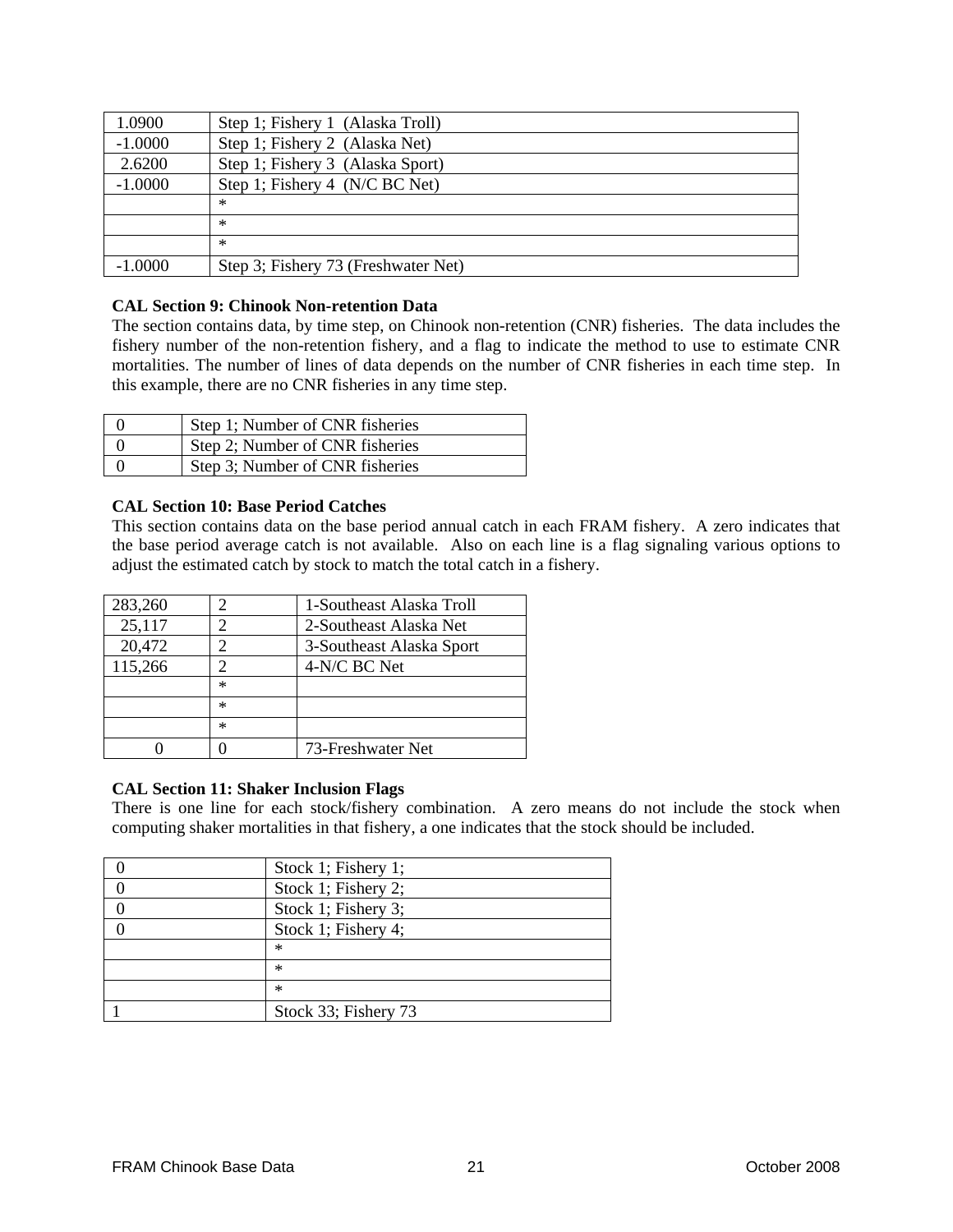# **3.4.2 CHCAL Input file description –". EDT" file (from CHDAT)**

#### **EDT Section 1: Base Period Escapements**

If the run is an 'OOB' run, this section simply lists the name of the OOB stock being analyzed and a flag indicating that no base period escapement data exists.

|        | <b>Total Base Period Escapement</b> |  |
|--------|-------------------------------------|--|
| $\sim$ | Tulalip 86 brd                      |  |

If the run is not an OOB run, the section contains the average base period escapement for each stock.

| 20,224 | 1 Nooksack/Samish Fall          |
|--------|---------------------------------|
| 500    | 2 NF Nooksack Spr               |
| 500    | 3 SF Nooksack Spr               |
| 10,443 | 4 Skagit Summer Fall Fingerling |
|        | ∗                               |
|        | ∗                               |
|        | ∗                               |
| 100    | 33 White Spring Yearling        |

#### **EDT Section 2: CWT recoveries by stock, age, fishery, and time period.**

This section of the input file is the same for both types of run. The only difference being that an OOB run contains recovery data from years outside the base period for only one stock, while a non OOB run contains observed or computed data for all stocks during the base period.

| <b>SP</b> | <b>STK</b> | AGE | <b>FSH</b> | <b>TIM</b> | <b>RECOVERIES</b> |
|-----------|------------|-----|------------|------------|-------------------|
|           |            |     | 74         | 3          | 71.3              |
|           |            |     | ⇁          |            | 0.0               |
|           |            |     | 74         | ◠          | 392.2             |
|           |            |     | 74         |            | $0.0\,$           |
|           |            |     | $\ast$     |            |                   |
|           |            |     | $\ast$     |            |                   |
|           |            |     | $\ast$     |            |                   |
|           | 33         |     |            | ◠          | 26.01             |

### **3.4.3 CHCAL Input file description –". SCL" file (from FRAM validation runs for OOB)**

The SCL file, which is used only for OOB simulation (Figure 3), is produced from the FRAM validation runs using the program JMNSZE (Section 3.2.2). Each SCL file is brood year specific and contains exploitation rate scale factors for each age, fishery and time period. The scale factors represent the ratio of the fishery exploitation rates in the 'current' year to the average fishery exploitation rates during the base period. The data is used when reconstructing base period cohorts and exploitation rates for an OOB stock.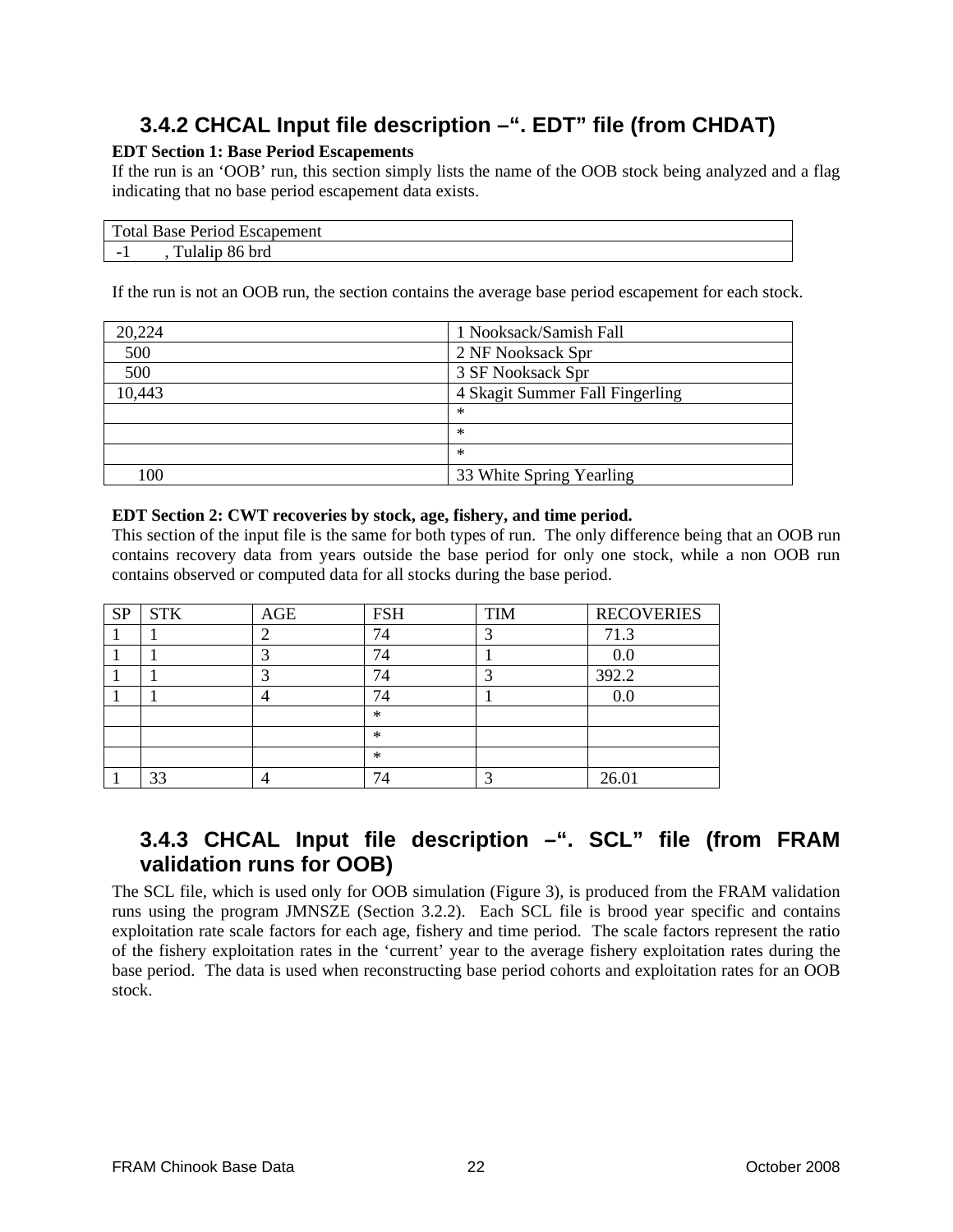| Age 2 (1988) Exploitation Rate Scale Factors |                                |
|----------------------------------------------|--------------------------------|
| 0.2879                                       | Step 1; Fishery 1 (SEAK Troll) |
| 0.0000                                       | Step 1; Fishery 2 (SEAK Net)   |
| 0.6719                                       | Step 1; Fishery 3 (SEAK Sport) |
| 0.0000                                       | Step 1; Fishery 4 (N/C BC Net) |
|                                              | $\ast$                         |
|                                              | $\ast$                         |
|                                              | $\ast$                         |

The SCL file also contains size limits for years corresponding to the scale factors. The format of this size limit section of the SCL file is identical to the format of section 4 of the CAL file.

### **3.4.4 CHCAL Variables and Notation**

| a                               | Age in years $(2 to 5)$ 'Birthday' is assumed to occur on October 1.                                                                                                                                                                   |
|---------------------------------|----------------------------------------------------------------------------------------------------------------------------------------------------------------------------------------------------------------------------------------|
| $A E Q_{s,a,t}$                 | Adult Equivalence by stock, age, and time step. The probability that a fish will<br>survive to spawn in the absence of future fishing (output to the OUT file).                                                                        |
| $BPEscap_{es,a,t}$              | Base period CWT recoveries by stock, age, and time step in escapement<br>estimated using forward cohort analysis and exploitation rate scale factors<br>(output to the SIM file for inclusion in the all stocks CHCAL run).            |
| $BPObsCatch_f$                  | Observed catch by fishery during the base period (input from section 10 of the<br>$CAL$ file).                                                                                                                                         |
| $BPPTCatch_{s,a,f,t}$           | Base period CWT recoveries in preterminal fisheries by stock, age, and time step<br>estimated using forward cohort analysis and exploitation rate scale factors<br>(output to the SIM file for inclusion in the all stocks CHCAL run). |
| BPTermCatch <sub>s,a,f,t</sub>  | Base period CWT recoveries in terminal fisheries by stock, age, and time step<br>estimated using forward cohort analysis and exploitation rate scale factors<br>(output to the SIM file for inclusion = in the all stocks CHCAL run).  |
| $CNRMort_{ss,a,f,t}$            | Non-retention mortalities by stock, age, fishery, and time step.                                                                                                                                                                       |
| $CV_{s,a}$                      | Coefficient of variation in length-at-age by stock and age (input from section 2 of<br>the CAL file).                                                                                                                                  |
| $CWTCatch_{s,a,f,t}$            | Observed CWT recoveries by stock, age, fishery, and timestep expanded for<br>sampling fraction (input from section 2 of the CWT file).                                                                                                 |
| $CWTEscope_{s,a,t}$             | CWTs by stock, age, and time step recovered in escapement past all fisheries<br>expanded for sampling fraction (input from section 1 of the CWT file).                                                                                 |
| <b>DropOfff</b>                 | Dropoff mortality rate by fishery (input from section 7 of the CAL file).                                                                                                                                                              |
| $EncAdj_{f,t}$                  | Encounter Rate Adjustment factor by fishery and time step (input from section 8<br>of the CAL file (output to the OUT file).                                                                                                           |
| $ExpRate_{s,a,f,t}$             | The fraction of the vulnerable cohort by stock, age, fishery, and time step, after<br>natural mortality, taken as catch in a fishery.                                                                                                  |
|                                 | Fishery number. There are currently 74 "fisheries" in CHCAL where fishery 74<br>is the number of CWT recoveries in escapement.                                                                                                         |
| $K_{s}$                         | Stock specific parameter of the von Bertalanffy growth curve (input from section<br>2 of the CAL file).                                                                                                                                |
| $L\infty_s$                     | Stock specific parameter of the von Bertalanffy growth curve (input from section<br>2 of the CAL file).                                                                                                                                |
| LandedCatch <sub>s, a,f,t</sub> | Estimated total catch of a stock in a fishery by age and time step. CWTCatch.                                                                                                                                                          |
| $LegalProp_{s,a,f,t}$           | Proportion of the cohort (terminal or preterminal) which is above the legal size<br>limit by stock, age, fishery, and time step.                                                                                                       |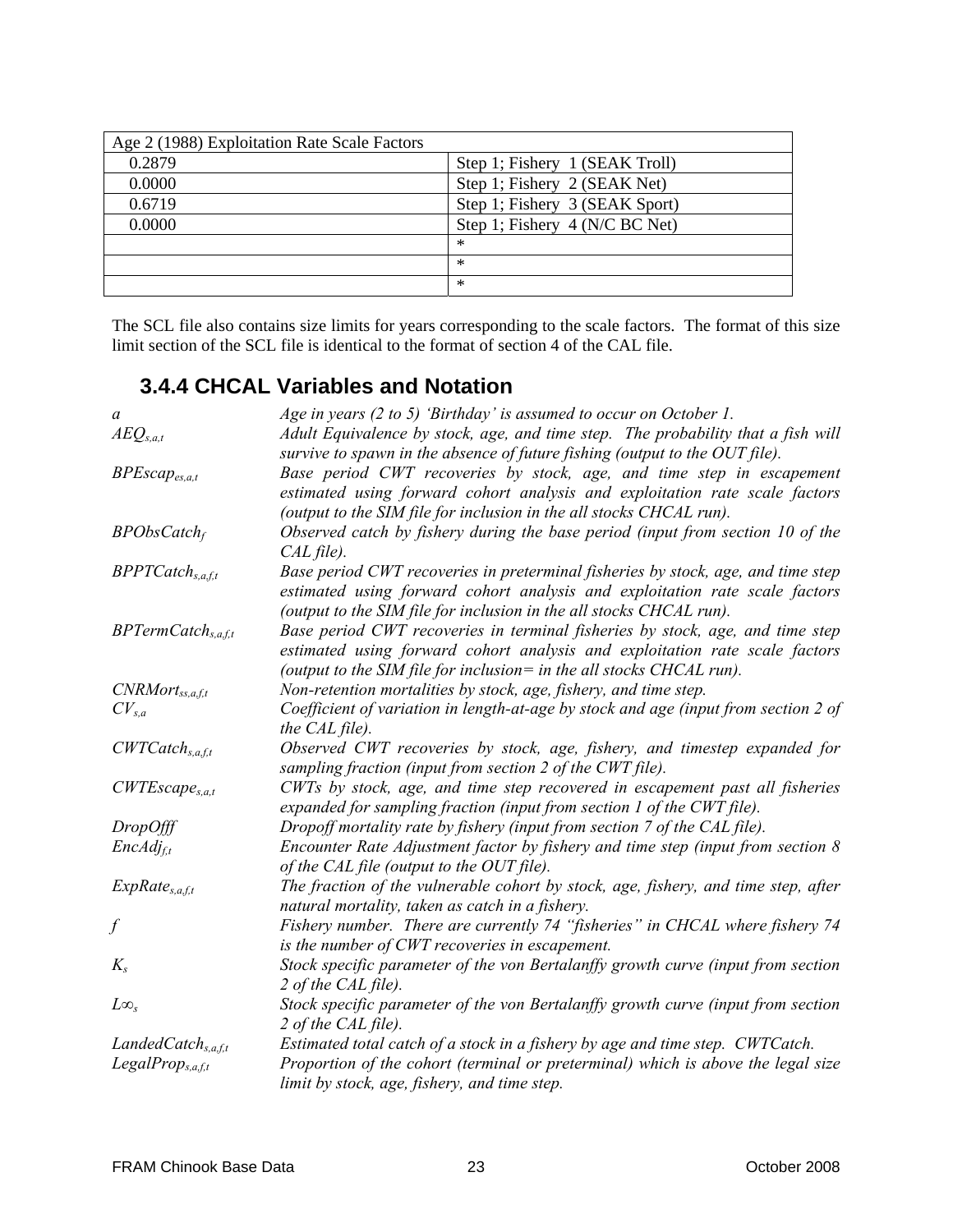| MatCohort <sub>s,a,t</sub> | The 'mature' cohort, i.e., the number of fish by stock, age, and time step destined<br>to spawn in the current year in the absence of further fishing.                             |
|----------------------------|------------------------------------------------------------------------------------------------------------------------------------------------------------------------------------|
| $MatRate_{s,a,t}$          | The fraction of the cohort by stock and age that matures in a given time step.                                                                                                     |
| $Mean_{s,a,t}$             | Mean fork length of a fish by stock, age, and time step.                                                                                                                           |
| $MinSize_{a,f,t}$          | Minimum size limit in a fishery by age, fishery, and timestep. The age subscript                                                                                                   |
|                            | is carried but not used in computations (input from section 4 of the CAL file).                                                                                                    |
| ModelRatiof                | The proportion of the observed catch in a fishery that can be accounted for by<br>stocks in the model (output to the OUT file as Recovery Adjustment Factor).                      |
| <b>PEFs</b>                | Stock specific Production Expansion Factor. The ratio of total stock escapement<br>to the escapement of the CWTed population.                                                      |
| $PTCohort_{s.a.t}$         | The preterminal (immature) ocean cohort size by stock, age, and time step.                                                                                                         |
| $PTMorts_{s,a,t}$          | Total mortalities of CWTed fish in preterminal fisheries by stock, age, and time                                                                                                   |
|                            | step.                                                                                                                                                                              |
| S                          | Stock number. There are currently 33 stocks in the model.                                                                                                                          |
| $ScaleFactor_{f,t}$        | Fishery and time step specific ratio of fishery exploitation rate during the CWT                                                                                                   |
|                            | recovery year to the fishery exploitation rate during the base (input from the SIM<br>file).                                                                                       |
| $SD_{s.a}$                 | Standard Deviation by stock and age of the total length distribution of a fish.                                                                                                    |
| Shakers <sub>s,a,f,t</sub> | Total mortalities of sublegal fish by stock, age, fishery, and time step.                                                                                                          |
| $ShakEnc_{s,a,f,t}$        | The fraction of the sublegal cohort, after natural mortality, encountered in a                                                                                                     |
|                            | fishery by stock, age, fishery, and time step.                                                                                                                                     |
| ShakMortRate <sub>f</sub>  | Fishery specific shaker mortality rate (input from section 6 of the CAL file).                                                                                                     |
| $SLProp_{s,a, f, t}$       | The proportion, by stock and age, of the total sublegal population across all<br>fisheries in a time step which is below the legal size limit in a given fishery and<br>time step. |
| $SRate_{a,t}$              | Compliment of the natural mortality rate by age and time step (natural mortality<br>rates are input from section 5 of the CAL file).                                               |
| $SubLegProp_{s,a,f,t}$     | Proportion of the total cohort size by stock and age (terminal or preterminal)                                                                                                     |
|                            | which is below the legal size limit in a given fishery and time step.                                                                                                              |
| $\boldsymbol{t}$           | Time step. There are 3 time steps per 'year' Oct - Apr, May - June, and July -<br>Sept.                                                                                            |
| $T\mathcal{O}_s$           | Stock specific parameter of the von Bertalanffy growth curve (input from section<br>2 of the CAL file).                                                                            |
| $TMorts_{s,a,t}$           | Total mortalities of CWTed fish in terminal fisheries by stock, age, and time<br>step.                                                                                             |
| TotalBPEsc <sub>s</sub>    | Adult total escapement by stock during the base period (input from the CWT file).                                                                                                  |
| $TotalColor_{s.a.t}$       | The total cohort available at the start of each time period, before natural                                                                                                        |
|                            | mortality by stock, age, and time step.                                                                                                                                            |
| TotalSLPopf.t              | The total number of sublegal fish, by time step, across stocks, available to a                                                                                                     |
|                            | fishery.                                                                                                                                                                           |

### **3.4.5 CHCAL "Backward" Cohort Analysis (Age 5 backward through Age 2) for OOB stocks**

CHCAL performs the following calculations during a cohort reconstruction of CWT recoveries for the OOB simulation. The first type of cohort analysis is a reconstruction of the cohort working from the age 5 CWT recoveries back through age 4, then age 3, and ending with age 2. The equations are numbered in this section and the next in order to follow the cohort reconstruction example shown in Appendix 4.8.

1) Read in all data from CHDAT output files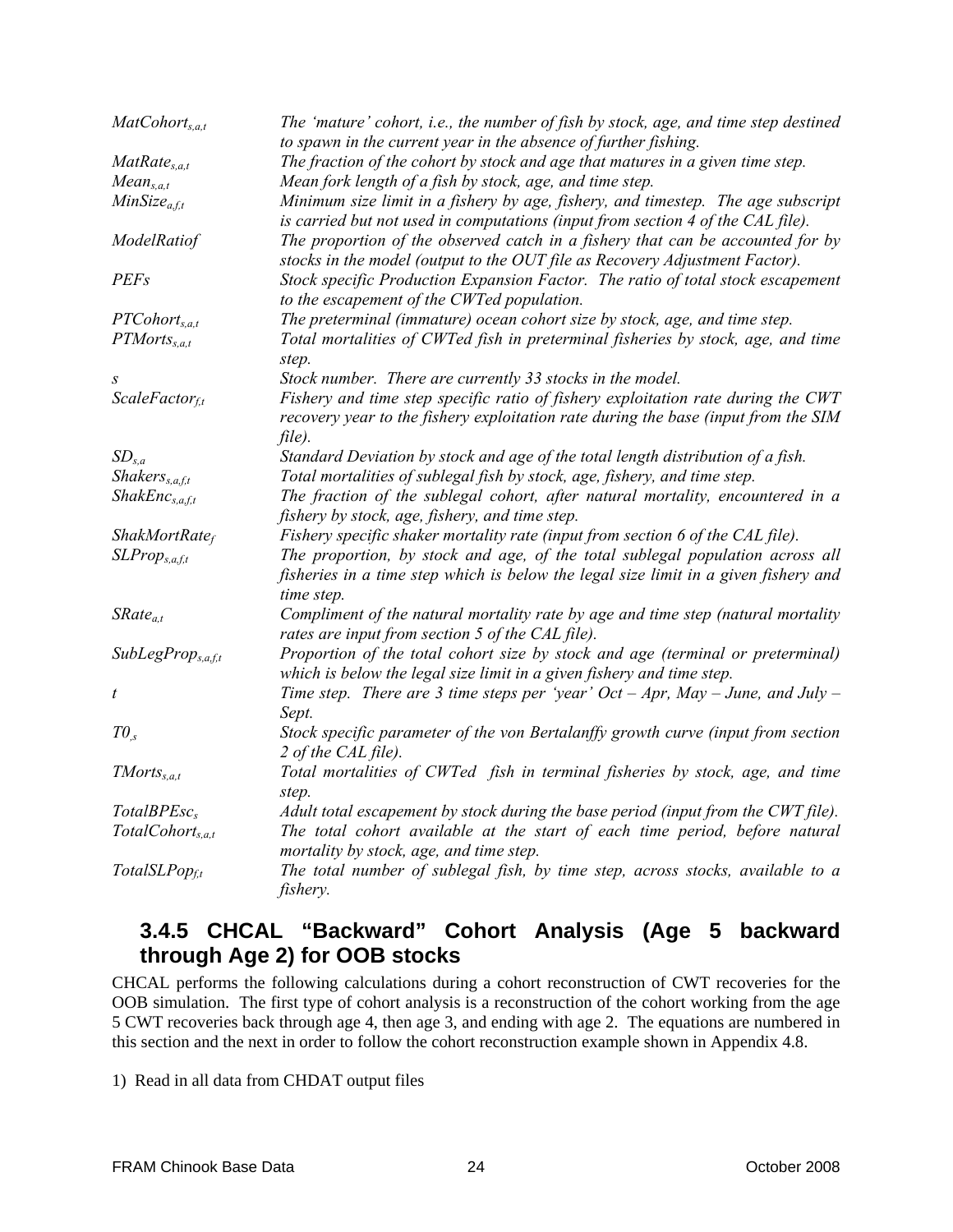2) Perform a CWT cohort analysis for the OOB brood using the following procedure:

a) Compute the total number of CWT mortalities by age and time step for both terminal and preterminal fisheries.

$$
PTMorts_{s,a,t} = \sum_{PTFisheries} CWTCatch_{s,a,f,t} * (1 + DropOff_f) + ShakMorts_{s,a,f,t} + CNRMorts_{s,a,f,t}
$$

$$
TMorts_{s,a,t} = \sum_{TFisheries} CWTCatch_{s,a,f,t} * (1 + DropOff_f) + Shakers_{s,a,f,t} + CNRMorts_{s,a,f,t}
$$

b) Compute the 'terminal' or mature cohort by age and time step.

$$
MatCohort_{s,a,t} = TMorts_{s,a,t} + CWTEscope_{s,a,t}
$$

In the final time period, the immature cohort for the oldest age and after natural mortality is computed as:

$$
PTCohort_{s,a=5,t=3} = MatCohort_{s,a=5,t=3} + PTMorts_{s,a=5,t=3}
$$

The cohort size for the younger ages in the final time period is computed as:

$$
PTColor_{,s,a,t=3} = \frac{PTColor_{s,a+1,t=1}}{SRate_{a+1,t=1}} + MatColor_{s,a,t} + PTMorts_{s,a,t}
$$

The cohort size for all ages in earlier time periods is computed as :

$$
PTCohort_{s,a,t} = \frac{PTCohort_{s,a,t+1}}{SRate_{a,t+1}} + MatCohort_{s,a,t} + PTMorts_{s,a,t}
$$

Once an initial estimate of preterminal and terminal CWT cohort sizes have been made, incidental (shaker) and CNR mortalities by fishery, age, and time period can be estimated.

For initial iteration, assume the number of encounters is equal to the landed catch.

$$
Encounters_{f,t} = \sum_{s} \sum_{a=2}^{5} CWTCatch_{s,a,f,t} * EncAdj_{f,t}
$$

Compute the proportions of the cohort at age that are above and below the size limit assuming a normal distribution of fish length at age.

$$
Mean_{s,a,t} = L_{\infty_s} * (1 - e^{-k_s(t - t_{0s})})
$$
  
SD<sub>s,a,t</sub> = Mean<sub>s,a,t</sub> \* CV<sub>s,a</sub>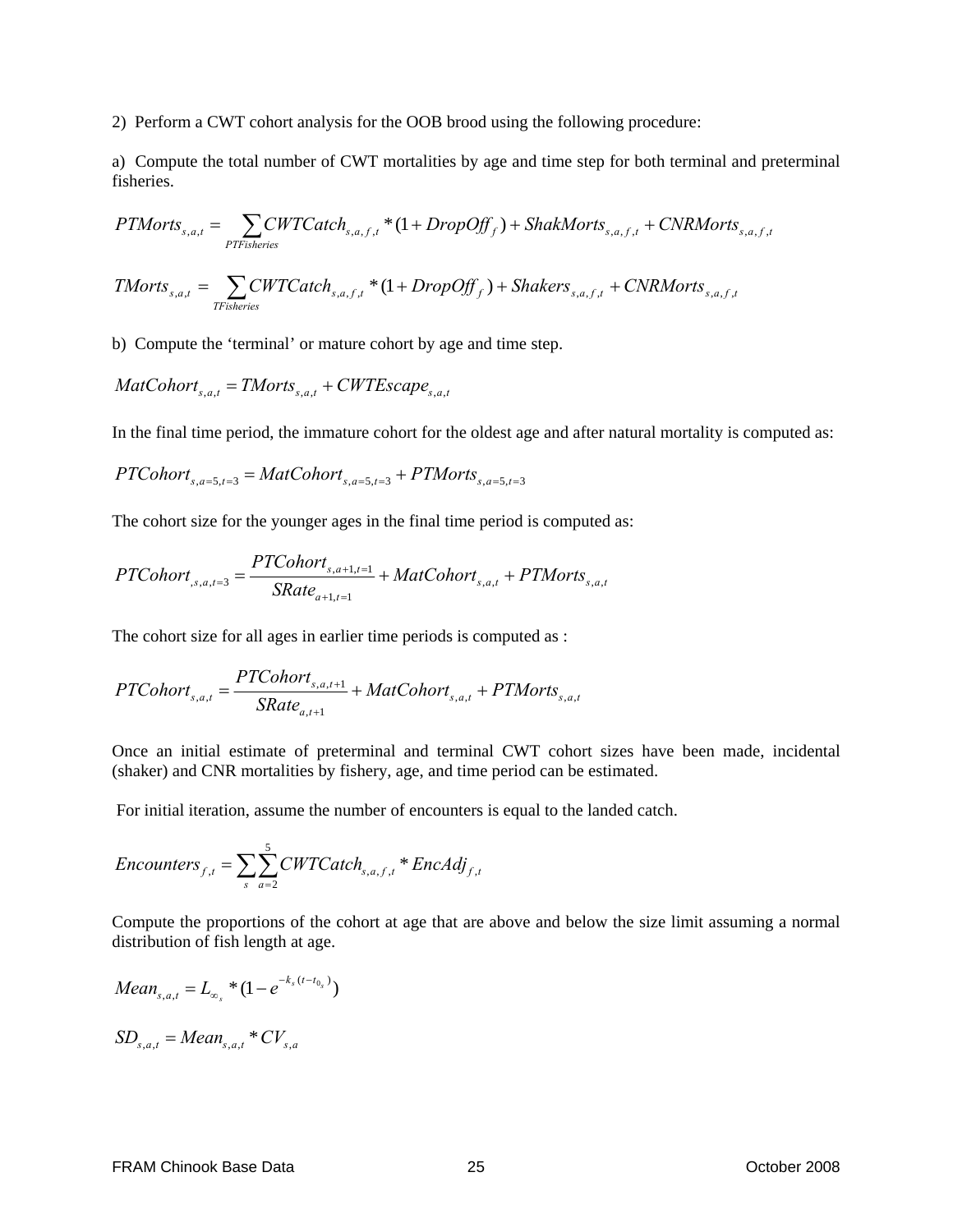$LegalProp_{s,a,ft} = 1-SubLegProp_{s,a,ft}$ SubLegProp<sub>s,a,f,t</sub> = f(Minsize<sub>a,f,t</sub>,Length<sub>s,a,t</sub>),Length<sub>s,a,t</sub> ~ N(Mean<sub>s,a,t</sub>,SD<sub>s,a,t</sub><sup>2</sup>)  $\mu_{f,t},$  Lengin<sub>s,a,t</sub>), Lengin<sub>s,a,t</sub>  $\sim$  *N* (*Mean<sub>s,a,t</sub>*, *SD<sub>s,a,</sub>* 

Compute the total sub-legal population.

$$
TotalSLPop_{f,t} = \sum_{s} \sum_{a=2}^{5} (SubLegProp_{s,a,f,t} * Cohort_{s,a,t})
$$

Where

*Cohort*<sub>s</sub><sub> $a_t$ </sub> = *PTCohort*<sub>s</sub><sub> $a_t$ </sub> for Preterminal fisheries and

*Cohort*<sub>s</sub><sub> $a$ </sub>, = *MatCohort*<sub>s</sub><sub> $a$ </sub>, for Terminal fisheries.

Compute the proportion of each stock and age that is sublegal.

$$
SLProp_{s,a,f,t} = \frac{SubLegProp_{s,a,f,t} * Cohort_{s,a,t}}{TotalSLPop_{f,t}}
$$

Now compute the number of shaker mortalities as:

$$
Shakers_{s,a,ft} = Encounters_{f,t} * SLProp_{s,a,ft} * ShakMortRate_f)
$$

CNR mortalities are not generally estimated in FRAM calibration since CNR fisheries were rare during the base period. Computation details are not included in this description of CHCAL.

Now that an initial estimate of shakers is available, cohort sizes are re-estimated based on the new number of total mortalities. This continues iteratively until the change in age 2 cohort size is less than a predefined limit ('convergence tolerance', CAL file line 10). Note that at this stage we have available at the start of each time step a preterminal cohort at age and a terminal, or mature cohort at age.

### **3.4.6 CHCAL "Forward" Cohort Analysis (Age 2 forward through Age 5) for OOB stocks**

Estimation of the recoveries that would have occurred during the base period for the OOB stock requires several steps.

Once cohort sizes are available, maturation rates by age and time step can be computed. The maturation rate for the oldest age in the final time step is assumed to be 1.0

In the last time step, compute a total cohort after fishing mortality.

$$
TotalColor_{s,a,t=3} = MatColor_{s,a,t=3} + \frac{PTColor_{s,a+1,t=1}}{SRate_{a+1,t=1}}
$$

And the Maturation rate is simply the mature portion of the total cohort after fishing.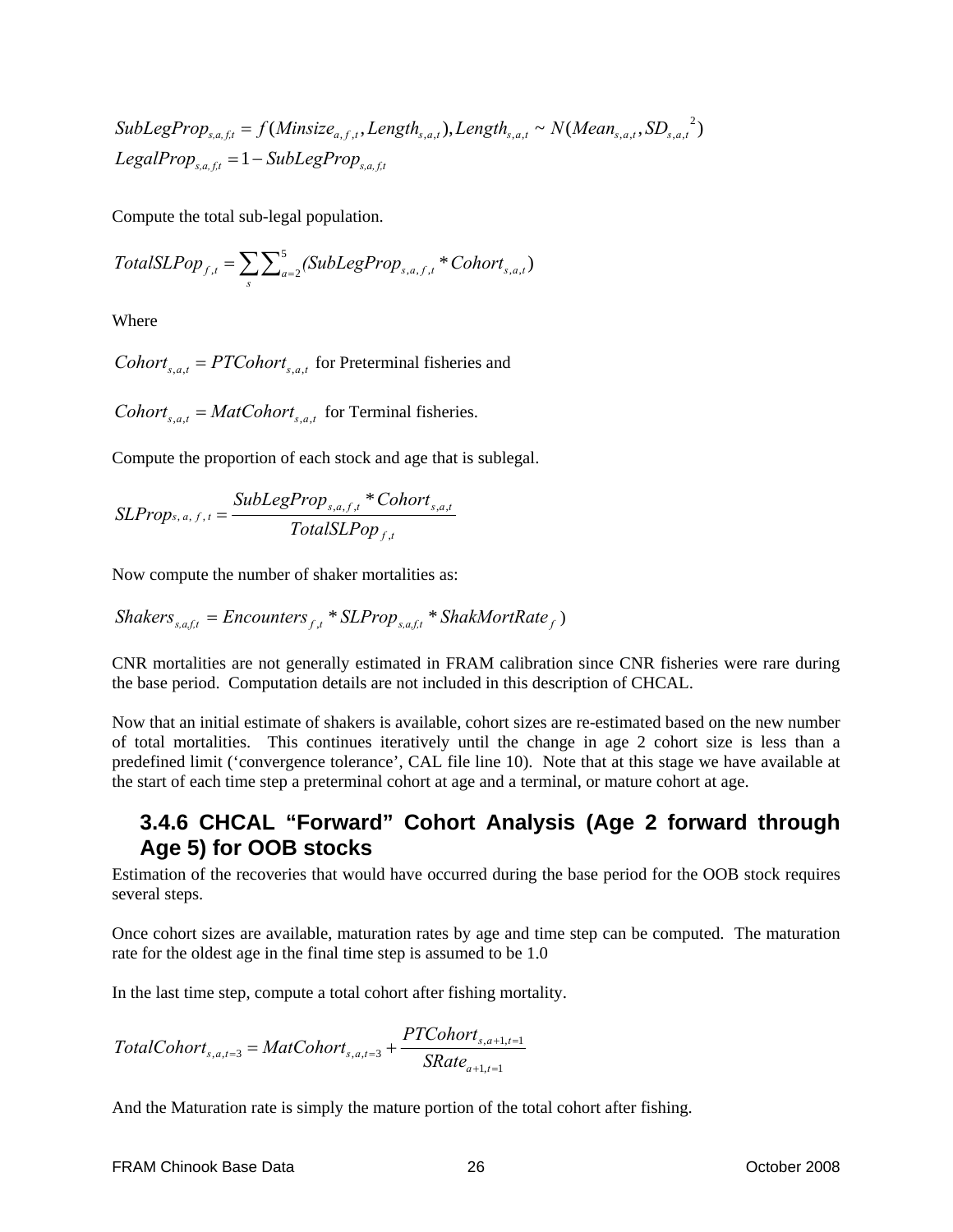$$
MatRate_{s,a,t=3} = \frac{MatCohort_{s,a,t=3}}{TotalCohort_{s,a,t=3}}
$$

For earlier time steps, maturation rates are computed in a similar way.

$$
TotalColor t_{s,a,t} = MatColor t_{s,a,t} + \frac{PTColor t_{s,a,t+1}}{SRate_{a,t+1}}
$$

$$
MatRate_{s,a,t} = \frac{MatColor_{s,a,t}}{TotalColor_{s,a,t}}
$$

Compute the exploitation rate on the vulnerable (legal size) cohort estimated from the cohort analysis just performed.

$$
ExpRate_{s,a,f,t} = \frac{CWTCatch_{s,a,f,t}}{Cohort_{s,a,t} * SRate_{a,t} * LegProp_{f,a,t}}
$$

Now start the forward analysis to estimate CWT recoveries during the base period, beginning with the youngest age:

- 1)  $PTCohort_{s,a,t} = TotalCohort_{s,a=2,t=1}$
- 2)  $\text{PTCohort}_{s,a,t} = \text{TotalCohort}_{s,a,t} * \text{SRate}_{a=2,t=1}$ 3) *f t*  $s$ ,  $a$ ,  $f$ ,  $t$  $s_{a,f,t}$  – 1 1 Conort<sub>s, a, t</sub> Leg1 rop<sub>f, a,t</sub> ScaleFactor  $BPPTCatch_{s,a,f,t} = PTCohort_{s,a,t} * LegProp_{f,a,t} * \frac{ExpRate}{P}$ ,  $_{a,f,t}$  = PTCohort<sub>s,a,t</sub> \* LegProp<sub>f,a,t</sub> \*  $\frac{Exprate_{s,a,f}}{S_{s,a}F_{s,a,f}}$ 4)  $MatCohort_{s,a,f,t} = (PTCohort_{s,a,t} - \sum BPPTCatch_{s,a,f,t}) * Mathate_{s,a,t}$  $\textit{MatCohort}_{s,a,f,t} = (\textit{PTCohort}_{s,a,t} - \sum_{\textit{PTF}} \textit{BPPTCatch}_{s,a,f,t}) * \textit{MatRate}_{s,a,t}$ 5) *f t*  $s$ , $a$ , $f$ , $t$  $s_{a,f,t}$  – matconori $s_{s,a,t}$  Legi rop<sub>s,a,f,t</sub> ScaleFactor  $BPTermCatch_{s, a, f, t} = MatCohort_{s, a, t} * LegProp_{s, a, f, t} * \frac{ExpRate}{Z}$ ,  $_{a,f,t}$  = MatCohort<sub>s,a,t</sub> \* LegProp<sub>s,a,f,t</sub> \*  $\frac{Exprate_{s,a,f,t}}{S_{s,a} + S_{s,a,t}}$
- 6) *BPEscape*<sub>s,*a*,*t*</sub> = *MatCohort*<sub>s,*a*,*f*,*t*</sub> − *BPTermCatch*<sub>s,*a*,*f*,*t*</sub>

Now, recompute the preterminal cohort if time step is less than 3 as:

$$
6)\ TotalColor t_{s,a,t} = \frac{PTColor t_{s,a,t+1} - \sum_{PTF} BPPTCatch_{s,a,f,t}}{1 - Match t_{s,a,t}}
$$

or if time step  $=3$  as:

$$
TotalColor_{s,a,t} = \frac{PTColor_{s,a+1,t} - \sum_{PTF} BPPTCatch_{s,a,f,t}}{1 - Match_{s,a,t}}
$$

Increment *a* by 1 and return to step 2 above.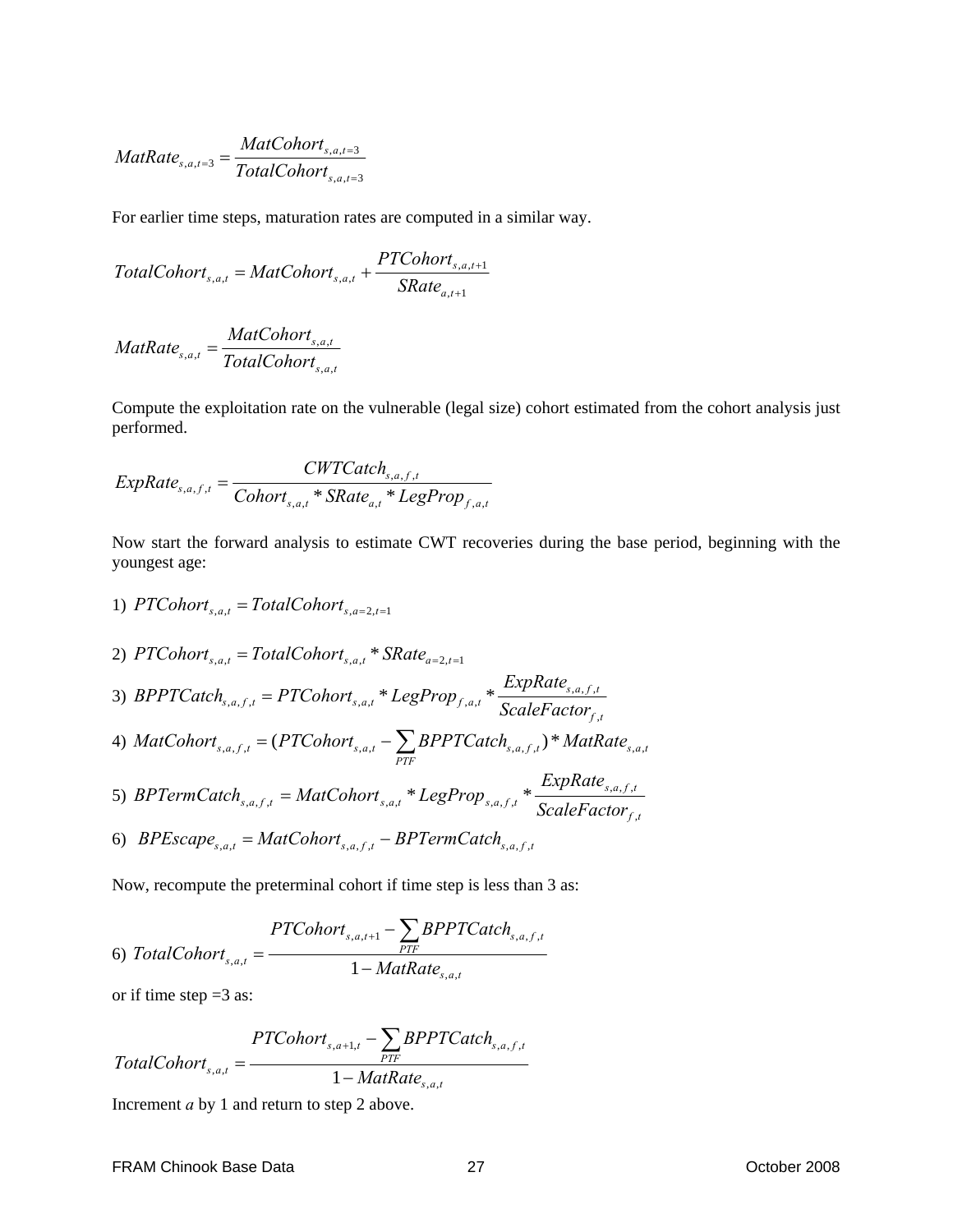### **3.4.7 CHCAL Outputs – ".SIM" file for OOB Run**

Simulated base period recoveries by fishery, age, and time step (*BPPTCatch<sub>s,a,f,t</sub>* and *BPTermCatch<sub>s,a, f,t</sub>*), and escapements by age and time step (*BPEscape<sub>s,a,t</sub>*) from CHCAL in OOB mode are written to the SIM output file. The SIM files produced from individual brood year runs of CHCAL for a OOB stock are combined using MERGE to produce a single SIM file for each OOB stock.

| <b>SP</b> | <b>STK</b> | AGE | <b>FSH</b> | <b>TIM</b> | <b>RECOVERIES</b> |
|-----------|------------|-----|------------|------------|-------------------|
|           |            |     | 74         |            | 71.3              |
|           |            | ◠   | 74         |            | 0.0               |
|           |            |     | 74         | ⌒          | 392.2             |
|           |            |     | 74         |            | 0.0               |
|           |            |     | $\ast$     |            |                   |
|           |            |     | $\ast$     |            |                   |
|           |            |     | $\ast$     |            |                   |
|           | 33         |     | 74         |            | 26.01             |

### **3.4.8 CHCAL Program Flow and Calculations – All-Stocks Run**

After all OOB stocks have been run through CHCAL and their base period CWT recoveries have been estimated, the data is combined with the data for all other stocks and all stocks are run through CHCAL at once. The sequence of computations for an All-Stocks run is as follows.

Estimate base period Production Expansion Factors (PEF) for each stock based on the ratio of the total adult escapement of each stock (from section 1 of the EDT file) to the total adult escapement of the CWTed stock (input from section 2 of the EDT file).

$$
PEF_s = \frac{TotalBPEsc_s}{\sum_{a=3,t}^{x=5,t=3} CWTEscape_{s,a,t}}
$$

Note that if a 'large' CWT group is used to represent the catch distribution of a 'small' hatchery stock, the expansion factors may be less than 1.0.

Depending on the setting of an input flag, the observed base period CWT recoveries are adjusted so that the sum across stocks of the CWT recoveries in each fishery, expanded by *PEFs*, equals the total observed catch in each fishery. The adjustment formula is:

Landed Catch<sub>s,a,f,t</sub> = CWTCatch<sub>s,a,f,t</sub> \* 
$$
PEF_s
$$
 \* ModelRatio<sub>f</sub>

Where

$$
ModelRatio_f = \frac{BPObsCatch_f}{\sum_{s,a,t}(CWTCatch_{s,a,f,t} * PEF_s)}
$$

The adjustment flags are:

"0" – indicates CWT recoveries are not adjusted. In this case,

#### FRAM Chinook Base Data  $\overline{28}$  28 28 28 28 2008 0ctober 2008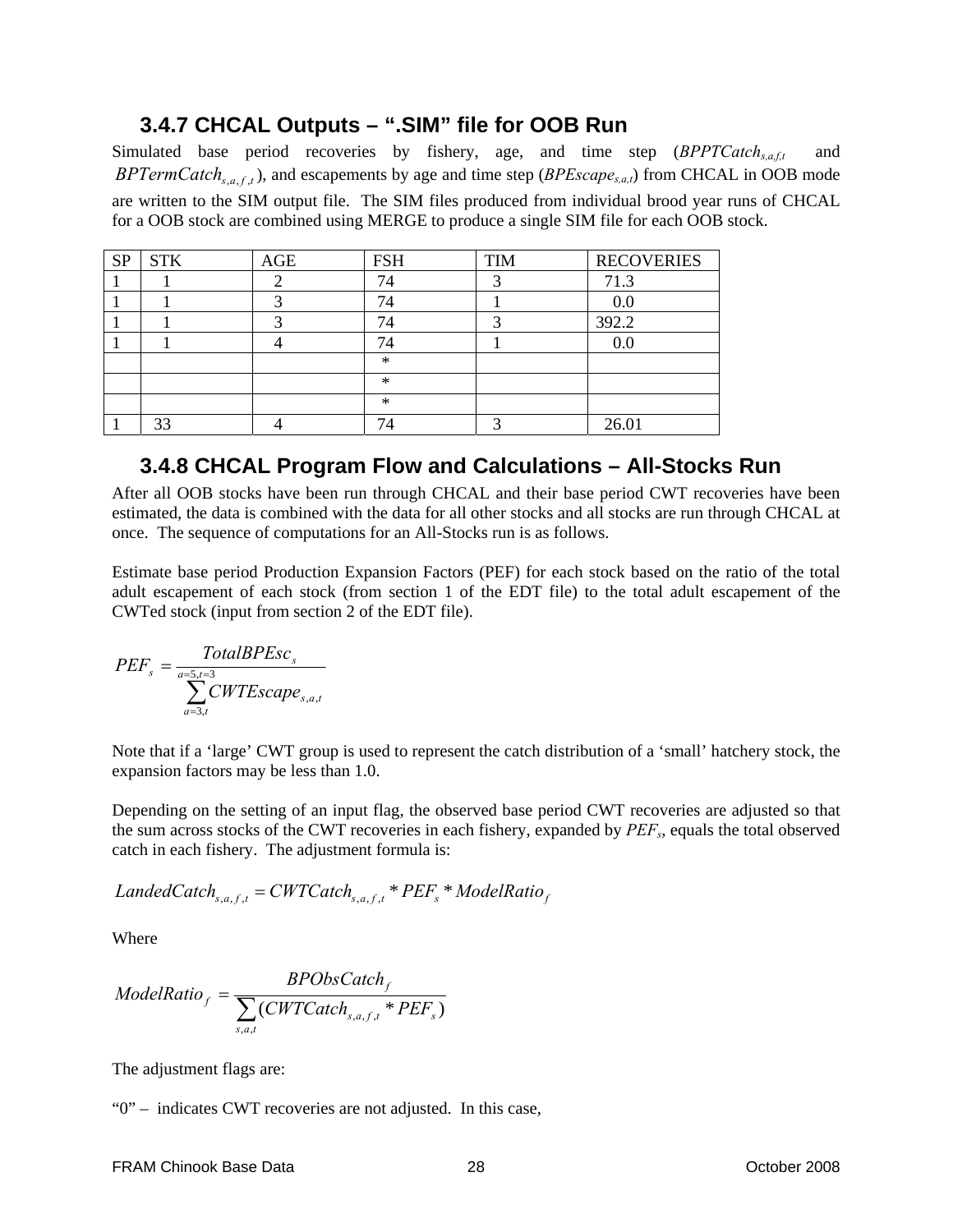*LandedCatch*<sub>s,*a*, *f*, *t*</sub> = *CWTCatch*<sub>s,*a*, *f*, *t*</sub> \*  $PEF_s$ 

"1" – indicates CWT recoveries are always adjusted to sum to the total catch in the fishery; "2" – indicates CWT recoveries are adjusted only if the total catch in the fishery is greater than the sum of the CWT recoveries multiplied by the PEFs.

If the CWT recoveries are not adjusted *ModelRatio<sub>f</sub>* is set to 99 as a flag.

At this point, a final observed cath to 'model catch' ratio can be computed for each fishery. This value is, along with a saved to the outfile

$$
RecoveryAdjustmentFactor_f = \frac{\sum_{s,a,t}LandedCatch_{s,a,f,t}}{BPObsCatch_f}
$$

Now a cohort analysis is performed *for each stock* using the landed catch in each fishery. The cohort analysis procedures are exactly the same as those preformed for an 'OOB' run.

Compute the total number of CWT mortalities by age and time step for both terminal and preterminal fisheries:

$$
PTMorts_{s,a,t} = \sum_{\text{PTFisheries}} LandedCatch_{s,a,f,t} * (1 + DropOff_f) + ShakMorts_{s,a,f,t} + CNRMorts_{s,a,f,t}
$$
\n
$$
TMorts_{s,a,t} = \sum_{\text{TFisheries}} LandedCatch_{s,a,f,t} * (1 + DropOff_f) + ShakMorts_{s,a,f,t} + CNRMorts_{s,a,f,t}
$$

Compute the 'terminal' or mature cohort by age and time step as:

$$
MatCohort_{s,a,t} = TMorts_{s,a,t} + Escape_{s,a,t}
$$

In the final time period, the immature cohort for the oldest age and after natural mortality is:

$$
PTCohort_{s,a=5,t=3} = MatCohort_{s,a=5,t=3} + PTMorts_{s,a=5,t=3}
$$

The cohort size for the younger ages in the final time period is computed as:

$$
PTColor_{s,a,t=3} = \frac{PTColor_{s,a+1,t=1}}{SRate_{a+1,t=1}} + MatColor_{s,a,t} + PTMorts_{s,a,t}
$$

The cohort size for all ages in earlier time periods is computed as:

$$
PTColor_{s,a,t} = \frac{PTColor_{s,a,t+1}}{SRate_{a,t+1}} + MatColor_{s,a,t} + PTMorts_{s,a,t}
$$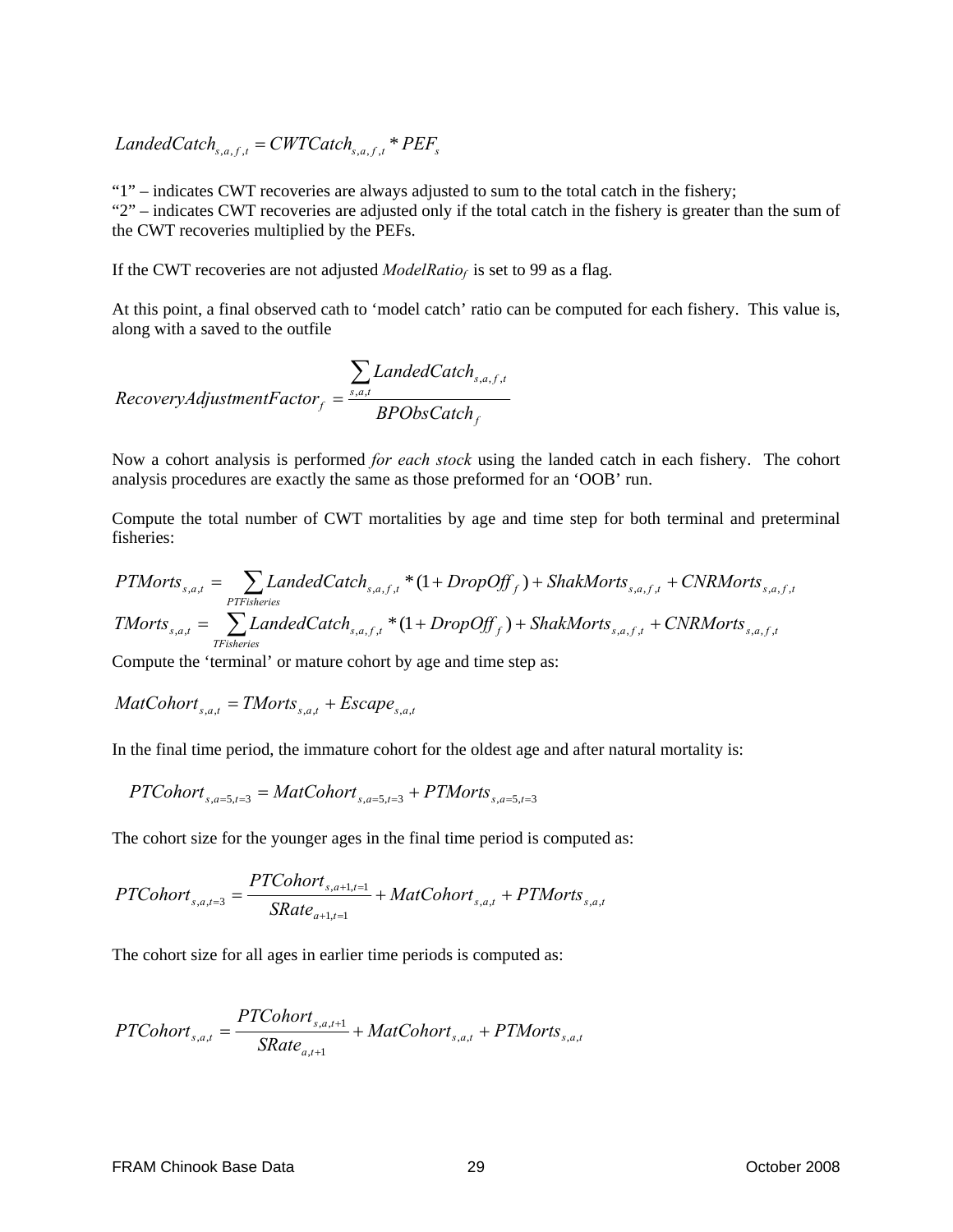Once an initial estimate of preterminal and terminal cohort sizes for all stocks have been made, incidental (shaker) and CNR mortalities by stock, fishery, age, and time period can be estimated.

 For initial iteration, assume the number of encounters of all stocks by fishery and time period is equal to the landed catch. The encounters can be scaled up or down to match available external estimates of encounter rates. The scalars are input in section 8 of the CAL file.

$$
Encounters_{f,t} = \sum_{s} \sum_{a=2}^{5} CWTCatch_{s,a,f,t} * EncAdj_{f,t}
$$

Compute the proportions of the cohort at age that are above and below the size limit assuming a normal distribution of fish length at age.

SubLegProp<sub>fat</sub> = 
$$
f(Minsize_{a,f,t},Length_{a,t})
$$
, Length<sub>a,t</sub> ~  $N(Mean_{a,t}, SD_{a,t}^2)$   
LegalProp<sub>fat</sub> = 1 – SubLegProp<sub>fat</sub>

Compute the total sub-legal population as:

$$
TotalSLPop_{f,t} = \sum_{s} \sum_{a=2}^{5} SubLegProp_{s,f,a,t} * Cohort_{s,a,t}
$$

where

*Cohort*<sub>s,*a*,*t*</sub> = *PTCohort*<sub>s,*a*,*t*</sub> for Preterminal fisheries and

*Cohort*<sub>s,*a*,*t*</sub> = *MatCohort*<sub>s,*a*,*t*</sub> for Terminal fisheries.

Compute the proportion of each age that is sublegal.

$$
SLProp_{s,f,a,t} = \frac{SubLegProp_{s,f,a,t} * Cohort_{s,a,t}}{TotalSIPop_{f,t}}
$$

Now compute the number of shaker mortalities as:

 $Shakers_{s,a,ft} = \text{Encounters}_{f,t} * SLProp_{s,fa,t} * ShakMortRate_f$ 

CNR mortalities are not generally estimated in FRAM calibration since CNR fisheries were rare during the base period. Computation details are not included in this draft of CHCAL.

Now that an initial estimate of shakers is available, cohort sizes are re-estimated based on the new number of total mortalities. This continues iteratively until the change in age 2 cohort size is less than a predefined limit ('convergence tolerance', CAL file line 10). Note that at this stage we have available at the start of each time step a preterminal cohort at age and a terminal, or mature cohort at age.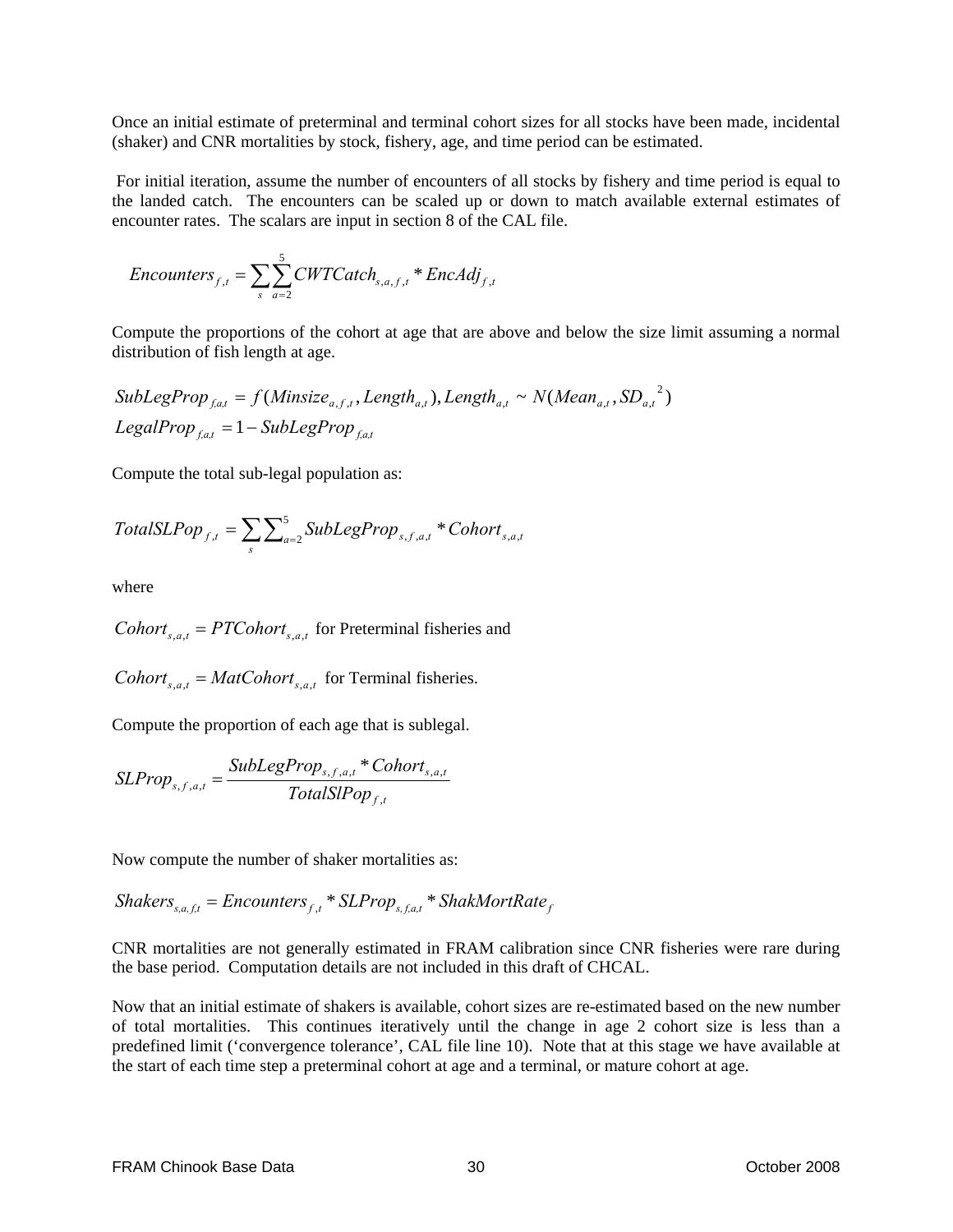Once cohort sizes are available, maturation rates by age and time step can be computed. The maturation rate for the oldest age in the final time step is assumed to be 1.0

In the last time step, compute a total cohort after fishing mortality.

$$
TotalColor_{s,a,t=3} = MatColor_{s,a,t=3} + \frac{PTColor_{s,a+1,t=1}}{SRate_{s,a+1,t=1}}
$$

And the Maturation rate is simply the mature portion of the total cohort after fishing.

$$
MatRate_{s,a,t=3} = \frac{MatColor t_{s,a,t=3}}{TotalColor t_{s,a,t=3}}
$$

For earlier time steps, maturation rates are computed in a similar way as:

$$
TotalColor_{s,a,t} = MatColor_{s,a,t} + \frac{PTColor_{s,a,t+1}}{SRate_{s,a,t+1}}
$$

$$
MatRate_{s,a,t} = \frac{MatColor_{s,a,t}}{TotalColor_{s,a,t}}
$$

Once maturation rates are available, adult equivalence (AEQ) can be computed. AEQ is the probability that a fish of a certain age will survive to spawn, in the absence of future fishing. AEQs are a function of the maturation rate of the stock and therefore are stock specific. AEQ is defined as 1.0 for the oldest age class at the final time step.

$$
A E Q_{a=5,t=3} = 1.0
$$

In earlier time steps, for all ages, AEQ is computed as

$$
AEQ_{a,t} = MatRate_{s,a,t} + ((1 - MatRate_{s,a,t}) * SRate_{a+1,t} * AEQ_{s,a,t+1})
$$

Finally, exploitation rates on the vulnerable cohort are computed as:

$$
ExpRate_{s,a,f,t} = \frac{Landed Catch_{s,a,f,t}}{TotalColor_{s,a,t} * SRate_{a,t} * LegendProp_{f,a,t}}
$$

And shaker encounter rates are computed as: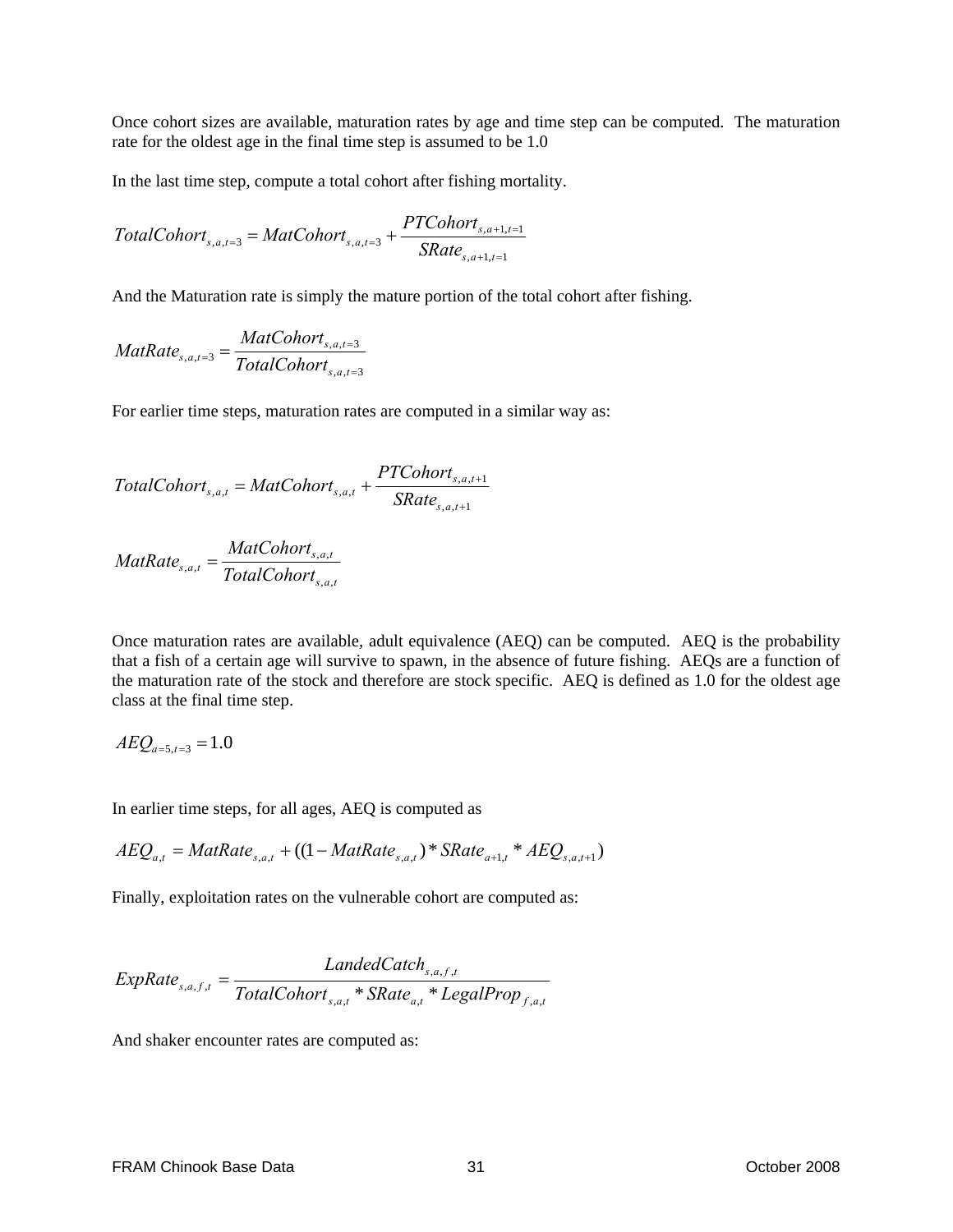$\sum_{s,a,t}$  *s*  $\sum_{a,t}$   $\sum_{s,a,f,t}$ *s a f t f*  $\sum_{s,a,f,t}$   $\overline{S}$  *TotalCohort*<sub>sat</sub>  $\sum_{s}$  *SRate*<sub>at</sub>  $\sum_{s}$  *SLProp Sha s ShakMortrate ShakEnc*  $_{a,t}$  share  $_{a,t}$  survey  $_{s,a,f}$ ,  $, a, f,$  $_{a,f,t}$  =  $\frac{1}{TotalColor_{s, a, t}}$  \*  $SRate_{a, t}$  \*  $=\frac{(Sha \ker s_{s,a,f,t}/ShakMortrate_f)}{Imes}$ 

### **3.4.9 CHCAL Output— FRAM base period ".out" file from All Stocks Run**

CHCAL writes one final output file, which is used as a basic driver file for the FRAM model. The OUT file is described below.

#### **CHCAL OUT File: Section 1**

Section 1 contains global values defining the dimensions of the model.

| 33 | Number of Stocks                          |
|----|-------------------------------------------|
|    | Number of Fisheries                       |
|    | Number of Time Steps                      |
|    | Maximum Age                               |
|    | Maximum Age for Encounter Rate Adjustment |

#### **CHCAL OUT File: Section 2**

Section 2 contains Adult Equivalencies by stock, age, and time step.

|            | $\sim$ $\sim$ $\sim$ $\sim$ $\sim$ $\sim$ $\sim$ |
|------------|--------------------------------------------------|
| 0.95705235 | step 4; Stock 1; Age 5                           |
| 1.00000000 | step 3; Stock 1; Age $5$                         |
| 0.97399998 | step 2; Stock 1; Age $5$                         |
| 0.95705235 | step 1; Stock 1; Age 5                           |
|            | $\ast$                                           |
|            | $\ast$                                           |
|            | $\ast$                                           |
| 0.27315800 | step 1; Stock 33; Age 2                          |
|            |                                                  |

#### **CHCAL OUT File: Section 3**

Section 3 contains the growth parameters, by stock.

| 982.1       | Stock 1; LMAX; Maturity 0 |
|-------------|---------------------------|
| 2.83        | T <sub>0</sub>            |
| 0.029       |                           |
| 0.11        | CV - Age2                 |
| 0.12        | CV - Age3                 |
| 0.09        | CV - Age4                 |
| 0.09        | CV - Age5                 |
| 1,085.2     | Stock 1; LMAX; Maturity 1 |
|             | $\ast$                    |
|             | $\ast$                    |
|             | $\ast$                    |
| CV,<br>0.11 | Age5                      |

#### **CHCAL OUT File: Section 4**

Section 4 contains data on the 'midpoint', in months from October, of each time step.

| Midpoint month of time step 1 |
|-------------------------------|
| Midpoint month of time step 2 |
| Midpoint month of time step 3 |
| Midpoint month of time step 4 |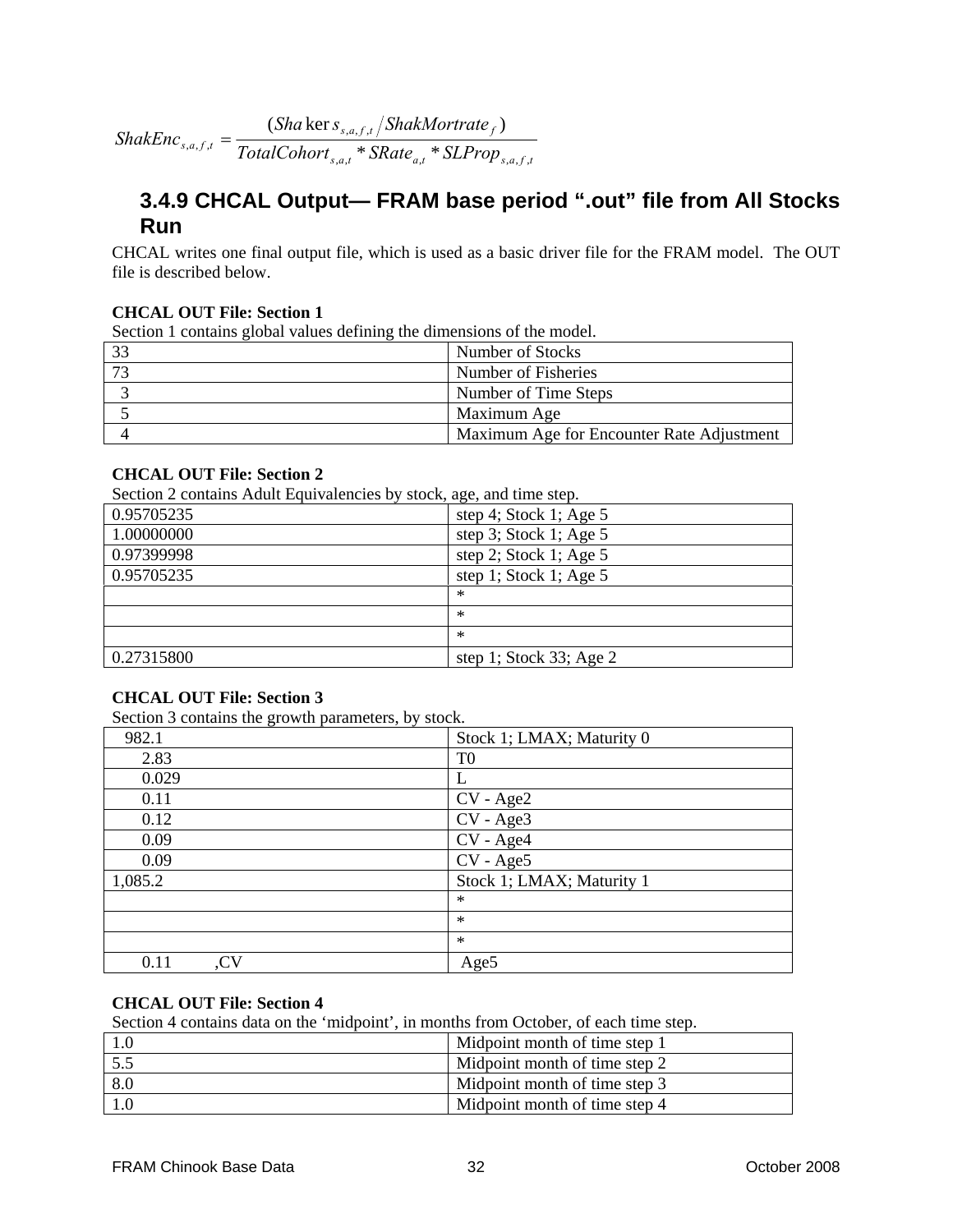#### **CHCAL OUT File: Section 5**

Section 5 contains shaker inclusion flags for each stock/fishery combination in a matrix format. The rows correspond to fisheries, the columns to stocks. This data was input from the CAL file and not modified by CHCAL.

| 011100001000000001011011111111111  |
|------------------------------------|
|                                    |
| 0001000000000000001011011110110110 |
| 00001001000000000101101110110110   |
| $^{\ast}$                          |
| $^{\ast}$                          |
| $\ast$                             |
| $\ast$                             |
| 100101001111000111000100000000101  |

#### **CHCAL OUT File: Section 6**

Section 6 contains base period starting cohort sizes (first time period) at age, before natural mortality.

| 744,009 | Stock 1; $2$ |
|---------|--------------|
| 423,945 | Stock 1; $3$ |
| 195,369 | Stock 1; $4$ |
| 12,598  | Stock 1; $5$ |
|         | ∗            |
|         | ∗            |
|         | $\ast$       |
|         | Stock 33; 5  |

#### **CHCAL OUT File: Section 7**

Section 7 contains the Recovery Adjustment Factors and the fraction of the observed catch during the base period which can be accounted for by FRAM stocks. This is sometimes called the "proportion modeled stocks". A '99' in the first column (the recovery adjustment factor)indicates no overall adjustment was made to the CWT recovery data to account for total catches. When adjustments were made, the values in the first and second columns will be the inverse of each other. The left column is for the user's information and is deleted prior to use of the OUT file in FRAM.

| 99    | 0.4967 | Fishery 1; |
|-------|--------|------------|
| 99    | 0.2016 | Fishery 2; |
| 99    | 0.2709 | Fishery 3; |
| 1.636 | 0.6112 | Fishery 4; |
|       |        | $\ast$     |
|       |        | $\ast$     |
|       |        | $\ast$     |
| 99    |        | Fishery33; |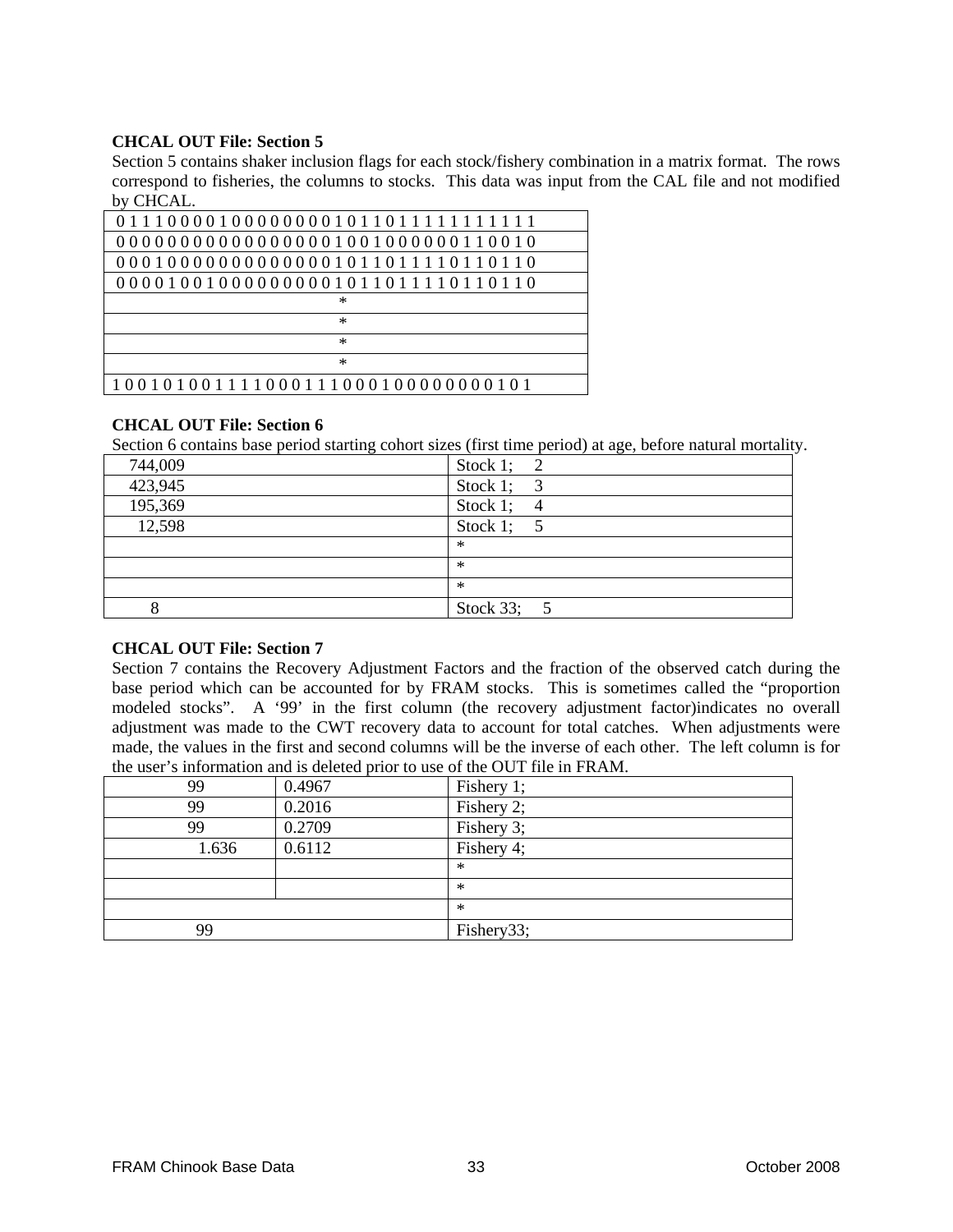#### **CHCAL OUT File: Section 8**

|       | $\alpha$ section $\delta$ contains other inortainty rates by itshery, as input in the CAL file. |
|-------|-------------------------------------------------------------------------------------------------|
| 0.008 | Fishery 1 (Alaska Troll TCCHINOOK (97)-1)                                                       |
| 0.03  | Fishery 2 (Alaska Net)                                                                          |
| 0.036 | Fishery 3 (Alaska Sport TCCHINOOK (97)-1)                                                       |
| 0.03  | Fishery 4 (N/C BC Net)                                                                          |
|       | $\ast$                                                                                          |
|       | $\ast$                                                                                          |
|       | $\ast$                                                                                          |
| 0.02  | Fishery 73 (Freshwater Net WDFW and Tribes)                                                     |

Section 8 contains 'other' mortality rates by fishery, as input in the CAL file.

### **CHCAL OUT File: Section 9**

Section 9 contains natural mortality rates during the first time period.

| 2577<br>$v \sim$ | $\sqrt{2}$<br>Age     |
|------------------|-----------------------|
| 0.1878           | $\sqrt{2}$<br>Age $3$ |
| 0.1221           | Age 4                 |
| 0.0596           | Age 5                 |

#### **CHCAL OUT File: Section 10**

Section 10 contains shaker mortality rates by fishery in the first time period.

| 0.2550 | Fishery 1;  |
|--------|-------------|
| 0.3000 | Fishery 2;  |
| 0.1230 | Fishery 3;  |
| 0.3000 | Fishery 4;  |
|        | $\ast$      |
|        | $\ast$      |
|        | $\ast$      |
| 0.3000 | Fishery 33; |
|        |             |

### **CHCAL OUT File: Section 11**

Section 11 contains the encounter rate adjustment factors for ages 2 to 4 in the first time period. A value for each age is written, even though the adjustments are currently not age specific.

| 1.0000 1.0000 1.0000 | Fishery 1;  |
|----------------------|-------------|
| 1.0000 1.0000 1.0000 | Fishery 2;  |
| 1.0000 1.0000 1.0000 | Fishery 3;  |
| 1.0000 1.0000 1.0000 | Fishery 4;  |
|                      | $\ast$      |
|                      | $\ast$      |
|                      | $\ast$      |
| 1.0000 1.0000 1.0000 | Fishery 73; |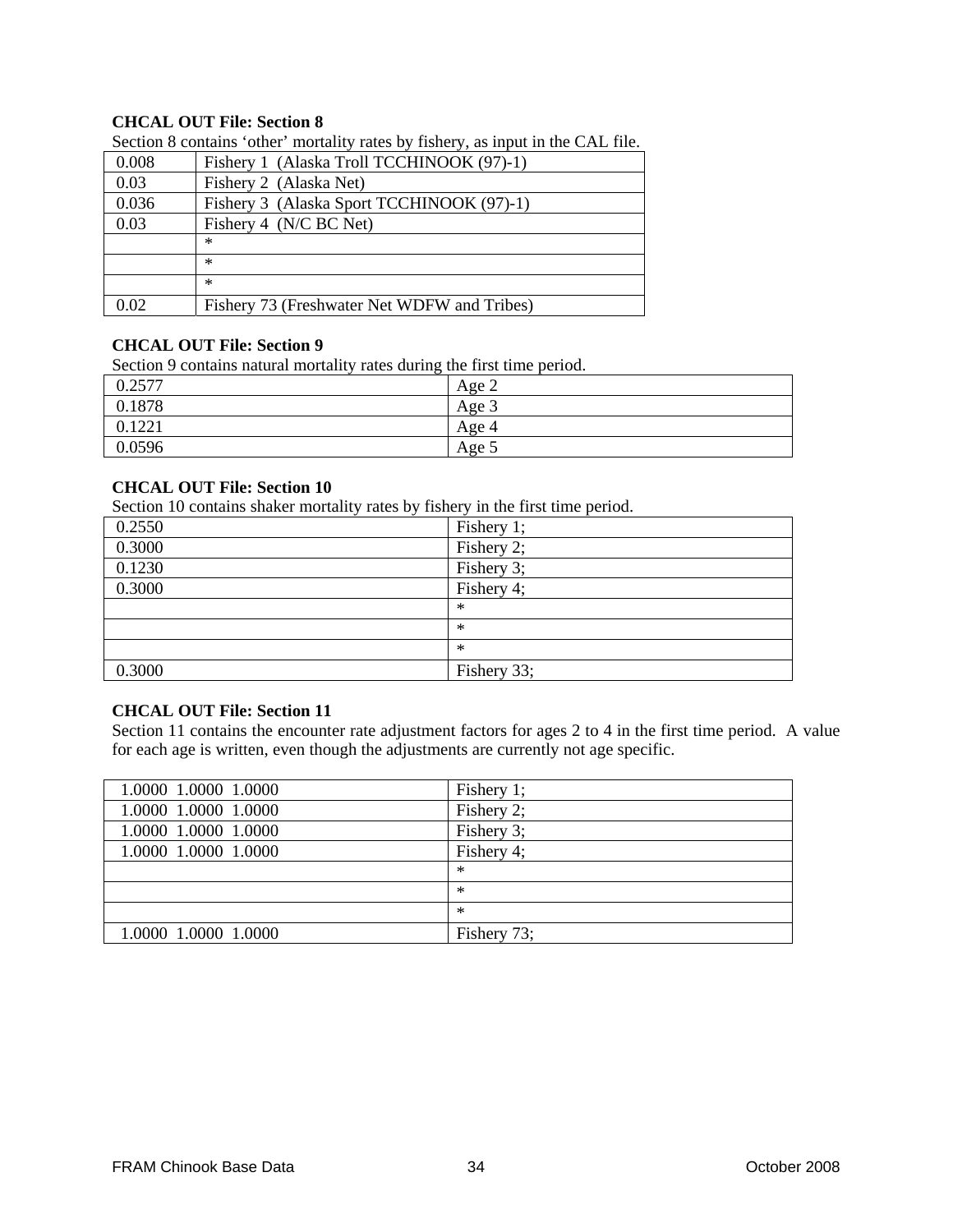#### **CHCAL OUT File: Section 12**

| ----- -- -- |             |
|-------------|-------------|
|             | Fishery 1;  |
|             | Fishery 2;  |
|             | Fishery 3;  |
|             | Fishery 4;  |
|             | ∗           |
|             | $\ast$      |
|             | $\ast$      |
|             | Fishery 73; |

Section 12 contains the terminal fishery flags  $(0 = \text{preterminal}, 1 = \text{terminal})$  in the first time period.

## **CHCAL OUT File: Section 13**

Section 13 contains maturation rates by age for stocks that mature in the first time period.

| Stock 49 | Age 3  | 0.0797452400 |
|----------|--------|--------------|
| Stock 50 | Age 3  | 0.0797452400 |
| Stock 49 | Age 4  | 0.5020105200 |
| Stock 50 | Age 4  | 0.5020105200 |
|          | $\ast$ |              |
|          | $\ast$ |              |
|          | $\ast$ |              |
| Stock 52 | Age 5  | 0.9585540900 |

#### **CHCAL OUT File: Section 14**

Section 14 contains exploitation rates and shaker encounter rates by stock, age, and fishery for the first time period.

| <b>Stock</b> | Age            | Fishery | ER           | Shak Enc     |
|--------------|----------------|---------|--------------|--------------|
|              | 2              |         | 0.0000000000 | 0.0000034900 |
| 2            | $\overline{2}$ |         | 0.0000000000 | 0.0000034900 |
|              | 3              |         | 0.0000000000 | 0.0000034900 |
| 2            | 3              |         | 0.0000000000 | 0.0000034900 |
|              |                | $*$     |              |              |
|              |                | $*$     |              |              |
|              | 3              | 8       | 0.0011095100 | 0.0001878300 |
|              |                | $*$     |              |              |
|              |                | $*$     |              |              |
|              |                | $*$     |              |              |
| 66           |                | 67      | 0.1635743400 | 0.0540591100 |

For the remainder of the OUT file, sections 9 through 14 are repeated for each time period. Time period 4 is included as the last section. It is simply a repeat of the data in time step 1.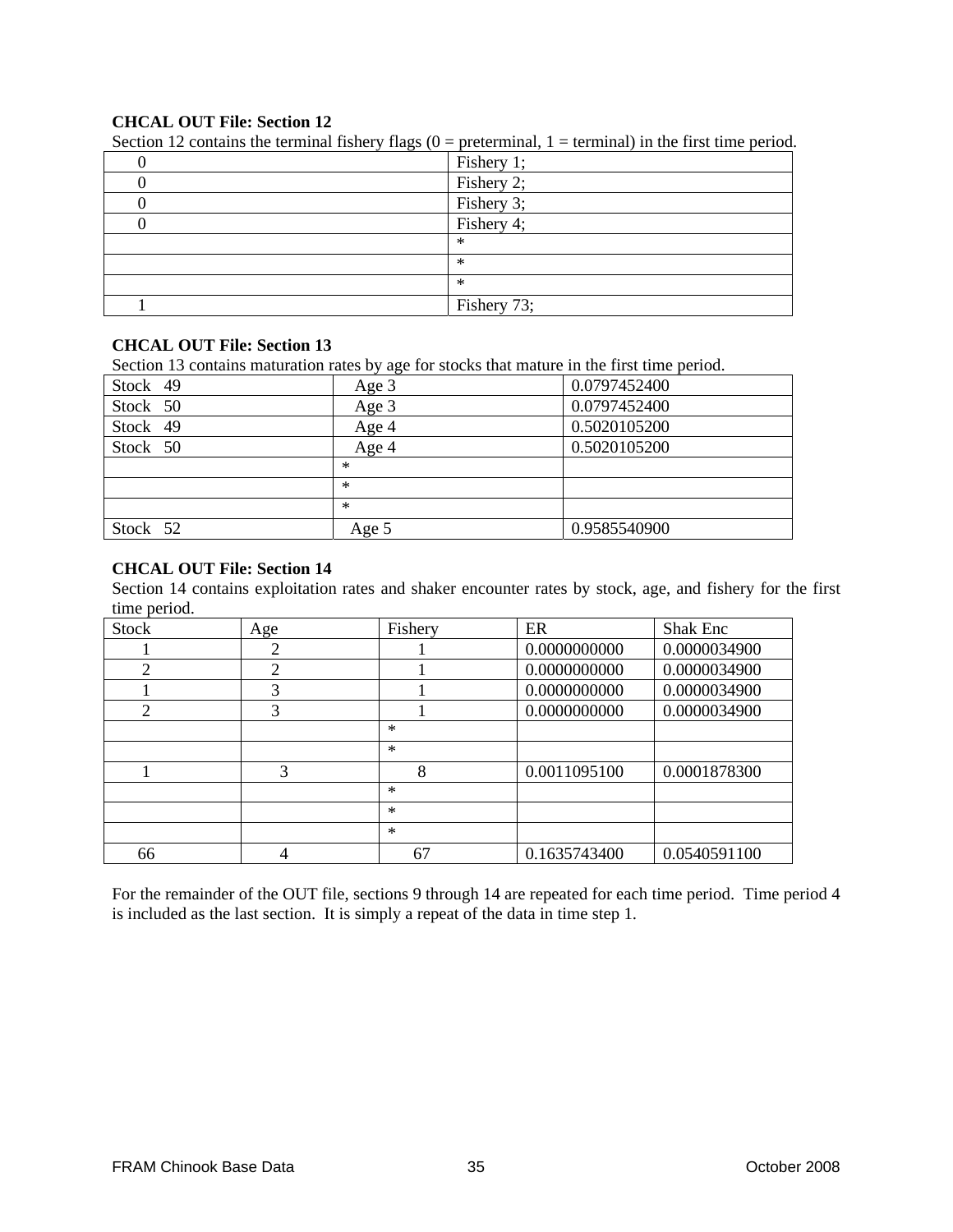# **4. APPENDIX**

# *4.1 List of CWT groups*

TABLE 1. CHINOOK CWT GROUPS USED IN 2007 FRAM CALIBRATION

| FRAM<br>FR Name | RUN NAME  | Code   | <b>BYR</b> | AGE            | DAT1   | DAT2   | TAGGED | ADS      | UNMARKED | FPP   | TOTL        | Stock                  | Hatchery             |
|-----------------|-----------|--------|------------|----------------|--------|--------|--------|----------|----------|-------|-------------|------------------------|----------------------|
| 1 NkSM FlFi     | FALL CHIN | 50324  | 77         | 1              | 780623 | 780623 | 96486  | 1969     | 101545   | 80    | 200000      | 09.0072<br>BIG SOOS CR | SKOOKUM CR HATCHERY  |
| 1 NkSM FlFi     | FALL CHIN | 50325  | 77         | $\mathbf{1}$   | 780620 | 780620 | 99240  | 2025     | 58266    |       | 71.1 159531 | BIG SOOS CR<br>09.0072 | SKOOKUM CR HATCHERY  |
| 1 NkSM FlFi     | FALL CHIN | 50726  | 79         | $\mathbf{1}$   | 800617 | 800617 | 59629  | 1219     | 2425200  | 127.4 | $2E + 06$   | SAMISH<br>(FRIDAY CR)  | SKOOKUM CR HATCHERY  |
| 1 NkSM FlFi     | FALL CHIN | 50727  | 79         | $\mathbf{1}$   | 800702 | 800702 | 40468  | 1686     | 7846     | 74    | 50000       | SAMISH<br>(FRIDAY CR)  | LUMMI SEA PONDS      |
| 1 NkSM FlFi     | FALL CHIN | 632042 | 79         | $\mathbf{1}$   | 800523 | 800523 | 100514 | 1221     | $\circ$  | 96    | 101735      | SAMISH<br>(FRIDAY CR)  | SAMISH HATCHERY      |
| 1 NkSM FlFi     | FALL CHIN | 632101 | 79         | $\mathbf{1}$   | 800523 | 800523 | 106037 | 206      | 22287    | 103   | 128530      | SAMISH<br>(FRIDAY CR)  | SAMISH HATCHERY      |
| 1 NkSM FlFi     | FALL CHIN | 632102 | 79         | $\mathbf{1}$   | 800523 | 800523 | 103023 | 1231     | 9300     | 93    | 113554      | SAMISH<br>(FRIDAY CR)  | SAMISH HATCHERY      |
| 2 NF NK Spr     | SPRG CHIN | 632846 | 84         | $\mathbf{1}$   | 850531 | 850531 | 133418 | 15653    | $\Omega$ | 84.6  | 149071      | KENDALL CR<br>01.0406  | KENDALL CR HATCHERY  |
| 2 NF NK Spr     | SPRG CHIN | 633452 | 84         | $\overline{a}$ | 860410 | 860410 | 52274  | 26       | 48617    |       | 6.4 100917  | 01.0406<br>KENDALL CR  | KENDALL CR HATCHERY  |
| 2 NF NK Spr     | SPRG CHIN | 633453 | 84         | $\overline{a}$ | 860410 | 860410 | 52599  | 26       | 48293    |       | 6.4 100918  | KENDALL CR<br>01.0406  | KENDALL CR HATCHERY  |
| 2 NF NK Spr     | SPRG CHIN | 634422 | 88         | 2              | 900402 | 900402 | 146729 | 8212     | 221851   | 7.6   | 376792      | KENDALL CR<br>01.0406  | KENDALL CR HATCHERY  |
| 4 Skaq FlFi     | SUMR CHIN | 631606 | 76         | $\overline{1}$ | 770603 | 770603 | 147153 | 3928     | 6040     | 138   | 157121      | SKAGIT R<br>03.0176    | MARBLEMOUNT HATCHERY |
| 4 Skaq FlFi     | SUMR CHIN | 631624 | 76         | $\mathbf{1}$   | 7704   | 7704   | 5875   | 0        | $\Omega$ | 250.6 | 5875        | SKAGIT R<br>03.0176    | WILDSTOCK            |
| 4 Skaq FlFi     | SUMR CHIN | 631625 | 76         | $\mathbf{1}$   | 7705   | 7705   | 5428   | $\Omega$ | $\Omega$ | 250.6 | 5428        | SKAGIT R<br>03.0176    | WILDSTOCK            |
| 4 Skag FlFi     | SUMR CHIN | 631626 | 76         | $\mathbf{1}$   | 7705   | 7705   | 5438   | $\Omega$ | $\Omega$ | 250.6 | 5438        | 03.0176<br>SKAGIT R    | WILDSTOCK            |
| 4 Skaq FlFi     | SUMR CHIN | 631627 | 76         | $\mathbf{1}$   | 770601 | 770601 | 5090   | $\Omega$ | $\Omega$ | 250.6 | 5090        | SKAGIT R<br>03.0176    | WILDSTOCK            |
| 4 Skag FlFi     | SUMR CHIN | 631628 | 76         | $\mathbf{1}$   | 7706   | 7706   | 2502   | $\Omega$ | $\Omega$ | 250.6 | 2502        | SKAGIT R<br>03.0176    | WILDSTOCK            |
| 4 Skaq FlFi     | SUMR CHIN | 631629 | 76         | $\mathbf{1}$   | 770420 | 770617 | 2126   | $\Omega$ | $\Omega$ | 250.6 | 2126        | SKAGIT R<br>03.0176    | WILDSTOCK            |
| 4 Skaq FlFi     | SUMR CHIN | 631630 | 77         | <sup>1</sup>   | 7804   | 7804   | 2281   | $\Omega$ | $\Omega$ | 224.6 | 2281        | SKAGIT R<br>03.0176    | WILDSTOCK            |
| 4 Skaq FlFi     | SUMR CHIN | 631631 | 77         | $\mathbf{1}$   | 780419 | 780501 | 3543   | $\Omega$ | $\Omega$ | 224.6 | 3543        | SKAGIT R<br>03.0176    | WILDSTOCK            |
| 4 Skaq FlFi     | SUMR CHIN | 631632 | 77         | $\mathbf{1}$   | 780402 | 780402 | 9584   | $\Omega$ | $\Omega$ | 224.6 | 9584        | SKAGIT R<br>03.0176    | WILDSTOCK            |
| 4 Skaq FlFi     | SUMR CHIN | 631633 | 77         | $\mathbf{1}$   | 7805   | 7805   | 10528  | 0        | $\Omega$ | 224.6 | 10528       | SKAGIT R<br>03.0176    | WILDSTOCK            |
| 4 Skaq FlFi     | SUMR CHIN | 631635 | 77         | $\mathbf{1}$   | 7805   | 7805   | 7947   | $\Omega$ | $\Omega$ | 224.6 | 7947        | SKAGIT R<br>03.0176    | WILDSTOCK            |
| 4 Skag FlFi     | SUMR CHIN | 631636 | 77         | $\mathbf{1}$   | 7806   | 7806   | 2332   | $\Omega$ | $\circ$  | 199.8 | 2332        | SKAGIT R<br>03.0176    | WILDSTOCK            |
| 5 Skaq FlYr     | SUMR CHIN | 631610 | 76         | $\overline{a}$ | 780502 | 780502 | 73428  | 1575     | 72063    |       | 10 147066   | 03.0176<br>SKAGIT R    | MARBLEMOUNT HATCHERY |
| 6 Skaq SpYr     | SPRG CHIN | 633114 | 90         | 2              | 920416 | 920416 | 146265 | 1687     | 136571   | 14    | 284523      | CLARK CR<br>03.1421    | MARBLEMOUNT HATCHERY |
| 6 Skaq SpYr     | SPRG CHIN | 634744 | 87         | 2              | 890418 | 890418 | 63808  | 159      | $\circ$  | 9.5   | 63967       | 03.0710<br>SUIATTLE R  | MARBLEMOUNT HATCHERY |
| 6 Skaq SpYr     | SPRG CHIN | 634902 | 87         | 2              | 890418 | 890418 | 25725  | 65       | $\Omega$ | 9.5   | 25790       | CLARK CR<br>03.1421    | MARBLEMOUNT HATCHERY |
| 6 Skaq SpYr     | SPRG CHIN | 635026 | 87         | $\overline{a}$ | 890418 | 890418 | 25379  | 64       | $\Omega$ | 9.5   | 25443       | CLARK CR<br>03.1421    | MARBLEMOUNT HATCHERY |
| 6 Skaq SpYr     | SPRG CHIN | 633314 | 86         | $\overline{a}$ | 880408 | 880408 | 80395  | 405      | $\Omega$ |       | 80800       | SKAGIT TRIBUTARIES     | MARBLEMOUNT HATCHERY |
| 6 Skag SpYr     | SPRG CHIN | 633323 | 85         | 2              | 870429 | 870429 | 47521  | 191      | $\circ$  |       | 47712       | SKAGIT TRIBUTARIES     | MARBLEMOUNT HATCHERY |
| 8 Snoh FlYr     | SUMR CHIN | 631701 | 76         | 2              | 780326 | 780326 | 98972  | 1507     | 802521   | 8     | 903000      | SNOHOMISH R 07.0012    | WALLACE R HATCHERY   |
| 9 Stil FlFi     | SUMR CHIN | 211826 | 89         | $\mathbf{1}$   | 900516 | 900516 | 44964  | 1873     | $\circ$  | 86.1  | 46837       | STILLAGUAMISH R -NF    | STILLAGUAMISH HATCH  |
| 9 Stil FlFi     | CHINOOK   | 212026 | 90         | $\mathbf{1}$   | 910517 | 910520 | 63019  | 5862     | 219      | 68.9  | 69100       | STILLAGUAMISH R -NF    | STILLAGUAMISH HATCH  |
| 9 Stil FlFi     | SUMR CHIN | 212221 | 86         | $\mathbf{1}$   | 870414 | 870414 | 23904  | 996      | $\circ$  | 90.2  | 24900       | STILLAGUAMISH R        | STILLAGUAMISH HATCH  |
| 9 Stil FlFi     | SUMR CHIN | 212555 | 87         | $\mathbf{1}$   | 880518 | 880518 | 127910 | 9333     | 7923     |       | 90.2 145166 | STILLAGUAMISH R        | STILLAGUAMISH HATCH  |
| 9 Stil FlFi     | SUMR CHIN | 213147 | 88         | $\mathbf{1}$   | 890517 | 890517 | 36599  | 4524     | $\circ$  | 80    | 41123       | STILLAGUAMISH R -NF    | STILLAGUAMISH HATCH  |
| 10 Tula FlFi    | FALL CHIN | 212204 | 86         | $\mathbf{1}$   | 870519 | 870519 | 191825 | 14660    | 851175   | 89.1  | $1E + 06$   | SNOHOMISH R 07.0012    | TULALIP SALMON HATCH |
| 10 Tula FlFi    | FALL CHIN | 212544 | 87         | $\mathbf{1}$   | 880509 | 880509 | 188110 | 14377    | 1222513  | 90.2  | $1E + 06$   | GREEN R +TULALIP BAY   | TULALIP SALMON HATCH |
| 10 Tula FlFi    | FALL CHIN | 213141 | 88         | $\mathbf{1}$   | 890519 | 890519 | 181873 | 22479    | 420648   | 84.9  | 625000      | MAY CR + WALLACE CR    | TULALIP SALMON HATCH |

36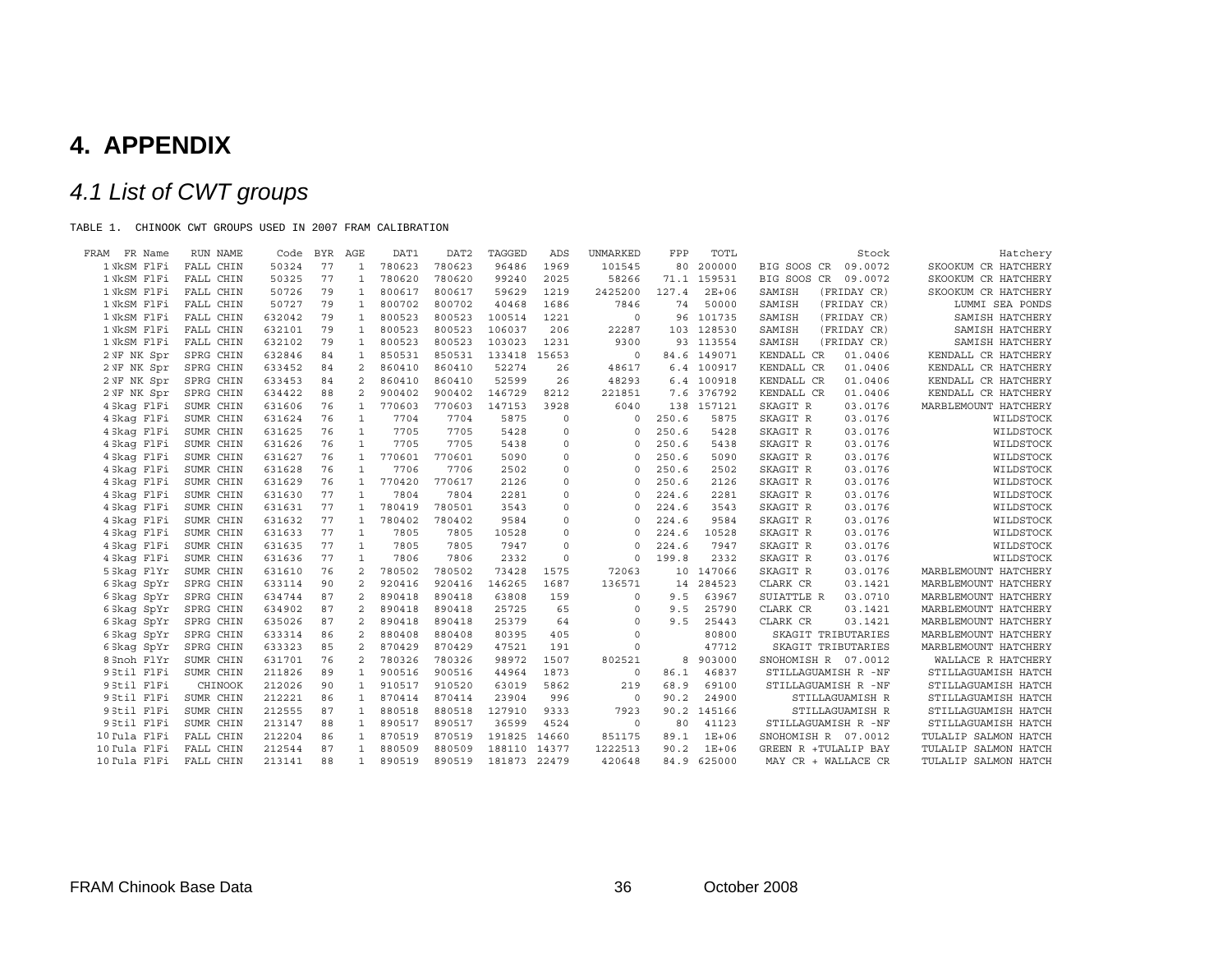| FRAM                    | FR Name |                         | RUN NAME | Code   | <b>BYR</b> | AGE                          | DAT1   | DAT2   | TAGGED       | ADS     | <b>UNMARKED</b> | FPP   | TOTL         | Stock                  |                      | Hatchery          |
|-------------------------|---------|-------------------------|----------|--------|------------|------------------------------|--------|--------|--------------|---------|-----------------|-------|--------------|------------------------|----------------------|-------------------|
| 11 MiPS Fl F iFALL CHIN |         |                         |          | 631814 | 78         | $\mathbf{1}$                 | 790531 | 790531 | 61307        | 370     | 1061514         | 102   | $1E + 06$    | SKAGIT + SKYKOMISH     | VOIGHTS CR HATCHERY  |                   |
|                         |         | 11 MiPS Fl F iFALL CHIN |          | 631842 | 78         | $\mathbf{1}$                 | 790531 | 790531 | 7752         | 408     | 134270          |       | 102 142430   | SKAGIT + SKYKOMISH     | VOIGHTS CR HATCHERY  |                   |
|                         |         | 11 MiPS Fl F iFALL CHIN |          | 631935 | 78         | $\mathbf{1}$                 | 790517 | 790517 | 99372        | 1207    | 173396          | 99    | 273975       | BIG SOOS CR 09.0072    | SOOS CREEK HATCHERY  |                   |
|                         |         | 11 MiPS Fl F iFALL CHIN |          | 631936 | 78         | $\mathbf{1}$                 | 790517 | 790517 | 100664       | 404     | 177958          |       | 279026       | BIG SOOS CR 09.0072    | SOOS CREEK HATCHERY  |                   |
|                         |         |                         |          |        |            |                              |        |        |              |         |                 | 112   |              |                        |                      |                   |
|                         |         | 11 MiPS Fl F iFALL CHIN |          | 631940 | 78         | $\mathbf{1}$                 | 790523 | 790525 | 150554       | 2554    | 2558955         | 146.2 | $3E + 06$    | GREEN R + ISSAQUAH     |                      | ISSAQUAH HATCHERY |
|                         |         | 11 MiPS Fl F iFALL CHIN |          | 631943 | 79         | $\mathbf{1}$                 | 800509 | 800509 | 120515       | 3497    | 2691961         | 125   | $3E + 06$    | ISSAQUAH CR 08.0178    | ISSAQUAH HATCHERY    |                   |
|                         |         | 11 MiPS Fl F iFALL CHIN |          | 631944 | 79         | $\mathbf{1}$                 | 800502 | 800502 | 119913       | 482     | 2737105         | 106   | $3E + 06$    | BIG SOOS CR<br>09.0072 | SOOS CREEK HATCHERY  |                   |
|                         |         | 11 MiPS Fl F iFALL CHIN |          | 631945 | 78         | $\mathbf{1}$                 | 790517 | 790531 | 185133       | 1750    | 4203607         | 100   | $4E + 06$    | 09.0072<br>BIG SOOS CR | SOOS CREEK HATCHERY  |                   |
|                         |         | 11 MiPS Fl F iFALL CHIN |          | 632020 | 79         | $\mathbf{1}$                 | 800523 | 800523 | 64238        | 304     | 1176650         | 139   | $1E+06$      | VOIGHT CR<br>10.0414   | VOIGHTS CR HATCHERY  |                   |
| 12 JW-A FlFi            |         | FALL CHIN               |          | 111601 | 77         | $\mathbf{1}$                 | 780508 | 780508 | 26188        | 2357    | 169             | 31    | 28714        | PORTAGE BAY STOCK UW   | PORTAGE BAY HATCHERY |                   |
| 12 JW-A FlFi            |         | FALL CHIN               |          | 111602 | 77         | $\mathbf{1}$                 | 780508 | 780508 | 26331        | 266     | 13              | 36    | 26610        | PORTAGE BAY STOCK UW   | PORTAGE BAY HATCHERY |                   |
| 12 JW-A FlFi            |         | FALL CHIN               |          | 111603 | 78         | $\mathbf{1}$                 | 790518 | 790518 | 24639        | 1107    | $\circ$         | 47    | 25746        | PORTAGE BAY STOCK UW   | PORTAGE BAY HATCHERY |                   |
| 12 JW-A FlFi            |         | FALL CHIN               |          | 111604 | 78         | $\mathbf{1}$                 | 790518 | 790518 | 23653        | 858     | $\Omega$        | 44    | 24511        | PORTAGE BAY STOCK UW   | PORTAGE BAY HATCHERY |                   |
| 12 JW-A FlFi            |         | FALL CHIN               |          | 111605 | 78         | $\mathbf{1}$                 | 790518 | 790518 | 27165        | 358     | 8               | 50    | 27531        | PORTAGE BAY STOCK UW   | PORTAGE BAY HATCHERY |                   |
| 12 JW-A FlFi            |         | FALL CHIN               |          | 111606 | 78         | $\mathbf{1}$                 | 790518 | 790518 | 23078        | 689     | $\mathsf O$     | 56    | 23767        | PORTAGE BAY STOCK UW   | PORTAGE BAY HATCHERY |                   |
| 12 JW-A FlFi            |         | FALL CHIN               |          | 111618 | 78         | $\mathbf{1}$                 | 790518 | 790518 | 53537        | 1093    | $\circ$         | 52    | 54630        | PORTAGE BAY STOCK UW   | PORTAGE BAY HATCHERY |                   |
| 12 JW-A FlFi            |         | FALL CHIN               |          | 111624 | 78         | $\mathbf{1}$                 | 790529 | 790529 | 3637         | 15      | $\circ$         | 54    | 3652         | PORTAGE BAY STOCK UW   | PORTAGE BAY HATCHERY |                   |
| 12 JW-A FlFi            |         | FALL CHIN               |          | 111627 | 79         | $\mathbf{1}$                 | 800528 | 800528 | 18488        | 2077    | $\circ$         | 19    | 20565        | PORTAGE BAY STOCK UW   | PORTAGE BAY HATCHERY |                   |
| 12 JW-A FlFi            |         | FALL CHIN               |          | 111628 | 79         | $\mathbf{1}$                 | 800519 | 800519 | 20573        | 887     | 184             | 37    | 21644        | PORTAGE BAY STOCK UW   | PORTAGE BAY HATCHERY |                   |
| 12 JW-A FlFi            |         | FALL CHIN               |          | 111629 | 79         | $\mathbf{1}$                 | 800522 | 800522 | 20008        | 855     | $\circ$         | 37    | 20863        | PORTAGE BAY STOCK UW   | PORTAGE BAY HATCHERY |                   |
| 12 JW-A FlFi            |         | FALL CHIN               |          | 111630 | 79         | $\mathbf{1}$                 | 800519 | 800519 | 20435        | 697     | $\circ$         | 38    | 21132        | PORTAGE BAY STOCK UW   | PORTAGE BAY HATCHERY |                   |
| 12 JW-A FlFi            |         | FALL CHIN               |          | 111631 | 79         | $\mathbf{1}$                 | 800528 | 800528 | 20196        | 560     | $\circ$         | 19    | 20756        | PORTAGE BAY STOCK UW   | PORTAGE BAY HATCHERY |                   |
| 12 JW-A FlFi            |         | FALL CHIN               |          | 111632 | 79         | $\mathbf{1}$                 | 800519 | 800519 | 21822        | 220     | $\circ$         | 52    | 22042        | PORTAGE BAY STOCK UW   | PORTAGE BAY HATCHERY |                   |
|                         |         |                         |          |        |            |                              |        |        |              |         |                 |       |              |                        |                      |                   |
| 13 SPSo FlFi            |         | FALL CHIN               |          | 50722  | 79         | $\mathbf{1}$                 | 800515 | 800515 | 33494        | 5635    | 776681          |       | 116 815810   | BIG SOOS CR 09.0072    | KALAMA CR HATCHERY   |                   |
| 13 SPSo FlFi            |         | FALL CHIN               |          | 631903 | 79         | $\mathbf{1}$                 | 800429 | 800516 | 14834        | 456     | 334052          | 83    | 349342       | PUYALLUP + DESCHUTES   | GARRISON HATCHERY    |                   |
| 13 SPSo FlFi            |         | FALL CHIN               |          | 631907 | 78         | $\mathbf{1}$                 | 790523 | 790523 | 28188        | $\circ$ | 571678          | 116   | 599866       | DESCHUTES R X MINTER   |                      | MINTER HATCHERY   |
| 13 SPSo FlFi            |         | FALL CHIN               |          | 632063 | 79         | $\mathbf{1}$                 | 800630 | 800630 | 34619        | 69      | 623527          | 60    | 658215       | BIG SOOS CR 09.0072    | COULTER CR HATCHERY  |                   |
| 13 SPSo FlFi            |         | FALL CHIN               |          | 632103 | 79         | $\mathbf{1}$                 | 800531 | 800531 | 12843        | 0       | 6424157         | 120   | $6E + 06$    | UNDETERMINED MIXED     | CAPITOL LAKE REARING |                   |
| 13 SPSo FlFi            |         | FALL CHIN               |          | 632104 | 79         | $\mathbf{1}$                 | 800601 | 800601 | 72032        | 361     | 1612822         | 116.4 | $2E + 06$    | S PUGET SOUND STOCKS   |                      | MINTER HATCHERY   |
| 14 SpSo FlYr            |         | FALL CHIN               |          | 631853 | 78         | 2                            | 800216 | 800216 | 3665         | 37      | 70316           | 5.7   | 74018        | 15.0048<br>MINTER CR   | FOX ISLAND HATCHERY  |                   |
| 14 SpSo FlYr            |         | FALL CHIN               |          | 631905 | 78         | 2                            | 800228 | 800228 | 20400        | $\circ$ | 308350          | 8     | 328750       | BIG SOOS CR 09.0072    | SOOS CREEK HATCHERY  |                   |
| 14 SpSo FlYr            |         | FALL CHIN               |          | 632004 | 78         | $\overline{a}$               | 800131 | 800312 | 48196        | 231     | 961504          | 9.8   | $1E+06$      | HOOD CANAL + GREEN R   | CAPITOL LAKE REARING |                   |
| 14 SpSo FlYr            |         | FALL CHIN               |          | 632015 | 79         | 2                            | 810306 | 810306 | 16080        | 278     | 294406          | 8     | 310764       | S PUGET SOUND STOCKS   | CAPITOL LAKE REARING |                   |
| 14 SpSo FlYr            |         | FALL CHIN               |          | 632019 | 79         | 2                            | 810306 | 810306 | 30929        | 703     | 801336          | 8     | 832968       | S PUGET SOUND STOCKS   | CAPITOL LAKE REARING |                   |
| 14 SpSo FlYr            |         | FALL CHIN               |          | 632023 | 78         | 2                            | 800310 | 800310 | 13495        | $\circ$ | 28385           | 6.2   | 41880        | BIG SOOS CR<br>09.0072 | ALLISON SPRINGS HAT. |                   |
| 14 SpSo FlYr            |         | FALL CHIN               |          | 632027 | 79         | 2                            | 800919 | 810214 | 10243        | 163     | 189887          |       | 5.4 200293   | VOIGHT CR<br>10.0414   | GARRISON HATCHERY    |                   |
| 14 SpSo FlYr            |         | FALL CHIN               |          | 632055 | 79         | $\overline{c}$               | 810301 | 810301 | 9696         | 59      | 191526          |       | 7 201281     | DESCHUTES R 13.0028    | COULTER CR HATCHERY  |                   |
| 14 SpSo FlYr            |         | FALL CHIN               |          | 632056 | 79         | $\overline{c}$               | 810301 | 810301 | 8681         | 21      | 164635          |       | 7 173337     | DESCHUTES R X MINTER   | COULTER CR HATCHERY  |                   |
| 11 SpSo FlYr            |         | FALL CHIN               |          | 632128 | 79         | 2                            | 810204 | 810204 | 10433        | 31      | 218532          | 9     | 228996       | BIG SOOS CR<br>09.0072 | CRISP CR HATCHERY    |                   |
| 14 SpSo FlYr            |         | FALL CHIN               |          | 632220 | 79         | 2                            | 810303 | 810531 | 4659         | 14      | $\mathbf 0$     | $4.5$ | 4673         | DESCHUTES R 13.0028    | HUPP SPRINGS REARING |                   |
| 14 SpSo FlYr            |         | FALL CHIN               |          | 632221 | 79         | $\overline{c}$               | 810217 | 810217 | 3060         | $\circ$ | 59815           | 8.2   | 62875        | BIG SOOS CR<br>09.0072 | ALLISON SPRINGS HAT. |                   |
| 14 SpSo FlYr            |         | FALL CHIN               |          | 632228 | 79         | 2                            | 810217 | 810217 | 10169        | 51      | $\circ$         | 8.2   | 10220        | BIG SOOS CR<br>09.0072 | ALLISON SPRINGS HAT. |                   |
| 15 Whte SprF            |         | SPRG CHIN               |          | 211659 | 91         | $\mathbf{1}$                 | 920527 | 920530 | 38231        | 1305    | $\circ$         | 89.1  | 39536        | WHITE R<br>10.0031     | WHITE RIVER HATCHERY |                   |
| 15 Whte SprF            |         | SPRG CHIN               |          | 212209 | 91         | $\mathbf{1}$                 | 920528 | 920604 | 221091       | 9835    | 6432            |       | 100.1 237358 | 10.0031<br>WHITE R     | WHITE RIVER HATCHERY |                   |
| 15 Whte SprF            |         | SPRG CHIN               |          | 212245 | 91         | $\mathbf{1}$                 | 920527 | 920530 | 141164       | 4817    | 29              |       | 89.1 146010  | WHITE R<br>10.0031     | WHITE RIVER HATCHERY |                   |
| 15 Whte SprF            |         | SPRG CHIN               |          | 212246 | 91         | $\mathbf{1}$                 | 920527 | 920527 | 138995 11759 |         | 134918          |       | 77.9 285672  | WHITE R<br>10.0031     | WHITE RIVER HATCHERY |                   |
|                         |         |                         |          |        |            |                              |        |        |              |         |                 |       |              |                        |                      |                   |
| 15 Whte SprF            |         | SPRG CHIN               |          | 212321 | 92         | $\mathbf{1}$<br>$\mathbf{1}$ | 930610 | 930610 | 167830       | 4127    | 45850           |       |              | WHITE R<br>10.0031     | WHITE RIVER HATCHERY |                   |
| 15 Whte SprF            |         | SPRG CHIN               |          | 212322 | 92         |                              | 930610 | 930610 | 214640       | 34362   |                 |       |              | WHITE R<br>10.0031     | WHITE RIVER HATCHERY |                   |
| 15 Whte SprF            |         | SPRG CHIN               |          | 212462 | 93         | $\mathbf{1}$                 | 940601 | 940421 | 218349       | 20888   | 3643            | 120.9 |              | WHITE R<br>10.0031     | WHITE RIVER HATCHERY |                   |
| 15 Whte SprF            |         | SPRG CHIN               |          | 212503 | 93         | $\mathbf{1}$                 | 940512 | 940523 | 159348       | 3144    | 2978            |       |              | WHITE R<br>10.0032     | WHITE RIVER HATCHERY |                   |
| 15 Whte SprF            |         | SPRG CHIN               |          | 212463 | 93         | $\mathbf{1}$                 | 940321 | 940325 | 75866 10248  |         | 28785           |       |              | WHITE R<br>10.0033     | WHITE RIVER HATCHERY |                   |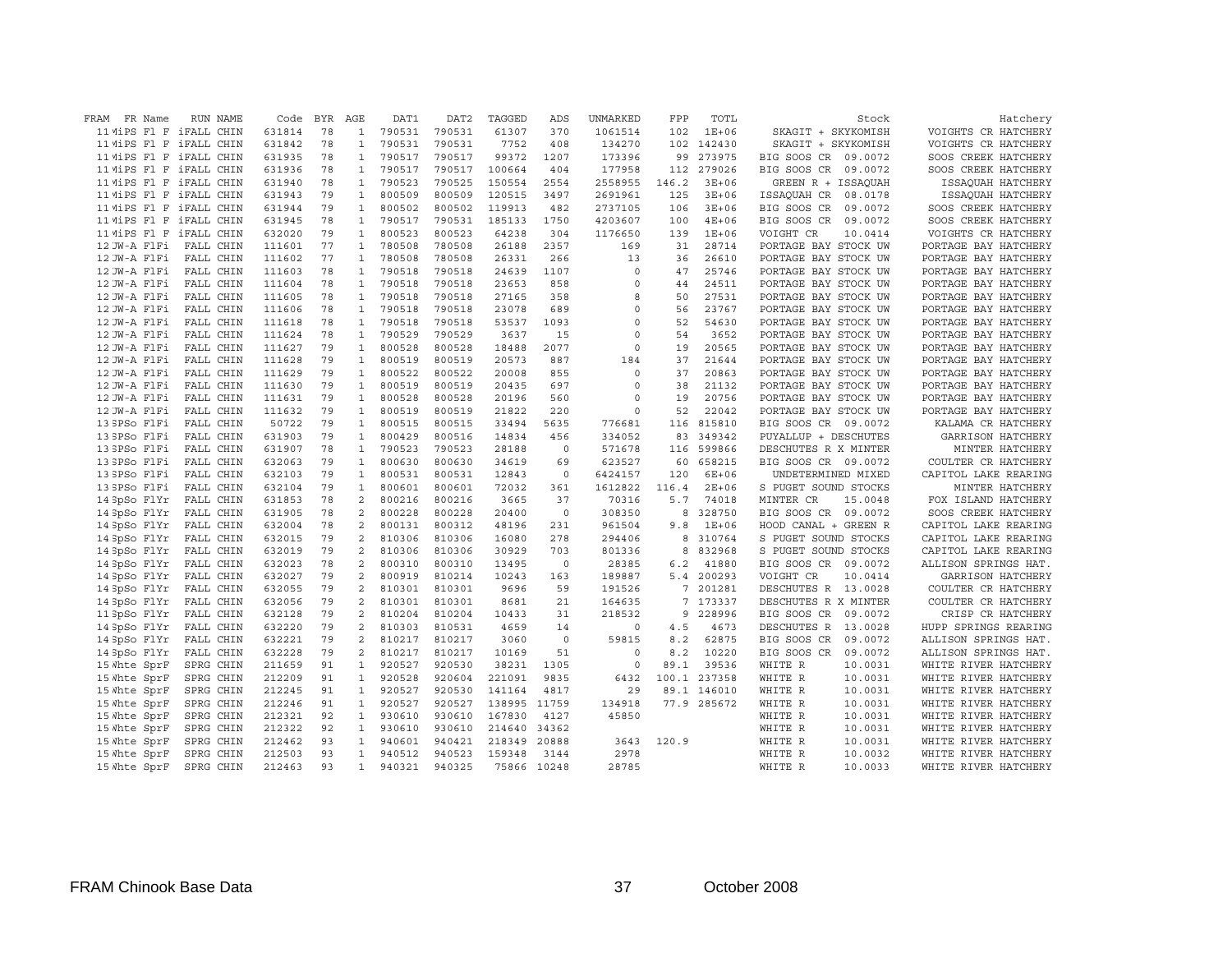| FRAM         | FR Name |           | RUN NAME | Code   | <b>BYR</b> | AGE            | DAT1   | DAT <sub>2</sub> | TAGGED       | ADS         | UNMARKED | FPP   | TOTL          |                      | Stock     | Hatchery             |
|--------------|---------|-----------|----------|--------|------------|----------------|--------|------------------|--------------|-------------|----------|-------|---------------|----------------------|-----------|----------------------|
| 16 HdCl FlFi |         | FALL CHIN |          | 631752 | 78         | $\mathbf{1}$   | 790530 | 790530           | 37439        | 360         | 147624   | 120   | 185423        | GEORGE ADAMS (PURDY) |           | GEORGE ADAMS HATCHRY |
| 16 HdCl FlFi |         | FALL CHIN |          | 631915 | 78         | $\mathbf{1}$   | 790518 | 790518           | 34300        | 487         | 752200   | 100   | 786987        | FINCH CR             | 16.0222   | HOODSPORT HATCHERY   |
| 16 HdCl FlFi |         | FALL CHIN |          | 632041 | 79         | $\mathbf{1}$   | 800430 | 800430           | 73387        | 1193        | 1512620  | 150   | 1587200       | S PUGET SOUND STOCKS |           | GEORGE ADAMS HATCHRY |
| 16 HdCl FlFi |         | FALL CHIN |          | 632109 | 79         | $\mathbf{1}$   | 800425 | 800425           | 48954        | 847         | 669899   | 150   | 719700        | FINCH CR             | 16.0222   | HOODSPORT HATCHERY   |
| 17HdCl FlYr  |         | FALL CHIN |          | 631637 | 78         | $\overline{a}$ | 800223 | 800223           | 6792         | 60          | 137207   | 12    | 144059        | FINCH CR             | 16.0222   | HOODSPORT HATCHERY   |
| 17HdCl FlYr  |         | FALL CHIN |          | 631840 | 78         | 2              | 800311 | 800311           | 1098         | 6           | 19065    | 15    | 20169         | FINCH CR             | 16.0222   | MCKERNAN HATCHERY    |
| 17HdCl FlYr  |         | FALL CHIN |          | 631852 | 78         | 2              | 800311 | 800311           | 15935        | 77          | 276688   | 15    | 292700        | FINCH CR             | 16.0222   | MCKERNAN HATCHERY    |
| 17 HdCl FlYr |         | FALL CHIN |          | 632057 | 79         | 2              | 810206 | 810207           | 6245         | 25          | 130828   | 11    | 137098        | FINCH CR             | 16.0222   | HOODSPORT HATCHERY   |
| 18 SJDF FlFi |         | FALL CHIN |          | 631919 | 78         | 2              | 790815 | 800428           | 42386        | 780         | 815057   | 14.7  | 858223        | ELWHA R              | 18.0272   | ELWHA HATCHERY       |
| 18 SJDF FlFi |         | FALL CHIN |          | 632107 | 79         | 2              | 800815 | 810404           | 39629        | 170         | 762425   | 11    | 802224        | ELWHA R              | 18.0272   | ELWHA HATCHERY       |
| 18 SJDF FlFi |         | FALL CHIN |          | 633038 | 83         | $\mathbf{1}$   | 840615 | 840615           | 25316        | 2026        | 801553   |       | 802224        | ELWHA R              | 18.0273   | ELWHA HATCHERY       |
| 18 SJDF FlFi |         | FALL CHIN |          | 633039 | 83         | $\mathbf{1}$   | 840615 | 840615           | 24964        | 230         | 611062   |       | 802224        | ELWHA R              | 18.0274   | ELWHA HATCHERY       |
| 18 SJDF FlFi |         | FALL CHIN |          | 633419 | 84         | $\mathbf{1}$   | 850621 | 850621           | 26510        | 227         | 602571   |       | 802224        | ELWHA R              | 18.0275   | ELWHA HATCHERY       |
| 18 SJDF FlFi |         | FALL CHIN |          | 633420 | 84         | $\mathbf{1}$   | 850621 | 850621           | 26317        | 173         | 645988   |       | 802224        | ELWHA R              | 18.0276   | ELWHA HATCHERY       |
| 18 SJDF FlFi |         | FALL CHIN |          | 633543 | 85         | $\mathbf{1}$   | 860610 | 860610           | 25992        | 172         | 640840   |       | 802224        | ELWHA R              | 18.0277   | ELWHA HATCHERY       |
| 18 SJDF FlFi |         | FALL CHIN |          | 633544 | 85         | $\mathbf{1}$   | 860610 | 860610           | 26097        | 68          | 475337   |       | 802224        | ELWHA R              | 18.0278   | ELWHA HATCHERY       |
| 19 Oreg Tule |         | FALL CHIN |          | 71842  | 78         | $\mathbf{1}$   | 790501 | 790529           | 287916       | 68          | 475338   |       |               |                      | TANNER CR | BONNEVILLE HATCHERY  |
| 19 Oreg Tule |         | FALL CHIN |          | 72157  | 79         | $\mathbf{1}$   | 800520 | 800528           | 121071       | 4433        | 4947400  |       |               |                      | TANNER CR | BONNEVILLE HATCHERY  |
| 19 Oreg Tule |         | FALL CHIN |          | 72163  | 79         | $\mathbf{1}$   |        | 800529           | 51851        | 901         | 1170077  |       |               |                      | TANNER CR | OXBOW                |
| 20 Wash Tule |         | FALL CHIN |          | 631802 | 77         | $\mathbf{1}$   | 780619 | 780619           | 146001       | 7523        | 503262   | 133   | 656786        | COWLITZ R            | 26.0002   | COWLITZ SALMON HATCH |
| 20 Wash Tule |         | FALL CHIN |          | 631942 | 78         | $\mathbf{1}$   | 790627 | 791016           | 143568       | 2326        | 4157781  |       | 54.5 4303675  | COWLITZ R            | 26.0002   | COWLITZ SALMON HATCH |
| 20 Wash Tule |         | FALL CHIN |          | 632154 | 79         | $\mathbf{1}$   | 800603 | 800711           | 244267       | 9915        | 5671774  |       | 128.4 5925956 | COWLITZ R            | 26.0002   | COWLITZ SALMON HATCH |
| 21 Low CR Wi |         | FALL CHIN |          | 631611 | 77         | $\mathbf{1}$   | 780714 | 780714           | 48567        | 293         | $\Omega$ | 140   | 48860         | LEWIS R              | 27.0168   | LEWIS RIVER HATCHERY |
| 21 Low CR Wi |         | FALL CHIN |          | 631618 | 77         | $\mathbf{1}$   | 7805   | 7806             | 19806        | 439         | $\Omega$ | 199.8 | 20245         | LEWIS R              | 27.0168   | WILDSTOCK            |
| 21 Low CR Wi |         | FALL CHIN |          | 631619 | 77         | $\mathbf{1}$   | 780613 | 780706           | 15887        | 407         | $\Omega$ | 150.2 | 16294         | LEWIS R              | 27.0168   | WILDSTOCK            |
| 21 Low CR Wi |         | FALL CHIN |          | 631813 | 78         | $\mathbf{1}$   | 790713 | 790713           | 60912        | 368         | $\Omega$ | 141   | 61280         | LEWIS R              | 27.0168   | LEWIS RIVER HATCHERY |
| 21 Low CR Wi |         | FALL CHIN |          | 631858 | 78         | $\mathbf{1}$   | 7906   | 7906             | 26242        | $\circ$     | $\circ$  | 199.8 | 26242         | LEWIS R              | 27.0168   | WILDSTOCK            |
| 21 Low CR Wi |         | FALL CHIN |          | 631859 | 78         | $\mathbf{1}$   | 790605 | 790605           | 23402        | 165         | $\circ$  | 199.8 | 23567         | GRAYS R              | 25.0093   | WILDSTOCK            |
| 21 Low CR Wi |         | FALL CHIN |          | 631902 | 78         | $\mathbf{1}$   | 7906   | 7906             | 21187        | $\circ$     | $\Omega$ | 199.8 | 21187         | LEWIS R              | 27.0168   | WILDSTOCK            |
| 21 Low CR Wi |         | FALL CHIN |          | 631920 | 78         | $\mathbf{1}$   | 790905 | 790905           | 51660        | 420         | $\Omega$ | 28    | 52080         | LEWIS R              | 27.0168   | SPEELYAI HATCHERY    |
| 21 Low CR Wi |         | FALL CHIN |          | 632002 | 78         | $\mathbf{1}$   | 7907   | 7907             | 18238        | 55          | $\circ$  | 199.8 | 18293         | LEWIS R              | 27.0168   | WILDSTOCK            |
| 22 BPH Tule  |         | FALL CHIN |          | 50433  | 78         | $\mathbf{1}$   | 790518 | 790518           | 140948       | 12590       | 3569570  |       | 52 3723108    | SPRING CR            | 29.0159   | SPRING CR NFH        |
| 22 BPH Tule  |         | FALL CHIN |          | 50434  | 78         | $\mathbf{1}$   | 790420 | 790420           | 95581        | 11035       | $\circ$  | 86.9  | 106616        | SPRING CR            | 29.0159   | SPRING CR NFH        |
| 22 BPH Tule  |         | FALL CHIN |          | 50444  | 78         | $\mathbf{1}$   | 790420 | 790420           | 135537 19362 |             | 4357431  |       | 77.9 4512330  | SPRING CR            | 29.0159   | SPRING CR NFH        |
| 22 BPH Tule  |         | FALL CHIN |          | 50446  | 78         | $\mathbf{1}$   | 790320 | 790321           | 245981       | 13219       | 9860784  | 125   | $1E + 07$     | SPRING CR            | 29.0159   | SPRING CR NFH        |
| 22 BPH Tule  |         | FALL CHIN |          | 50639  | 79         | $\mathbf{1}$   | 800310 | 800310           | 130208       | 4863        | 7205064  |       | 122.9 7340135 | SPRING CR            | 29.0159   | SPRING CR NFH        |
| 22 BPH Tule  |         | FALL CHIN |          | 50640  | 79         | $\mathbf{1}$   | 800408 | 800421           | 77720        | 2735        | 3833522  |       | 82.9 3913977  | SPRING CR            | 29.0159   | SPRING CR NFH        |
| 22 BPH Tule  |         | FALL CHIN |          | 50641  | 79         | $\mathbf{1}$   | 800509 | 800509           | 61771        | 1325        | 3127581  |       | 51 3190677    | SPRING CR            | 29.0159   | SPRING CR NFH        |
| 22 BPH Tule  |         | FALL CHIN |          | 50642  | 79         | $\mathbf{1}$   | 800807 | 800807           | 23563        | 456         | 1088462  |       | 19 1112481    | SPRING CR            | 29.0159   | SPRING CR NFH        |
| 22 BPH Tule  |         | FALL CHIN |          | 54101  | 76         | $\mathbf{1}$   | 770418 | 770418           | 87707        | $\Omega$    | 1376816  |       | 77.1 1464523  | SPRING CR            | 29.0159   | SPRING CR NFH        |
| 22 BPH Tule  |         | FALL CHIN |          | 54201  | 76         | $\mathbf{1}$   | 770418 | 770418           | 91438        | $\circ$     | 1343481  |       | 81.6 1434919  | SPRING CR            | 29.0159   | SPRING CR NFH        |
| 22 BPH Tule  |         | FALL CHIN |          | 54401  | 76         | $\mathbf{1}$   | 770408 | 770408           | 96767        | $\mathbf 0$ | $\circ$  | 85.9  | 96767         | SPRING CR            | 29.0159   | SPRING CR NFH        |
| 22 BPH Tule  |         | FALL CHIN |          | 54501  | 76         | $\mathbf{1}$   | 770408 | 770408           | 95813        | $\mathbf 0$ | 941640   |       | 79.9 1037453  | SPRING CR            | 29.0159   | SPRING CR NFH        |
| 22 BPH Tule  |         | FALL CHIN |          | 54601  | 76         | $\mathbf{1}$   | 770524 | 770524           | 141161       | $\circ$     | 3915686  |       | 42 4056847    | SPRING CR            | 29.0159   | SPRING CR NFH        |
| 22 BPH Tule  |         | FALL CHIN |          | 55501  | 77         | $\mathbf{1}$   | 780512 | 780512           | 144278       | 11362       | 2983318  |       | 61 3138958    | SPRING CR            | 29.0159   | SPRING CR NFH        |
| 22 BPH Tule  |         | FALL CHIN |          | 55601  | 77         | $\mathbf{1}$   | 780321 | 780321           | 149725       | 7549        | 9785283  | 103.8 | 9942557       | SPRING CR            | 29.0159   | SPRING CR NFH        |
| 22 BPH Tule  |         | FALL CHIN |          | 55701  | 77         | $\mathbf{1}$   | 780518 | 780518           | 155177       | 5296        | 3758701  | 55.9  | 3919174       | SPRING CR            | 29.0159   | SPRING CR NFH        |
| 22 BPH Tule  |         | FALL CHIN |          | 56001  | 77         | $\mathbf{1}$   | 780418 | 780418           | 98122        | 3643        | 0        | 64    | 101765        | SPRING CR            | 29.0159   | SPRING CR NFH        |
| 22 BPH Tule  |         | FALL CHIN |          | 56201  | 77         | $\mathbf{1}$   | 780418 | 780418           | 92314        | 7593        | 2031781  |       | 67.9 2131688  | SPRING CR            | 29.0159   | SPRING CR NFH        |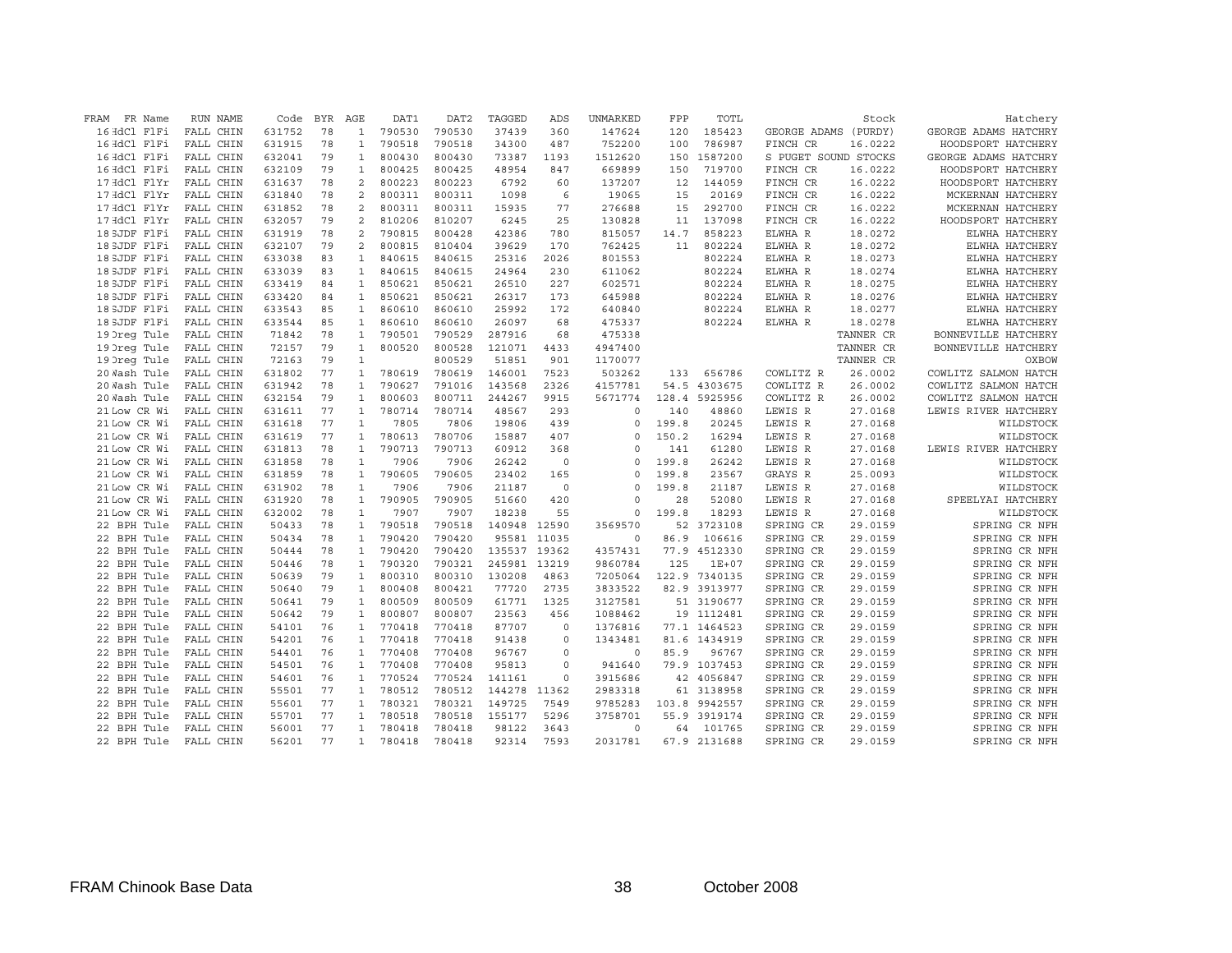| FRAM<br>FR Name            | RUN NAME               | Code   | <b>BYR</b> | AGE                                        | DAT1   | DAT2   | TAGGED         | ADS         | UNMARKED            | FPP | TOTL           |                      | Stock        | Hatchery             |
|----------------------------|------------------------|--------|------------|--------------------------------------------|--------|--------|----------------|-------------|---------------------|-----|----------------|----------------------|--------------|----------------------|
| 23 Jpp CR Su               | SUMR CHIN              | 631607 | 76         | $\mathbf{1}$                               | 770528 | 770528 | 149308         | 2582        | 117582              | 32  | 269472         | WELLS DAM            | (47)         | WELLS DAM SP CHANNEL |
| 23 Jpp CR Su               | SUMR CHIN              | 631642 | 76         | $\mathbf{1}$                               | 770614 | 770614 | 145946         | 6082        | 102628              | 160 | 254656         | WELLS DAM            | (47)         | WELLS DAM SP CHANNEL |
| 23 Jpp CR Su               | SUMR CHIN              | 631762 | 77         | $\mathbf{1}$                               | 780613 | 780613 | 153604         | 1787        | 187921              | 43  | 343312         | WELLS DAM            | (47)         | WELLS DAM SP CHANNEL |
| 24 Jpp CR Br               | FALL CHIN              | 130713 | 75         | $\mathbf{1}$                               | 760617 | 760617 | 102710         | $\mathbf 0$ | 794778              | 46  | 897488         | PRIEST RAPIDS        | (36)         | RINGOLD SPRINGS HATC |
| 24 Jpp CR Br               | FALL CHIN              | 131101 | 75         | $\mathbf{1}$                               | 760701 | 760701 | 132004         | $\mathbf 0$ | 759480              | 95  | 891484         | PRIEST RAPIDS        | (36)         | PRIEST RAPIDS HATCH. |
| 24 Jpp CR Br               | FALL CHIN              | 131202 | 75         | $\mathbf{1}$                               | 760701 | 760701 | 152412         | $\circ$     | 296839              | 37  | 449251         | PRIEST RAPIDS        | (36)         | PRIEST RAPIDS HATCH. |
| 24 Jpp CR Br               | FALL CHIN              | 631662 | 76         | $\mathbf{1}$                               | 770627 | 770627 | 147338         | 3287        | 611808              | 96  | 762433         | PRIEST RAPIDS        | (36)         | PRIEST RAPIDS HATCH. |
| 24 Jpp CR Br               | FALL CHIN              | 631741 | 77         | $\mathbf{1}$                               | 780627 | 780627 | 152532         | 1308        | 385483              | 90  | 539323         | PRIEST RAPIDS        | (36)         | PRIEST RAPIDS HATCH. |
| 24 Jpp CR Br               | FALL CHIN              | 631745 | 77         | $\mathbf{1}$                               | 780623 | 780623 | 146296         | 4836        | 346274              | 35  | 497406         | PRIEST RAPIDS        | (36)         | RINGOLD SPRINGS HATC |
| 25 Cowl Spr                | SPRG CHIN              | 631817 | 77         | $\overline{c}$                             | 790423 | 790423 | 24079          | 243         | 45667               | 5.3 | 69989          | COWLITZ R            | 26.0002      | COWLITZ SALMON HATCH |
| 25 Cowl Spr                | SPRG CHIN              | 631818 | 77         | $\overline{c}$                             | 790423 | 790423 | 24341          | 246         | 40804               | 6.8 | 65391          | COWLITZ R            | 26.0002      | COWLITZ SALMON HATCH |
| 26 Will Spr                | SPRG CHIN              | 71737  | 77         | $\mathbf{1}$                               |        | 781107 | 22989          | 1390        | 303489              |     | 327868         |                      | WILLAMETTE R | DEXTER PONDS         |
| 26 Will Spr                | SPRG CHIN              | 71738  | 77         | $\mathbf{1}$                               | 781106 | 781108 | 23974          | 1051        | 132996              |     | 158021         |                      | WILLAMETTE R | WILLAMETTE HATCHERY  |
| 26 Will Spr                | SPRG CHIN              | 71741  | 77         | 2                                          | 790319 | 790320 | 30927          | 1023        | 397745              |     | 429695         |                      | WILLAMETTE R | DEXTER PONDS         |
| 26 Will Spr                | SPRG CHIN              | 71742  | 77         | $\overline{\mathbf{c}}$                    | 790319 | 790320 | 29463          | 1920        | 229835              |     | 261218         |                      | WILLAMETTE R | DEXTER PONDS         |
| 26 Will Spr                | SPRG CHIN              | 71925  | 78         | $\mathbf{1}$                               | 791105 | 791108 | 14919          | 790         | 262923              |     | 278632         |                      | WILLAMETTE R | WILLAMETTE HATCHERY  |
| 26 Will Spr                | SPRG CHIN              | 72042  | 78         | 2                                          |        | 800310 | 30726          | 1016        | 594105              |     | 625847         |                      | WILLAMETTE R | WILLAMETTE HATCHERY  |
| 26 Will Spr                | SPRG CHIN              | 72047  | 78         | $\mathbf{1}$                               |        | 791105 | 31309          | 574         | $\mathsf{O}\xspace$ |     | 31883          |                      | WILLAMETTE R | WILLAMETTE HATCHERY  |
| 26 Will Spr                | SPRG CHIN              | 72049  | 78         | $\mathbf 1$                                |        | 791109 | 31558          | 2106        | 306                 |     | 33970          |                      | MCKENZIE R   | MCKENZIE             |
| 26 Will Spr                | SPRG CHIN              | 72050  | 78         | $\overline{c}$                             |        | 800315 | 34897          | 1959        | 71304               |     | 108160         |                      | MCKENZIE R   | MCKENZIE             |
|                            |                        | 91621  |            | $\overline{c}$                             | 780309 | 780310 |                | 5097        | 1752                |     |                |                      | S SANTIAM R  | SOUTH SANTIAM HATCH  |
| 26 Will Spr<br>26 Will Spr | SPRG CHIN<br>SPRG CHIN | 91622  | 76         | $\overline{c}$                             | 780309 | 780310 | 25007<br>29533 | 2217        | 382                 |     | 31856<br>32132 |                      | S SANTIAM R  | SOUTH SANTIAM HATCH  |
|                            |                        |        | 76         | $\overline{c}$                             |        |        |                |             |                     |     |                |                      |              |                      |
| 26 Will Spr                | SPRG CHIN              | 91623  | 76         |                                            | 780309 | 780310 | 26912          | 3506        | 1169                |     | 31587          |                      | S SANTIAM R  | SOUTH SANTIAM HATCH  |
| 26 Will Spr                | SPRG CHIN              | 91624  | 76         | $\overline{c}$<br>$\overline{\mathcal{L}}$ | 780309 | 780310 | 24609          | 6066        | 754                 |     | 31429          |                      | S SANTIAM R  | SOUTH SANTIAM HATCH  |
| 26 Will Spr                | SPRG CHIN              | 91625  | 76         |                                            | 780309 | 780310 | 13412          | 1233        | 578                 |     | 15223          |                      | S SANTIAM R  | SOUTH SANTIAM HATCH  |
| 26 Will Spr                | SPRG CHIN              | 91626  | 76         | $\overline{c}$                             | 780309 | 780310 | 14917          | 1355        | 452                 |     | 16724          |                      | S SANTIAM R  | SOUTH SANTIAM HATCH  |
| 26 Will Spr                | SPRG CHIN              | 91627  | 76         | $\mathbf{1}$                               | 771107 | 771108 | 28734          | 4928        | 800                 |     | 34462          |                      | S SANTIAM R  | SOUTH SANTIAM HATCH  |
| 26 Will Spr                | SPRG CHIN              | 91628  | 76         | $\mathbf{1}$                               | 771107 | 771108 | 27558          | 2694        | 672                 |     | 30924          |                      | S SANTIAM R  | SOUTH SANTIAM HATCH  |
| 26 Will Spr                | SPRG CHIN              | 91629  | 76         | $\mathbf{1}$                               | 771107 | 771108 | 28703          | 2370        | 745                 |     | 31818          |                      | S SANTIAM R  | SOUTH SANTIAM HATCH  |
| 26 Will Spr                | SPRG CHIN              | 91630  | 76         | $\mathbf{1}$                               | 771107 | 771108 | 25946          | 4253        | 158                 |     | 30357          |                      | S SANTIAM R  | SOUTH SANTIAM HATCH  |
| 26 Will Spr                | SPRG CHIN              | 91631  | 76         | $\mathbf{1}$                               | 771107 | 771108 | 29047          | 2976        | 155                 |     | 32178          |                      | S SANTIAM R  | SOUTH SANTIAM HATCH  |
| 26 Will Spr                | SPRG CHIN              | 91701  | 76         | 2                                          | 780313 | 780315 | 49142          | 1273        | 509                 |     | 50924          |                      | N SANTIAM R  | MARION FORKS         |
| 26 Will Spr                | SPRG CHIN              | 91703  | 76         | 2                                          | 780313 | 780315 | 50076          | 770         | 514                 |     | 51360          |                      | N SANTIAM R  | MARION FORKS         |
| 27 Snake Fl                | FALL CHIN              | 633226 | 84         | $\mathbf{1}$                               | 850606 | 850606 | 78417          | 236         | 101400              | 67  | 180053         | SNAKE R-LOWR 33.0002 |              | LYONS FERRY HATCHERY |
| 27 Snake Fl                | FALL CHIN              | 633227 | 84         | $\mathbf{1}$                               | 850606 | 850606 | 78064          | 235         | 100900              | 67  | 179199         | SNAKE R-LOWR 33.0002 |              | LYONS FERRY HATCHERY |
| 27 Snake Fl                | FALL CHIN              | 633228 | 84         | $\mathbf{1}$                               | 850606 | 850606 | 78504          | 236         | 101400              | 67  | 180140         | SNAKE R-LOWR 33.0002 |              | LYONS FERRY HATCHERY |
| 27 Snake Fl                | FALL CHIN              | 633633 | 85         | $\mathbf{1}$                               | 860613 | 860613 | 49112          | 366         | 0                   | 46  | 49478          | SNAKE R-LOWR 33.0002 |              | LYONS FERRY HATCHERY |
| 27 Snake Fl                | FALL CHIN              | 633638 | 85         | $\mathbf{1}$                               | 860610 | 860610 | 49325          | 468         | $\Omega$            | 58  | 49793          | SNAKE R-LOWR 33.0002 |              | LYONS FERRY HATCHERY |
| 27 Snake Fl                | FALL CHIN              | 633639 | 85         | $\mathbf{1}$                               | 860610 | 860610 | 49325          | 468         | $\Omega$            | 58  | 49793          | SNAKE R-LOWR 33.0002 |              | LYONS FERRY HATCHERY |
| 27 Snake Fl                | FALL CHIN              | 633640 | 85         | $\mathbf{1}$                               | 860610 | 860610 | 49325          | 468         | $\Omega$            | 58  | 49793          | SNAKE R-LOWR 33.0002 |              | LYONS FERRY HATCHERY |
| 27 Snake Fl                | FALL CHIN              | 633641 | 85         | $\mathbf{1}$                               | 860610 | 860610 | 49325          | 468         | 0                   | 58  | 49793          | SNAKE R-LOWR 33.0002 |              | LYONS FERRY HATCHERY |
| 27 Snake Fl                | FALL CHIN              | 633642 | 85         | $\mathbf{1}$                               | 860610 | 860610 | 49325          | 468         | $\Omega$            | 58  | 49793          | SNAKE R-LOWR 33.0002 |              | LYONS FERRY HATCHERY |
| 27 Snake Fl                | FALL CHIN              | 634259 | 86         | $\mathbf{1}$                               | 870601 | 870601 | 126076         | 2836        | $\Omega$            | 48  | 128912         | SNAKE R-LOWR 33.0002 |              | LYONS FERRY HATCHERY |
| 27 Snake Fl                | FALL CHIN              | 634261 | 86         | $\mathbf{1}$                               | 870601 | 870601 | 125570         | 2824        | $\Omega$            | 48  | 128394         | SNAKE R-LOWR 33.0002 |              | LYONS FERRY HATCHERY |
| 28 Ore No Fl               | FALL CHIN              | 71643  | 77         | $\mathbf{1}$                               |        | 781025 | 19800          | 4877        | 0                   |     | 24677          |                      | SALMON R     | SALMON RIVER         |
| 28 Ore No Fl               | FALL CHIN              | 71644  | 77         | $\mathbf{1}$                               |        | 780814 | 23974          | 921         | 0                   |     | 24895          |                      | SALMON R     | SALMON RIVER         |
| 28 Ore No Fl               | FALL CHIN              | 71849  | 78         | $\mathbf 1$                                |        | 791026 | 20102          | 1058        | 5290                |     | 26450          |                      | SALMON R     | SALMON RIVER         |
| 28 Ore No Fl               | FALL CHIN              | 71850  | 78         | $\mathbf 1$                                |        | 790815 | 21558          | 1303        | 3430                |     | 26291          |                      | SALMON R     | SALMON RIVER         |
| 28 Ore No Fl               | FALL CHIN              | 91637  | 76         | $\mathbf 1$                                |        | 771005 | 21820          | 980         | $\mathsf{O}\xspace$ |     | 22800          |                      | SALMON R     | SALMON RIVER         |
| 28 Ore No Fl               | FALL CHIN              | 91638  | 76         | $\mathbf{1}$                               |        | 770823 | 26281          | 446         | 652                 |     | 27379          |                      | SALMON R     | SALMON RIVER         |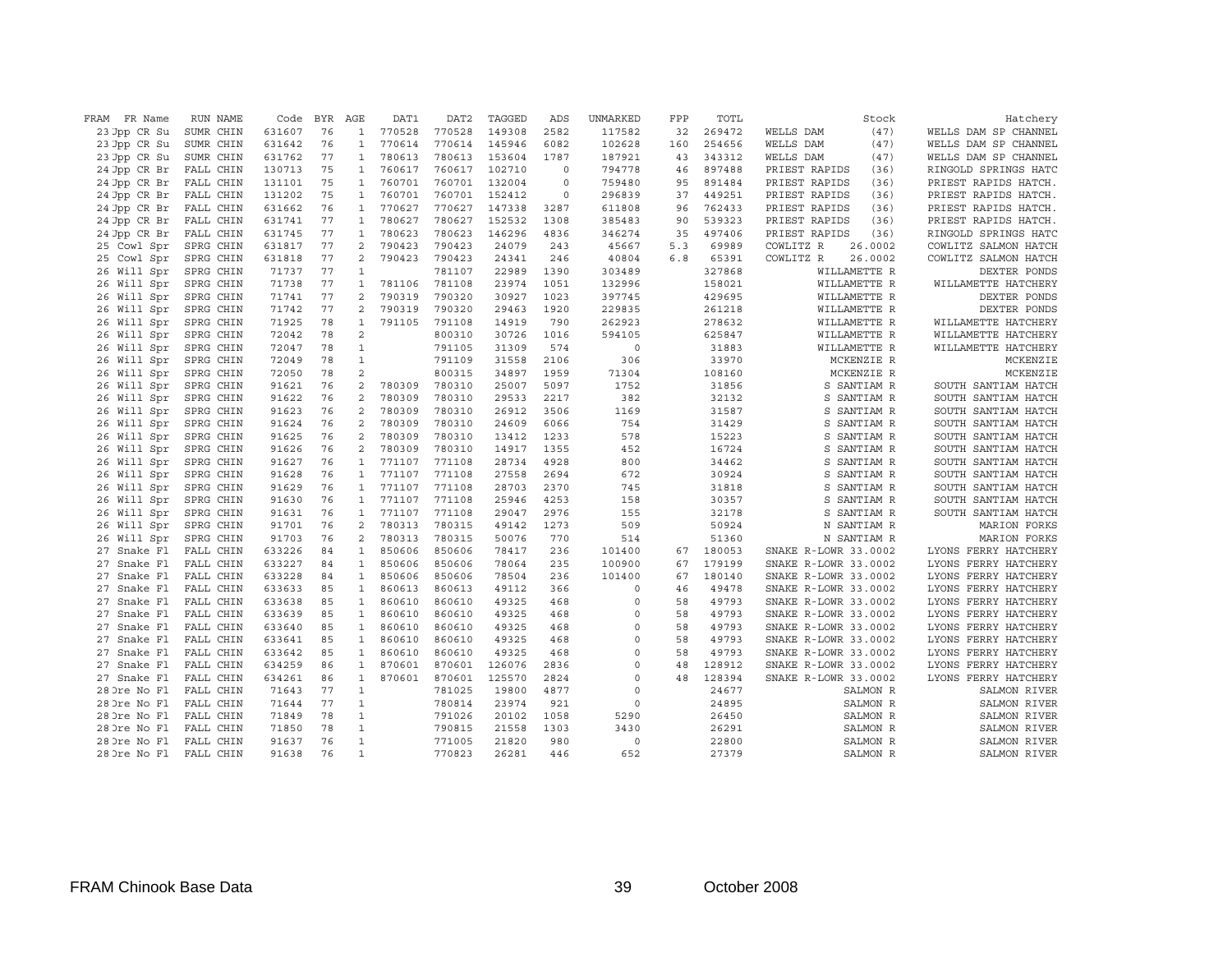| FRAM FR Name                                       |           | RUN NAME | Code           | BYR      | AGE                          | DAT1             | DAT2             | TAGGED         | ADS                   | UNMARKED     | FPP | TOTL           | Stock                    | Hatchery                  |
|----------------------------------------------------|-----------|----------|----------------|----------|------------------------------|------------------|------------------|----------------|-----------------------|--------------|-----|----------------|--------------------------|---------------------------|
| 29 NCVI Totl                                       | FALL CHIN |          | 20408          | 75       | 1                            | 760604           | 760607           | 50731          | 1354                  | 435060       |     | 487145         | S-ROBERTSON CR/STAMP     | H-ROBERTSON CREEK         |
| 29 NCVI Totl                                       | FALL CHIN |          | 20409          | 75       | $\mathbf{1}$                 | 760611           | 760615           | 47724          | 2102                  | 413159       |     | 462985         | S-ROBERTSON CR/STAMP     | H-ROBERTSON CREEK         |
| 29 NCVI Totl                                       | FALL CHIN |          | 20606          | 74       | $\mathbf{1}$                 |                  | 750611           | 46194          | 695                   | 956988       |     | 1003877        | S-STAMP RIVER            | H-ROBERTSON CREEK         |
| 29 NCVI Totl                                       | FALL CHIN |          | 20906          | 74       | $\mathbf{1}$                 |                  | 750611           | 27383          | 673                   | 425710       |     | 453766         | S-STAMP RIVER            | H-ROBERTSON CREEK         |
| 29 NCVI Totl                                       | FALL CHIN |          | 21630          | 76       | $\mathbf{1}$                 | 770526           | 770610           | 64550          | 2385                  | 3121137      |     | 3188072        | S-ROBERTSON CR/STAMP     | H-ROBERTSON CREEK         |
| 29 NCVI Totl                                       | FALL CHIN |          | 21631          | 76       | $\mathbf{1}$                 | 770608           | 770617           | 69203          | 933                   | 372351       |     | 442487         | S-ROBERTSON CR/STAMP     | H-ROBERTSON CREEK         |
| 29 NCVI Totl                                       | FALL CHIN |          | 22217          | 77       | $\mathbf{1}$                 | 780529           | 780630           | 70816          | 4257                  | 4103278      |     | 4178351        | S-ROBERTSON CREEK        | H-ROBERTSON CREEK         |
| 29 NCVI Totl                                       | FALL CHIN |          | 22218          | 77       | $\mathbf{1}$                 | 780603           | 780617           | 66725          | 5400                  | 3481062      |     | 3553187        | S-ROBERTSON CREEK        | H-ROBERTSON CREEK         |
| 30 Frasr Lt                                        | FALL CHIN |          | 22658          | 83       | $\mathbf{1}$                 | 840531           | 840601           | 26088          | 475                   | 323310       |     | 349873         | S-HARRISON RIVER         | H-CHILLIWACK RIVER        |
| 30 Frasr Lt                                        | FALL CHIN |          | 22659          | 83       | $\mathbf{1}$                 | 840531           | 840601           | 24015          | 415                   | 297349       |     | 321779         | S-HARRISON RIVER         | H-CHILLIWACK RIVER        |
| 30 Frasr Lt                                        | FALL CHIN |          | 22660          | 83       | $\mathbf{1}$                 | 840531           | 840601           | 26829          | 219                   | 329214       |     | 356262         | S-HARRISON RIVER         | H-CHILLIWACK RIVER        |
| 30 Frasr Lt                                        | FALL CHIN |          | 23414          | 84       | $\mathbf{1}$                 | 850616           | 850617           | 14266          | 1069                  | 148713       |     | 164048         | S-CHILLIWACK R           | H-CHILLIWACK R            |
| 30 Frasr Lt                                        | FALL CHIN |          | 23415          | 84       | $\mathbf{1}$                 | 850606           | 850607           | 14892          | 228                   | 147001       |     | 162121         | S-CHILLIWACK R           | H-CHILLIWACK R            |
| 30 Frasr Lt                                        | FALL CHIN |          | 23416          | 84       | $\mathbf{1}$                 | 850616           | 850617           | 14100          | 1069                  | 146982       |     | 162151         | S-CHILLIWACK R           | H-CHILLIWACK R            |
| 30 Frasr Lt                                        | FALL CHIN |          | 23417          | 84       | $\mathbf{1}$                 | 850616           | 850617           | 14233          | 1069                  | 148368       |     | 163670         | S-CHILLIWACK R           | H-CHILLIWACK R            |
| 30 Frasr Lt                                        | FALL CHIN |          | 23418          | 84       | $\mathbf{1}$                 | 850606           | 850607           | 15100          | 228                   | 149055       |     | 164383         | S-CHILLIWACK R           | H-CHILLIWACK R            |
| 30 Frasr Lt                                        | FALL CHIN |          | 23419          | 84       | $\mathbf{1}$                 | 850606           | 850607           | 14883          | 227                   | 146912       |     | 162022         | S-CHILLIWACK R           | H-CHILLIWACK R            |
| 31 Frasr Erl ySUMR CHIN                            |           |          | 21601          | 79       | $\mathbf{1}$                 | 800604           | 800609           | 45440          | 1200                  | 0            |     | 46640          | S-SHUSWAP R LOWER        |                           |
| 31 Frasr Erl ySUMR CHIN                            |           |          | 21602          | 78       | $\mathbf{1}$                 | 790705           | 790716           | 45932          | 2316                  | 0            |     | 48248          | S-CHILKO RIVER           |                           |
| 31 Frasr Erl ySUMR CHIN                            |           |          | 21625          | 78       | $\mathbf{1}$                 | 790613           | 790624           | 122797         | 1125                  | 0            |     | 123922         | S-SHUSWAP R LOWER        |                           |
| 31 Frasr Erl ySUMR CHIN                            |           |          | 21638          | 78       | $\mathbf{1}$                 | 790621           | 790624           | 18705          | 118                   | 0            |     | 18823          | S-SHUSWAP R LOWER        |                           |
| 31 Frasr Erl ySUMR CHIN                            |           |          | 21658          | 78       | $\mathbf{1}$                 | 790705           | 790716           | 149523         | 2492                  | 0            |     | 152015         | S-CHILKO RIVER           |                           |
| 31 Frasr Erl ySUMR CHIN                            |           |          | 21755          | 79       | $\mathbf{1}$                 |                  | 800610           | 12402          | 283                   | 0            |     | 12685          | S-SHUSWAP R LOWER        |                           |
| 31 Frasr Erl ySUMR CHIN                            |           |          | 24247          | 86       | $\mathbf{1}$                 | 870507           | 870508           | 25256          | 255                   | 153506       |     | 179017         | S-CLEARWATER R UP/TO     | H-CLEARWATER R UP/TO      |
| 31 Frasr Erl ySUMR CHIN                            |           |          | 24248          | 86       | $\mathbf{1}$                 | 870527           | 870528           | 24910          | 470                   | 153540       |     | 178920         | S-CLEARWATER R UP/TO     | H-CLEARWATER R UP/TO      |
| 31 Frasr Erl ySUMR CHIN                            |           |          | 24249          | 86       | $\mathbf{1}$                 | 870623           | 870624           | 25507          | 159                   | 146313       |     | 171979         | S-CLEARWATER R UP/TO     | H-CLEARWATER R UP/TO      |
| 31 Frasr Erl ySUMR CHIN                            |           |          | 24250          | 86       | $\mathbf{1}$                 | 870722           | 870724           | 25687          | 355                   | 147808       |     | 173850         | S-CLEARWATER R UP/TO     | H-CLEARWATER R UP/TO      |
| 31 Frasr Erl ySUMR CHIN                            |           |          | 24316          | 86       | $\mathbf{1}$                 | 870521           | 870523           | 51771          | 347                   | 499882       |     | 552000         | S-SHUSWAP R LOW          | H-SHUSWAP R               |
| 31 Frasr Erl ySUMR CHIN                            |           |          | 24521          | 86       | $\mathbf{1}$                 | 870502           | 870503           | 25292          | 255                   | 117360       |     | 142907         | S-CLEARWATER R LW/BC     | H-CLEARWATER R UP/TO      |
| 31 Frasr Erl ySUMR CHIN                            |           |          | 24522          | 86       | $\mathbf{1}$                 | 870519           | 870520           | 24877          | 466                   | 114593       |     | 139936         | S-CLEARWATER R LW/BC     | H-CLEARWATER R UP/TO      |
| 31 Frasr Erl ySUMR CHIN                            |           |          | 24523          | 86       | $\mathbf{1}$                 | 870620           | 870621           | 26091          | $\mathbf 0$           | 115935       |     | 142026         | S-CLEARWATER R LW/BC     | H-CLEARWATER R UP/TO      |
| 31 Frasr Erl ySUMR CHIN                            |           |          | 24524          | 86       | $\mathbf{1}$                 | 870721           | 870722           | 25302          | 288                   | 117250       |     | 142840         | S-CLEARWATER R LW/BC     | H-CLEARWATER R UP/TO      |
| 31 Frasr Erl ySUMR CHIN                            |           |          | 24525          | 86       | $\mathbf{1}$                 | 870414           | 870416           | 24846          | 486                   | 96808        |     | 122140         | S-FINN CREEK             | H-CLEARWATER R UP/TO      |
| 31 Frasr Erl ySUMR CHIN                            |           |          | 24526          | 86       | $\mathbf{1}$                 | 870513           | 870514           | 25338          | 122                   | 101470       |     | 126930         | S-FINN CREEK             | H-CLEARWATER R UP/TO      |
| 31 Frasr Erl ySUMR CHIN                            |           |          | 24527          | 86       | $\mathbf{1}$                 | 870421           | 870424           | 25558          | 330                   | 216492       |     | 242380         | S-FINN CREEK             | H-CLEARWATER R UP/TO      |
| 31 Frasr Erl ySUMR CHIN                            |           |          | 24528          | 86       | $\mathbf{1}$                 | 870415           | 870421           | 25942          | 262                   | 1912         |     | 28116          | S-DEADMAN R              | H-SPIUS CR                |
| 31 Frasr Erl ySUMR CHIN                            |           |          | 24529          | 86       | $\mathbf{1}$                 | 870415           | 870421           | 26455          | 267                   | 1949         |     | 28671          | S-DEADMAN R              | H-SPIUS CR                |
| 31 Frasr Erl ySUMR CHIN                            |           |          | 24530          | 86       | $\mathbf{1}$                 | 870415           | 870421           | 26197          | 265                   | 1931         |     | 28393          | S-DEADMAN R              | H-SPIUS CR                |
| 31 Frasr Erl ySUMR CHIN                            |           |          | 24531          | 86       | $\mathbf{1}$                 |                  | 870402           | 25988          | 262                   | 0            |     | 26250          | S-BONAPARTE R            | H-SPIUS CR                |
| 31 Frasr Erl ySUMR CHIN                            |           |          | 24532          | 86       | $\mathbf{1}$                 |                  | 870402           | 26730          | 270                   | 0            |     | 27000          | S-BONAPARTE R            | H-SPIUS CR                |
| 31 Frasr Erl ySUMR CHIN                            |           |          | 24533          | 86       | $\mathbf{1}$                 |                  | 870402           | 25443          | 257                   | 0            |     | 25700          | S-BONAPARTE R            | H-SPIUS CR                |
| 31 Frasr Erl ySUMR CHIN                            |           |          | 24534          | 86       | $\mathbf{1}$                 |                  | 870409           | 26009          | $\circ$               | 271591       |     | 297600         | S-SHUSWAP R. MIDDLE      | H-SHUSWAP R               |
| 31 Frasr Erl ySUMR CHIN                            |           |          | 24535          | 86       | $\mathbf{1}$                 | 870520<br>870505 | 870522           | 26505          | 272                   | 286523       |     | 313300         | S-SHUSWAP R. MIDDLE      | H-SHUSWAP R               |
| 31 Frasr Erl ySUMR CHIN                            |           |          | 24536          | 86       | $\mathbf{1}$                 |                  | 870506           | 25743          | 164                   | 86017        |     | 111924         | S-THOMPSON R N           | H-CLEARWATER R UP/TO      |
| 31 Frasr Erl ySUMR CHIN                            |           |          | 24537          | 86       | $\mathbf{1}$                 | 870505<br>870505 | 870506<br>870506 | 25182          | 253<br>$\overline{0}$ | 84142        |     | 109577         | S-THOMPSON R N           | H-CLEARWATER R UP/TO      |
| 31 Frasr Erl ySUMR CHIN                            |           |          | 24538          | 86       | $\mathbf{1}$                 | 870908           | 870915           | 25434<br>30322 | 618                   | 84985        |     | 110419         | S-THOMPSON R N           | H-CLEARWATER R UP/TO      |
| 31 Frasr Erl ySUMR CHIN                            |           |          | 24562          | 86       | $\mathbf{1}$                 |                  |                  |                |                       | 10684        |     | 41624          | S-NICOLA R               | H-SPIUS CR                |
| 31 Frasr Erl ySUMR CHIN<br>31 Frasr Erl ySUMR CHIN |           |          | 24563<br>24601 | 86<br>86 | $\mathbf{1}$<br>$\mathbf{1}$ | 870908<br>870908 | 870915<br>870915 | 20913<br>25400 | 426<br>520            | 7368<br>8949 |     | 28707<br>34869 | S-NICOLA R<br>S-NICOLA R | H-SPIUS CR                |
| 31 Frasr Erl ySUMR CHIN                            |           |          | 24607          | 86       | $\mathbf{1}$                 | 870403           | 870506           | 50787          | 513                   | 75220        |     | 126520         | S-COLDWATER RIVER        | H-SPIUS CR                |
| 31 Frasr Erl ySUMR CHIN                            |           |          | 24610          | 86       | $\mathbf{1}$                 | 870427           | 870429           | 49392          | 500                   | 512008       |     | 561900         | S-SHUSWAP R LOW          | H-SPIUS CR<br>H-SHUSWAP R |
| 31 Frasr Erl ySUMR CHIN                            |           |          | 24705          | 86       | $\mathbf{1}$                 | 870918           | 870923           | 25565          | 1261                  | 8793         |     | 35619          | S-BONAPARTE R            | H-SPIUS CR                |
| 31 Frasr Erl ySUMR CHIN                            |           |          | 24706          | 86       | $\mathbf{1}$                 | 870918           | 870923           | 25697          | 795                   | 8839         |     | 35331          | S-BONAPARTE R            | H-SPIUS CR                |
| 31 Frasr Erl ySUMR CHIN                            |           |          | 21717          | 84       | $\mathbf{1}$                 | 850415           | 850507           | 102737         | $\Omega$              | 62171        |     | 164908         | S-STUART R               | H-FORT ST JAMES           |
|                                                    |           |          |                |          |                              |                  |                  |                |                       |              |     |                |                          |                           |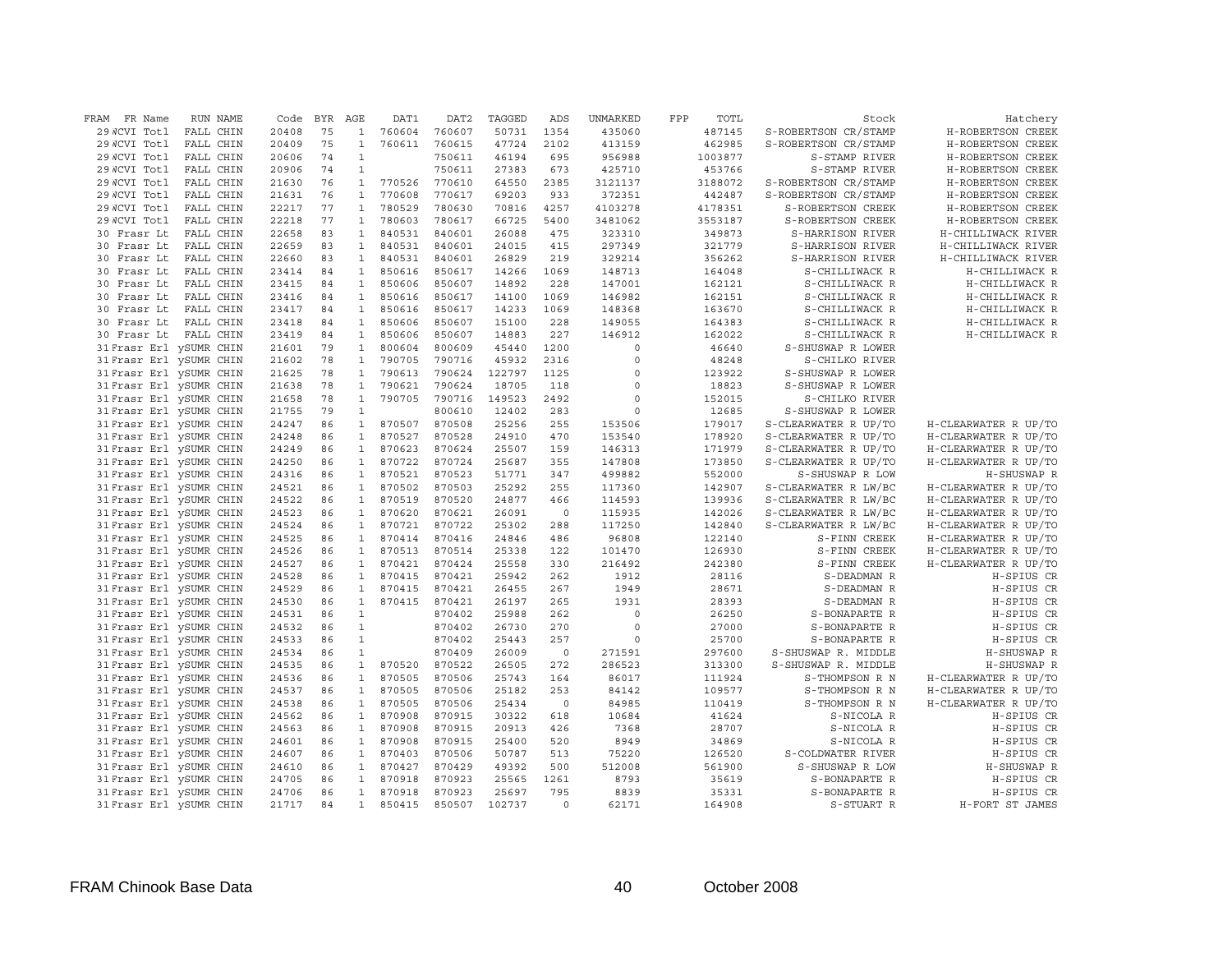| FRAM<br>FR Name | RUN NAME         | Code   | <b>BYR</b> | AGE            | DAT1      | DAT <sub>2</sub> | TAGGED | ADS       | UNMARKED | FPP    | TOTL           |                      | Stock              | Hatchery             |
|-----------------|------------------|--------|------------|----------------|-----------|------------------|--------|-----------|----------|--------|----------------|----------------------|--------------------|----------------------|
| 32 Lwr Geo S    | FALL CHIN        | 21612  | 78         | 1              |           | 790604           | 72216  | 3205      | 559143   |        | 634564         | S-BIG OUALICUM RIVER |                    | H-BIG OUALICUM RIVER |
| 32 Lwr Geo S    | FALL CHIN        | 21613  | 78         | 1              |           | 790604           | 73545  | 1654      | 696416   |        | 771615         | S-BIG OUALICUM RIVER |                    | H-BIG OUALICUM RIVER |
| 32 Lwr Geo S    | FALL CHIN        | 21639  | 77         |                |           | 780604           | 56225  | 4213      | 113236   |        | 173674         |                      | S-CAPILANO RIVER   | H-CAPILANO RIVER     |
| 32 Lwr Geo S    | FALL CHIN        | 21642  | 77         |                |           | 780620           | 72735  | 3205      | 401869   |        | 477809         |                      | S-CAPILANO RIVER   | H-CAPILANO RIVER     |
| 32 Lwr Geo S    | FALL CHIN        | 21656  | 78         | $\mathbf{1}$   |           | 790604           | 74952  | 834       | 1072125  |        | 1147911        | S-BIG OUALICUM RIVER |                    | H-BIG OUALICUM RIVER |
| 32 Lwr Geo S    | FALL CHIN        | 21726  | 77         | $\mathbf{1}$   |           | 780602           | 77775  | 1663      | 1595825  |        | 1675263        | S-BIG OUALICUM RIVER |                    | H-BIG OUALICUM RIVER |
| 32 Lwr Geo S    | FALL CHIN        | 21727  | 77         | $\mathbf{1}$   |           | 780602           | 79317  | 399       | 1051346  |        | 1131062        | S-BIG OUALICUM RIVER |                    | H-BIG OUALICUM RIVER |
| 32 Lwr Geo S    | FALL CHIN        | 21728  | 78         |                |           | 790607           | 82938  | 559       | 107266   |        | 190763         | S-BIG OUALICUM RIVER |                    | H-CAPILANO RIVER     |
| 32 Lwr Geo S    | <b>FALL CHIN</b> | 21729  | 78         |                |           | 790511           | 84394  | 535       | 56360    |        | 141289         |                      | S-CAPILANO RIVER   | H-CAPILANO RIVER     |
| 32 Lwr Geo S    | FALL CHIN        | 21730  | 78         |                |           | 790511           | 82723  | 524       | 55244    |        | 138491         |                      | S-CAPILANO RIVER   | H-CAPILANO RIVER     |
| 33 Whte SprY    | SPRG CHIN        | 212263 | 91         | $\overline{a}$ | 930412    | 930412           | 55203  | 558       |          | 9.06   | 55761          | WHITE R              | 10.0031            | WHITE RIVER HATCHERY |
| 33 Whte SprY    | SPRG CHIN        | 212048 | 92         | $\mathfrak{D}$ | 940413    | 940419           | 71834  | 1392      |          | 13.09  | 73226          | WHITE R              | 10.0031            | WHITE RIVER HATCHERY |
| 33 Whte SprY    | SPRG CHIN        | 212509 | 93         | $\mathcal{L}$  | 940601    | 950421           | 48971  | 2765      | 830      |        | 52566          | WHITE R              | 10.0031            | WHITE RIVER HATCHERY |
| 34 LwrColNat    | FALL CHIN        | 631802 | 77         | $\mathbf{1}$   | 780619    | 780619           |        | $P$ 1E+05 | 7523     | 503262 | 656786         | COWLITZ R            | 26.0002            | COWLITZ HATCH        |
| 34 LwrColNat    | FALL CHIN        | 631942 | 78         | -1.            | 790627    | 791016           |        | $I$ 1E+05 | 2326     |        | 4E+06 4303675  | COWLITZ R            | 26.0002            | COWLITZ HATCH        |
| 34 LwrColNat    | FALL CHIN        | 632154 | 79         | $\mathbf{1}$   | 800603    | 800711           |        | $2E + 05$ | 9915     |        | 6E+06 5925956  | COWLITZ R            | 26.0002            | COWLITZ HATCH        |
| 34 LwrColNat    | FALL CHIN        | 71704  | 77         | $\mathbf{1}$   |           | $2E + 07$        |        | $E$ 1E+05 | 7314     |        | 112521         |                      | BIG CR HATCHERY    | <b>BIG CR HATCH</b>  |
| 34 LwrColNat    | FALL CHIN        | 71705  | 77         |                |           | $2E + 07$        | Ε      | $1E + 05$ | 8630     |        | 115054         | <b>BIG</b>           | CR HATCHERY        | CR HATCH<br>BIG      |
| 34 LwrColNat    | FALL CHIN        | 71844  | 78         |                |           | $2E + 07$        | P      | $2E + 05$ | 0        |        | 5E+06 5247226  | <b>BIG</b>           | CR HATCHERY        | CR HATCH<br>BIG      |
| 34 LwrColNat    | FALL CHIN        | 72160  | 79         | $\mathbf{1}$   |           | $2E + 07$        | P.     | $1E + 05$ | 2480     |        | 6E+06 6433459  | TANNER CR (BNVILLE)  |                    | BIG CR HATCH         |
| 34 LwrColNat    | FALL CHIN        | 631746 | 77         | $\mathbf{1}$   | $2E + 07$ | $2E + 07$        | P      | $2E + 05$ | 4591     |        | 947340 1102448 | KALAMA R             | 27.0002            | KALAMA FALLS H       |
| 34 LwrColNat    | FALL CHIN        | 631747 | 77         | 1              | $2E + 07$ | $2E + 07$        |        | B 1E+05   | 4368     |        | 145267         | KALAMA R             | 27.0002            | KALAMA FALLS H       |
| 34 LwrColNat    | FALL CHIN        | 631957 | 78         | $\mathbf{1}$   | $2E + 07$ | $2E + 07$        |        | $2E + 05$ | 3262     |        | 5E+06 5394318  | KALAMA R             | 27.0002            | KALAMA FALLS H       |
| 34 LwrColNat    | FALL CHIN        | 632105 | 79         | $\mathbf{1}$   | $2E + 07$ | $2E + 07$        |        | $I$ 1E+05 | 1528     |        | 2E+06 2400944  | KALAMA R             | 27.0002            | KALAMA FALLS H       |
| 34 LwrColNat    | FALL CHIN        | 631803 | 77         | $\mathbf{1}$   | $2E + 07$ | $2E + 07$        | P.     | $2E + 05$ | 1135     |        | 152534         | WASHOUGAL R          | 28.0159            | WASHOUGAL H          |
| 34 LwrColNat    | FALL CHIN        | 631938 | 78         | $\mathbf{1}$   | $2E + 07$ | $2E + 07$        | T.     | 97417     | 213      |        | 2E+06 2064980  |                      | WASHOUGAL + TOUTLE | WASHOUGAL H          |
| 34 LwrColNat    | FALL CHIN        | 631946 | 78         | $\mathbf{1}$   | $2E + 07$ | $2E + 07$        |        | $I$ 2E+05 | 8113     |        | 3E+06 3277167  |                      | WASHOUGAL + TOUTLE | WASHOUGAL H          |
| 34 LwrColNat    | <b>FALL CHIN</b> | 632153 | 79         |                | $2E + 07$ | $2E + 07$        |        | $I$ 3E+05 | 7501     |        | 6E+06 6122198  | COWLITZ MIXED STOCKS |                    | WASHOUGAL H          |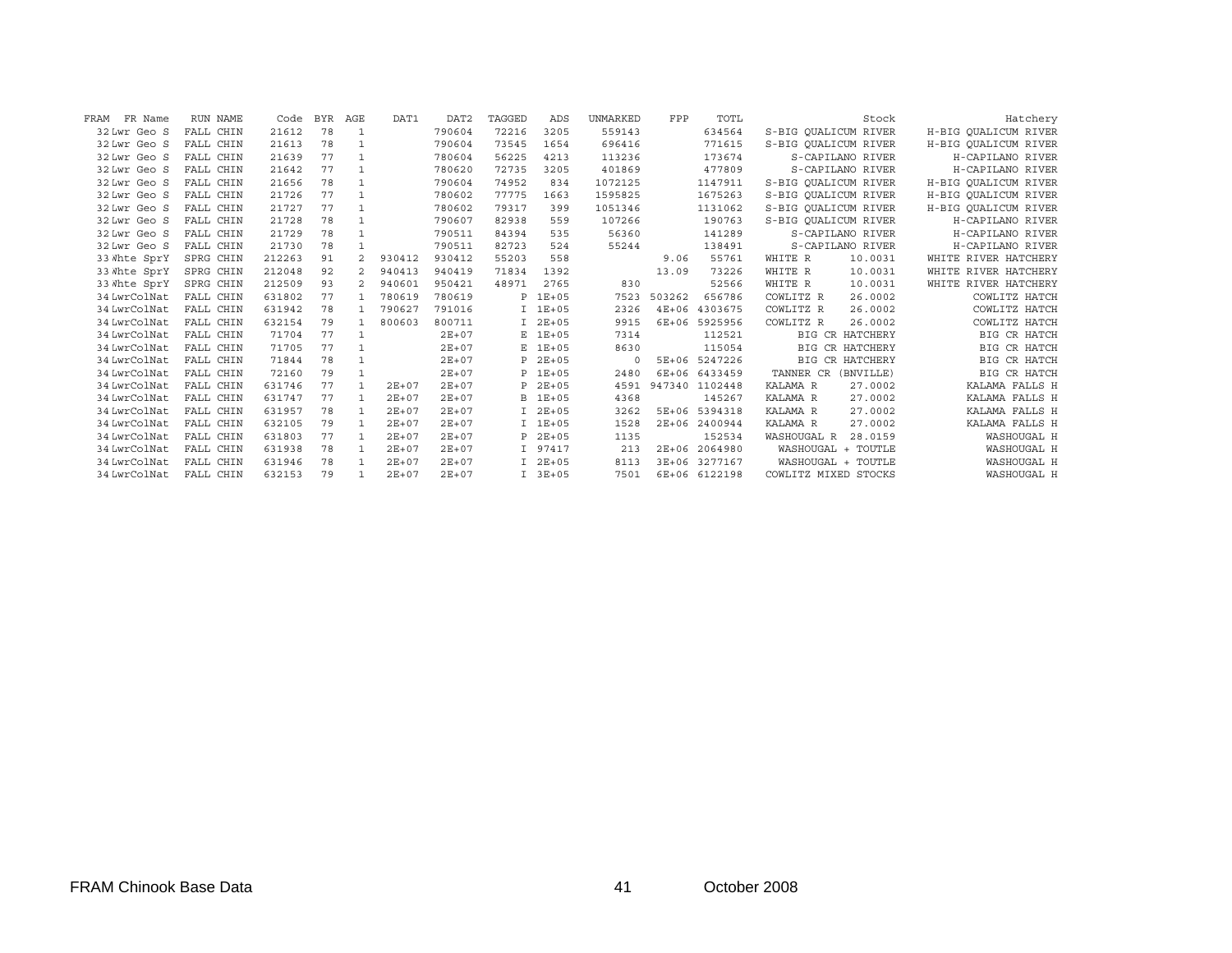| FRAM | FR Name | RUN NAME           | Code | BYR | AGE          | DAT1      | DAT2      | TAGGED | ADS     | UNMARKED | FPP               | TOTL   |                    | Stock | Hatchery           |
|------|---------|--------------------|------|-----|--------------|-----------|-----------|--------|---------|----------|-------------------|--------|--------------------|-------|--------------------|
| 35   | CtrVal  | FALL CHIN 5.01E+08 |      | 98  | 1            | $2E + 07$ | $2E + 07$ |        | I 24239 |          | 10388 419349      | 453976 | COLEMAN NFH        |       | COLEMAN NFH        |
| 35   | CtrVal  | FALL CHIN 5.01E+08 |      | 98  | $\mathbf{1}$ | $2E + 07$ | $2E + 07$ |        | I 22091 |          | 14423 431873      | 468387 | <b>COLEMAN NFH</b> |       | <b>COLEMAN NFH</b> |
| 35   | CtrVal  | FALL CHIN 5.01E+08 |      | 98  | $\mathbf{1}$ | $2E + 07$ | $2E + 07$ |        | I 28376 |          | 11035 406745      | 446156 | COLEMAN NFH        |       | COLEMAN NFH        |
| 35   | CtrVal  | FALL CHIN 5.01E+08 |      | 98  | $\mathbf{1}$ | $2E + 07$ | $2E + 07$ |        | I 28507 |          | 11086 406563      | 446156 | COLEMAN NFH        |       | COLEMAN NFH        |
| 35   | CtrVal  | FALL CHIN 5.01E+08 |      | 98  | $\mathbf{1}$ | $2E + 07$ | $2E + 07$ |        | I 31306 |          | 5524 456079       | 492909 | COLEMAN NFH        |       | COLEMAN NFH        |
| 35   | CtrVal  | FALL CHIN 5.01E+08 |      | 98  | $\mathbf{1}$ | $2E + 07$ | $2E + 07$ |        | I 31228 |          | 5511 456170       | 492909 | COLEMAN NFH        |       | COLEMAN NFH        |
| 35   | CtrVal  | FALL CHIN 5.01E+08 |      | 98  | $\mathbf{1}$ | $2E + 07$ | $2E + 07$ |        | I 34037 |          | 3366 458054       | 495457 | COLEMAN NFH        |       | COLEMAN NFH        |
| 35   | CtrVal  | FALL CHIN 5.01E+08 |      | 98  | $\mathbf{1}$ | $2E + 07$ | $2E + 07$ |        | I 34171 |          | 3380 457906       | 495457 | COLEMAN NFH        |       | COLEMAN NFH        |
| 35   | CtrVal  | FALL CHIN 5.01E+08 |      | 98  | $\mathbf{1}$ | $2E + 07$ | $2E + 07$ |        | I 29997 |          | 6878 889143       | 926018 | COLEMAN NFH        |       | COLEMAN NFH        |
| 35   | CtrVal  | FALL CHIN 5.01E+08 |      | 98  | $\mathbf{1}$ | $2E + 07$ | $2E + 07$ |        | I 32136 |          | 4802 407109       | 444047 | <b>COLEMAN NFH</b> |       | <b>COLEMAN NFH</b> |
| 35   | CtrVal  | FALL CHIN 5.01E+08 |      | 98  | $\mathbf{1}$ | $2E + 07$ | $2E + 07$ |        | I 32721 |          | 4890 406437       | 444048 | COLEMAN NFH        |       | <b>COLEMAN NFH</b> |
| 35   | CtrVal  | FALL CHIN 5.01E+08 |      | 98  | $\mathbf{1}$ | $2E + 07$ | $2E + 07$ |        | I 33101 |          | 4729 436353       | 474183 | COLEMAN NFH        |       | COLEMAN NFH        |
| 35   | CtrVal  | FALL CHIN 5.01E+08 |      | 98  | $\mathbf{1}$ | $2E + 07$ | $2E + 07$ |        | I 32280 |          | 4611 437292       | 474183 | COLEMAN NFH        |       | COLEMAN NFH        |
| 35   | CtrVal  | FALL CHIN 5.01E+08 |      | 98  | $\mathbf{1}$ | $2E + 07$ | $2E + 07$ | I.     | 30240   |          | 6194 436562       | 472996 | COLEMAN NFH        |       | COLEMAN NFH        |
| 35   | CtrVal  | FALL CHIN 5.01E+08 |      | 98  | $\mathbf{1}$ | $2E + 07$ | $2E + 07$ |        | I 32241 |          | 6604 434152       | 472997 | <b>COLEMAN NFH</b> |       | COLEMAN NFH        |
| 35   | CtrVal  | FALL CHIN 5.01E+08 |      | 98  | $\mathbf{1}$ | $2E + 07$ | $2E + 07$ |        | I 34328 |          | 2784 440537       | 477649 | COLEMAN NFH        |       | COLEMAN NFH        |
| 35   | CtrVal  | FALL CHIN 5.01E+08 |      | 98  | $\mathbf{1}$ | $2E + 07$ | $2E + 07$ |        | I 37763 |          | 968 199935        | 238666 | COLEMAN NFH        |       | COLEMAN NFH        |
| 35   | CtrVal  | FALL CHIN 5.01E+08 |      | 98  | $\mathbf{1}$ | $2E + 07$ | $2E + 07$ |        | I 37875 |          | 971 199820        | 238666 | COLEMAN NFH        |       | COLEMAN NFH        |
| 35   | CtrVal  | FALL CHIN 5.01E+08 |      | 98  | $\mathbf{1}$ | $2E + 07$ | $2E + 07$ |        | I 34689 |          | 1826 439920       | 476435 | COLEMAN NFH        |       | COLEMAN NFH        |
| 35   | CtrVal  | FALL CHIN 5.01E+08 |      | 98  | $\mathbf{1}$ | $2E + 07$ | $2E + 07$ |        | I 36099 |          | 926 440643        | 477668 | <b>COLEMAN NFH</b> |       | COLEMAN NFH        |
| 35   | CtrVal  | FALL CHIN 5.01E+08 |      | 98  | $\mathbf{1}$ | $2E + 07$ | $2E + 07$ |        | I 35099 |          | 1273 443891       | 480263 | COLEMAN NFH        |       | COLEMAN NFH        |
| 35   | CtrVal  | FALL CHIN 5.01E+08 |      | 98  | $\mathbf{1}$ | $2E + 07$ | $2E + 07$ |        | I 36166 |          | 182 443915        | 480263 | COLEMAN NFH        |       | COLEMAN NFH        |
| 35   | CtrVal  | FALL CHIN 5.01E+08 |      | 98  | $\mathbf{1}$ | $2E + 07$ | $2E + 07$ |        | I 36245 |          | 1315 405394       | 442954 | <b>COLEMAN NFH</b> |       | <b>COLEMAN NFH</b> |
| 35   | CtrVal  | FALL CHIN 5.01E+08 |      | 98  | $\mathbf{1}$ | $2E + 07$ | $2E + 07$ |        | I 35530 |          |                   | 483375 | COLEMAN NFH        |       |                    |
| 35   |         | FALL CHIN 5.01E+08 |      |     |              | $2E + 07$ |           |        |         |          | 1099 446746       |        |                    |       | COLEMAN NFH        |
|      | CtrVal  |                    |      | 98  | $\mathbf{1}$ |           | $2E + 07$ |        | I 36332 |          | 932 415327        | 452591 | COLEMAN NFH        |       | COLEMAN NFH        |
| 35   | CtrVal  | FALL CHIN 5.01E+08 |      | 98  | $\mathbf{1}$ | $2E + 07$ | $2E + 07$ |        | I 36487 |          | 183 286156        | 322826 | COLEMAN NFH        |       | COLEMAN NFH        |
| 35   | CtrVal  | FALL CHIN 5.01E+08 |      | 99  | $\mathbf{1}$ | $2E + 07$ | $2E + 07$ | I.     | 33820   |          | 2159 437688       | 473667 | COLEMAN NFH        |       | COLEMAN NFH        |
| 35   | CtrVal  | FALL CHIN 5.01E+08 |      | 99  | $\mathbf{1}$ | $2E + 07$ | $2E + 07$ |        | P 35184 |          | 1852 459150       | 496186 | <b>COLEMAN NFH</b> |       | COLEMAN NFH        |
| 35   | CtrVal  | FALL CHIN 5.01E+08 |      | 99  | $\mathbf{1}$ | $2E + 07$ | $2E + 07$ |        | I 32817 |          | 3445 413636       | 449898 | COLEMAN NFH        |       | COLEMAN NFH        |
| 35   | CtrVal  | FALL CHIN 5.01E+08 |      | 99  | $\mathbf{1}$ | $2E + 07$ | $2E + 07$ |        | I 32504 |          | 3612 501038       | 537154 | COLEMAN NFH        |       | COLEMAN NFH        |
| 35   | CtrVal  | FALL CHIN 5.01E+08 |      | 99  | $\mathbf{1}$ | $2E + 07$ | $2E + 07$ |        | I 34176 |          | 1989 413388       | 449553 | COLEMAN NFH        |       | COLEMAN NFH        |
| 35   | CtrVal  | FALL CHIN 5.01E+08 |      | 99  | $\mathbf{1}$ | $2E + 07$ | $2E + 07$ |        | I 34264 |          | 1994 427465       | 463723 | COLEMAN NFH        |       | COLEMAN NFH        |
| 35   | CtrVal  | FALL CHIN 5.01E+08 |      | 99  | $\mathbf{1}$ | $2E + 07$ | $2E + 07$ |        | I 34628 |          | 1443 413732       | 449803 | <b>COLEMAN NFH</b> |       | COLEMAN NFH        |
| 35   | CtrVal  | FALL CHIN 5.01E+08 |      | 99  | $\mathbf{1}$ | $2E + 07$ | $2E + 07$ |        | I 33380 |          | 2902 414470       | 450752 | COLEMAN NFH        |       | COLEMAN NFH        |
| 35   | CtrVal  | FALL CHIN 5.01E+08 |      | 99  | $\mathbf{1}$ | $2E + 07$ | $2E + 07$ |        | I 33366 |          | 2706 410954       | 447026 | COLEMAN NFH        |       | COLEMAN NFH        |
| 35   | CtrVal  | FALL CHIN 5.01E+08 |      | 99  | $\mathbf{1}$ | $2E + 07$ | $2E + 07$ |        | I 34789 |          | 1262 413697       | 449748 | <b>COLEMAN NFH</b> |       | <b>COLEMAN NFH</b> |
| 35   | CtrVal  | FALL CHIN 5.01E+08 |      | 99  | $\mathbf{1}$ | $2E + 07$ | $2E + 07$ |        | I 33500 |          | 2521 425331       | 461352 | COLEMAN NFH        |       | COLEMAN NFH        |
| 35   | CtrVal  | FALL CHIN 5.01E+08 |      | 99  | $\mathbf{1}$ | $2E + 07$ | $2E + 07$ |        | I 34381 |          | 1810 415607       | 451798 | COLEMAN NFH        |       | COLEMAN NFH        |
| 35   | CtrVal  | FALL CHIN 5.01E+08 |      | 99  | $\mathbf{1}$ | $2E + 07$ | $2E + 07$ |        | I 32814 |          | 3445 423787       | 460046 | COLEMAN NFH        |       | COLEMAN NFH        |
| 35   | CtrVal  | FALL CHIN 5.01E+08 |      | 99  | $\mathbf{1}$ | $2E + 07$ | $2E + 07$ | I.     | 34306   |          | 1616 349609       | 385531 | COLEMAN NFH        |       | COLEMAN NFH        |
| 35   | CtrVal  | FALL CHIN 5.01E+08 |      | 99  | $\mathbf{1}$ | $2E + 07$ | $2E + 07$ |        | I 35099 |          | 1086 413185       | 449370 | <b>COLEMAN NFH</b> |       | COLEMAN NFH        |
| 35   | CtrVal  | FALL CHIN 5.01E+08 |      | 99  | $\mathbf{1}$ | $2E + 07$ | $2E + 07$ |        | I 34002 |          | 2170 412345       | 448517 | COLEMAN NFH        |       | COLEMAN NFH        |
| 35   | CtrVal  | FALL CHIN 5.01E+08 |      | 99  | $\mathbf{1}$ | $2E + 07$ | $2E + 07$ |        | I 35047 |          | 1272 180847       | 217166 | COLEMAN NFH        |       | COLEMAN NFH        |
| 35   | CtrVal  | FALL CHIN 5.01E+08 |      | 99  | $\mathbf{1}$ | $2E + 07$ | $2E + 07$ |        | I 32609 |          | 3624 451004       | 487237 | COLEMAN NFH        |       | COLEMAN NFH        |
| 35   | CtrVal  | FALL CHIN 5.01E+08 |      | 99  | $\mathbf{1}$ | $2E + 07$ | $2E + 07$ |        | I 33860 |          | 2354 436172       | 472386 | COLEMAN NFH        |       | COLEMAN NFH        |
| 35   | CtrVal  | FALL CHIN 5.01E+08 |      | 99  | $\mathbf{1}$ | $2E + 07$ | $2E + 07$ |        | I 34076 |          | 2175 417974       | 454225 | <b>COLEMAN NFH</b> |       | COLEMAN NFH        |
| 35   | CtrVal  | FALL CHIN 5.01E+08 |      | 99  | $\mathbf{1}$ | $2E + 07$ | $2E + 07$ |        | I 34616 |          | 1631 413032       | 449279 | COLEMAN NFH        |       | COLEMAN NFH        |
| 35   | CtrVal  | FALL CHIN 5.01E+08 |      | 99  | $\mathbf{1}$ | $2E + 07$ | $2E + 07$ |        | I 34174 |          | 1989 383749       | 419912 | COLEMAN NFH        |       | COLEMAN NFH        |
| 35   | CtrVal  | FALL CHIN 5.01E+08 |      | 99  | $\mathbf{1}$ | $2E + 07$ | $2E + 07$ |        | I 34195 |          | 2377 384421       | 420993 | COLEMAN NFH        |       | COLEMAN NFH        |
| 35   | CtrVal  | FALL CHIN 5.01E+08 |      | 99  | $\mathbf{1}$ | $2E + 07$ | $2E + 07$ |        | I 34703 |          | 1445 320317       | 356465 | COLEMAN NFH        |       | COLEMAN NFH        |
| 35   | CtrVal  | FALL CHIN 5.01E+08 |      | 99  | $\mathbf{1}$ | $2E + 07$ | $2E + 07$ |        | I 34553 |          | 1615 409347       | 445515 | <b>COLEMAN NFH</b> |       | COLEMAN NFH        |
| 35   | CtrVal  | FALL CHIN 5.01E+08 |      | 99  | $\mathbf{1}$ | $2E + 07$ | $2E + 07$ |        | I 36126 |          | 313 404600        | 441039 | COLEMAN NFH        |       | COLEMAN NFH        |
| 35   | CtrVal  | FALL CHIN 5.01E+08 |      | 99  | $\mathbf{1}$ | $2E + 07$ | $2E + 07$ |        | I 35908 |          | 771 177517 214196 |        | COLEMAN NFH        |       | COLEMAN NFH        |
|      |         |                    |      |     |              |           |           |        |         |          |                   |        |                    |       |                    |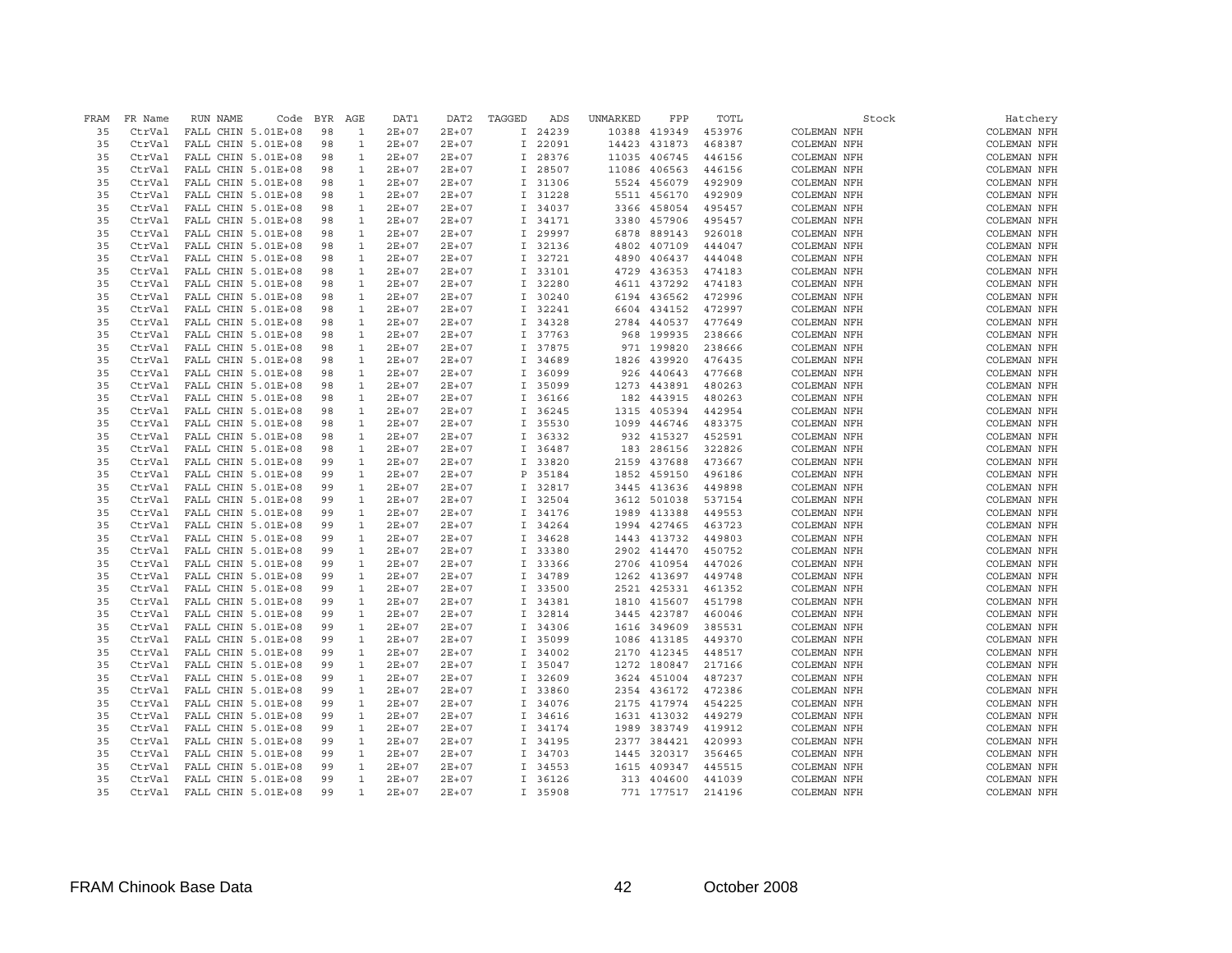| FRAM | FR Name | RUN NAME  | Code   | <b>BYR</b> | AGE          | DAT1      | DAT <sub>2</sub> | TAGGED        | ADS       | UNMARKED | FPP         | TOTL          | Stock             | Hatchery            |
|------|---------|-----------|--------|------------|--------------|-----------|------------------|---------------|-----------|----------|-------------|---------------|-------------------|---------------------|
| 35   | CtrVal  | FALL CHIN | 52324  | 98         | $\mathbf{1}$ | $2E + 07$ | $2E + 07$        | Е             | 25695     | 129      | 25824       |               | Feather River     | Feather River       |
| 35   | CtrVal  | FALL CHIN | 52325  | 98         | $\mathbf{1}$ | $2E + 07$ | $2E + 07$        | E             | 25977     | 131      |             | 26108         | Feather River     | Feather River       |
| 35   | CtrVal  | FALL CHIN | 52326  | 98         | $\mathbf{1}$ | $2E + 07$ | $2E + 07$        | E             | 25576     | 337      |             | 25913         | Feather River     | Feather River       |
| 35   | CtrVal  | FALL CHIN | 52327  | 98         | $\mathbf{1}$ | $2E + 07$ | $2E + 07$        | E             | 25518     | 336      |             | 25854         | Feather River     | Feather River       |
| 35   | CtrVal  | FALL CHIN | 52414  | 98         | $\mathbf{1}$ | $2E + 07$ | $2E + 07$        | E             | 26489     | 133      |             | 26622         | Feather River     | Feather River       |
| 35   | CtrVal  | FALL CHIN | 52415  | 98         | $\mathbf{1}$ | $2E + 07$ | $2E + 07$        | Е             | 25814     | 130      |             | 25944         | Feather River     | Feather River       |
| 35   | CtrVal  | FALL CHIN | 52416  | 98         | $\mathbf 1$  | $2E + 07$ | $2E + 07$        | E             | 25621     | 390      |             | 26011         | Feather River     | Feather River       |
| 35   | CtrVal  | FALL CHIN | 52417  | 98         | $\mathbf{1}$ | $2E + 07$ | $2E + 07$        | E             | 26174     | 399      |             | 26573         | Feather River     | Feather River       |
| 35   | CtrVal  | FALL CHIN | 62631  | 98         | $\mathbf{1}$ | $2E + 07$ | $2E + 07$        | Е             | 50877     | 1038     |             | 51915         | Feather River     | Feather River       |
| 35   | CtrVal  | FALL CHIN | 62632  | 98         | $\mathbf{1}$ | $2E + 07$ | $2E + 07$        | Е             | 50893     | 1039     |             | 51932         | Feather River     | Feather River       |
| 35   | CtrVal  | FALL CHIN | 62633  | 98         | $\mathbf{1}$ | $2E + 07$ | $2E + 07$        | E             | 51964     | 1060     |             | 53024         | Feather River     | Feather River       |
| 35   | CtrVal  | FALL CHIN | 62634  | 98         | $\mathbf{1}$ | $2E + 07$ | $2E + 07$        | E             | 50928     | 1039     |             | 51967         | Feather River     | Feather River       |
| 35   | CtrVal  | FALL CHIN | 62635  | 98         | $\mathbf{1}$ | $2E + 07$ | $2E + 07$        | E             | 50883     | 1038     |             | 51921         | Feather River     | Feather River       |
| 35   | CtrVal  | FALL CHIN | 62636  | 98         | $\mathbf{1}$ | $2E + 07$ | $2E + 07$        | Е             | 50932     | 1039     |             | 51971         | Feather River     | Feather River       |
| 35   | CtrVal  | FALL CHIN | 62637  | 98         | $\mathbf{1}$ | $2E + 07$ | $2E + 07$        | E             | 49140     | 1003     |             | 50143         | Feather River     | Feather River       |
| 35   | CtrVal  | FALL CHIN | 62638  | 98         | $\mathbf{1}$ | $2E + 07$ | $2E + 07$        | E             | 50827     | 1037     |             | 51864         | Feather River     | Feather River       |
| 35   | CtrVal  | FALL CHIN | 62657  | 99         | $\mathbf{1}$ | $2E + 07$ | $2E + 07$        | E             | $1E + 05$ | 1571     |             | 104736        | Feather River     | Feather River       |
| 35   | CtrVal  | FALL CHIN | 62658  | 99         | $\mathbf{1}$ | $2E + 07$ | $2E + 07$        | Е             | $3E + 05$ | 7238     |             | 301600        | Feather River     | Feather River       |
| 35   | CtrVal  | FALL CHIN | 62660  | 99         | $\mathbf{1}$ | $2E + 07$ | $2E + 07$        | E             | 42275     | 775      |             | 43050         | Feather River     | Feather River       |
| 35   | CtrVal  | FALL CHIN | 53829  | 99         | $\mathbf{1}$ | $2E + 07$ | $2E + 07$        | E             | 23582     | 780      |             | 24362         | Feather River     | Feather River       |
| 35   | CtrVal  | FALL CHIN | 53830  | 99         | $\mathbf{1}$ | $2E + 07$ | $2E + 07$        | E             | 23352     | 772      |             | 24124         | Feather River     | Feather River       |
| 36   | CtrVal  | FALL CHIN | 62649  | 99         | $\mathbf{1}$ | $2E + 07$ | $2E + 07$        | E             | 17416     |          | 319         | 17735         | Feather River     | Feather River       |
| 37   | CtrVal  | FALL CHIN | 62650  | 99         | $\mathbf{1}$ | $2E + 07$ | $2E + 07$        | E             | 17064     |          | 313         | 17377         | Feather River     | Feather River       |
| 38   | CtrVal  | FALL CHIN | 62651  | 99         | $\mathbf{1}$ | $2E + 07$ | $2E + 07$        | E             | 15770     |          | 289         | 16059         | Feather River     | Feather River       |
| 39   | CtrVal  | FALL CHIN | 62652  | 99         | $\mathbf{1}$ | $2E + 07$ | $2E + 07$        | Е             | 15541     |          | 285         | 15826         | Feather River     | Feather River       |
| 40   | CtrVal  | FALL CHIN | 62653  | 99         | $\mathbf{1}$ | $2E + 07$ | $2E + 07$        | E             | 20926     |          | 211         | 21137         | Feather River     | Feather River       |
| 41   | CtrVal  | FALL CHIN | 62654  | 99         | $\mathbf{1}$ | $2E + 07$ | $2E + 07$        | E             | 20613     |          | 208         | 20821         | Feather River     | Feather River       |
| 42   | CtrVal  | FALL CHIN | 62655  | 99         | $\mathbf{1}$ | $2E + 07$ | $2E + 07$        | E             | 25005     |          | 253         | 25258         | Feather River     | Feather River       |
| 43   | CtrVal  | FALL CHIN | 62656  | 99         | $\mathbf{1}$ | $2E + 07$ | $2E + 07$        | E             | 25011     |          | 253         | 25264         | Feather River     | Feather River       |
| 36   | WNCst   | FALL CHIN | 50337  | 77         | $\mathbf{1}$ | $2E + 07$ | $2E + 07$        |               | K 93363   | 2003     |             | 2E+06 1830799 | COOK CR           | <b>OUINAULT NFH</b> |
| 36   | WNCst   | FALL CHIN | 50338  | 78         | $\mathbf{1}$ | $2E + 07$ | $2E + 07$        | K             | 95123     |          | 9521 225837 | 330481        | COOK CR           | QUINAULT NFH        |
| 36   | WNCst   | FALL CHIN | 50518  | 78         | $\mathbf{1}$ | $2E + 07$ | $2E + 07$        | P             | 50473     | 2881     |             | 53354         | <b>OUINAULT R</b> | <b>OUINAULT NFH</b> |
| 36   | WNCst   | FALL CHIN | 50519  | 78         | $\mathbf{1}$ | $2E + 07$ | $2E + 07$        | Е             | 50731     | 2004     |             | 52735         | QUINAULT R        | <b>OUINAULT NFH</b> |
| 37   | Wilpa   | FALL CHIN | 633120 | 83         | $\mathbf{1}$ | $2E + 07$ | $2E + 07$        | I.            | 75251     | 174      | 885535      | 960788        | FORK CR           | FORKS CREEK H       |
| 37   | Wilpa   | FALL CHIN | 633121 | 83         | $\mathbf{1}$ | $2E + 07$ | $2E + 07$        |               | I 76669   |          | 231 826948  | 903619        | FORK CR           | FORKS CREEK H       |
| 37   | Wilpa   | FALL CHIN | 633239 | 84         | $\mathbf{1}$ | $2E + 07$ | $2E + 07$        | $\mathbbm{I}$ | 51566     | 444      | 309490      | 361500        | FORK CR           | FORKS CREEK H       |
| 37   | Wilpa   | FALL CHIN | 633240 | 84         | $\mathbf{1}$ | $2E + 07$ | $2E + 07$        | $\mathbf{I}$  | 53002     | 293      | 812751      | 866046        | FORK CR           | FORKS CREEK H       |
| 37   | Wilpa   | FALL CHIN | 633241 | 84         | $\mathbf{1}$ | $2E + 07$ | $2E + 07$        | $\mathbb{I}$  | 50166     | 201      | 491705      | 542072        | FORK CR           | FORKS CREEK H       |
| 37   | Wilpa   | FALL CHIN | 633815 | 85         | $\mathbf{1}$ | $2E + 07$ | $2E + 07$        | $\mathbf{I}$  | 52243     | 173      | 111250      | 163666        | FORK CR           | FORKS CREEK H       |
| 37   | Wilpa   | FALL CHIN | 633816 | 85         | $\mathbf{1}$ | $2E + 07$ | $2E + 07$        | Ι.            | 51826     | 172      | 111249      | 163247        | FORK CR           | FORKS CREEK H       |
| 37   | Wilpa   | FALL CHIN | 633817 | 85         | $\mathbf{1}$ | $2E + 07$ | $2E + 07$        | $\mathbf{I}$  | 52138     | 173      | 111250      | 163561        | FORK CR           | FORKS CREEK H       |
| 37   | Wilpa   | FALL CHIN | 633818 | 85         | $\mathbf{1}$ | $2E + 07$ | $2E + 07$        | I             | 52095     | 172      | 111249      | 163516        | FORK CR           | FORKS CREEK H       |
| 38   | Hoko    | FALL CHIN | 211907 | 87         | $\mathbf{1}$ | $2E + 07$ | $2E + 07$        |               | K 2E+05   | 3454     | 35964       | 239158        | HOKO R            | HOKO FALLS H        |
| 38   | Hoko    | FALL CHIN | 211935 | 85         | $\mathbf{1}$ | $2E + 07$ | $2E + 07$        | K             | $1E + 05$ | 11037    | 3520        | 138120        | HOKO R            | HOKO FALLS H        |
| 38   | Hoko    | FALL CHIN | 212216 | 86         | $\mathbf{1}$ | $2E + 07$ | $2E + 07$        |               | K 1E+05   | 3732     | 14286       | 162500        | HOKO R            | HOKO FALLS H        |
|      |         |           |        |            |              |           |                  |               |           |          |             |               |                   |                     |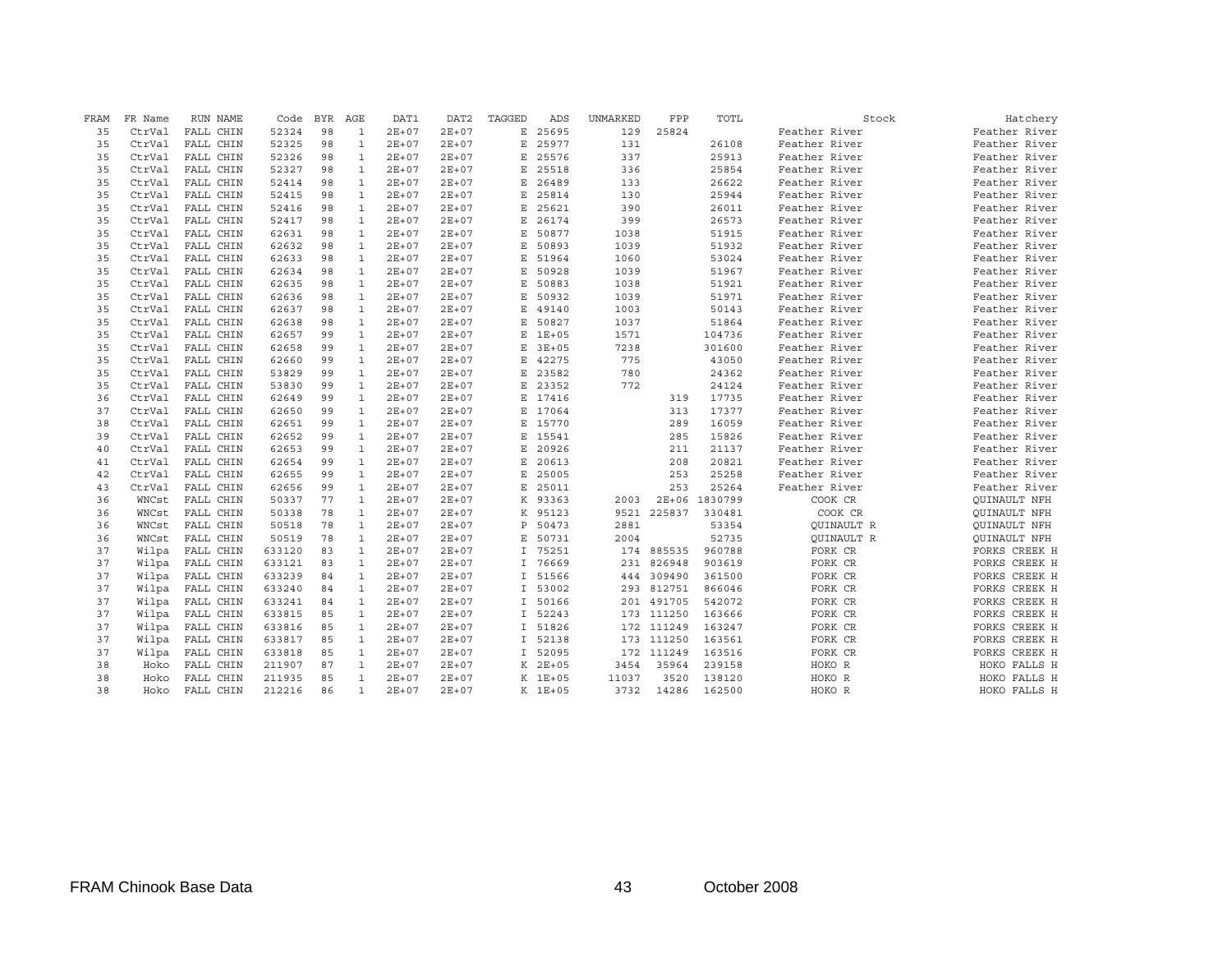## *4.2 Sample FRAMBUILDER output*

| ****************************                    |  |
|-------------------------------------------------|--|
| $\star$<br>$\star$<br>FRAMBUILDER - Coded Wire  |  |
| $\star$<br>$\star$<br>Tag Summarization Program |  |
| $\star$<br>$\star$<br>Version 0.2 for Windows   |  |
| $\star$<br>$\star$                              |  |
| $\star$<br>$\star$<br>Washington Department of  |  |
| $\star$<br>Fish & Wildlife<br>$\star$           |  |
| $\star$<br>$\star$<br>600 Capitol Way North     |  |
| Olympia, Washington 98501-1091 *<br>$^\star$    |  |
| ***********************************             |  |
|                                                 |  |

July 22, 2005

Session began at 16:42



[File Date Unknown or Unavailable]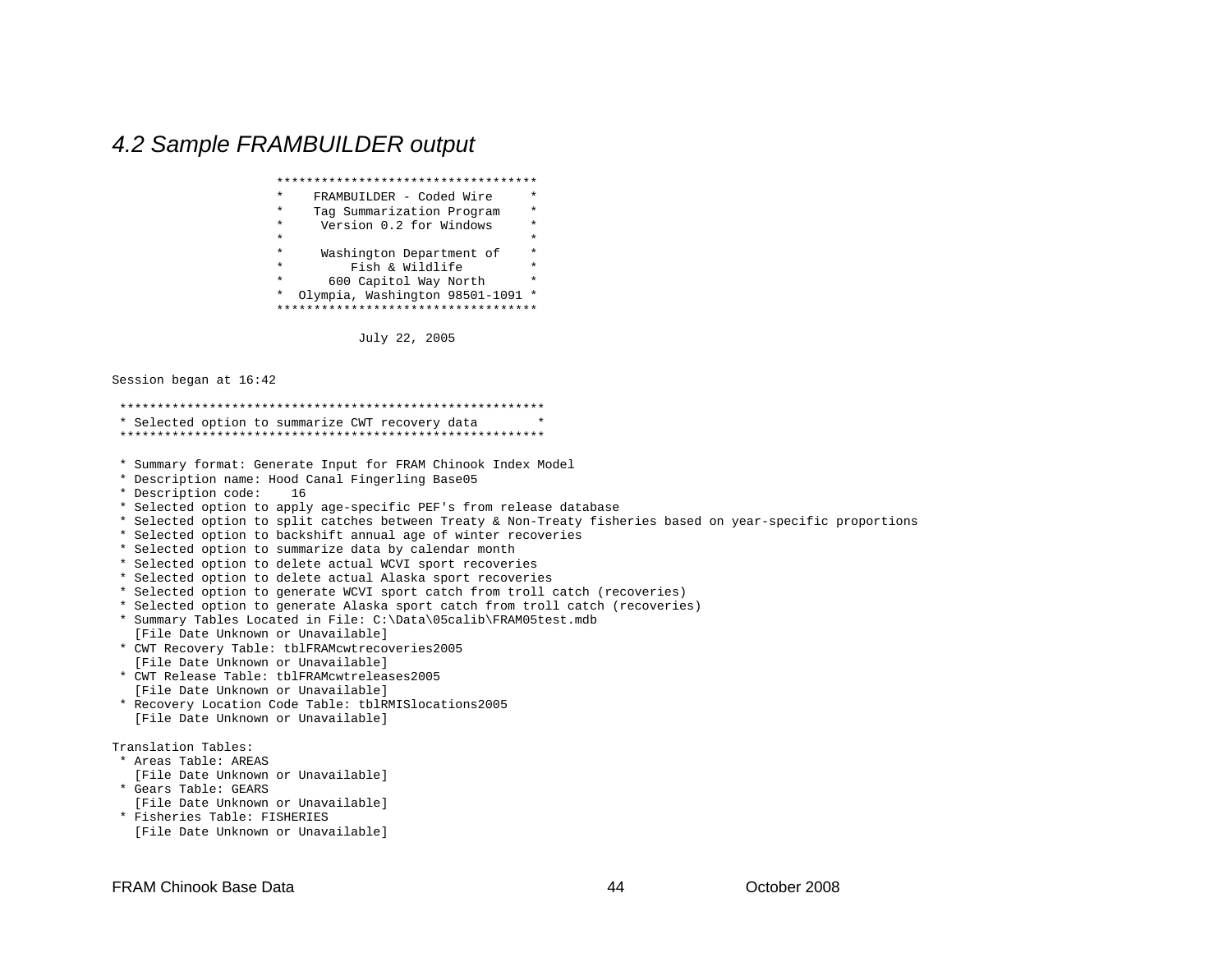\* Link Table: LINKS [File Date Unknown or Unavailable]

\* The following tags were specified:

| Agcy Tag | Bv | Race &<br>Species | Stock                                                    |                  | Hatchery |         | Tagged | Shed<br>Tag |         | Release<br>Untagged Weight (gm) |
|----------|----|-------------------|----------------------------------------------------------|------------------|----------|---------|--------|-------------|---------|---------------------------------|
|          |    |                   | COOP 631752 1978 Fall Chin GEORGE ADAMS                  | (PURDY) PURDY CR |          | 16.0005 | 37439  |             | 147624  | 4.00                            |
|          |    |                   | WDFW 631915 1978 Fall Chin FINCH CR                      | 16.0222 FINCH CR |          | 16.0222 | 34300  |             | 752200  | 5.00                            |
|          |    |                   | COOP 632041 1979 Fall Chin S PUGET SOUND STOCKS PURDY CR |                  |          | 16.0005 | 73387  |             | 1512620 | 3.00                            |
|          |    |                   | WDFW 632109 1979 Fall Chin FINCH CR                      | 16.0222 FINCH CR |          | 16.0222 | 48954  |             | 669899  | 3.00                            |

\* The following weights by age were specified for each tag:

| Taq                                  | Age 2                                | Age 3                                | Age 4                                | Age 5                                |
|--------------------------------------|--------------------------------------|--------------------------------------|--------------------------------------|--------------------------------------|
| 631752<br>631915<br>632041<br>632109 | 1,0000<br>1,0000<br>3.2879<br>3.2879 | 1,0000<br>1,0000<br>3.2879<br>3.2879 | 1,0000<br>1,0000<br>3.2879<br>3.2879 | 1,0000<br>1,0000<br>3.2879<br>3.2879 |
|                                      |                                      |                                      |                                      |                                      |

 NOTE: Duplicated WCVI Troll as WCVI Sport: Age/Index = 8 Area = 6 User = 2 Gear = 95 Time = 2 Catch = 0.383000 NOTE: Duplicated WCVI Troll as WCVI Sport: Age/Index = 9 Area = 6 User = 2 Gear = 95 Time = 3 Catch = 1.399000 NOTE: Duplicated WCVI Troll as WCVI Sport: Age/Index = 9 Area = 6 User = 2 Gear = 95 Time = 3 Catch = 1.399000 NOTE: Duplicated WCVI Troll as WCVI Sport: Age/Index = 9 Area = 6 User = 2 Gear = 95 Time = 3 Catch = 1.399000 NOTE: Duplicated WCVI Troll as WCVI Sport: Age/Index =  $8$  Area = NOTE: Duplicated WCVI Troll as WCVI Sport: Age/Index = 6 Area = 6 User = 2 Gear = 95 Time = 3 Catch = 1.475000 NOTE: Duplicated WCVI Troll as WCVI Sport: Age/Index = 5 Area = 6 User = 2 Gear = 95 Time = 2 Catch = 0.447000 NOTE: Duplicated WCVI Troll as WCVI Sport: Age/Index = 5 Area = 6 User = 2 Gear = 95 Time = 2 Catch = 0.407000 NOTE: Duplicated WCVI Troll as WCVI Sport: Age/Index = 4 Area = 6 User = 2 Gear = 95 Time = 1 Catch = 0.740000 WARNING: Invalid catch (recovery estimate): 0.00; tag: 631915; recovery date 19810817; recovery location 5M22203 O3 10; fishery/gear 10; sample type: 5 NOTE: Duplicated WCVI Troll as WCVI Sport: Age/Index = 9 Area = 6 User = 2 Gear = 95 Time = 3 Catch = 0.464000 NOTE: Duplicated WCVI Troll as WCVI Sport: Age/Index = 6 Area = 6 User = 2 Gear = 95 Time = 3 Catch = 0.482000 NOTE: Duplicated WCVI Troll as WCVI Sport: Age/Index = 8 Area = 6 User = 2 Gear = 95 Time = 2 Catch = 0.383000 NOTE: Deleted Actual WCVI Sport Catch: Age/Index = 6 Area = 6 User = 2 Gear = 95 Time = 3 Catch = 4.500000 NOTE: Duplicated WCVI Troll as WCVI Sport: Age/Index = 9 Area = 5 User = 2 Gear = 95 Time = 3 Catch = 1.071000 NOTE: Duplicated WCVI Troll as WCVI Sport: Age/Index =  $8$  Area = NOTE: Duplicated WCVI Troll as WCVI Sport: Age/Index = 8 Area = 6 User = 2 Gear = 95 Time = 2 Catch = 0.355000 NOTE: Duplicated WCVI Troll as WCVI Sport: Age/Index = 8 Area = 6 User = 2 Gear = 95 Time = 2 Catch = 0.355000 NOTE: Duplicated WCVI Troll as WCVI Sport: Age/Index = 12 Area = 6 User = 2 Gear = 95 Time = 3 Catch = 0.913000 NOTE: Duplicated WCVI Troll as WCVI Sport: Age/Index = 6 Area = 5 User = 2 Gear = 95 Time = 3 Catch = 0.574000 NOTE: Duplicated WCVI Troll as WCVI Sport: Age/Index = 8 Area = 5 User = 2 Gear = 95 Time = 2 Catch = 0.406000 NOTE: Duplicated WCVI Troll as WCVI Sport: Age/Index = 8 Area = 5 User = 2 Gear = 95 Time = 2 Catch = 0.212000 NOTE: Duplicated WCVI Troll as WCVI Sport: Age/Index = 8 Area = 5 User = 2 Gear = 95 Time = 2 Catch = 0.439000 NOTE: Duplicated WCVI Troll as WCVI Sport: Age/Index = 8 Area = 6 User = 2 Gear = 95 Time = 2 Catch = 0.395000 NOTE: Duplicated WCVI Troll as WCVI Sport: Age/Index = 8 Area = 6 User = 2 Gear = 95 Time = 2 Catch = 0.355000 NOTE: Duplicated WCVI Troll as WCVI Sport: Age/Index = 8 Area = 6 User = 2 Gear = 95 Time = 2 Catch = 0.426000 NOTE: Duplicated WCVI Troll as WCVI Sport: Age/Index = 4 Area = 6 User = 2 Gear = 95 Time = 1 Catch = 0.777000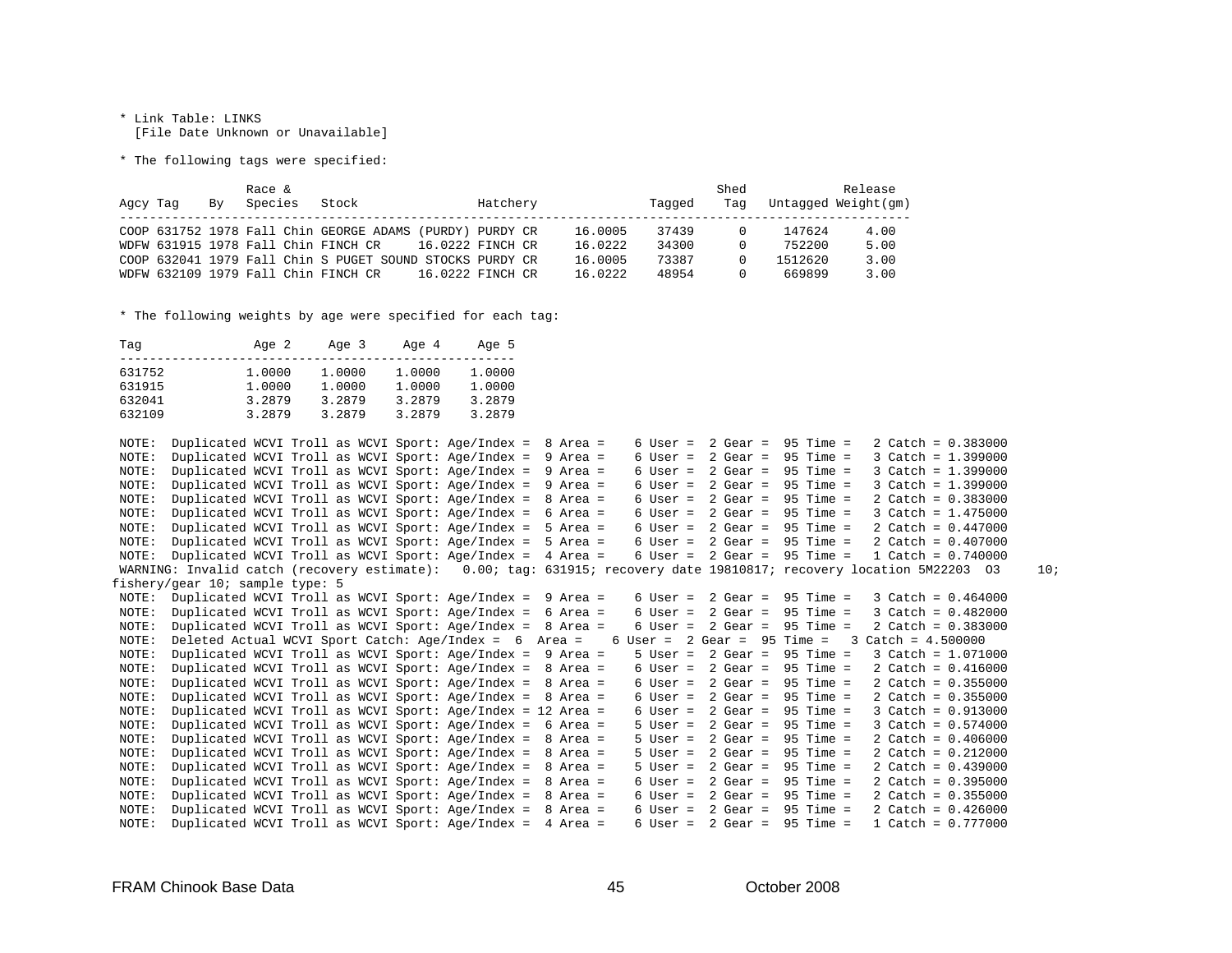```
 NOTE: Duplicated WCVI Troll as WCVI Sport: Age/Index = 9 Area = 6 User = 2 Gear = 95 Time = 3 Catch = 1.030000 
 NOTE: Duplicated WCVI Troll as WCVI Sport: Age/Index = 9 Area = 6 User = 2 Gear = 95 Time = 3 Catch = 1.030000 
 NOTE: Duplicated WCVI Troll as WCVI Sport: Age/Index = 8 Area = 6 User = 2 Gear = 95 Time = 2 Catch = 0.416000 
 NOTE: Duplicated WCVI Troll as WCVI Sport: Age/Index = 7 Area = 6 User = 2 Gear = 95 Time = 1 Catch = 0.382000 
 NOTE: Duplicated WCVI Troll as WCVI Sport: Age/Index = 7 Area = 6 User = 2 Gear = 95 Time = 1 Catch = 0.382000 
 NOTE: Duplicated WCVI Troll as WCVI Sport: Age/Index = 8 Area = 6 User = 2 Gear = 95 Time = 2 Catch = 0.355000 
 NOTE: Duplicated WCVI Troll as WCVI Sport: Age/Index = 6 Area = 6 User = 2 Gear = 95 Time = 3 Catch = 0.613000 
 NOTE: Duplicated WCVI Troll as WCVI Sport: Age/Index = 5 Area = 6 User = 2 Gear = 95 Time = 2 Catch = 0.493000 
 NOTE: Duplicated WCVI Troll as WCVI Sport: Age/Index = 5 Area = 6 User = 2 Gear = 95 Time = 2 Catch = 0.447000 
 NOTE: Duplicated WCVI Troll as WCVI Sport: Age/Index = 7 Area = 6 User = 2 Gear = 95 Time = 1 Catch = 1.696556 
  WARNING: Invalid catch (recovery estimate): 0.00; tag: 632041; recovery date 19820821; recovery location 2MS45 000; 
fishery/gear 23; sample type: 5 
 NOTE: Duplicated WCVI Troll as WCVI Sport: Age/Index = 11 Area = 6 User = 2 Gear = 95 Time = 2 Catch = 1.903694 
 NOTE: Duplicated WCVI Troll as WCVI Sport: Age/Index = 6 Area = 6 User = 2 Gear = 95 Time = 3 Catch = 2.278515 
 NOTE: Duplicated WCVI Troll as WCVI Sport: Age/Index = 8 Area = 6 User = 2 Gear = 95 Time = 2 Catch = 2.140423 
 NOTE: Duplicated WCVI Troll as WCVI Sport: Age/Index = 8 Area = 6 User = 2 Gear = 95 Time = 2 Catch = 1.657102 
 NOTE: Duplicated WCVI Troll as WCVI Sport: Age/Index = 8 Area = 6 User = 2 Gear = 95 Time = 2 Catch = 2.656623 
 NOTE: Duplicated WCVI Troll as WCVI Sport: Age/Index = 7 Area = 6 User = 2 Gear = 95 Time = 1 Catch = 1.318448 
 NOTE: Duplicated WCVI Troll as WCVI Sport: Age/Index = 6 Area = 6 User = 2 Gear = 95 Time = 3 Catch = 4.619500 
 NOTE: Duplicated WCVI Troll as WCVI Sport: Age/Index = 5 Area = 6 User = 2 Gear = 95 Time = 2 Catch = 1.400645 
 NOTE: Duplicated WCVI Troll as WCVI Sport: Age/Index = 12 Area = 6 User = 2 Gear = 95 Time = 3 Catch = 1.472979 
 NOTE: Duplicated WCVI Troll as WCVI Sport: Age/Index = 9 Area = 6 User = 2 Gear = 95 Time = 3 Catch = 2.906504 
 NOTE: Duplicated WCVI Troll as WCVI Sport: Age/Index = 8 Area = 6 User = 2 Gear = 95 Time = 2 Catch = 2.656623 
 NOTE: Duplicated WCVI Troll as WCVI Sport: Age/Index = 8 Area = 6 User = 2 Gear = 95 Time = 2 Catch = 2.656623 
 NOTE: Duplicated WCVI Troll as WCVI Sport: Age/Index = 8 Area = 6 User = 2 Gear = 95 Time = 2 Catch = 2.130559 
 NOTE: Duplicated WCVI Troll as WCVI Sport: Age/Index = 6 Area = 6 User = 2 Gear = 95 Time = 3 Catch = 2.955822 
  Records extracted from database tblFRAMcwtrecoveries2005: 735  Records used in constructing summary: 732 
  Fabricated records used in summary: 49 
NOTE: Numeric items on summary line: 
  WDFW species code, stock (or summary code), age index, fishery code, time period, catch/escapement 
*CATCH Hood Canal FIngerling Base05 CHINOOK 
1 16 2 5 2 5.54 May-Jun West Coast Vancouver Island Net 
1 16 2 56 2 3.72 May-Jun Seattle (10) Sport 
1 16 3 4 3 2.55 Jul-Sep North/Central British Columbia Net 
1 16 3 6 3 1.90 Jul-Sep Georgia/Fraser/Johnstone Net 
1 16 3 7 3 33.59 Jul-Sep Canadian Juan de Fuca Net 
                     12.45 Jul-Sep Canadian Juan de Fuca Sport
1 16 3 33 3 2.84 Jul-Sep Horse Mountain - Orford Reef Sport 
1 16 3 40 3 1.18 Jul-Sep Nooksack-Samish (7B, 7C, 7D) Net [T] 
1 16 3 39 3 0.57 Jul-Sep Nooksack-Samish (7B, 7C, 7D) Net [NT] 
1 16 3 42 3 3.29 Jul-Sep Strait of Juan de Fuca (5 & 6) Sport 
1 16 3 45 3 6.05 Jul-Sep Skagit (8-1) Sport 
1 16 3 53 3 24.80 Jul-Sep Discovery-Admiralty (9) Sport 
1 16 3 56 3 22.92 Jul-Sep Seattle (10) Sport 
1 16 3 64 3 9.49 Jul-Sep Hood Canal (12) Sport 
1 16 3 66 3 40.48 Jul-Sep Hood Canal (12, 12B, 12C, 12D) Net [T] 
1 16 3 67 3 6.92 Jul-Sep South Sound (13) Sport 
1 16 3 71 3 10.32 Jul-Sep Carr Inlet (13A) Net [T]
```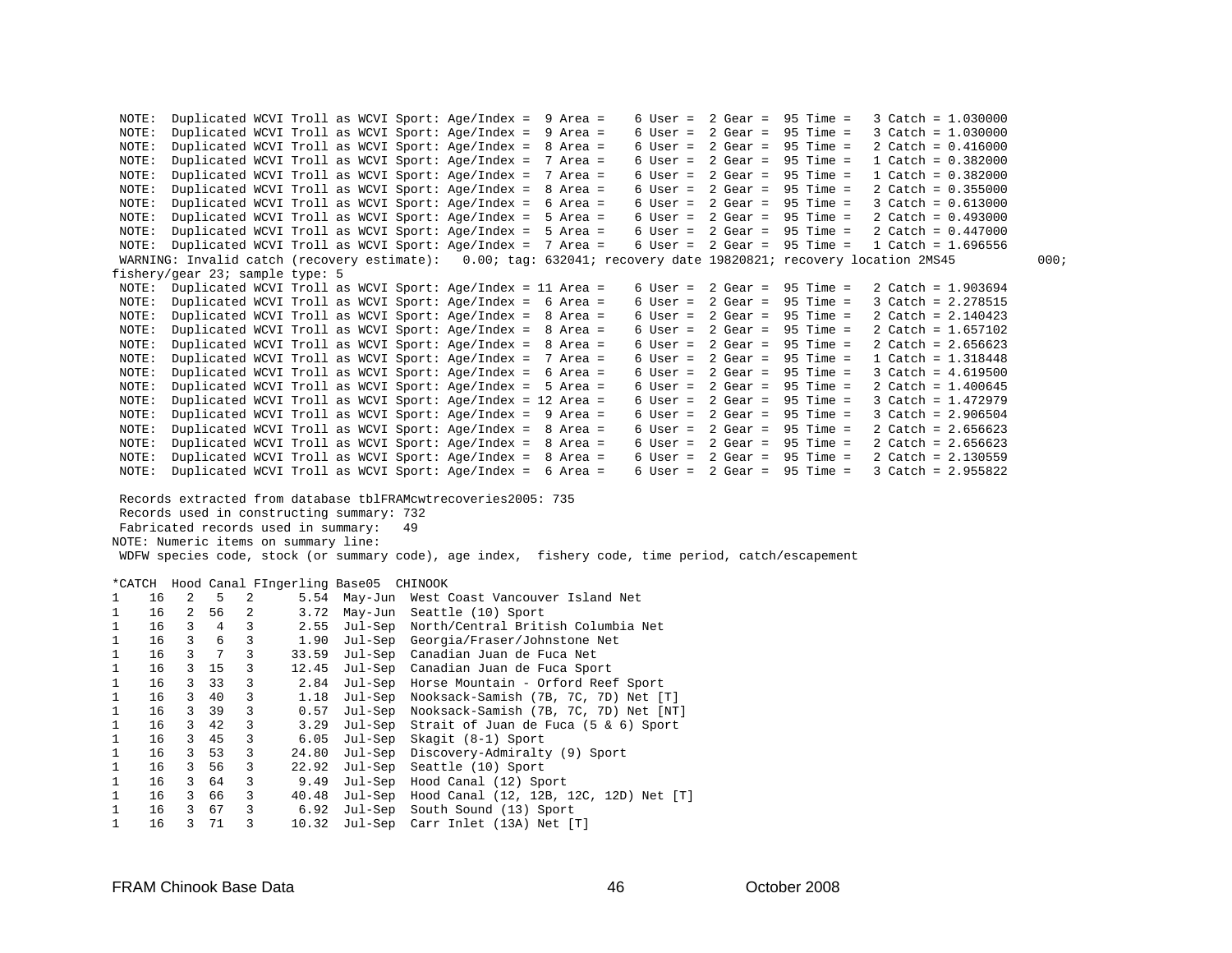| 1 | 16 | 3              | 74  | 3            | 62.89  | Jul-Sep | Escapement                                             |
|---|----|----------------|-----|--------------|--------|---------|--------------------------------------------------------|
| 1 | 16 | 4              | 10  | $\mathbf{1}$ | 15.17  | Oct-Apr | West Coast Vancouver Island Troll                      |
| 1 | 16 | 4              | 11  | 1            | 1.52   | Oct-Apr | West Coast Vancouver Island Sport                      |
| 1 | 16 | $\overline{4}$ | 13  | $\mathbf{1}$ | 9.22   |         | Oct-Apr North Georgia St. Sport                        |
| 1 | 16 | 4              | 14  | 1            | 29.93  |         | Oct-Apr South Georgia St. Sport                        |
| 1 | 16 | 4              | 15  | $\mathbf{1}$ | 25.44  |         | Oct-Apr Canadian Juan de Fuca Sport                    |
| 1 | 16 | 4              | 17  | 1            | 11.64  |         | Oct-Apr Cape Flattery-Quillayute (3, 4, 4B) Troll [T]  |
| 1 | 16 | 4              | 36  | 1            | 43.43  |         | Oct-Apr San Juans (7) Sport                            |
| 1 | 16 | 4              | 42  | 1            | 12.05  | Oct-Apr | Strait of Juan de Fuca (5 & 6) Sport                   |
| 1 | 16 | 4              | 45  | 1            | 20.17  | Oct-Apr | Skagit (8-1) Sport                                     |
| 1 | 16 | 4              | 47  | $\mathbf{1}$ | 0.21   | Oct-Apr | Skagit (8) Net [T]                                     |
| 1 | 16 | 4              | 46  | 1            | 1.65   |         | Oct-Apr Skagit (8) Net [NT]                            |
| 1 | 16 | 4              | 53  | $\mathbf{1}$ | 42.42  |         | Oct-Apr Discovery-Admiralty (9) Sport                  |
| 1 | 16 | 4              | 55  | 1            | 42.18  |         | Oct-Apr Discovery-Admiralty (6B, 9) Net [T]            |
| 1 | 16 | 4              | 54  | 1            | 2.66   |         | Oct-Apr Discovery-Admiralty (6B, 9) Net [NT]           |
| 1 | 16 | $\overline{4}$ | 56  | 1            | 68.04  |         | Oct-Apr Seattle (10) Sport                             |
|   | 16 |                |     |              |        |         |                                                        |
| 1 |    | 4              | 57  | 1            | 50.71  |         | Oct-Apr Tacoma (11) Sport                              |
| 1 | 16 | 4              | 59  | $\mathbf{1}$ | 1.34   |         | Oct-Apr Central Sound (10, 11) Net [T]                 |
| 1 | 16 | 4              | 58  | 1            | 10.14  |         | Oct-Apr Central Sound (10, 11) Net [NT]                |
| 1 | 16 | 4              | 64  | 1            | 120.41 |         | Oct-Apr Hood Canal (12) Sport                          |
| 1 | 16 | 4              | 66  | 1            | 2.22   |         | Oct-Apr Hood Canal (12, 12B, 12C, 12D) Net [T]         |
| 1 | 16 | 4              | 65  | 1            | 1.53   | Oct-Apr | Hood Canal (12, 12B, 12C, 12D) Net [NT]                |
| 1 | 16 | 4              | 67  | 1            | 37.60  |         | Oct-Apr South Sound (13) Sport                         |
| 1 | 16 | 5              | - 5 | 2            | 30.37  |         | May-Jun West Coast Vancouver Island Net                |
| 1 | 16 | 5              | 10  | 2            | 31.95  |         | May-Jun West Coast Vancouver Island Troll              |
| 1 | 16 | 5              | 11  | 2            | 3.19   |         | May-Jun West Coast Vancouver Island Sport              |
| 1 | 16 | 5              | 12  | 2            | 15.07  |         | May-Jun Georgia/Juan de Fuca/Johnstone Troll           |
| 1 | 16 | 5              | 15  | 2            | 6.00   |         | May-Jun Canadian Juan de Fuca Sport                    |
| 1 | 16 | 5              | 17  | 2            | 0.51   |         | May-Jun Cape Flattery-Quillayute (3, 4, 4B) Troll [T]  |
| 1 | 16 | 5              | 16  | 2            | 1.96   |         | May-Jun Cape Flattery-Quillayute (3, 4, 4B) Troll [NT] |
| 1 | 16 | 5              | 22  | 2            | 3.08   |         | May-Jun Grays Harbor Sport                             |
| 1 | 16 | 5              | 42  | 2            | 4.87   |         | May-Jun Strait of Juan de Fuca (5 & 6) Sport           |
| 1 | 16 | 5              | 44  | 2            | 4.29   |         | May-Jun Str. Juan de Fuca (4B, 5, 6, 6C, 6D) Net [T]   |
| 1 | 16 | 5              | 45  | 2            | 7.95   |         | May-Jun Skagit (8-1) Sport                             |
| 1 | 16 | 5              | 53  | 2            | 3.04   |         | May-Jun Discovery-Admiralty (9) Sport                  |
| 1 | 16 | 5              | 57  | 2            | 2.72   |         | May-Jun Tacoma (11) Sport                              |
| 1 | 16 | 5              | 64  | 2            | 9.99   |         | May-Jun Hood Canal (12) Sport                          |
| 1 | 16 | 5              | 67  | 2            | 3.34   |         | May-Jun South Sound (13) Sport                         |
| 1 | 16 | 6              | 4   | 3            | 11.47  |         | Jul-Sep North/Central British Columbia Net             |
| 1 | 16 | 6              | 5   | 3            | 8.97   |         | Jul-Sep West Coast Vancouver Island Net                |
| 1 | 16 | 6              | 9   | 3            | 15.39  |         | Jul-Sep North/Central British Columbia Troll           |
| 1 | 16 | 6              | 10  | 3            | 129.98 |         | Jul-Sep West Coast Vancouver Island Troll              |
| 1 | 16 | 6              | 11  | 3            | 13.00  |         | Jul-Sep West Coast Vancouver Island Sport              |
| 1 | 16 | 6              | 14  | 3            | 10.54  |         | Jul-Sep South Georgia St. Sport                        |
| 1 | 16 | 6              | 17  | 3            | 2.48   |         | Jul-Sep Cape Flattery-Quillayute (3, 4, 4B) Troll [T]  |
| 1 | 16 | 6              | 16  | 3            | 11.14  |         | Jul-Sep Cape Flattery-Quillayute (3, 4, 4B) Troll [NT] |
| 1 | 16 | 6              | 22  | 3            | 15.45  |         | Jul-Sep Grays Harbor Sport                             |
| 1 | 16 | 6              | 30  | 3            | 3.40   |         | Jul-Sep Orford Reef - Cape Falcon Troll                |
| 1 | 16 | 6              | 36  | 3            | 13.30  | Jul-Sep | San Juans (7) Sport                                    |
| 1 | 16 | 6              | 38  | 3            | 6.36   | Jul-Sep |                                                        |
|   | 16 | 6              | 37  | 3            |        |         | San Juans (7, 7A, 6A) Net [T]                          |
| 1 |    |                |     |              | 20.84  | Jul-Sep | San Juans (7, 7A, 6A) Net [NT]                         |

47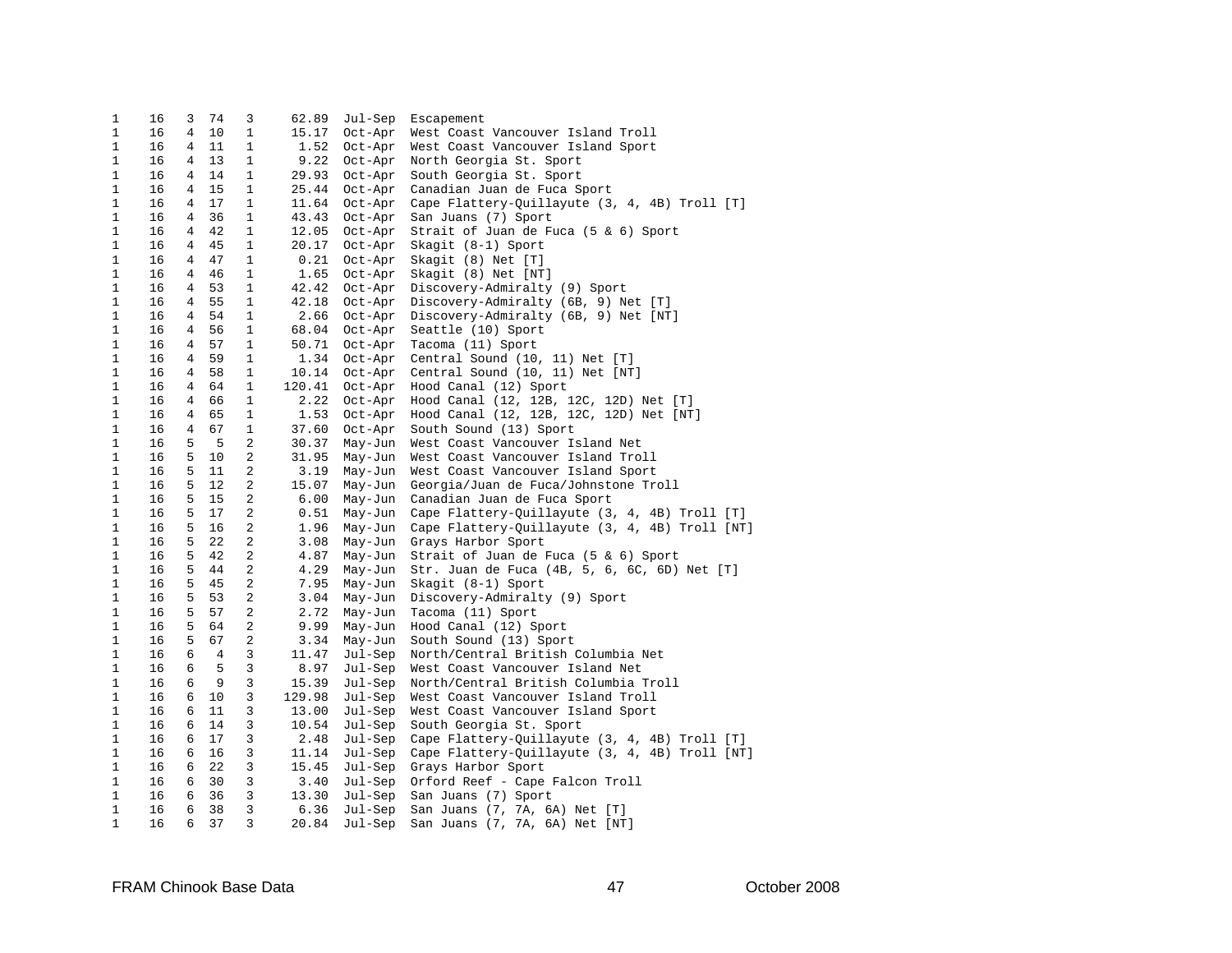| 1            | 16 | 6  | 42 | 3            | 27.16  | Jul-Sep | Strait of Juan de Fuca (5 & 6) Sport           |
|--------------|----|----|----|--------------|--------|---------|------------------------------------------------|
| $\mathbf{1}$ | 16 | 6  | 44 | 3            | 21.25  | Jul-Sep | Str. Juan de Fuca (4B, 5, 6, 6C, 6D) Net [T]   |
| 1            | 16 | 6  | 43 | 3            | 6.07   | Jul-Sep | Str. Juan de Fuca (4B, 5, 6, 6C, 6D) Net [NT]  |
| 1            | 16 | 6  | 53 | 3            | 47.64  | Jul-Sep | Discovery-Admiralty (9) Sport                  |
| 1            | 16 | 6  | 64 | 3            | 9.23   | Jul-Sep | Hood Canal (12) Sport                          |
| 1            | 16 | 6  | 66 | 3            | 148.32 | Jul-Sep | Hood Canal (12, 12B, 12C, 12D) Net [T]         |
| 1            | 16 | 6  | 69 | 3            | 7.65   | Jul-Sep | South Sound (13, 13B-13K) Net [T]              |
| 1            | 16 | 6  | 71 | 3            | 3.82   | Jul-Sep | Carr Inlet (13A) Net [T]                       |
| $\mathbf{1}$ | 16 | 6  | 73 | 3            | 73.48  | Jul-Sep | Freshwater net                                 |
| 1            | 16 | 6  | 74 | 3            | 90.20  | Jul-Sep | Escapement                                     |
| 1            | 16 | 7  | 9  | $\mathbf{1}$ | 3.52   | Oct-Apr | North/Central British Columbia Troll           |
| 1            | 16 | 7  | 10 | 1            | 37.79  | Oct-Apr | West Coast Vancouver Island Troll              |
| 1            | 16 | 7  | 11 | 1            | 3.78   | Oct-Apr | West Coast Vancouver Island Sport              |
| 1            | 16 | 7  | 15 | $\mathbf{1}$ | 11.19  | Oct-Apr | Canadian Juan de Fuca Sport                    |
| 1            | 16 | 7  | 17 | 1            | 9.84   | Oct-Apr | Cape Flattery-Quillayute (3, 4, 4B) Troll [T]  |
| 1            | 16 | 7  | 36 | 1            | 13.21  | Oct-Apr | San Juans (7) Sport                            |
| $\mathbf{1}$ | 16 | 7  | 42 | $\mathbf{1}$ | 37.36  | Oct-Apr | Strait of Juan de Fuca (5 & 6) Sport           |
| 1            | 16 | 7  | 53 | 1            | 13.04  | Oct-Apr | Discovery-Admiralty (9) Sport                  |
| 1            | 16 | 7  | 57 | $\mathbf{1}$ | 16.47  | Oct-Apr | Tacoma (11) Sport                              |
| 1            | 16 | 7  | 64 | $\mathbf{1}$ | 34.30  | Oct-Apr | Hood Canal (12) Sport                          |
| 1            | 16 | 7  | 66 | $\mathbf{1}$ | 11.72  | Oct-Apr | Hood Canal (12, 12B, 12C, 12D) Net [T]         |
| 1            | 16 | 7  | 65 | $\mathbf{1}$ | 14.95  | Oct-Apr | Hood Canal (12, 12B, 12C, 12D) Net [NT]        |
| 1            | 16 | 7  | 67 | 1            | 16.04  | Oct-Apr | South Sound (13) Sport                         |
| 1            | 16 | 7  | 74 | 1            | 43.01  | Oct-Apr | Escapement                                     |
|              | 16 | 8  | 9  | 2            |        |         |                                                |
| 1            |    |    |    |              | 16.70  | May-Jun | North/Central British Columbia Troll           |
| 1            | 16 | 8  | 10 | 2            | 191.77 | May-Jun | West Coast Vancouver Island Troll              |
| $\mathbf{1}$ | 16 | 8  | 11 | 2            | 19.18  | May-Jun | West Coast Vancouver Island Sport              |
| 1            | 16 | 8  | 17 | 2            | 1.39   | May-Jun | Cape Flattery-Quillayute (3, 4, 4B) Troll [T]  |
| 1            | 16 | 8  | 16 | 2            | 1.88   | May-Jun | Cape Flattery-Quillayute (3, 4, 4B) Troll [NT] |
| 1            | 16 | 8  | 18 | 2            | 5.00   | May-Jun | Cape Flattery-Quillayute (3, 4) Sport          |
| 1            | 16 | 8  | 26 | 2            | 1.22   | May-Jun | Columbia River Mouth Troll [NT]                |
| $\mathbf{1}$ | 16 | 8  | 42 | 2            | 25.35  | May-Jun | Strait of Juan de Fuca (5 & 6) Sport           |
| 1            | 16 | 8  | 53 | 2            | 10.88  | May-Jun | Discovery-Admiralty (9) Sport                  |
| 1            | 16 | 9  | 10 | 3            | 106.99 | Jul-Sep | West Coast Vancouver Island Troll              |
| 1            | 16 | 9  | 11 | 3            | 10.70  | Jul-Sep | West Coast Vancouver Island Sport              |
| 1            | 16 | 9  | 15 | 3            | 27.20  | Jul-Sep | Canadian Juan de Fuca Sport                    |
| 1            | 16 | 9  | 17 | 3            | 3.57   | Jul-Sep | Cape Flattery-Quillayute (3, 4, 4B) Troll [T]  |
| 1            | 16 | 9  | 16 | 3            | 6.85   | Jul-Sep | Cape Flattery-Quillayute (3, 4, 4B) Troll [NT] |
| 1            | 16 | 9  | 42 | 3            | 3.81   | Jul-Sep | Strait of Juan de Fuca (5 & 6) Sport           |
| 1            | 16 | 9  | 44 | 3            | 67.90  | Jul-Sep | Str. Juan de Fuca (4B, 5, 6, 6C, 6D) Net [T]   |
| 1            | 16 | 9  | 43 | 3            | 17.55  | Jul-Sep | Str. Juan de Fuca (4B, 5, 6, 6C, 6D) Net [NT]  |
| 1            | 16 | 9  | 50 | 3            | $6.16$ | Jul-Sep | Stilly-Snohomish (8) Net [T]                   |
| 1            | 16 | 9  | 49 | 3            | 1.11   | Jul-Sep | Stilly-Snohomish (8) Net [NT]                  |
| 1            | 16 | 9  | 53 | 3            | 17.20  | Jul-Sep | Discovery-Admiralty (9) Sport                  |
| 1            | 16 | 9  | 66 | 3            | 153.14 | Jul-Sep | Hood Canal (12, 12B, 12C, 12D) Net [T]         |
| 1            | 16 | 9  | 65 | 3            | 5.00   | Jul-Sep | Hood Canal (12, 12B, 12C, 12D) Net [NT]        |
| 1            | 16 | 9  | 69 | 3            | 4.23   | Jul-Sep | South Sound (13, 13B-13K) Net [T]              |
| 1            | 16 | 9  | 71 | 3            | 22.97  | Jul-Sep | Carr Inlet (13A) Net [T]                       |
| 1            | 16 | 9  | 73 | 3            | 105.34 | Jul-Sep | Freshwater net                                 |
| 1            | 16 | 9  | 74 | 3            | 87.42  | Jul-Sep | Escapement                                     |
| 1            | 16 | 10 | 66 | 1            | 1.19   | Oct-Apr | Hood Canal (12, 12B, 12C, 12D) Net [T]         |

48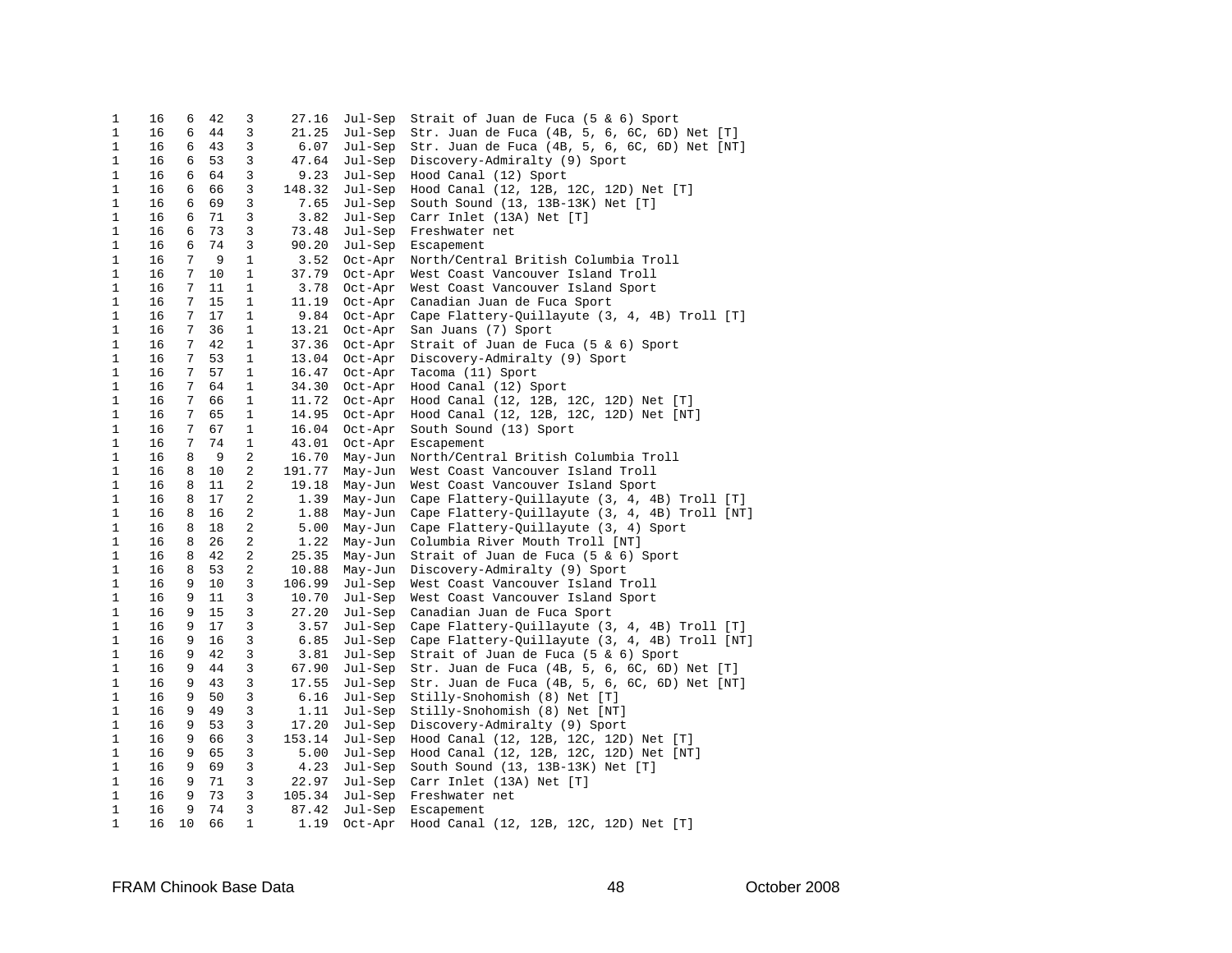| 1            | 16    | 10 | 65  | -1 | 6.05  |                                           | Oct-Apr Hood Canal (12, 12B, 12C, 12D) Net [NT]     |
|--------------|-------|----|-----|----|-------|-------------------------------------------|-----------------------------------------------------|
| $\mathbf{1}$ | 16 10 |    | 74  | 1  | 83.46 | Oct-Apr                                   | Escapement                                          |
| $\mathbf{1}$ | 16 11 |    | 10  | 2  | 19.04 |                                           | May-Jun West Coast Vancouver Island Troll           |
| $\mathbf{1}$ | 16 11 |    | -11 | 2  | 1.90  |                                           | May-Jun West Coast Vancouver Island Sport           |
| 1            | 16 12 |    | 10  | 3  | 23.86 |                                           | Jul-Sep West Coast Vancouver Island Troll           |
| 1            | 16 12 |    | -11 | 3  | 2.39  |                                           | Jul-Sep West Coast Vancouver Island Sport           |
| $\mathbf{1}$ | 16 12 |    | 42  | 3  | 7.91  |                                           | Jul-Sep Strait of Juan de Fuca (5 & 6) Sport        |
| $\mathbf{1}$ | 16 12 |    | 66  | 3  | 6.78  |                                           | Jul-Sep Hood Canal $(12, 12B, 12C, 12D)$ Net $[T]$  |
| $\mathbf{1}$ | 16 12 |    | 65  | 3  | 1.39  |                                           | Jul-Sep Hood Canal $(12, 12B, 12C, 12D)$ Net $[NT]$ |
| 1            | 16 12 |    | 73  | 3  | 60.86 |                                           | Jul-Sep Freshwater net                              |
| 1            | 16 12 |    | 74  | 3  | 12.36 |                                           | Jul-Sep Escapement                                  |
|              |       |    |     |    |       | *END Hood Canal FIngerling Base05 CHINOOK |                                                     |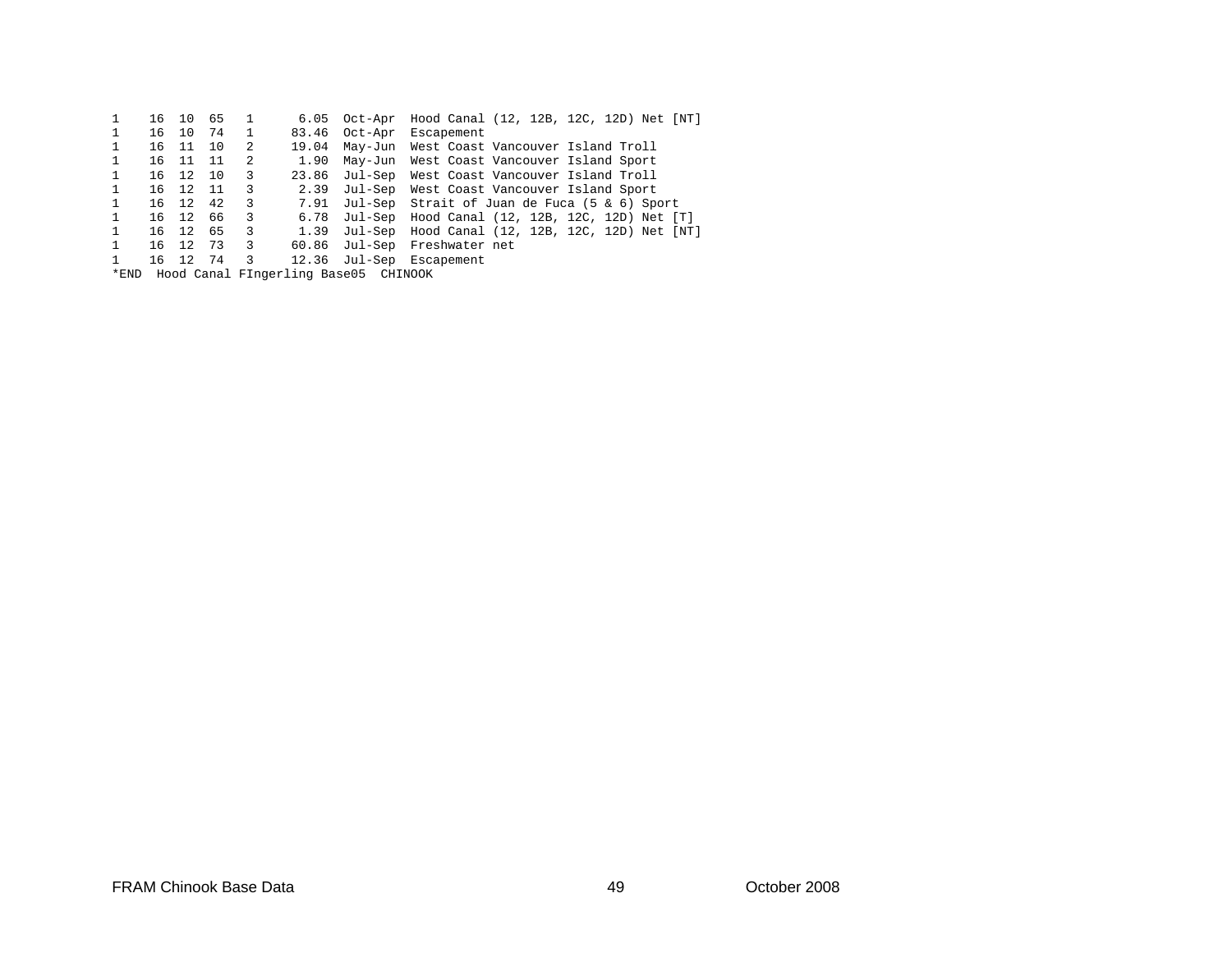# *4.3 FRAM Chinook Stock Profiles*

| FRAM UNMARKED STOCK<br>NUMBER/NAME/ABBREVIATION:                                                              | 1. Nooksack/Samish fall fingerling (NkSm<br>F1F1)                                                                                                                                                                                                                                    |
|---------------------------------------------------------------------------------------------------------------|--------------------------------------------------------------------------------------------------------------------------------------------------------------------------------------------------------------------------------------------------------------------------------------|
| MANAGEMENT UNITS REPRESENTED:                                                                                 | Natural fall chinook production from<br>Nooksack R., Samish R. and Area 7-7A<br>streams.                                                                                                                                                                                             |
|                                                                                                               | Hatchery production from Nooksack,<br>Samish, and Skookum Creek hatcheries and<br>Lummi Tribe Sea Ponds.                                                                                                                                                                             |
| CALIBRATION CWT GROUPS:                                                                                       | 050324 Skookum Creek Hatchery (1977 brd)<br>050325 Skookum Creek Hatchery (1977 brd)<br>050726 Skookum Creek Hatchery (1979 lid)<br>050727 Lummi Sea Ponds (1979 brd)<br>632042 Samish Hatchery (1979 brd)<br>632101 Samish Hatchery (1979 brd)<br>632102 Samish Hatchery (1979 brd) |
| VALIDATION CWT BROODS                                                                                         | 1974-75, 1985-on                                                                                                                                                                                                                                                                     |
| Von Bertalanffy Growth Function<br>Mean Fork Length $(mm)$ =<br>$L_{max}$ * (1-e** (-k (t-t <sub>0</sub> ))   | Mean FL <sub>mixmature</sub> = 982.1* $(1-e^{**}\sqrt{(-0.029(t-2.83))})$<br>where Age 2 $CV = 0.11$<br>Age $3 CV = 0.12$<br>Age $4$ CV = $0.09$<br>Age 5 $CV = 0.09$                                                                                                                |
| where $t = (Age-1)*12$<br>+ midpt. of time step<br>(from generalized PS summer/fall<br>fingerling CWT groups) | Mean $FL_{matter}$ =1085.2*(1-e**(-0.030(t-1.59))<br>where Age 2 $CV = 0.03$<br>Age $3 CV = 0.11$<br>Age $4$ CV = $0.11$                                                                                                                                                             |
|                                                                                                               | Age 5 $CV = 0.11$                                                                                                                                                                                                                                                                    |
| ACCOUNTED IN TERMINAL RUN (TR)<br>(or Terminal Area Abundance<br>(TAA) in Puget Sound):                       | Natural and hatchery escapement in<br>Nooksack/Samish/Area 7-7A streams.<br>Freshwater net<br>Marine net in Area 7B, C for Samish and<br>Nooksack, Area 7B, C, D for Lummi                                                                                                           |
| ACCOUNTED IN EXTREME TERMINAL<br>RUN SIZE (ETRS):                                                             | Natural and hatchery escapement in<br>Nooksack/Samish/Area 7-7A streams<br>Freshwater net<br>Marine net in Area 7C for Samish and<br>Nooksack, Area 7C, D for Lummi<br>Base Period Escapement=20224                                                                                  |
| SCALE DATA ORIGIN:                                                                                            | Nooksack River net<br>Marine Area 7B, C, D net                                                                                                                                                                                                                                       |
| SUPPLEMENTAL DATA SOURCES:                                                                                    | Puget Sound Run Reconstruction (RR)<br>WDFW Escapement Records (jacks)<br>WDFW Hatchery Release Reports                                                                                                                                                                              |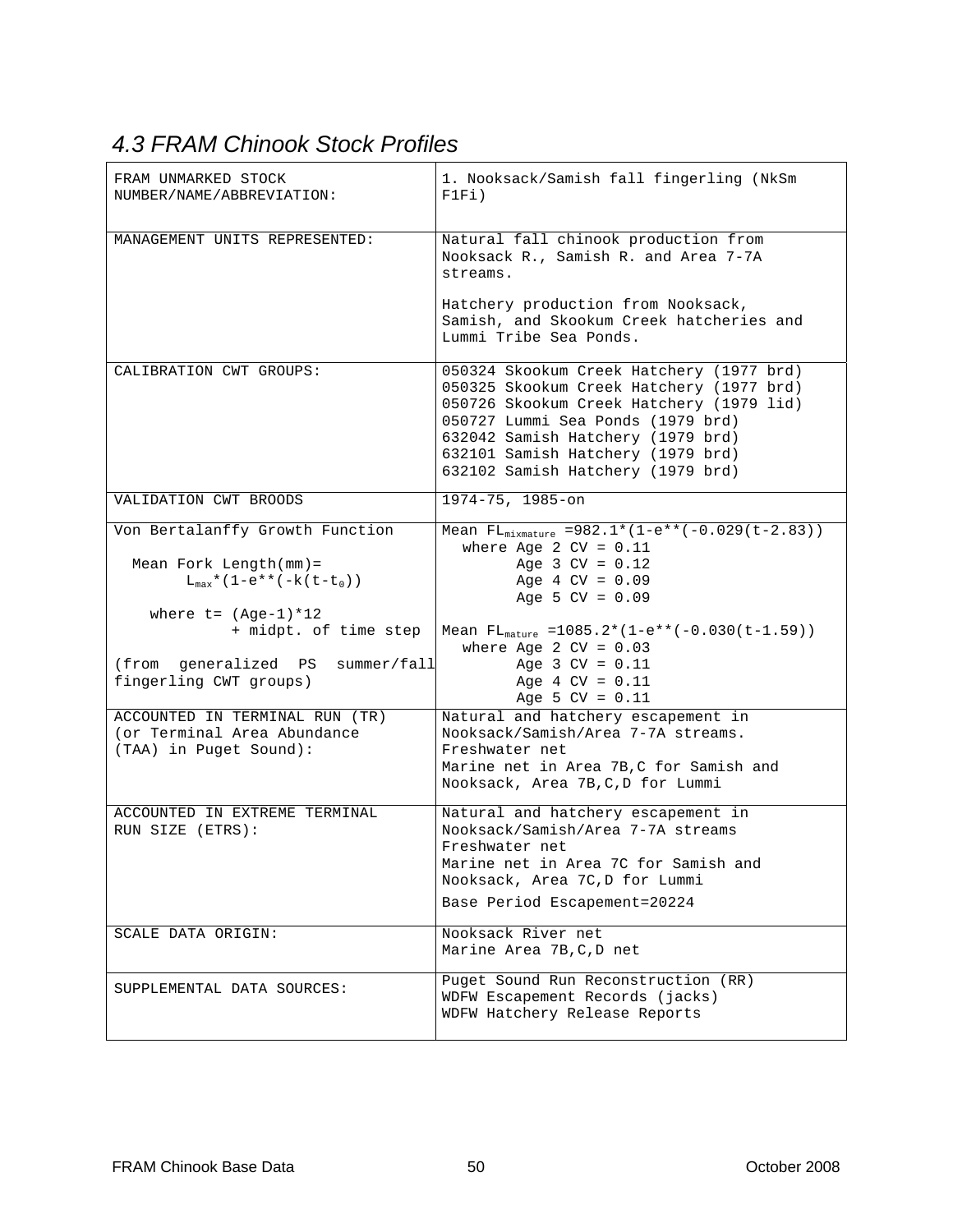| FRAM UNMARKED STOCK<br>NUMBER/NAME/ABBREVIATION: | 3. North Fork Nooksack Native early<br>(NFNK<br>Sprg)                              |
|--------------------------------------------------|------------------------------------------------------------------------------------|
| MANAGEMENT UNITS REPRESENTED:                    | North Fork Nooksack River springs                                                  |
| CALIBRATION CWT GROUPS:                          | 632846 Nooksack Hatchery (1984 brd, NFK,<br>$f$ ing.)                              |
|                                                  | 633452 Nooksack Hatchery (1984 brd, NFK,<br>$year.$ )                              |
|                                                  | 633453 Nooksack Hatchery (1984 brd, NFK,<br>$year.$ )                              |
|                                                  | 634422 Nooksack Hatchery (1988 brd, NFK,<br>year.)                                 |
| VALIDATION CWT GROUPS                            | Do not use 1991                                                                    |
| Von Bertalanffy Growth Function                  | Mean $FL_{mixmature} = 982.1 * (1-e**(-0.029(t-2.83)))$<br>where Age 2 $CV = 0.11$ |
| Mean Fork Length $(mm)$ =                        | Age $3 CV = 0.12$                                                                  |
| $L_{\text{max}}*(1-e**(-k(t-t_0)))$              | Age $4$ CV = $0.09$<br>Age 5 $CV = 0.09$                                           |
| where $t = (Aqe-1)*12$                           |                                                                                    |
| + midpt. of time step                            | Mean $FL_{\text{matter}} = 1085.2*(1-e^{**}(-0.030(t-1.59)))$                      |
|                                                  | where Age 2 $CV = 0.03$                                                            |
| (from generalized PS summer/fall                 | Age $3 CV = 0.11$                                                                  |
| fingerling CWT groups)                           | Age $4$ CV = $0.11$                                                                |
|                                                  | Age 5 $CV = 0.11$                                                                  |
| ACCOUNTED IN TERMINAL RUN (TR)                   | Natural and hatchery escapement                                                    |
| (or Terminal Area Abundance                      | Freshwater net                                                                     |
| (TAA) in Puget Sound):                           |                                                                                    |
| ACCOUNTED IN EXTREME TERMINAL                    | Same as TR                                                                         |
| RUN SIZE (ETRS):                                 |                                                                                    |
|                                                  | Base Period Escapement=500                                                         |
| SCALE DATA ORIGIN:                               | 1??                                                                                |
| SUPPLEMENTAL DATA SOURCES:                       | Puget Sound Spring Chinook Status Reports                                          |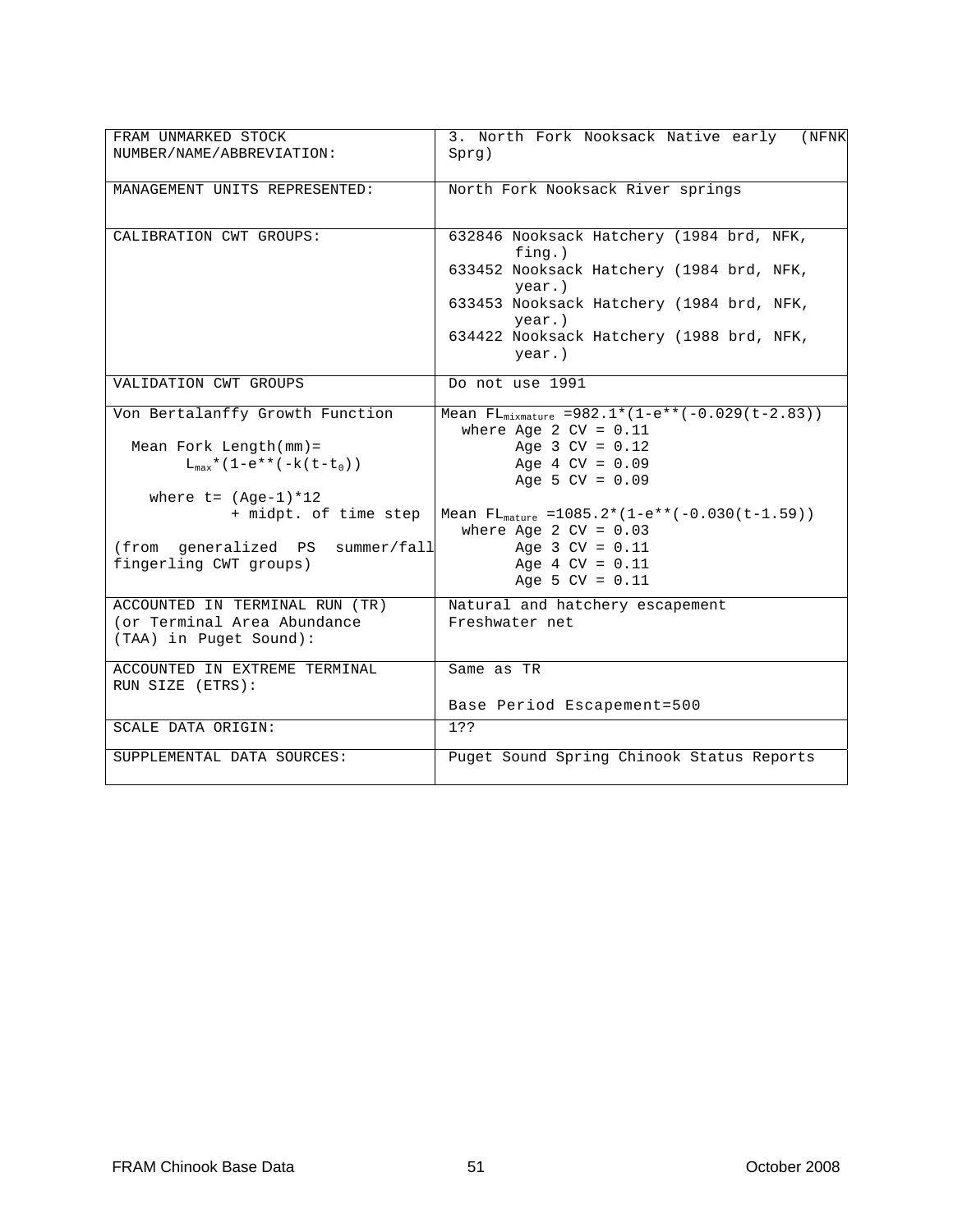| FRAM UNMARKED STOCK<br>NUMBER/NAME/ABBREVIATION:  | 5. South Fork Nooksack early (SFNK Sprg)                                                                                                                             |
|---------------------------------------------------|----------------------------------------------------------------------------------------------------------------------------------------------------------------------|
| MANAGEMENT UNITS REPRESENTED:                     | South Fork Nooksack River springs                                                                                                                                    |
| CALIBRATION CWT GROUPS:                           | 632846 Nooksack Hatchery (1984 brd, NFK,<br>$f$ ing.)<br>633452 Nooksack Hatchery (1984 brd, NFK,<br>$year.$ )<br>633453 Nooksack Hatchery (1984 brd, NFK,<br>year.) |
|                                                   | 634422 Nooksack Hatchery (1988 brd, NFK,<br>$year.$ )                                                                                                                |
| VALIDATION CWT GROUPS                             | Do not use 1991                                                                                                                                                      |
| Von Bertalanffy Growth Function                   | Mean FL <sub>mixmature</sub> = $982.1*(1-e**(-0.029(t-2.83)))$<br>where Age 2 $CV = 0.11$                                                                            |
| Mean Fork Length $(mm)$ =                         | Age $3$ CV = $0.12$                                                                                                                                                  |
| $L_{\text{max}}*(1-e**(-k(t-t_0)))$               | Age $4$ CV = $0.09$                                                                                                                                                  |
|                                                   | Age 5 $CV = 0.09$                                                                                                                                                    |
| where $t = (Aqe-1)*12$                            |                                                                                                                                                                      |
| + midpt. of time step                             | Mean $FL_{\text{matter}} = 1085.2*(1-e^{**}(-0.030(t-1.59)))$                                                                                                        |
|                                                   | where Age 2 $CV = 0.03$                                                                                                                                              |
| (from generalized PS summer/fall                  | Age $3 CV = 0.11$                                                                                                                                                    |
| fingerling CWT groups)                            | Age $4$ CV = $0.11$                                                                                                                                                  |
|                                                   | Age 5 $CV = 0.11$                                                                                                                                                    |
| ACCOUNTED IN TERMINAL RUN (TR)                    | Natural and hatchery escapement                                                                                                                                      |
| (or Terminal Area Abundance                       | Freshwater net                                                                                                                                                       |
| (TAA) in Puget Sound):                            |                                                                                                                                                                      |
| ACCOUNTED IN EXTREME TERMINAL<br>RUN SIZE (ETRS): | Same as TR                                                                                                                                                           |
|                                                   | Base Period Escapement=500                                                                                                                                           |
| SCALE DATA ORIGIN:                                | 1??                                                                                                                                                                  |
| SUPPLEMENTAL DATA SOURCES:                        | Puget Sound Spring Chinook Status Reports                                                                                                                            |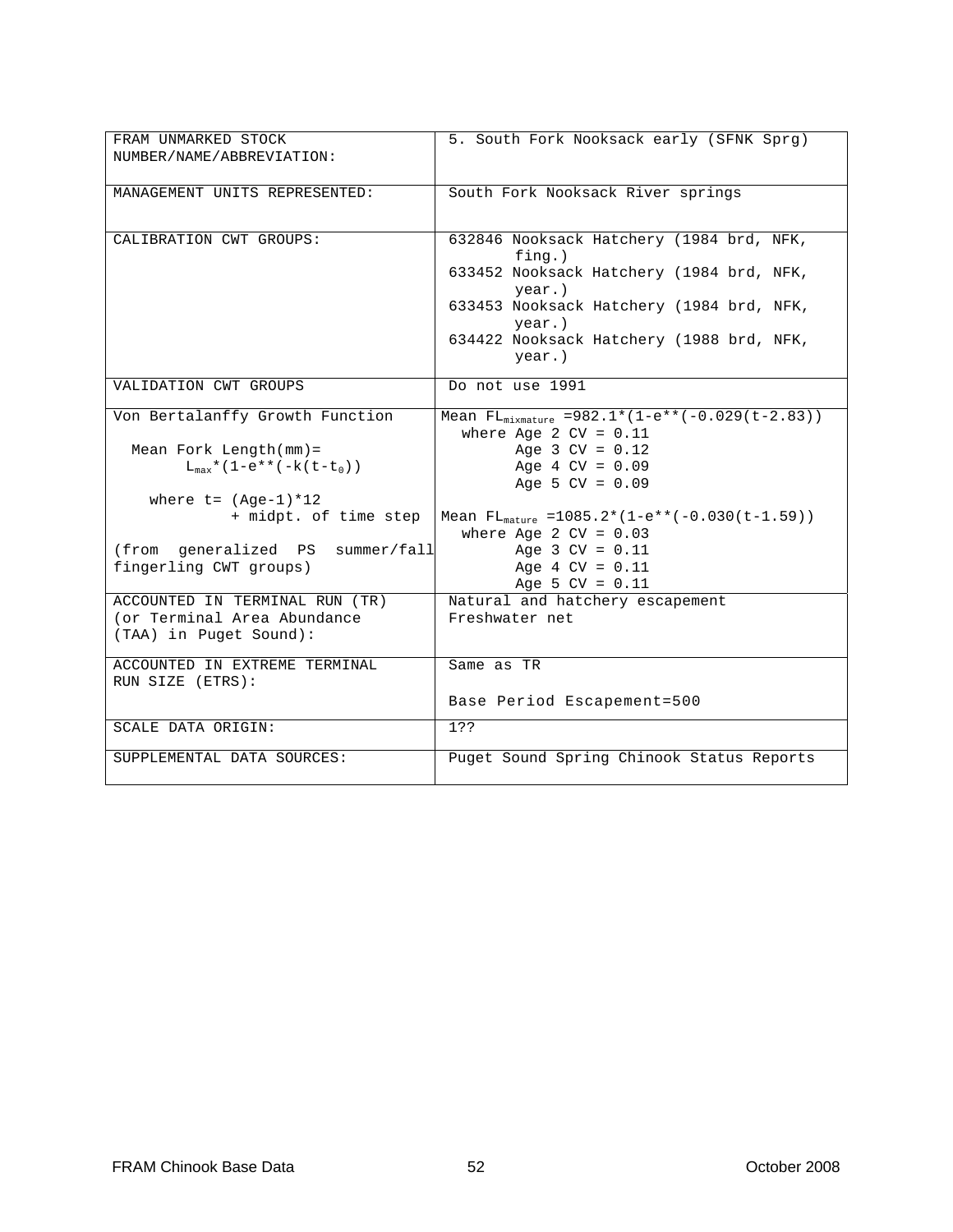| FRAM UNMARKED STOCK<br>NUMBER/NAME/ABBREVIATION:                                                            | 7. Skagit summer/fall fingerling (Skag<br>F1F1)                                                                                                                                                                                                                                                                                                                                                                                                                                                   |
|-------------------------------------------------------------------------------------------------------------|---------------------------------------------------------------------------------------------------------------------------------------------------------------------------------------------------------------------------------------------------------------------------------------------------------------------------------------------------------------------------------------------------------------------------------------------------------------------------------------------------|
| MANAGEMENT UNITS REPRESENTED:                                                                               | Wild production from Skagit River<br>including upper Skagit summers, lower<br>Sauk summers, and lower Skagit falls<br>Marblemount (Skagit) Hatchery                                                                                                                                                                                                                                                                                                                                               |
| CALIBRATION CWT GROUPS:                                                                                     | 631606 Skagit Hatchery (1976 brd brd)<br>631624 Skagit R. (wild, 1976 brd)<br>631625 Skagit R. (wild, 1976 brd)<br>631626 Skagit R. (wild, 1976 brd)<br>631627 Skagit R. (wild, 1976 brd)<br>631628 Skagit R. (wild, 1976 brd)<br>631629 Skagit R. (wild, 1976 brd)<br>631630 Skagit R. (wild, 1977 brd)<br>631631 Skagit R. (wild, 1977 brd)<br>631632 Skagit R. (wild, 1977 brd)<br>631633 Skagit R. (wild, 1977 brd)<br>631635 Skagit R. (wild, 1977 brd)<br>631636 Skagit R. (wild, 1977 brd) |
| VALIDATION CWT GROUPS                                                                                       | 1974, 1975, 1978-81                                                                                                                                                                                                                                                                                                                                                                                                                                                                               |
| Von Bertalanffy Growth Function<br>Mean Fork Length $(mm)$ =<br>$L_{max}$ * (1-e** (-k (t-t <sub>0</sub> )) | Mean FL <sub>mixmature</sub> =982.1*(1-e**(-0.029(t-2.83))<br>where Age 2 $CV = 0.11$<br>Age $3 CV = 0.12$<br>Age $4$ CV = $0.09$<br>Age 5 $CV = 0.09$                                                                                                                                                                                                                                                                                                                                            |
| where $t = (Age-1)*12$<br>+ midpt. of time step                                                             | Mean $FL_{\text{matter}} = 1085.2*(1-e**(-0.030(t-1.59)))$<br>where Age 2 $CV = 0.03$<br>Age $3 CV = 0.11$                                                                                                                                                                                                                                                                                                                                                                                        |
| (from generalized PS summer/fall<br>fingerling CWT groups)                                                  | Age $4$ CV = $0.11$<br>Age 5 $CV = 0.11$                                                                                                                                                                                                                                                                                                                                                                                                                                                          |
| ACCOUNTED IN TERMINAL RUN (TR)<br>(or Terminal Area Abundance<br>(TAA) in Puget Sound):                     | Natural and hatchery escapement<br>Freshwater net<br>Marine Area 8 net                                                                                                                                                                                                                                                                                                                                                                                                                            |
| ACCOUNTED IN EXTREME TERMINAL<br>RUN SIZE (ETRS):                                                           | Same as TR<br>Base Period Escapement=10443                                                                                                                                                                                                                                                                                                                                                                                                                                                        |
| SCALE DATA ORIGIN:                                                                                          | Freshwater net<br>Marine Area 8 net                                                                                                                                                                                                                                                                                                                                                                                                                                                               |
| SUPPLEMENTAL DATA SOURCES:                                                                                  | Puget Sound Run Reconstruction (RR)<br>WDFW escapement records (jacks)<br>WDFW hatchery release reports                                                                                                                                                                                                                                                                                                                                                                                           |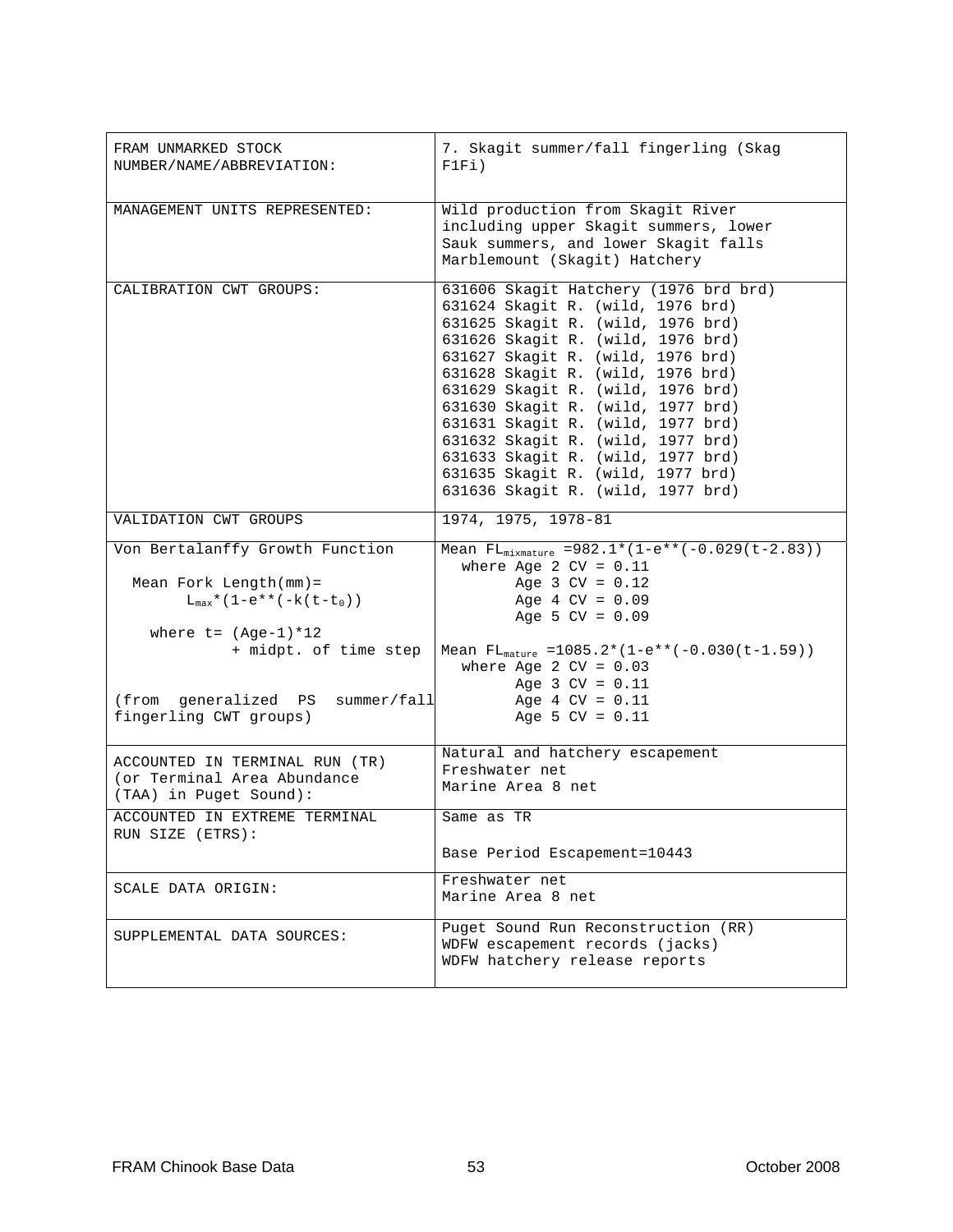| FRAM UNMARKED STOCK<br>NUMBER/NAME/ABBREVIATION:   | 9. Skagit summer/fall yearling (Skag<br>FlYr)                                    |
|----------------------------------------------------|----------------------------------------------------------------------------------|
| MANAGEMENT UNITS REPRESENTED:                      | Hatchery production from Skagit River<br>Marblemount (Skagit) Hatchery           |
| CALIBRATION CWT GROUPS:                            | 631610 Skagit Hatchery (1976 brd)                                                |
| VALIDATION CWT GROUPS                              | None                                                                             |
| Von Bertalanffy Growth Function                    | Mean $FL_{mixmature} = 802.6*(1-e**(-0.051(t-9.57)))$<br>where Age 2 $CV = 0.17$ |
| Mean Fork Length $(mm) =$                          | Age $3$ CV = $0.14$                                                              |
| $L_{\text{max}}$ * (1-e** (-k (t-t <sub>0</sub> )) | Age $4$ CV = $0.10$                                                              |
|                                                    | Age 5 $CV = 0.10$                                                                |
| where $t = (Aqe-1)*12$                             |                                                                                  |
| + midpt. of time step                              | Mean $FL_{matter} = 1460.9*(1-e**(-0.018(t-5.42)))$                              |
|                                                    | where Age 2 $CV = 0.11$                                                          |
|                                                    | Age $3$ CV = $0.11$                                                              |
|                                                    | Age $4$ CV = $0.11$                                                              |
| (from So. PS summer/fall yearling                  | Age 5 $CV = 0.11$                                                                |
| CWT groups)                                        |                                                                                  |
|                                                    |                                                                                  |
| ACCOUNTED IN TERMINAL RUN (TR)                     | Natural and hatchery escapement                                                  |
| (or Terminal Area Abundance                        | Freshwater net                                                                   |
| (TAA) in Puget Sound):                             | Marine Area 8 net                                                                |
|                                                    |                                                                                  |
| ACCOUNTED IN EXTREME TERMINAL<br>RUN SIZE (ETRS):  | Same as TR                                                                       |
|                                                    | Base Period Escapement=2105                                                      |
| SCALE DATA ORIGIN:                                 | Freshwater net                                                                   |
|                                                    | Marine Area 8 net                                                                |
| SUPPLEMENTAL DATA SOURCES:                         | Puget Sound Run Reconstruction (RR)                                              |
|                                                    | WDFW escapement records                                                          |
|                                                    | WDFW hatchery release reports                                                    |
|                                                    |                                                                                  |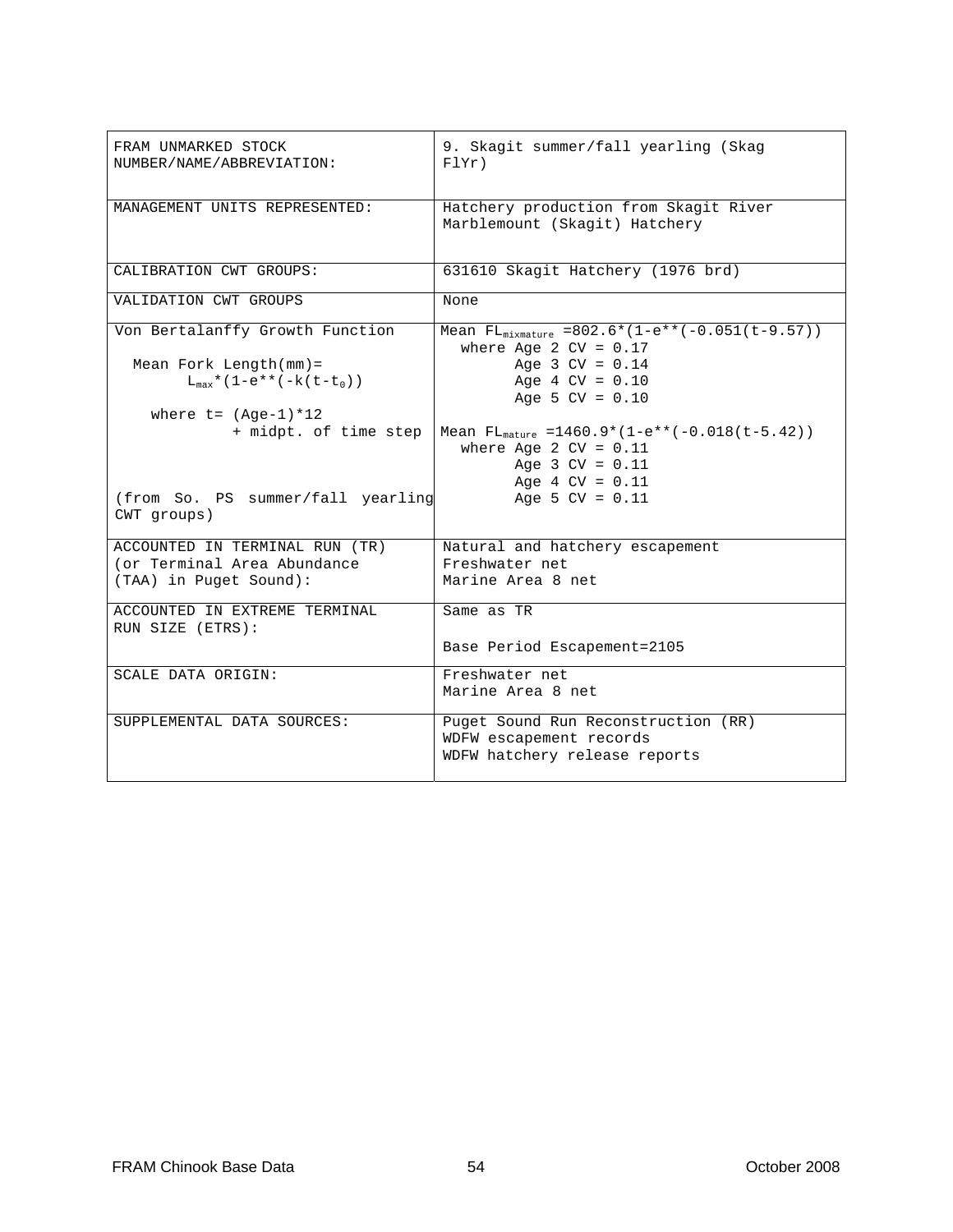| FRAM UNMARKED STOCK<br>NUMBER/NAME/ABBREVIATION:                                                    | 11. Skagit spring yearling (Skag SpYr)                                                                                                                                                |
|-----------------------------------------------------------------------------------------------------|---------------------------------------------------------------------------------------------------------------------------------------------------------------------------------------|
| MANAGEMENT UNITS REPRESENTED:                                                                       | Skagit River wild<br>Marblemount (Skagit) Hatchery Spring                                                                                                                             |
| CALIBRATION CWT GROUPS:                                                                             | 633323 Skagit Hatchery (1985 brd)<br>633314 Skagit Hatchery (1986 brd)<br>634744 Skagit Hatchery (1987 brd)<br>634902 Skagit Hatchery (1987 brd)<br>635026 Skagit Hatchery (1987 brd) |
| VALIDATION CWT GROUPS                                                                               | 1981-90 brd                                                                                                                                                                           |
| Von Bertalanffy Growth Function                                                                     | Mean $FL_{mixmatter}$ =904.0*(1-e**(-0.043(t-9.54))<br>where Age 2 $CV = 0.17$                                                                                                        |
| Mean Fork Length $(\text{cm})$ =<br>$L_{max}$ * (1-e** (-k (t-t <sub>0</sub> ))                     | Age $3 CV = 0.14$<br>Age $4$ CV = $0.10$<br>Age 5 $CV = 0.10$                                                                                                                         |
| where $t = (Age-1)*12$<br>+ midpt. of time step                                                     | Mean $FL_{matter}$ =938.6*(1-e**(-0.048(t-11.31))<br>where Age 2 $CV = 0.11$                                                                                                          |
| (From Skagit H CWT group)                                                                           | Age $3 CV = 0.11$<br>Age $4$ CV = $0.11$<br>Age 5 $CV = 0.11$                                                                                                                         |
| ACCOUNTED IN TERMINAL RUN (TR)<br>(or Terminal Area Abundance<br>(TAA) in Puget Sound) <sup>:</sup> | Natural and hatchery escapement<br>Area 8 net<br>Freshwater net                                                                                                                       |
| ACCOUNTED IN EXTREME TERMINAL<br>RUN SIZE (ETRS):                                                   | Same as TR<br>Base Period Escapement=1391                                                                                                                                             |
| SCALE DATA ORIGIN:                                                                                  | ???                                                                                                                                                                                   |
| SUPPLEMENTAL DATA SOURCES:                                                                          | Puget Sound Spring Chinook Status Reports                                                                                                                                             |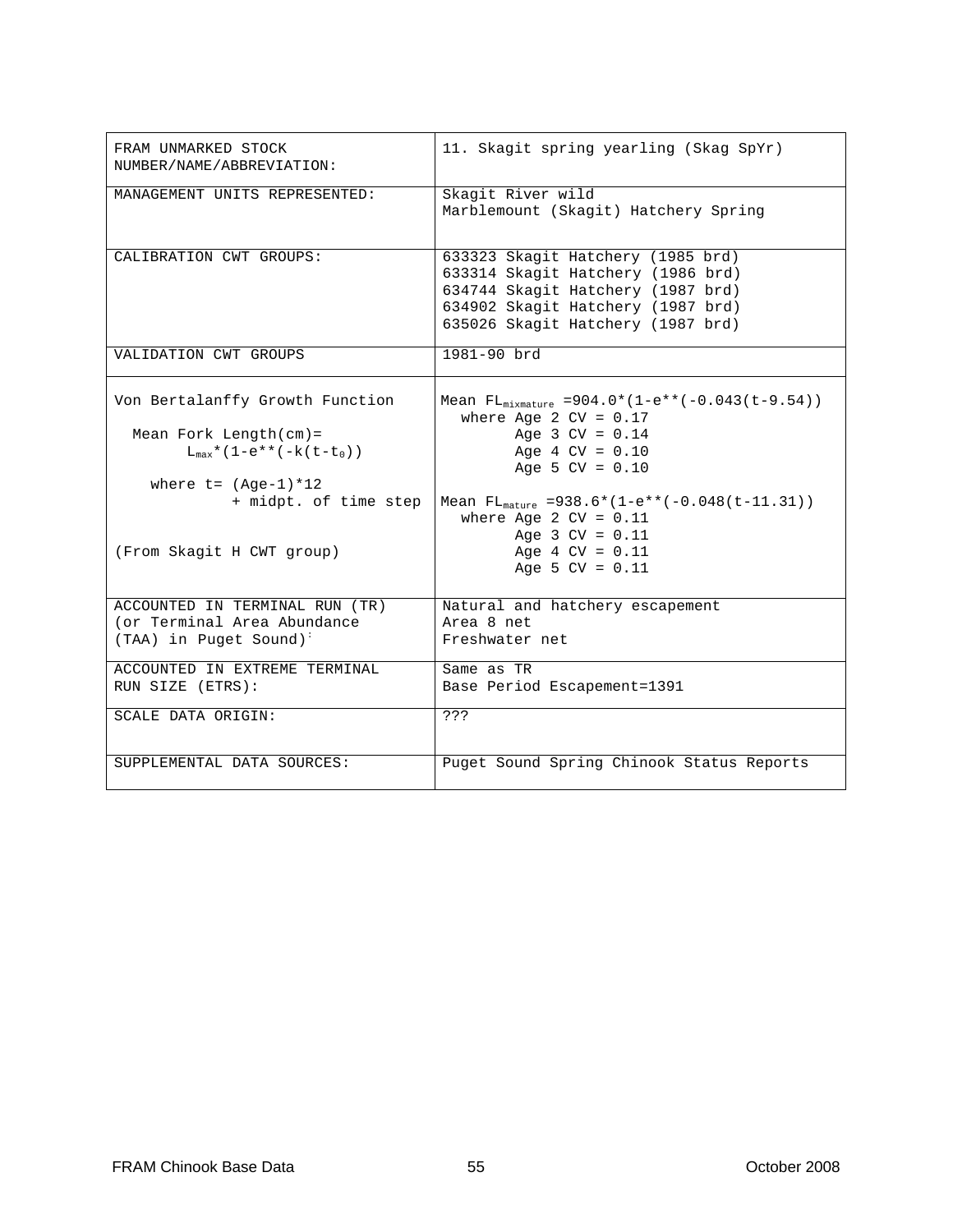| FRAM UNMARKED STOCK<br>NUMBER/NAME/ABBREVIATION:                                                            | 13. Snohomish summer/fall fingerling<br>(Snoh FlFi)                                                                                                                                         |
|-------------------------------------------------------------------------------------------------------------|---------------------------------------------------------------------------------------------------------------------------------------------------------------------------------------------|
| MANAGEMENT UNITS REPRESENTED:                                                                               | Wild production from Snohomish River<br>system<br>Wallace R. Hatchery fingerlings                                                                                                           |
| CALIBRATION CWT GROUPS:                                                                                     | For preterm.: 212221 Stillaguamish H.<br>$(1986 \text{ brd})$ ,<br>212555 Still. H. (1987 brd)<br>213147 Still. H. (1988 brd)<br>211826 Still. H. (1989 brd)<br>212026 Still. H. (1990 brd) |
|                                                                                                             | For terminal<br>H.R.:<br>212204<br>Tulalip<br>Η<br>$(1986 \text{ brd})$<br>212544 Tulalip H. (1987 brd)<br>213141 Tulalip H. (1988 brd)                                                     |
| VALIDATION CWT GROUPS                                                                                       | None                                                                                                                                                                                        |
| Von Bertalanffy Growth Function<br>Mean Fork Length $(mm)$ =<br>$L_{max}$ * (1-e** (-k (t-t <sub>0</sub> )) | Mean $FL_{mixmature} = 982.1 * (1-e**(-0.029(t-2.83)))$<br>where Age 2 $CV = 0.11$<br>Age $3 CV = 0.12$<br>Age $4$ CV = $0.09$                                                              |
| where $t = (Aqe-1)*12$<br>+ midpt. of time step                                                             | Age 5 $CV = 0.09$<br>Mean $FL_{matter}$ =1085.2*(1-e**(-0.030(t-1.59))                                                                                                                      |
| (from generalized PS summer/fall<br>fingerling CWT groups)                                                  | where Age 2 $CV = 0.03$<br>Age $3 CV = 0.11$<br>Age $4$ CV = $0.11$<br>Age 5 $CV = 0.11$                                                                                                    |
| ACCOUNTED IN TERMINAL RUN (TR)<br>(or Terminal Area Abundance<br>(TAA) in Puget Sound):                     | Natural and hatchery escapement<br>Freshwater net<br>Marine Area 8A net                                                                                                                     |
| ACCOUNTED IN EXTREME TERMINAL<br>RUN SIZE (ETRS):                                                           | Natural and hatchery escapement<br>Freshwater net<br>Base Period Escapement=4814                                                                                                            |
| SCALE DATA ORIGIN:                                                                                          | Marine Area 8A net for fingerling age<br>composition                                                                                                                                        |
| SUPPLEMENTAL DATA SOURCES:                                                                                  | Puget Sound Run Reconstruction (RR)<br>WDFW escapement records (jacks)<br>WDFW hatchery release reports for basin<br>yearling vs fingerling poundage<br>percentage for ETRS breakdown       |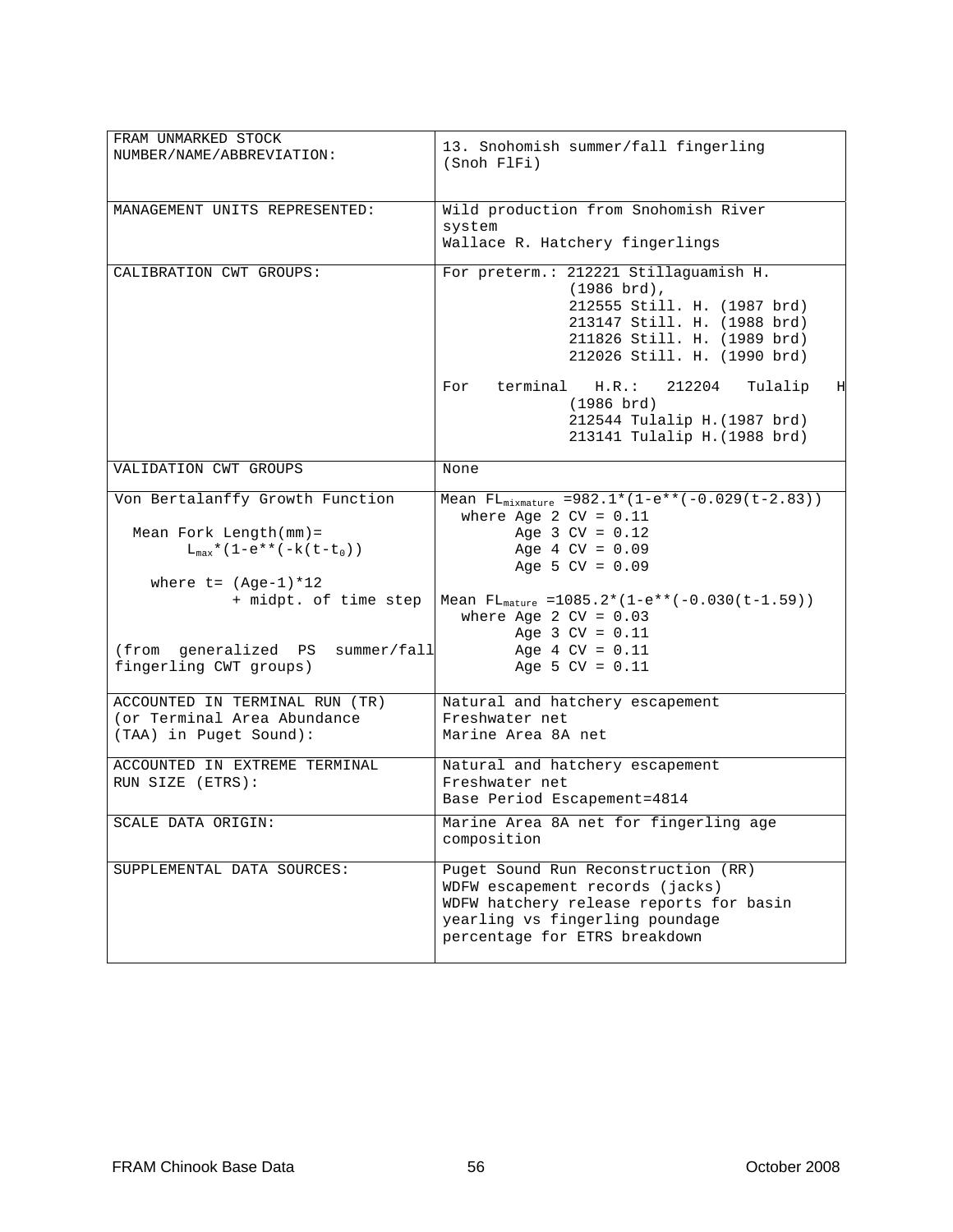| FRAM UNMARKED STOCK<br>NUMBER/NAME/ABBREVIATION:                                                                                                                                                                                                                                                              | 15. Snohomish summer/fall yearling (Snoh<br>FlYr)                                                                                                                                                                                                                                                                                                                                 |
|---------------------------------------------------------------------------------------------------------------------------------------------------------------------------------------------------------------------------------------------------------------------------------------------------------------|-----------------------------------------------------------------------------------------------------------------------------------------------------------------------------------------------------------------------------------------------------------------------------------------------------------------------------------------------------------------------------------|
| MANAGEMENT UNITS REPRESENTED:                                                                                                                                                                                                                                                                                 | Wild summer/fall yearling production from<br>Snohomish<br>Wallace R. Hatchery yearlings                                                                                                                                                                                                                                                                                           |
| CALIBRATION CWT GROUPS:                                                                                                                                                                                                                                                                                       | 631701 Wallace R. (Skykomish) Hatchery<br>Summer chinook (1976 brd)                                                                                                                                                                                                                                                                                                               |
| VALIDATION CWT GROUPS                                                                                                                                                                                                                                                                                         | None                                                                                                                                                                                                                                                                                                                                                                              |
| Von Bertalanffy Growth Function<br>Mean Fork Length $(mm)$ =<br>$L_{max}$ * (1-e** (-k (t-t <sub>0</sub> ))<br>where $t = (Age-1)*12$<br>+ midpt. of time step<br>(from So. PS summer/fall yearling<br>CWT groups)<br>ACCOUNTED IN TERMINAL RUN (TR)<br>(or Terminal Area Abundance<br>(TAA) in Puget Sound): | Mean $FL_{mixmature} = 802.6*(1-e**(-0.051(t-9.57)))$<br>where Age 2 $CV = 0.17$<br>Age $3$ CV = $0.14$<br>Age $4$ CV = $0.10$<br>Age 5 $CV = 0.10$<br>Mean $FL_{matter}$ =1460.9*(1-e**(-0.051(t-5.42))<br>where Age 2 $CV = 0.11$<br>Age $3$ CV = $0.11$<br>Age $4$ CV = $0.11$<br>Age 5 $CV = 0.11$<br>Natural and hatchery escapement<br>Freshwater net<br>Marine Area 8A net |
| ACCOUNTED IN EXTREME TERMINAL<br>RUN SIZE (ETRS):                                                                                                                                                                                                                                                             | Natural and hatchery escapement<br>Freshwater net<br>Base Period Escapement=3352                                                                                                                                                                                                                                                                                                  |
| SCALE DATA ORIGIN:                                                                                                                                                                                                                                                                                            | Marine Area 8A net for yearling age<br>composition                                                                                                                                                                                                                                                                                                                                |
| SUPPLEMENTAL DATA SOURCES:                                                                                                                                                                                                                                                                                    | Puget Sound Run Reconstruction (RR)<br>WDFW escapement records (jacks)<br>WDFW hatchery release reports for basin<br>yearling vs fingerling poundage<br>percentage for ETRS breakdown                                                                                                                                                                                             |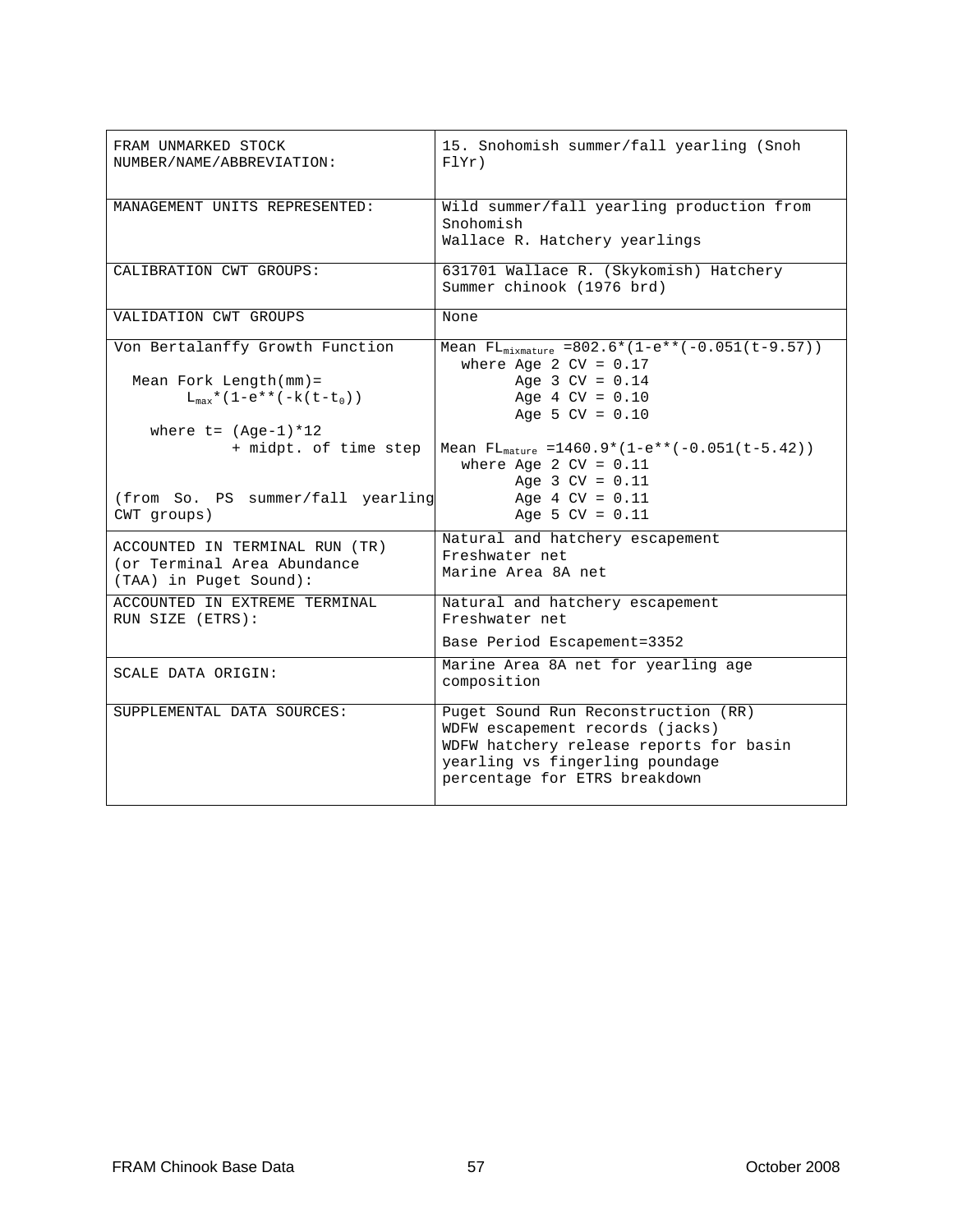| FRAM UNMARKED STOCK<br>NUMBER/NAME/ABBREVIATION:                                                                                                       | 17. Stillaguamish summer/fall fingerling<br>(Stil F1Fi)                                                                                                                                                                                    |
|--------------------------------------------------------------------------------------------------------------------------------------------------------|--------------------------------------------------------------------------------------------------------------------------------------------------------------------------------------------------------------------------------------------|
| MANAGEMENT UNITS REPRESENTED:                                                                                                                          | Wild<br>and supplementation production<br>in<br>Stillaquamish River                                                                                                                                                                        |
| CALIBRATION CWT GROUPS:<br>VALIDATION CWT GROUPS                                                                                                       | 212221 Stillaguamish H. (1986 brd)<br>212555 Stillaguamish H. (1987 brd)<br>213147 Stillaquamish H. (1988 brd)<br>211826 Stillaguamish H. (1989 brd)<br>212026 Stillaguamish H. (1990 brd)<br>1980-83, 1986-91                             |
|                                                                                                                                                        |                                                                                                                                                                                                                                            |
| Von Bertalanffy Growth Function<br>Mean Fork Length $(mm)$ =<br>$L_{\text{max}}*(1-e**(-k(t-t_0)))$<br>where $t = (Aqe-1)*12$<br>+ midpt. of time step | Mean FL <sub>mixmature</sub> =982.1*(1-e**(-0.029( $t$ -2.83))<br>where Age 2 $CV = 0.11$<br>Age $3 CV = 0.12$<br>Age $4$ CV = $0.09$<br>Age 5 $CV = 0.09$<br>Mean $FL_{matrix}$ =1085.2*(1-e**(-0.030(t-1.59))<br>where Age 2 $CV = 0.03$ |
| (from generalized PS summer/fall<br>fingerling CWT groups)                                                                                             | Age $3$ CV = $0.11$<br>Age $4$ CV = $0.11$<br>Age 5 $CV = 0.11$                                                                                                                                                                            |
| ACCOUNTED IN TERMINAL RUN (TR)<br>(or Terminal Area Abundance<br>(TAA) in Puget Sound):                                                                | Natural and hatchery escapement (0)<br>Freshwater net<br>Marine Area 8A                                                                                                                                                                    |
| ACCOUNTED IN EXTREME TERMINAL<br>RUN SIZE (ETRS):                                                                                                      | Natural and hatchery escapement (0)<br>Freshwater net<br>Base Period Escapement=831                                                                                                                                                        |
| SCALE DATA ORIGIN:                                                                                                                                     | Marine Area 8A?                                                                                                                                                                                                                            |
| SUPPLEMENTAL DATA SOURCES:                                                                                                                             | Puget Sound Run Reconstruction (RR)                                                                                                                                                                                                        |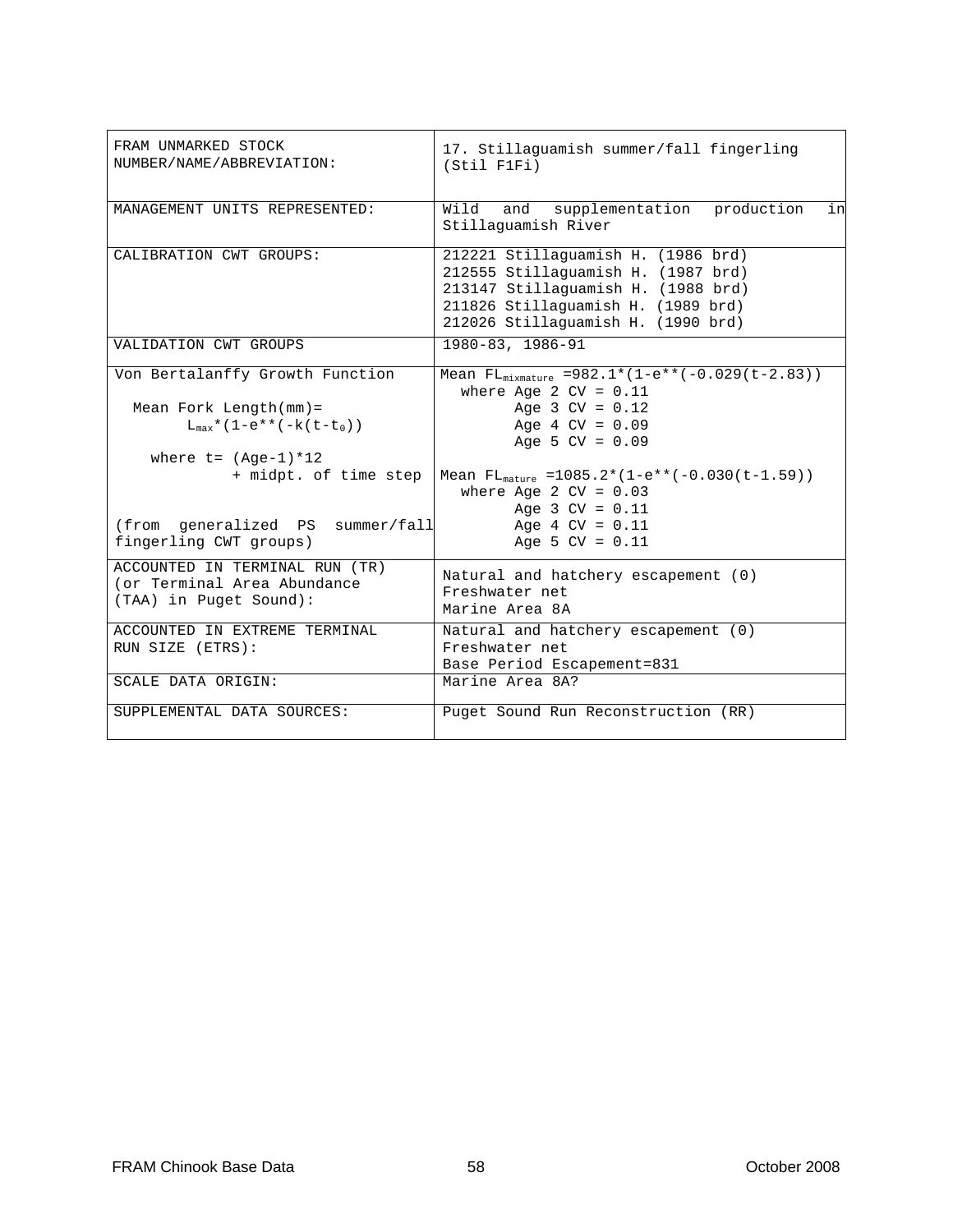| FRAM UNMARKED STOCK<br>NUMBER/NAME/ABBREVIATION:                                        | 19. Tulalip summer/fall fingerling<br>(Tula<br>FIFi)                                                  |
|-----------------------------------------------------------------------------------------|-------------------------------------------------------------------------------------------------------|
| MANAGEMENT UNITS REPRESENTED:                                                           | Tulalip Hatchery                                                                                      |
| CALIBRATION CWT GROUPS:                                                                 | 212204 Tulalip H. (1986 brd)<br>212544 Tulalip H. (1987 brd)<br>213141 Tulalip H. (1988 brd)          |
| VALIDATION CWT GROUPS                                                                   | 1986-91                                                                                               |
| Von Bertalanffy Growth Function                                                         | Mean $FL_{mixmature}$ =982.1*(1-e**(-0.029(t-2.83))<br>where Age 2 $CV = 0.11$                        |
| Mean Fork Length $(mm)$ =<br>$L_{max}$ * (1-e** (-k (t-t <sub>0</sub> ))                | Age $3 CV = 0.12$<br>Age $4$ CV = $0.09$<br>Age 5 $CV = 0.09$                                         |
| where $t = (Age-1)*12$                                                                  |                                                                                                       |
| + midpt. of time step                                                                   | Mean $FL_{matter}$ = 1085.2* (1-e** (-0.030 (t-1.59))<br>where Age 2 $CV = 0.03$<br>Age $3 CV = 0.11$ |
| (from generalized PS summer/fall<br>fingerling CWT groups)                              | Age 4 $CV = 0.11$<br>Age 5 $CV = 0.11$                                                                |
| ACCOUNTED IN TERMINAL RUN (TR)<br>(or Terminal Area Abundance<br>(TAA) in Puget Sound): | Natural and hatchery escapement<br>Marine Area 8D net<br>Marine Area 8A net                           |
| ACCOUNTED IN EXTREME TERMINAL<br>RUN SIZE (ETRS):                                       | Natural and hatchery escapement<br>Marine Area 8D net                                                 |
|                                                                                         | Base Period Escapement=1                                                                              |
| SCALE DATA ORIGIN:                                                                      | Marine Area 8D                                                                                        |
| SUPPLEMENTAL DATA SOURCES:                                                              | Puget Sound Run Reconstruction (RR)                                                                   |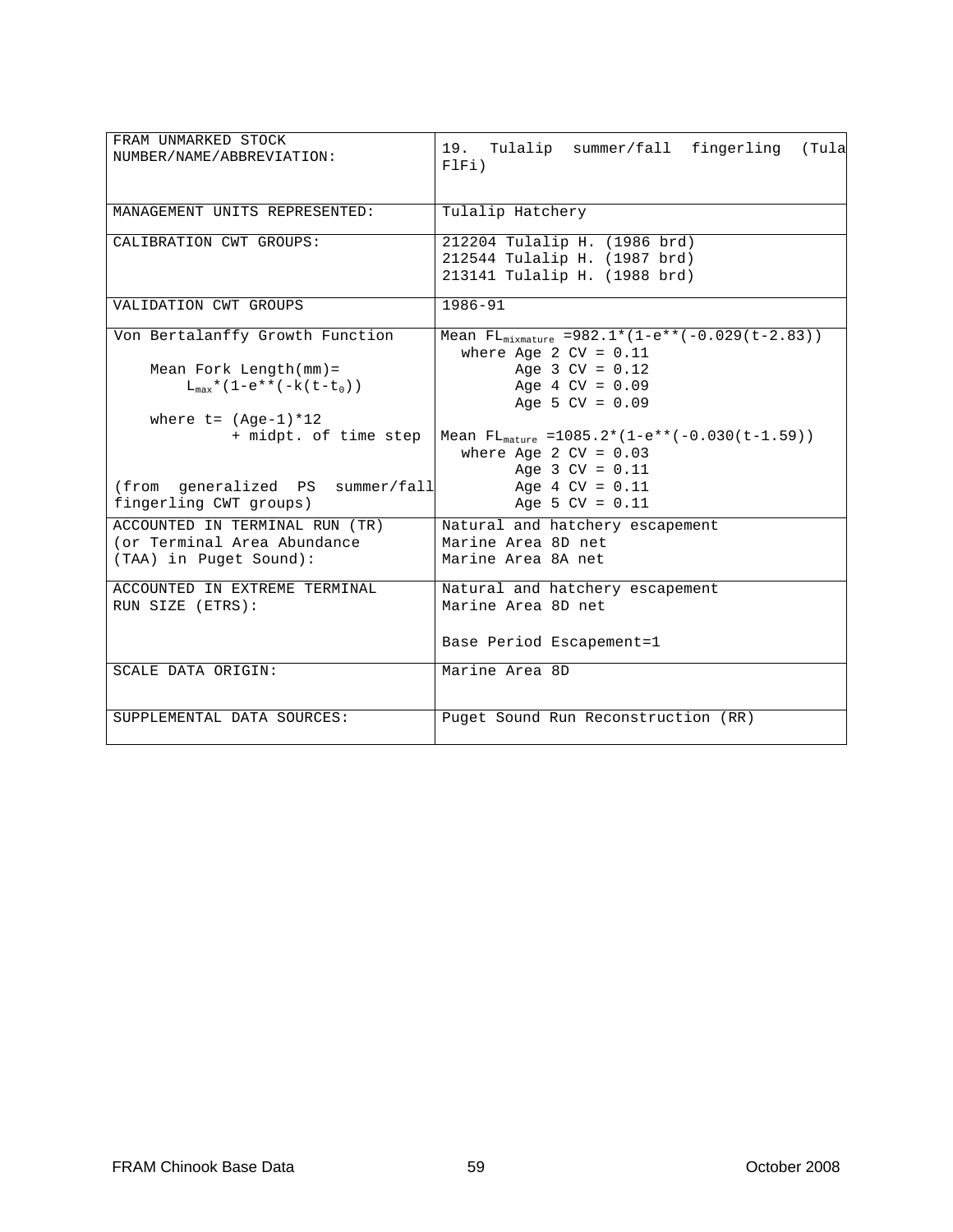| FRAM UNMARKED STOCK<br>NUMBER/NAME/ABBREVIATION:                                                                                                               | 21. Mid Puget Sound fall fingerling (MiPS<br>FlFi)                                                                                                                                                                                                                                                |
|----------------------------------------------------------------------------------------------------------------------------------------------------------------|---------------------------------------------------------------------------------------------------------------------------------------------------------------------------------------------------------------------------------------------------------------------------------------------------|
| MANAGEMENT UNITS REPRESENTED:                                                                                                                                  | Natural production from Lake Washington,<br>Green-Duwamish Rivers, Puyallup River, Misc.<br>Area 10 streams (Seattle area), Misc. Area<br>10E streams (Port Orchard)                                                                                                                              |
|                                                                                                                                                                | Hatchery production from Issaquah, Soos Creek<br>(Green River), Voights Creek (Puyallup),<br>Crisp Creek, Grovers, Icy Creek facilities                                                                                                                                                           |
| CALIBRATION CWT GROUPS:                                                                                                                                        | 631814 Voights Creek (1978 brd)<br>631842 Voights Creek (1978 brd)<br>631935 Soos Creek (1978 brd)<br>631936 Soos Creek (1978 brd)<br>631940 Issaquah (1978 brd)<br>631945 Soos Creek (1978 brd)<br>631943 Issaquah (1979 brd)<br>631944 Soos Creek (1979 brd)<br>632020 Voights Creek (1979 brd) |
| VALIDATION CWT GROUPS                                                                                                                                          | 1974-75, 1978-on                                                                                                                                                                                                                                                                                  |
| Von Bertalanffy Growth Function<br>Mean Fork Length $(mm)$ =<br>$L_{max}$ * (1-e** (-k (t-t <sub>0</sub> ))<br>where $t = (Age-1)*12$<br>+ midpt. of time step | Mean $FL_{mixmature} = 982.1 * (1-e**(-0.029(t-2.83)))$<br>where Age 2 $CV = 0.11$<br>Age $3$ CV = $0.12$<br>Age $4$ CV = $0.09$<br>Age 5 $CV = 0.09$<br>Mean $FL_{\text{matter}} = 1085.2*(1-e**(-0.030(t-1.59)))$<br>where Age 2 $CV = 0.03$                                                    |
| (from generalized PS summer/fall<br>fingerling CWT groups)                                                                                                     | Age $3$ CV = $0.11$<br>Age $4$ CV = $0.11$<br>Age 5 $CV = 0.11$                                                                                                                                                                                                                                   |
| ACCOUNTED IN TERMINAL RUN (TR) (or<br>Terminal Area Abundance (TAA) in<br>Puget Sound):                                                                        | Natural and hatchery escapement in Lake<br>Washington, Green-Duwamish River, Puyallup<br>River and Area 10, 10E streams                                                                                                                                                                           |
|                                                                                                                                                                | Freshwater net in Green-Duwamish, Puyallup<br>rivers                                                                                                                                                                                                                                              |
|                                                                                                                                                                | Marine net fisheries for stocks destined for<br>Lake Washington (Area 10, 10B, C, D); Green<br>Duwamish (Area 10, 10A); Puyallup<br>$(Area 10, 11, 11A); Misc. Area 10 streams$<br>(Area 10); Misc Area 10E streams (Area 10,<br>10E)                                                             |
| ACCOUNTED IN EXTREME TERMINAL RUN<br>SIZE (ETRS):                                                                                                              | Natural and hatchery escapement in Lake<br>Washington, Green-Duwamish River, Puyallup<br>River and Area 10, 10E streams                                                                                                                                                                           |
|                                                                                                                                                                | Freshwater net in Green-Duwamish, Puyallup<br>rivers                                                                                                                                                                                                                                              |
|                                                                                                                                                                | Marine net fisheries for stocks destined for<br>Lake Washington (Area 10B, C, D); Green<br>Duwamish (Area 10A); Puyallup<br>(Area 11A); Misc Area 10E streams (Area 10E)                                                                                                                          |
|                                                                                                                                                                | Base Period Escapement=20018                                                                                                                                                                                                                                                                      |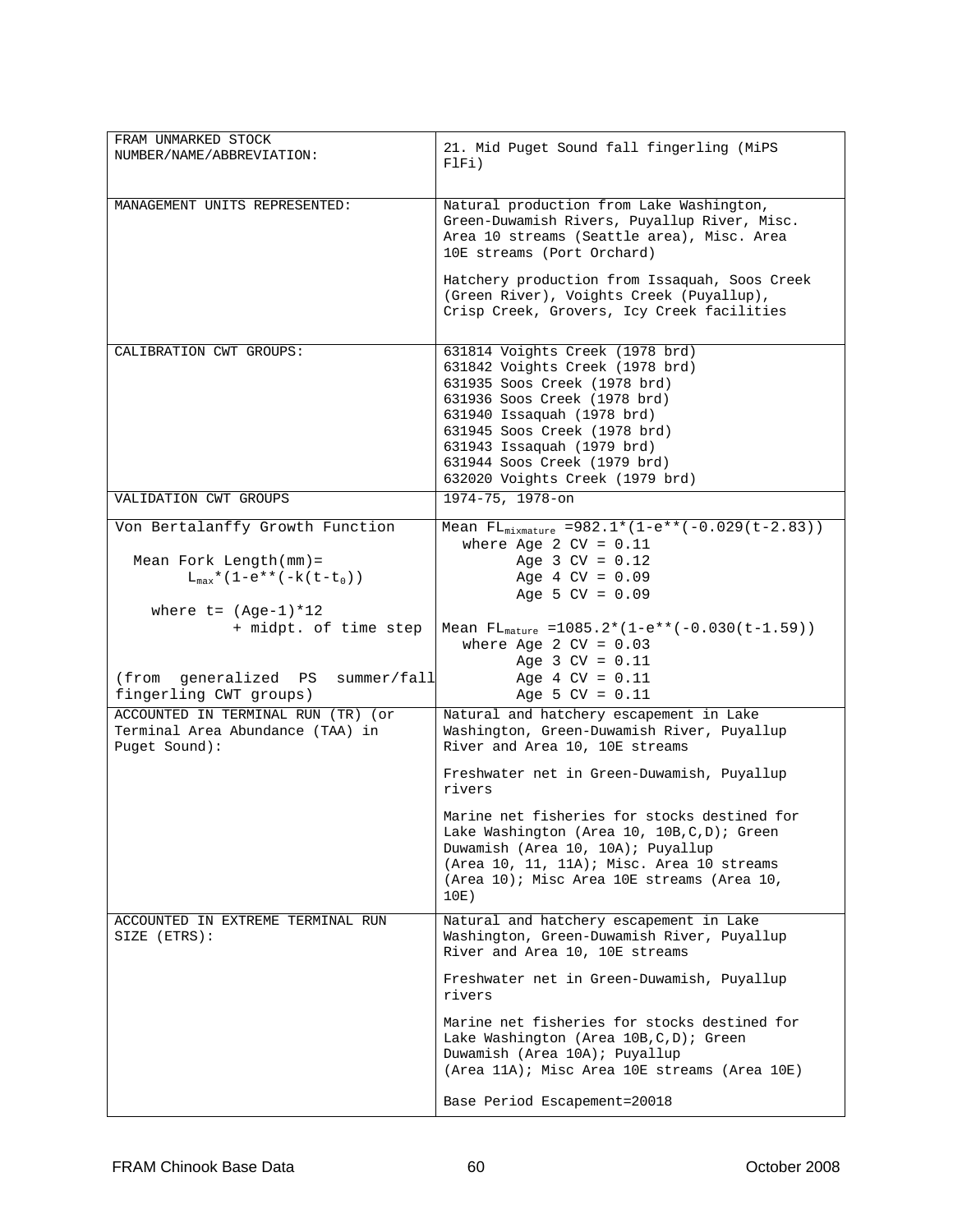| SCALE DATA ORIGIN:         | Net fisheries for Lake Washington (Area<br>10B, C, D, F); Green-Duwamish (Area 10A and<br>river); Puyallup (Area 11A and river); Misc.<br>10 streams (Area 10A and Green); Misc. 10E<br>streams (Area 10E) |
|----------------------------|------------------------------------------------------------------------------------------------------------------------------------------------------------------------------------------------------------|
| SUPPLEMENTAL DATA SOURCES: | Puget Sound Run Reconstruction (RR)<br>WDFW escapement records (jacks)                                                                                                                                     |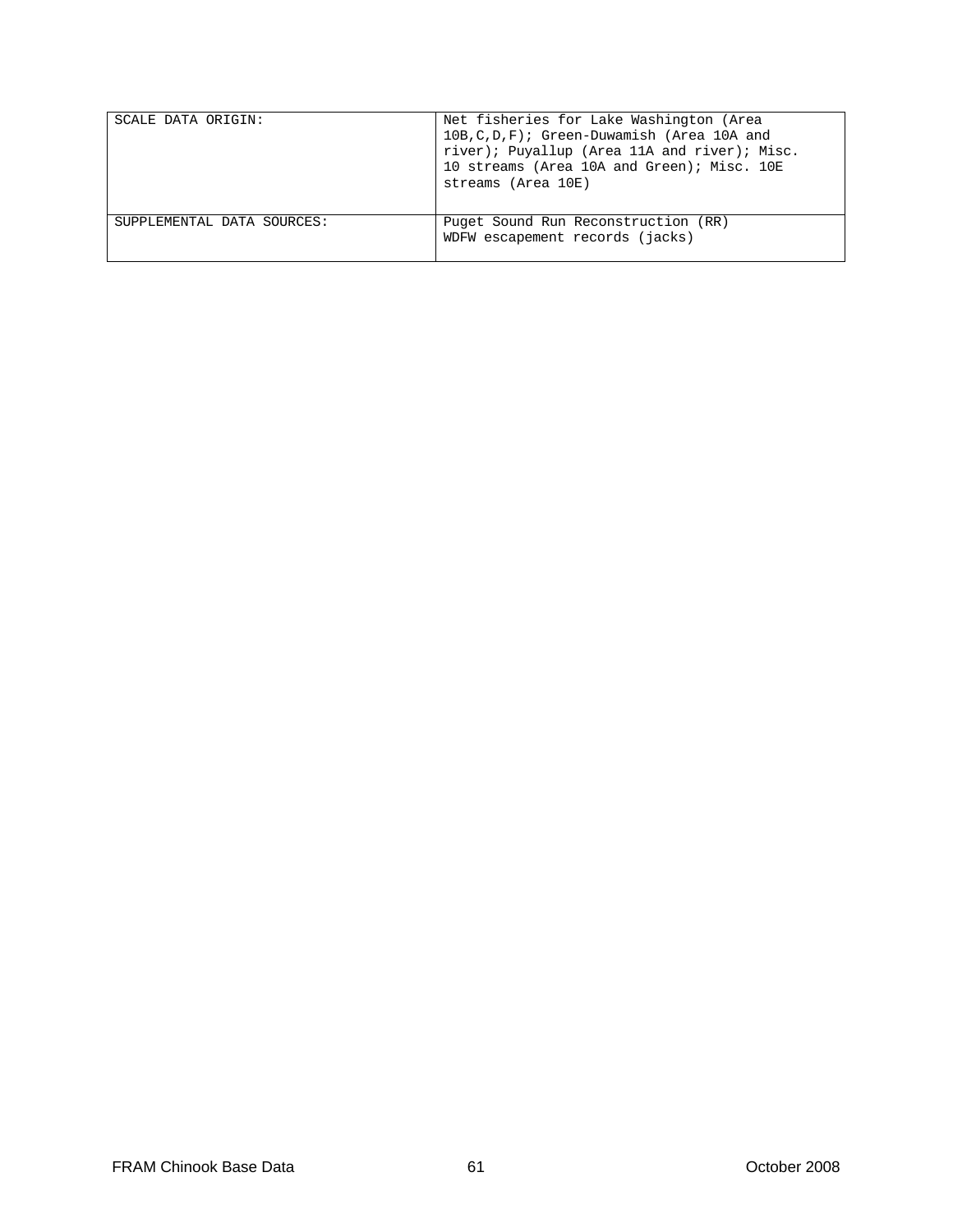| FRAM UNMARKED STOCK                 |                                                                   |
|-------------------------------------|-------------------------------------------------------------------|
|                                     | 23. UW Accelerated fall fingerling (UWAc                          |
| NUMBER/NAME/ABBREVIATION:           | F1F1)                                                             |
|                                     |                                                                   |
|                                     |                                                                   |
| MANAGEMENT UNITS REPRESENTED:       | Accelerated fingerling production from                            |
|                                     | University of Washington Hatchery                                 |
|                                     |                                                                   |
|                                     |                                                                   |
| CALIBRATION CWT GROUPS:             | 111601-02 UW Portage Bay (1977 brd)                               |
|                                     |                                                                   |
|                                     | 111603-06 UW Portage Bay (1978 brd)                               |
|                                     | 111617-18 UW Portage Bay (1978 brd)                               |
|                                     | 111624 UW Portage Bay (1978)                                      |
|                                     | 111627-32 UW Portage Bay (1979)                                   |
|                                     |                                                                   |
| VALIDATION CWT GROUPS               | $1980 - 84$                                                       |
|                                     |                                                                   |
| Von Bertalanffy Growth Function     | Mean FL <sub>mixmature</sub> =889.6* $(1-e^{**}(-0.039(t-1.96)))$ |
|                                     | where Age 2 $CV = 0.17$                                           |
| Mean Fork Length $(mm)$ =           | Age $3$ CV = $0.14$                                               |
| $L_{\text{max}}*(1-e**(-k(t-t_0)))$ | Age $4$ CV = $0.10$                                               |
|                                     | Age 5 $CV = 0.10$                                                 |
|                                     |                                                                   |
| where $t = (Aqe-1)*12$              |                                                                   |
| + midpt. of time step               | Mean $FL_{matter}$ = 1460.9* (1-e** (-0.018 (t-5.42))             |
|                                     | where Age 2 $CV = 0.11$                                           |
|                                     | Age $3 CV = 0.11$                                                 |
| (from UW for mixed maturity; So. PS | Age $4$ CV = $0.11$                                               |
| summer/fall yearling for mature)    | Age 5 $CV = 0.11$                                                 |
|                                     |                                                                   |
| ACCOUNTED IN TERMINAL RUN (TR)      | Hatchery escapement                                               |
| (or Terminal Area Abundance         |                                                                   |
| (TAA) in Puget Sound):              |                                                                   |
|                                     |                                                                   |
| ACCOUNTED IN. EXTREME TERMINAL      | Same as TR                                                        |
| RUN SIZE (ETRS):                    |                                                                   |
|                                     |                                                                   |
|                                     | Base Period Escapement=1062                                       |
| SCALE DATA ORIGIN:                  | 22                                                                |
|                                     |                                                                   |
|                                     |                                                                   |
| SUPPLEMENTAL DATA SOURCES:          | University of Washington                                          |
|                                     |                                                                   |
|                                     |                                                                   |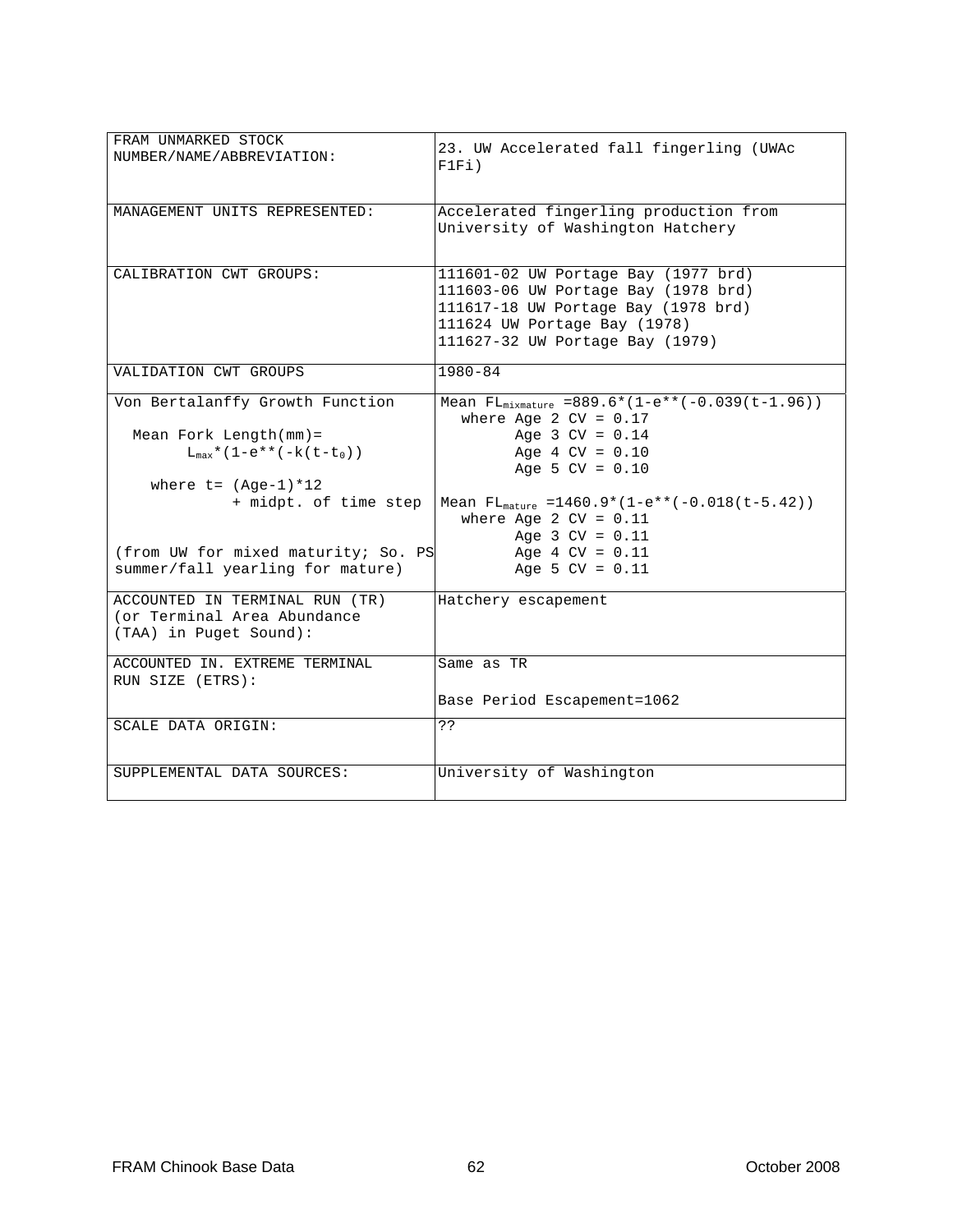| 25. South Puget Sound fall fingerling (SPSo<br>FlFi)                                                                                                                                                                                                                                                                                                                                                                                                                                |
|-------------------------------------------------------------------------------------------------------------------------------------------------------------------------------------------------------------------------------------------------------------------------------------------------------------------------------------------------------------------------------------------------------------------------------------------------------------------------------------|
| Wild production in deep south Puget sound<br>tributaries including Nisqually and Deschutes<br>Rivers, Minter Creek, and Misc Area 13<br>streams                                                                                                                                                                                                                                                                                                                                     |
| Hatchery production from Minter Creek, Hupp<br>Springs, Coulter Creek, Kalama Creek,<br>Garrison Springs (Chambers Creek), Fox Island<br>Net Pens, South Sound Net Pens, Allison<br>Springs, McAllister Creek facilities                                                                                                                                                                                                                                                            |
| 631907 Minter Creek Hatchery (1978)<br>050722 Kalama Creek Hatchery (1979)<br>631903 Garrison Springs Hatchery (1979)<br>632063 Coulter Creek Hatchery (1979)<br>632103 Deschutes Hatchery (1979)<br>632104 Minter Creek Hatchery (1979)                                                                                                                                                                                                                                            |
| 1974-75, 1978, 1980-on                                                                                                                                                                                                                                                                                                                                                                                                                                                              |
| Mean $FL_{mixmature} = 982.1 * (1-e**(-0.029(t-2.83)))$<br>where Age 2 $CV = 0.11$<br>Age $3 CV = 0.12$<br>Age $4$ CV = $0.09$<br>Age 5 $CV = 0.09$                                                                                                                                                                                                                                                                                                                                 |
| Mean $FL_{matter}$ =1085.2*(1-e**(-0.030(t-1.59))<br>where Age 2 $CV = 0.03$<br>Age $3$ CV = $0.11$<br>(from generalized PS summer/fall<br>Age $4$ CV = $0.11$<br>Age 5 $CV = 0.11$                                                                                                                                                                                                                                                                                                 |
| Natural and hatchery escapement in Nisqually,<br>Deschutes rivers, Chambers Creek, and Misc.<br>Area 13, 13A Carr Inlet/Minter Creek, 13B<br>streams<br>Freshwater net<br>Marine net fisheries for stocks destined for<br>Nisqually River (Area 10, 11, 13); Deschutes<br>River (Area 10, 11, 13, 13B); Chambers Creek<br>$(Area 10, 11, 13)$ ; Misc. Area 13 streams<br>(Area 10, 11, 13); Misc 13A streams (Area 10,<br>11, 13, 13A); Misc. 13B streams (Area 10, 11,<br>13, 13B) |
|                                                                                                                                                                                                                                                                                                                                                                                                                                                                                     |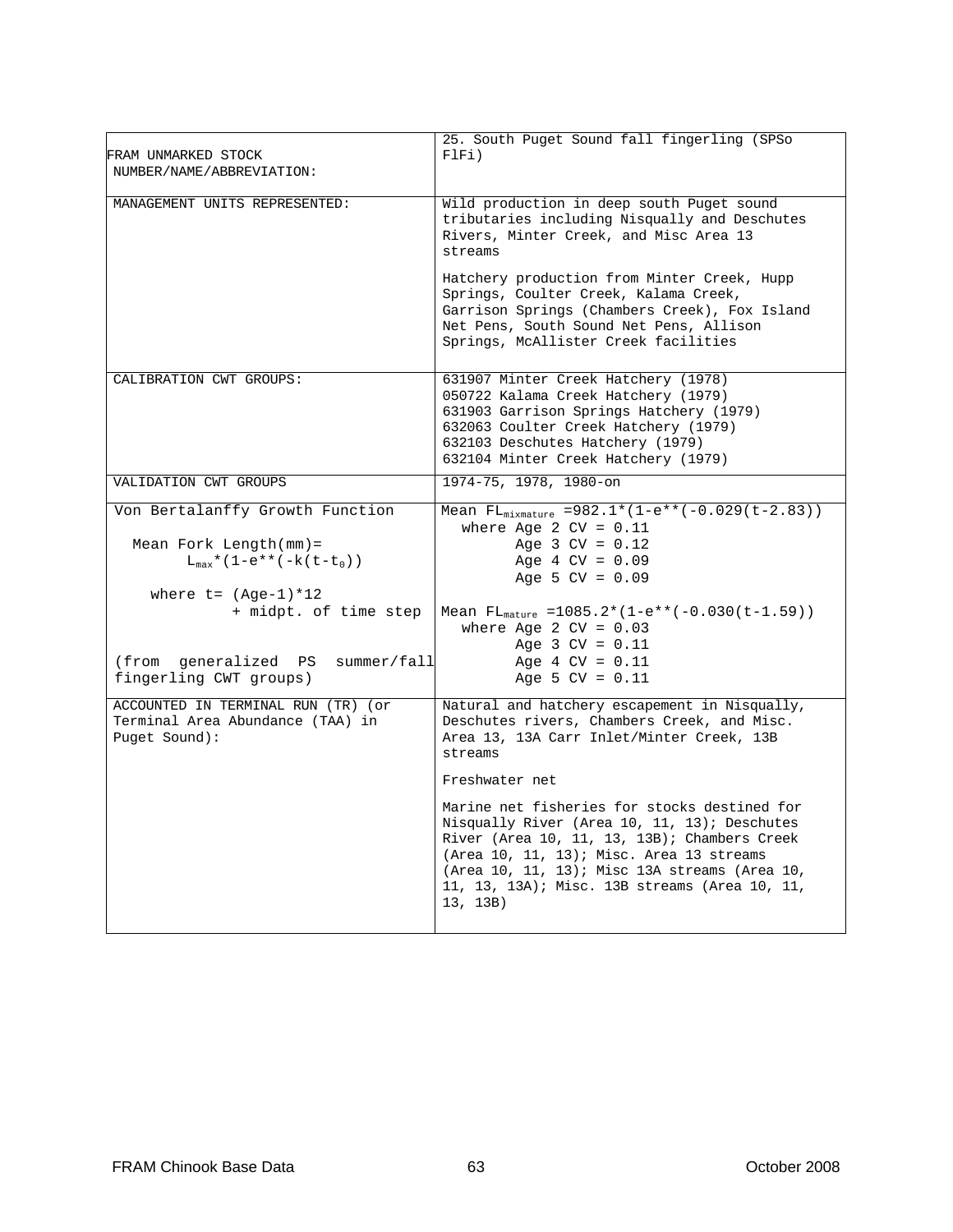| ACCOUNTED IN EXTREME TERMINAL RUN<br>SIZE (ETRS): | Natural and hatchery escapement in Nisqually,<br>Deschutes rivers, Chambers Creek, and Misc.<br>Area 13, 13A Carr Inlet/Minter Creek, 13B<br>streams<br>Freshwater net<br>Marine net fisheries for stocks destined for<br>Nisqually River (none); Deschutes River (Area<br>13B); Chambers Creek (none); Misc. Area 13<br>streams (none); Misc. 13A streams (Area 13A);<br>Misc. 13B streams (Area 13B)<br>Base Period Escapement=10230 |
|---------------------------------------------------|----------------------------------------------------------------------------------------------------------------------------------------------------------------------------------------------------------------------------------------------------------------------------------------------------------------------------------------------------------------------------------------------------------------------------------------|
| <b>SCALE DATA ORIGIN:</b>                         | Nisqually River net and Marine net fisheries<br>in Area 13/13B and Area 13C-K                                                                                                                                                                                                                                                                                                                                                          |
| SUPPLEMENTAL DATA SOURCES:                        | Puget Sound Run Reconstruction (RR)<br>WDFW escapement records (jacks)                                                                                                                                                                                                                                                                                                                                                                 |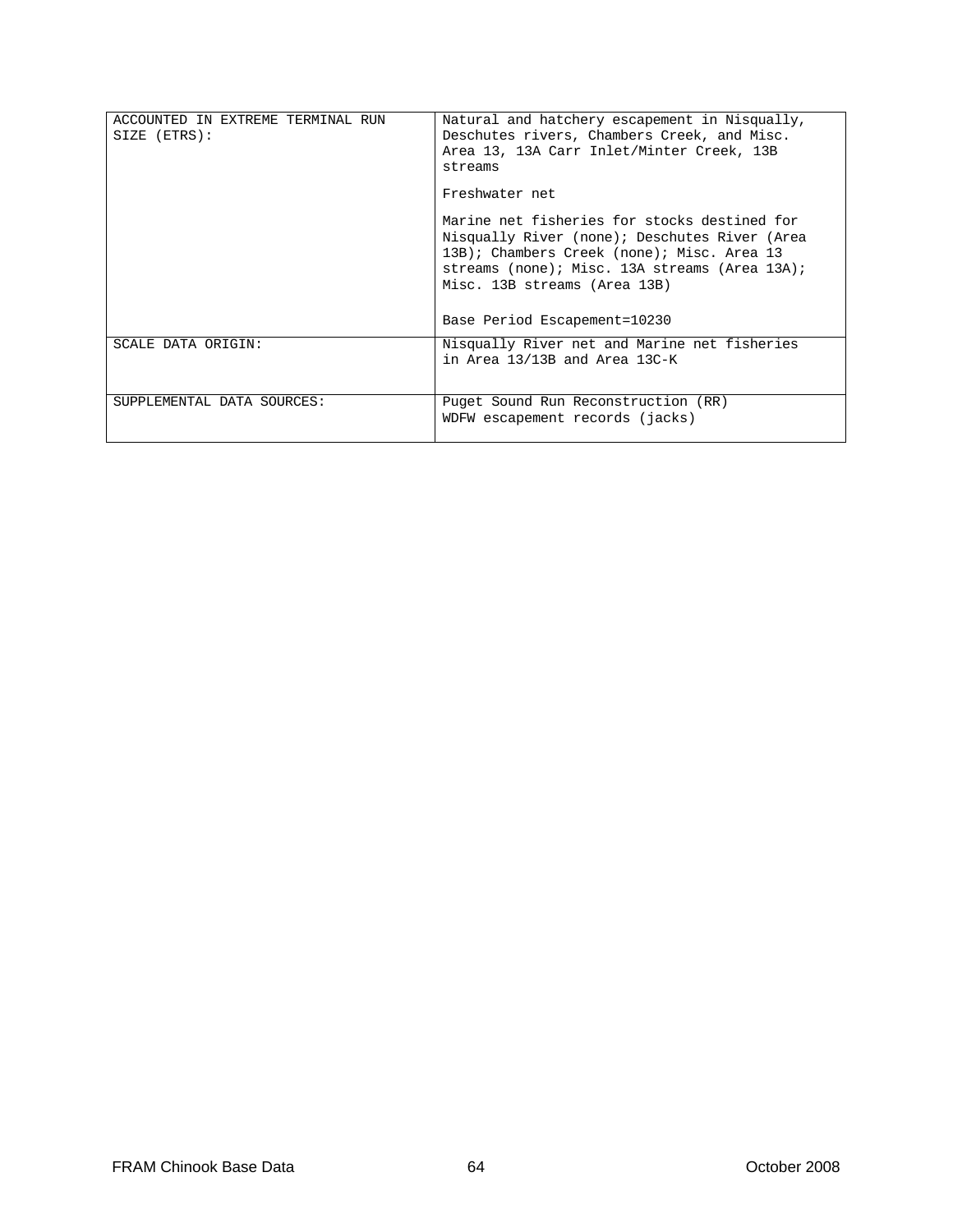| FRAM UNMARKED STOCK<br>NUMBER/NAME/ABBREVIATION:                                                                                      | 27. South Puget Sound fall yearling (SPSo<br>FlYr)                                                                                                                                                                                                                                                                                                                                                                                                                                 |
|---------------------------------------------------------------------------------------------------------------------------------------|------------------------------------------------------------------------------------------------------------------------------------------------------------------------------------------------------------------------------------------------------------------------------------------------------------------------------------------------------------------------------------------------------------------------------------------------------------------------------------|
| MANAGEMENT UNITS REPRESENTED:                                                                                                         | Fall yearling portion of hatchery chinook<br>in Mid- and South Puget Sound                                                                                                                                                                                                                                                                                                                                                                                                         |
| CALIBRATION CWT GROUPS:                                                                                                               | 631853 Fox Island Net Pens (1978)<br>631905 Green River Hatchery (1978)<br>632004 Deschutes Hatchery (1978)<br>632023 Allison Springs Hatchery (1978)<br>632015 Deschutes Hatchery (1979)<br>632019 Deschutes Hatchery (1979)<br>632027 Fox Island Net Pens (1979)<br>632055-56 Coulter Creek Hatchery (1979)<br>632128 Crisp Creek Hatchery (1979)<br>632220 Hupp Springs Sp. Channel (1979)<br>632221 Allison Springs Hatchery (1979).<br>632228 Allison Springs Hatchery (1979) |
| VALIDATION CWT GROUPS                                                                                                                 | 1974-75, 1980-on                                                                                                                                                                                                                                                                                                                                                                                                                                                                   |
| Von Bertalanffy Growth Function<br>Mean Fork Length $(mm) =$<br>$L_{max}$ * (1-e** (-k (t-t <sub>0</sub> ))<br>where $t = (Aqe-1)*12$ | Mean FL <sub>mixmature</sub> =802.6*(1-e** $(-0.051(t-9.57))$ )<br>where Age 2 $CV = 0.17$<br>Age $3$ CV = $0.14$<br>Age $4$ CV = $0.10$<br>Age 5 $CV = 0.10$                                                                                                                                                                                                                                                                                                                      |
| + midpt. of time step<br>(from So. PS summer/fall yearling<br>CWT groups)                                                             | Mean $FL_{matter}$ =1460.9*(1-e**(-0.018(t-5.42))<br>where Age 2 $CV = 0.11$<br>Age $3 CV = 0.11$<br>Age $4$ CV = $0.11$<br>Age 5 $CV = 0.11$                                                                                                                                                                                                                                                                                                                                      |
| ACCOUNTED IN TERMINAL RUN (TR)<br>(or Terminal Area Abundance<br>(TAA) in Puget Sound):                                               | Run Reconstruction TR of Mid- and South<br>Puget Sound chinook adjusted to yearlings<br>leaving Marine Area 10<br>Base Period Escapement=330                                                                                                                                                                                                                                                                                                                                       |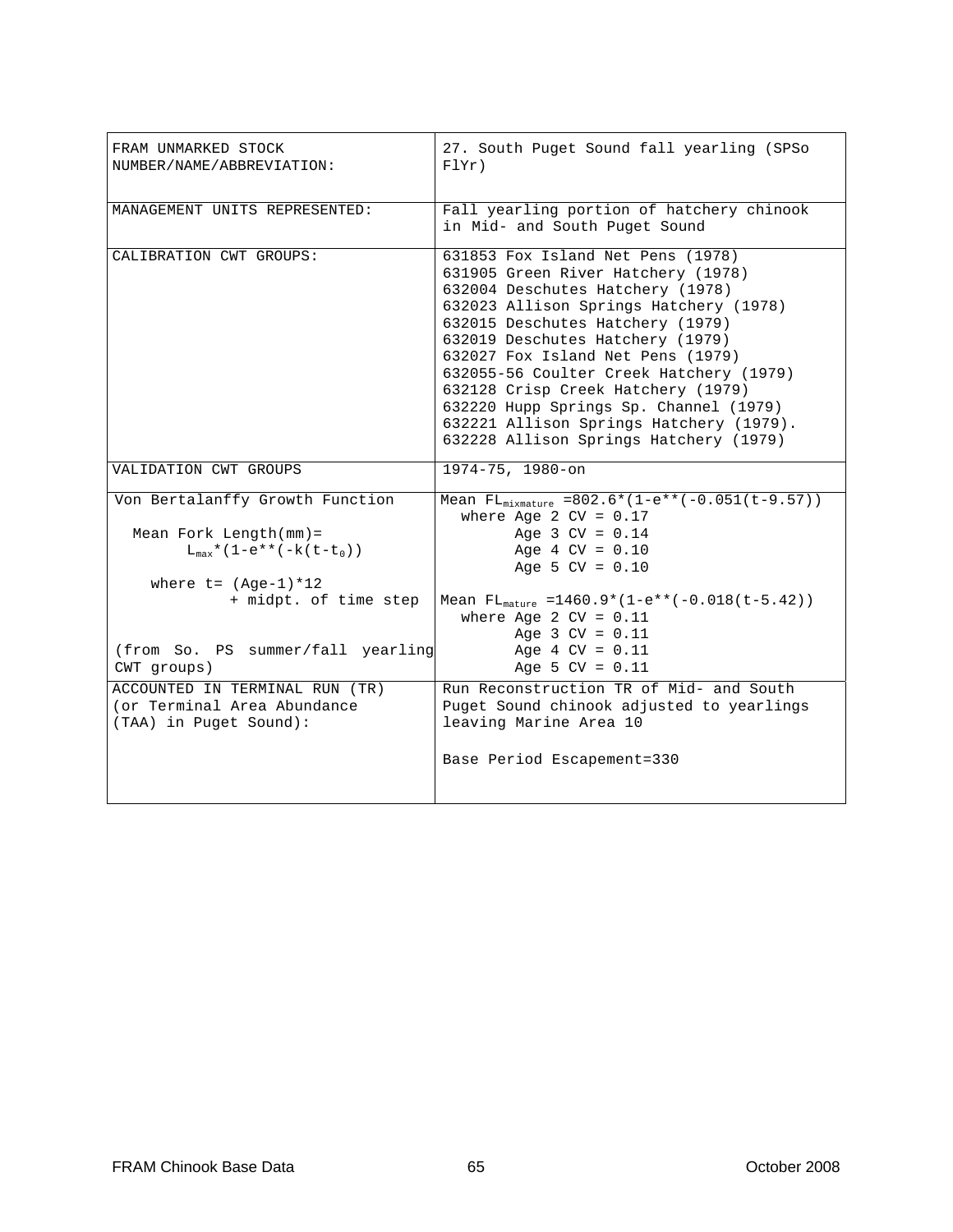| FRAM UNMARKED STOCK<br>NUMBER/NAME/ABBREVIATION:                                                                                                                                                   | spring fingerling<br>White River<br>29.<br>(White SpFi                                                                                                                                                                                                                                         |
|----------------------------------------------------------------------------------------------------------------------------------------------------------------------------------------------------|------------------------------------------------------------------------------------------------------------------------------------------------------------------------------------------------------------------------------------------------------------------------------------------------|
| MANAGEMENT UNITS REPRESENTED:                                                                                                                                                                      | South Puget Sound spring fingerling                                                                                                                                                                                                                                                            |
| CALIBRATION CWT GROUPS:                                                                                                                                                                            | 211659 White River Hatchery (91 brd)<br>212209 White River Hatchery (91 brd)<br>212245 White River Hatchery (91 brd)<br>212246 White River Hatchery (91 brd)<br>212321 White River Hatchery (92 brd)<br>212322 White River Hatchery (92 brd)<br>212462 White River Hatchery (93 brd)           |
| VALIDATION CWT GROUPS                                                                                                                                                                              |                                                                                                                                                                                                                                                                                                |
| Von Bertalanffy Growth Function<br>Mean Fork Length $(mm)$ =<br>$L_{max}$ * (1-e** (-k (t-t <sub>0</sub> ))<br>where $t = (Age-1)*12$<br>+ midpt. of time step<br>(from generalized PS summer/fall | Mean FL <sub>mixmature</sub> =982.1*(1-e**(-0.029(t-2.83))<br>where Age 2 $CV = 0.11$<br>Age $3 CV = 0.12$<br>Age $4$ CV = $0.09$<br>Age 5 $CV = 0.09$<br>Mean $FL_{\text{matter}} = 1085.2*(1-e^{**}(-0.030(t-1.59)))$<br>where Age 2 $CV = 0.03$<br>Age $3 CV = 0.11$<br>Age $4$ CV = $0.11$ |
| fingerling CWT groups)<br>ACCOUNTED IN EXTREME TERMINAL RUN<br>SIZE (ETRS):                                                                                                                        | Age 5 $CV = 0.11$<br>Natural and hatchery escapement to<br>White<br>River Hatchery or Buckley Trap<br>Freshwater net<br>Base Period Escapement=100                                                                                                                                             |
| SCALE DATA ORIGIN:                                                                                                                                                                                 | Age composition from CWT survival rate<br>applied to number released                                                                                                                                                                                                                           |
| SUPPLEMENTAL DATA SOURCES:                                                                                                                                                                         | Puget Sound Run Reconstruction (RR)<br>WDFW escapement records (jacks)<br>WDFW hatchery release reports                                                                                                                                                                                        |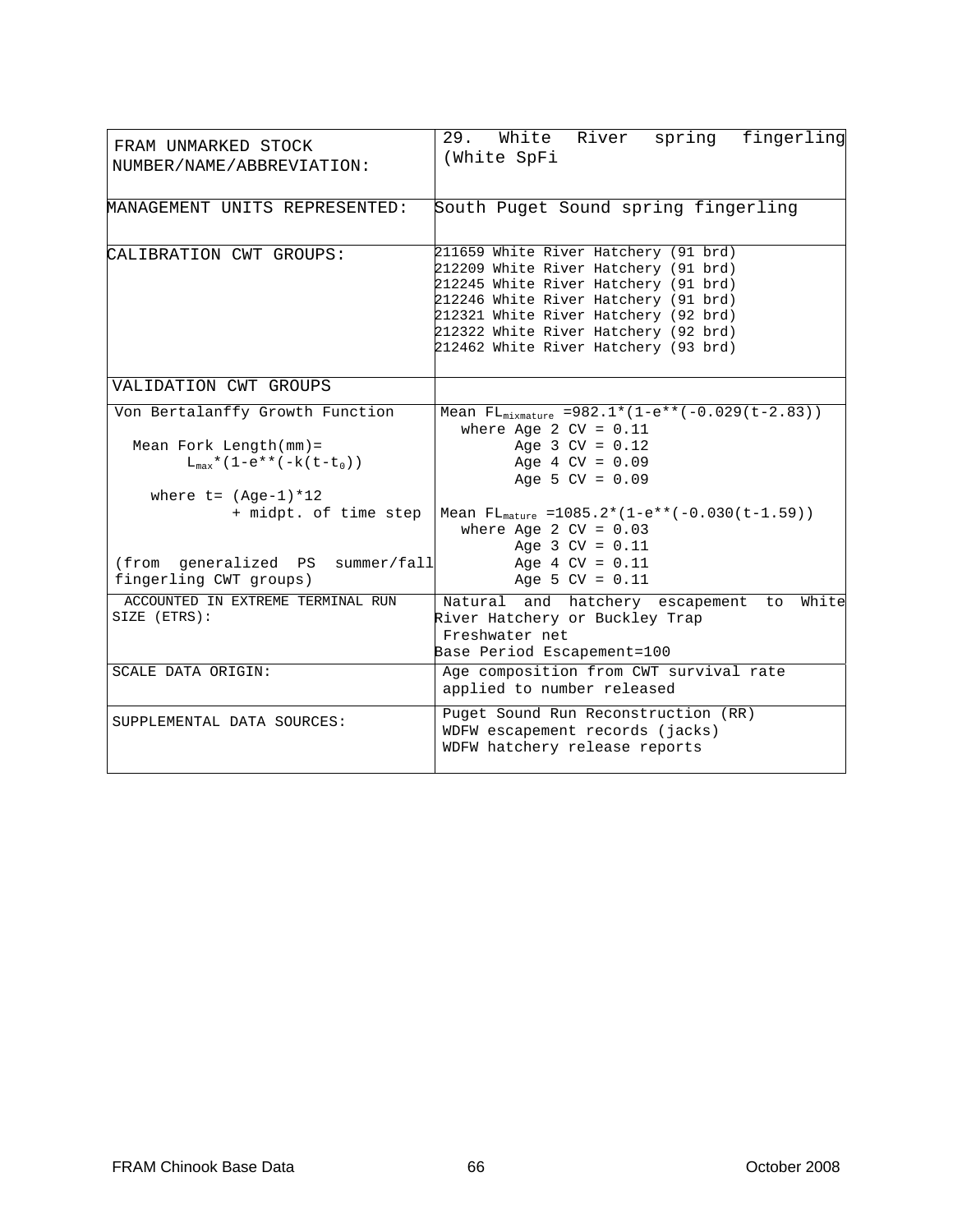| FRAM UNMARKED STOCK<br>NUMBER/NAME/ABBREVIATION:                                                            | 31. Hood Canal fall fingerling (HdCl<br>FlFi)                                                                                                                                                                                                                                                                              |
|-------------------------------------------------------------------------------------------------------------|----------------------------------------------------------------------------------------------------------------------------------------------------------------------------------------------------------------------------------------------------------------------------------------------------------------------------|
| MANAGEMENT UNITS REPRESENTED:                                                                               | Wild production from Hood Canal region<br>including Dosewallips, Duckabush, Hamma<br>Hamma, Skokomish, Quilcene rivers and<br>misc Area 12 streams<br>Hatchery production from George Adams,<br>Hood Canal (Hoodsport), Port Gamble Pens,                                                                                  |
| CALIBRATION CWT GROUPS:                                                                                     | 631752 George Adams (1978)<br>631915 Hood Canal (1978)<br>632041 George Adams (1979)<br>632109 Hood Canal (1979)                                                                                                                                                                                                           |
| VALIDATION CWT GROUPS                                                                                       | 1974-75, 1980-81, 1985-on                                                                                                                                                                                                                                                                                                  |
| Von Bertalanffy Growth Function<br>Mean Fork Length $(mm)$ =<br>$L_{max}$ * (1-e** (-k (t-t <sub>0</sub> )) | Mean $FL_{mixmature}$ =982.1*(1-e**(-0.029(t-2.83))<br>where Age 2 $CV = 0.11$<br>Age $3$ CV = $0.12$<br>Age $4$ CV = $0.09$<br>Age 5 $CV = 0.09$                                                                                                                                                                          |
| where $t = (Aqe-1)*12$<br>+ midpt. of time step<br>(from generalized PS summer/fall                         | Mean $FL_{matter}$ =1085.2*(1-e**(-0.030(t-1.59))<br>where Age 2 $CV = 0.03$<br>Age $3 CV = 0.11$<br>Age $4$ CV = $0.11$                                                                                                                                                                                                   |
| fingerling CWT groups)                                                                                      | Age 5 $CV = 0.11$                                                                                                                                                                                                                                                                                                          |
| ACCOUNTED IN TERMINAL RUN (TR)<br>(or Terminal Area Abundance<br>(TAA) in Puget Sound):                     | Natural and hatchery escapement<br>Freshwater net (primarily Skokomish)                                                                                                                                                                                                                                                    |
|                                                                                                             | Marine net fisheries for stocks destined<br>for Dosewallip (Area 12, 12B), Duckabush<br>(Area 12, 12B), Mamma Hamma (Area 12<br>12B), Skokomish (Area 12, 12B, C, D), South<br>Hood Canal (Area 12, 12B, C), Southeast<br>Hood Canal (Area 12, 12B, C, D), Hoodsport<br>(Area 12, 12B, C, D), Port Gamble (Area<br>9A, 12) |
| ACCOUNTED IN EXTREME TERMINAL                                                                               | Natural and hatchery escapement                                                                                                                                                                                                                                                                                            |
| RUN SIZE (ETRS):                                                                                            | Freshwater net (primarily Skokomish)<br>Marine net fisheries for stocks destined<br>for Skokomish (Area 12D), Southeast Hood<br>Canal (Area 12D), Hoodsport (Area 12D),<br>Port Gamble (Area 9A)<br>Base Period Escapement=4078                                                                                            |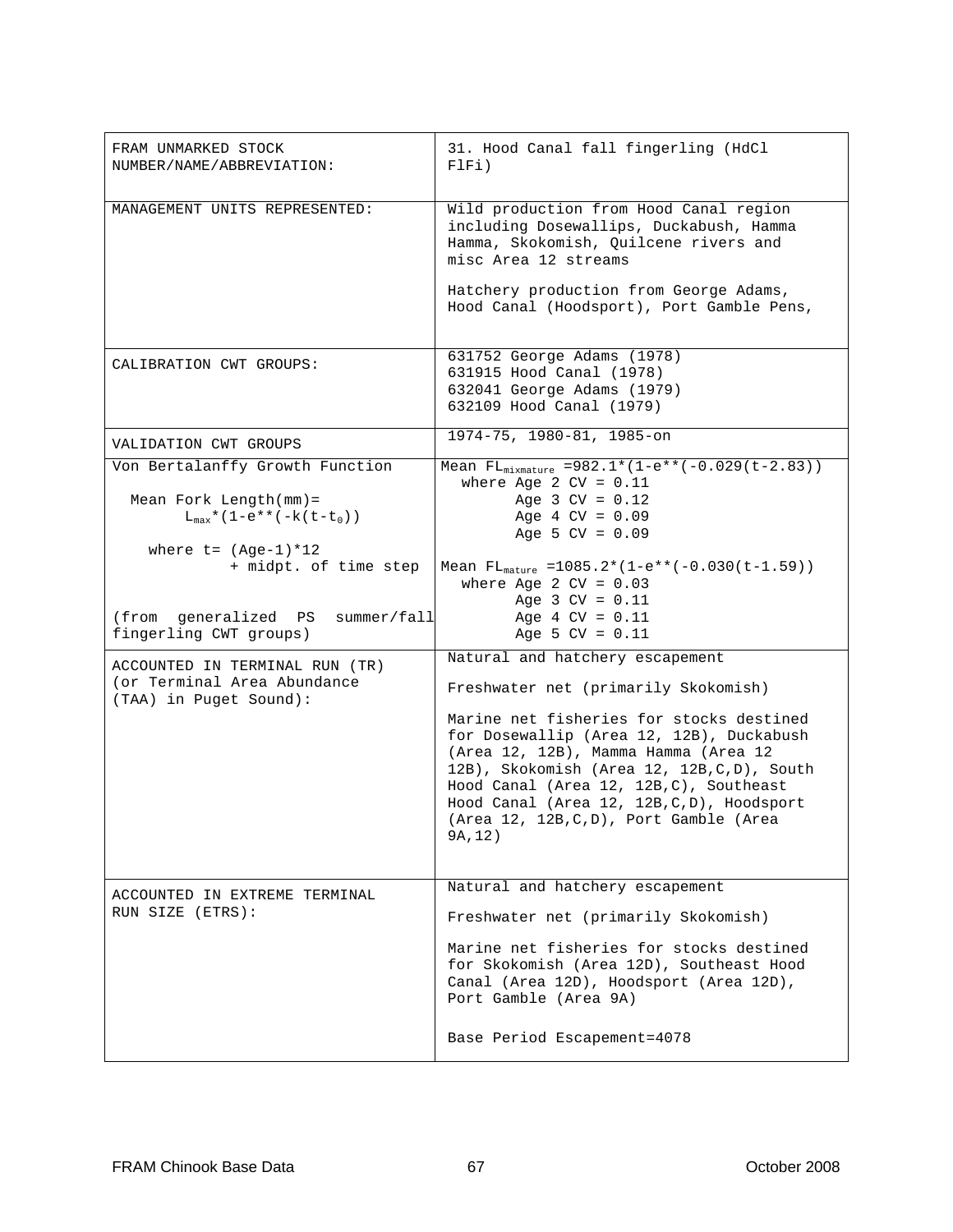| SCALE DATA ORIGIN:         | Net fisheries in Skokomish R. and marine<br>Area 12 B,C,D              |
|----------------------------|------------------------------------------------------------------------|
| SUPPLEMENTAL DATA SOURCES: | Puget Sound Run Reconstruction (RR)<br>WDFW escapement records (jacks) |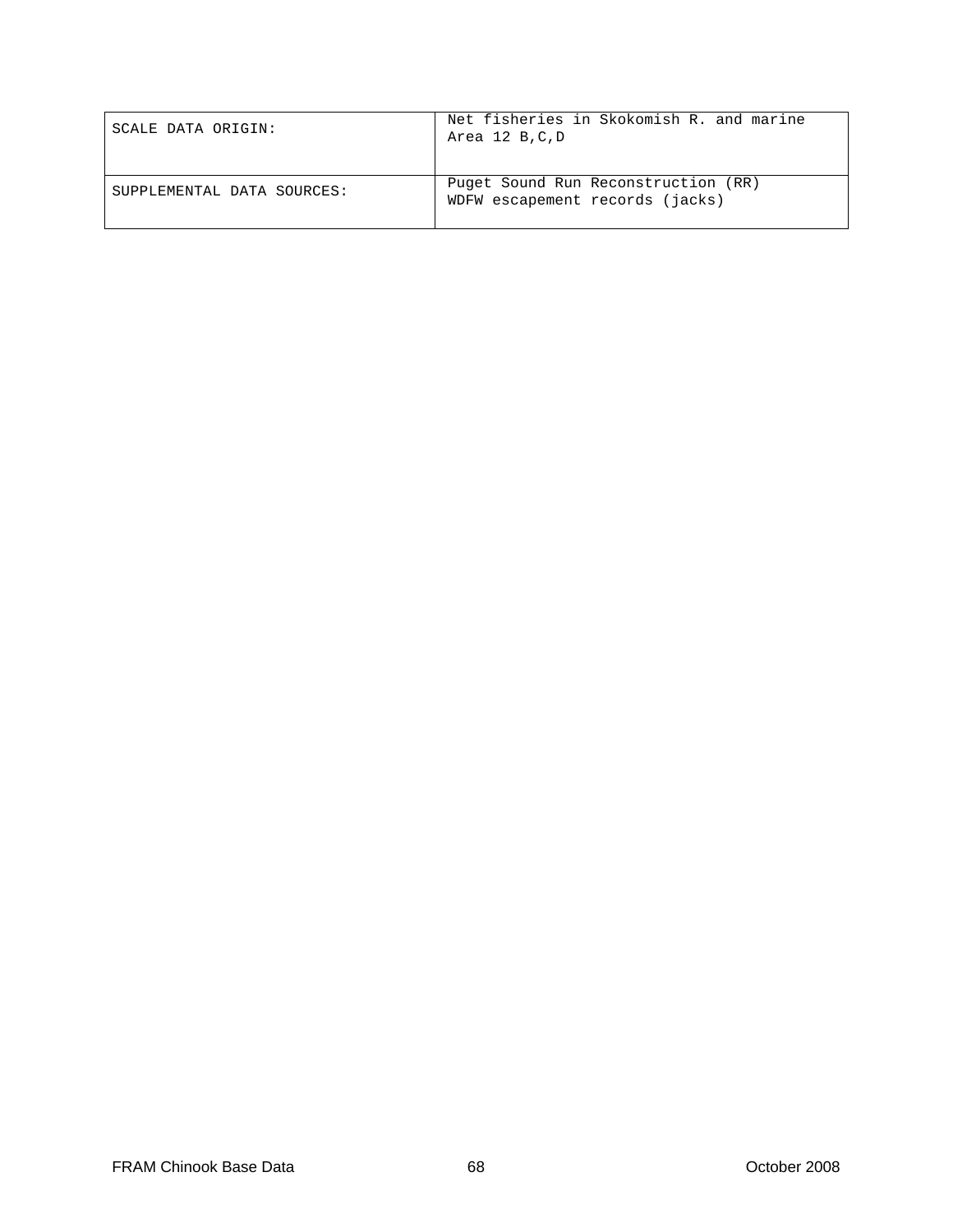| FRAM UNMARKED STOCK<br>NUMBER/NAME/ABBREVIATION:                                                            | 33. Hood Canal fall yearling (HdCl FlYr)                                                                                                                                                                                                                                                                                                                                                                                                                                                                                              |
|-------------------------------------------------------------------------------------------------------------|---------------------------------------------------------------------------------------------------------------------------------------------------------------------------------------------------------------------------------------------------------------------------------------------------------------------------------------------------------------------------------------------------------------------------------------------------------------------------------------------------------------------------------------|
| MANAGEMENT UNITS REPRESENTED:                                                                               | Fall yearlings from Hood Canal hatcheries                                                                                                                                                                                                                                                                                                                                                                                                                                                                                             |
| CALIBRATION CWT GROUPS:                                                                                     | 631637 Hood Canal Hatchery (1978 brd)<br>631840 McKernan Hatchery (1978)<br>631852 McKernan Hatchery (1978)<br>632057 Hood Canal Hatchery (1979)                                                                                                                                                                                                                                                                                                                                                                                      |
| VALIDATION CWT GROUPS                                                                                       | 1974, 1980-81, 1985-87, 1989-on                                                                                                                                                                                                                                                                                                                                                                                                                                                                                                       |
| Von Bertalanffy Growth Function<br>Mean Fork Length $(mm)$ =<br>$L_{max}$ * (1-e** (-k (t-t <sub>0</sub> )) | Mean $FL_{mixmature} = 802.6*(1-e**(-0.051(t-9.57)))$<br>where Age 2 $CV = 0.17$<br>Age $3$ CV = $0.14$<br>Age $4$ CV = $0.10$                                                                                                                                                                                                                                                                                                                                                                                                        |
| where $t = (Aqe-1)*12$<br>+ midpt. of time step<br>(from So. PS summer/fall yearling                        | Age 5 $CV = 0.10$<br>Mean $FL_{matter}$ =1460.9*(1-e**(-0.018(t-5.42))<br>where Age 2 $CV = 0.11$<br>Age $3 CV = 0.11$<br>Age $4$ CV = $0.11$                                                                                                                                                                                                                                                                                                                                                                                         |
| CWT groups)                                                                                                 | Age 5 $CV = 0.11$                                                                                                                                                                                                                                                                                                                                                                                                                                                                                                                     |
| ACCOUNTED IN TERMINAL RUN (TR)<br>(or Terminal Area Abundance<br>(TAA) in Puget Sound):                     | Yearling portion of the following<br>components determined from CWT rather<br>than scales because of small sample sizes<br>Natural and hatchery escapement<br>0<br>Freshwater net (primarily Skokomish)<br>Marine net fisheries for stocks destined<br>for Dosewallip (Area 12, 12B), Duckabush<br>(Area 12, 12B), Hamma Hamma (Area 12<br>12B), Skokomish (Area 12, 12B, C, D), South<br>Hood Canal (Area 12, 12B, C), Southeast<br>Hood Canal (Area 12, 12B, C, D), Hoodsport<br>(Area 12, 12B, C, D), Port Gamble (Area<br>9A, 12) |
| ACCOUNTED IN EXTREME TERMINAL<br>RUN SIZE (ETRS):                                                           | Natural and hatchery escapement<br>Freshwater net (primarily Skokomish)<br>Marine net fisheries for stocks destined<br>for Skokomish (Area 12D), Southeast Hood<br>Canal (Area 12D), Hoodsport (Area 12D),<br>Port Gamble (Area 9A)<br>Base Period Escapement=126                                                                                                                                                                                                                                                                     |
| SCALE DATA ORIGIN:                                                                                          | Net fisheries in Skokomish R. and marine<br>Area 12 B, C, D for age composition of<br>yearlings<br>CWTs used to apportion Hood Canal fall<br>chinook into fingerling and yearling type                                                                                                                                                                                                                                                                                                                                                |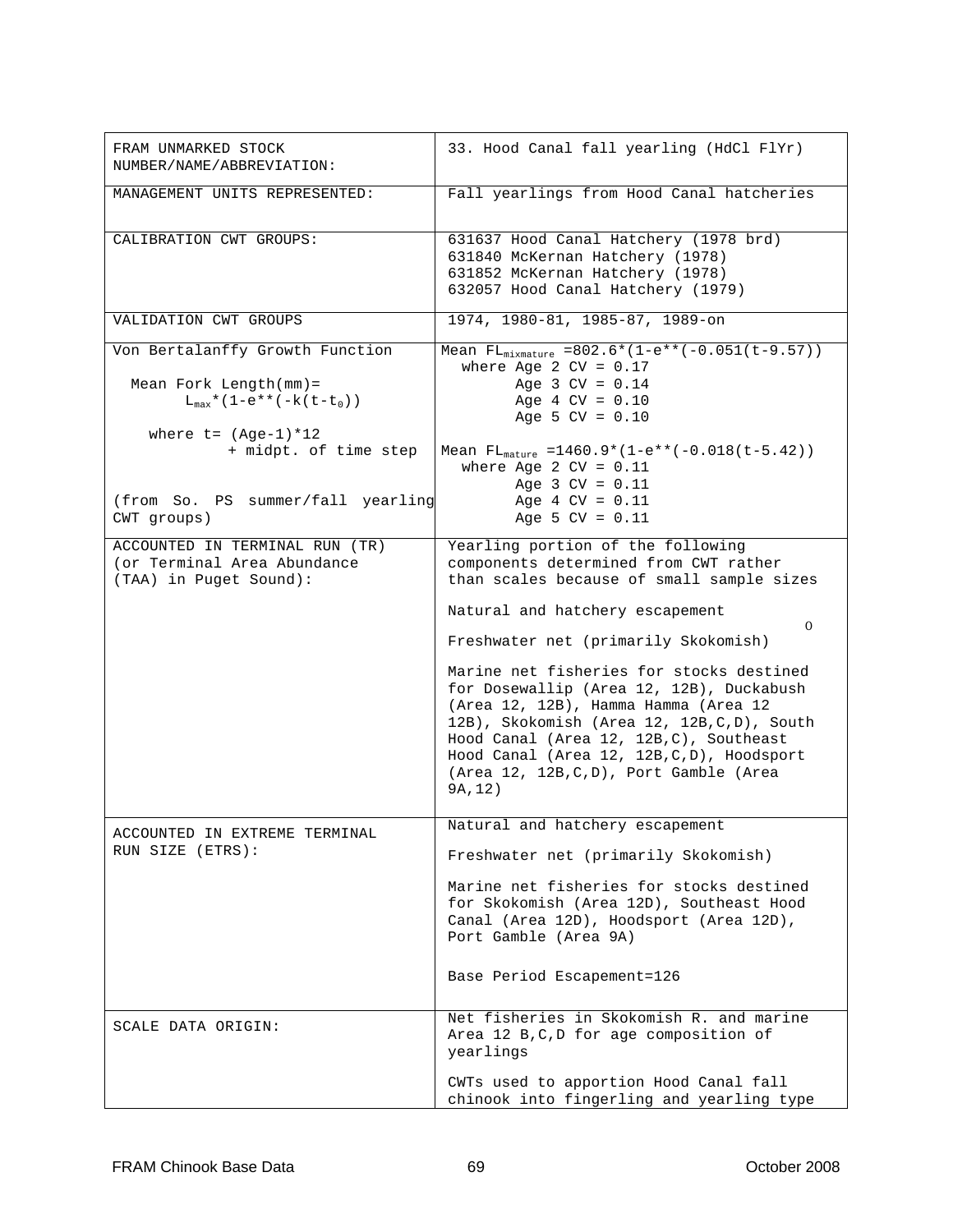| SUPPLEMENTAL DATA SOURCES: | Puget Sound Run Reconstruction (RR)<br>WDFW escapement records (jacks) |
|----------------------------|------------------------------------------------------------------------|
|                            |                                                                        |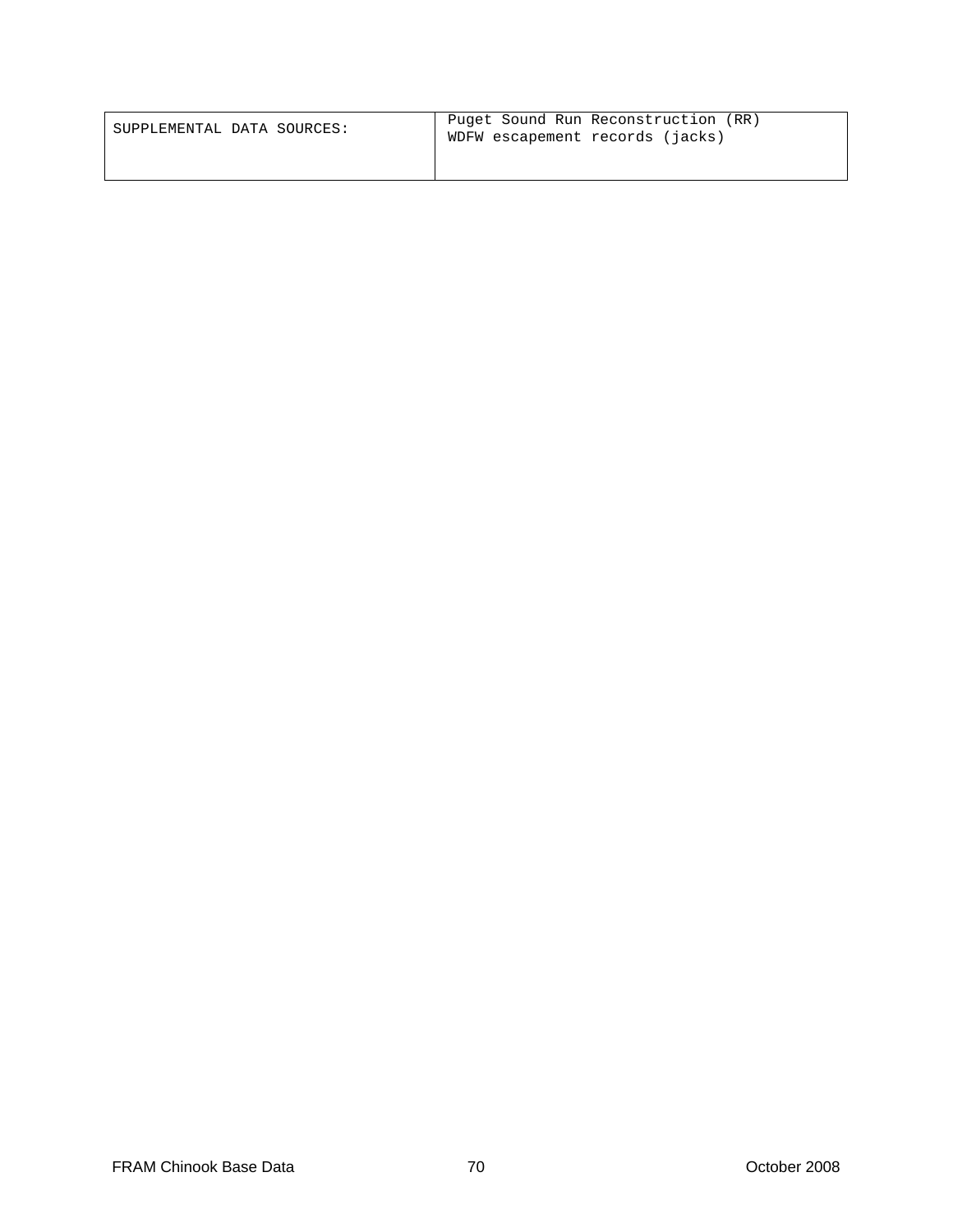| FRAM UNMARKED STOCK<br>NUMBER/NAME/ABBREVIATION:                                        | 35. Juan de Fuca Tribs Fall Fingerling<br>(SJDF F1Fi)                                                                                                                            |
|-----------------------------------------------------------------------------------------|----------------------------------------------------------------------------------------------------------------------------------------------------------------------------------|
| MANAGEMENT UNITS REPRESENTED:                                                           | Natural production from Hoko, Elwha,<br>Dungeness and minor tributaries                                                                                                          |
|                                                                                         | Hatchery production from Hoko, Elwha,<br>Dungeness                                                                                                                               |
| CALIBRATION CWT GROUPS:                                                                 | 631919 Elwha Spawning Channel (78 brd)<br>632107 Elwha Spawning Channel (79 brd)<br>633038,633039 Elwha (83 brd)<br>633419,633420 Elwha (84 brd)<br>633543,633544 Elwha (85 brd) |
| VALIDATION CWT GROUPS                                                                   | 1985-87, 1989 on Hoko                                                                                                                                                            |
| Von Bertalanffy Growth Function                                                         | Mean $FL_{mixmature}$ =982.1*(1-e**(-0.029(t-2.83))<br>where Age 2 $CV = 0.11$                                                                                                   |
| Mean Fork Length $(mm)$ =<br>$L_{max}$ * (1-e** (-k (t-t <sub>0</sub> ))                | Age $3 CV = 0.12$<br>Age $4$ CV = $0.09$<br>Age 5 $CV = 0.09$                                                                                                                    |
| where $t = (Aqe-1)*12$<br>+ midpt. of time step                                         | Mean $FL_{matter}$ =1085.2*(1-e**(-0.030(t-1.59))<br>where Age $2$ CV = $0.03$                                                                                                   |
| (from generalized PS summer/fall<br>fingerling CWT groups)                              | Age $3 CV = 0.11$<br>Age $4$ CV = $0.11$<br>Age 5 $CV = 0.11$                                                                                                                    |
| ACCOUNTED IN TERMINAL RUN (TR)<br>(or Terminal Area Abundance<br>(TAA) in Puget Sound): | Natural and hatchery escapement<br>Freshwater Net                                                                                                                                |
| ACCOUNTED IN EXTREME TERMINAL<br>RUN SIZE (ETRS):                                       | Same as TR<br>Base Period Escapement=2365                                                                                                                                        |
| SCALE DATA ORIGIN:                                                                      | っっ                                                                                                                                                                               |
| SUPPLEMENTAL DATA SOURCES:                                                              | Puget Sound Run Reconstruction (RR)                                                                                                                                              |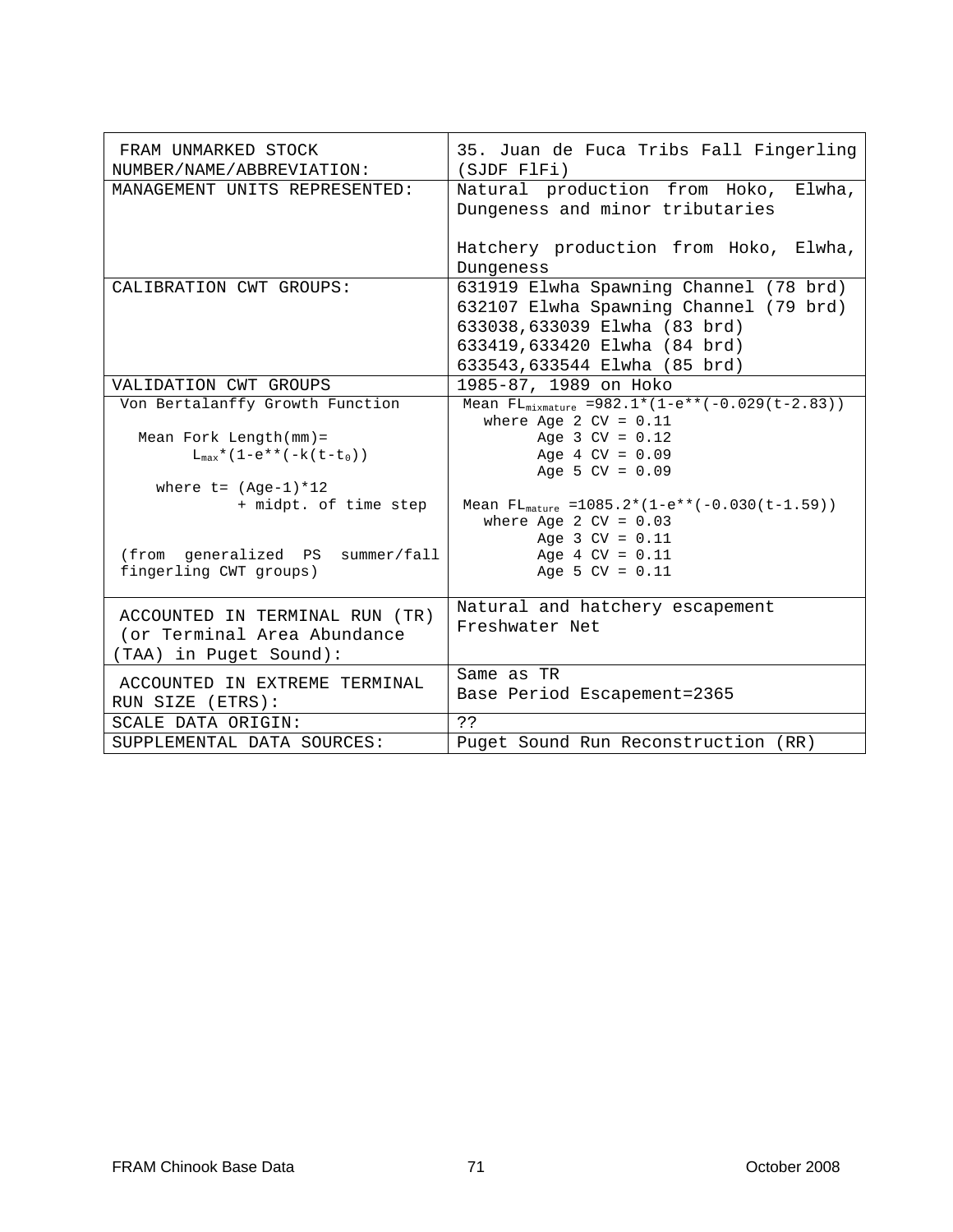| FRAM UNMARKED STOCK<br>NUMBER/NAME/ABBREVIATION:                                        | 37. Oregon Hatchery Tule (OR LRH)                                                                            |
|-----------------------------------------------------------------------------------------|--------------------------------------------------------------------------------------------------------------|
| MANAGEMENT UNITS REPRESENTED:                                                           | Natural and hatchery fall chinook from<br>Oregon tribs below Bonneville Dam                                  |
| CALIBRATION CWT GROUPS:                                                                 | 071842 Bonneville Hatchery (78 brd)<br>072157 Bonneville Hatchery (79 brd)<br>072163 Oxbow Hatchery (79 brd) |
| VALIDATION CWT GROUPS                                                                   |                                                                                                              |
| Von Bertalanffy Growth Function                                                         | Mean $FL_{mixmature}$ =970.8*(1-e**(-0.038(t-2.60))<br>where Age 2 $CV = 0.11$                               |
| Mean Fork Length $(mm)$ =<br>$L_{\text{max}}*(1-e**(-k(t-t_0)))$                        | Age $3 CV = 0.12$<br>Age $4$ CV = $0.09$<br>Age 5 $CV = 0.09$                                                |
| where $t = (Age-1)*12$<br>+ midpt. of time step                                         | Mean $FL_{matter}$ =912.8*(1-e**(-0.064(t-3.97))<br>where Age 2 $CV = 0.11$<br>Age $3 CV = 0.11$             |
| (from OR and Spring Crk Tule CWT<br>groups)                                             | Age $4$ CV = $0.11$<br>Age 5 $CV = 0.11$                                                                     |
| ACCOUNTED IN TERMINAL RUN (TR)<br>(or Terminal Area Abundance<br>(TAA) in Puget Sound): | Natural and hatchery escapement<br>Columbia River Net<br>Columbia River and tributary sport                  |
| ACCOUNTED IN EXTREME TERMINAL<br>RUN SIZE (ETRS):                                       | Same as TR<br>Base Period Escapement=42000                                                                   |
| SCALE DATA ORIGIN:<br>SUPPLEMENTAL DATA SOURCES:                                        | Columbia River Net, Sport, Escapement<br>Columbia River Fish Runs and Fisheries<br>Status Report             |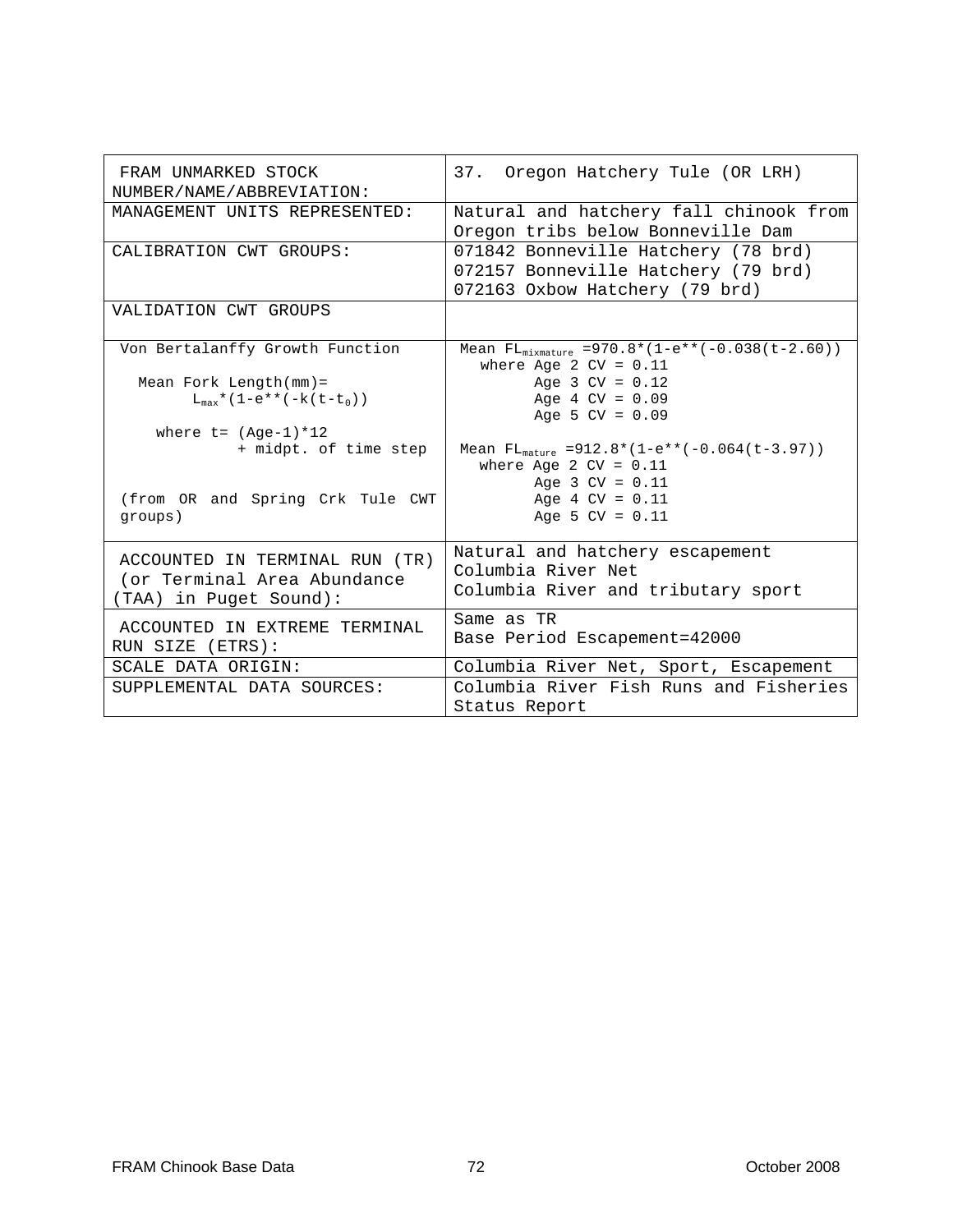| FRAM UNMARKED STOCK<br>NUMBER/NAME/ABBREVIATION: | 39. Washington Hatchery Tule (WA LRH)                                              |
|--------------------------------------------------|------------------------------------------------------------------------------------|
| MANAGEMENT UNITS REPRESENTED:                    | Natural and hatchery fall chinook from<br>Washington tribs below Bonneville Dam    |
| CALIBRATION CWT GROUPS:                          | 631802 Cowlitz Salmon Hatchery (77 brd)<br>631942 Cowlitz Salmon Hatchery (78 brd) |
|                                                  | 632154 Cowlitz Salmon Hatchery (79 brd)                                            |
| VALIDATION CWT GROUPS                            |                                                                                    |
| Von Bertalanffy Growth Function                  | Mean $FL_{mixmature} = 1182.9*(1-e**(-0.024(t-3.41)))$<br>where Age 2 $CV = 0.11$  |
| Mean Fork Length $(mm)$ =                        | Age $3$ CV = $0.12$                                                                |
| $L_{max}$ * (1-e** (-k (t-t <sub>0</sub> ))      | Age $4$ CV = $0.09$                                                                |
|                                                  | Age 5 $CV = 0.09$                                                                  |
| where $t = (Aqe-1)*12$                           |                                                                                    |
| + midpt. of time step                            | Mean $FL_{matter}$ =1122.5*(1-e**(-0.020(t+5.80))                                  |
|                                                  | where Age 2 $CV = 0.11$                                                            |
|                                                  | Age $3$ CV = $0.11$                                                                |
|                                                  | Age $4$ CV = $0.11$                                                                |
| (from Cowlitz H CWT groups)                      | Age 5 $CV = 0.11$                                                                  |
|                                                  |                                                                                    |
|                                                  |                                                                                    |
| ACCOUNTED<br>IN<br>TERMINAL<br><b>RUN</b>        | Natural and hatchery escapement                                                    |
|                                                  | Columbia River Net                                                                 |
| (TR)                                             | Columbia River and tributary sport                                                 |
| (or Terminal Area Abundance                      |                                                                                    |
| (TAA) in Puget Sound):                           |                                                                                    |
| ACCOUNTED<br>TN<br>EXTREME                       | Same as TR                                                                         |
|                                                  | Base Period Escapement=33400                                                       |
| TERMINAL                                         |                                                                                    |
| RUN SIZE (ETRS):                                 |                                                                                    |
| SCALE DATA ORIGIN:                               | Columbia River Net, Sport, Escapement                                              |
| SUPPLEMENTAL DATA SOURCES:                       | Columbia River Fish Runs and Fisheries                                             |
|                                                  | Status Report                                                                      |
|                                                  |                                                                                    |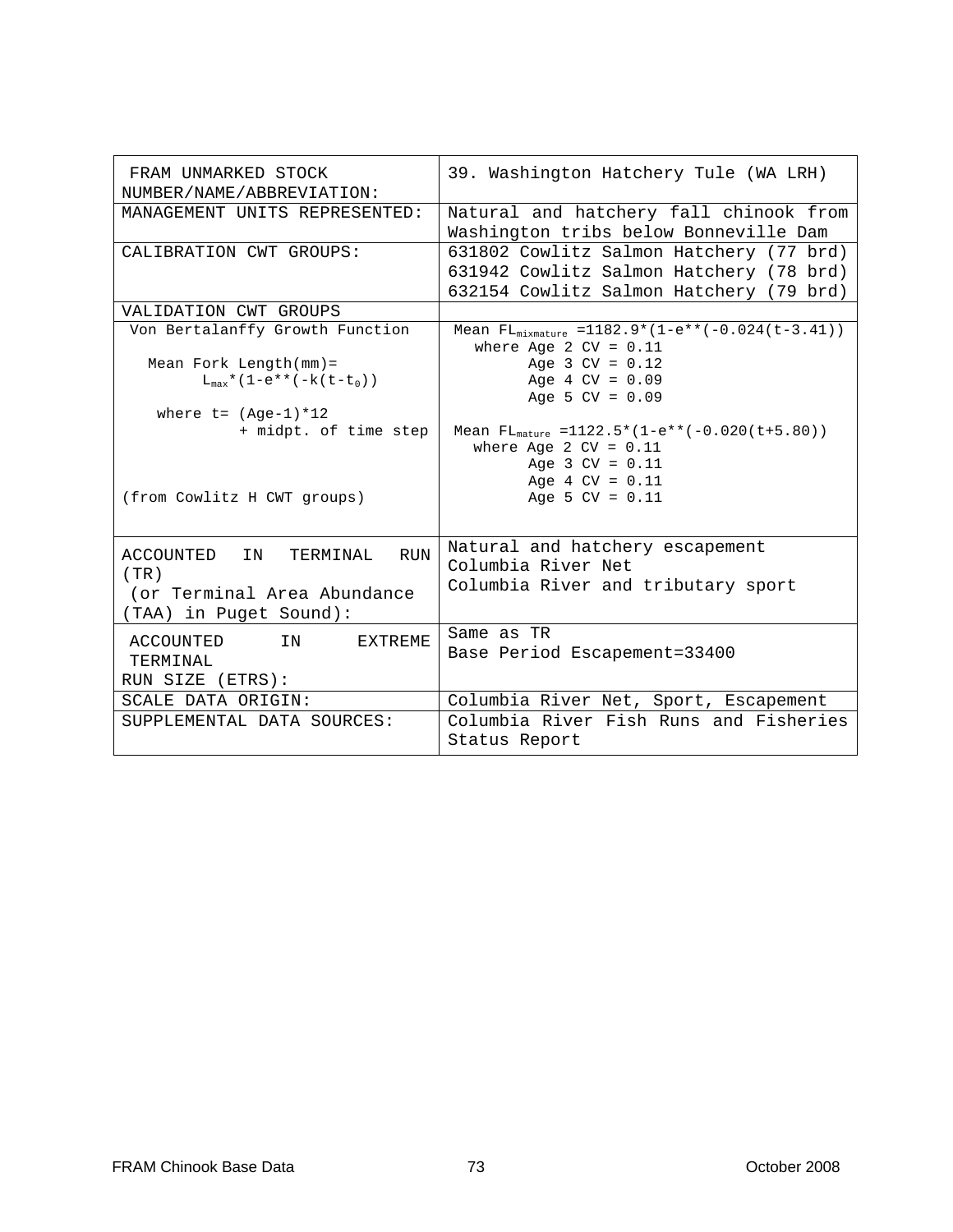| FRAM UNMARKED STOCK<br>NUMBER/NAME/ABBREVIATION:                                                           | 41. Lower Columbia River Wild (Low CR<br>width)                                                                                                                                                                                                                                                                                           |
|------------------------------------------------------------------------------------------------------------|-------------------------------------------------------------------------------------------------------------------------------------------------------------------------------------------------------------------------------------------------------------------------------------------------------------------------------------------|
| MANAGEMENT UNITS REPRESENTED:                                                                              | Natural "bright" fall chinook from Lewis<br>River and small components in other Lower<br>Columbia tribs (Cowlitz, Sandy)                                                                                                                                                                                                                  |
| CALIBRATION CWT GROUPS:                                                                                    | 631611 Lewis River Hatchery (77 brd)<br>631618 Lewis River Wild (77 brd)<br>631619 Lewis River Wild (77 brd)<br>631813 Lewis River Hatchery (78 brd)<br>631858 Lewis River Wild (78 brd)<br>631859 Lewis River Wild (78 brd)<br>631902 Lewis River Wild (78 brd)<br>631920 Speelyai Hatchery (78 brd)<br>632002 Lewis River Wild (78 brd) |
| VALIDATION CWT GROUPS                                                                                      |                                                                                                                                                                                                                                                                                                                                           |
| Von Bertalanffy Growth Function                                                                            | Mean $FL_{mixmature} = 3412.3*(1-e**(-0.006(t-1.57)))$<br>where Age 2 $CV = 0.11$                                                                                                                                                                                                                                                         |
| Mean Fork Length $(mm)$ =<br>$L_{max}$ * (1-e** (-k (t-t <sub>0</sub> ))<br>where $t = (Age-1)*12$         | Age $3 CV = 0.12$<br>Age $4$ CV = $0.09$<br>Age 5 $CV = 0.09$                                                                                                                                                                                                                                                                             |
| + midpt. of time step<br>(from No. Lewis R wild fingerling                                                 | Mean $FL_{matter}$ =1294.1*(1-e**(-0.013(t+10.29))<br>where Age 2 $CV = 0.11$<br>Age $3 CV = 0.11$<br>Age $4$ CV = $0.11$<br>Age 5 $CV = 0.11$                                                                                                                                                                                            |
| CWT groups)                                                                                                |                                                                                                                                                                                                                                                                                                                                           |
| ACCOUNTED<br>IN<br>TERMINAL<br><b>RUN</b><br>(TR)<br>(or Terminal Area Abundance<br>(TAA) in Puget Sound): | Natural and hatchery escapement<br>Columbia River Net<br>Columbia River and tributary sport                                                                                                                                                                                                                                               |
| ACCOUNTED IN EXTREME TERMINAL<br>RUN SIZE (ETRS):                                                          | Same as TR<br>Base Period Escapement=14192                                                                                                                                                                                                                                                                                                |
| SCALE DATA ORIGIN:                                                                                         | Columbia River Net, Sport, Escapement                                                                                                                                                                                                                                                                                                     |
| SUPPLEMENTAL DATA SOURCES:                                                                                 | Columbia River Fish Runs and Fisheries<br>Status Report                                                                                                                                                                                                                                                                                   |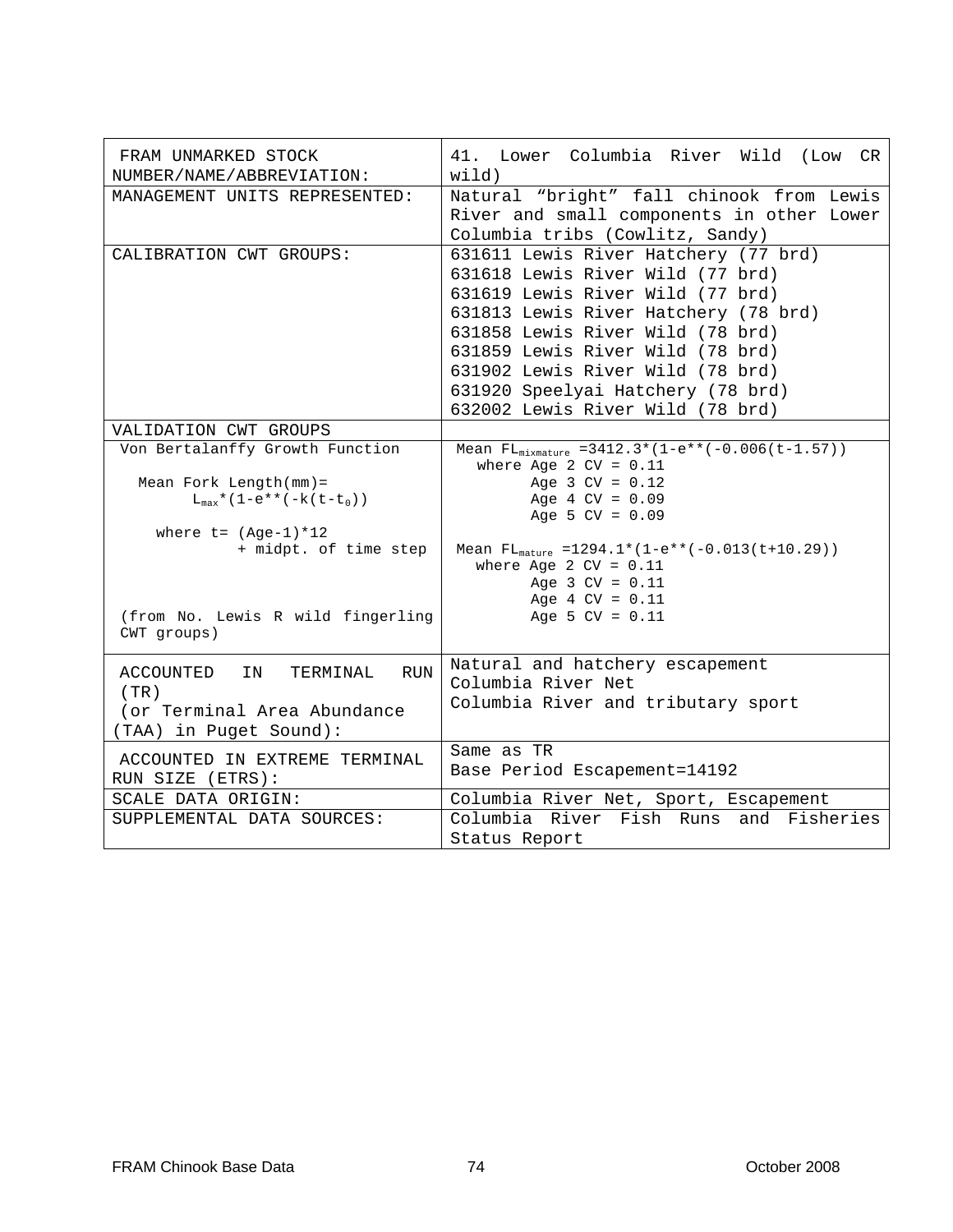| FRAM UNMARKED STOCK<br>NUMBER/NAME/ABBREVIATION:                                                                                                                                                   | 43. Bonneville Pool Hatchery (BPH Tule)                                                                                                                                                                                                                                                                                                                                                                                                                                                                                                                                                      |
|----------------------------------------------------------------------------------------------------------------------------------------------------------------------------------------------------|----------------------------------------------------------------------------------------------------------------------------------------------------------------------------------------------------------------------------------------------------------------------------------------------------------------------------------------------------------------------------------------------------------------------------------------------------------------------------------------------------------------------------------------------------------------------------------------------|
| MANAGEMENT UNITS REPRESENTED:                                                                                                                                                                      | Tule type hatchery fall chinook from<br>Spring Creek NFH and<br>some<br>past<br>Klickitat Hatchery, White<br>Salmon<br>Rearing Pond and Little White Salmon<br>NFH.<br>Minor tule type natural production in<br>Bonneville Pool tributataries (Wind,<br>White Salmon, Klickitat R)                                                                                                                                                                                                                                                                                                           |
| CALIBRATION CWT GROUPS:                                                                                                                                                                            | 050433 Spring Creek (78 brd)<br>050434 Spring Creek (78 brd)<br>050444 Spring Creek (78 brd)<br>050446 Spring Creek (78 brd)<br>050639 Spring Creek (79 brd)<br>050640 Spring Creek (79 brd)<br>050641 Spring Creek (79 brd)<br>050642 Spring Creek (79 brd)<br>054101 Spring Creek (76 brd)<br>054201 Spring Creek (76 brd)<br>054401 Spring Creek (76 brd)<br>054501 Spring Creek (76 brd)<br>054601 Spring Creek (76 brd)<br>055501 Spring Creek (77 brd)<br>055601 Spring Creek (77 brd)<br>055701 Spring Creek (77 brd)<br>056001 Spring Creek (77 brd)<br>056201 Spring Creek (77 brd) |
| VALIDATION CWT GROUPS                                                                                                                                                                              |                                                                                                                                                                                                                                                                                                                                                                                                                                                                                                                                                                                              |
| Von Bertalanffy Growth Function<br>Mean Fork Length $(mm)$ =<br>$L_{max}$ * (1-e** (-k (t-t <sub>0</sub> ))<br>where $t = (Age-1)*12$<br>+ midpt. of time step<br>(from OR and Spring Crk tule CWT | Mean $FL_{mixmature}$ =970.8*(1-e**(-0.038(t-2.60))<br>where Age 2 $CV = 0.11$<br>Age $3$ CV = $0.12$<br>Age $4$ CV = $0.09$<br>Age 5 $CV = 0.09$<br>Mean $FL_{matter}$ =912.9*(1-e**(-0.064(t-3.97))<br>where Age $2$ CV = $0.11$<br>Age $3 CV = 0.11$                                                                                                                                                                                                                                                                                                                                      |
| groups                                                                                                                                                                                             | Age $4$ CV = $0.11$<br>Age 5 $CV = 0.11$                                                                                                                                                                                                                                                                                                                                                                                                                                                                                                                                                     |
| ACCOUNTED IN TERMINAL RUN (TR)<br>(or Terminal Area Abundance<br>(TAA) in Puget Sound):                                                                                                            | Natural and hatchery escapement<br>Columbia River Net<br>Columbia River and tributary sport                                                                                                                                                                                                                                                                                                                                                                                                                                                                                                  |
| ACCOUNTED IN EXTREME TERMINAL<br>RUN SIZE (ETRS):                                                                                                                                                  | Same as TR<br>Base Period Escapement=40367                                                                                                                                                                                                                                                                                                                                                                                                                                                                                                                                                   |
| SCALE DATA ORIGIN:                                                                                                                                                                                 | Columbia River Net, Sport, Escapement                                                                                                                                                                                                                                                                                                                                                                                                                                                                                                                                                        |
| SUPPLEMENTAL DATA SOURCES:                                                                                                                                                                         | Columbia River Fish Runs and Fisheries<br>Status Report                                                                                                                                                                                                                                                                                                                                                                                                                                                                                                                                      |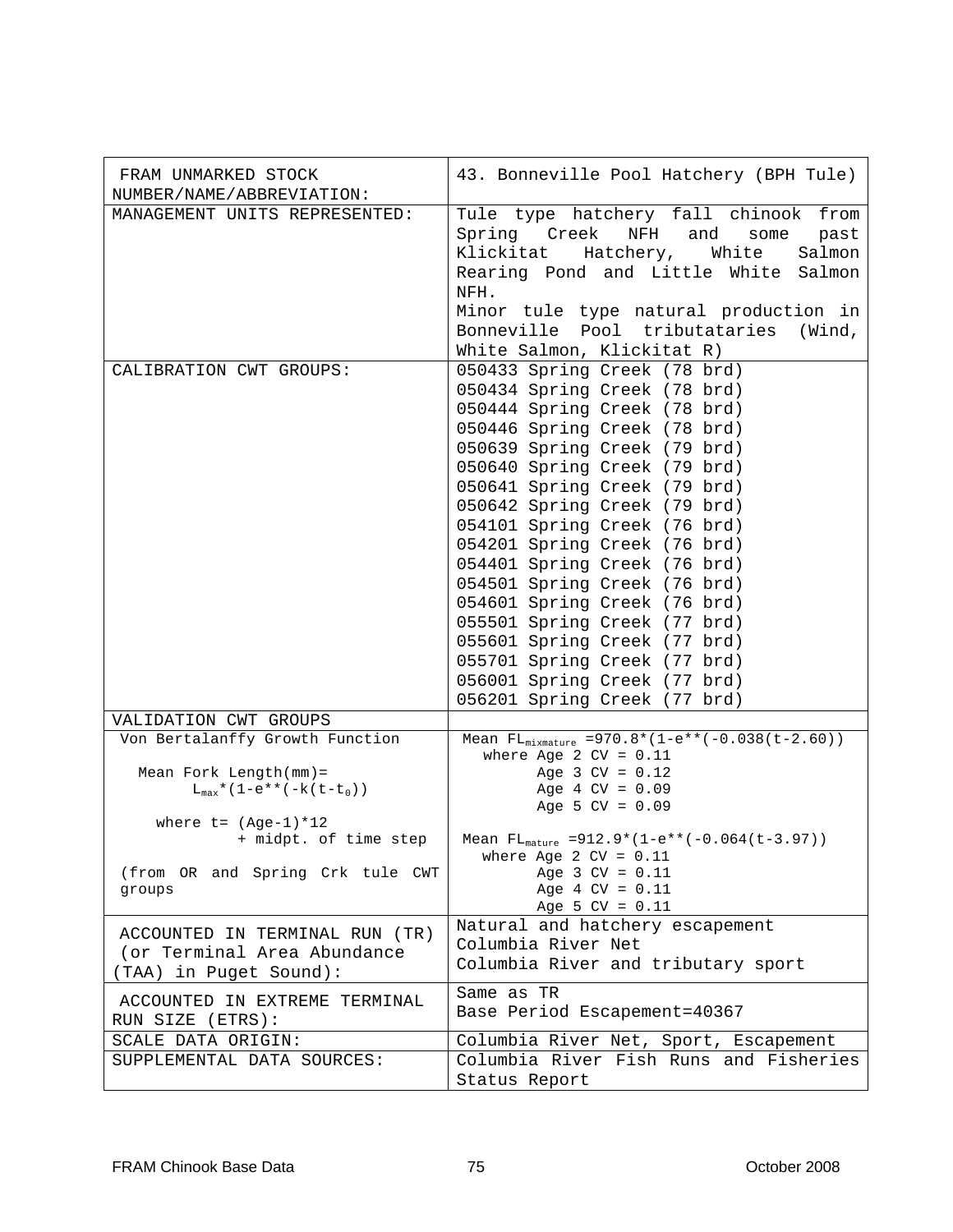| FRAM UNMARKED STOCK<br>NUMBER/NAME/ABBREVIATION:                                        | 45. Columbia Upriver Summer (Upp CR Su)                                                                                                                                                |
|-----------------------------------------------------------------------------------------|----------------------------------------------------------------------------------------------------------------------------------------------------------------------------------------|
| MANAGEMENT UNITS REPRESENTED:                                                           | Natural summer chinook from mainstem and<br>tributaries upstream of Priest Rapids<br>Dam.                                                                                              |
|                                                                                         | Hatchery summer chinook from Wells Dam<br>Hatchery, Rocky Reach Hatchery,<br>and<br>Eastbank Hatchery, Methow Hatchery, and<br>Similkameen Rearing Pond supplementation<br>facilities. |
| CALIBRATION CWT GROUPS:                                                                 | 631607 Wells Dam Sp Channel (76 brd)<br>631642 Wells Dam Sp Channel (76 brd)<br>631762 Wells Dam Sp Channel (77 brd)                                                                   |
| VALIDATION CWT GROUPS                                                                   |                                                                                                                                                                                        |
| Von Bertalanffy Growth Function                                                         | Mean $FL_{mixmature} = 3412.3*(1-e**(-0.006(t-1.57)))$                                                                                                                                 |
| Mean Fork Length $(mm) =$<br>$L_{\text{max}}$ * (1-e** (-k (t-t <sub>0</sub> ))         | where Age 2 $CV = 0.11$<br>Age $3 CV = 0.12$<br>Age $4$ CV = $0.09$<br>Age 5 $CV = 0.09$                                                                                               |
| where $t = (Aqe-1)*12$<br>+ midpt. of time step                                         | Mean $FL_{matter}$ =1294.1*(1-e**(-0.013(t+10.29))<br>where Age 2 $CV = 0.11$<br>Age $3 CV = 0.11$                                                                                     |
| (from No. Lewis R wild fingerling<br>CWT groups)                                        | Age $4$ CV = $0.11$<br>Age 5 $CV = 0.11$                                                                                                                                               |
| ACCOUNTED IN TERMINAL RUN (TR)<br>(or Terminal Area Abundance<br>(TAA) in Puget Sound): | Natural and hatchery escapement<br>Columbia River Net<br>Columbia River and tributary sport                                                                                            |
| ACCOUNTED IN EXTREME TERMINAL<br>RUN SIZE (ETRS):                                       | Same as TR<br>Base Period Escapement=22205                                                                                                                                             |
| SCALE DATA ORIGIN:                                                                      | No data                                                                                                                                                                                |
| SUPPLEMENTAL DATA SOURCES:                                                              | Columbia River Fish Runs and Fisheries<br>Status Report                                                                                                                                |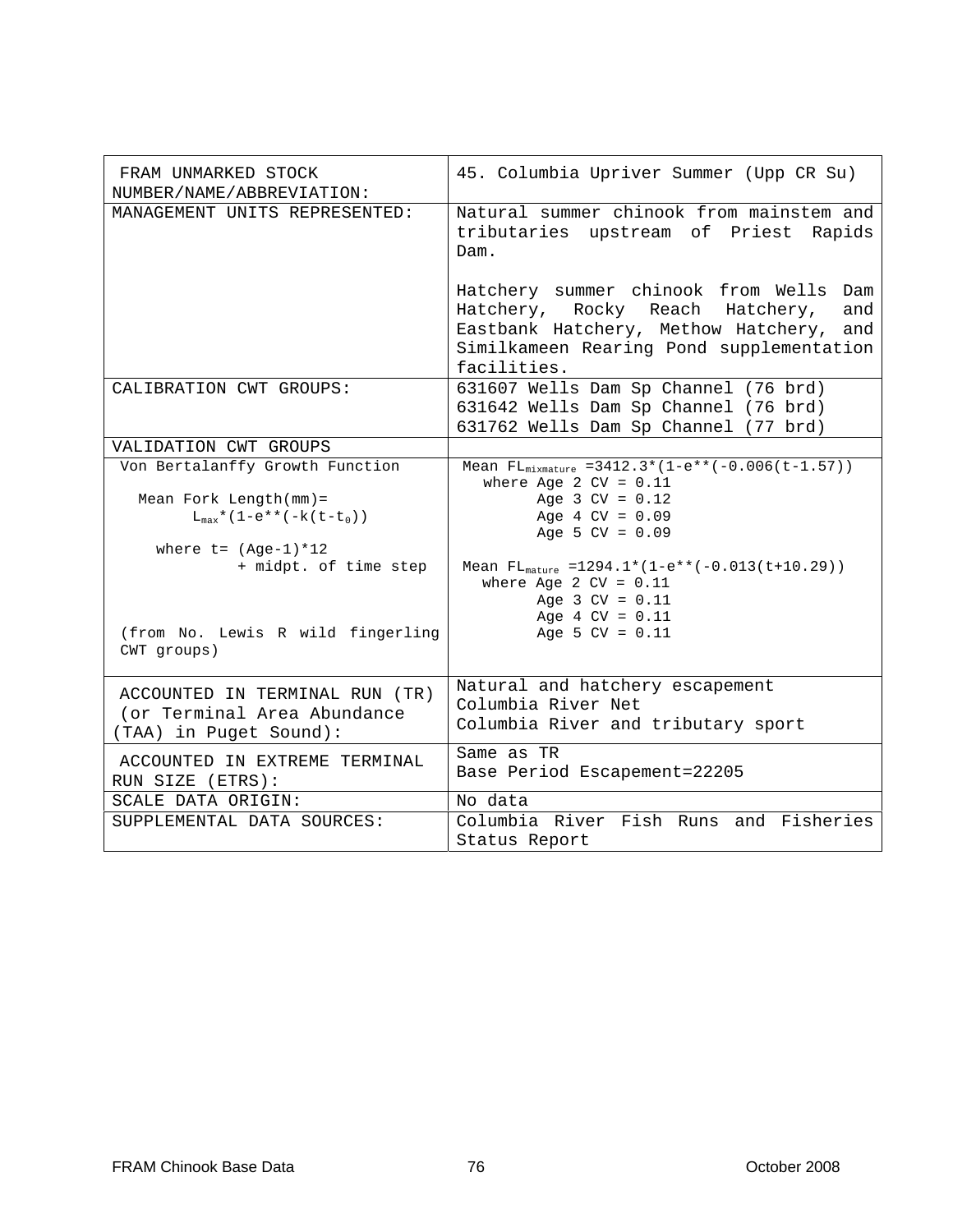| FRAM UNMARKED STOCK<br>NUMBER/NAME/ABBREVIATION:                                                                                                                     | 47. Columbia Upriver Bright (Col R Brt)                                                                                                                                                                                                                                                                    |
|----------------------------------------------------------------------------------------------------------------------------------------------------------------------|------------------------------------------------------------------------------------------------------------------------------------------------------------------------------------------------------------------------------------------------------------------------------------------------------------|
| MANAGEMENT UNITS REPRESENTED:                                                                                                                                        | Natural fall chinook from Deschutes<br>River, brights in Klickitat, White<br>Salmon, and Wind rivers and Columbia<br>main stem and tributaries upstream of<br>McNary Dam, excluding Snake River.                                                                                                           |
|                                                                                                                                                                      | Hatchery bright fall chinook at Priest<br>Rapids Hatchery (URB), Mid-Columbia<br>Brights (MCB) at Ringold Rearing Pond,<br>Irrigon Hatchery, Umatilla Hatchery and<br>Bonneville Pool brights (BUB)<br>at<br>Bonneville Hatchery, Klickitat Hatchery,<br>and Little White Salmon NFH.                      |
| CALIBRATION CWT GROUPS:                                                                                                                                              | 130713 Ringold Rearing Pond (75 brd)<br>131101 Priest Rapids (75 brd)<br>131202 Priest Rapids (75 brd)<br>631662 Priest Rapids (76 brd)<br>631741 Priest Rapids (77 brd)<br>631745 Ringold Rearing Pond (77 brd)                                                                                           |
| VALIDATION CWT GROUPS                                                                                                                                                |                                                                                                                                                                                                                                                                                                            |
| Von Bertalanffy Growth Function<br>Mean Fork Length $(mm) =$<br>$L_{\text{max}}$ * (1-e** (-k(t-t <sub>0</sub> ))<br>where $t = (Age-1)*12$<br>+ midpt. of time step | Mean $FL_{mixmature}$ = 1313.5* (1-e** (-0.023( $t$ -3.17))<br>where Age 2 $CV = 0.11$<br>Age $3$ CV = $0.12$<br>Age $4$ CV = $0.09$<br>Age 5 $CV = 0.09$<br>Mean $FL_{matter}$ =1069.4*(1-e**(-0.023(t+4.86))<br>where Age 2 $CV = 0.11$<br>Age $3 CV = 0.11$<br>Age $4$ CV = $0.11$<br>Age 5 $CV = 0.11$ |
| ACCOUNTED IN TERMINAL RUN (TR)<br>(or Terminal Area Abundance<br>(TAA) in Puget Sound):                                                                              | Natural and hatchery escapement<br>Columbia River Net<br>Columbia River and tributary sport                                                                                                                                                                                                                |
| ACCOUNTED IN EXTREME TERMINAL<br>RUN SIZE (ETRS):                                                                                                                    | Same as TR<br>Base Period Escapement=51025                                                                                                                                                                                                                                                                 |
| SCALE DATA ORIGIN:                                                                                                                                                   | Columbia net, sport and escapement                                                                                                                                                                                                                                                                         |
| SUPPLEMENTAL DATA SOURCES:                                                                                                                                           | Columbia River Fish Runs and Fisheries<br>Status Report                                                                                                                                                                                                                                                    |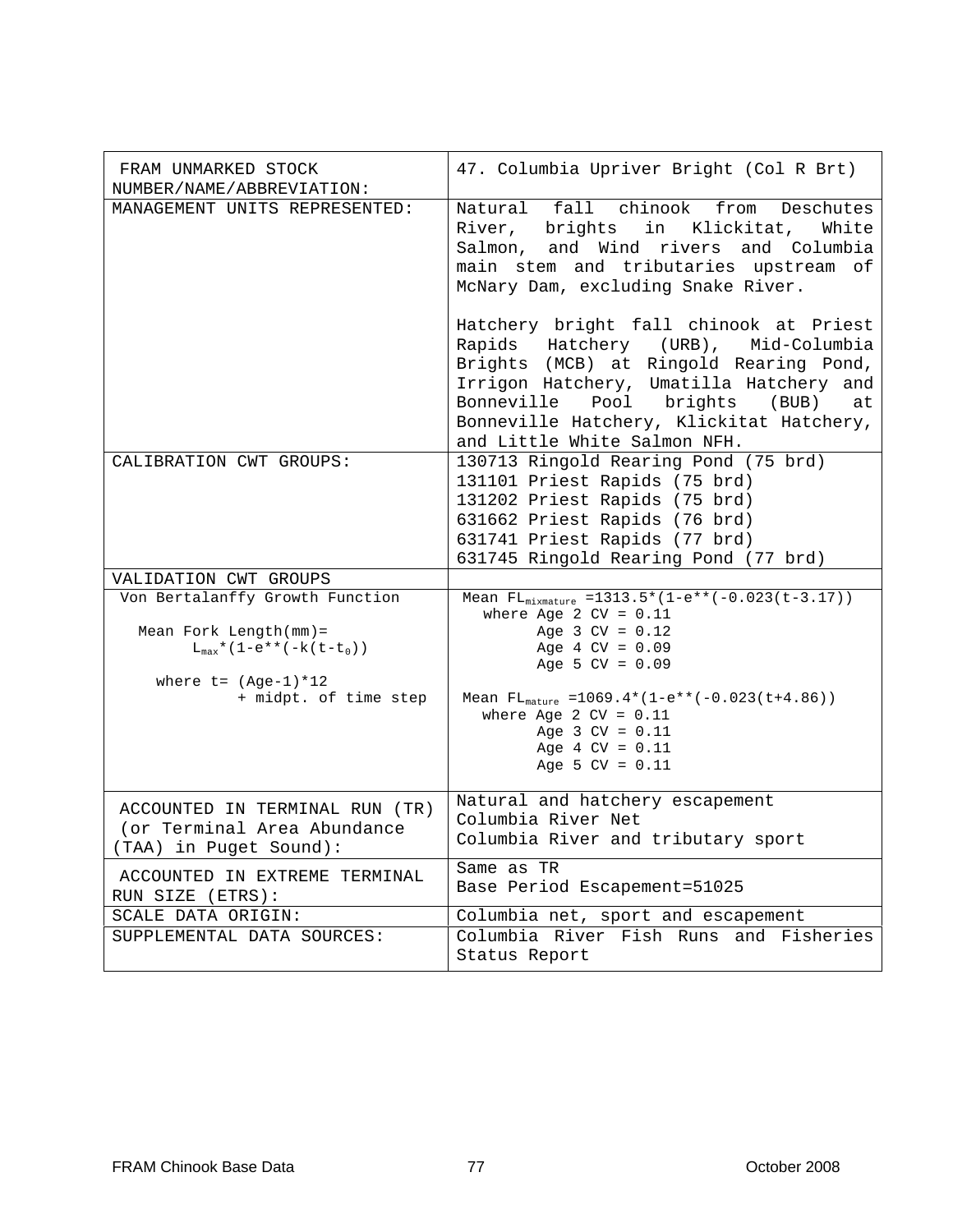| FRAM UNMARKED STOCK<br>NUMBER/NAME/ABBREVIATION:                                        | 49. Washington lower river spring (WaLR<br>Sprg)                                                            |
|-----------------------------------------------------------------------------------------|-------------------------------------------------------------------------------------------------------------|
| MANAGEMENT UNITS REPRESENTED:                                                           | Natural spring chinook from Cowlitz,<br>Kalama, and Lewis rivers.                                           |
|                                                                                         | Hatchery spring chinook at Cowlitz,<br>Kalama Falls, Lower Kalama, Lewis<br>River, and Speelyai hatcheries. |
| CALIBRATION CWT GROUPS:                                                                 | 631817 Cowlitz (77 brd)<br>631818 Cowlitz (77 brd)                                                          |
| VALIDATION CWT GROUPS                                                                   |                                                                                                             |
| Von Bertalanffy Growth Function                                                         | Mean $FL_{mixmature}$ =994.6*(1-e**(-0.046(t-11.36))<br>where Age 2 $CV = 0.11$                             |
| Mean Fork Length $(mm)$ =                                                               | Age $3 CV = 0.12$                                                                                           |
| $L_{max}$ * (1-e** (-k (t-t <sub>0</sub> ))                                             | Age $4$ CV = $0.09$<br>Age 5 $CV = 0.09$                                                                    |
| where $t = (Age-1)*12$                                                                  |                                                                                                             |
| + midpt. of time step                                                                   | Mean $FL_{matter}$ =922.0*(1-e**(-0.069(t-16.52))                                                           |
|                                                                                         | where Age 2 $CV = 0.11$                                                                                     |
|                                                                                         | Age $3 CV = 0.11$                                                                                           |
|                                                                                         | Age $4$ CV = $0.11$                                                                                         |
|                                                                                         | Age 5 $CV = 0.11$                                                                                           |
| ACCOUNTED IN TERMINAL RUN (TR)<br>(or Terminal Area Abundance<br>(TAA) in Puget Sound): | Natural and hatchery escapement<br>Columbia River Net<br>Columbia River and tributary sport                 |
| ACCOUNTED IN EXTREME TERMINAL<br>RUN SIZE (ETRS):                                       | Same as TR<br>Base Period Escapement=23720                                                                  |
| SCALE DATA ORIGIN:                                                                      | Columbia net, sport and escapement                                                                          |
| SUPPLEMENTAL DATA SOURCES:                                                              | Columbia River Fish Runs and Fisheries                                                                      |
|                                                                                         | Status Report                                                                                               |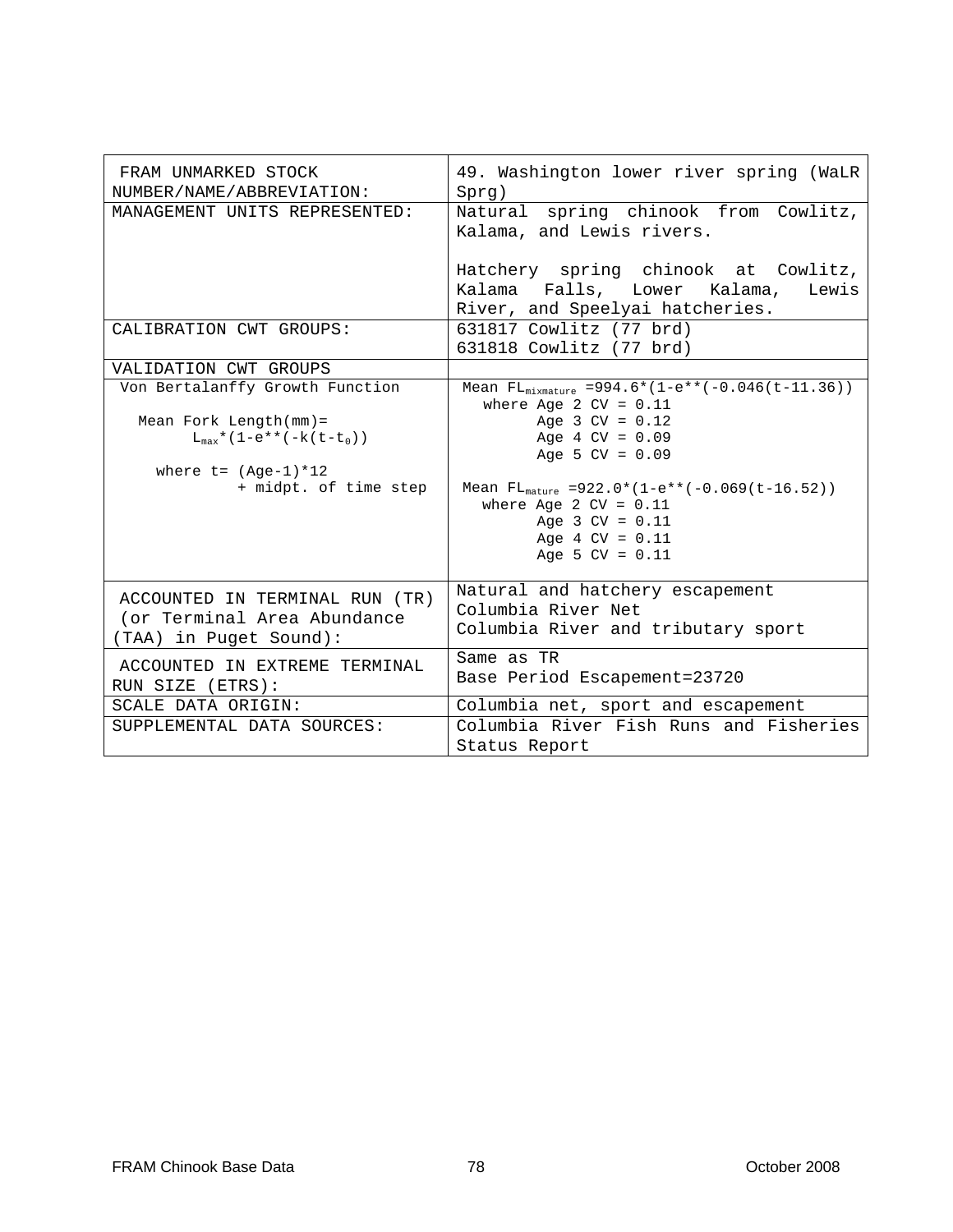| SUPPLEMENTAL DATA SOURCES:                                                                                                                                           | Columbia River Fish Runs and Fisheries                                                                                                                                                                                                                                                                                                                                                                                                                                                                                                                                                                                                                                                         |
|----------------------------------------------------------------------------------------------------------------------------------------------------------------------|------------------------------------------------------------------------------------------------------------------------------------------------------------------------------------------------------------------------------------------------------------------------------------------------------------------------------------------------------------------------------------------------------------------------------------------------------------------------------------------------------------------------------------------------------------------------------------------------------------------------------------------------------------------------------------------------|
| FRAM UNMARKED STOCK                                                                                                                                                  | Status Report<br>51. Willamette River spring (Will Sprg)                                                                                                                                                                                                                                                                                                                                                                                                                                                                                                                                                                                                                                       |
| NUMBER/NAME/ABBREVIATION:                                                                                                                                            |                                                                                                                                                                                                                                                                                                                                                                                                                                                                                                                                                                                                                                                                                                |
| MANAGEMENT UNITS REPRESENTED:                                                                                                                                        | Natural spring chinook from Willamette<br>and Sandy rivers.                                                                                                                                                                                                                                                                                                                                                                                                                                                                                                                                                                                                                                    |
|                                                                                                                                                                      | Hatchery spring chinook at<br>Marion<br>Forks, Mckenzie,<br>Willamette/Dexter<br>Pond, S. Santiam, and Clackamas H.                                                                                                                                                                                                                                                                                                                                                                                                                                                                                                                                                                            |
| CALIBRATION CWT GROUPS:                                                                                                                                              | 071737 Dexter Pond (77 brd)<br>071738 Willamette (77 brd)<br>071741 Dexter Pond (77 brd)<br>071742 Dexter Pond (77 brd)<br>071925 Willamette (78 brd)<br>072042 Willamette (78 brd)<br>072047 Willamette (78 brd)<br>072049 McKenzie (78 brd)<br>072050 McKenzie (78 brd)<br>091621 So. Santiam (76 brd)<br>091622 So. Santiam (76 brd)<br>091623 So. Santiam (76 brd)<br>091624 So. Santiam (76 brd)<br>091625 So. Santiam (76 brd)<br>091626 So. Santiam (76 brd)<br>091627 So. Santiam (76 brd)<br>091628 So. Santiam (76 brd)<br>091629 So. Santiam (76 brd)<br>091630 So. Santiam (76 brd)<br>091631 So. Santiam (76 brd)<br>091701 Marion Forks (76 brd)<br>091703 Marion Forks (76 brd) |
| VALIDATION CWT GROUPS                                                                                                                                                |                                                                                                                                                                                                                                                                                                                                                                                                                                                                                                                                                                                                                                                                                                |
| Von Bertalanffy Growth Function<br>Mean Fork Length $(mm)$ =<br>$L_{\text{max}}$ * (1-e** (-k(t-t <sub>0</sub> ))<br>where $t = (Age-1)*12$<br>+ midpt. of time step | Mean $FL_{mixmature}$ =994.6*(1-e**(-0.046(t-11.36))<br>where Age 2 $CV = 0.11$<br>Age $3$ CV = $0.12$<br>Age $4$ CV = $0.09$<br>Age 5 $CV = 0.09$<br>Mean $FL_{matter}$ =922.0*(1-e**(-0.069(t-16.52))<br>where Age 2 $CV = 0.11$<br>Age $3$ CV = $0.11$<br>Age $4$ CV = $0.11$<br>Age 5 $CV = 0.11$                                                                                                                                                                                                                                                                                                                                                                                          |
| ACCOUNTED IN TERMINAL RUN (TR)<br>(or Terminal Area Abundance<br>(TAA) in Puget Sound):                                                                              | Natural and hatchery escapement<br>Columbia River Net<br>Columbia River and tributary sport                                                                                                                                                                                                                                                                                                                                                                                                                                                                                                                                                                                                    |
| ACCOUNTED IN EXTREME TERMINAL<br>RUN SIZE (ETRS):<br>SCALE DATA ORIGIN:                                                                                              | Same as TR<br>Base Period Escapement=37928<br>Columbia net, sport and escapement                                                                                                                                                                                                                                                                                                                                                                                                                                                                                                                                                                                                               |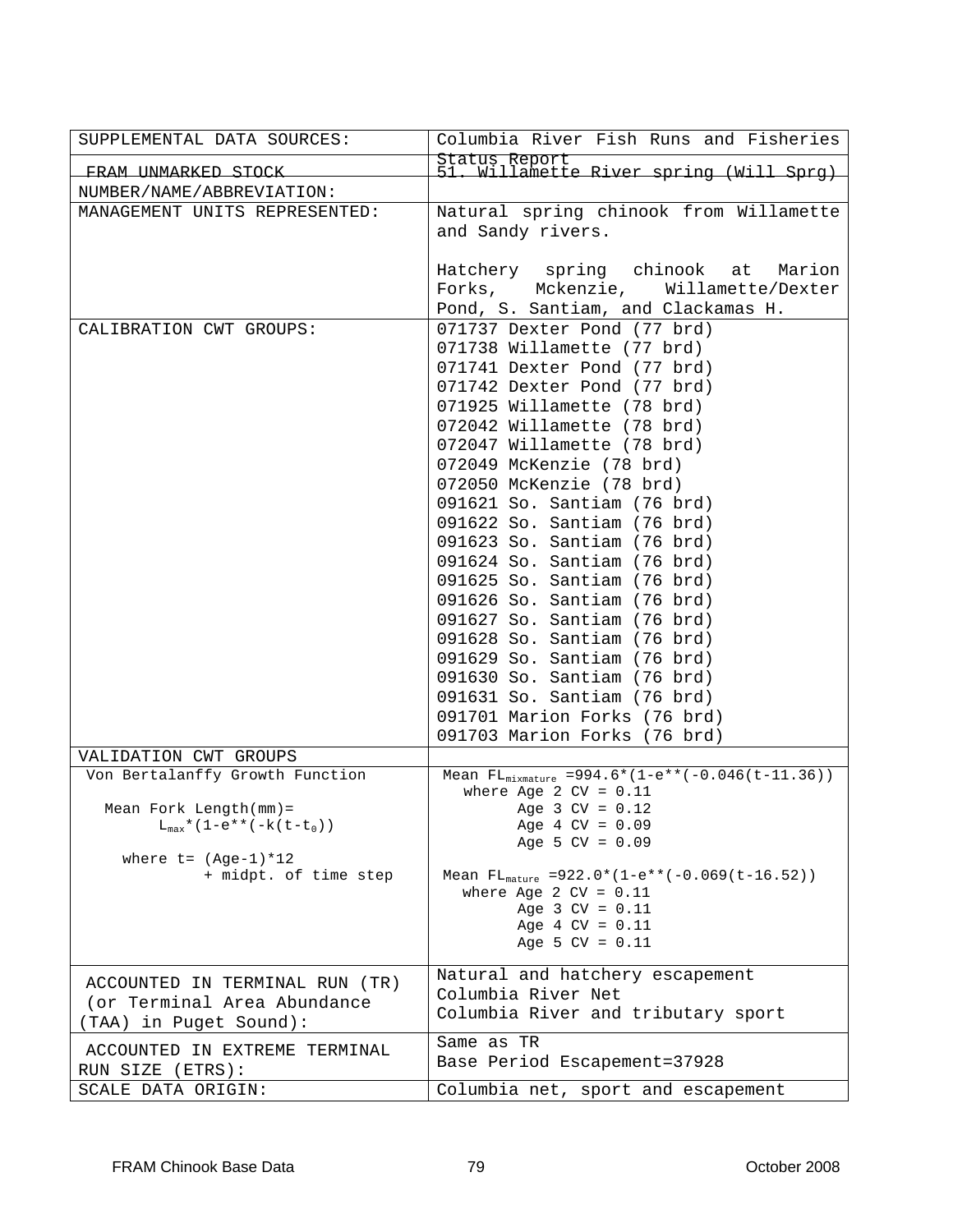| STOCK<br>FRAM<br>UNMARKED<br>NUMBER/NAME/ABBREVIATION:                                                           | 53. Snake River fall chinook (SnakeR<br>F1)                                                                                                                                                                                                                                                                                                                                                                                                                                                                                                 |
|------------------------------------------------------------------------------------------------------------------|---------------------------------------------------------------------------------------------------------------------------------------------------------------------------------------------------------------------------------------------------------------------------------------------------------------------------------------------------------------------------------------------------------------------------------------------------------------------------------------------------------------------------------------------|
| MANAGEMENT UNITS REPRESENTED:                                                                                    | Natural fall chinook from Snake River<br>and tributaries.                                                                                                                                                                                                                                                                                                                                                                                                                                                                                   |
|                                                                                                                  | Hatchery fall chinook at Lyons Ferry<br>and Nez Perce Tribal hatcheries.                                                                                                                                                                                                                                                                                                                                                                                                                                                                    |
| CALIBRATION CWT GROUPS:                                                                                          | 633226 Lyons Ferry (84 brd)<br>633227 Lyons Ferry (84 brd)<br>633228 Lyons Ferry (84 brd)<br>633633 Lyons Ferry (85 brd)<br>633634 Lyons Ferry (85 brd)<br>633635 Lyons Ferry (85 brd)<br>633636 Lyons Ferry (85 brd)<br>633637 Lyons Ferry (85 brd)<br>633638 Lyons Ferry (85 brd)<br>633639 Lyons Ferry (85 brd)<br>633640 Lyons Ferry (85 brd)<br>633641 Lyons Ferry (85 brd)<br>633642 Lyons Ferry (85 brd)<br>634259 Lyons Ferry (86 brd)<br>634261 Lyons Ferry (86 brd)<br>634262 Lyons Ferry (86 brd)<br>634401 Lyons Ferry (86 brd) |
| VALIDATION CWT GROUPS                                                                                            |                                                                                                                                                                                                                                                                                                                                                                                                                                                                                                                                             |
| Von Bertalanffy Growth Function<br>Mean Fork Length (mm) =<br>$L_{\text{max}}$ * (1-e** (-k (t-t <sub>0</sub> )) | Mean $FL_{mixmature} = 1313.5*(1-e**(-0.023(t-3.17)))$<br>where Age 2 $CV = 0.11$<br>Age $3 CV = 0.12$<br>Age $4$ CV = $0.09$<br>Age 5 $CV = 0.09$                                                                                                                                                                                                                                                                                                                                                                                          |
| where $t = (Age-1)*12$<br>+ midpt. of time step                                                                  | Mean $FL_{matter}$ =1069.4*(1-e**(-0.023(t+4.86))<br>where Age 2 $CV = 0.11$<br>Age $3 CV = 0.11$<br>Age $4$ CV = $0.11$<br>Age 5 $CV = 0.11$                                                                                                                                                                                                                                                                                                                                                                                               |
| ACCOUNTED IN TERMINAL RUN (TR)<br>(or Terminal Area Abundance<br>(TAA) in Puget Sound):                          | Natural and hatchery escapement<br>Columbia River Net<br>Columbia River and tributary sport                                                                                                                                                                                                                                                                                                                                                                                                                                                 |
| ACCOUNTED IN EXTREME TERMINAL<br>RUN SIZE (ETRS):                                                                | Same as TR<br>Base Period Escapement=1000                                                                                                                                                                                                                                                                                                                                                                                                                                                                                                   |
| SCALE DATA ORIGIN:                                                                                               | Columbia net, sport and escapement                                                                                                                                                                                                                                                                                                                                                                                                                                                                                                          |
| SUPPLEMENTAL DATA SOURCES:                                                                                       | Columbia River Fish Runs and Fisheries<br>Status Report                                                                                                                                                                                                                                                                                                                                                                                                                                                                                     |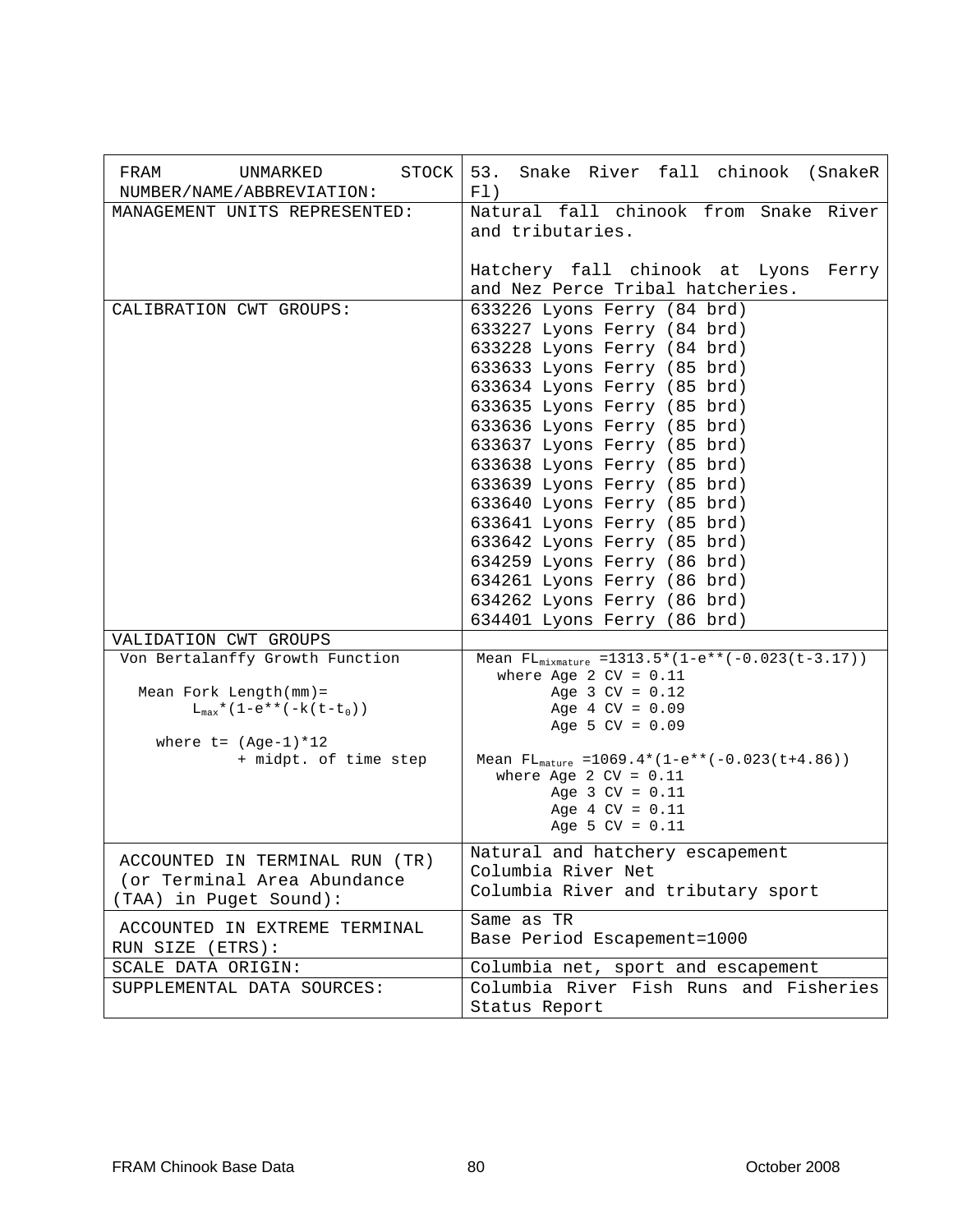| <b>STOCK</b><br>FRAM<br>UNMARKED<br>NUMBER/NAME/ABBREVIATION:                                                                                                 | 55. Oregon north migrating fall (Ore No<br>F1)                                                                                                                                                                                                                                                         |
|---------------------------------------------------------------------------------------------------------------------------------------------------------------|--------------------------------------------------------------------------------------------------------------------------------------------------------------------------------------------------------------------------------------------------------------------------------------------------------|
| MANAGEMENT UNITS REPRESENTED:                                                                                                                                 | Natural fall chinook from Oregon north<br>coastal tributaries.                                                                                                                                                                                                                                         |
|                                                                                                                                                               | Hatchery fall chinook at Salmon River<br>Hatchery.                                                                                                                                                                                                                                                     |
| CALIBRATION CWT GROUPS:                                                                                                                                       | 071643 Salmon River (77 brd)<br>071644 Salmon River (77 brd)<br>071849 Salmon River (78 brd)<br>071850 Salmon River (78 brd)<br>091637 Salmon River (76 brd)<br>091638 Salmon River (76 brd)                                                                                                           |
| VALIDATION CWT GROUPS                                                                                                                                         |                                                                                                                                                                                                                                                                                                        |
| Von Bertalanffy Growth Function<br>Mean Fork Length $(mm) =$<br>$L_{max}$ * (1-e** (-k(t-t <sub>0</sub> ))<br>where $t = (Age-1)*12$<br>+ midpt. of time step | Mean $FL_{mixmature}$ = 1313.5* $(I-e**(-0.023(t-3.17)))$<br>where Age 2 $CV = 0.11$<br>Age $3 CV = 0.12$<br>Age $4$ CV = $0.09$<br>Age 5 $CV = 0.09$<br>Mean $FL_{matter}$ =1069.4*(1-e**(-0.023(t+4.86))<br>where Age 2 $CV = 0.11$<br>Age $3 CV = 0.11$<br>Age $4$ CV = $0.11$<br>Age 5 $CV = 0.11$ |
| ACCOUNTED IN TERMINAL RUN (TR)<br>(or Terminal Area Abundance<br>TAA) in Puget Sound):                                                                        | Natural and hatchery escapement                                                                                                                                                                                                                                                                        |
| ACCOUNTED IN EXTREME TERMINAL<br>RUN SIZE (ETRS):                                                                                                             | Same as TR<br>Base Period Escapement=41074                                                                                                                                                                                                                                                             |
| SCALE DATA ORIGIN:                                                                                                                                            | خ ذ                                                                                                                                                                                                                                                                                                    |
| SUPPLEMENTAL DATA SOURCES:                                                                                                                                    |                                                                                                                                                                                                                                                                                                        |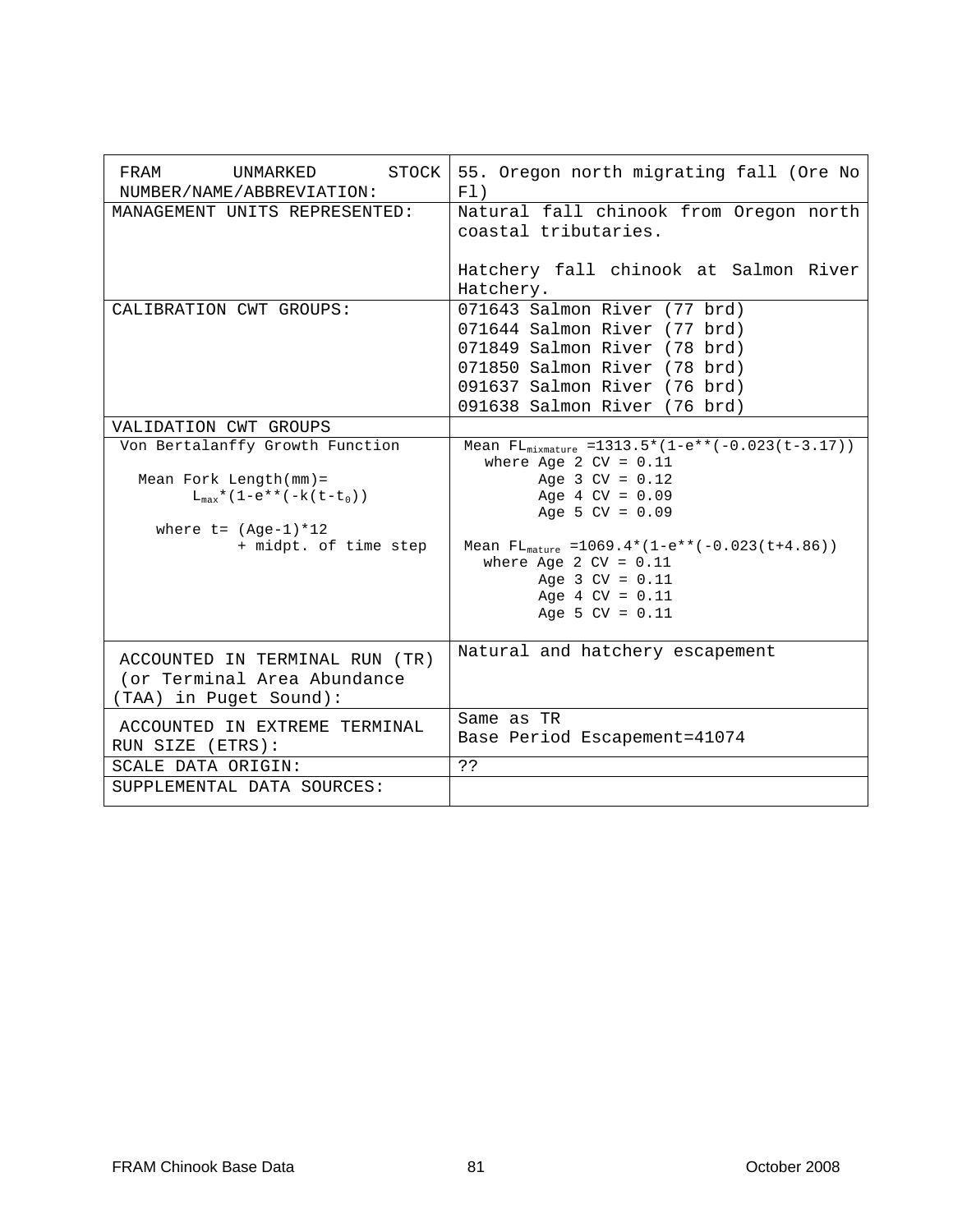| STOCK<br>FRAM<br>UNMARKED<br>NUMBER/NAME/ABBREVIATION:                                                                                                                | 57. West coast Vancouver Island (WCVI<br>Totl)                                                                                                                                                                                                                                                          |
|-----------------------------------------------------------------------------------------------------------------------------------------------------------------------|---------------------------------------------------------------------------------------------------------------------------------------------------------------------------------------------------------------------------------------------------------------------------------------------------------|
| MANAGEMENT UNITS REPRESENTED:                                                                                                                                         | Natural chinook<br>from<br>west<br>coast<br>Vancouver Island.                                                                                                                                                                                                                                           |
|                                                                                                                                                                       | Hatchery chinook at Robertson Creek<br>Hatchery.                                                                                                                                                                                                                                                        |
| CALIBRATION CWT GROUPS:                                                                                                                                               | 020408 Robertson Creek (75 brd)<br>020409 Robertson Creek (75 brd)<br>020606 Robertson Creek (74 brd)<br>020906 Robertson Creek (74 brd)<br>021630 Robertson Creek (76 brd)<br>021631 Robertson Creek (76 brd)<br>022217 Robertson Creek (77 brd)<br>022218 Robertson Creek (77 brd)                    |
| VALIDATION CWT GROUPS                                                                                                                                                 |                                                                                                                                                                                                                                                                                                         |
| Von Bertalanffy Growth Function<br>Mean Fork Length $(mm)$ =<br>$L_{\text{max}}$ * (1-e** (-k (t-t <sub>0</sub> ))<br>where $t = (Age-1)*12$<br>+ midpt. of time step | Mean $FL_{mixmature}$ = 1313.5* (1-e** (-0.023 (t-3.17))<br>where Age 2 $CV = 0.11$<br>Age $3$ CV = $0.12$<br>Age $4$ CV = $0.09$<br>Age 5 $CV = 0.09$<br>Mean $FL_{matter}$ =1069.4*(1-e**(-0.023(t+4.86))<br>where Age 2 $CV = 0.11$<br>Age $3 CV = 0.11$<br>Age $4$ CV = $0.11$<br>Age 5 $CV = 0.11$ |
| ACCOUNTED IN TERMINAL RUN (TR)<br>(or Terminal Area Abundance<br>(TAA) in Puget Sound):                                                                               | Natural and hatchery escapement<br>Fraser River net                                                                                                                                                                                                                                                     |
| ACCOUNTED IN EXTREME TERMINAL<br>RUN SIZE (ETRS):                                                                                                                     | Same as TR<br>Base Period Escapement=123406                                                                                                                                                                                                                                                             |
| SCALE DATA ORIGIN:                                                                                                                                                    | ??                                                                                                                                                                                                                                                                                                      |
| SUPPLEMENTAL DATA SOURCES:                                                                                                                                            |                                                                                                                                                                                                                                                                                                         |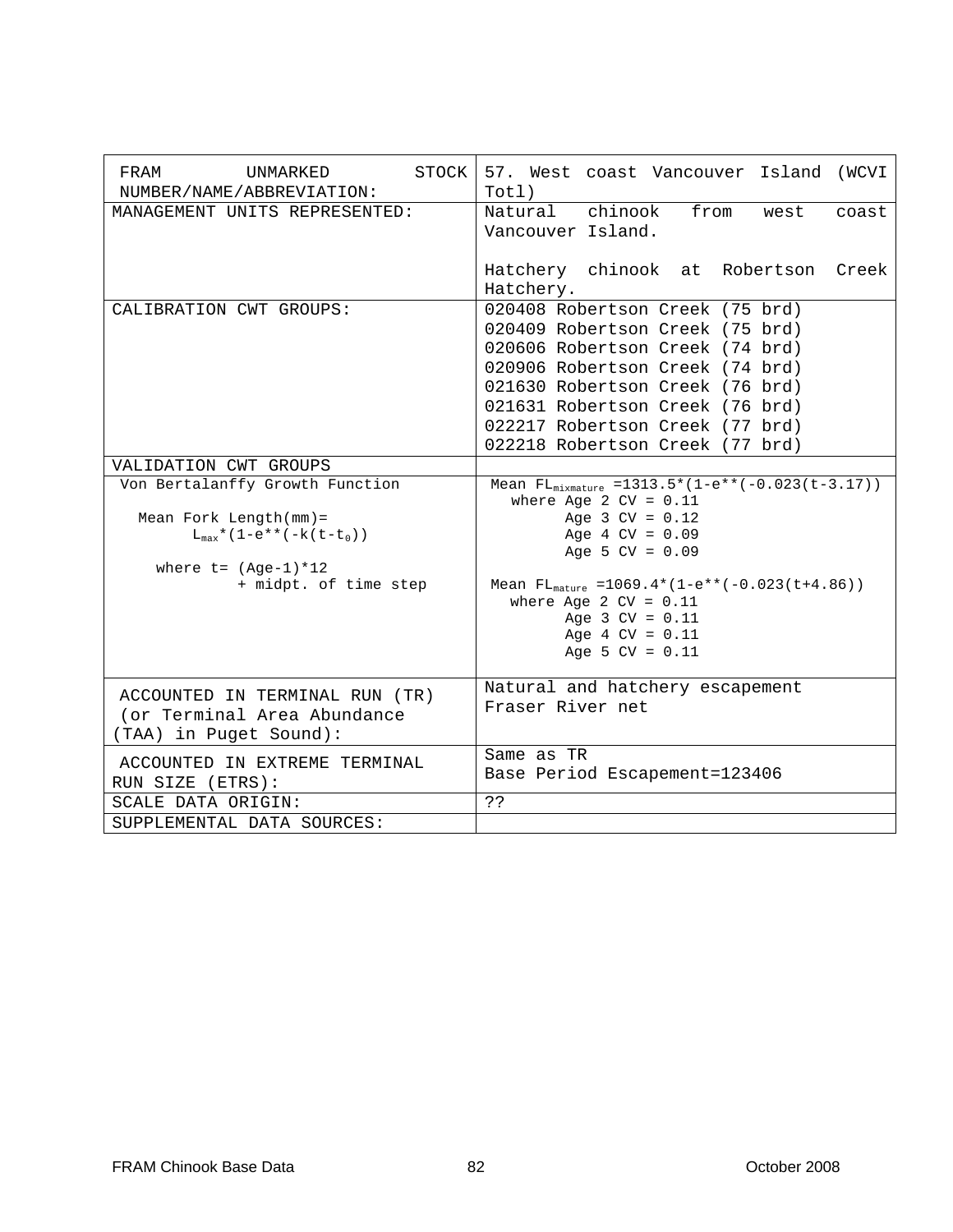| FRAM<br>UNMARKED<br>NUMBER/NAME/ABBREVIATION:                                                                                                                         | STOCK   59. Fraser Late (Fraser Lt)                                                                                                                                                                                                                                                                  |
|-----------------------------------------------------------------------------------------------------------------------------------------------------------------------|------------------------------------------------------------------------------------------------------------------------------------------------------------------------------------------------------------------------------------------------------------------------------------------------------|
| MANAGEMENT UNITS REPRESENTED:                                                                                                                                         | Natural and hatchery fall chinook from<br>lower Fraser River                                                                                                                                                                                                                                         |
| CALIBRATION CWT GROUPS:                                                                                                                                               | 022658 Chilliwack (83 brd)<br>022659 Chilliwack (83 brd)<br>022660 Chilliwack (83 brd)<br>023414 Chilliwack (84 brd)<br>023415 Chilliwack (84 brd)<br>023416 Chilliwack (84 brd)<br>023417 Chilliwack (84 brd)<br>023418 Chilliwack (84 brd)<br>023419 Chilliwack (84 brd)                           |
| VALIDATION CWT GROUPS                                                                                                                                                 |                                                                                                                                                                                                                                                                                                      |
| Von Bertalanffy Growth Function<br>Mean Fork Length $(mm) =$<br>$L_{\text{max}}$ * (1-e** (-k (t-t <sub>0</sub> ))<br>where $t = (Age-1)*12$<br>+ midpt. of time step | Mean $FL_{mixmature} = 982.1 * (1-e**(-0.029(t-2.83)))$<br>where Age 2 $CV = 0.11$<br>Age $3 CV = 0.12$<br>Age $4$ CV = $0.09$<br>Age 5 $CV = 0.09$<br>Mean $FL_{matter}$ =1085.2*(1-e**(-0.030(t-1.59))<br>where Age 2 $CV = 0.11$<br>Age $3 CV = 0.11$<br>Age $4$ CV = $0.11$<br>Age 5 $CV = 0.11$ |
| ACCOUNTED IN TERMINAL RUN (TR)<br>(or Terminal Area Abundance<br>(TAA) in Puget Sound):                                                                               | Natural and hatchery escapement<br>Fraser River net                                                                                                                                                                                                                                                  |
| ACCOUNTED IN EXTREME TERMINAL<br>RUN SIZE (ETRS):                                                                                                                     | Same as TR<br>Base Period Escapement=120000                                                                                                                                                                                                                                                          |
| SCALE DATA ORIGIN:<br>Supplemental Data Sources:                                                                                                                      | 5.5                                                                                                                                                                                                                                                                                                  |
|                                                                                                                                                                       |                                                                                                                                                                                                                                                                                                      |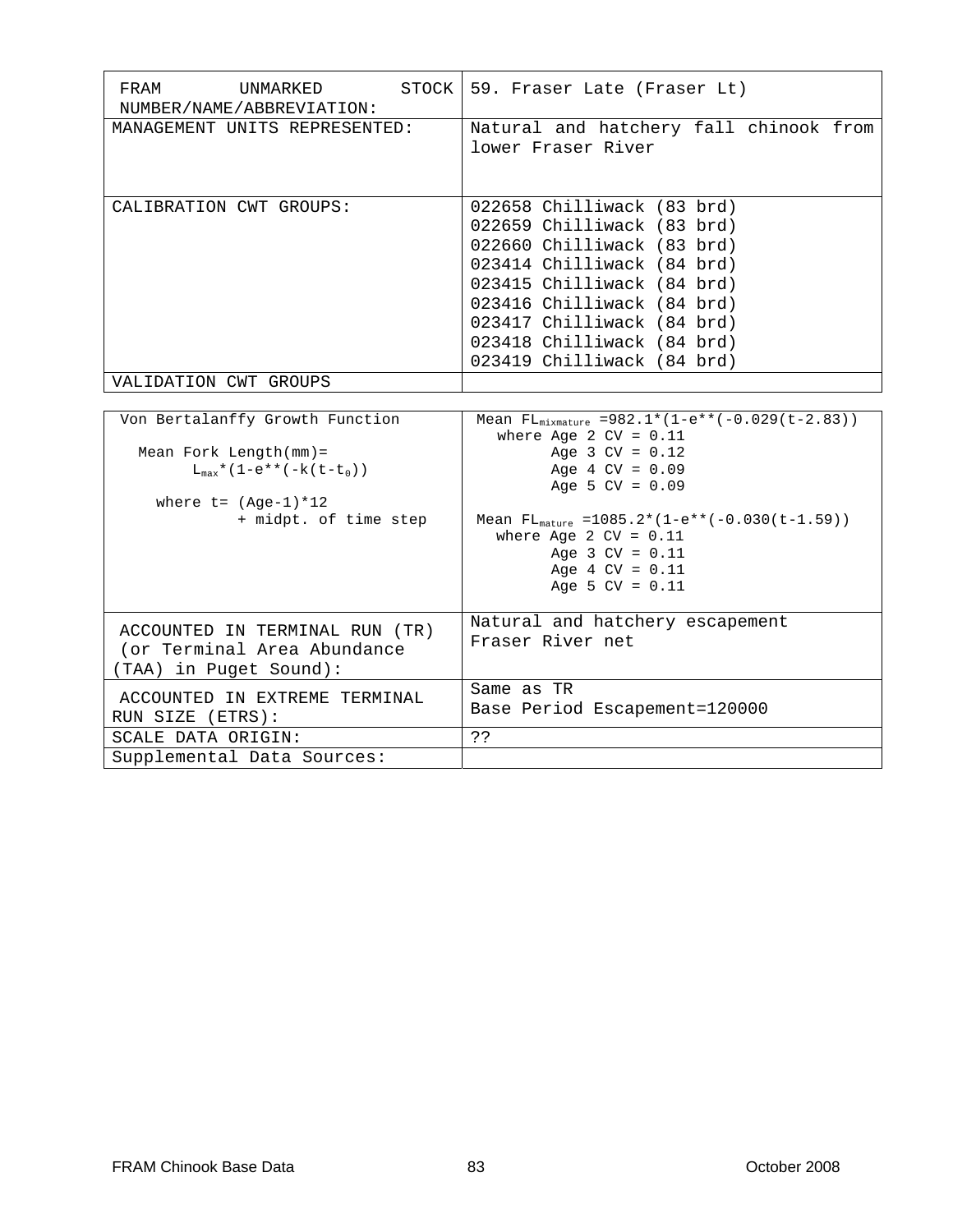| FRAM | UNMARKED<br>NUMBER/NAME/ABBREVIATION: | STOCK   61. Fraser Early (Fraser Er)                                                        |
|------|---------------------------------------|---------------------------------------------------------------------------------------------|
|      | MANAGEMENT UNITS REPRESENTED:         | Natural and hatchery fall chinook from<br>upper Fraser River                                |
|      | CALIBRATION CWT GROUPS:               | 021601 Shuswap Wild (79 brd)<br>021602 Chilko Wild (78 brd)<br>021625 Shuswap Wild (78 brd) |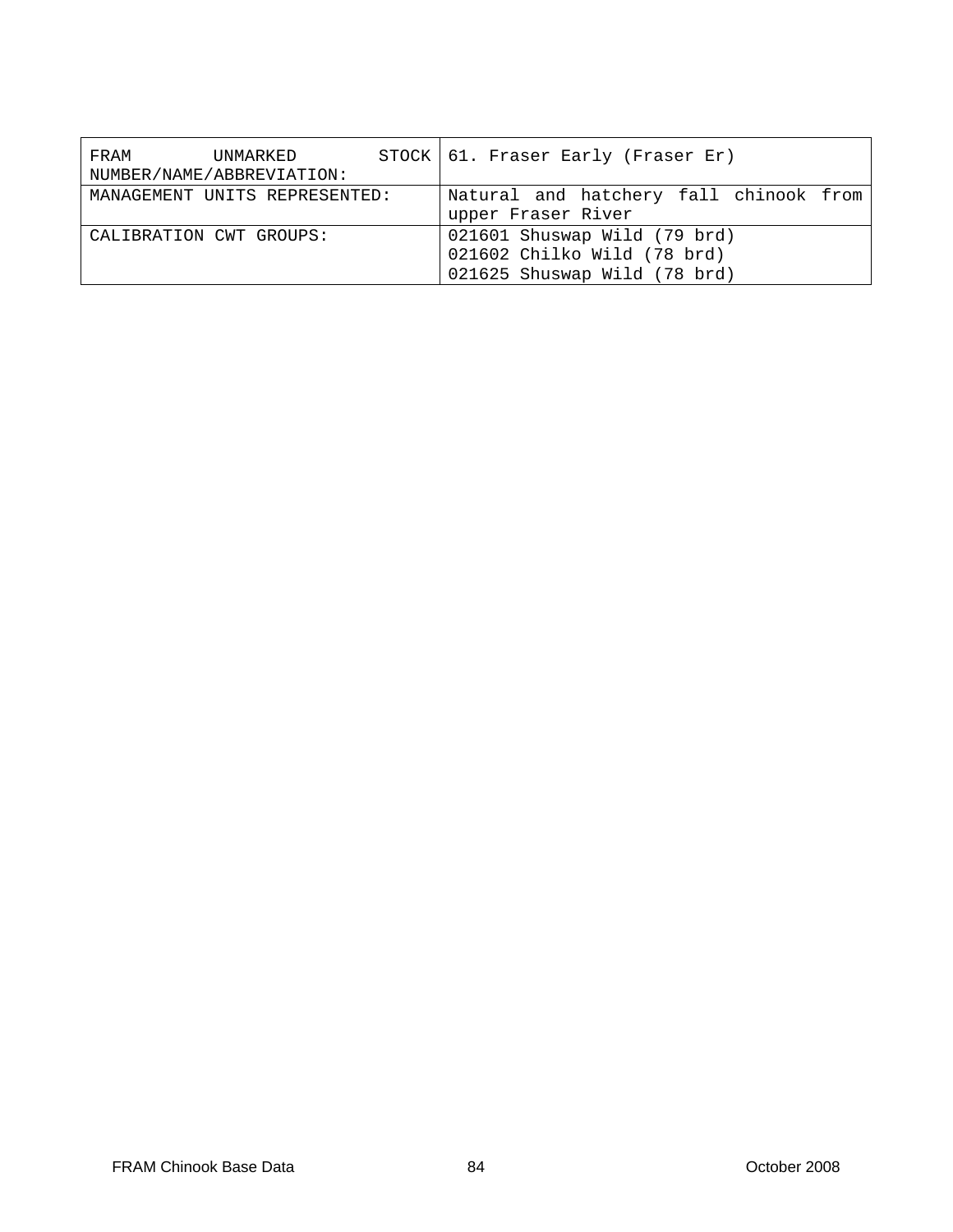|                       | 021638 Shuswap Wild (78 brd)  |
|-----------------------|-------------------------------|
|                       | 021658 chilko Wild (78 brd)   |
|                       | 021755 Shuswap Wild (79 brd)  |
|                       | 024247 Clearwater (86 brd)    |
|                       | 024248 Clearwater (86 brd)    |
|                       | 024249 Clearwater (86 brd)    |
|                       | 024250 Clearwater (86 brd)    |
|                       | 024316 Shuswap (86 brd)       |
|                       | 024521 Clearwater (86 brd)    |
|                       | 024522 Clearwater (86 brd)    |
|                       | 024523 Clearwater (86 brd)    |
|                       | 024524 Clearwater (86 brd)    |
|                       | 024525 Clearwater (86 brd)    |
|                       | 024526 Clearwater (86 brd)    |
|                       | 024527 Clearwater (86 brd)    |
|                       | 024528 Spius (86 brd)         |
|                       | 024529 Spius (86 brd)         |
|                       | 024530 Spius (86 brd)         |
|                       | 024531 Spius (86 brd)         |
|                       | 024532 Spius (86 brd)         |
|                       | 024533 Spius (86 brd)         |
|                       | 024534 Shuswap (86 brd)       |
|                       | 024535 Shuswap (86 brd)       |
|                       | 024536 Clearwater (86 brd)    |
|                       | 024537 Clearwater (86 brd)    |
|                       | 024538 Clearwater (86 brd)    |
|                       | 024562 Spius (86 brd)         |
|                       | 024563 Spius (86 brd)         |
|                       | 024601 Spius (86 brd)         |
|                       | 024607 Spius (86 brd)         |
|                       | 024510 Shuswap (86 brd)       |
|                       | 024705 Spius (86 brd)         |
|                       | 024706 Spius (86 brd)         |
|                       | 021717 Fort St James (86 brd) |
| VALIDATION CWT GROUPS |                               |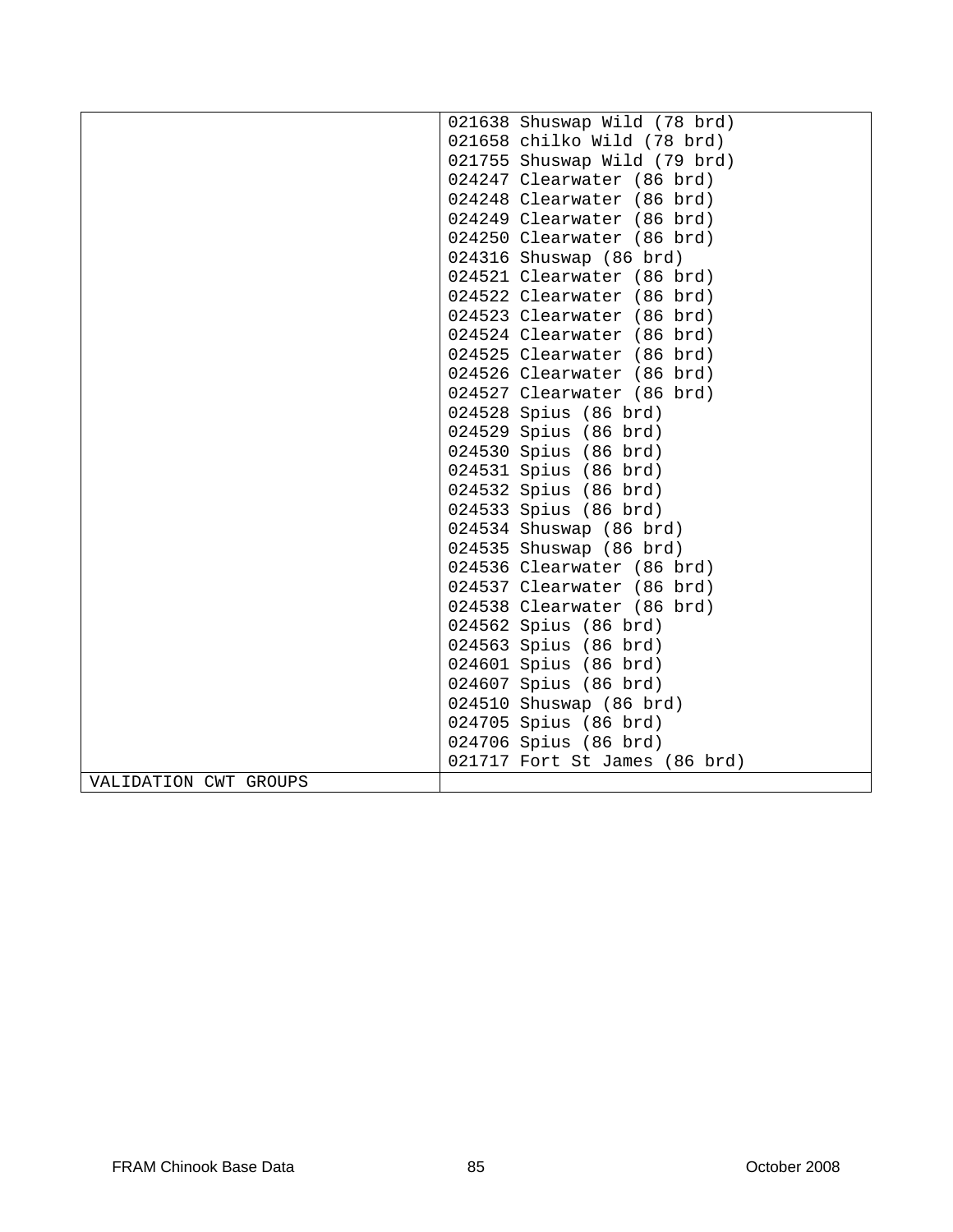| Von Bertalanffy Growth Function             | Mean $FL_{mixmature}$ = 1080.3* (1-e** (-0.032(t-3.00)) |
|---------------------------------------------|---------------------------------------------------------|
|                                             | where Age 2 $CV = 0.16$                                 |
| Mean Fork Length $(mm)$ =                   | Age $3$ CV = $0.08$                                     |
| $L_{max}$ * (1-e** (-k (t-t <sub>0</sub> )) | Age $4$ CV = $0.13$                                     |
|                                             | Age 5 $CV = 0.16$                                       |
| where $t = (Aqe-1)*12$                      |                                                         |
| + midpt. of time step                       | Mean $FL_{matrix}$ = 1080.3* (1-e** (-0.032(t-3.00))    |
|                                             | where Age 2 $CV = 0.16$                                 |
|                                             | Age $3$ CV = $0.08$                                     |
|                                             | Age $4$ CV = $0.13$                                     |
|                                             | Age 5 $CV = 0.16$                                       |
|                                             | Natural and hatchery escapement                         |
| ACCOUNTED IN TERMINAL RUN                   | Fraser River net                                        |
|                                             |                                                         |
|                                             |                                                         |
|                                             |                                                         |
|                                             |                                                         |
|                                             |                                                         |
|                                             |                                                         |
|                                             |                                                         |
|                                             |                                                         |
|                                             |                                                         |
|                                             | Same as TR                                              |
| ACCOUNTED IN EXTREME TERMINAL               | Base Period Escapement=43631                            |
| RUN SIZE (ETRS):                            |                                                         |
| SCALE DATA ORIGIN:                          | ??                                                      |
| SUPPLEMENTAL DATA SOURCES:                  |                                                         |
|                                             |                                                         |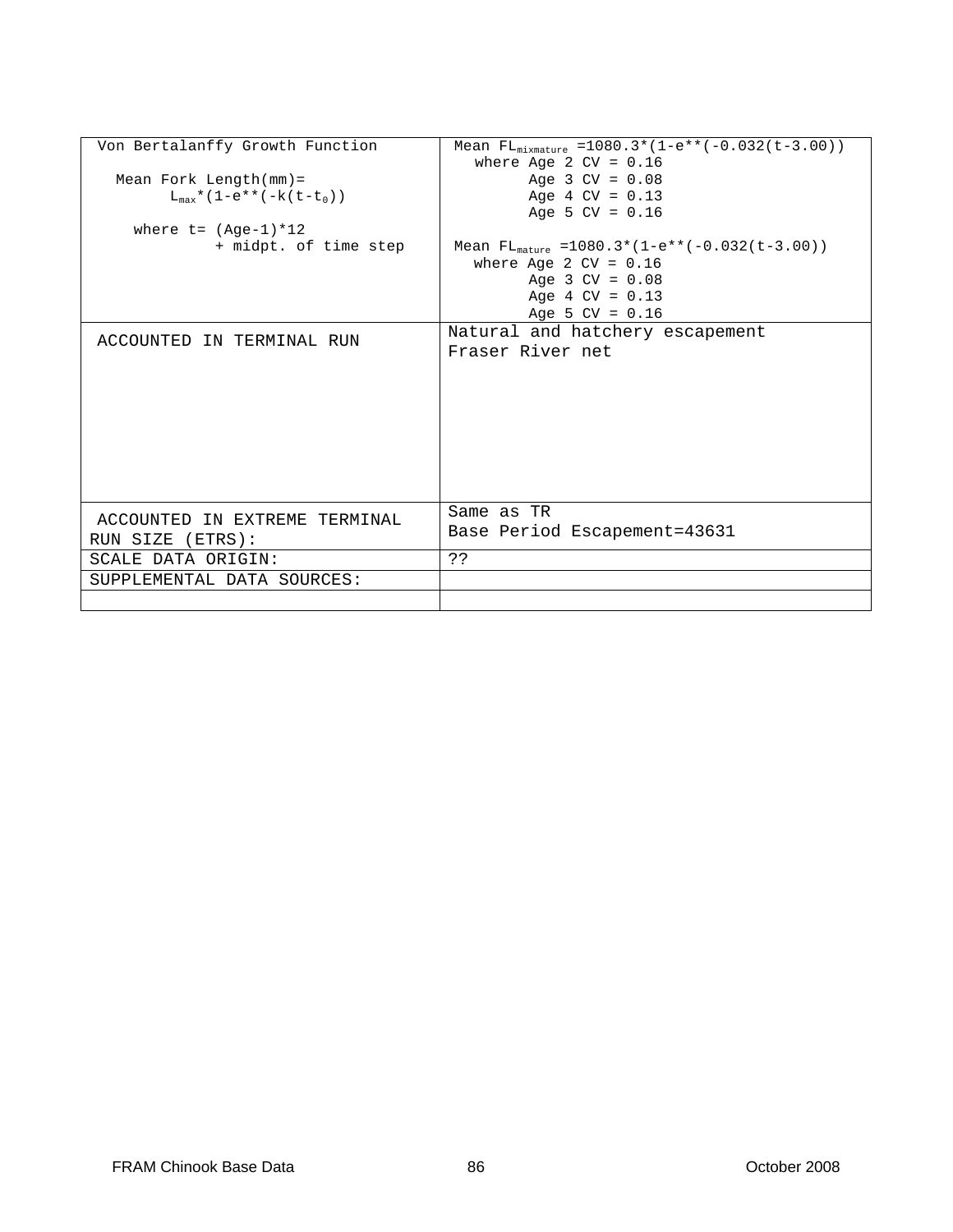| STOCK<br>FRAM<br>UNMARKED<br>NUMBER/NAME/ABBREVIATION:                                                                                                        | 63. Lower Georgia Strait fall (Lwr Geo<br>St)                                                                                                                                                                                                                                                                                    |
|---------------------------------------------------------------------------------------------------------------------------------------------------------------|----------------------------------------------------------------------------------------------------------------------------------------------------------------------------------------------------------------------------------------------------------------------------------------------------------------------------------|
| MANAGEMENT UNITS REPRESENTED:                                                                                                                                 | Natural and hatchery fall chinook from<br>Georgia Strait tributaries                                                                                                                                                                                                                                                             |
| CALIBRATION CWT GROUPS:                                                                                                                                       | 021612 Big Qualicum (78 brd)<br>021613 Big Qualicum (78 brd)<br>021639 Capilano (77 brd)<br>021642 Capilano (77 brd)<br>021656 Big Qualicum (78 brd)<br>021726 Big Qualicum (77 brd)<br>021727 Big Qualicum (77 brd)                                                                                                             |
| VALIDATION CWT GROUPS                                                                                                                                         |                                                                                                                                                                                                                                                                                                                                  |
| Von Bertalanffy Growth Function<br>Mean Fork Length $(mm)$ =<br>$L_{max}$ * (1-e** (-k(t-t <sub>0</sub> ))<br>where $t = (Age-1)*12$<br>+ midpt. of time step | Mean FL <sub>mixmature</sub> = $1445.7 \times \sqrt{(1-e^{**}(-0.020(t-1.25)))}$<br>where Age 2 $CV = 0.21$<br>Age $3 CV = 0.10$<br>Age $4$ CV = $0.08$<br>Age 5 $CV = 0.04$<br>Mean $FL_{matter}$ = 1445.7* (1-e** (-0.020(t-1.25))<br>where Age 2 $CV = 0.21$<br>Age $3 CV = 0.10$<br>Age $4$ CV = $0.08$<br>Age 5 $CV = 0.04$ |
| ACCOUNTED IN TERMINAL RUN (TR)<br>(or Terminal Area Abundance<br>(TAA) in Puget Sound):                                                                       | Natural and hatchery escapement<br>Freshwater net                                                                                                                                                                                                                                                                                |
| ACCOUNTED IN EXTREME TERMINAL<br>RUN SIZE (ETRS):                                                                                                             | Same as TR<br>Base Period Escapement=16947                                                                                                                                                                                                                                                                                       |
| SCALE DATA ORIGIN:                                                                                                                                            | ??                                                                                                                                                                                                                                                                                                                               |
| SUPPLEMENTAL DATA SOURCES:                                                                                                                                    |                                                                                                                                                                                                                                                                                                                                  |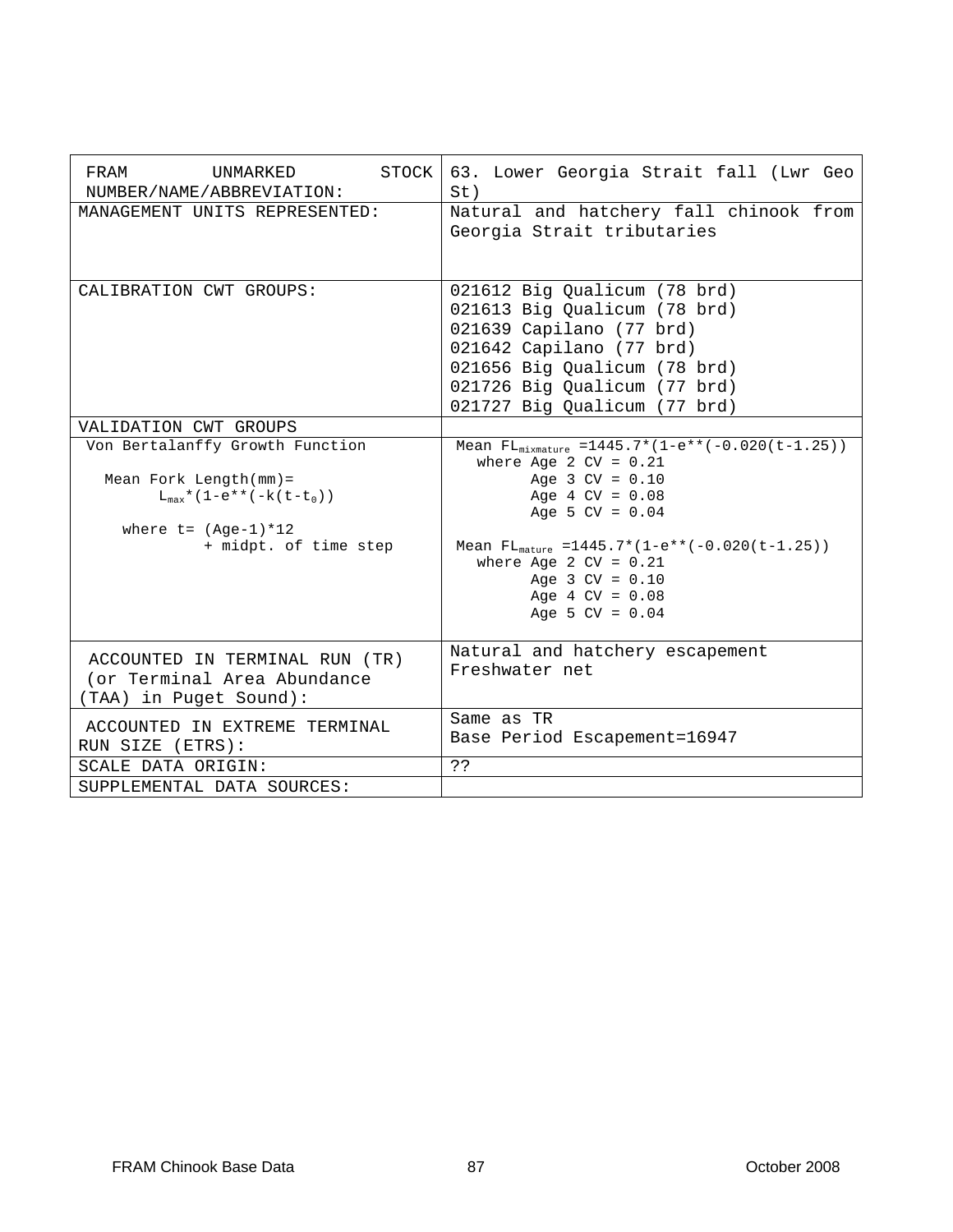| STOCK<br><b>FRAM</b><br>UNMARKED<br>NUMBER/NAME/ABBREVIATION:                                                                 | 65. White River spring yearling (White<br>$SpYr$ )                                                                                                           |
|-------------------------------------------------------------------------------------------------------------------------------|--------------------------------------------------------------------------------------------------------------------------------------------------------------|
| MANAGEMENT UNITS REPRESENTED:                                                                                                 | South Puget Sound spring yearling                                                                                                                            |
| CALIBRATION CWT GROUPS:                                                                                                       | 212263 White River Hatchery (91 brd)<br>212048 White River Hatchery (92 brd)<br>212509 White River Hatchery (93 brd)                                         |
| VALIDATION CWT GROUPS                                                                                                         |                                                                                                                                                              |
| Von Bertalanffy Growth Function<br>Mean Fork Length $(mm)$ =<br>$L_{\text{max}}*(1-e**(-k(t-t_0)))$<br>where $t = (Aqe-1)*12$ | Mean FL <sub>mixmature</sub> = 904.0* (1-e** (-0.043 (t-9.54))<br>where Age 2 $CV = 0.17$<br>Age $3$ CV = $0.14$<br>Age $4$ CV = $0.10$<br>Age 5 $CV = 0.10$ |
| + midpt. of time step                                                                                                         | Mean $FL_{matter}$ =938.6*(1-e**(-0.048(t-11.31))                                                                                                            |
|                                                                                                                               | where Age 2 $CV = 0.048$<br>Age $3 CV = 0.11$<br>Age $4$ CV = $0.11$<br>Age 5 $CV = 0.11$                                                                    |
| RUN<br>ACCOUNTED IN<br>TERMINAL<br>(TR)<br>(or Terminal Area Abundance<br>(TAA) in Puqet Sound):                              | Natural and hatchery escapement<br>White<br>to<br>River Hatchery or Buckley Trap<br>Freshwater net                                                           |
| ACCOUNTED IN EXTREME TERMINAL<br>RUN SIZE (ETRS):                                                                             | Same as TR<br>Base Period Escapement=100                                                                                                                     |
| SCALE DATA ORIGIN:                                                                                                            | ??                                                                                                                                                           |
| SUPPLEMENTAL DATA SOURCES:                                                                                                    |                                                                                                                                                              |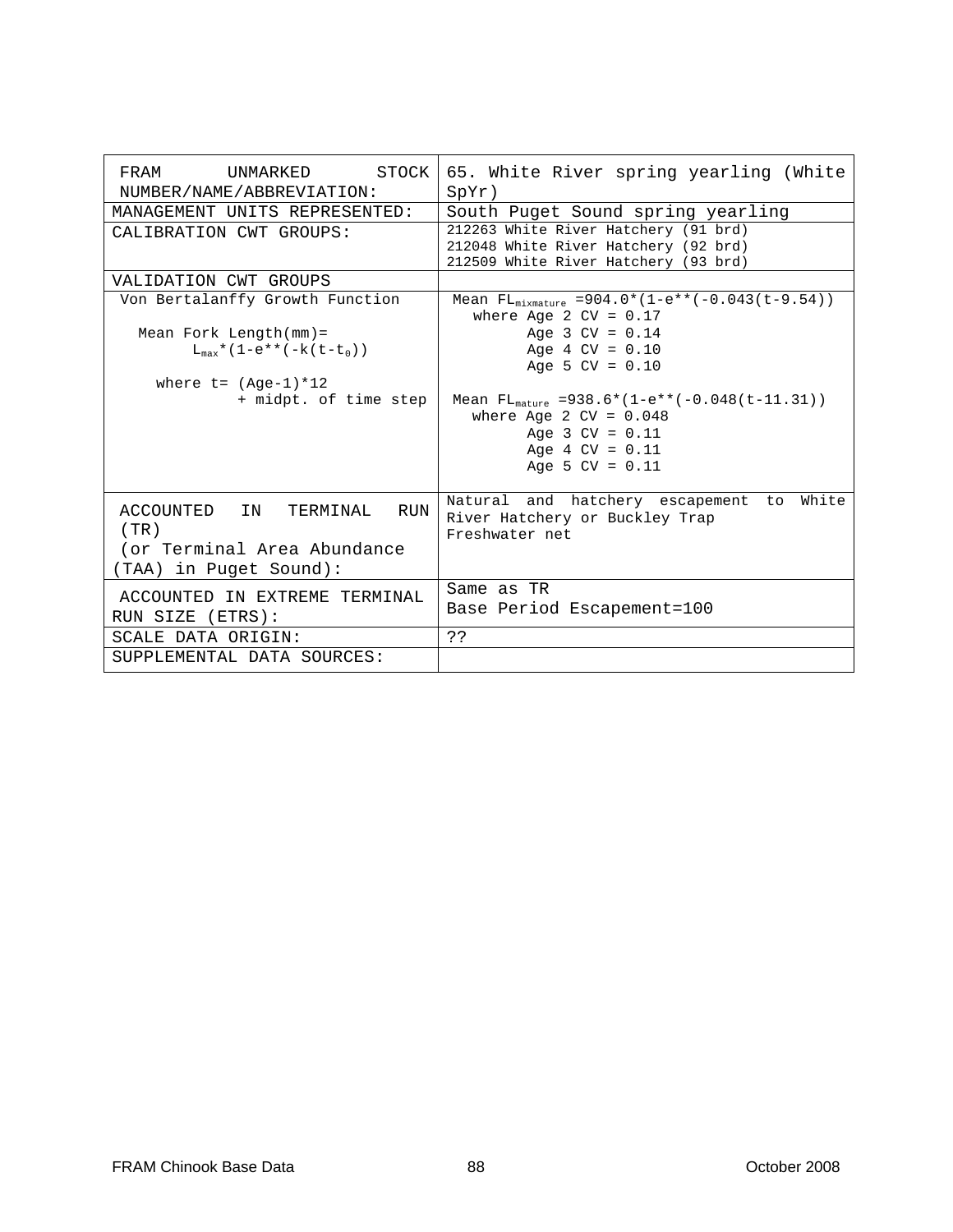| FRAM UNMARKED STOCK<br>NUMBER/NAME/ABBREVIATION:                                                                                                                                              | Columbia<br>67.<br>Natural<br>Tule<br>Lower<br>(LwrColN)                                                                                                                                                                                                                                                                                                                                                                                                                                                                                                                                                             |
|-----------------------------------------------------------------------------------------------------------------------------------------------------------------------------------------------|----------------------------------------------------------------------------------------------------------------------------------------------------------------------------------------------------------------------------------------------------------------------------------------------------------------------------------------------------------------------------------------------------------------------------------------------------------------------------------------------------------------------------------------------------------------------------------------------------------------------|
| MANAGEMENT UNITS REPRESENTED:                                                                                                                                                                 | Natural tule fall chinook from Oregon<br>and Washington tribs below Bonneville<br>Dam                                                                                                                                                                                                                                                                                                                                                                                                                                                                                                                                |
| CALIBRATION CWT GROUPS:                                                                                                                                                                       | 631802 Cowlitz Salmon Hatchery (77 brd)<br>631942 Cowlitz Salmon Hatchery (78 brd)<br>632154 Cowlitz Salmon Hatchery (79 brd)<br>071704 Big Creek Hatchery (77 brd)<br>071705 Big Creek Hatchery (77 brd)<br>071844 Big Creek Hatchery (78 brd)<br>072160 Tanner Creek Hatchery (79 brd)<br>631746 Kalama Falls Hatchery (77 brd)<br>631747 Kalama Falls Hatchery (77 brd)<br>631957 Kalama Falls Hatchery (78 brd)<br>632105 Kalama Falls Hatchery (79 brd)<br>631803 Washougal Hatchery (77 brd)<br>631938 Washougal Hatchery (78 brd)<br>631946 Washougal Hatchery (78 brd)<br>632153 Washougal Hatchery (79 brd) |
| VALIDATION CWT GROUPS                                                                                                                                                                         |                                                                                                                                                                                                                                                                                                                                                                                                                                                                                                                                                                                                                      |
| Von Bertalanffy Growth Function<br>Mean Fork Length $(mm) =$<br>$L_{max}$ * (1-e** (-k (t-t <sub>0</sub> ))<br>where $t = (Age-1)*12$<br>+ midpt. of time step<br>(from Cowlitz H CWT groups) | Mean $FL_{mixmature} = 1182.9*(1-e**(-0.024(t-3.41)))$<br>where Age 2 $CV = 0.11$<br>Age $3$ CV = $0.12$<br>Age $4$ CV = $0.09$<br>Age 5 $CV = 0.09$<br>Mean $FL_{matter} = 1122.5*(1-e**(-0.020(t+5.80)))$<br>where Age 2 $CV = 0.11$<br>Age $3 CV = 0.11$<br>Age $4$ CV = $0.11$<br>Age 5 $CV = 0.11$                                                                                                                                                                                                                                                                                                              |
| <b>RUN</b><br>ACCOUNTED<br>IN<br>TERMINAL<br>(TR)<br>(or Terminal Area Abundance<br>(TAA) in Puget Sound):                                                                                    | Natural escapement<br>Columbia River net<br>Columbia River and tributary sport                                                                                                                                                                                                                                                                                                                                                                                                                                                                                                                                       |
| <b>ACCOUNTED</b><br>IN<br><b>EXTREME</b><br>TERMINAL<br>RUN SIZE (ETRS):                                                                                                                      | Same as TR<br>Base Period Escapement=5650                                                                                                                                                                                                                                                                                                                                                                                                                                                                                                                                                                            |
| SCALE DATA ORIGIN:                                                                                                                                                                            | Columbia River Net, Sport, Escapement                                                                                                                                                                                                                                                                                                                                                                                                                                                                                                                                                                                |
| SUPPLEMENTAL DATA SOURCES:                                                                                                                                                                    | Columbia River Fish Runs and Fisheries<br>Status Report                                                                                                                                                                                                                                                                                                                                                                                                                                                                                                                                                              |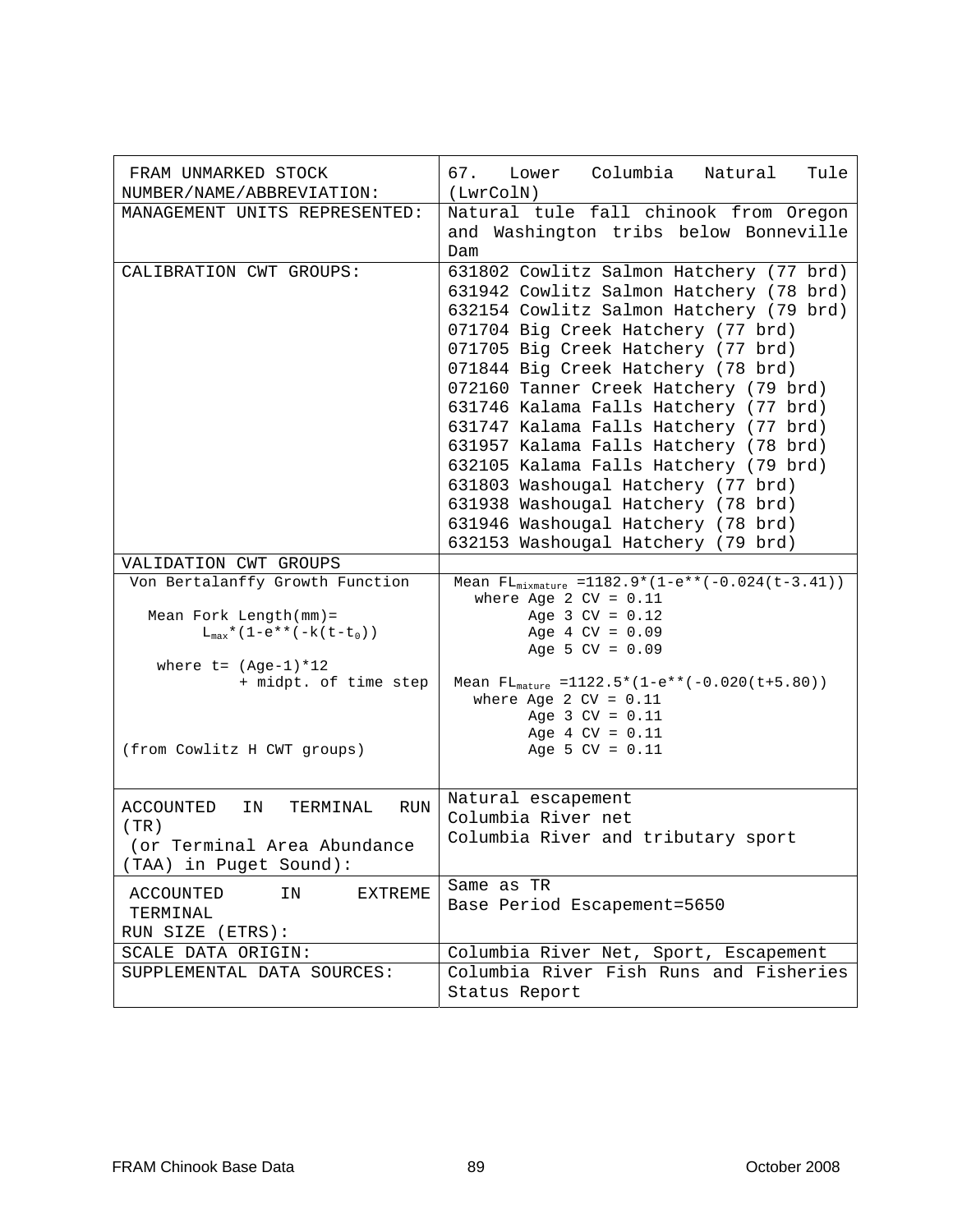| FRAM UNMARKED STOCK<br>NUMBER/NAME/ABBREVIATION:                                                 | 69. Central Valley/Sacramento R Chinook<br>(CtrVal)                                                                                                                                                                                                                                                                                                                                                                   |
|--------------------------------------------------------------------------------------------------|-----------------------------------------------------------------------------------------------------------------------------------------------------------------------------------------------------------------------------------------------------------------------------------------------------------------------------------------------------------------------------------------------------------------------|
| MANAGEMENT UNITS REPRESENTED:                                                                    | Hatchery and natural fall chinook from<br>Sacramento River                                                                                                                                                                                                                                                                                                                                                            |
| CALIBRATION CWT GROUPS:                                                                          | 0501021007-115 Coleman NFH (98 brd)<br>0501021201-02 Coleman NFH (98 brd)<br>0501021313-15 Coleman NFH (99 brd)<br>0501021401-415 Coleman NFH (99 brd)<br>0501021501-509 Coleman NFH (99 brd)<br>052324-27 Feather River (98 brd)<br>052414-17 Feather River (98 brd)<br>062631-38 Feather River (98 brd)<br>062657-60 Feather River (99 brd)<br>053829-30 Feather River (99 brd)<br>062649-56 Feather River (99 brd) |
| VALIDATION CWT GROUPS                                                                            |                                                                                                                                                                                                                                                                                                                                                                                                                       |
| Von Bertalanffy Growth Function<br>Mean Fork Length(mm)=                                         | Mean $FL_{mixmature} = 1182.9*(1-e**(-0.024(t-3.41)))$<br>where Age 2 $CV = 0.11$<br>Age $3 CV = 0.12$                                                                                                                                                                                                                                                                                                                |
| $L_{\text{max}}$ * (1-e** (-k (t-t <sub>0</sub> ))                                               | Age $4$ CV = $0.09$<br>Age 5 $CV = 0.09$                                                                                                                                                                                                                                                                                                                                                                              |
| where $t = (Aqe-1)*12$<br>+ midpt. of time step                                                  | Mean $FL_{matter} = 1122.5*(1-e**(-0.020(t+5.80)))$<br>where Age 2 $CV = 0.11$<br>Age $3 CV = 0.11$<br>Age $4$ CV = $0.11$                                                                                                                                                                                                                                                                                            |
| (from Cowlitz H CWT groups)                                                                      | Age 5 $CV = 0.11$                                                                                                                                                                                                                                                                                                                                                                                                     |
| ACCOUNTED IN<br>TERMINAL<br>RUN<br>(TR)<br>(or Terminal Area Abundance<br>(TAA) in Puget Sound): | Hatchery and natural escapement                                                                                                                                                                                                                                                                                                                                                                                       |
| ACCOUNTED<br>ΙN<br>EXTREME<br>TERMINAL<br>RUN SIZE (ETRS):                                       | Same as TR<br>Base Period Escapement=172400                                                                                                                                                                                                                                                                                                                                                                           |
| SCALE DATA ORIGIN:                                                                               | none                                                                                                                                                                                                                                                                                                                                                                                                                  |
| SUPPLEMENTAL DATA SOURCES:                                                                       | PFMC Review Document                                                                                                                                                                                                                                                                                                                                                                                                  |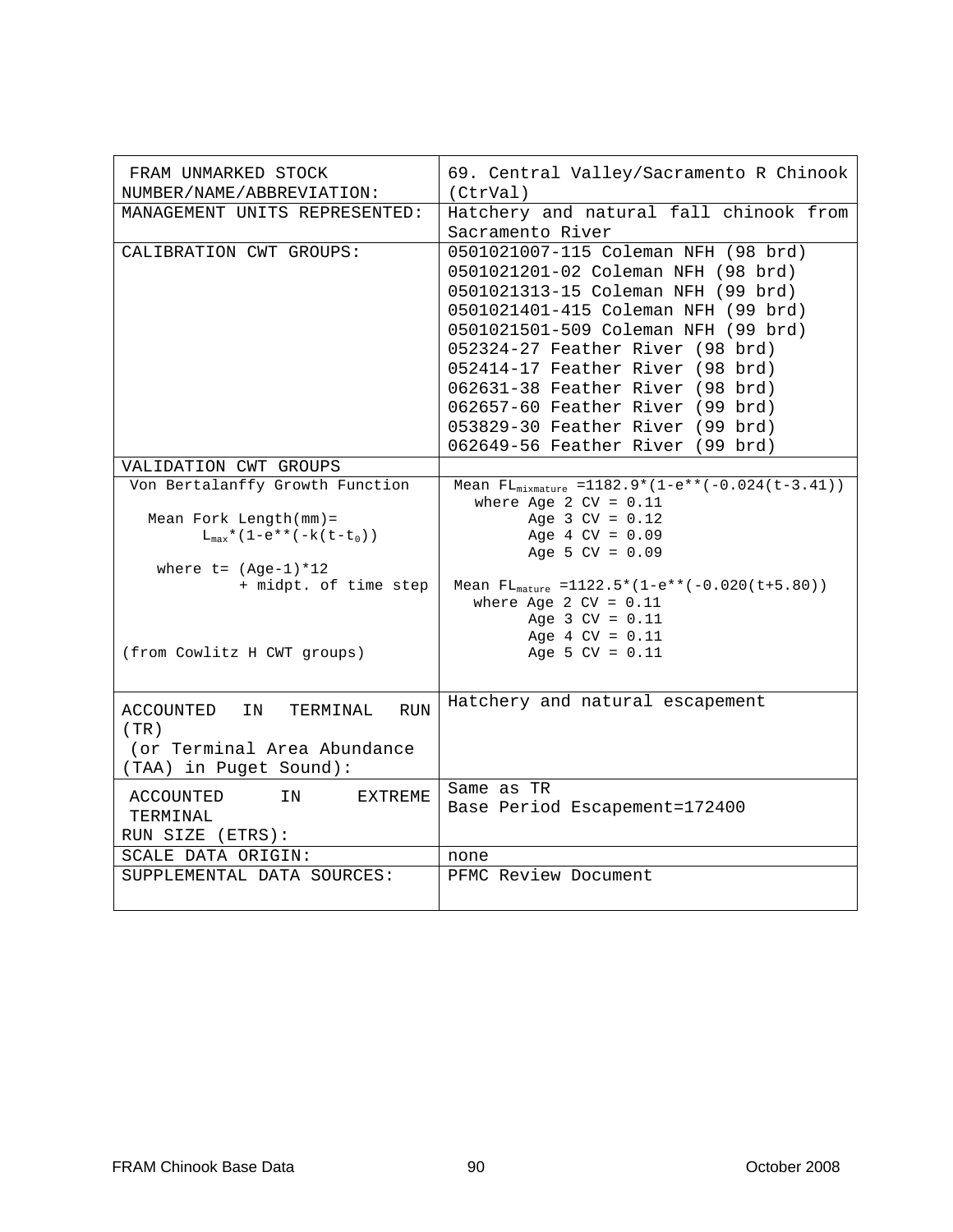| FRAM UNMARKED STOCK<br>NUMBER/NAME/ABBREVIATION:                                                        | 71. Washington North Coast (Wa N Cst)                                                                                                                     |
|---------------------------------------------------------------------------------------------------------|-----------------------------------------------------------------------------------------------------------------------------------------------------------|
| MANAGEMENT UNITS REPRESENTED:                                                                           | Hatchery and natural fall Chinook from<br>Washington tribs north of Grays Harbor                                                                          |
| CALIBRATION CWT GROUPS:                                                                                 | 050337 Quinault NFH (77 brd)<br>050338 Quinault NFH (78 brd)<br>050518 Quinault NFH (78 brd)<br>050519 Quinault NFH (78 brd)                              |
| VALIDATION CWT GROUPS                                                                                   |                                                                                                                                                           |
| Von Bertalanffy Growth Function                                                                         | Mean $FL_{mixmature} = 1182.9*(1-e**(-0.024(t-3.41)))$<br>where Age 2 $CV = 0.11$                                                                         |
| Mean Fork Length $(mm)$ =<br>$L_{\text{max}}*(1-e**(-k(t-t_0)))$                                        | Age $3 CV = 0.12$<br>Age $4$ CV = $0.09$<br>Age 5 $CV = 0.09$                                                                                             |
| where $t = (Aqe-1)*12$                                                                                  |                                                                                                                                                           |
| + midpt. of time step<br>(from Cowlitz H CWT groups)                                                    | Mean $FL_{\text{matter}} = 1122.5*(1-e^{**}(-0.020(t+5.80)))$<br>where Age 2 $CV = 0.11$<br>Age $3 CV = 0.11$<br>Age $4$ CV = $0.11$<br>Age 5 $CV = 0.11$ |
| ACCOUNTED IN<br><b>RUN</b><br>TERMINAL<br>(TR)<br>(or Terminal Area Abundance<br>(TAA) in Puget Sound): | Hatchery and Natural escapement                                                                                                                           |
| EXTREME<br>ACCOUNTED<br>IN<br>TERMINAL<br>RUN SIZE (ETRS):                                              | Same as TR<br>Base Period Escapement=24300                                                                                                                |
| SCALE DATA ORIGIN:                                                                                      | none                                                                                                                                                      |
| SUPPLEMENTAL DATA SOURCES:                                                                              | CTC Model base period data                                                                                                                                |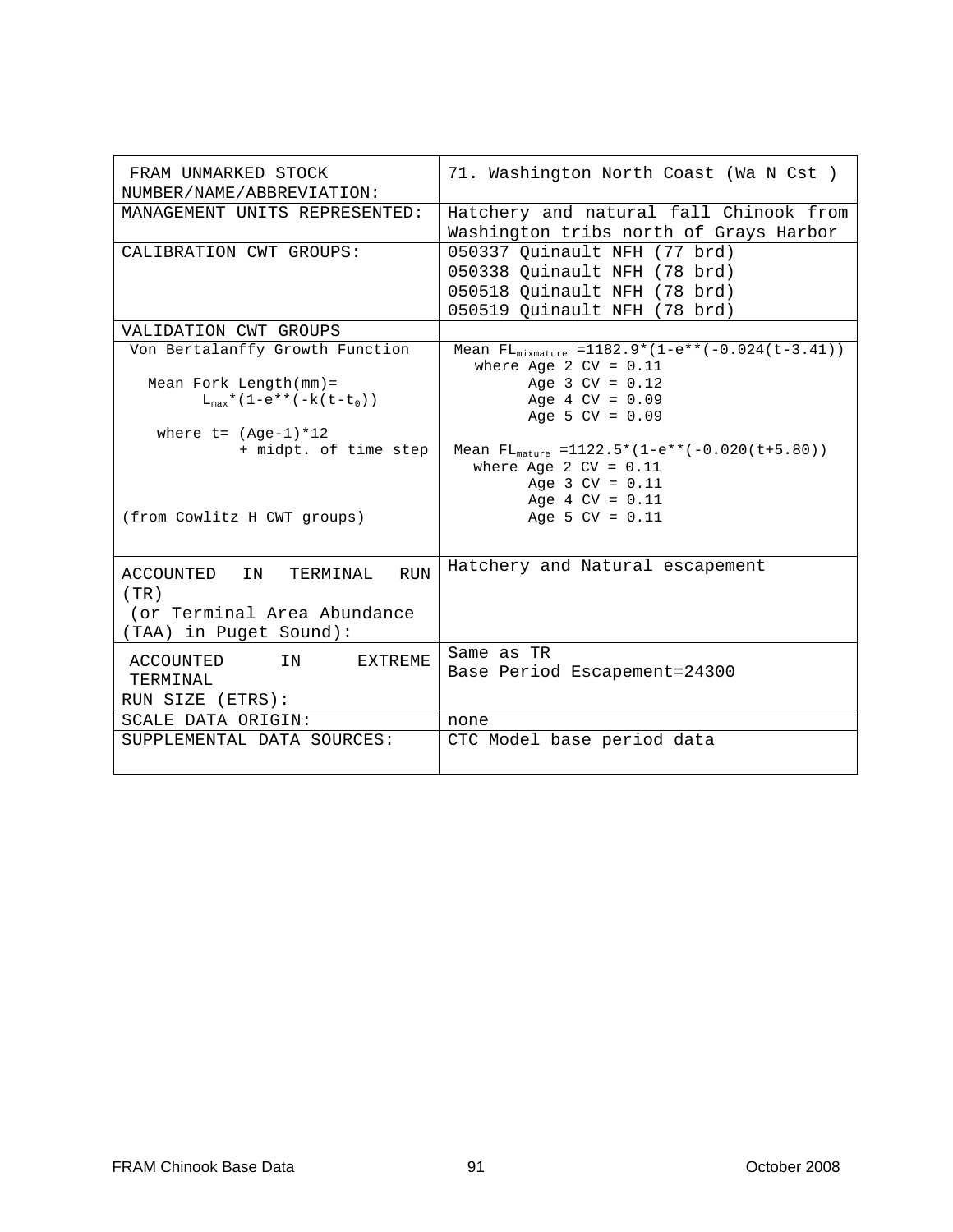| FRAM UNMARKED STOCK<br>NUMBER/NAME/ABBREVIATION:                         | 73. Willapa (Wilpa)                                                                                                           |
|--------------------------------------------------------------------------|-------------------------------------------------------------------------------------------------------------------------------|
| MANAGEMENT UNITS REPRESENTED:                                            | Hatchery and natural fall chinook from<br>Willap Bay tribs                                                                    |
| CALIBRATION CWT GROUPS:                                                  | 633120-21 Forks Creek Hatchery (83 brd)<br>633239-41 Forks Creek Hatchery (84 brd)<br>633815-18 Forks Creek Hatchery (85 brd) |
| VALIDATION CWT GROUPS                                                    |                                                                                                                               |
| Von Bertalanffy Growth Function                                          | Mean $FL_{mixmature} = 1182.9*(1-e**(-0.024(t-3.41)))$<br>where Age 2 $CV = 0.11$                                             |
| Mean Fork Length $(mm) =$<br>$L_{max}$ * (1-e** (-k (t-t <sub>0</sub> )) | Age $3$ CV = $0.12$<br>Age $4$ CV = $0.09$<br>Age 5 $CV = 0.09$                                                               |
| where $t = (Aqe-1)*12$<br>+ midpt. of time step                          | Mean $FL_{matter}$ =1122.5*(1-e**(-0.020(t+5.80))<br>where Age 2 $CV = 0.11$<br>Age $3$ CV = $0.11$<br>Age $4$ CV = $0.11$    |
| (from Cowlitz H CWT groups)                                              | Age 5 $CV = 0.11$                                                                                                             |
| ACCOUNTED<br>IN<br>TERMINAL<br><b>RUN</b><br>(TR)                        | Hatchery and natural escapement                                                                                               |
| (or Terminal Area Abundance<br>(TAA) in Puget Sound):                    |                                                                                                                               |
| ACCOUNTED IN<br>EXTREME<br>TERMINAL<br>RUN SIZE (ETRS):                  | Same as TR<br>Base Period Escapement=7000                                                                                     |
| SCALE DATA ORIGIN:                                                       | none                                                                                                                          |
| SUPPLEMENTAL DATA SOURCES:                                               | PFMC Review Document                                                                                                          |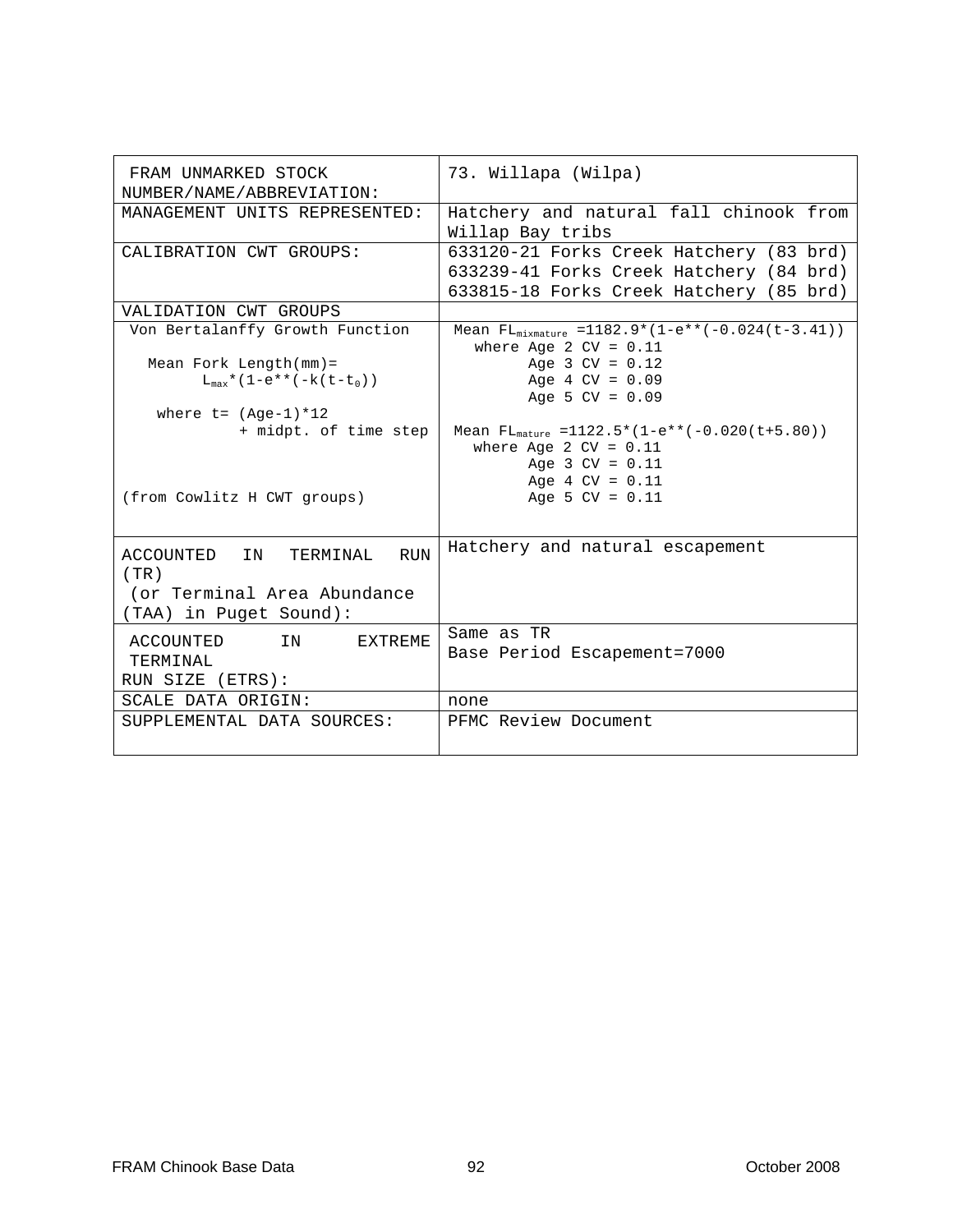| FRAM UNMARKED STOCK<br>NUMBER/NAME/ABBREVIATION:                                        | 75. Hoko fall Chinook<br>(Hoko)                                                                                   |
|-----------------------------------------------------------------------------------------|-------------------------------------------------------------------------------------------------------------------|
| MANAGEMENT UNITS REPRESENTED:                                                           | Hathery and natural Chinook                                                                                       |
| CALIBRATION CWT GROUPS:                                                                 | 211935 Hoko Falls Hatchery (85 brd)<br>212216 Hoko Falls Hatchery (86 brd)<br>211907 Hoko Falls Hatchery (87 brd) |
| VALIDATION CWT GROUPS                                                                   |                                                                                                                   |
| Von Bertalanffy Growth Function                                                         | Mean $FL_{mixmature} = 982.1*(1-e**(-0.029(t-2.83)))$<br>where Age 2 $CV = 0.11$                                  |
| Mean Fork Length $(mm)$ =                                                               | Age $3 CV = 0.12$                                                                                                 |
| $L_{max}$ * (1-e** (-k (t-t <sub>0</sub> ))                                             | Age $4$ CV = $0.09$                                                                                               |
|                                                                                         | Age 5 $CV = 0.09$                                                                                                 |
| where $t = (Aqe-1)*12$                                                                  |                                                                                                                   |
| + midpt. of time step                                                                   | Mean $FL_{matrix}$ =1085.2*(1-e**(-0.030(t-1.59))                                                                 |
|                                                                                         | where Age 2 $CV = 0.03$                                                                                           |
|                                                                                         | Age $3$ CV = $0.11$                                                                                               |
| (from generalized PS summer/fall                                                        | Age $4$ CV = $0.11$                                                                                               |
| fingerling CWT groups)                                                                  | Age 5 $CV = 0.11$                                                                                                 |
| ACCOUNTED IN TERMINAL RUN (TR)<br>(or Terminal Area Abundance<br>(TAA) in Puget Sound): | Natural and hatchery escapement<br>Freshwater net                                                                 |
| ACCOUNTED IN EXTREME TERMINAL                                                           | Natural and hatchery escapement                                                                                   |
| RUN SIZE (ETRS):                                                                        | Freshwater net                                                                                                    |
|                                                                                         | Base Period Escapement=500                                                                                        |
| SCALE DATA ORIGIN:                                                                      |                                                                                                                   |
| SUPPLEMENTAL DATA SOURCES:                                                              |                                                                                                                   |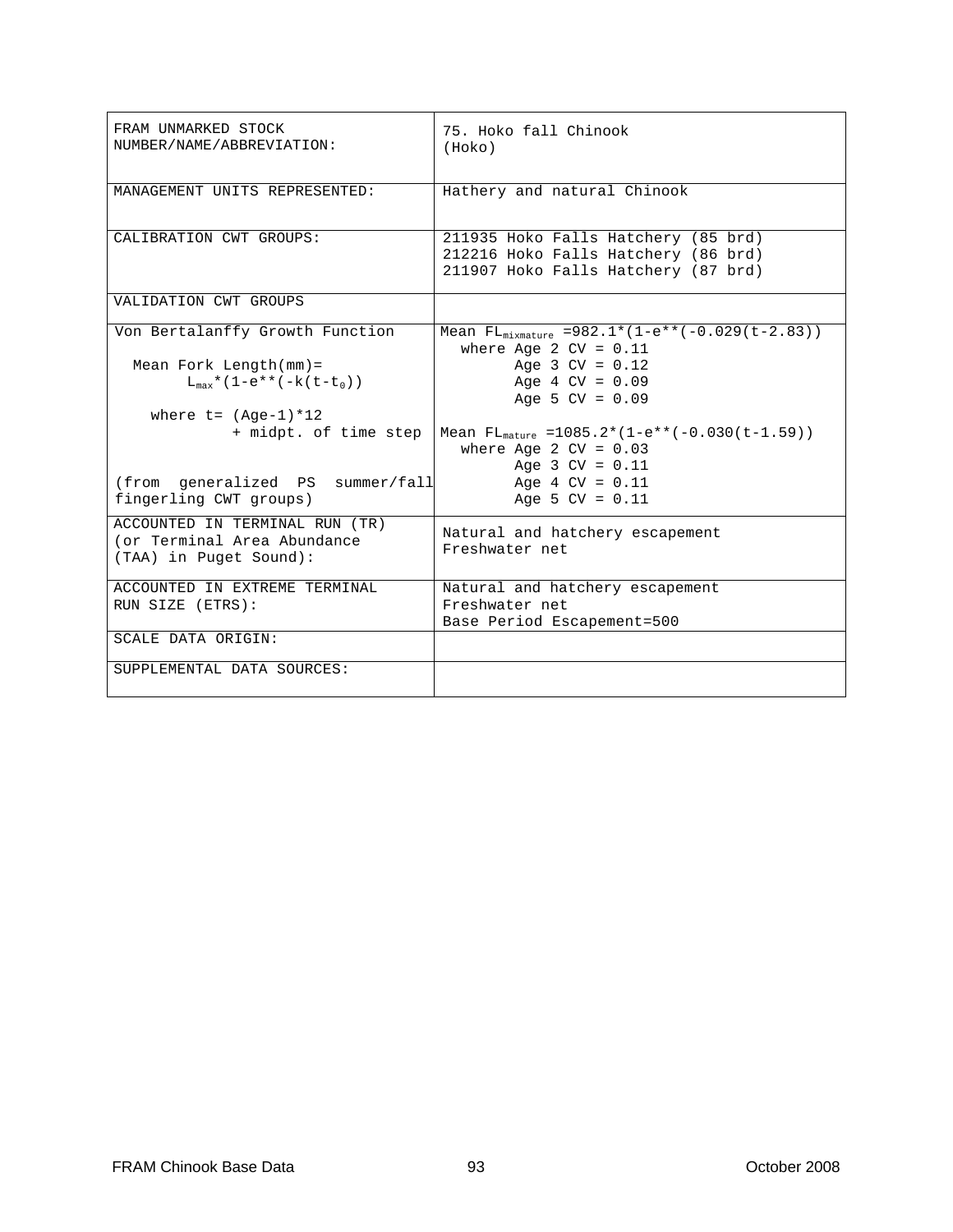| <b>FRAM Fsh Num</b> | Chinook FRAM Fishery Name | <b>Base Catch</b> |
|---------------------|---------------------------|-------------------|
|                     |                           |                   |
| 1                   | <b>SEAK Troll</b>         | 283,260           |
| $\overline{2}$      | <b>SEAK Net</b>           | 25,117            |
| 3                   | <b>SEAK Sport</b>         | 20,472            |
| 4                   | N/C BC Net                | 115,266           |
| 5                   | <b>WCVI Net</b>           | 57,783            |
| 6                   | <b>GS Net</b>             | 88,793            |
| $\overline{7}$      | Canada JDF Net            | 25,432            |
| 8                   | Outside BC Sport          | 15,448            |
| 9                   | N/C BC Troll              | 321,046           |
| 10                  | <b>WCVI Troll</b>         | 467,376           |
| 11                  | <b>WCVI Sport</b>         | O                 |
| 12                  | <b>GS Troll</b>           | 214,175           |
| 13                  | No GS Sport               | 104,633           |
| 14                  | So GS Sport               | 125,934           |
| 15                  | <b>BC JDF Sport</b>       | 52,729            |
| 16                  | NT Area 3:4:4B Troll      | 41,789            |
| 17                  | T Area 3:4:4B Troll       | 20,454            |
| 18                  | NT Area 3:4 Sport         | 3,954             |
| 19                  | N Wash. Coastal Net       | 423               |
| 20                  | NT Area 2 Troll           | 59,869            |
| 21                  | T Area 2 Troll            | 713               |
| 22                  | NT Area 2 Sport           | 55,902            |
| 23                  | NT G. Harbor Net          | 2,387             |
| 24                  | T G. Harbor Net           | 699               |
| 25                  | Willapa Bay Net           | 13,836            |
| 26                  | Area 1 Troll              | 20,435            |
| 27                  | Area 1 Sport              | 30,099            |
| 28                  | Columbia River Net        | 67,919            |
| 29                  | Buoy 10 Sport             |                   |
| 30                  | Central OR Troll          | 109,061           |
| 31                  | <b>Central OR Sport</b>   | 8,796             |
| 32                  | <b>KMZ Troll</b>          | 261,101           |
| 33                  | <b>KMZ Sport</b>          | 22,158            |
| 34                  | S. Calif. Troll           | 424,672           |
| 35                  | S. Calif. Sport           | 89,045            |

# *4.4 Fishery and Stock List*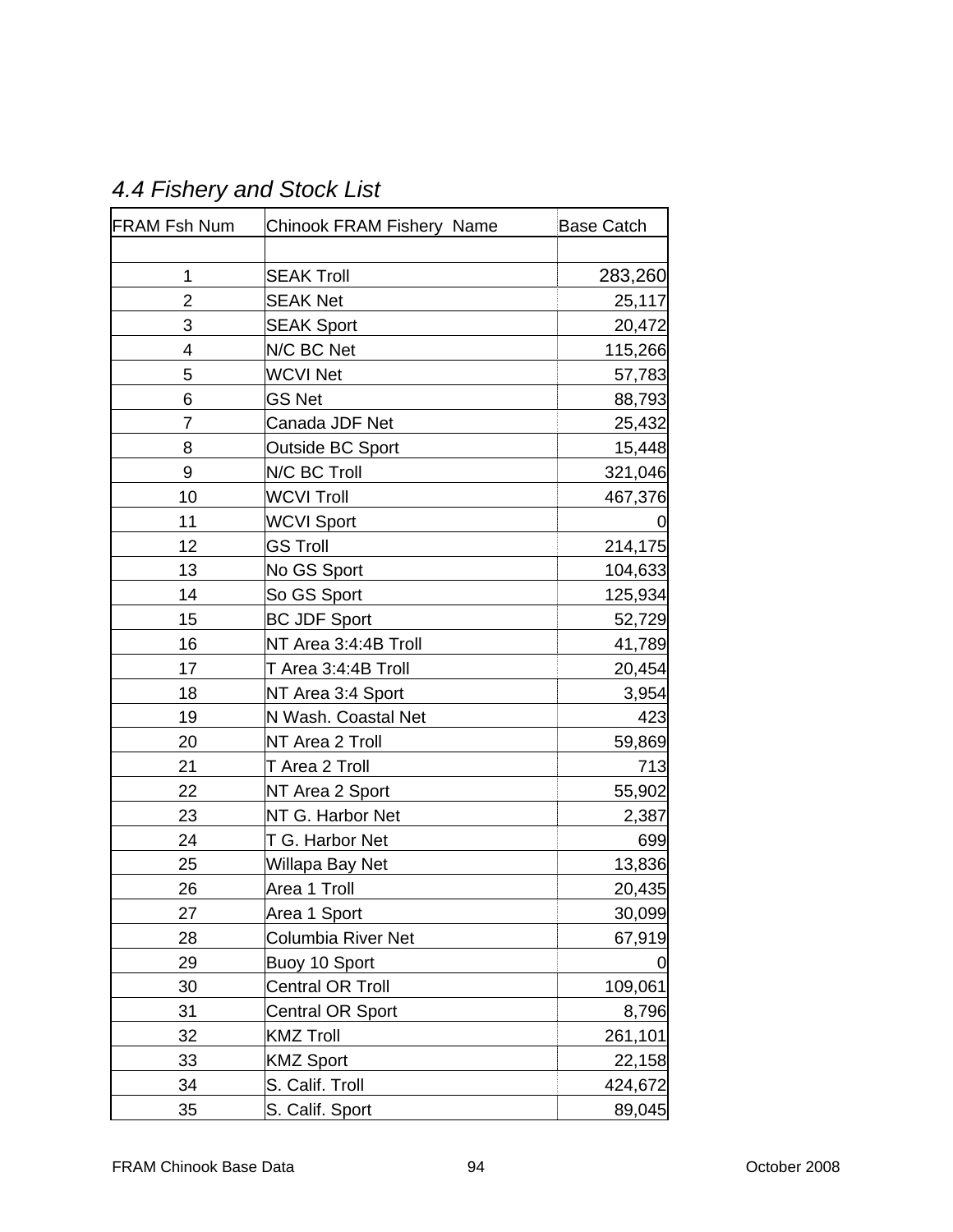| 36 | NT Area 7 Sport          | 13,423    |
|----|--------------------------|-----------|
| 37 | NT Area 6A:7:7A Net      | 34,303    |
| 38 | T Area 6A:7:7A Net       | 12,190    |
| 39 | NT Area 7B-7D Net        | 25,449    |
| 40 | T Area 7B-7D Net         | 39,075    |
| 41 | T JDF Troll              | 600       |
| 42 | NT Area 5-6 Sport        | 54,503    |
| 43 | NT JDF Net               | 5,152     |
| 44 | T JDF Net                | 14,807    |
| 45 | NT Area 8 1-2 Sport      | 11,161    |
| 46 | <b>NT Skagit Net</b>     | 1,455     |
| 47 | <b>T Skagit Net</b>      | 1,711     |
| 48 | NT Area 8D Sport         |           |
| 49 | NT St/Snohomish Net      | 1,402     |
| 50 | T St/Snohomish Net       | 16,423    |
| 51 | NT Tulalip Bay Net       |           |
| 52 | T Tulalip Bay Net        | 483       |
| 53 | NT Area 9 Sport          | 29,586    |
| 54 | NT Area 6B:9 Net         | 1,648     |
| 55 | T Area 6B:9 Net          | 533       |
| 56 | NT Area 10 Sport         | 21,309    |
| 57 | NT Area 11 Sport         | 28,258    |
| 58 | NT Area 10:11 Net        | 6,151     |
| 59 | T Area 10:11 Net         | 4,955     |
| 60 | NT Area 10A Sport        |           |
| 61 | T Area 10A Net           | 5,880     |
| 62 | NT Area 10E Net          |           |
| 63 | T Area 10E Net           | 399       |
| 64 | NT Area 12 Sport         | 7,550     |
| 65 | <b>NT Hood Canal Net</b> | 1,228     |
| 66 | <b>T Hood Canal Net</b>  | 4,859     |
| 67 | NT Area 13 Sport         | 22,997    |
| 68 | NT SPS Net               |           |
| 69 | T SPS Net                | 4,650     |
| 70 | NT Area 13A Net          |           |
| 71 | T Area 13A Net           | 5,084     |
| 72 | Freshwater Sport         | <b>NA</b> |
| 73 | Freshwater Net           | ΝA        |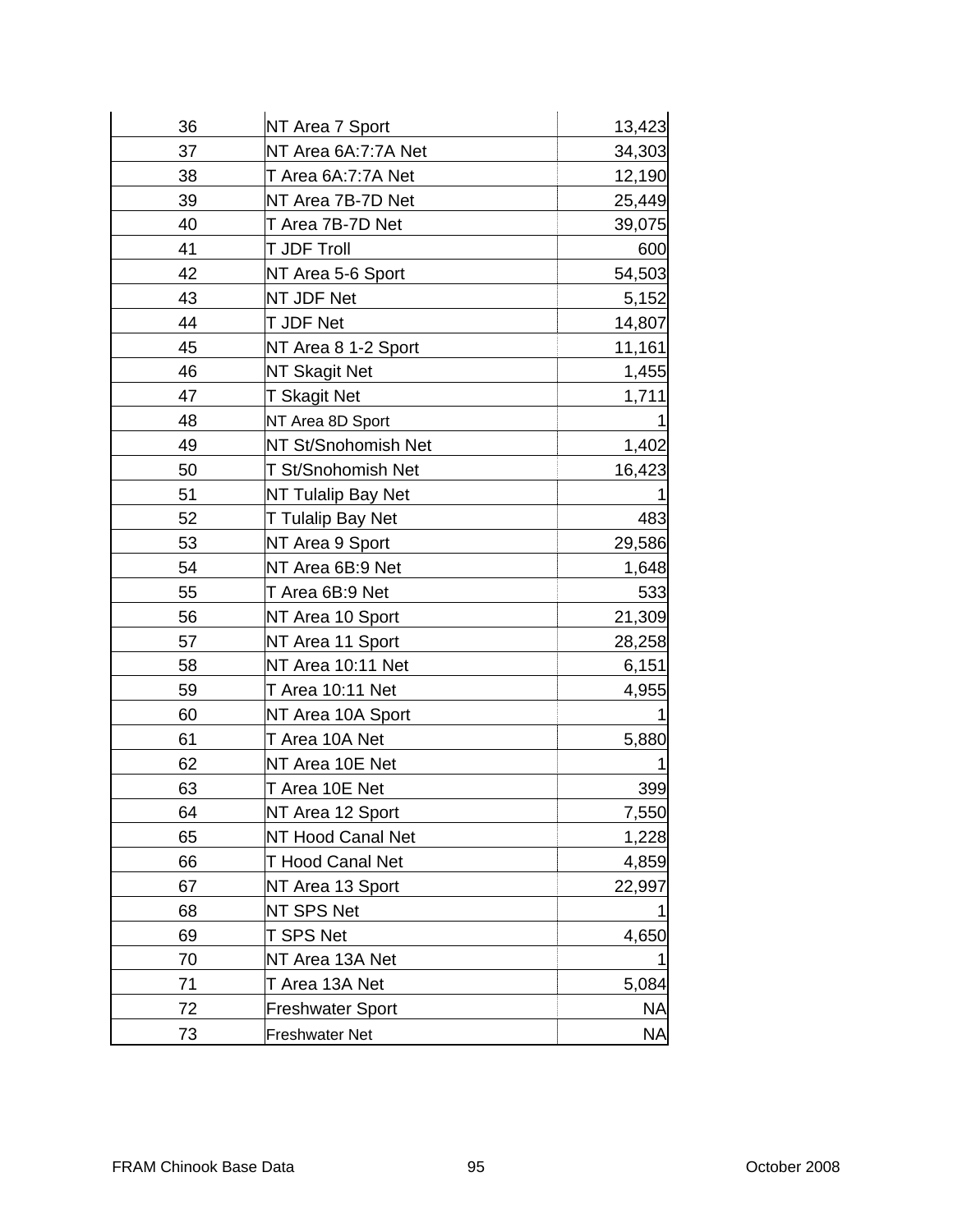|                                 |                    |                                        | Data Source                  | Base    |
|---------------------------------|--------------------|----------------------------------------|------------------------------|---------|
| <b>Model Stock</b>              | <b>Model Years</b> | <b>Escapement Timing</b>               | <b>Escapement Magnitude</b>  | Esc     |
| Nk/Sam Fall Fingerling          | 77,79              | July - Sept                            | PS Run Reconstruction        | 20,224  |
| NF Nooksack Spring              | OOB 84,88 NF       | July - Sept                            | <b>OOB</b>                   | 500     |
| <b>SF Nooksack Spring</b>       | OOB 84,88 NF       | July - Sept                            | <b>OOB</b>                   | 500     |
| Skag Su/Fall Fing               | 76,77              | July - Sept                            | PS Run Reconstruction        | 10,443  |
| Skag Su/Fall Year               | 76                 | July - Sept                            | PS Run Reconstruction        | 2,105   |
| <b>Skagit Spring Year</b>       | OOB 85-87,90       | May-June, July - Sept                  | <b>OOB</b>                   | 1,391   |
| Snoh Fall Fing                  | OOB 86-88          | July - Sept                            | <b>OOB</b>                   | 4,814   |
| Snoh Fall Year                  | 76                 | July - Sept                            | not adjusted                 | 3,352   |
| Stil Fall Fing                  | OOB 86-90          | July - Sept                            | <b>OOB</b>                   | 831     |
| <b>Tulalip Fall Fing</b>        | OOB 86-88          | July - Sept                            | <b>OOB</b>                   |         |
| Mid PS Fall Fing                | 78,79              | July - Sept                            | PS Run Reconstruction        | 20,018  |
| <b>UW Accelerated</b>           | 77-79              | July - Sept                            | PS Run Reconstruction        | 1,062   |
| SPS Fall Fing                   | 78,79              | July - Sept                            | PS Run Reconstruction        | 10,230  |
| <b>SPS Fall Year</b>            | 78,79              | July - Sept                            | not adjusted                 | 330     |
| White R. Spring Fing            | OOB 91-93          | July - Sept                            | <b>ACOE Buckly Trap</b>      | 100     |
| <b>HC Fall Fing</b>             | 78,79              | July - Sept                            | PS Run Reconstruction        | 4,078   |
| <b>HC Fall Year</b>             | 78,79              | July - Sept                            | PS Run Reconstruction        | 126     |
| JDF Tribs. Fall Fing            | 78,79,00B 83-85    | July - Sept                            | PS Run Reconstruction        | 2,365   |
| OR Hatchery Tule                | 78,79              | July - Sept                            | <b>CR Run Reconstruction</b> | 42,000  |
| <b>WA Hatchery Tule</b>         | 77,79              | July - Sept                            | <b>CR Run Reconstruction</b> | 33,400  |
| Lower Col R Wild                | 77,78              | July - Sept                            | <b>CR Run Reconstruction</b> | 14,192  |
| <b>Bonneville Pool Hatchery</b> | 76-79              | July - Sept                            | <b>CR Run Reconstruction</b> | 40,365  |
| Col R. Upriver Summer           | 76,77              | May - June (53%),<br>July - Sept (47%) | <b>PSC Chinook Model</b>     | 22,205  |
| Col R. Upriver Bright           | 75-77              | July - Sept                            | <b>CR Run Reconstruction</b> | 51,025  |
| <b>Cowlitz Spring</b>           | 77                 | Oct - April                            | <b>CR Run Reconstruction</b> | 23,720  |
| <b>Willamette Spring</b>        | 76-78              | Oct - April                            | <b>CR Run Reconstruction</b> | 37,928  |
| <b>Snake River Fall</b>         | OOB 84-86          | July - Sept                            | <b>OOB</b>                   | 1,000   |
| OR North Fall                   | 76-78              | July - Sept                            | PSC Chinook Model            | 41,074  |
| <b>WCVI Total</b>               | 74-77              | July - Sept                            | PSC Chinook Model            | 123,406 |
| <b>Fraser Late</b>              | OOB 83,84          | July - Sept                            | <b>OOB</b>                   | 120,000 |
| <b>Fraser Early</b>             | 78,79,00B 84,86    | July - Sept                            | PSC Chinook Model            | 43,631  |
| Lower Georgia Strait            | 77,78              | July - Sept                            | <b>PSC Chinook Model</b>     | 16,947  |
| White R. Spring Year            | OOB 91-93          | July - Sept                            | <b>ACOE Buckly Trap</b>      | 100     |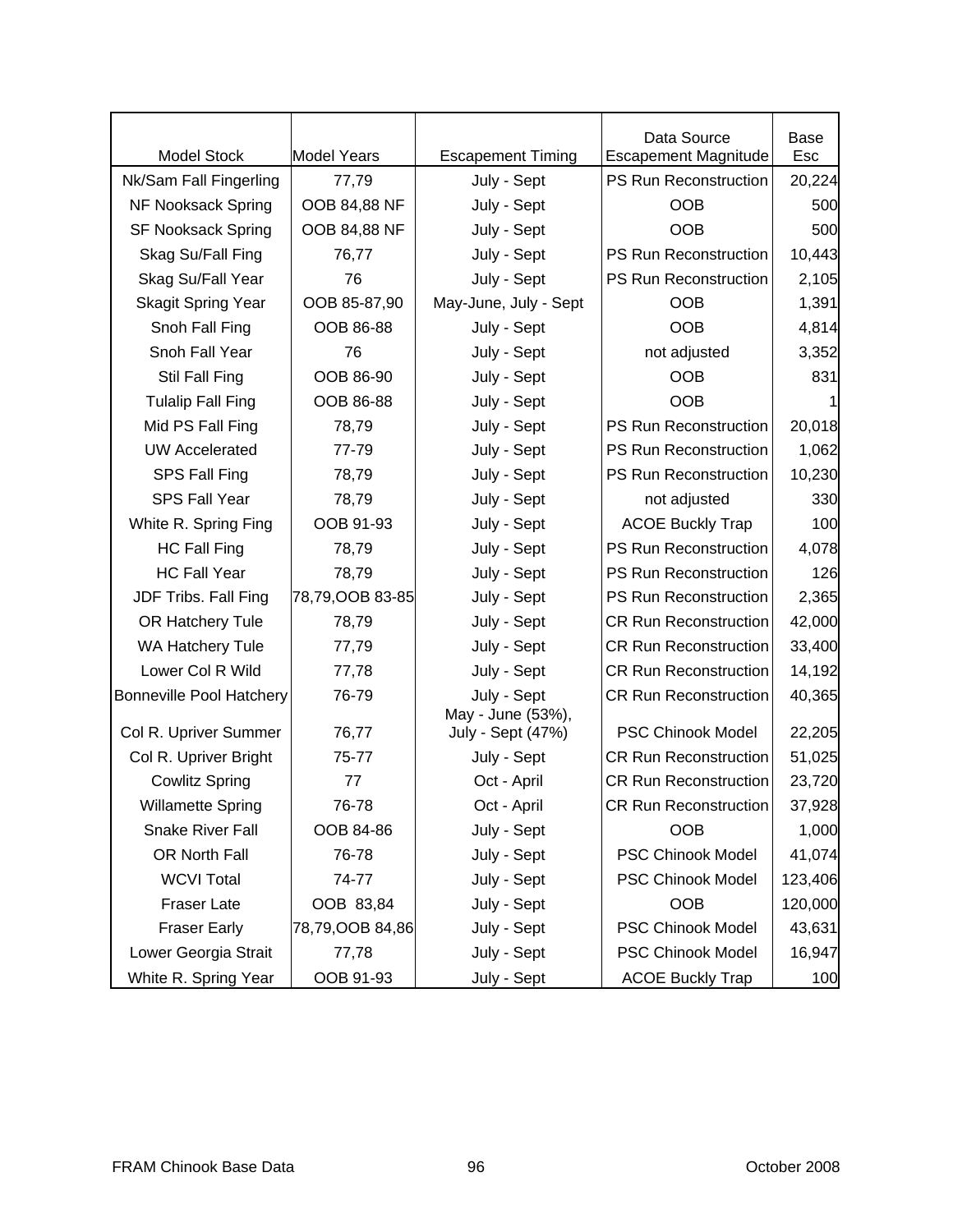## *4.5 Functional Description of Calibration Programs and Worksheets*

**FRAM.exe**: Run as base period or as annual 83-06 "validation" runs. Validation runs are made with FRAM base period input file of stock/age specific cohort sizes, exploitation rates, growth functions, fishery related mortality parameters, etc and best estimates of yearly actual stock abundances and reported fishery catches and/or effort scalars.

**PSRR.xls**: Produces base period terminal run sizes for insertion into Puget Sound stock validation abundance spreadsheets.

Validation Abundance Spreadsheet (Puget Sound, Columbia River, British Columbia): Contains annual terminal run size accounting for various post-season run reconstruction accounting systems, and from these produces age-stock-year specific abundance scalars used in Method 1-3 FRAM starting cohort abundance scalar derivation .

**UPDATERECONTXT.exe**: Updates input stock text files used by RECON.bas for Method 2 abundance scalar derivation.

**RECON.bas**: Obtains Method 2 estimates of recruit scale factors for Puget Sound summer/fall stocks by adjusting terminal run based abundance scalars by year-timestep-fishery specific independent effort scalars. These effort scalars are usually derived from comparing within year vessel days, angler-trips, or deliveries to the same measured during the 1979-82 base period.

**UPDTMT.bas**: Replaces base period maturation rates in the FRAM base period data file ("outfile') with year-specific maturation rates calculated from year-specific CWT groups for eight Puget Sound fall stocks to create annual outfiles.

**MRTRAT.bas**: Calculates ratio of total mortality to landed catch for Puget Sound summer/fall Chinook. These data are pasted into the RECON text input file and are used in accounting for preterminal fishing impacts in order to derive prefishing age-stock specific abundances.

**UPDATE COMMAND SCALARS.exe**: Creates new FRAM validation command files with new yearly stock and age specific abundance scalars relative to the base period cohorts.

**JMNSZE.bas**: Reformats four successive years of FRAM model estimates of annual fishery effort scalars into single brood year files of fishery effort scalars for separate ages 2-5. These brood year specific scale factor files are key part of the process that simulates out-of-base period CWT recoveries back to the base period.

**CHDAT.bas**: Error checks data and reformats calibration input data for use by other programs.

**CHCAL.bas**: Has two primary functions: 1) Estimates base period CWT recoveries for out-of-base stocks and brood years; 2) Produces FRAM base period data file containing base period cohort abundances, exploitation rates by stock-age-time, maturation rates, adult equivalency factors, and other model parameters such as natural mortality rates, fishery related mortality rates, etc.

**MERGE.bas**: Combines OOB CWT recovery simulations for several single brood year tag groups for a stock into single base period CWT recovery list.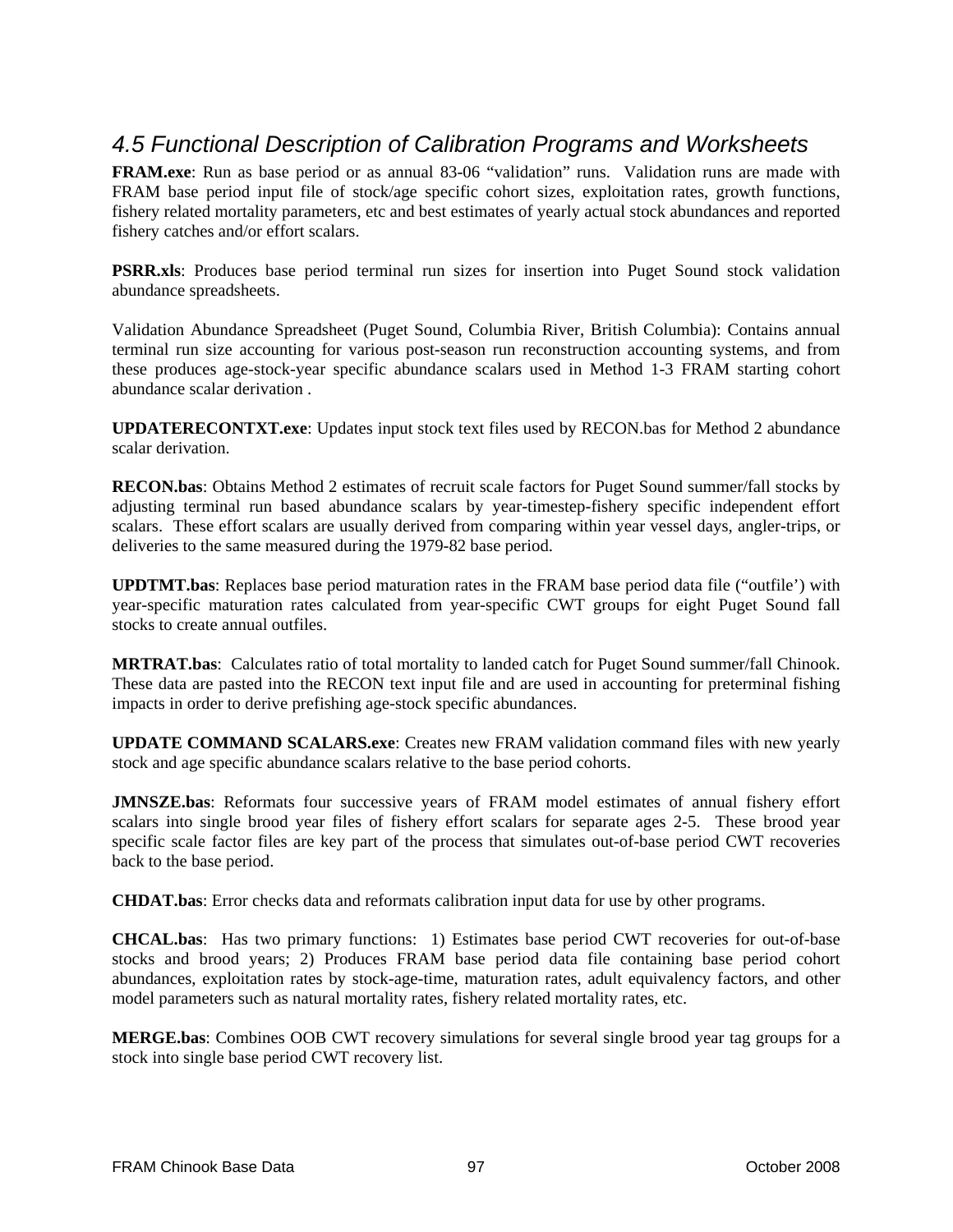**MRGFE.bas**: Special case for Fraser Early stocks of Merge.bas, which combines OOB simulation CWT groups with base period CWT groups.

**BASESTOCKEXP.xls**: CWT recovery adjustment spreadsheet for base period terminal net fisheries and escapements.

**SFMCHIN.c**: converts the final FRAM base period data file ("outfile") produced during calibration to an outfile containing equal numbers of marked and unmarked units of each FRAM stock which sum to the original total.

#### *4.6 Stepwise Calibration Instruction*

- 1. Identify CWT groups to represent stocks.
- 2. Retrieve CWT recoveries from coast wide data source PSMFC.
- 3. Compile or map the stock and brood year specific CWT recoveries to FRAM fisheries and time periods by age using program FRAMBUILDER.
- 4. If undergoing major model structure changes to fisheries, stocks, time periods:
	- Update base period landings and escapements.
	- Update terminal run fisheries and escapements with CWT and run reconstruction data in the terminal run spreadsheets for base period stock adjustments.
	- Update validation command files (xxxx.cmd) if warranted.
- 5. Decide where to "start" the calibration. Generally, where you begin calibration depends on the nature of the changes. Major overalls which involve modifications of base period stock, fisheries, structures, or parameters probably will require building of new base period outfile (stkxxxx .out) and base period command file (base.cmd). Minor changes such as updates to OOB stock(s) are best started with a simulation back to the base period for the updated stock(s). Theoretically, the iterative nature of the calibration minimizes the affect of picking a starting point.
- 6. Start a new calibration (or pass) using the final input files, validation spreadsheets, stock adjustment spreadsheets, and base and validation .out files and .cmds from the previous calibration (or pass).
- 7. Run base .cmd and .out in FRAM.
- 8. Estimate Recruit Scale Factors for validation years using terminal run size and escapement data from this run (Figure 3).
- 9. Create New Validation and .cmd and .out Files.
- 10. Run FRAM with new validation command and outfiles to obtain fishery scale factors by fishery year.
- 11. Estimate Exploitation Rate Scale Factors.
- 12. Simulate OOB Stocks.
- 13. Incorporate the new adjusted CWT recoveries from the simulations into the All-Stocks cwt file.
- 14. Create new .out file. Complete the calibration pass by running Chdat and Chcal on the All-Stocks CWT file to create a new .out file.
- 15. Run base.cmd and new .out file and begin the next cycle.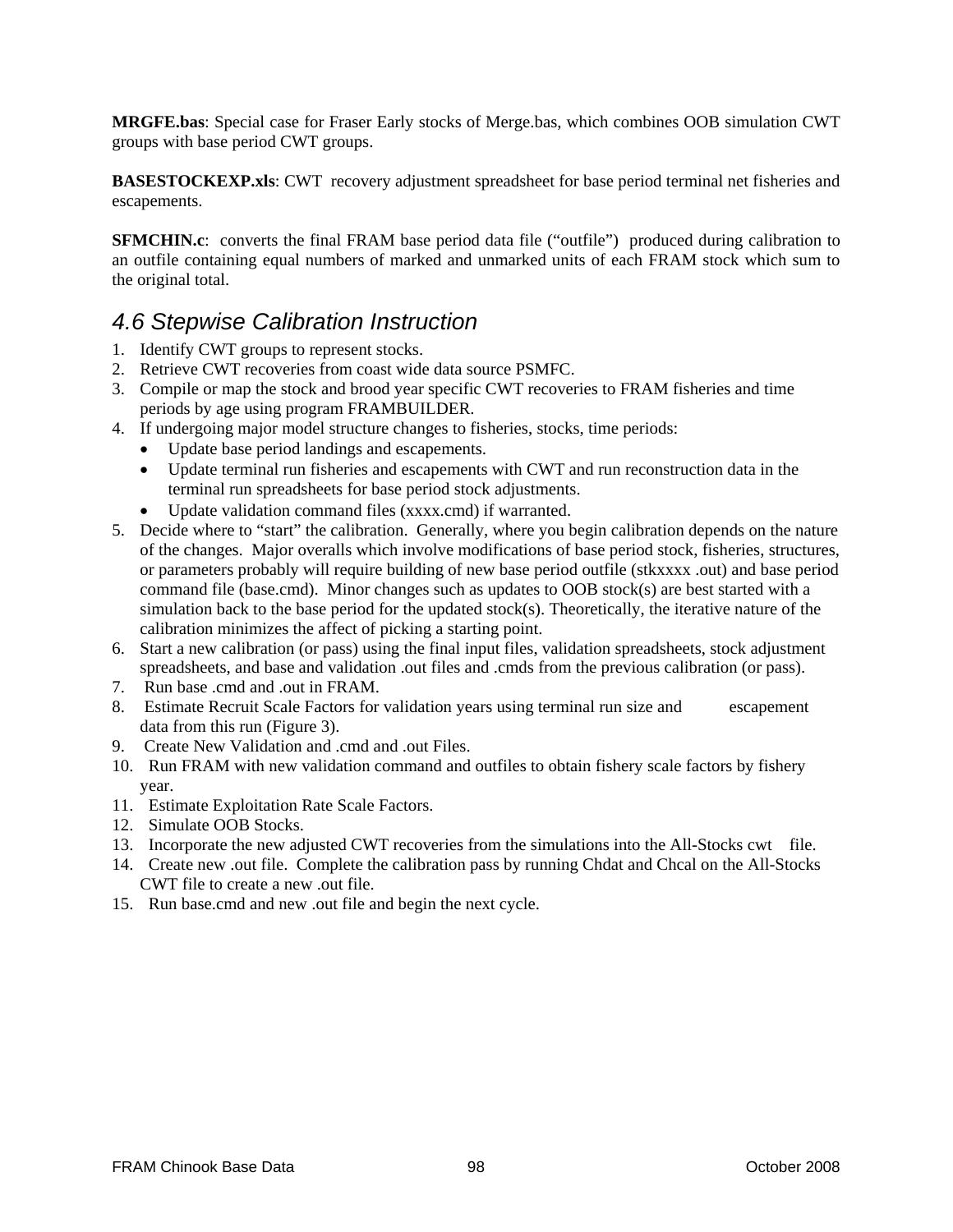# *4.7 Sample Calibration Inputs, Outputs and worksheets*

Puget Sound recruit scalar and validation spreadsheet: Psvalidxx#.xls

|                       | Microsoft Excel - PS valid007.xls                                                         |                                           |                       |                    |                      |                        |                       |              |                                                                                                     |                               |                         |                                |                       |                                                                                                                       |      | <u>- 한국</u>  |  |
|-----------------------|-------------------------------------------------------------------------------------------|-------------------------------------------|-----------------------|--------------------|----------------------|------------------------|-----------------------|--------------|-----------------------------------------------------------------------------------------------------|-------------------------------|-------------------------|--------------------------------|-----------------------|-----------------------------------------------------------------------------------------------------------------------|------|--------------|--|
|                       | File Edit View Insert Format Tools Data Window Help                                       |                                           |                       |                    |                      |                        |                       |              |                                                                                                     |                               |                         |                                |                       |                                                                                                                       |      | $-10 \times$ |  |
|                       | 督母に撃<br>D & H<br>Times New Roman                                                          |                                           |                       |                    |                      |                        |                       |              |                                                                                                     |                               |                         |                                |                       |                                                                                                                       | $-2$ |              |  |
|                       | AV13<br>$=$ =AV12+1                                                                       |                                           |                       |                    |                      |                        |                       |              |                                                                                                     |                               |                         |                                |                       |                                                                                                                       |      |              |  |
|                       | <b>COHORT ABUNDANCE ESTIMATES</b>                                                         |                                           |                       |                    |                      |                        |                       |              |                                                                                                     |                               | M.                      |                                |                       |                                                                                                                       |      |              |  |
| $\mathfrak{D}$        | STOCK: NOOKSACK-SAMISH FALL FINGERLING (1)                                                |                                           |                       |                    |                      |                        |                       |              |                                                                                                     |                               |                         |                                |                       |                                                                                                                       |      |              |  |
| 3                     |                                                                                           |                                           |                       |                    |                      |                        |                       |              |                                                                                                     |                               |                         |                                |                       |                                                                                                                       |      |              |  |
| $\ddot{\bullet}$<br>5 | Base Period Cohort                                                                        | Age 2<br>716,600                          | Age 3<br>409,455      | Age 4<br>190,277   | Age 5<br>11.141      | Total<br>1,327,473     | Notes<br>after calib. |              |                                                                                                     |                               |                         |                                |                       | Table 2. Summary of fingerling age composition of Nooksack/Samish fall chinook estimated from net fishery scale data. |      |              |  |
| 6                     | Base Model Terminal Run (Run Reconstruction                                               | 1,174                                     | 16,953                | 64.525             | 5,807                | 88.459                 |                       | Year         | Sample                                                                                              | 2                             | -31                     | $\blacktriangleleft$           | -51                   | <b>Notes</b>                                                                                                          |      |              |  |
| $\mathbf{7}$          | Base Model Terminal Run (CVT)                                                             | 1,062                                     | 15,545                | 63,533             | 5,732                | 85,872                 |                       | 1979         | $\mathbf{0}$                                                                                        | 3.17%                         | 35.48%                  | 56.68%                         |                       | 4.66% Average age composition                                                                                         |      |              |  |
| 8<br>$\mathbf{a}$     | Base Catch in Nk-Sam Net (39 & 40) - Time 3 only<br>Base Catch in Nk-Sam Net (local only) |                                           |                       |                    |                      | 64,127<br>61,530       |                       | 1980<br>1981 | 2.302<br>1,449                                                                                      | 0.26%<br>$1.24\times$         | 28.32%<br>30.16%        | 70.29%<br>65.01%               |                       | 1.13% 7B,C,D only sample: 2170<br>3.59% 7B,C,D only sample: 2302                                                      |      |              |  |
|                       | 10 Terminal Run Adjustment                                                                | 95.95%                                    | 95.95%                | 95.95%             | 95.95%               | 95.95%                 | F9/F8                 | 1982         | $\theta$                                                                                            | $3.17\times$                  | 35.48%                  | 56.68%                         |                       | 4.66% Average age composition                                                                                         |      |              |  |
|                       | 11 Base Terminal Run Age Composition                                                      | $1.33\times$                              | 19.16%                | 72.94%             | 6.56%                | 100,005                |                       | 1983         | 2.117                                                                                               | $8.93\times$                  | 19.13%                  | 65.33%                         |                       | 6.61% 7B,C,D only sample: 2115                                                                                        |      |              |  |
| 13                    | 12 Minimum Recoveries                                                                     | 50                                        | 50                    | 50.                | 50                   |                        |                       | 1984<br>1985 | 7,446<br>5.136                                                                                      | 0.89%<br>0.16%                | 77.93%<br>29.21%        | 19.45%<br>69.86%               |                       | 1.73% 7B,C,D only sample: 7309<br>0.78% 7B,C,D only sample: 5059                                                      |      |              |  |
| 14                    |                                                                                           |                                           |                       |                    |                      |                        |                       | 1986         | 4,236                                                                                               | 0.66%                         | 15.32%                  | 79.91%                         |                       | 4.11% 7B,C,D only sample: 4234                                                                                        |      |              |  |
| 15                    |                                                                                           |                                           |                       |                    |                      |                        |                       | 1987         | 2,885                                                                                               | 0.24%                         | 26.83%                  | 65.16%                         |                       | 7.76% 7B,C,D only sample: 2878                                                                                        |      |              |  |
| 16<br>$\overline{17}$ |                                                                                           |                                           |                       |                    |                      |                        |                       | 1988         | 3,736                                                                                               | $8.81 \times$                 | 14.03%                  | 69.83%                         |                       | 7.33% 7B,C,D only sample: 3511                                                                                        |      |              |  |
| 18                    |                                                                                           |                                           |                       |                    |                      |                        |                       | 1989<br>1990 | 4,368<br>4,712                                                                                      | 0.30%<br>1.19%                | 77.17%<br>5.28%         | $19.51\times$<br>$92.49\times$ |                       | 3.02% 7B,C,D only sample: 3839<br>1.04% 7B,C,D only sample: 4252                                                      |      |              |  |
| 19                    | Year: 1979                                                                                |                                           |                       |                    |                      |                        |                       | 1991         | 3.586                                                                                               | $1.12\times$                  | 34.30%                  | 40.94%                         |                       | 23.65% 7B,C,D only sample: 2551                                                                                       |      |              |  |
| 20<br>$\overline{21}$ |                                                                                           |                                           |                       |                    |                      |                        |                       | 1992         | 2.135                                                                                               | 4.07%<br>$0.57\times$         | 28.24%                  | 63.79%<br>37.39%               |                       | 3.89% 7B,C,D only sample: 2028                                                                                        |      |              |  |
| 22                    | CWT Cohort Size                                                                           | Age 2<br>(1)                              | Age 3<br>(1)          | Age 4<br>1.897     | Age 5<br>667         | Total                  | Notes                 | 1993<br>1994 | 1,923<br>361                                                                                        | 16.1%                         | 58.61%<br>26.6%         | 56.0%                          |                       | 3.43% 7B,C,D only sample: 1881<br>1.4% 7B,C,D only sample: 58                                                         |      |              |  |
| 23                    | CVT Terminal Run                                                                          | (1)                                       | (1)                   | 706                | 368                  |                        |                       | 1995         | $\circ$                                                                                             | 3.17%                         | 35.48%                  | 56.68%                         |                       | 4.66% Average age composition                                                                                         |      |              |  |
| 24                    | <b>Expansion Factor</b>                                                                   | (1)                                       | (1)                   | 3                  | $\overline{2}$       |                        |                       | 1996         | 996                                                                                                 | 3.1%                          | 61.1%                   | 35.3%                          |                       | 0.4% 7B.C.D only sample: 996                                                                                          |      |              |  |
| 25<br>26              | Year Terminal Run<br>Base Model Terminal Run (CVT)                                        | 2,106<br>1,062                            | 26,648<br>15,545      | 42568<br>63,533    | 3,498<br>5,732       | 74,820<br>85,872       | local only            | 1997         | $\mathbf{0}$                                                                                        | 3.17%                         | 35.48%                  | 56.68%                         |                       | 4.66% Average age composition                                                                                         |      |              |  |
|                       | 27 Base Period Cohort                                                                     | 716,600                                   | 409,455               | 190,277            | 11,141               | 1,327,473              |                       |              |                                                                                                     |                               |                         |                                |                       |                                                                                                                       |      |              |  |
|                       | 28 Year Cohort                                                                            | 1,421,014                                 | 701,915               | 114,372            | 6,337                | 2,243,638              |                       |              |                                                                                                     |                               |                         |                                |                       |                                                                                                                       |      |              |  |
| 30 <sub>o</sub>       | 29 Year Cohort Scale Factor                                                               | 1.98                                      | 1.71                  | 0.60               | 0.57                 |                        |                       |              |                                                                                                     |                               |                         |                                |                       |                                                                                                                       |      |              |  |
|                       | 31 Notes:<br>Cell formulas for 1979 age 3,5: CWT cohort:                                  |                                           | "fith" if lowt rife.  |                    | from CWT             |                        |                       |              |                                                                                                     |                               |                         |                                |                       |                                                                                                                       |      |              |  |
| 32                    |                                                                                           | CWT Ter. run:                             | (1)                   |                    | from CVT             |                        |                       |              |                                                                                                     |                               |                         |                                |                       |                                                                                                                       |      |              |  |
| 33<br>34              |                                                                                           | Exp. Factor:<br>Year Ter.run              | (1)<br>$= C11$ F25    |                    | $=E22/E23$<br>E11F25 |                        |                       |              | <b>Fingerling Age Composition</b><br>Source: Crosstabulation of scale samples by J. Gutmann, 1/5/96 |                               |                         |                                |                       |                                                                                                                       |      |              |  |
| 35                    |                                                                                           | Base TR (CWT)                             | =base                 |                    | =base                |                        |                       |              |                                                                                                     |                               |                         |                                |                       |                                                                                                                       |      |              |  |
| 36                    |                                                                                           | Base Cohort                               | =base<br>=C25/C26"C27 |                    | =base<br>$=$ E24*E25 |                        |                       | 1979         | 7B                                                                                                  |                               |                         | 4                              | 5                     | Total                                                                                                                 |      |              |  |
| 37<br>38              |                                                                                           | Year Cohort:<br>Year Scale Fotr = C28/C27 |                       |                    | $=$ E28/E27          |                        |                       |              | 7C                                                                                                  |                               |                         |                                |                       |                                                                                                                       |      |              |  |
| 39                    | <b>Year: 1980</b>                                                                         |                                           |                       |                    |                      |                        |                       |              | Nooksack River                                                                                      |                               |                         |                                |                       |                                                                                                                       |      |              |  |
| 40                    |                                                                                           |                                           | Age 3                 | Age 4              | Age 5                | Total                  | Notes                 |              | Total                                                                                               | $\Omega$                      | $\overline{0}$          | $\Omega$                       | $\overline{0}$        | $\Omega$                                                                                                              |      |              |  |
| 41                    | 42 CVT Cohort Size                                                                        | Age 2<br>(1)                              | (1)                   | (1)                | 86                   |                        |                       |              | Percent                                                                                             | #DIV/0!                       | #DIV/0!                 | #DIV/0!                        | #DIV/0!               | #DIV/0!                                                                                                               |      |              |  |
|                       | 43 CVT Terminal Run                                                                       | (1)                                       | (1)                   | (1)                | 42                   |                        |                       |              |                                                                                                     |                               |                         |                                |                       |                                                                                                                       |      |              |  |
|                       | 44 Expansion Factor<br>45 Year Terminal Bun                                               | (1)<br>234                                | (1)<br>29.458         | (1)<br>73,102      | 2.04<br>1,175        | 103.969                |                       | 1980         | 7BCD                                                                                                | -2<br>6.                      | -3.<br>642              | 4<br>1.496                     | 5<br>26               | Total<br>2.170                                                                                                        |      |              |  |
|                       | 46 Base Model Terminal Run (CVT)                                                          | 1,062                                     | 15,545                | 63,533             | 5,732                | 85,872                 | local only            |              | Nooksack River                                                                                      | $\mathbf{0}$                  | 10                      | 122                            | $\mathbf{0}$          | 132                                                                                                                   |      |              |  |
|                       | 47 Base Period Cohort                                                                     | 716,600                                   | 409,455               | 190,277            | 11,141               | 1,327,473              |                       |              |                                                                                                     |                               |                         |                                |                       |                                                                                                                       |      |              |  |
|                       | 48 Year Cohort<br>49 Year Cohort Scale Factor                                             | 158,115<br>0.22                           | 775,917<br>1.89       | 218,936<br>1.15    | 2,283<br>0.20        | 1,155,251              |                       |              | Total                                                                                               | $\overline{6}$                | 652                     | 1,618                          | 26                    | 2.302                                                                                                                 |      |              |  |
| 50                    |                                                                                           |                                           |                       |                    |                      |                        |                       |              | Percent                                                                                             | 0.26%                         | 28.32%                  | 70.29%                         | $1.13\times$          | 100.00%                                                                                                               |      |              |  |
|                       | 51 Notes: Terminal run excludes freshwater sport.                                         |                                           |                       |                    |                      |                        |                       |              |                                                                                                     |                               |                         |                                |                       |                                                                                                                       |      |              |  |
| 52                    |                                                                                           |                                           |                       |                    |                      |                        |                       | 1981         | 7BCD                                                                                                | $\overline{\mathbf{2}}$<br>18 | -3.<br>437              | $\overline{4}$<br>942          | 5<br>52               | Total<br>1,449                                                                                                        |      |              |  |
| 53<br>54              |                                                                                           |                                           |                       |                    |                      |                        |                       |              | Nooksack River                                                                                      | $\Omega$                      | $\theta$                | $^{\circ}$                     | $\mathbf{0}$          | $\mathbf{0}$                                                                                                          |      |              |  |
| 55                    |                                                                                           |                                           |                       |                    |                      |                        |                       |              |                                                                                                     |                               |                         |                                |                       |                                                                                                                       |      |              |  |
| 56                    |                                                                                           |                                           |                       |                    |                      |                        |                       |              |                                                                                                     |                               |                         |                                |                       |                                                                                                                       |      |              |  |
| 58                    | 57 Year: 1981                                                                             |                                           |                       |                    |                      |                        |                       |              | Total<br>Percent                                                                                    | 18<br>$1.24\times$            | 437<br>30.16%           | 942<br>65.01%                  | 52<br>3.59%           | 1,449<br>100.00%                                                                                                      |      |              |  |
| 59                    |                                                                                           | Age 2                                     | Age 3                 | Age 4              | Age 5                | Total                  | Notes                 |              |                                                                                                     |                               |                         |                                |                       |                                                                                                                       |      |              |  |
|                       | 60 CVT Cohort Size                                                                        | 39,875                                    | (1)                   | (1)                | (1)                  |                        |                       |              |                                                                                                     | $\overline{2}$                | -3.                     | $\blacktriangle$               | Б                     | Total                                                                                                                 |      |              |  |
|                       | 61 CWT Terminal Run<br>62 Expansion Factor                                                | 87<br>458.33                              | (1)<br>(1)            | (1)<br>(1)         | (1)<br>(1)           |                        |                       | 1982         | 7BCD<br>Nooksack River                                                                              | 0.<br>$\Omega$                | $^{\circ}$<br>$\Omega$  | $^{\circ}$<br>$\mathbf{0}$     | $\Omega$<br>$\Omega$  | $^{\circ}$<br>$\Omega$                                                                                                |      |              |  |
|                       | 63 Year Terminal Run                                                                      | 1,283                                     | 24,225                | 52,220             | 2,883                | 80,611                 | local only            |              |                                                                                                     |                               |                         |                                |                       |                                                                                                                       |      |              |  |
|                       | 64 Base Model Terminal Run (CWT)                                                          | 1,062                                     | 15,545                | 63,533             | 5,732                | 85,872                 |                       |              |                                                                                                     |                               |                         |                                |                       |                                                                                                                       |      |              |  |
|                       | 65 Base Period Cohort<br>66 Year Cohort                                                   | 716,600<br>588,119                        | 409,455<br>638,091    | 190,277<br>156,395 | 11,141<br>5,603      | 1,327,473<br>1,388,208 |                       |              | Total<br>Percent                                                                                    | n<br>#DIV/0!                  | $\mathbf{0}$<br>#DIV/0! | $^{\circ}$<br>#DIV/0!          | $^{\circ}$<br>#DIV/0! | $^{\circ}$<br><b>BOIV/O</b>                                                                                           |      |              |  |
|                       | III I H   H   BaseCWTTRun Prn \NookSam / SkagitFing                                       |                                           | / SkagitYear          |                    |                      |                        |                       |              | ShohYear / StillyFir   4 ShohStillyTulBase / SnohFing / SnohYear / StillyFir   4                    |                               |                         |                                |                       |                                                                                                                       |      | цÓ           |  |
| Ready                 |                                                                                           |                                           |                       |                    |                      |                        |                       |              |                                                                                                     |                               |                         |                                | Sum=27925             |                                                                                                                       |      |              |  |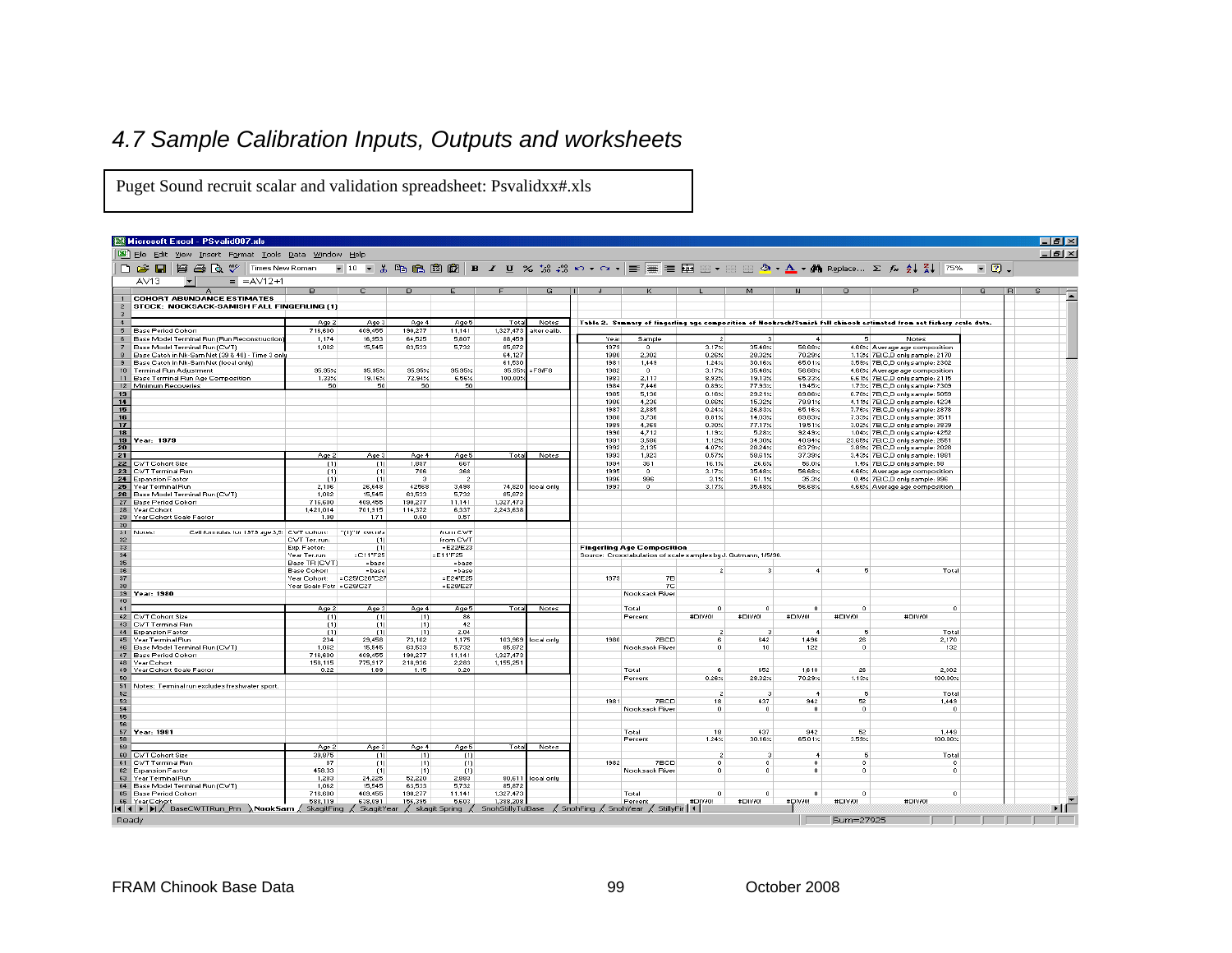|                                           | Base period freshwater catch and escapement adjustment spreadsheet: PSBaseSoockExpxx#.xls |                                                                |                                                           |                                                                       |                                 |                                              |                     |                        |                |                                                                                                                                                   |  |                             |
|-------------------------------------------|-------------------------------------------------------------------------------------------|----------------------------------------------------------------|-----------------------------------------------------------|-----------------------------------------------------------------------|---------------------------------|----------------------------------------------|---------------------|------------------------|----------------|---------------------------------------------------------------------------------------------------------------------------------------------------|--|-----------------------------|
|                                           |                                                                                           |                                                                | Microsoft Excel - PSBaseStockexp024.xls                   |                                                                       |                                 |                                              |                     |                        |                |                                                                                                                                                   |  | $-10 \times$                |
|                                           | 텔 Ele                                                                                     |                                                                |                                                           | Edit View Insert Format Tools Data Window Help                        |                                 |                                              |                     |                        |                |                                                                                                                                                   |  | $\frac{1}{2}$ $\frac{1}{2}$ |
|                                           | □ ☞ 日                                                                                     | 普鲁区学                                                           | LinePrinter                                               |                                                                       |                                 |                                              |                     |                        |                |                                                                                                                                                   |  | $-2.$                       |
|                                           | Q25                                                                                       | $\overline{\phantom{a}}$                                       | Ξ                                                         |                                                                       |                                 |                                              |                     |                        |                |                                                                                                                                                   |  |                             |
| $\mathbf{1}$                              | A                                                                                         | в                                                              | c<br>Computations for Nooksack Fall Fingerling            | n                                                                     |                                 |                                              |                     |                        |                |                                                                                                                                                   |  | $\blacktriangle$            |
| $\overline{2}$<br>$\overline{\mathbf{3}}$ |                                                                                           | CVT File: Stk023.cwt                                           |                                                           | 12/02/2004 13:48                                                      |                                 |                                              |                     |                        |                |                                                                                                                                                   |  |                             |
| $\overline{4}$                            |                                                                                           |                                                                |                                                           |                                                                       |                                 |                                              |                     |                        |                |                                                                                                                                                   |  |                             |
| 5 <sub>1</sub><br>$6 -$                   |                                                                                           |                                                                | Sources: (1) VDFV Run Reconstruction (7/27/95), Area 7/7A | Step 1. Compute weigthed base period escapement and freshwater catch. |                                 |                                              |                     |                        |                |                                                                                                                                                   |  |                             |
| $\overline{7}$<br>8                       |                                                                                           | (2) J. Gutmann program Chin.BAS.                               | Independents and Nooksack-Samish Basin;                   |                                                                       |                                 |                                              |                     |                        |                |                                                                                                                                                   |  |                             |
| $\overline{3}$<br>10 <sub>1</sub>         | Year                                                                                      | Percent                                                        | Escapement                                                |                                                                       | Percent                         | FV Catch                                     |                     |                        |                |                                                                                                                                                   |  |                             |
| 11<br>$12 \overline{ }$                   | 1980                                                                                      | $10\times$                                                     | 14,066                                                    |                                                                       | 36%                             | 1,791                                        |                     |                        |                |                                                                                                                                                   |  |                             |
| 13                                        | 1981                                                                                      | 40<                                                            | 13,886                                                    |                                                                       | 14%                             | 3,077                                        |                     |                        |                |                                                                                                                                                   |  |                             |
| 14<br>15 <sub>1</sub>                     | 1982<br>1983                                                                              | 10%<br>40%                                                     | 20,921<br>27,926                                          |                                                                       | 36%<br>14%                      | 3,955<br>4,639                               |                     |                        |                |                                                                                                                                                   |  |                             |
| 16<br>17 <sub>2</sub>                     | Weighted Average                                                                          |                                                                | 20,224                                                    |                                                                       |                                 | 3,143                                        |                     |                        |                |                                                                                                                                                   |  |                             |
| $ 18\rangle$                              |                                                                                           |                                                                |                                                           |                                                                       |                                 |                                              |                     |                        |                |                                                                                                                                                   |  |                             |
| 19<br>20                                  |                                                                                           |                                                                |                                                           |                                                                       |                                 |                                              |                     |                        |                |                                                                                                                                                   |  |                             |
| 22                                        |                                                                                           |                                                                |                                                           | 21 Step 2. Compute catch of nonlocal stocks in Time Step 3.           |                                 |                                              |                     |                        |                |                                                                                                                                                   |  |                             |
| 23<br>24                                  | Stock                                                                                     | Total                                                          | Escapement<br><b>CVT</b>                                  | Exp.<br>Factor                                                        | CWT Net (7B-D net)<br>NonTreaty | Treaty                                       | NonTreaty           | Exp. CWT Net<br>Treaty | Total          | Stock Label                                                                                                                                       |  |                             |
| 25<br>$\overline{26}$                     |                                                                                           | 20.224                                                         | 2.040                                                     | 9.91                                                                  |                                 |                                              | 0.0                 | 0.0                    | 0.0            | Nooksack/Samish Fall                                                                                                                              |  |                             |
| 27                                        | $\overline{2}$                                                                            | 500                                                            | 12,514                                                    | 0.04                                                                  | 8.2                             | 403.5                                        | 0.3                 | 16.1                   | 16.5           | No. Nooksack Native                                                                                                                               |  |                             |
| 28<br>29                                  | -3                                                                                        | 500<br>10,443                                                  | 1,570<br>756                                              | 0.32<br>13.81                                                         | 16.42<br>6.6                    | 66.85<br>13.3                                | 5.2<br>90.7         | 21.3<br>183.5          | 26.5<br>274.2  | So, Nooksack Native<br>Skagit Summer Fall Fingerling                                                                                              |  |                             |
| 30 <sub>1</sub><br>31                     |                                                                                           | 2,105<br>1,391                                                 | 2,187<br>1,182                                            | 0.96<br>1.18                                                          | 16.5<br>5.0                     | 33.5<br>7.8                                  | 15.9<br>5.8         | 32.2<br>9.1            | 48.1<br>15.0   | Skagit Summer Fall Yearling<br>Skagit Spring Yearling                                                                                             |  |                             |
| 32                                        |                                                                                           | 4,814                                                          | 1,554                                                     | 3.10                                                                  | 0.0                             | 0.0                                          | 0.0                 | 0.0                    | 0.0            | Snohomish Summer Fall Fingerling                                                                                                                  |  |                             |
| 33<br>34                                  | 9                                                                                         | 3,352<br>831                                                   | 2,791<br>1,554                                            | 1.20<br>0.53                                                          | 33.6<br>0.0                     | 68.0<br>0.0                                  | 40.4<br>0.0         | 81.7<br>0.0            | 122.1<br>0.0   | Snohomish Fall Yearling<br>Stillaguamish Summer Fall Fingerling                                                                                   |  |                             |
| 35<br>36                                  | 10<br>11                                                                                  | $\overline{\mathbf{1}}$<br>20,018                              | 1,135<br>1,290                                            | 0.00<br>15.52                                                         | 4.3<br>2.2                      | 6.7<br>4.5                                   | 0.0<br>34.4         | 0.0<br>69.5            | 0.0<br>104.0   | <b>Tulalip Fall Fingerling</b><br>Mid-Sound Fall Fingerling                                                                                       |  |                             |
| 37                                        | 12                                                                                        | 1,062                                                          | 2,082                                                     | 0.51                                                                  | 4.0                             | 6.6                                          | 2.1                 | 3.3                    | 5.4            | UW Accelerated                                                                                                                                    |  |                             |
| 38<br>39                                  | 13<br>14                                                                                  | 10,230<br>330                                                  | 225<br>112                                                | 45.45<br>2.95                                                         | 0.0<br>0.0                      | 0.0<br>0.0                                   | $0.0\,$<br>$0.0\,$  | $0.0\,$<br>0.0         | 0.0<br>0.0     | South Sound Fall Fingerling<br>South Sound Fall Yearling                                                                                          |  |                             |
| 40<br>41                                  | 15<br>16                                                                                  | 100<br>4,078                                                   | 1.596<br>433                                              | 0.06<br>9.42                                                          | 0.0<br>0.6                      | 0.0<br>1.2                                   | 0.0<br>5.5          | 0.0<br>11.0            | 0.0<br>16.5    | White (Minter) Spring Fingerling<br>Hood Canal Fall Fingerling                                                                                    |  |                             |
| 42                                        | 17                                                                                        | 126                                                            | 147                                                       | 0.86                                                                  | 0.0                             | 0.0                                          | $0.0\,$             | 0.0                    | 0.0            | Hood Canal Fall Yearling                                                                                                                          |  |                             |
| 43<br>44                                  | 18<br>19                                                                                  | 2,365<br>42,000                                                | 384<br>494                                                | 6.15<br>84.97                                                         | 0.0<br>0.0                      | 0.0<br>0.0                                   | $_{0.0}$<br>$0.0\,$ | 0.0<br>0.0             | 0.0<br>0.0     | JDF Tributaries Fall<br>Oregon Hatchery Tule                                                                                                      |  |                             |
| 45<br>46                                  | 20<br>21                                                                                  | 33,400<br>14,192                                               | 428<br>1,158                                              | 78.00<br>12.26                                                        | 0.0<br>0.0                      | 0.0<br>0.0                                   | 0.0<br>0.0          | 0.0<br>0.0             | 0.0<br>0.0     | Washington Hatchery Tule<br>Lower River Vild                                                                                                      |  |                             |
| 47<br>48                                  | 22<br>23                                                                                  | 40,365<br>22,205                                               | 4,900                                                     | 8.24<br>102.92                                                        | 4.7<br>0.0                      | 9.5<br>0.0                                   | 38.7<br>0.0         | 78.5                   | 117.2          | Bonneville Pool Hatchery                                                                                                                          |  |                             |
| 49                                        | 24                                                                                        | 51,025                                                         | 216<br>9,438                                              | 5.41                                                                  | 1.2                             | 2.5                                          | 6.6                 | 0.0<br>13.4            | 0.0<br>20.0    | Upriver Summer<br>Upriver Bright                                                                                                                  |  |                             |
| 50<br>51                                  | 25<br>26                                                                                  | 23,720<br>37,928                                               | 1,746<br>9,475                                            | 13.58<br>4.00                                                         | 0.0<br>0.0                      | 0.0<br>0.0                                   | 0.0<br>0.0          | 0.0<br>$_{0.0}$        | 0.0<br>0.0     | Cowlitz Spring<br>Willamette Spring                                                                                                               |  |                             |
| 52<br>53                                  | 27<br>28                                                                                  | 1,000<br>41,074                                                | 2,114<br>2,825                                            | 0.47<br>14.54                                                         | 0.0<br>0.0                      | 0.0<br>0.0                                   | 0.0<br>$0.0\,$      | 0.0<br>0.0             | 0.0<br>0.0     | Snake River Fall<br>Oregon Fall North Migrating                                                                                                   |  |                             |
| 54                                        | 29                                                                                        | 123,406                                                        | 14,238                                                    | 8.67                                                                  | 2.9                             | 5.9                                          | 25.5                | 51.6                   | 77.1           | <b>WCVI Total</b>                                                                                                                                 |  |                             |
| 55<br>56                                  | 30 <sub>2</sub><br>31                                                                     | 120,000<br>43,631                                              | 1,471<br>8,359                                            | 81.57<br>5.22                                                         | 5.9<br>4.5                      | 9.3<br>7.1                                   | 484.6<br>23.6       | 757.8<br>37.0          | 1242.4<br>60.7 | Fraser Late<br><b>Fraser Early</b>                                                                                                                |  |                             |
| 57<br>58                                  | 32                                                                                        | 16,947                                                         | 1,127                                                     | 15.03                                                                 | 6.6<br>$\Omega$                 | 13.4<br>$\theta$                             | 99.7                | 201.6                  | 301.3          | Lower Georgia Strait                                                                                                                              |  |                             |
| 59                                        | Total                                                                                     |                                                                |                                                           |                                                                       |                                 |                                              | 879.0               | 1567.8                 | 2446.8         |                                                                                                                                                   |  |                             |
| 60<br>61                                  |                                                                                           |                                                                |                                                           |                                                                       |                                 |                                              |                     |                        |                |                                                                                                                                                   |  |                             |
| 63                                        |                                                                                           |                                                                | 62 Step 3. Compute target catchlescapement ratio.         |                                                                       |                                 |                                              |                     |                        |                |                                                                                                                                                   |  |                             |
|                                           |                                                                                           | 64 Base Period Marine Catch<br>65 Base Period Freshwater Catch |                                                           | 3,143                                                                 |                                 | 64,524 (Source: J. Gutmann program Chin.BAS) |                     |                        |                |                                                                                                                                                   |  |                             |
|                                           | 66 Total                                                                                  |                                                                |                                                           | 67,667                                                                |                                 |                                              |                     |                        |                |                                                                                                                                                   |  |                             |
|                                           |                                                                                           |                                                                |                                                           |                                                                       |                                 |                                              |                     |                        |                | III III DIN\BaseEsc \NKFallFing \ Skagit Fall Fing \ Skagit Fall Year \ Skagit Fall Year Adj. \ Snoh Fing Sim Adj \ SnohYearling \ Mid PS Fal   1 |  | பட்                         |
| Ready                                     |                                                                                           |                                                                |                                                           |                                                                       |                                 |                                              |                     |                        |                |                                                                                                                                                   |  |                             |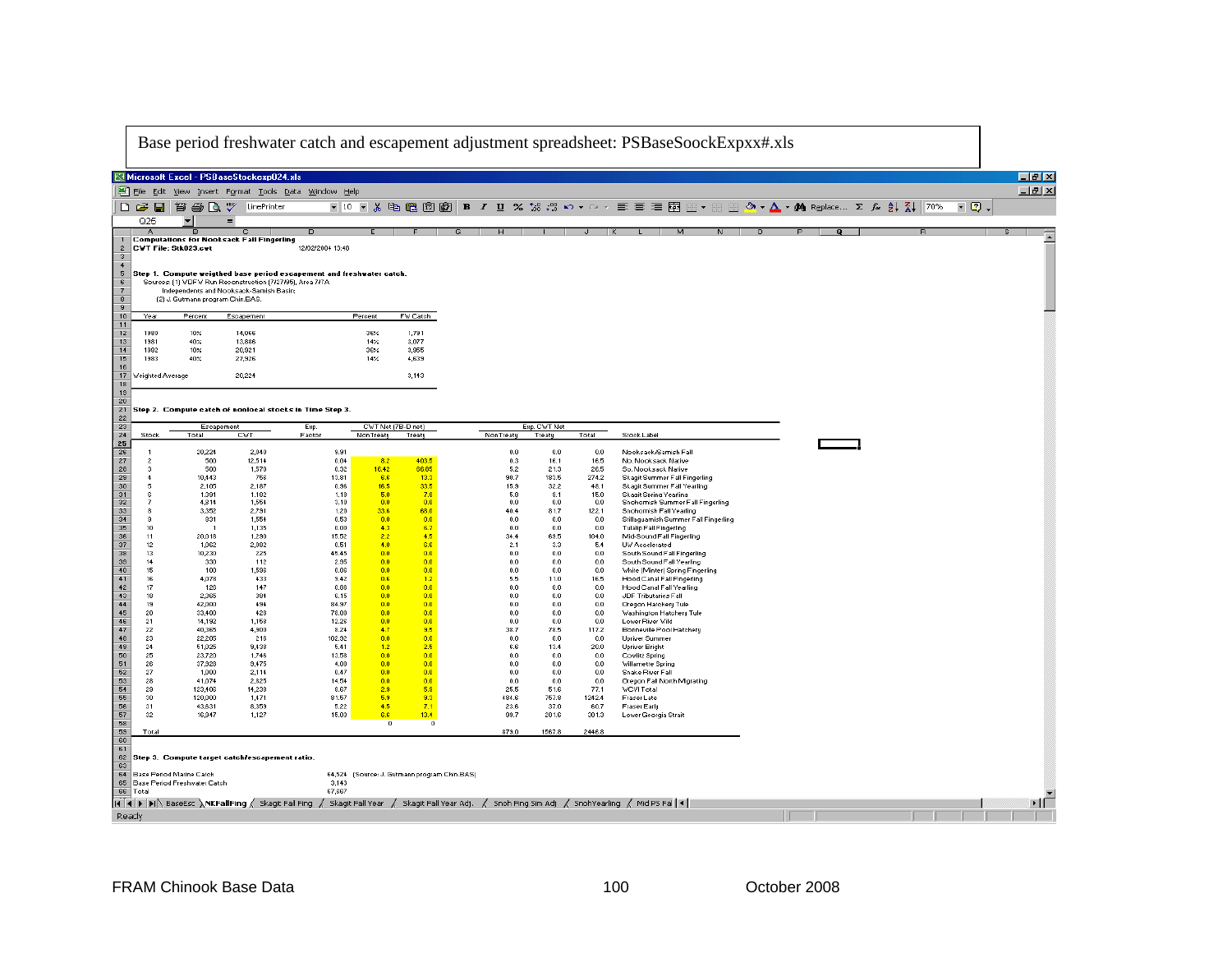|                      |                           | Base period freshwater catch and escapement adjustment spreadsheet: PSBaseStockExp.xls |                 |              |                                                                 |                |                          |        |  |  |   |  |    |   |         |        |                      |
|----------------------|---------------------------|----------------------------------------------------------------------------------------|-----------------|--------------|-----------------------------------------------------------------|----------------|--------------------------|--------|--|--|---|--|----|---|---------|--------|----------------------|
|                      |                           | Microsoft Excel - PSBaseStockexp024.xls                                                |                 |              |                                                                 |                |                          |        |  |  |   |  |    |   |         |        | $\Box$ el $\times$   |
|                      |                           | File Edit View Insert Format Tools Data Window Help                                    |                 |              |                                                                 |                |                          |        |  |  |   |  |    |   |         |        | $-IB[X]$             |
|                      |                           |                                                                                        |                 |              |                                                                 |                |                          |        |  |  |   |  |    |   |         | $-2$ . |                      |
|                      | H30                       | $\overline{ }$<br>$\equiv$                                                             |                 |              |                                                                 |                |                          |        |  |  |   |  |    |   |         |        |                      |
| $\mathbf{1}$         | A                         | $\mathbf{B}$<br>Spreadsheet to compute base period Snohomish Fall Fingerling           | $\mathsf{C}$    | $\mathbf{D}$ | E                                                               | F              | G                        | H      |  |  | K |  | M  | N | $\circ$ | P      | $\overline{\bullet}$ |
| $\overline{c}$       |                           | terminal net harvest.                                                                  |                 |              |                                                                 |                |                          |        |  |  |   |  |    |   |         |        |                      |
| $\sqrt{3}$           |                           |                                                                                        |                 |              |                                                                 |                |                          |        |  |  |   |  |    |   |         |        |                      |
| $\overline{4}$       |                           | Sim file stl023, tul023                                                                |                 |              |                                                                 |                |                          |        |  |  |   |  |    |   |         |        |                      |
| 5                    |                           | File: SNFAdj.XLS<br>02-Dec-04                                                          |                 |              | This page must be done manually and<br>added into new .cwt file |                |                          |        |  |  |   |  |    |   |         |        |                      |
| 6<br>$7\overline{ }$ | Date:                     | Dells program does not touch this sheet                                                |                 |              |                                                                 |                |                          |        |  |  |   |  |    |   |         |        |                      |
| 8                    |                           | Stillaquamish Base                                                                     |                 |              |                                                                 |                |                          |        |  |  |   |  |    |   |         |        |                      |
| 9                    |                           |                                                                                        |                 |              |                                                                 |                |                          |        |  |  |   |  |    |   |         |        |                      |
| 10                   |                           |                                                                                        | $-$ Base 8A $-$ |              |                                                                 |                | $-$ Base 8 $-$<br>$\top$ |        |  |  |   |  |    |   |         |        |                      |
| 11<br>12             |                           | Escp                                                                                   | NT.             | $\top$       | FW                                                              | NT             |                          | Run    |  |  |   |  |    |   |         |        |                      |
| 13                   | $\overline{2}$            | 126.7                                                                                  | 3.4             | 53.3         | 23.6                                                            | $\overline{0}$ | $\overline{0}$           | 207.0  |  |  |   |  |    |   |         |        |                      |
| $1\,4$               | 3 <sup>1</sup>            | 366.1                                                                                  | 1.2             | 18.4         | 22.5                                                            | 60.28          | 147.59                   | 616.1  |  |  |   |  |    |   |         |        |                      |
| 15                   | $\overline{4}$            | 985.5                                                                                  | 0.0             | 0.0          | 32.8                                                            | $\overline{0}$ | $\overline{0}$           | 1018.3 |  |  |   |  |    |   |         |        |                      |
| 16<br>17             | 5 <sup>1</sup>            | 75.3                                                                                   | 0.0             | 0.0          | 0.9                                                             | $\overline{0}$ | $\overline{0}$           | 76.2   |  |  |   |  |    |   |         |        |                      |
| 18                   |                           | Tulalip Base                                                                           |                 |              |                                                                 |                |                          |        |  |  |   |  |    |   |         |        |                      |
| 19                   |                           |                                                                                        |                 |              |                                                                 |                |                          |        |  |  |   |  |    |   |         |        |                      |
| 20                   |                           |                                                                                        | $-$ Base 8A $-$ |              |                                                                 |                | $-$ HR $-$               |        |  |  |   |  |    |   |         |        |                      |
| $2\,1$<br>22         | Age                       | Escp                                                                                   | NT              | $\top$       | 8D+FW                                                           | Run            | NT                       | $\top$ |  |  |   |  |    |   |         |        |                      |
| 23                   | 2                         | 13.1                                                                                   | 1.7             | 26.5         | 16.01                                                           | 57.4           | 0.0295                   | 0.4624 |  |  |   |  |    |   |         |        |                      |
| 24                   | $\overline{\mathbf{3}}$   | 477.7                                                                                  | 11.4            | 177.9        | 124.8                                                           | 791.7          | 0.0143                   | 0.2247 |  |  |   |  |    |   |         |        |                      |
| 25                   | $\overline{4}$            | 588.4                                                                                  | 46.0            | 720.1        | 147.33                                                          | 1501.7         | 0.0306                   | 0.4795 |  |  |   |  |    |   |         |        |                      |
| 26<br>27             | 5 <sup>1</sup>            | 55.8                                                                                   | 0.0             | 0.0          | 9.1                                                             | 64.9           | 0.0000                   | 0.0000 |  |  |   |  |    |   |         |        |                      |
| 28                   |                           | Snohomish Base                                                                         |                 |              |                                                                 |                |                          |        |  |  |   |  |    |   |         |        |                      |
| 29                   |                           |                                                                                        |                 |              |                                                                 |                |                          |        |  |  |   |  |    |   |         |        |                      |
| ${\bf 30}$<br>31     |                           | -Base 8A (zero out Area 8 net and FW net from Stilly simulation)<br>Escp               | NT              | Τ            |                                                                 | Run            |                          |        |  |  |   |  |    |   |         |        |                      |
| 32                   | Age                       |                                                                                        |                 |              |                                                                 |                |                          |        |  |  |   |  |    |   |         |        |                      |
| 33                   | 2                         | 105.2                                                                                  | 6.1             | 95.7         |                                                                 | 207.0          |                          |        |  |  |   |  |    |   |         |        |                      |
| 34                   | 31                        | 468.9                                                                                  | 8.8             | 138.4        |                                                                 | 616.1          |                          |        |  |  |   |  |    |   |         |        |                      |
| 35<br>36             | $\vert$<br>5 <sup>1</sup> | 498.9<br>76.2                                                                          | 31.2<br>0.0     | 488.3<br>0.0 |                                                                 | 1018.3<br>76.2 |                          |        |  |  |   |  |    |   |         |        |                      |
| 37                   |                           |                                                                                        |                 |              |                                                                 |                |                          |        |  |  |   |  |    |   |         |        |                      |
| 38                   |                           |                                                                                        |                 |              |                                                                 |                |                          |        |  |  |   |  |    |   |         |        |                      |
| 39                   |                           | Tulalip CWT Run                                                                        | 2402.5          |              |                                                                 |                |                          |        |  |  |   |  |    |   |         |        |                      |
| 40<br>41             |                           | Run Reconstruction<br><b>Expansion Factor</b>                                          | 484<br>0.201457 |              |                                                                 |                |                          |        |  |  |   |  |    |   |         |        |                      |
| 42                   |                           | Adjusted CWT Esca                                                                      | 5               |              |                                                                 |                |                          |        |  |  |   |  |    |   |         |        |                      |
| 43                   |                           | Base Escapement 1.007284                                                               |                 |              |                                                                 |                |                          |        |  |  |   |  |    |   |         |        |                      |
| $4\,4$               |                           |                                                                                        |                 |              |                                                                 |                |                          |        |  |  |   |  |    |   |         |        |                      |
| 45                   |                           |                                                                                        |                 |              |                                                                 |                |                          |        |  |  |   |  |    |   |         |        |                      |
| Ready                |                           |                                                                                        |                 |              |                                                                 |                |                          |        |  |  |   |  | IГ |   |         |        |                      |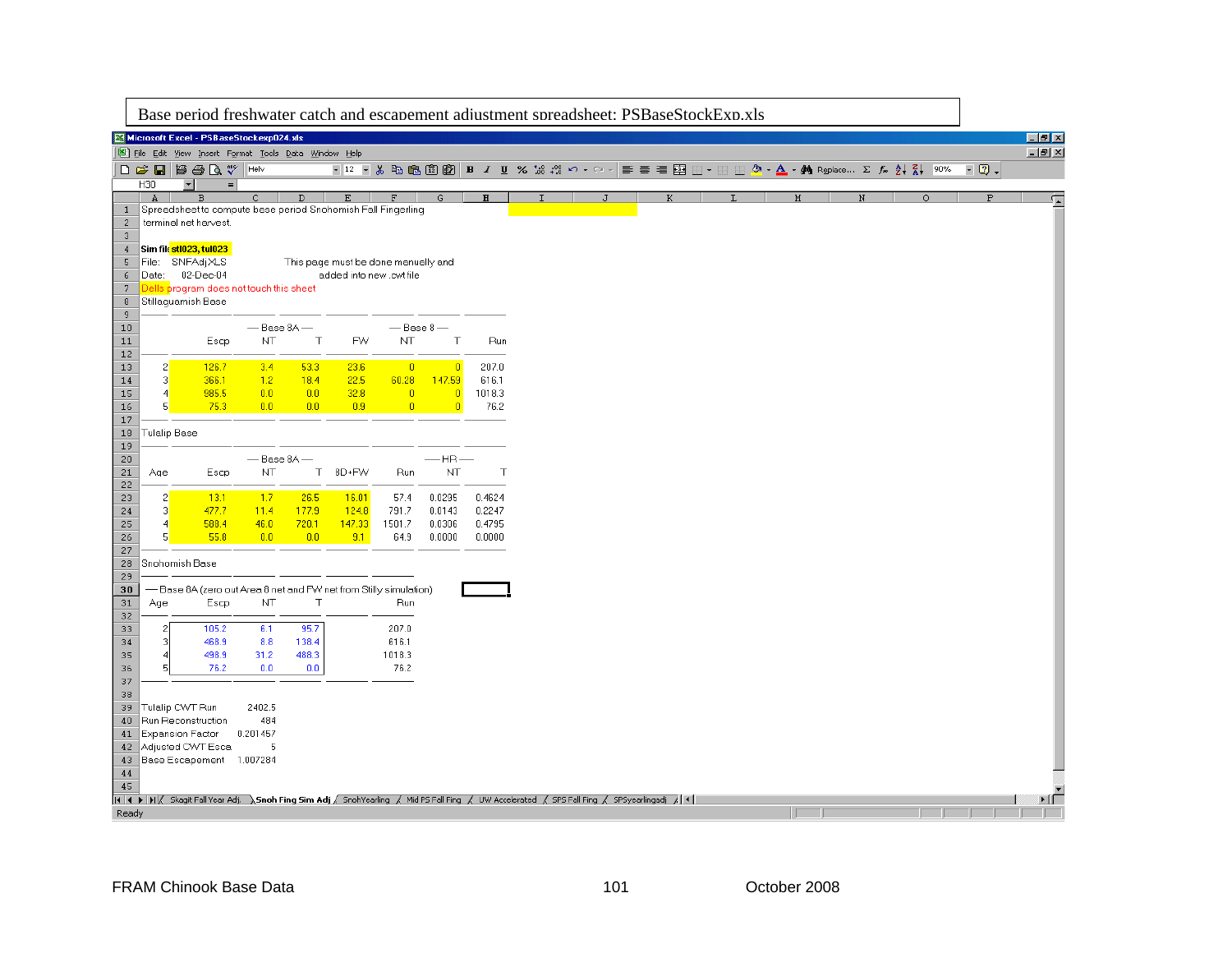Puget Sound Run Reconstruction spreadsheet: PSRR.xls

|                | Microsoft Excel - psrr024.xls         |                                                     |                       |                |                                                                                               |                     |              |                    |            |                 |     |    | $ B$ $\times$  |
|----------------|---------------------------------------|-----------------------------------------------------|-----------------------|----------------|-----------------------------------------------------------------------------------------------|---------------------|--------------|--------------------|------------|-----------------|-----|----|----------------|
|                |                                       | File Edit View Insert Format Tools Data Window Help |                       |                |                                                                                               |                     |              |                    |            |                 |     |    | H <sub>2</sub> |
|                | 背手にじ<br>▯◒◪▮                          | Courier New                                         | $-8$                  |                | ▼ ↓ 暭 亀 歯 歯 B Z U % な .?! ∽ ~ ~ ~   事 事 章 車 困 ⊞ ~ ⊞ ◎ ~ ▲ ~ ต Replace… ∑ た ま る↓ る↓ 100% ▼ ② 。 |                     |              |                    |            |                 |     |    |                |
|                | Y34<br>▼                              | $=$                                                 |                       |                |                                                                                               |                     |              |                    |            |                 |     |    |                |
|                |                                       | U                                                   | IJ                    |                | Y                                                                                             | z                   | ΑÀ           | ÀВ                 | АC         | AD              | AE. | AF |                |
| $\mathbf{1}$   |                                       |                                                     |                       |                | Escapenent<br>Calibration: STK024.OUT                                                         |                     |              |                    |            |                 |     |    | $\angle 1$     |
| $\frac{2}{3}$  |                                       |                                                     |                       |                | 12/02/2004 13:57                                                                              |                     |              |                    |            |                 |     |    |                |
| $\overline{4}$ |                                       |                                                     |                       |                |                                                                                               |                     |              |                    |            |                 |     |    |                |
| 5<br>6         |                                       |                                                     | All Stk               | Local fing     | Stock                                                                                         | $\overline{2}$      | 3            | $\overline{4}$     | 5          | Total           |     |    |                |
| $\overline{7}$ |                                       |                                                     | Time 3                | Time 3         | $---$                                                                                         |                     |              |                    |            |                 |     |    |                |
| 8              | $\overline{4}$                        | Total                                               | Total                 | Total          | Nooksack/Samish Fall                                                                          | 738                 | 4,060        | 15,908             | 256        | 20,962          |     |    |                |
| 9              |                                       | 2116                                                |                       |                | Skagit Fall Fingerling                                                                        | 1,024               | 2,146        | 7,893              | 404        | 11,467          |     |    |                |
| 10<br>11       | 24<br>23                              | 3238                                                | 25247<br>38886        | 24148<br>37252 | Skagit Fall Yearling<br>Snohomish Fall Fingerling                                             | 394<br>485          | 249<br>2,162 | 1,446<br>2,300     | 411<br>352 | 2,500<br>5,299  |     |    |                |
| 12             | 5                                     | 48                                                  | 1131                  | 671            | Snohomish Fall Yearling                                                                       | 1,428               | 111          | 2,383              | 858        | 4,780           |     |    |                |
| 13             | $\mathbf{1}$                          | 45                                                  | 1660                  | 41             | Stillaguamish Fall Fingerling                                                                 | 74                  | 213          | 574                | 44         | 905             |     |    |                |
| $1\,4$<br>15   | n<br>0                                | 36                                                  | 1311                  |                | Tulalip Fall Fingerling                                                                       | $\Box$              | $\circ$      | $\Omega$           | $\Omega$   | $\Box$          |     |    |                |
| 16             | $\mathbf 0$                           | 635<br>$\overline{0}$                               | 15263<br>$\mathbf{1}$ |                | Mid Sound Fall Fingerling<br>UW Accelerated                                                   | 490<br>455          | 4,048<br>861 | 14,133<br>194      | 1,838<br>6 | 20,509<br>1.516 |     |    |                |
| 17             | $\mathbf{1}$                          | 22                                                  | 480                   |                | South Sound Fall Fingerling                                                                   | 130                 | 274          | 8,604              | 1,352      | 10,360          |     |    |                |
| 18             | n                                     | 229                                                 | 5654                  |                | South Sound Fall Yearling                                                                     | 59                  | 80           | 196                | 54         | 389             |     |    |                |
| 19<br>20       | $\Omega$<br>$\Omega$                  | 175<br>$\Omega$                                     | 4714<br>Ω.            |                | Hood Canal Fall Fingerling<br>Hood Canal Fall Yearling                                        | 810<br>38           | 1,717<br>11  | 2,202<br>98        | 159<br>-17 | 4,888<br>164    |     |    |                |
| 21             | 308                                   | 1021                                                | 5391                  |                | JDF Fall Fingerling                                                                           | $\overline{0}$      | 29           | 1,533              | 804        | 2,366           |     |    |                |
| 22             | 0                                     | 0                                                   | $\mathbf{1}$          |                |                                                                                               |                     |              |                    |            |                 |     |    |                |
| 23             | $\mathbf{0}$                          | 54                                                  | 400                   |                |                                                                                               |                     |              |                    |            |                 |     |    |                |
| 24<br>25       | 7<br>28                               | 36<br>139                                           | 929<br>3671           |                | Calibration: STK024.0UT                                                                       |                     |              |                    |            |                 |     |    |                |
| 26             | 0                                     | $\overline{0}$                                      | $\mathbf{0}$          |                | Model Stock                                                                                   | $\mathbf{z}$        | $\circ$      | $\overline{\bf 4}$ | 5          | Total           |     |    |                |
| 27             | 0                                     | 520                                                 | 4064                  |                |                                                                                               |                     |              |                    |            |                 |     |    |                |
| 28             | n                                     | 0                                                   | $^{\circ}$            |                | Nooksack/Samish Fall Fingerling                                                               |                     |              |                    |            |                 |     |    |                |
| 29             | 7                                     | 410                                                 | 4153                  |                | Marine Net Catch, All Stocks, T3                                                              | 419                 | 12,373       | 46,081             | 5,260      | 64,133          |     |    |                |
| 30             | 0                                     | 9404                                                | 34206                 |                | Marine Net Catch, Local Stocks, T3                                                            |                     |              |                    |            | 61,400          |     |    |                |
| 31<br>32       |                                       |                                                     |                       |                | Freshwater Catch, All Time<br>Escapement                                                      | 16<br>738           | 641<br>4,060 | 2,435<br>15,908    | 277<br>256 | 3,369<br>20,962 |     |    |                |
| 33             |                                       |                                                     |                       |                | RR Terminal Run                                                                               | 1,173               | 17,074       | 64,424             | 5,793      | 88,464          |     |    |                |
| 34             |                                       |                                                     |                       |                |                                                                                               |                     |              |                    |            |                 |     |    |                |
| 35             |                                       |                                                     |                       |                | Skagit Fall                                                                                   |                     |              |                    |            |                 |     |    |                |
| 36             |                                       |                                                     |                       |                | Fingerling Freshwater Catch                                                                   | $\circ$             | 569          | 3,958              | 1,357      |                 |     |    |                |
| 37<br>38       | $\overline{4}$                        |                                                     |                       |                | Fingerling Escapement                                                                         | 1,024               | 2,146        | 7,893              | 404        |                 |     |    |                |
| 39             |                                       | Total                                               |                       |                | Fingerling Freshwater Run                                                                     | 1,024               | 2,715        | 11,851             | 1,761      |                 |     |    |                |
| 40             | 24                                    | 2088                                                | 24148                 |                | Yearling Freshwater Catch                                                                     | $\circ$             | 22           | $\circ$            | 330        |                 |     |    |                |
| 41             | 23                                    | 3193                                                | 37252                 |                | Yearling Escapement                                                                           | 394                 | 249          | 1,446              | 411        |                 |     |    |                |
| 42             | 0                                     | 0                                                   | 195                   |                | Yearling Freshwater Run                                                                       | 394                 | 271          | 1,446              | 741        |                 |     |    |                |
| 43             | $\Omega$                              | $\Omega$                                            | 667                   |                |                                                                                               |                     |              |                    |            |                 |     |    |                |
| 44<br>45       | n<br>n                                | $\overline{2}$<br>19                                | 68<br>577             |                | Marine Catch, All Stocks, T2+3                                                                | 30                  | 599          | 2,046              | 82         | 2,757           |     |    |                |
| 46             | n                                     | $\overline{0}$                                      | $\mathbb O$           |                | Marine Net Catch, Skagit Fing, T2+3<br>Marine Catch, RR Fingerling                            | 22                  | 545          | 1,824              | 58         | 712<br>2,448    |     |    |                |
| 47             | n                                     | $\Omega$                                            | $\Omega$              |                | Marine Catch, RR Yearling                                                                     | $\circ$             | 54           | 222                | 24         | 309             |     |    |                |
| 48             | n                                     | $\overline{0}$                                      | 132                   |                |                                                                                               |                     |              |                    |            |                 |     |    |                |
| 49             | n                                     | $\Omega$                                            | 101                   |                | RR Fingerling Terminal Run                                                                    | 1,046               | 3,260        | 13,675             | 1,819      |                 |     |    |                |
| 50             | n                                     | $\circ$                                             | $\mathbf{0}$          |                | <b>RR Yearling Terminal Run</b>                                                               | 402                 | 325          | 1,668              | 765        |                 |     |    |                |
| 51<br>52       | n                                     | $\Omega$                                            | 10<br>$\mathbf{0}$    |                |                                                                                               |                     |              |                    |            |                 |     |    |                |
|                | II I I I I N DSrr / EscPRN / CatchPRN |                                                     |                       |                | Snohomish/Stillacuamish Fall                                                                  | $\vert \cdot \vert$ |              |                    |            |                 |     |    |                |
| Ready          |                                       |                                                     |                       |                |                                                                                               |                     |              |                    |            |                 |     |    |                |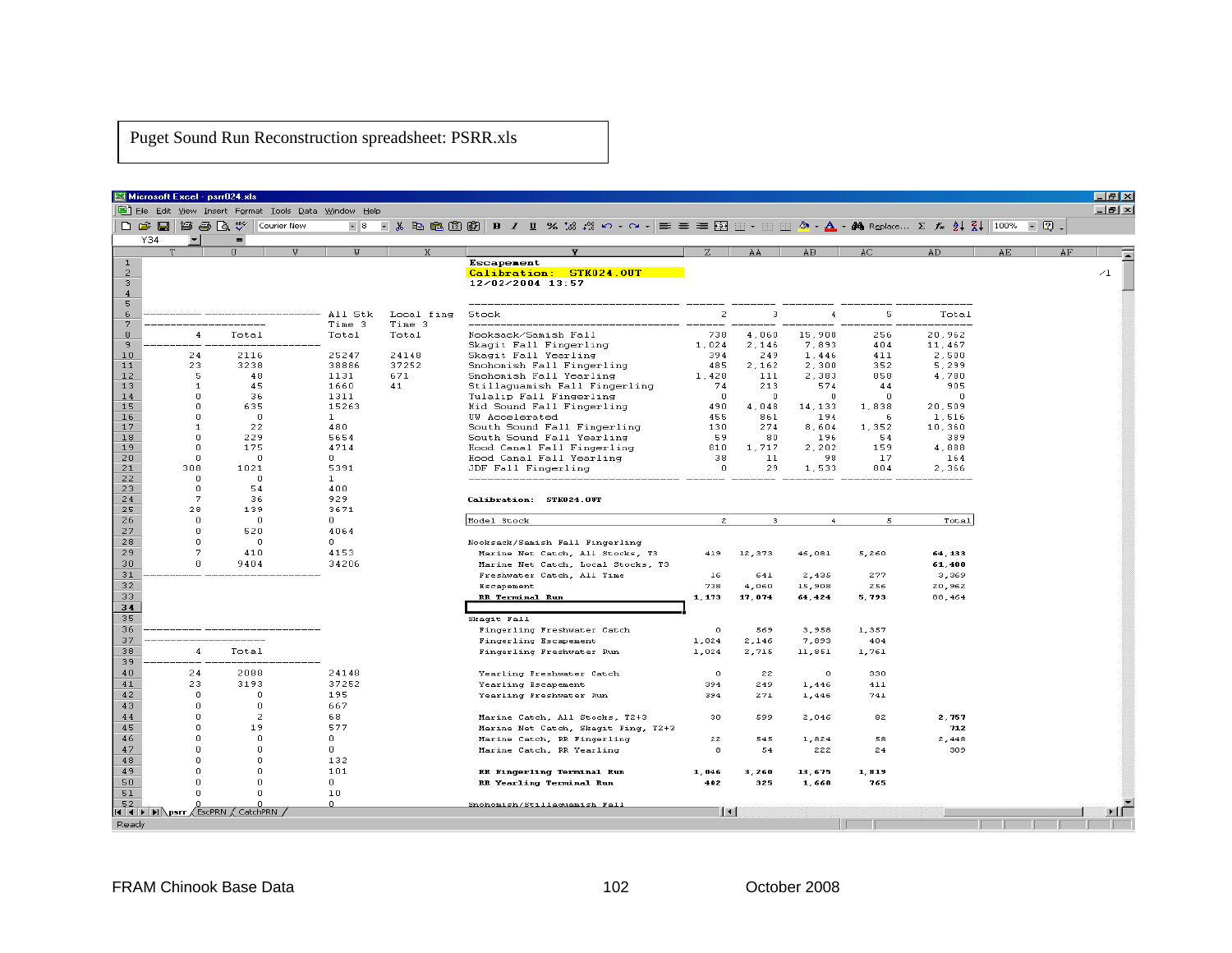### *4.8 Example of CHCAL Cohort Analysis Process (Section 3.4 Equations 1-26)*

#### **"Backward" Cohort Analysis (Cohort Reconstruction) Using Section 3.4 Equations 1-13**

The next section is a numeric example of a simple cohort analysis using the above equations. Some simplifying assumptions are made.

1) The example is for one stock, and one brood.

2) The example consists of four fisheries, two ocean troll fisheries, one ocean sport fishery, and one freshwater net fishery.

3) Size limits differ between the fisheries. However, size at age (i.e. proportion vulnerable) is assumed, not computed.

4) There is a single, annual timestep.

5) The maximum age is five.

6) 'Dropoff' mortality is assumed to be zero.

7) No CNR fisheries or periods

The starting data set, in practice taken directly from the RMIS CWT database is:

|       |           | <b>Expanded Recoveries of BY 1995 CWTs</b> |           |                 |            |  |  |  |  |  |
|-------|-----------|--------------------------------------------|-----------|-----------------|------------|--|--|--|--|--|
|       |           | Ocean (Immature)                           |           | Inside (Mature) |            |  |  |  |  |  |
|       | Fishery 1 | Fishery 2                                  | Fishery 3 | Fishery 4       | Escapement |  |  |  |  |  |
| Age 5 | 0.00      | 4.84                                       | 10.00     | 25.00           | 8.00       |  |  |  |  |  |
| Age 4 | 8.00      | 16.50                                      | 30.00     | 25.00           | 75.00      |  |  |  |  |  |
| Age 3 | 10.00     | 9.60                                       | 40.00     | 75.00           | 106.67     |  |  |  |  |  |
| Age 2 | 0.00      | 10.00                                      | 0.00      | 0.00            | 10.00      |  |  |  |  |  |

Assumed or input parameter values are:

|       | Annual                |                                      | <b>Proportion Vulnerable</b> |     |     | Incidental             |      |
|-------|-----------------------|--------------------------------------|------------------------------|-----|-----|------------------------|------|
|       | <b>Survival Rates</b> | Fish 1<br>Fish 2<br>Fish 3<br>Fish 4 |                              |     |     | <b>Mortality Rates</b> |      |
| Age 5 | 0.9                   | 99%                                  | 99%                          | 99% | 99% | Fishery 1              | 0.25 |
| Age 4 | 0.8                   | 85%                                  | 85%                          | 90% | 99% | Fishery 2              | 0.25 |
| Age 3 | 0.7                   | 70%                                  | 70%                          | 80% | 95% | Fishery 3              | 0.15 |
| Age 2 | 0.6                   | 40%                                  | 40%                          | 70% | 95% | Fishery 4              | 0.40 |

| <b>Encounter Rate Adjustment Factors</b> |       |
|------------------------------------------|-------|
| Fishery 1                                | 0.382 |
| Fishery 2                                | 0.382 |
| Fishery 3                                | 0.179 |
| Fishery 4                                | 0.035 |

Some of the simplifying assumptions require slightly different subscripting than is used in CHCAL, and some equations used in CHCAL are not needed. For that reason, new equations will be presented for this example. Notation is straightforward and will not be described. All new, simplified equations and numeric examples are enclosed in boxes.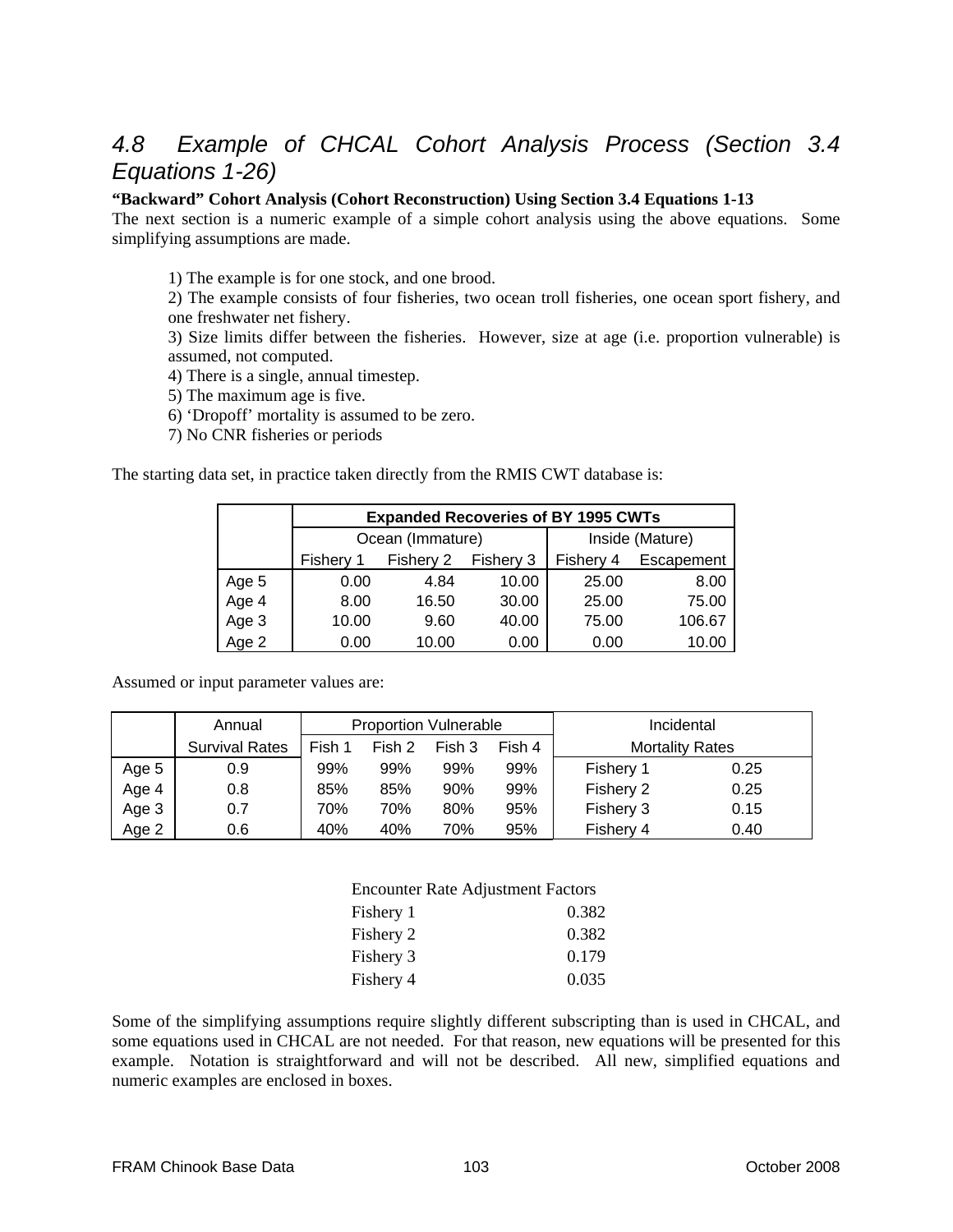Step 1) Sum up all age 5 mortalities and escapements, then divide by the age 5 survival rate to estimate an age 5 cohort after natural mortality. Corresponds roughly to equations 1, 2, and 4. (At this stage, Shaker mortalities are zero.)

$$
Age5Cohort = \sum Age5Ocean Catch + \sum Age5Term Catch + Age5Escapement
$$
  
Age5Cohort = 14.84 + 25 + 8  
Age5Cohort = 47.84

Step 2) The age 4 starting cohort, after natural mortality, consists of the age 4 fish caught in the ocean, the mature run, and those that remained in the ocean to become the age 5 cohort. Corresponds to equations 5 and 6. Age 3 and age 2 cohorts are computed the same way:

$$
Age4Cohort = \frac{Age5Cohort}{0.9} + \sum Age4OceanCatch + \sum Age4TermCatch + Age4Escapement
$$
  
\n
$$
Age4Cohort = \frac{47.84}{0.9} + 54.5 + 25 + 75
$$
  
\n
$$
Age4Cohort = 207.66
$$
  
\n
$$
Age3Cohort = \frac{Age4Cohort}{0.8} + \sum Age3OceanCatch + \sum Age3TermCatch + Age3Escapement
$$
  
\n
$$
Age3Cohort = \frac{207.66}{0.8} + 59.60 + 75 + 106.67
$$
  
\n
$$
Age3Cohort = 500.85
$$
  
\n
$$
Age2Cohort = \frac{Age3Cohort}{0.7} + \sum Age2OceanCatch + \sum Age2OceanCatch + Age2Escapement
$$
  
\n
$$
Age2Cohort = 715.5 + 10 + 10
$$
  
\n
$$
Age2Cohort = 735.5
$$

Once an initial estimate of cohort sizes is available, an initial estimate of Shaker (bycatch) mortality can be made. Required information includes the number of sublegal encounters by fishery, the proportion of sublegals by age and fishery, and the incidental mortality rate.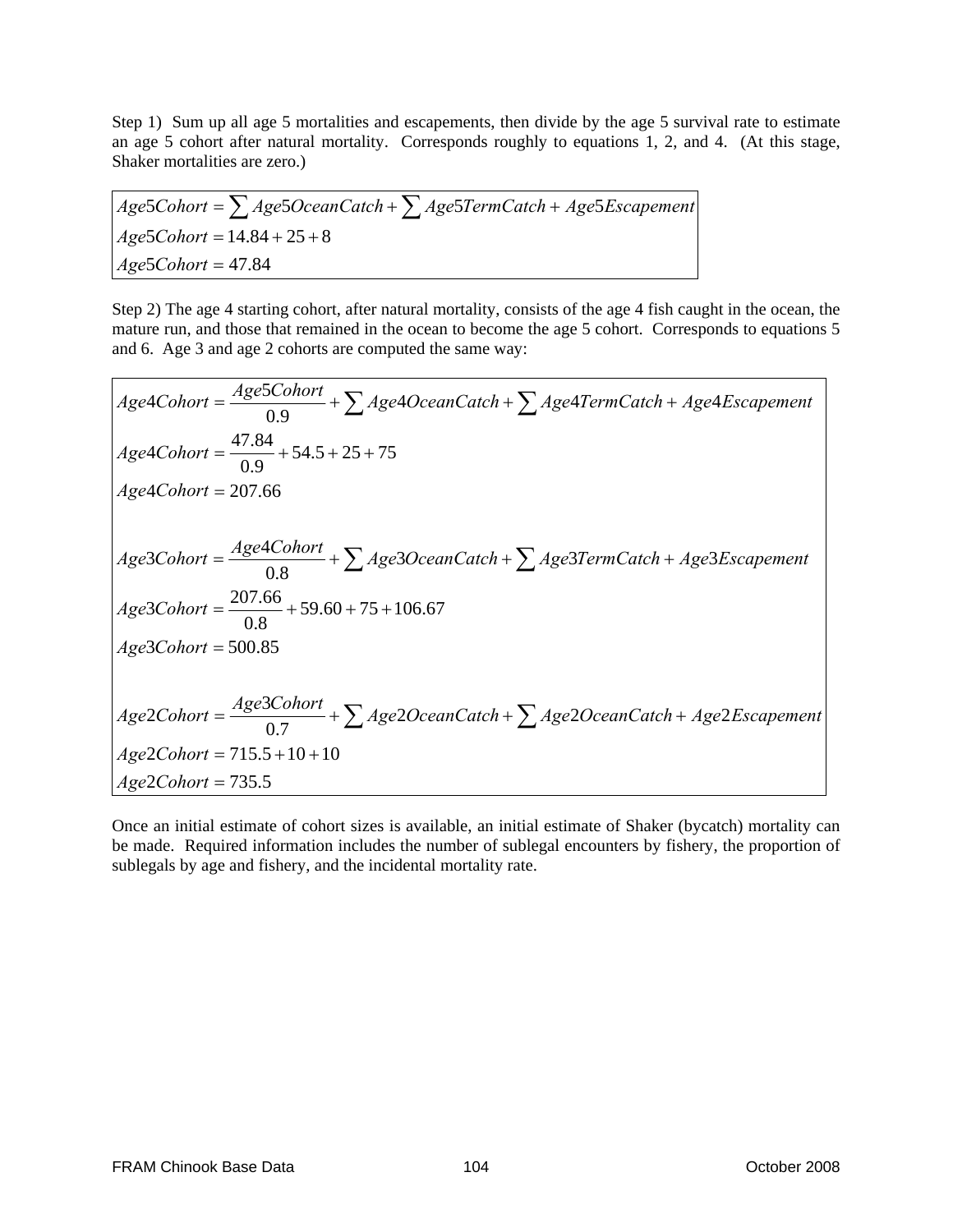Step 1) Compute sublegal encounters by fishery – recall that the Encounter Rate Adjustment Factor is the ratio of sublegal to legal encounters in a fishery (analogous to Equation 7).

 4.38 = *Fishery SLEncounters* 14.32 = *Fishery SLEncounters* , *Similarly* 15.64 = *Fishery SLEncounters* 40.94\*0.382 = *Fishery SLEncounters* 2 \* 2 = *Fishery SLEncounters Fishery Catch Fishery EncAdjustFactor*  $Fishery1SLEncounters = 6.88$  $Fishery1SLEncounters = 18*0.382$ 1 \* 1 = *Fishery SLEncounters Fishery Catch Fishery EncAdjustFactor*

Step 2) Within each fishery, compute the sublegal cohorts by age (analogous to Equations 11 and 12):

 $Fishery4Age5SubLegPOP = 0.3$  $\mathbb{R}^n$  $\mathbb{R}^n$  $\mathbb{R}^n$  $Fishery4Age2SubLegPOP = 0.5$  $Fishery4Age2subLegPOP = 10 * 0.05$ Fishery4Age2SubLegPOP = (∑Fishery4Age2Catch + Age2Escape) \* (1 – *Fishery4Age*2PropVulnerable) For Fishery4, the Cohort size equals the Terminal Run :  $Fishery3Age5SubLegPOP = 0.48$  $\mathbb{R}^2$  $\mathbb{R}^2$  $\mathbb{R}^2$  $Fishery1Age2SubLegPOP = 441.3$  $Fishery1Age2SubLegPOP = 735.5*(1-0.40)$ 1 2 2 \* (1 1 2 ) = − *Fishery Age SubLegPOP Age Cohort Fishery Age PropVulnerable*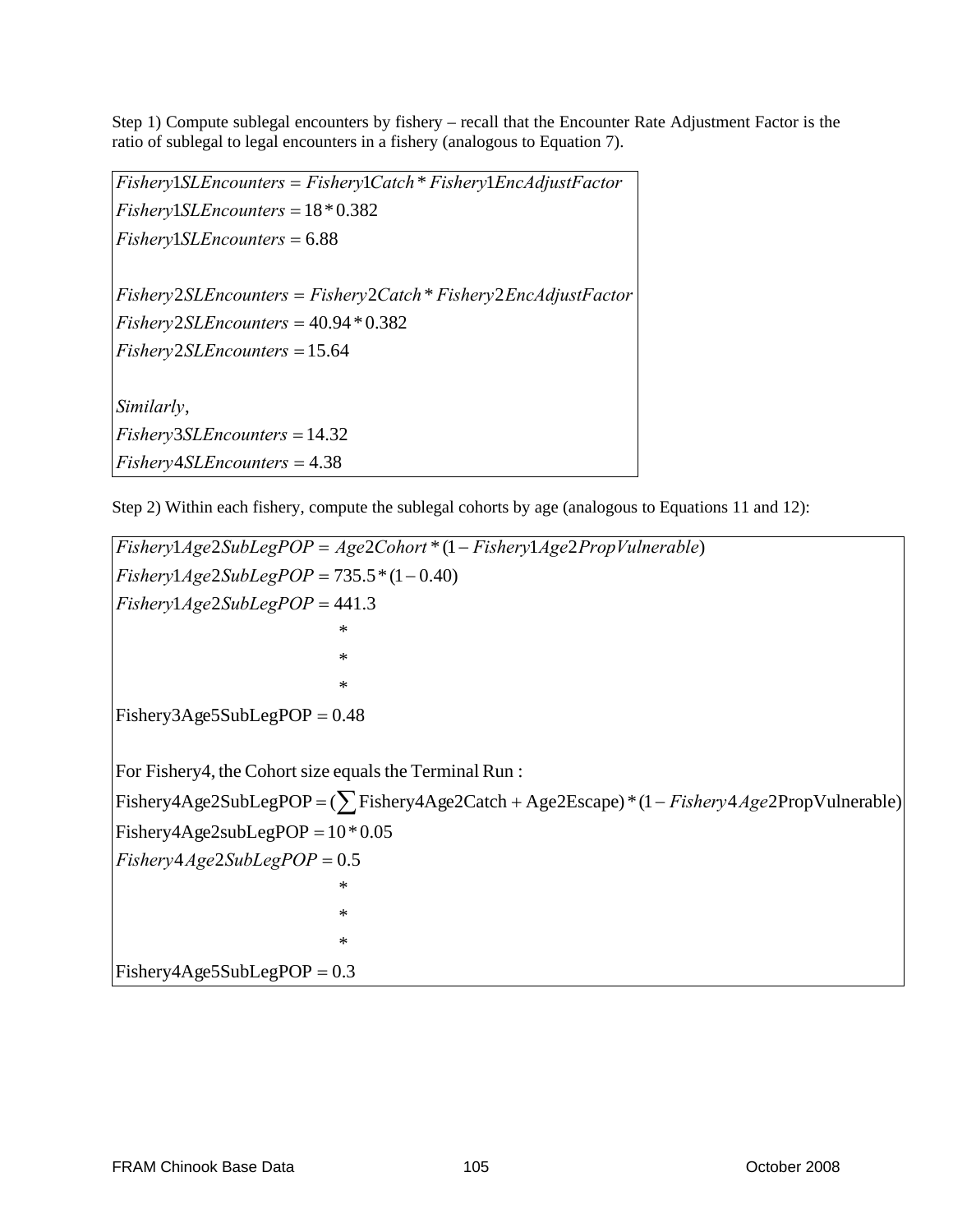|       | <b>Sub Legal Populations</b> |           |        |      |  |  |  |  |
|-------|------------------------------|-----------|--------|------|--|--|--|--|
|       | Fishery 1                    | Fishery 4 |        |      |  |  |  |  |
| Age 5 | 0.5                          | 0.5       | 0.48   | 0.3  |  |  |  |  |
| Age 4 | 31.1                         | 31.1      | 20.80  | 1.0  |  |  |  |  |
| Age 3 | 150.3                        | 150.3     | 100.20 | 9.1  |  |  |  |  |
| Age 2 | 441.3                        | 441.3     | 220.60 | 0.5  |  |  |  |  |
| Total | 623.2                        | 623.2     | 342.10 | 10.9 |  |  |  |  |

This generates a set of sublegal population sizes by fishery and age as show below. Bold numbers correspond to the calculations shown above.

Now the Sublegal proportion by age within a fishery can be easily computed:

|       | Sub Legal Proportions |           |           |           |  |  |  |  |  |
|-------|-----------------------|-----------|-----------|-----------|--|--|--|--|--|
|       | Fishery 1             | Fishery 2 | Fishery 3 | Fishery 4 |  |  |  |  |  |
| Age 5 | 0.1%                  | 0.1%      | 0.1%      | 3.0%      |  |  |  |  |  |
| Age 4 | 5.0%                  | 5.0%      | 6.1%      | 9.2%      |  |  |  |  |  |
| Age 3 | 24.1%                 | 24.1%     | 29.3%     | 83.2%     |  |  |  |  |  |
| Age 2 | 70.8%                 | 70.8%     | 64.5%     | 4.6%      |  |  |  |  |  |
| Total | 100.0%                | 100.0%    | 100.0%    | 100.0%    |  |  |  |  |  |

Now Shaker mortalities can be computed by fishery and age (Equation 13):

 $Fishery4Age5Shakers = 0.05$  $Fishery4Age5Shakers = 4.38 * 0.03 * 0.40$ Fishery4Age5Shakers = Fishery4SLEncounters \* Fishery4Age5SubLegProportion \* Fishery4IMRate  $\mathbb{R}^n$  $\mathbb{R}^n$  $\mathbb{R}^n$  $Fishery1Age3Shakers = 0.41$  $Fishery1Age3Shakers = 6.88 * 0.241 * 0.25$ Fishery1Age3Shakers = Fishery1SLEncounters \* Fishery1Age3SubLegProportion \* Fishery1IMRate  $Fishery1Age2Shakers = 1.22$  $Fishery1Age2Shakers = 6.88*0.708*0.25$  $Fishery1Age2Shakers = Fishery1SLEncounters * Fishery1Age2SubLegProportion * Fishery1MRate$ 

This generates a first estimate of shaker mortalities by fishery and age as shown below. Bold numbers correspond to the example.

| <b>Shaker Mortalities</b> |           |           |           |           |  |  |  |  |
|---------------------------|-----------|-----------|-----------|-----------|--|--|--|--|
|                           | Fishery 1 | Fishery 2 | Fishery 3 | Fishery 4 |  |  |  |  |
| Age 5                     | 0.00      | 0.00      | 0.00      | 0.05      |  |  |  |  |
| Age 4                     | 0.09      | 0.20      | 0.13      | 0.16      |  |  |  |  |
| Age 3                     | 0.41      | 0.94      | 0.63      | 1.45      |  |  |  |  |
| Age 2                     | 1.22      | 0.25      | 1.38      | 0.08      |  |  |  |  |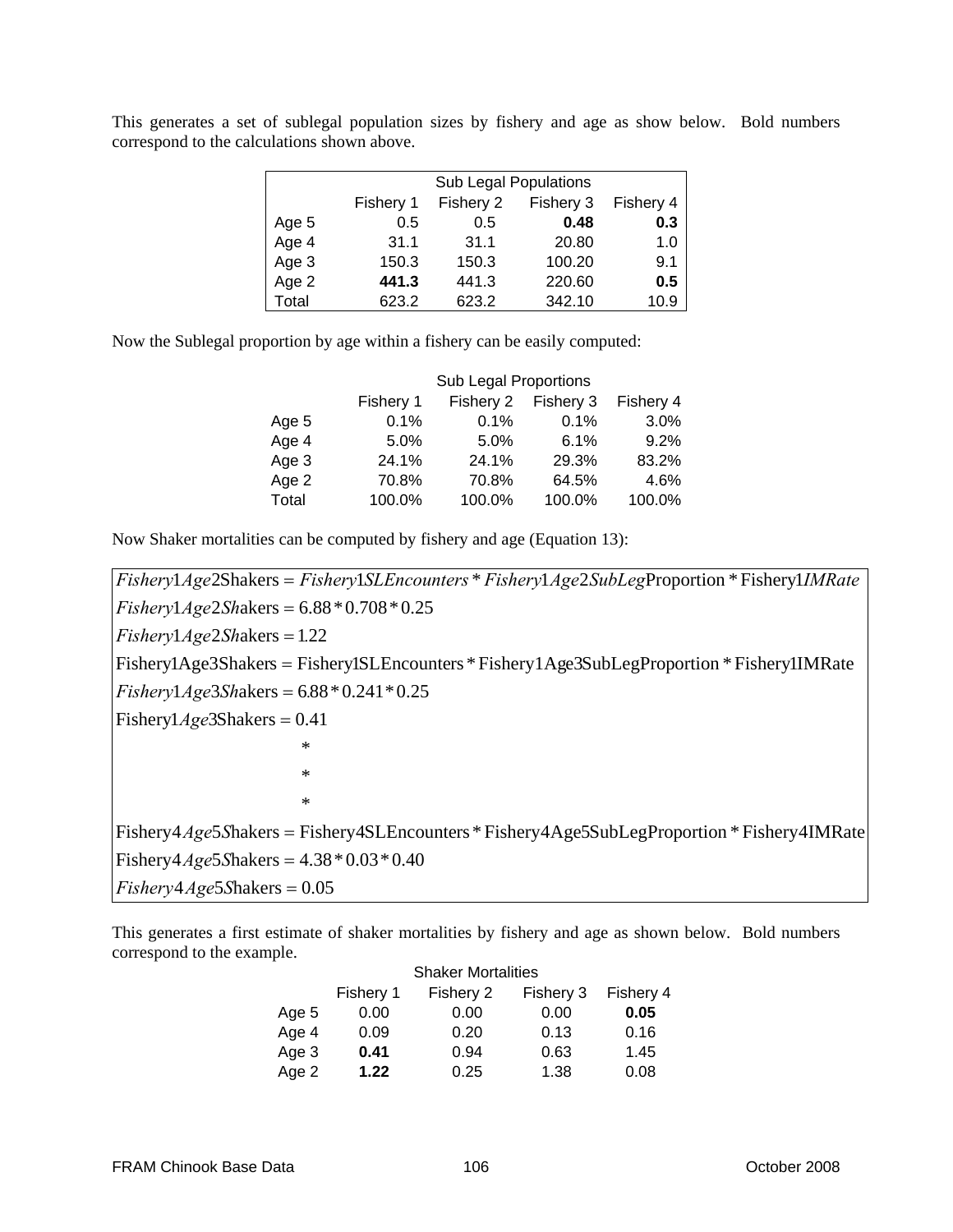Finally, the estimated shaker mortalities are added back into the starting data set of observed recoveries, to generate a new recovery data set that includes shaker mortalities. The new recovery data set is:

|       |           | <b>Expanded Recoveries of BY 1995 CWTs +Shakers</b> |           |                 |            |  |  |  |  |  |
|-------|-----------|-----------------------------------------------------|-----------|-----------------|------------|--|--|--|--|--|
|       |           | Ocean (Immature)                                    |           | Inside (Mature) |            |  |  |  |  |  |
|       | Fishery 1 | Fishery 2                                           | Fishery 3 | Fishery 4       | Escapement |  |  |  |  |  |
| Age 5 | 0.00      | 4.84                                                | 10.00     | 25.05           | 8.00       |  |  |  |  |  |
| Age 4 | 8.09      | 16.70                                               | 30.13     | 25.16           | 75.00      |  |  |  |  |  |
| Age 3 | 10.41     | 10.54                                               | 40.63     | 76.45           | 106.67     |  |  |  |  |  |
| Age 2 | 1.22      | 10.25                                               | 1.38      | 0.08            | 10.00      |  |  |  |  |  |

Now a backward cohort analysis and shaker mortality estimation is done again with the new recovery data set. This process is repeated until the age 2 cohort size stabilizes (usually three or four iterations). For this example, the cohort sizes stabilized after 4 iterations. The cohort sizes (after natural mortality) at each iteration were:

|       | Iteration 1 | Iteration 2 | Iteration 3 | Iteration 4 | Iteration 5 |
|-------|-------------|-------------|-------------|-------------|-------------|
| Age 5 | 47.8        | 47.9        | 47.9        | 47.9        | 47.9        |
| Age 4 | 207.7       | 208.3       | 208.6       | 208.3       | 208.3       |
| Age 3 | 500.8       | 505.1       | 505.4       | 505.3       | 505.3       |
| Age 2 | 735.5       | 747.0       | 746.7       | 747.7       | 747.7       |

The complete cohort reconstruction looks like this:

|       |        | Fishery |         | Fishery 2 |     | Fishery 3 |     | $\mathsf{^\tau}$ erm | Fishery 4 |     |        |
|-------|--------|---------|---------|-----------|-----|-----------|-----|----------------------|-----------|-----|--------|
|       | Cohort | Catch   | ΙM      | Catch     | ΙM  | Catch     | ΙM  | Run                  | Catch     | ΙM  | Escape |
| Age 5 | 47.9   | 0.0     | 0.0     | 4.8       | 0.0 | 10.0      | 0.0 | 33.1                 | 25.0      | 0.1 | 8.0    |
| Age 4 | 208.3  | 8.0     |         | 16.5      | 0.2 | 30.0      | 0.1 | 100.2                | 25.0      | 0.2 | 75.0   |
| Age 3 | 505.3  | 10.0    | $0.5\,$ | 9.6       | 1.0 | 40.0      | 0.6 | 183.1                | 75.0      | 1.5 | 106.7  |
| Age 2 | 747.7  | 0.0     | 1.3     | 10.0      | 3.1 | 0.0       | 1.4 | 10.1                 | 0.0       | 0.1 | 10.0   |

#### **Example of "Forward" Cohort Analysis (Forward Reconstruction) for OOB Return to Base Simulation Using Section 3.4 Equations 14-26.**

The objective of a return to base, or OOB analysis, is to estimate the CWTs that would have been recovered from a 'current year' brood had that brood been fished on under base period conditions. Statistics required for an OOB analysis and forward cohort analysis are

1) the maturation rate at age,

2) the exploitation rate by fishery and age on the *vulnerable* cohort of the 'current year' brood,

3) the proportion vulnerable, by age and fishery, during the base period. This may differ from the 'current year' due to size limit changes, and

4) the ratio of the exploitation rate by each fishery in the current year to the exploitation rate of the same fishery during the base period. This scalar is derived independently of the calibration process. Ideally, it would be estimated for each fishery using a number of CWT stocks, similar to the stock in question, which were tagged both in the 'current year' and during the base period. Ideally, the scalar should be estimated using vulnerable cohorts, not total cohorts.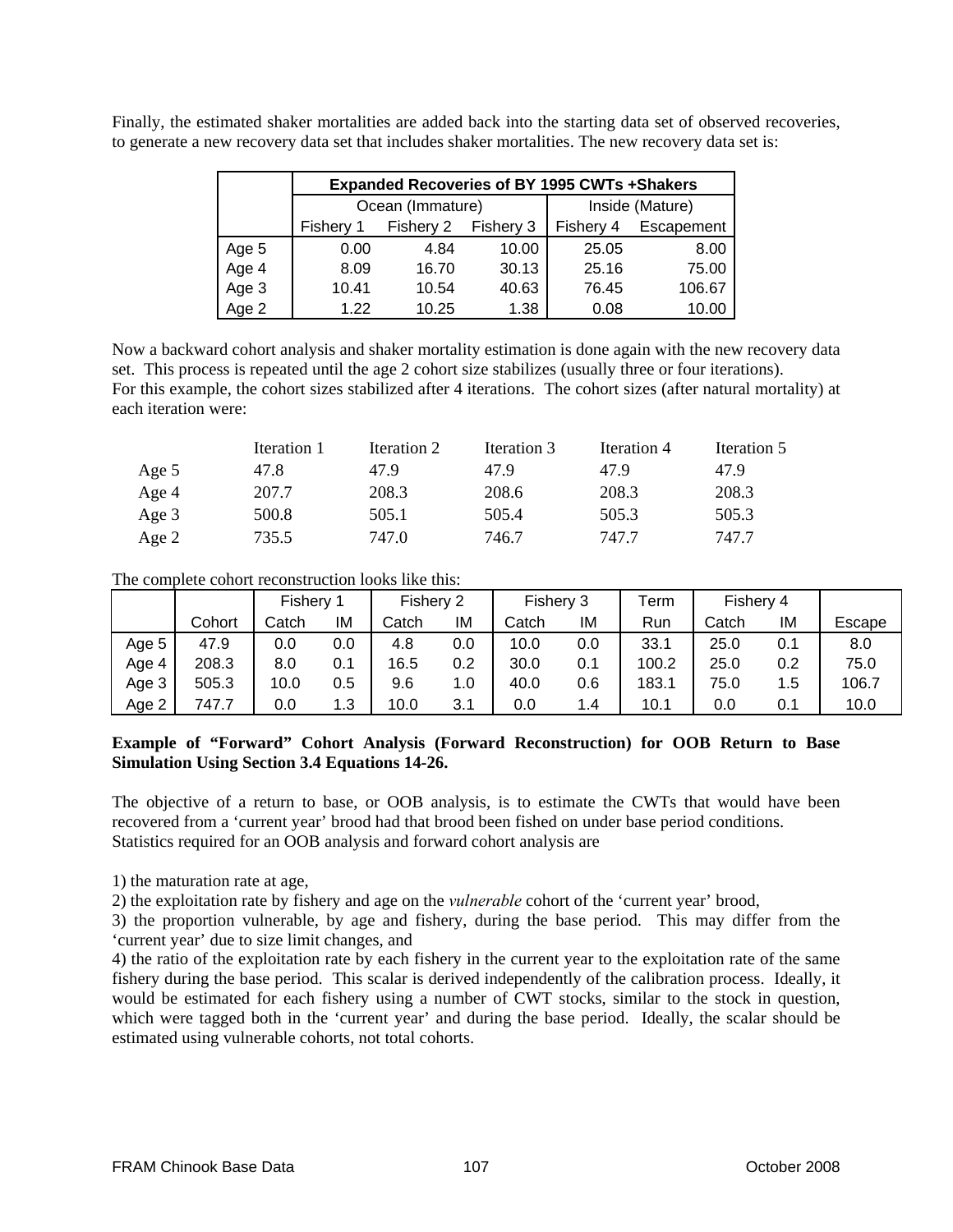Starting data sets:

Maturation rates are easily computed from the data in the final backwards cohort analysis (analogous to equations 15 and 17:

| $Age2MatRate =$                        | Age2TerminalRun                          |
|----------------------------------------|------------------------------------------|
|                                        | Age2Cohort - $\sum$ Age2OceanMortalities |
| 10.1                                   |                                          |
| $A ge2MatRate = \frac{}{747.7 - 15.8}$ |                                          |
| $A$ ge2MatRate = 0.0138                |                                          |
|                                        |                                          |
| Similarly,                             |                                          |
| $Age3MatRate = 0.413$                  |                                          |
| $Age4\textit{MatRate} = 0.653$         |                                          |
| $Age5MatRate \equiv 1.000$             |                                          |

The exploitation rates on the 'current year' vulnerable cohort are simply (analogous to Equation 18):

$$
Fishery1Age2ER = \frac{Fishery1Age2Recoveries}{Age2Cohort * (Fishery1Age2PropVulnerable)}
$$
\n
$$
Fishery1Age2ER = \frac{0}{747.7 * 0.4}
$$
\n
$$
Fishery1Age2ER = 0.00
$$
\n
$$
Fishery1Age3ER = \frac{Fishery1Age3Re coveries}{Age3Cohort * (Fishery1Age3Pr opVu In erable)}
$$
\n
$$
Fishery1Age3ER = \frac{10.0}{505.3 * 0.7}
$$
\n
$$
Fishery1Age3ER = 0.0283
$$
\n
$$
*
$$
\n
$$
Fishery4Age5ER = \frac{Fishery4Age5Recoveries}{Age5Terminalkun * (Fishery4Age5PropVulnerable)}
$$
\n
$$
Fishery4Age5ER = \frac{25}{33.1 * 0.99}
$$
\n
$$
Fishery4Age5ER = 0.763
$$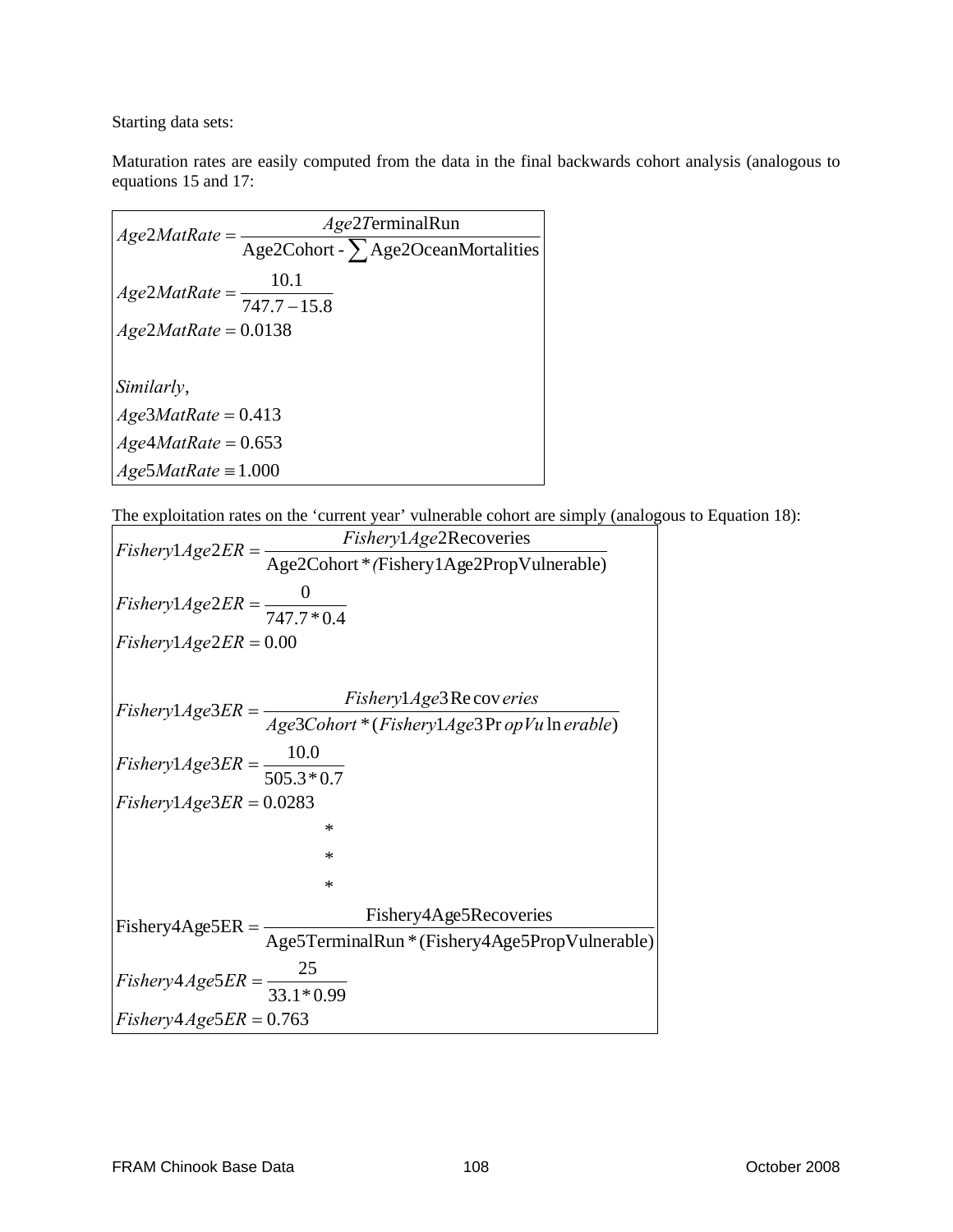Computing the vulnerable cohort exploitation rate for all fisheries and ages yields (values computed in the example are bolded):

|       | Exploitation Rates by age and Fishery ('current year' Vulnerable Cohort) |           |           |           |  |  |  |
|-------|--------------------------------------------------------------------------|-----------|-----------|-----------|--|--|--|
|       | Fishery 1                                                                | Fishery 2 | Fishery 3 | Fishery 4 |  |  |  |
| Age 5 | 0.0000                                                                   | 0.1020    | 0.2109    | 0.7640    |  |  |  |
| Age 4 | 0.0452                                                                   | 0.0932    | 0.1600    | 0.2521    |  |  |  |
| Age 3 | 0.0283                                                                   | 0.0271    | 0.0990    | 0.4311    |  |  |  |
| Age 2 | 0.0000                                                                   | 0.0334    | 0.0000    | 0.0000    |  |  |  |

In this example, the size limit in fishery 3 was less during the base that in the current year, and the size limits in fishery 2 and fishery 3 were the same:

|       | <b>Base Proportion Vulnerable</b> |           |           |           |  |  |  |  |
|-------|-----------------------------------|-----------|-----------|-----------|--|--|--|--|
|       | Fishery 1                         | Fishery 2 | Fishery 3 | Fishery 4 |  |  |  |  |
| Age 5 | 99%                               | 99%       | 99%       | 99%       |  |  |  |  |
| Age 4 | 85%                               | 99%       | 99%       | 99%       |  |  |  |  |
| Age 3 | 70%                               | 90%       | 90%       | 95%       |  |  |  |  |
| Age 2 | 40%                               | 85%       | 85%       | 95%       |  |  |  |  |

In this example, the two troll fisheries are a little smaller than they were during the base period, the ocean sport fishery is much bigger, and the freshwater net fishery has not changed. The exploitation rate scalars are:

|           | ER Scalar |
|-----------|-----------|
| Fishery 1 | 0.80      |
| Fishery 2 | 0.85      |
| Fishery 3 | 4.00      |
| Fishery 4 | 1.00      |

A forward cohort analysis simply starts with the age 2 cohort, and moves it forward through time, with natural mortality and fishing processes occurring instantaneously. Again, the objective is to estimate recoveries by age and fishery during the base period. Starting with the age2 cohort from the current year (analogous to equations 19-26):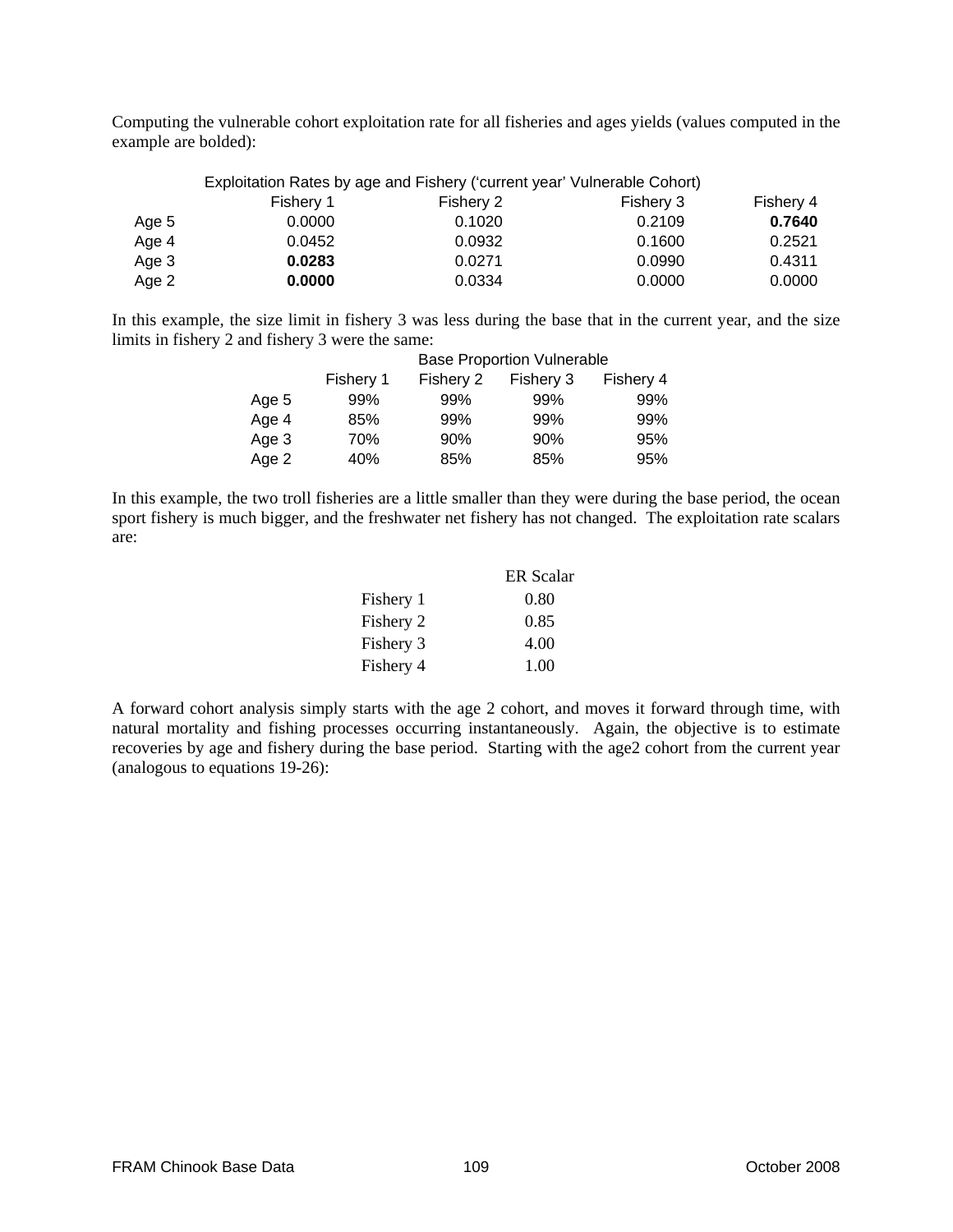$$
Fish1Age2BP \text{Rec} = 747.7 * 0.99 * \frac{0}{0.4}
$$
\n
$$
Fish1Age2BP \text{Rec} = 0
$$
\n
$$
Fish2Age2BP \text{Rec} = Age2Cohorr * Fish2Age2PropVuln* \frac{Fish2Age2ExpRate}{Fish2ERScalar}
$$
\n
$$
Fish2Age2BP \text{Rec} = 747.7 * 0.85 * \frac{0.0334}{0.85}
$$
\n
$$
Fish2Age2BP \text{Rec} = 25.0
$$
\n
$$
Fish3Age2BP \text{Rec} = 25.0
$$
\n
$$
Fish3Age2BP \text{Rec} = 25.0
$$
\n
$$
Fish3Age2BP \text{Rec} = 747.7 * 0.85 * \frac{0}{4.0}
$$
\n
$$
Fish3Age2BP \text{Rec} = 747.7 * 0.85 * \frac{0}{4.0}
$$
\n
$$
Fish3Age2BP \text{Rec} = 0
$$
\n
$$
Age2TermimalRun = (Age2Cohort - \sum OceanFisheryAge2Catches) * Age2MatRate
$$
\n
$$
Age2TermimalRun = 10.0
$$
\n
$$
Fish4Age2BP \text{Rec} = 10.0 * 0.95 * \frac{0}{1.0}
$$
\n
$$
Fish4Age2BP \text{Rec} = 10.0 * 0.95 * \frac{0}{1.0}
$$
\n
$$
Fish4Age2BP \text{Rec} = 0
$$
\n
$$
Age3Cont = (Age2Cohort - \sum OceanFisheryAge2Catches - Age2TerminalRun) * Age3NatMortality
$$
\n
$$
Age3Cohort = (Age2Cohort - \sum OceanFisheryAge2Catches - Age2TerminalRun) * Age3NatMortality
$$
\n
$$
Age3Cohort = (747.7 - 25.0 - 10.0) * 0.7
$$
\n
$$
Age3Cohort = 498.9
$$
\n
$$
Fish1Age3BP \text{Rec} = 4ge3Cohort * Fish1Age3PropVu \ln* \frac{Fish1Age3ExpRate}{Fish1ERScalar}
$$
\n
$$
Fish1Age3BP \text{Rec} =
$$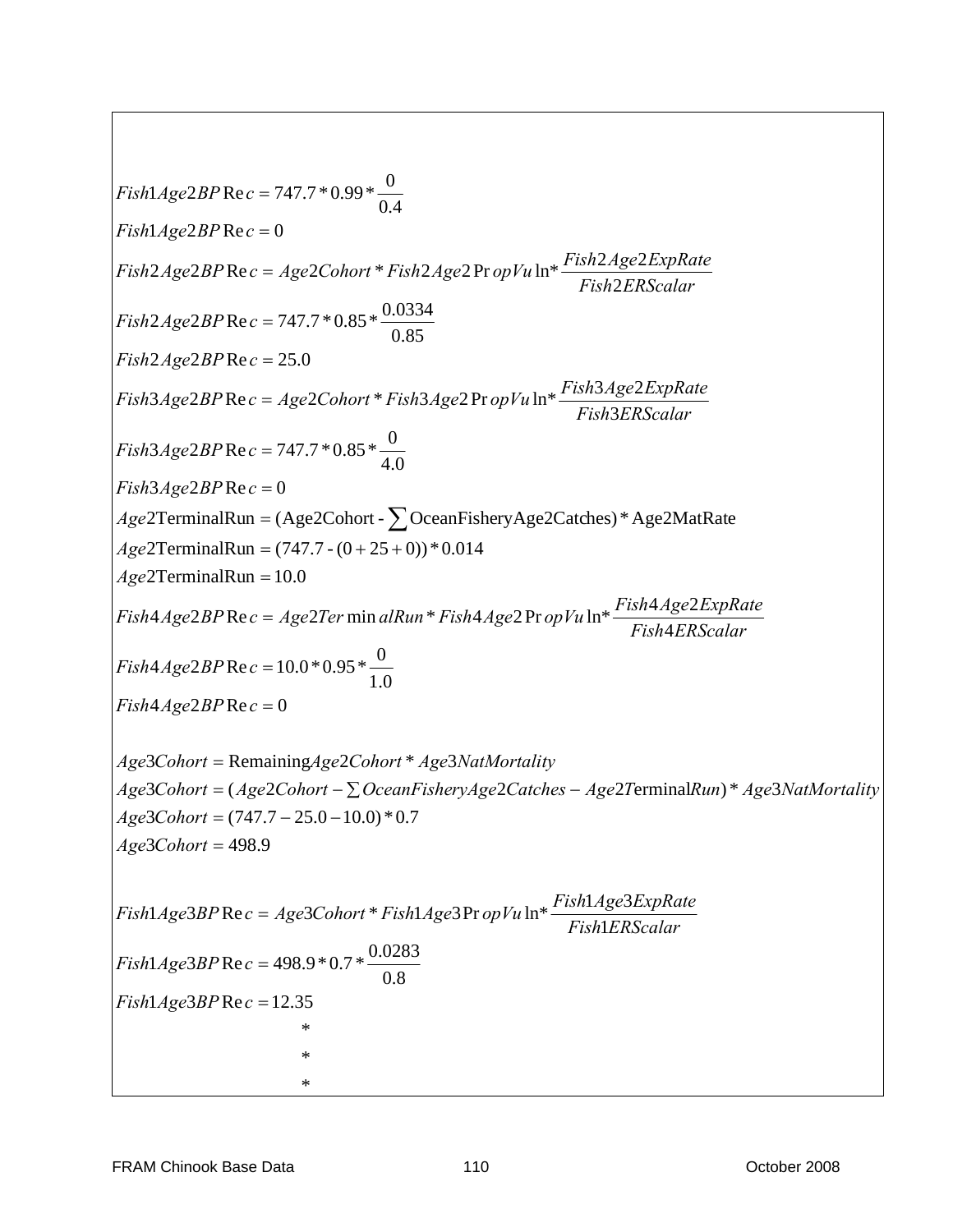After the above calculations are complete, the result is a reconstructed cohort using a forward analysis as shown below. Derivation of the bold numbers is shown above. Some slight rounding may be present as the table below was computed directly in a spreadsheet.

|       | Cohort<br>after<br>NM | Fish1 | Fish 2 | Fish 3 | Cohort<br>After<br>Fishing | Terminal<br>Run | Fish 4 | Escape | Remaining<br>Ocean<br>Cohort |
|-------|-----------------------|-------|--------|--------|----------------------------|-----------------|--------|--------|------------------------------|
| Age 2 | 747.7                 | 0.0   | 25.0   | 0.0    | 722.7                      | 10.0            | 0.0    | 10.0   | 712.8                        |
| Age 3 | 499.0                 | 12.34 | 14.3   | 11.1   | 461.2                      | 190.4           | 78.0   | 112.4  | 270.8                        |
| Age 4 | 216.6                 | 10.4  | 23.5   | 8.6    | 174.1                      | 113.7           | 28.4   | 85.3   | 85.3                         |
| Age 5 | 76.8                  | 0.0   | 9.1    | 4.0    | 63.7                       | 63.7            | 48.1   | 15.5   |                              |

The data derived from the examples show above, and written to the SIM file are shown in the table below, and are taken directly from data in the forward cohort analysis table in the previous section. Note that this data is directly comparable, and in exactly the same form, as the data set of expanded CWT recoveries used to begin the backward cohort analysis.

|       |           | Recoveries of Base Period CWTs from OOB analysis |      |                 |            |  |  |  |  |  |
|-------|-----------|--------------------------------------------------|------|-----------------|------------|--|--|--|--|--|
|       |           | Ocean (Immature)                                 |      | Inside (Mature) |            |  |  |  |  |  |
|       | Fishery 1 | Fishery 2<br>Fishery 3<br>Fishery 4              |      |                 | Escapement |  |  |  |  |  |
| Age 5 | 0.00      | 9.1                                              | 4.0  | 48.10           | 15.5       |  |  |  |  |  |
| Age 4 | 10.4      | 23.5                                             | 8.6  | 28.40           | 85.3       |  |  |  |  |  |
| Age 3 | 12.34     | 14.3                                             | 11.1 | 78.00           | 112.4      |  |  |  |  |  |
| Age 2 | 0.00      | 25.0                                             | 0.00 | 0.00            | 10.00      |  |  |  |  |  |

# *4.9 Calibration Program "pseudo" code*

# **Chinook FRAM Calibration Programs**

# **ChDat.Bas**

This program checks data from the stock spreadsheets and merges it with CWT data from the tag code summary program to create input files for the calibration program.

Input Files are:

File from stock spreadsheet (for each stock) with stock-specific parameters and target encounter rate (for each fishery). [Stk???.chk] File with summarized CWT recoveries (by stock, age, fishery, time step)

[Stk???.Cwt]

File with FRAM fishery effort scalars (by fishery, time step) [Brood??.Scl]

Output Files are:

Merged Calibration [Stk???.Cal] Error Checking [Stk???.Err]

Program Flow ReadControl – Reads Chk-File Variables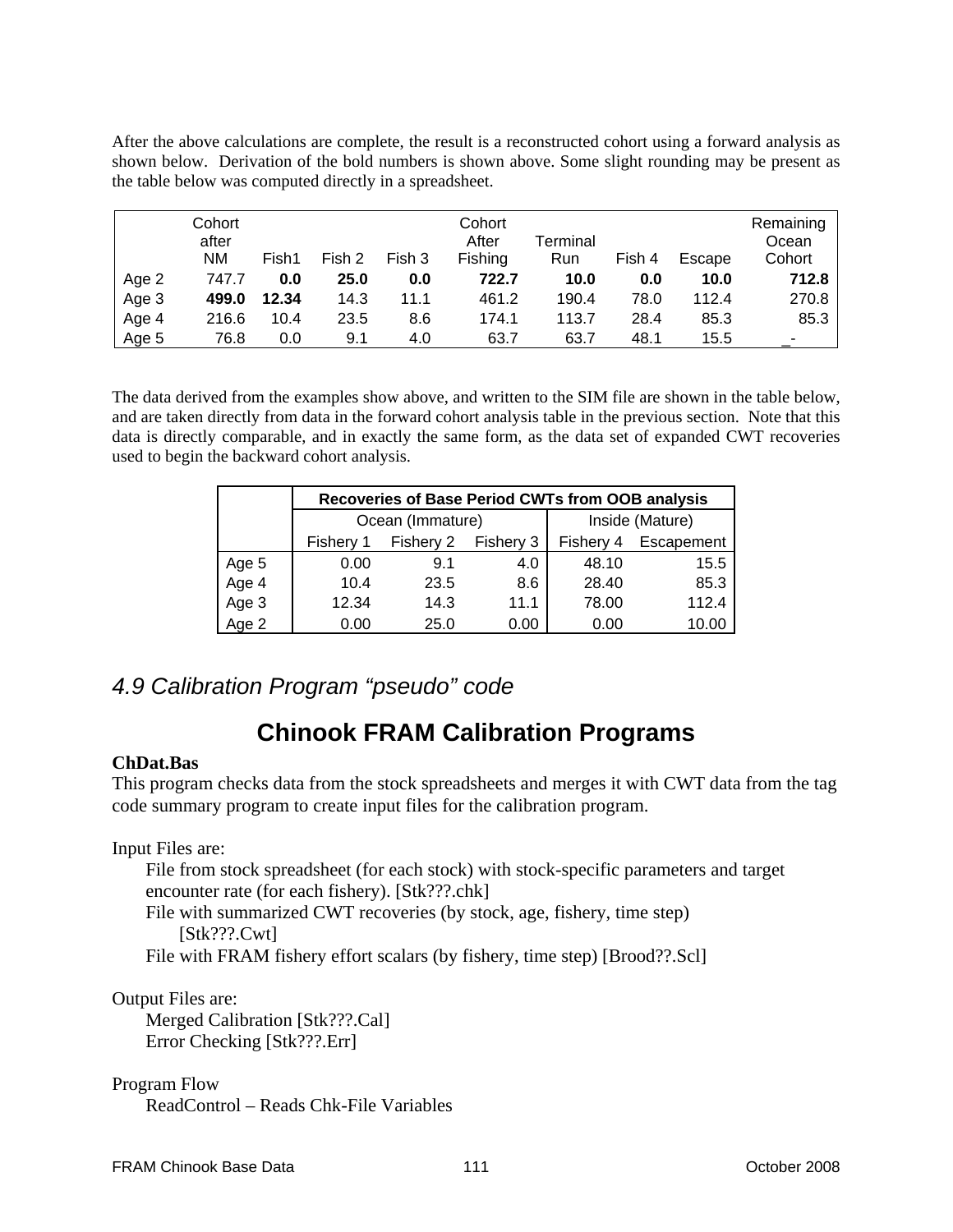- File names, array sizes, and convergence tolerance
- Init Initialize Arrays
- ReadParam Reads remainder of Chk-File
	- Growth (L, T0, K, CV), Terminal Flags (TermFlag), Minimum Legal Size (MinSize), Natural Mortality (NatMort), Release Mortality Rate (MortRate), Dropoff Rate (DropOff), Encounter Rate Adjustment Factor (EncRateAdj), Non-Retention (CNR), Total Landed Catch (TrueCatch), Fishery Catch Impute Flags (ImputeFlag)
- ReadRecov Read CWT-File Variables
	- Base Period Escapement (ObsEscpmnt)
- Expanded CWT Recovery (Catch) and Modified Escapement (Escape) Impute – Copy CWT Recoveries from selected fishery to new fishery
- CheckLegal Check if Legal Sized Population exists for each CWT Recovery
	- CompLegProp Compute Legal Sized Proportion (LegalProp)
		- o Mean =  $L * (1-10**(-K * (T-T0)))$
		- $O$  SD = CV  $*$  Mean
		- $o$  LegalProp = 1 NormalDistr(MinSize, Mean, SD)

CheckCNR – Check if Fishery has Landed Catch for CNR Estimation

- ShakDistr Compute Stock Concentration and set Shaker Inclusion Flag
- Sum CWT Recoveries by Stock, Fishery (StkFishCatch)
- Compute Concentration (Conc = StkFishCatch / TrueCatch)
- Set Inclusion Flags (StkCheck) for Upper 70% of "Conc" Fisheries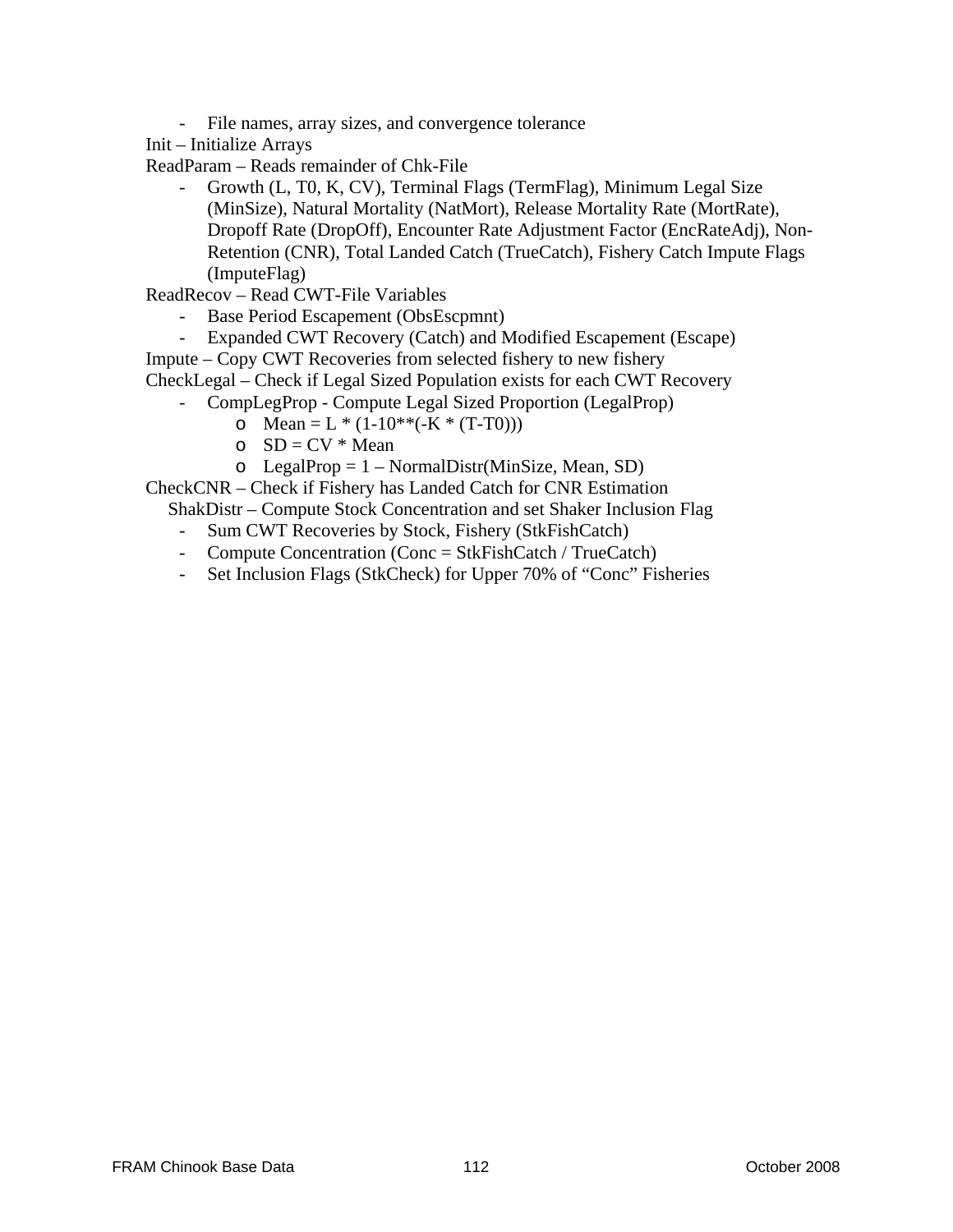## **ChCal.Bas**

This program estimates the base period CWT recoveries for each out-of-base (OOB) stock by brood year.

Input Files are:

Calibration Data from ChkDat.Bas program (Stk???.Cal) Edited CWT Recovery File (Stk???.Edt) Brood Year FRAM Fishery Scalars (Brood??.Scl)

Output File is:

Simulation with OOB Stocks included (Stk???.Sim)

Program Flow

ReadControl – Reads Cal-File Variables

- File names, array sizes, and convergence tolerance

Init – Initialize Arrays

ReadParam – Reads remainder of Cal-File

- Growth (L, T0, K, CV), Terminal Flags (TermFlag), Minimum Legal Size (MinSize), Natural Mortality (NatMort), Release Mortality Rate (ShakMortRate), Drop-off Rate (OtherMort), Encounter Rate Adjustment Factor (EncRateAdj), Non-Retention (CNRInput), Total Landed Catch (TrueCatch), Stock Shaker Inclusion Flags (StkCheck)

ReadCatch – Reads Escapement and Edited, Expanded CWT Recoveries

- Base Period Escapement (ObsEscpmnt)
- CWT Recoveries (Escape and StkMortRec.Catch)

CompExpFact - Computes the expansion factor for CWT recoveries by dividing the total (tagged + untagged) observed escapement by the

CWT escapement and the total expanded catch in each fishery.

- CWTEscpmnt = Sum of "Escape" by Stock
- ExpFact = ObsEscpmnt / CWTEscpmnt
- AddCatch Add Expanded Catch in all Fisheries and compute the proportion of the catch comprised of each stock.
	- Total Catch =  $ExpFact * Catch$  (by Stock)
	- StockCatchProp = Annual Stock Catch / Total Catch
- AdjCatch Adjust CWT Recoveries for each flagged Fishery to equal Observed
	- Catch (flags are user defined)

- Recovery Adjustment Factor = TrueCatch / AnnualCatch

AddCatch – Recalculate Expanded Catch and Stock Proportions

CompCohort - Reconstruct cohort from CWT recoveries and estimated shaker and CNR mortality. Cohort reconstruction proceeds backwards in time beginning with the oldest age class and last time step.

- Total Escapement = Escapement \* ExpFact
- Total Mortality =  $(Catch + CNR + Shaker) * ExpFact$
- $\text{-} \quad \text{Cohort} = \text{Total Escapement} + \text{Total Mortality}$
- Cohort in Time Step  $-1 =$  Cohort /  $(1 \text{NatMort})$

Loop Until Age 2 Cohort for all Stocks Stabilizes ( < 1% change/loop)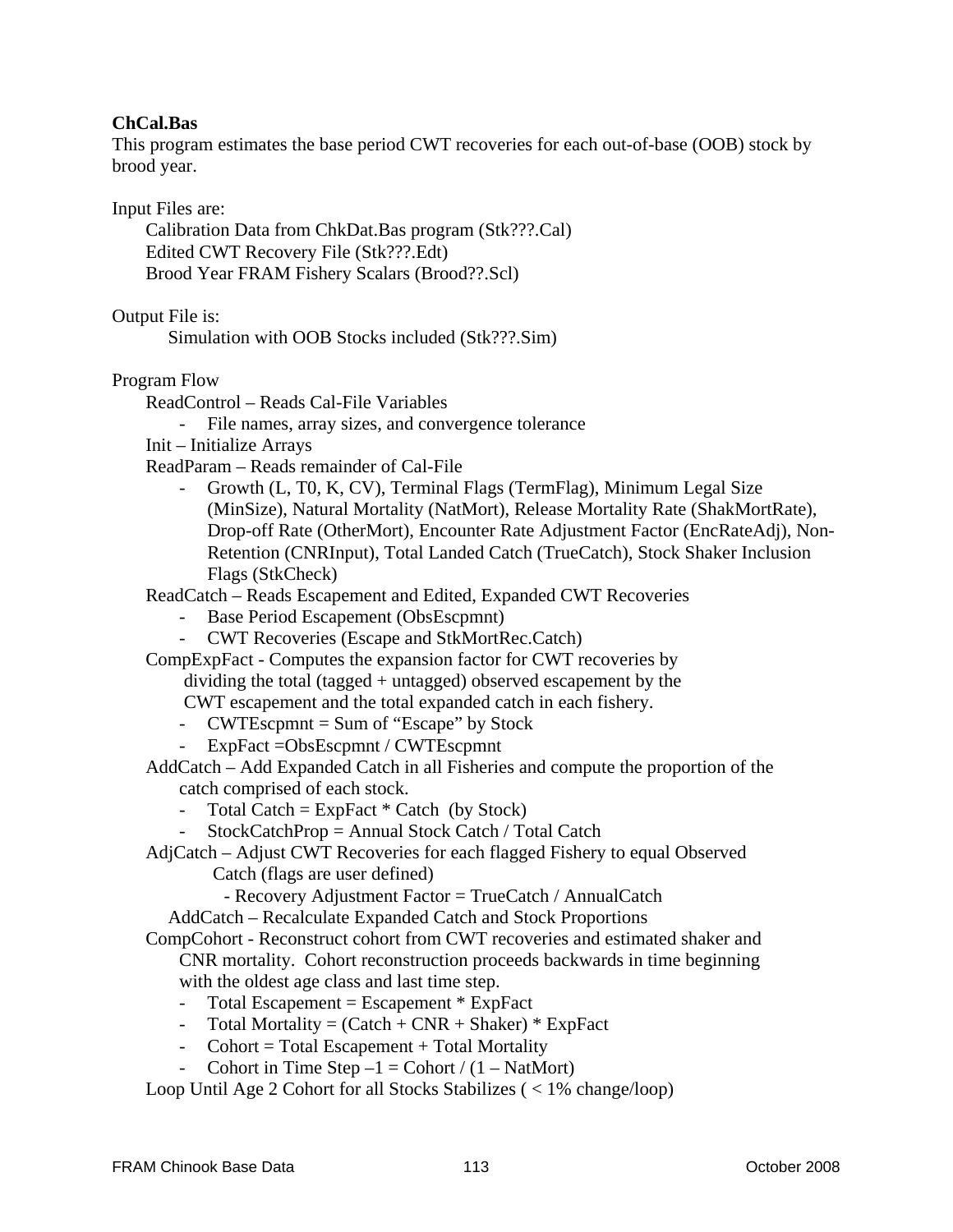| CompIncMort – Compute Incidental Mortality with new Cohort Sizes                                |  |  |  |  |
|-------------------------------------------------------------------------------------------------|--|--|--|--|
| CompShakers – Compute Shaker Mortalities in each fishery based upon the                         |  |  |  |  |
| ratio of the sublegal population to the legal population. A stock is                            |  |  |  |  |
| included within the population for the fishery if its catch comprises                           |  |  |  |  |
| more than the value of the parameter StkInclCrit. Encounter rates are                           |  |  |  |  |
| adjusted to match those specified in the .Cal file by means of the                              |  |  |  |  |
| EncRateAdj array.                                                                               |  |  |  |  |
| Total Encounters (Total Time Step Catch * Target Encounter Rate)<br>Loop for each Stock         |  |  |  |  |
| Loop for each Age                                                                               |  |  |  |  |
| Compute Sub-Legal Proportion (SubLegalProp, LegalProp)                                          |  |  |  |  |
| Compute Sub-Legal Population (Cohort * SubLegalProp)                                            |  |  |  |  |
| Compute Sub-Legal Proportions by Age                                                            |  |  |  |  |
| Loop for each Age                                                                               |  |  |  |  |
| Shakers = TotalEnc $*$ PropSubPop $*$ ShakMortRate $*$<br><b>StockCatch Prop</b>                |  |  |  |  |
| CompCNR - Compute Non-Retention Mortality using one of two methods                              |  |  |  |  |
| Method 1- Ratio of CNR Days to normal regulation days to get                                    |  |  |  |  |
| total                                                                                           |  |  |  |  |
| Uses normal Fishery stock composition for Non-                                                  |  |  |  |  |
| Retention                                                                                       |  |  |  |  |
| Method $2$ – External estimates of legal and sub-legal encounters                               |  |  |  |  |
| Loop for each Stock                                                                             |  |  |  |  |
| Loop for each Age                                                                               |  |  |  |  |
| LegProp = $ExpFact * StkMortRec.Catch /$                                                        |  |  |  |  |
| TotalCatch                                                                                      |  |  |  |  |
| Legal-CNR = LegProp $*$ LegalEnc $*$ ShakMortRate                                               |  |  |  |  |
| SubLegal-CNR = SubLegProp $*$ SubEnc $*$                                                        |  |  |  |  |
| ShakMortRate                                                                                    |  |  |  |  |
| CohortCheck – Check Age-2 Cohort Size change with Convergence Tolerance                         |  |  |  |  |
| Forward - Adjust recoveries to a different base period using OOB calibration year               |  |  |  |  |
| fishery effort scalars to adjust the base period exploitation rates.                            |  |  |  |  |
| <b>Compute Exploitation Rates in Recovery Years</b>                                             |  |  |  |  |
| Loop for each Time Step                                                                         |  |  |  |  |
| Loop for each Stock                                                                             |  |  |  |  |
| Loop for each Fishery                                                                           |  |  |  |  |
| Loop for each Age                                                                               |  |  |  |  |
| Compute Legal Sized Proportion (LegalProp)<br>$ExRate = ExpFact * Catch / (Cohort * LegalProp)$ |  |  |  |  |
| <b>Compute Maturation Rates in Recovery Years</b>                                               |  |  |  |  |
| Loop for each Time Step                                                                         |  |  |  |  |
| Loop for each Stock                                                                             |  |  |  |  |
| Loop for each Fishery                                                                           |  |  |  |  |
| Loop for each Age                                                                               |  |  |  |  |
| MatRate = $TermCohort / [(TermCohort + Cohort) / (1 - NatMort)]$                                |  |  |  |  |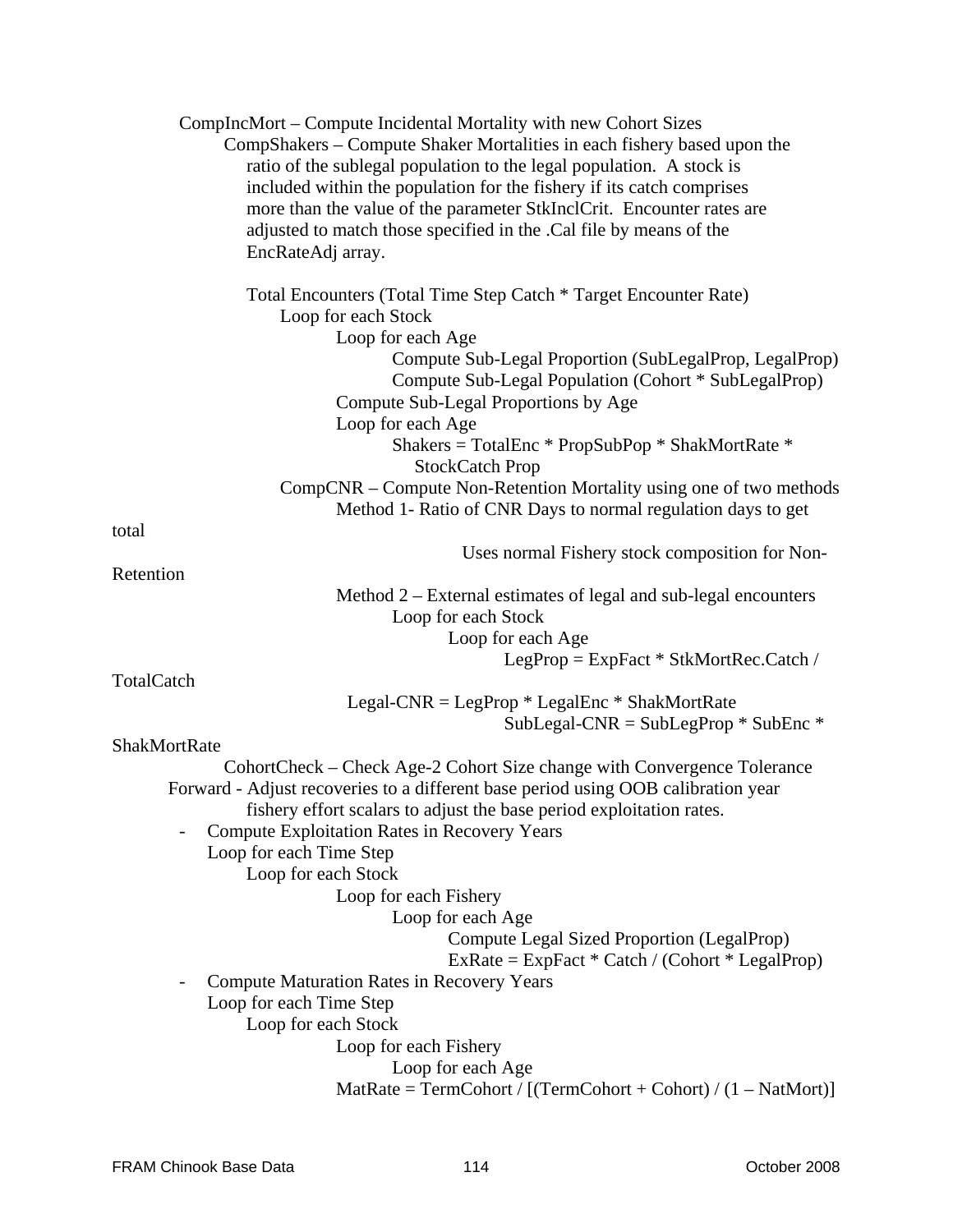Read Fishery Effort Scalars from Brood??.Scl File Initial Cohort = Time 1, Age 2 Cohort /  $(1 - \text{NatMort})$ Loop for each Stock Check ExRate < 1 else set to .9 Check if new Fisheries have Base Period CWT Recoveries Loop for each Age Loop for each Time Step Loop for each Preterminal Fishery Compute Legal Sized Proportion (LegalProp) CompCatch = ExplAdjFact \* (ExRate / ExplScale) \* Cohort \* LegalProp MixedCatch = Sum of CompCatch  $Cohort = Cohort - MixedCatch$  $MatColor = Cohort * MatRate$  Loop for each Terminal Fishery Compute Legal Sized Proportion (LegalProp) CompCatch = ExplAdjFact \* (ExRate / ExplScale) \* Cohort \* LegalProp MatCatch = Sum of CompCatch CompEscape = MatCohort – MatCatch  $\text{Cohort} = \text{Cohort} * (1 - \text{MatRate})$  Print Output to Stk???.Sim File - CompEscape (by Stock, Age, Time Step) - CompCatch (by Stock, Age, Time Step) SaveDat – Creates FRAM .Out File for validation ReCalculate Maturation Rates with new Cohort Sizes Calculate Adult Equivalent (AEQ) Rates with new Maturation Rates Loop for each Stock Loop for each Age descending order Loop for each Time Step descending order MaxAge  $AEQ = 1$  $AEQ = {MatRate + [(1 - MatRate) * (1 - NatMort)]} * (AEQ + 1 Time Step)$  Print AEQ, Growth, Shaker Inclusion Flags, Initial Cohort Sizes, Model Stock Proportions, Dropoff Rates, Natural Mortality Rates, Shaker Mortality Rates, Encounter Rate Adjustment Factors, Terminal Fishery Flags, Maturation Rates, Exploitation Rates, Shaker Encounter Rates

#### **Merge.Bas**

This program merges several non-base period datasets and re-splits the Treaty/Non-Treaty fisheries using preset proportions.

Input File are:

File containing names of ???.sim files to use in merge calculations. [????.cmd] Simulation files listed in command file above.

Output file is: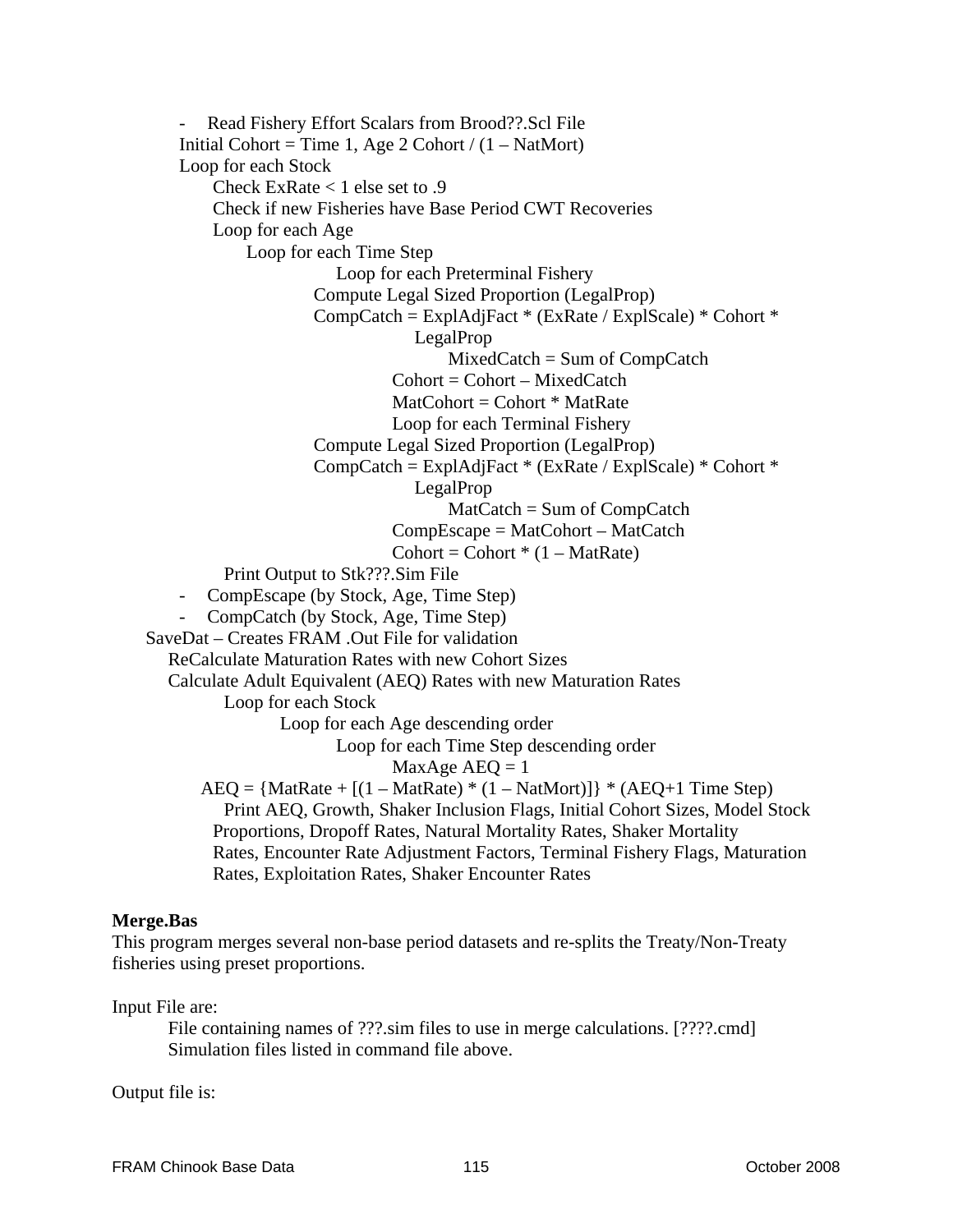Merged simulation file [????.Sim]

Program Flow

 Read Command File to get Simulation File names. Read CWT Recovery Simulation Files

- Species, Stock, Age, Fishery, Time Step, Catch<br>- Sum Catch for each vear
- Sum Catch for each year

 Calculate weighting factors (proportion by year or external if flagged) Sum weighted catches across years Split Treaty/Non-Treaty fisheries using PropTreaty array

Treaty Catch Proportion Array

| Fishery         | Oct-Apr      | May-Jun | Jul-Sep |
|-----------------|--------------|---------|---------|
| Area 3/4 Troll  | 1            | 0.19    | 0.22    |
| Area 2 Troll    | 0            | 0.01    | 0.02    |
| <b>GH</b> Net   | 0            | 0       | 0.06    |
| SJ Net          | 0.17         | 1       | 0.27    |
| <b>NKSM</b> Net | 0.38         | 1       | 0.61    |
| <b>JDF</b> Net  | 0.96         | 1       | 0.71    |
| Area 8 Net      | 0.06         | 1       | 0.71    |
| Area 8A Net     | 0.81         | 1       | 0.94    |
| Area 8D Net     | 1            | 1       | 0.99    |
| $6B/9$ Net      | 0.17         | 1       | 0.54    |
| 10-11 Net       | 0.27         | 1       | 0.60    |
| 10A Net         |              | 1       |         |
| 10E Net         | $\mathbf{1}$ | 1       | 1       |
| HC Net          | 0.53         | 1       | 0.98    |
| 13B Net         |              | 1       |         |
| 13A Net         |              |         |         |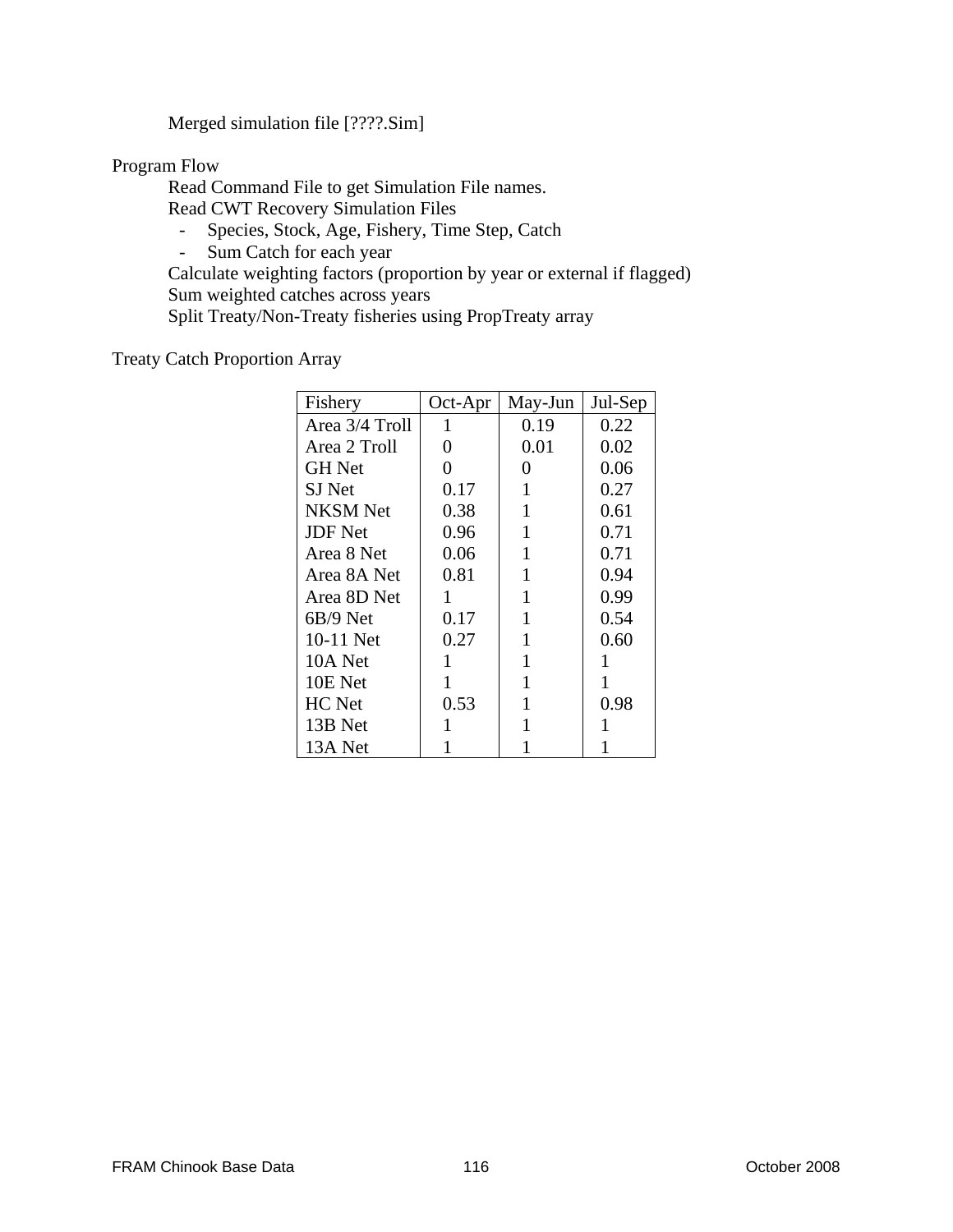#### **MrtRatio.Bas**

This program calculates the ratio of total mortality to landed catch from the Chinook FRAM base period file.

#### Input Files are:

 Chinook FRAM base period command file [????.CMD] Chinook FRAM base period calibration file [????.OUT] Binary save file of Mortality [????MRT] Binary save file of Cohort Sizes [????COH]

Output File is:

File containing ratios [MrtRatio.Prn]

Program Flow

 Read Stock and Fishery names from command file Read Terminal Fishery Flags from calibration file Read Landed Catch and Total Mortality from 'MRT' file Calculate Ratio (Total Mortality / Landed Catch) If Landed Catch = 0 but Total Mortality  $\langle 0 \rangle$ - Get Cohort Size from 'COH' file

- Ratio = Total Mortality / Cohort Size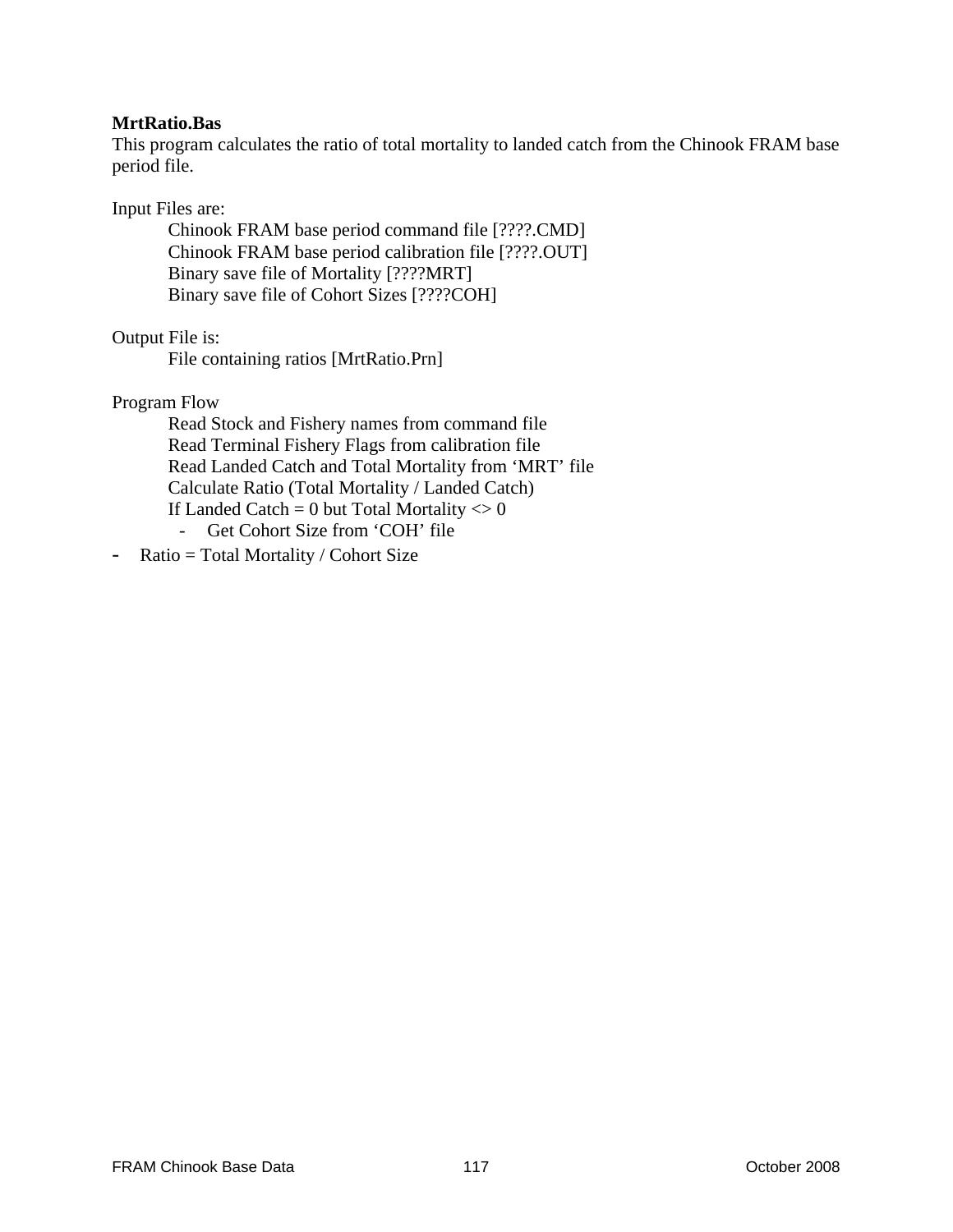#### **Recon.Bas**

ReadStk – Read Data from stock text files created by UpDtTxt.Bas

- Base Period Terminal Run (BaseTermRun by age)
- Terminal Run Scalars for OOB years (Scale)
- TermRun = BaseTermRun \* Scale (for each year by age)
- Base Period Variables [Cohort Size (Cohort), Maturation Rate (MatRate), Growth (L, T0, K, CV), Terminal Flags (TermFlag), Exploitation Rates (BaseU)]
- Average Ratio of Total Mortality to Landed Catch (MrtRatio)

Loop for each OOB Year

ReadInp – Read Data from stock/year specific SCL file

- Natural Morality Rate (NatMort)
- Minimum Legal Size (MinSize)
- Fishery Scale Factors (UScale)

Loop for each Age

Compute Mature Run (CompMatRun)

- o Compute Legal Sized Proportion (CompLegProp=LegalProp)
- o Compute Terminal Exploitation Rate
	- $\blacksquare$  U = BaseU \* LegalProp
	- TermU =  $U * U$ Scale \* MrtRatio
- o MatRun = TermRun /  $(1 TermU)$

Loop for each Time Step

Compute Preterminal Mortality

- Cohort = Cohort from Time Step  $+1$
- Cohort = MatRun / MatRate (Terminal Time Step)

Loop for each Preterminal Fishery

- Compute Legal Sized Proportion (LegalProp)
- $\bullet$  U = BaseU \* LegalProp
- Preterm $U = U * U Scale * MrtRatio$
- $Cohort = Cohort / (1 Preterm U)$

Save Results (SaveRes)

- o Print Terminal Run, Cohort Size, Expansion Factor, Recruit Scaler
- $\circ$  Expansion Factor = Initial Cohort / TermRun
- $\circ$  Recruit Scaler = Initial Cohort / ModelCohort
- [Simulation for Predicted Catch]
- Loop for each Age

Loop for each Time Step

 $\circ$  Cohort = Cohort \* (1 – NatMort)

Loop for each Preterminal Fishery

- Compute Legal Sized Proportion (LegalProp)
- Catch =  $UScale * BaseU * LegalProp * Cohort$
- $\blacksquare$  Total = Catch \* MrtRatio

 $\circ$  Cohort = Cohort – TotalMort

Loop for each Terminal Fishery

- $$
- Compute Legal Sized Proportion (LegalProp)
- Catch =  $UScale * BaseU * LegalProp * Cohort$
- $\blacksquare$  Total = Catch \* MrtRatio

End